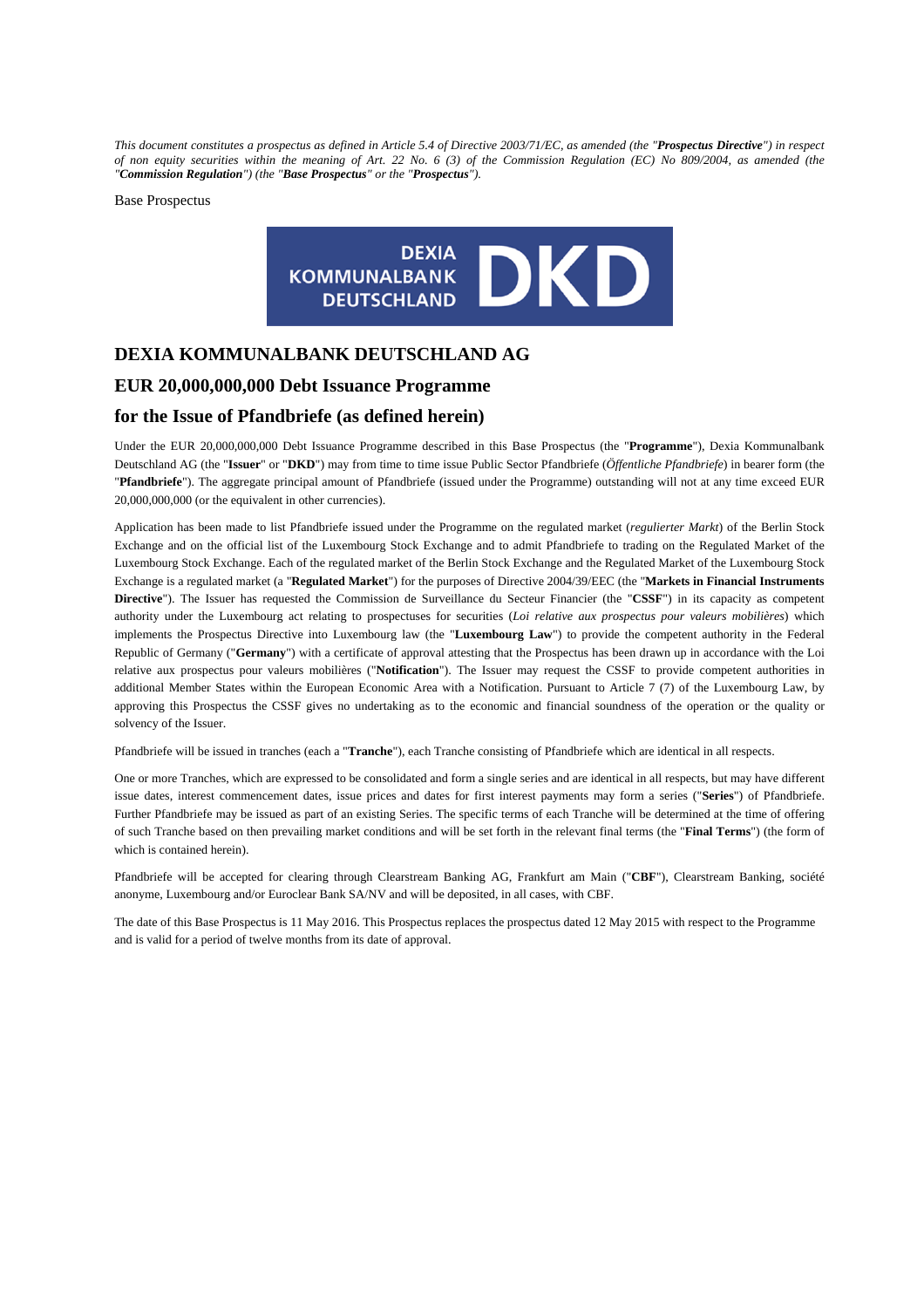# **IMPORTANT NOTICE**

**This Prospectus is to be read in conjunction with all documents which are incorporated herein by reference in accordance with Article 28 of the Commission Regulation (see "***General Information - Documents Incorporated by Reference***") and may only be used for the purposes for which it has been published.** 

**No person has been authorised to give any information or to make any representation other than those contained in this Prospectus in connection with the issue or sale of the Pfandbriefe and, if given or made, such information or representation must not be relied upon as having been authorised by the Issuer or any financial institution named as dealer in the relevant Final Terms (each a "Dealer" and together, the "Dealers"). Neither the delivery of this Prospectus nor any sale made in connection herewith shall, under any circumstances, create any implication that there has been no change in the affairs of the Issuer since the date hereof or the date upon which this Prospectus has been most recently supplemented or that there has been no adverse change in the financial position of the Issuer since the date hereof or the date upon which this Prospectus has been most recently supplemented or that any other information supplied in connection with the Programme is correct as of any time subsequent to the date on which it is supplied or, if different, the date indicated in the document containing the same.** 

**The Issuer will supplement this Prospectus or publish a new Prospectus if and when the information herein should become materially inaccurate or incomplete, and will furnish a supplement to this Prospectus in the event of any significant new factor, material mistake or inaccuracy relating to the information included in this Prospectus which is capable of affecting the assessment of the Pfandbriefe and which arises or is noted between the time when this Prospectus has been approved and the final closing of the offer to the public of any tranche of Pfandbriefe or, as the case may be, the time when trading of any tranche of Pfandbriefe on a Regulated Market begins, whichever occurs later, in respect of Pfandbriefe issued on the basis of this Prospectus.** 

**The distribution of this Prospectus and the offering or sale of the Pfandbriefe in certain jurisdictions may be restricted by law. Persons into whose possession this Prospectus comes are required to inform themselves about and to observe any such restriction.** 

**The Pfandbriefe have not been and will not be registered under the United States Securities Act of 1933, as amended (the "Securities Act") or with any securities regulatory authority of any state or other jurisdiction of the United States. The Pfandbriefe may not be offered, sold or delivered within the United States or to, or for the account or benefit of, U.S. persons (as defined in Regulation S under the Securities Act ("Regulation S")) except pursuant to an exemption from, or in a transaction not subject to, the registration requirements of the Securities Act.** 

**The Pfandbriefe are subject to U.S. tax law requirements and may not be offered, sold or delivered within the United States or its possessions or to a U.S. person, except in certain transactions permitted by U.S. tax regulations.** 

**The language of this Prospectus is English. The German versions of the English language Terms and Conditions of the Pfandbriefe and the Form of Final Terms are shown in this Prospectus for additional information. As to form and content, and all rights and obligations of the Holders and the Issuer under the Pfandbriefe to be issued, German shall be the controlling and binding language if so specified in the relevant Final Terms.** 

**For a description of certain restrictions on offers and sales of the Pfandbriefe and on the distribution of this Prospectus, see "***Subscription and Sale***".** 

**This Prospectus does not constitute an offer of, or an invitation by or on behalf of the Issuer or any Dealer to subscribe for, or purchase, any Pfandbriefe.** 

**No Dealer has separately verified the information contained in this Prospectus. No Dealer will make any representation, express or implied, or, to the extent permitted by the laws of any relevant jurisdiction, will accept any responsibility, with respect to the accuracy or completeness of any of the information in this Prospectus. Neither this Prospectus nor any other financial statements are intended to provide the basis of any credit or other evaluation and should not be considered as a recommendation by any of the Issuer or any Dealer that any recipient of this Prospectus or any other financial statements should purchase the Pfandbriefe. Each potential purchaser of Pfandbriefe should determine for itself the relevance of the information contained in this Prospectus and its purchase of Pfandbriefe should be based upon such investigation as it deems necessary. No Dealer will undertake to review the financial condition or affairs of the Issuer during the life of the arrangements contemplated under this Prospectus or to advise any investor or potential investor in the Pfandbriefe of any information coming to the attention of any Dealer.**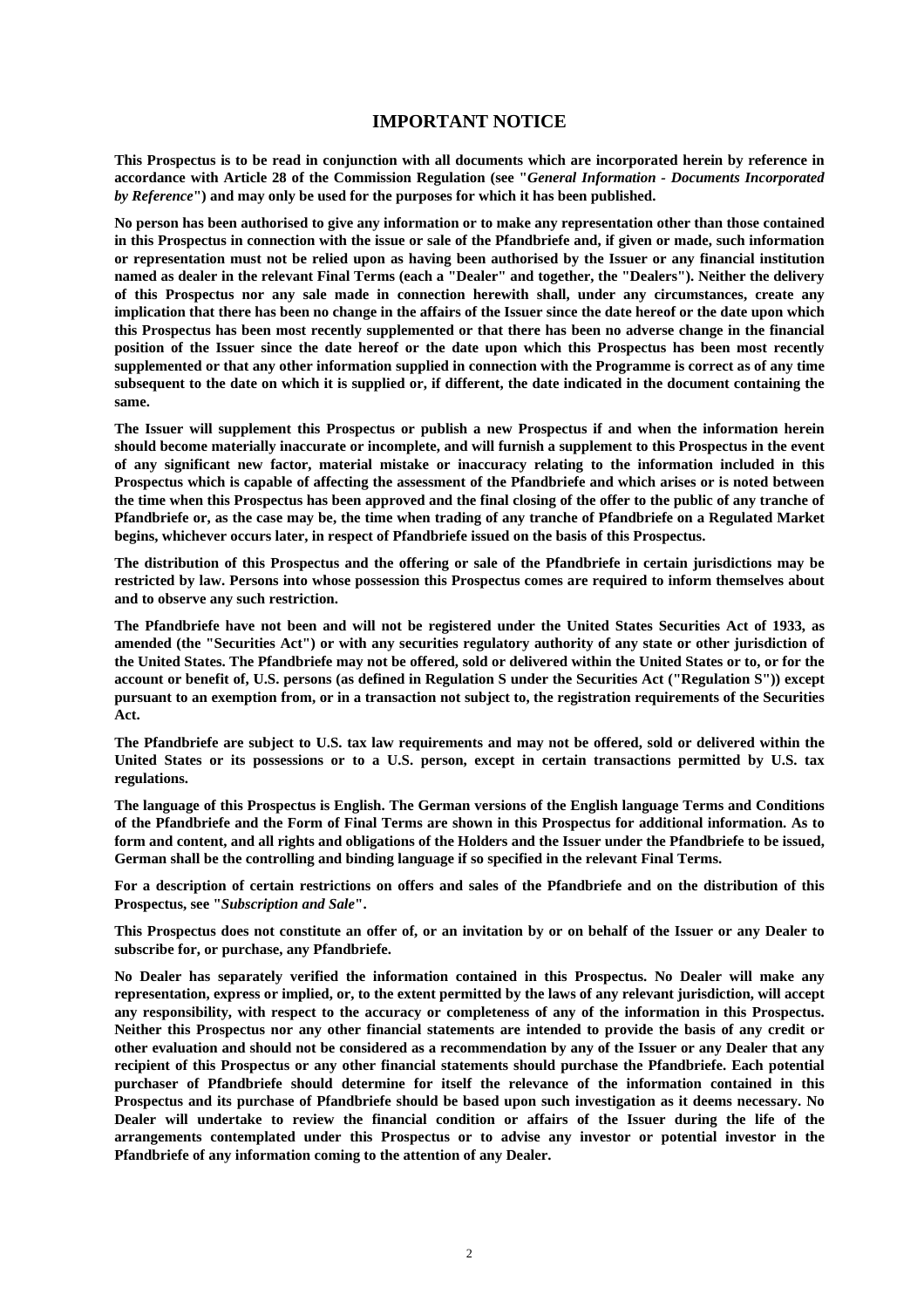**Each Dealer and/or each further financial intermediary subsequently reselling or finally placing Pfandbriefe issued under the Programme may be entitled to use this Prospectus as set out in "***Consent to the Use of this Prospectus***" below.** 

**In connection with the issue of any Tranche, the Dealer or Dealers (if any) named as the stabilising manager(s) (the "Stabilising Manager(s)") (or persons acting on behalf of any Stabilising Manager(s)) in the relevant Final Terms may over-allot Pfandbriefe or effect transactions with a view to supporting the market price of the Pfandbriefe at a level higher than that which might otherwise prevail. However, there is no assurance that the Stabilising Manager(s) (if any) (or persons acting on behalf of a Stabilising Manager) will undertake stabilisation action. Any stabilisation action may begin on or after the date on which adequate public disclosure of the terms of the offer of the relevant Tranche is made and, if begun, may be ended at any time, but it must end no later than the earlier of 30 days after the issue date of the relevant Tranche and 60 days after the date of the allotment of the relevant Tranche. Any stabilisation action or over-allotment shall be conducted in accordance with all applicable laws and rules.** 

**This Prospectus contains certain forward-looking statements. Forward-looking statements are statements that do not relate to historical facts and events. They are based on analyses or forecasts of future results and estimates of amounts not yet determinable or foreseeable. These forward-looking statements are identified by the use of terms and phrases such as "anticipate", "believe", "could", "estimate", "expect", "intend", "may", "plan", "predict", "project", "will" and similar terms and phrases, including references and assumptions. This applies, in particular, to statements in this Prospectus containing information on future earning capacity, plans and expectations regarding DKD's business and management, its growth and profitability, and general economic and regulatory conditions and other factors that affect it.** 

**Forward-looking statements in this Prospectus are based on current estimates and assumptions that the Issuer makes to the best of its present knowledge. These forward-looking statements are subject to risks, uncertainties and other factors which could cause actual results, including DKD's financial condition and results of operations, to differ materially from and be worse than results that have expressly or implicitly been assumed or described in these forward-looking statements. DKD's business is also subject to a number of risks and uncertainties that could cause a forward-looking statement, estimate or prediction in this Prospectus to become inaccurate. Accordingly, investors are strongly advised to read the following sections of this Prospectus: "***Risk Factors***" and "***Description of Dexia Kommunalbank Deutschland AG***". These sections include more detailed descriptions of factors that might have an impact on DKD's business and the markets in which it operates.** 

**In light of these risks, uncertainties and assumptions, future events described in this Prospectus may not occur. In addition, neither the Issuer nor the Dealers assume any obligation, except as required by law, to update any forward-looking statement or to conform these forward-looking statements to actual events or developments.**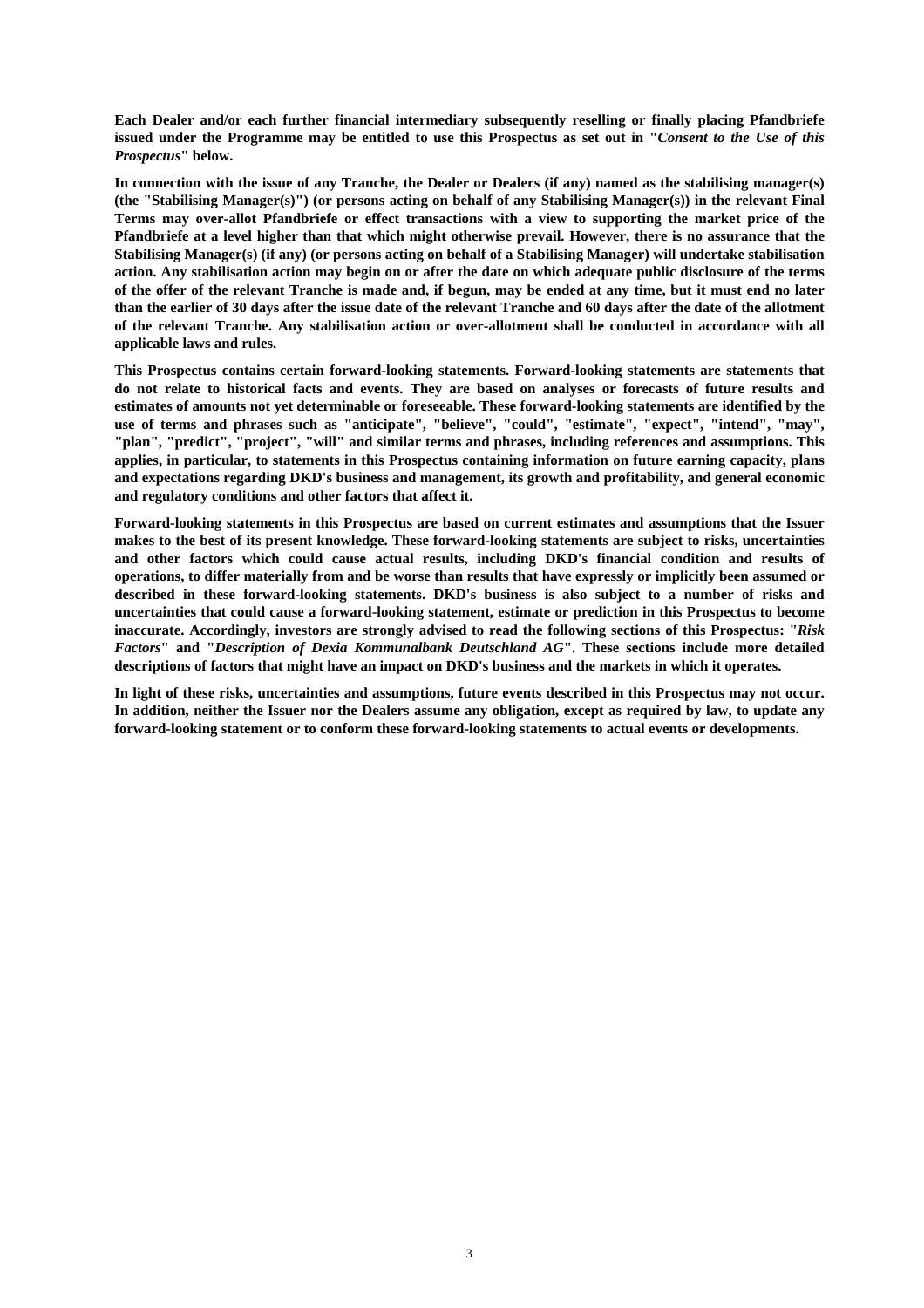| OPTION I – Terms and Conditions that Apply to Pfandbriefe with Fixed Interest Rates  44<br>OPTION II – Terms and Conditions that Apply to Pfandbriefe with Floating Interest Rates 58<br>Financial Information concerning the Issuer's Assets and Liabilities, Financial Position and Profits | Page |
|-----------------------------------------------------------------------------------------------------------------------------------------------------------------------------------------------------------------------------------------------------------------------------------------------|------|
|                                                                                                                                                                                                                                                                                               |      |
|                                                                                                                                                                                                                                                                                               |      |
|                                                                                                                                                                                                                                                                                               |      |
|                                                                                                                                                                                                                                                                                               |      |
|                                                                                                                                                                                                                                                                                               |      |
|                                                                                                                                                                                                                                                                                               |      |
|                                                                                                                                                                                                                                                                                               |      |
|                                                                                                                                                                                                                                                                                               |      |
|                                                                                                                                                                                                                                                                                               |      |
|                                                                                                                                                                                                                                                                                               |      |
|                                                                                                                                                                                                                                                                                               |      |
|                                                                                                                                                                                                                                                                                               |      |
|                                                                                                                                                                                                                                                                                               |      |
|                                                                                                                                                                                                                                                                                               |      |
|                                                                                                                                                                                                                                                                                               |      |
|                                                                                                                                                                                                                                                                                               |      |
|                                                                                                                                                                                                                                                                                               |      |
|                                                                                                                                                                                                                                                                                               |      |
|                                                                                                                                                                                                                                                                                               |      |
|                                                                                                                                                                                                                                                                                               |      |
|                                                                                                                                                                                                                                                                                               |      |
|                                                                                                                                                                                                                                                                                               |      |
|                                                                                                                                                                                                                                                                                               |      |
|                                                                                                                                                                                                                                                                                               |      |
|                                                                                                                                                                                                                                                                                               |      |
|                                                                                                                                                                                                                                                                                               |      |
|                                                                                                                                                                                                                                                                                               |      |
|                                                                                                                                                                                                                                                                                               |      |
|                                                                                                                                                                                                                                                                                               |      |
|                                                                                                                                                                                                                                                                                               |      |
|                                                                                                                                                                                                                                                                                               |      |
|                                                                                                                                                                                                                                                                                               |      |
|                                                                                                                                                                                                                                                                                               |      |
|                                                                                                                                                                                                                                                                                               |      |
|                                                                                                                                                                                                                                                                                               |      |
|                                                                                                                                                                                                                                                                                               |      |
|                                                                                                                                                                                                                                                                                               |      |
|                                                                                                                                                                                                                                                                                               |      |
|                                                                                                                                                                                                                                                                                               |      |
|                                                                                                                                                                                                                                                                                               |      |
|                                                                                                                                                                                                                                                                                               |      |
|                                                                                                                                                                                                                                                                                               |      |
|                                                                                                                                                                                                                                                                                               |      |

# **TABLE OF CONTENTS**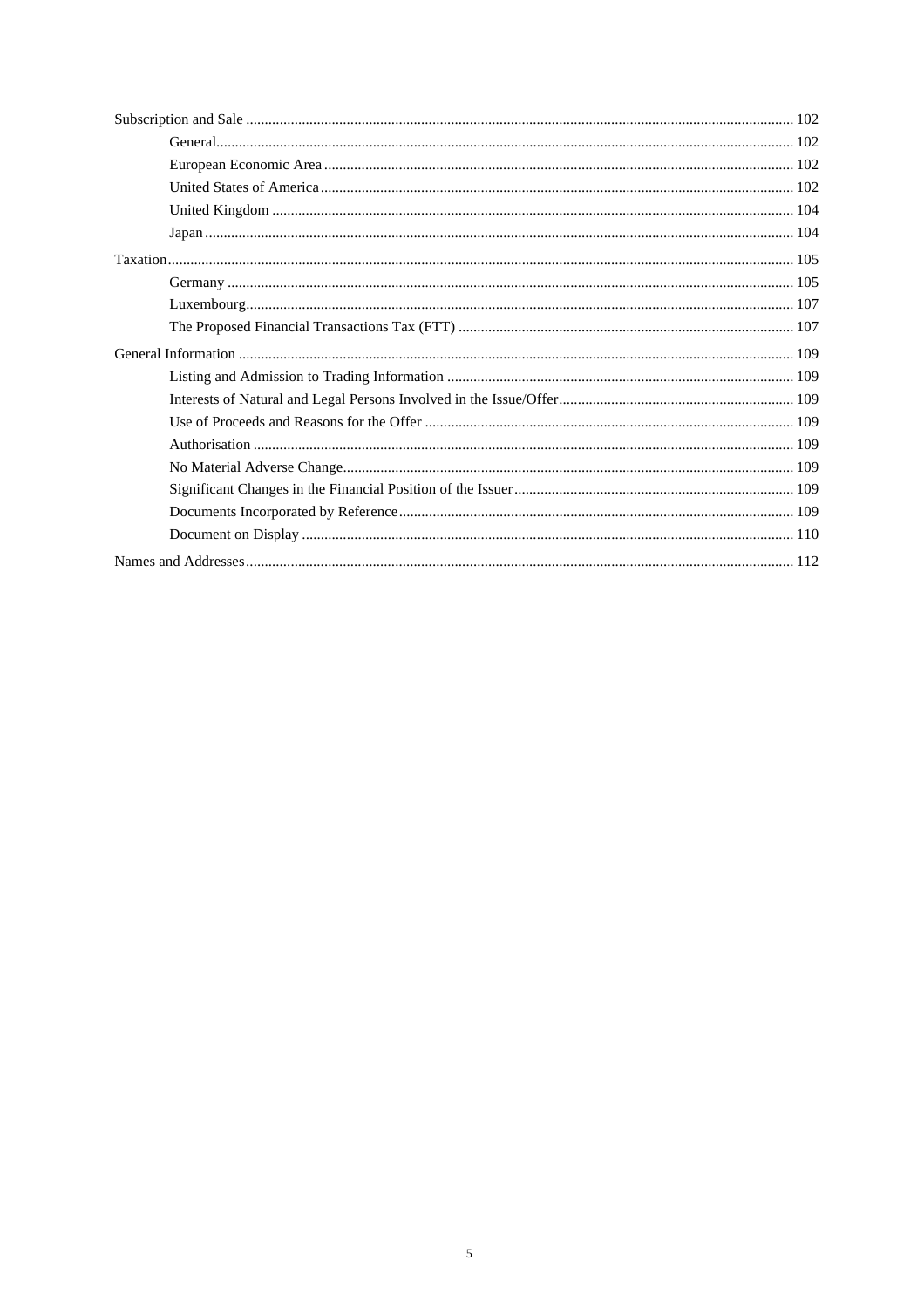# **SUMMARY**

Summaries are made up of disclosure requirements known as "*Elements*". These elements are numbered in Sections A  $-E (A.1 - E.7)$ .

This summary (the "**Summary**") contains all the Elements required to be included in a summary for this type of security and issuer. Because some Elements are not required to be addressed, there may be gaps in the numbering sequence of the Elements.

Even though an Element may be required to be inserted in the Summary because of the type of security and issuer, it is possible that no relevant information can be given regarding the Element. In this case, a short description of the Element is included in the Summary with the mention of "not applicable".

**[**The Summary contains options, characterised by square brackets or typesetting in italics (other than the respective translations of specific legal terms), and placeholders regarding the Pfandbriefe to be issued under the Programme. The summary of an individual issue of Pfandbriefe will include the options relevant to this issue of Pfandbriefe as determined by the relevant Final Terms and will contain the information, which had been left blank, as completed by the relevant Final Terms.**]** 1

| <b>Element</b> | <b>Section A – Introduction and Warning</b>    |                                                                                                                                                                                                                                                                                                                                                                                                                                                                                                                         |  |
|----------------|------------------------------------------------|-------------------------------------------------------------------------------------------------------------------------------------------------------------------------------------------------------------------------------------------------------------------------------------------------------------------------------------------------------------------------------------------------------------------------------------------------------------------------------------------------------------------------|--|
| A.1            | <b>Warning</b>                                 | <b>Warning that:</b>                                                                                                                                                                                                                                                                                                                                                                                                                                                                                                    |  |
|                |                                                | this Summary should be read as an introduction to the<br>Prospectus;                                                                                                                                                                                                                                                                                                                                                                                                                                                    |  |
|                |                                                | any decision to invest in the Pfandbriefe should be based on<br>consideration of the Prospectus as a whole by the investor;                                                                                                                                                                                                                                                                                                                                                                                             |  |
|                |                                                | where a claim relating to the information contained in the<br>Prospectus is brought before a court, the plaintiff investor<br>might, under the national legislation of the Member States, have<br>to bear the costs of translating the Prospectus before the legal<br>proceedings are initiated; and                                                                                                                                                                                                                    |  |
|                |                                                | civil liability attaches only to the Issuer who has tabled the<br>Summary including any translation thereof, but only if the<br>Summary is misleading, inaccurate or inconsistent when read<br>together with the other parts of the Prospectus or it does not<br>provide, when read together with the other parts of the<br>Prospectus, key information in order to aid investors when<br>considering whether to invest in such Pfandbriefe.                                                                            |  |
| A.2            | Consent to the use of the<br><b>Prospectus</b> | <b>[in case no consent is given, insert:</b> Not applicable. The Issuer does not<br>give consent to the use of the Prospectus and the Final Terms for the<br>subsequent resale or final placement of the Pfandbriefe to any Dealer or<br>financial intermediary.]                                                                                                                                                                                                                                                       |  |
|                |                                                | [[in case a General Consent is given, insert: Each Dealer and/or each<br>further financial intermediary] [in case an Individual Consent is given,<br>insert: [insert name(s) and address(es) of relevant Dealer(s) and/or<br>financial intermediary/intermediaries] (the "Relevant Dealer[s] [and<br>[Intermediary] [Intermediaries]]")] subsequently reselling or finally<br>placing the Pfandbriefe [is] [are] entitled to use the Prospectus and the<br>Final Terms in the Grand Duchy of Luxembourg and the Federal |  |
|                |                                                | Republic of Germany for the subsequent resale or final placement of the<br>Pfandbriefe during the offer period for the subsequent resale or final<br>placement of the Pfandbriefe from, and including, [ <sup>o</sup> ] to, but excluding,                                                                                                                                                                                                                                                                              |  |

 $\frac{1}{1}$ To be deleted for the summary of an individual issue of Pfandbriefe.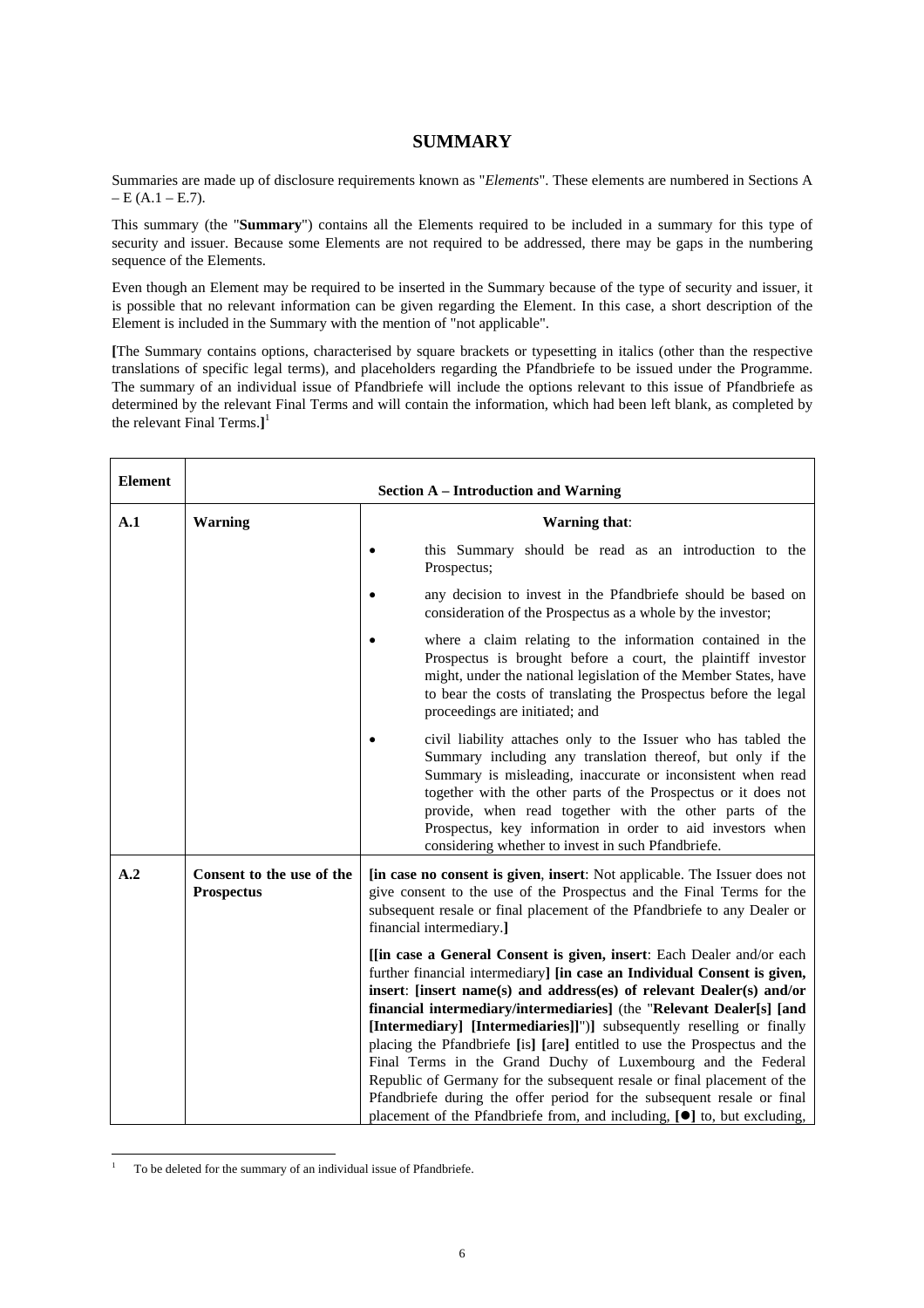|                                                                                                                                                    | [ <sup>•</sup> ], provided however, that the Prospectus is still valid in accordance<br>with Article 11 (2) of the Luxembourg act relating to prospectuses for<br>securities (Loi relative aux prospectus pour valeurs mobilières) which<br>implements Directive 2003/71/EC, as amended. The Issuer reserves the<br>right to withdraw its consent to use the Prospectus at any time, which<br>withdrawal will be published on the website of the Issuer under<br>"www.dexia.de".                                                                    |
|----------------------------------------------------------------------------------------------------------------------------------------------------|-----------------------------------------------------------------------------------------------------------------------------------------------------------------------------------------------------------------------------------------------------------------------------------------------------------------------------------------------------------------------------------------------------------------------------------------------------------------------------------------------------------------------------------------------------|
|                                                                                                                                                    | The Prospectus may only be delivered to potential investors together with<br>all supplements published before such delivery. Any supplement to the<br>Prospectus is available for viewing in electronic form on the website of<br>the Luxembourg Stock Exchange (www.bourse.lu).]                                                                                                                                                                                                                                                                   |
|                                                                                                                                                    | [in case an Individual Consent is given, insert: Any new information<br>with respect to any Dealers and/or financial intermediaries unknown at<br>the time the Prospectus was approved or the relevant Final Terms were<br>filed with or communicated to the relevant competent authority will be<br>published on the website [ $\bullet$ ].                                                                                                                                                                                                        |
| Offer period for which<br>consent<br>the<br>to<br>use<br>Prospectus is given.                                                                      | [Not applicable. The Issuer does not give consent to the use of the<br>Prospectus and the Final Terms for the subsequent resale or final<br>placement of the Pfandbriefe to any Dealer or financial intermediary.]                                                                                                                                                                                                                                                                                                                                  |
|                                                                                                                                                    | [From, and including, [ $\bullet$ ] to, but excluding, [ $\bullet$ ].]                                                                                                                                                                                                                                                                                                                                                                                                                                                                              |
| Any other clear and<br>objective<br>conditions<br>attached to the consent<br>which are relevant.                                                   | [Not applicable. The Issuer does not give consent to the use of the<br>Prospectus and the Final Terms for the subsequent resale or final<br>placement of the Pfandbriefe to any Dealer or financial intermediary.]<br>[When using the Prospectus and the Final Terms, [each Dealer and/or<br>relevant further financial intermediary] [the Relevant Dealer[s] [and<br>[Intermediary] [Intermediaries]] must make certain that [it complies]<br>[they comply] with all applicable laws and regulations in force in the<br>respective jurisdictions.] |
|                                                                                                                                                    | In the Final Terms, the Issuer has attached the following additional<br>conditions to the consent which are relevant for the use of the Prospectus:<br>[insert conditions].]                                                                                                                                                                                                                                                                                                                                                                        |
| <b>Notice</b><br>informing<br>investors<br>that<br>information on the terms                                                                        | [Not applicable. The Issuer does not give consent to the use of the<br>Prospectus and the Final Terms for the subsequent resale or final<br>placement of the Pfandbriefe to any Dealer or financial intermediary.]                                                                                                                                                                                                                                                                                                                                  |
| and conditions of the<br>offer by any financial<br>intermediary is to be<br>provided at the time of<br>the offer by the financial<br>intermediary. | [In the event of an offer being made by a Dealer and/or a further<br>financial intermediary the Dealer and/or the further financial<br>intermediary shall provide information to investors on the terms and<br>conditions of the offer at the time of that offer.]                                                                                                                                                                                                                                                                                  |

| <b>Element</b>   | <b>Section B – The Issuer</b>                                        |                                                                                                                                                                                         |
|------------------|----------------------------------------------------------------------|-----------------------------------------------------------------------------------------------------------------------------------------------------------------------------------------|
| B.1              | and commercial<br>Legal<br>name                                      | Dexia Kommunalbank Deutschland AG ("DKD")                                                                                                                                               |
| B.2              | Domicile / Legal form /<br>Legislation / Country of<br>incorporation | Domicile: Berlin, Federal Republic of Germany<br>Legal form: Stock corporation (Aktiengesellschaft)<br>Legislation: German law<br>Country of incorporation: Federal Republic of Germany |
| B.4 <sub>b</sub> | Known trends affecting<br>the<br><b>Issuer</b><br>and<br>the         | Not applicable. There are no known trends which affect DKD and the<br>industries in which it operates.                                                                                  |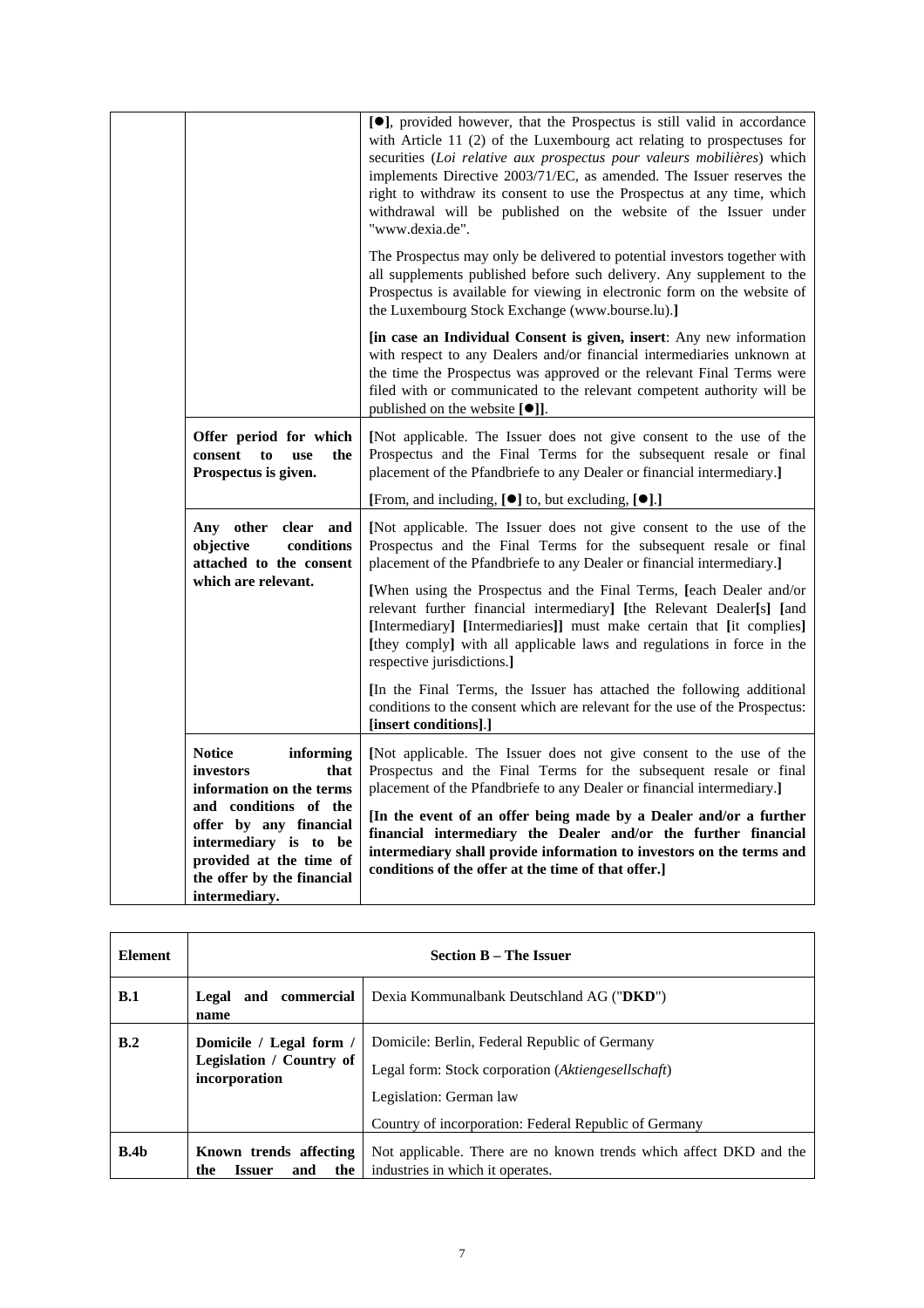|             | industries in which it<br>operates                                                                                               |                                                                                                                                                                                                                                                                                                                                                                                                                                                                                                                                                                                                                                                                                                      |                     |                  |
|-------------|----------------------------------------------------------------------------------------------------------------------------------|------------------------------------------------------------------------------------------------------------------------------------------------------------------------------------------------------------------------------------------------------------------------------------------------------------------------------------------------------------------------------------------------------------------------------------------------------------------------------------------------------------------------------------------------------------------------------------------------------------------------------------------------------------------------------------------------------|---------------------|------------------|
| B.5         | <b>Description of the Group</b><br>and the Issuer's position<br>within the Group                                                 | The Issuer belongs to the Dexia group of companies (the "Dexia<br>Group") which is headed by Dexia SA, Bruxelles ("Dexia SA"). Dexia<br>Group is a European banking group with 1,174 members of staff and<br>Common Equity Tier 1 (CET 1) of EUR 8.18 billion as at 31 December<br>2015. 100 per cent. of DKD's shares are held by Dexia Crédit Local,<br>Paris ("DCL"). 100 per cent. of DCL is held by Dexia SA.<br>The Issuer has no subsidiaries.                                                                                                                                                                                                                                                |                     |                  |
| B.9         | <b>Profit</b><br>forecast<br>or<br>estimate                                                                                      | Not applicable. DKD has chosen not to include a profit forecast or<br>estimate.                                                                                                                                                                                                                                                                                                                                                                                                                                                                                                                                                                                                                      |                     |                  |
| B.10        | <b>Nature</b><br>of<br>any<br>qualifications<br>in<br>the<br>audit report<br>the<br>on<br>historical<br>financial<br>information | Not applicable. There were no qualifications in the audit reports on<br>historical financial information.                                                                                                                                                                                                                                                                                                                                                                                                                                                                                                                                                                                            |                     |                  |
| <b>B.12</b> | Selected historical key<br>financial information                                                                                 | The following table presents a summary of selected financial information<br>of the Issuer (in the case of information provided in relation to the<br>balance sheet) at the dates specified or (in the case of information<br>provided in relation to the income statement) for the financial years<br>ended 31 December 2014 and 31 December 2015, respectively, which<br>was in each case extracted from the audited non-consolidated annual<br>financial statements of the Issuer in relation to the financial year ended<br>31 December 2015 (prepared pursuant to German Generally Accepted<br>Accounting Principles and in the German language):<br><b>Balance sheet figures in EUR million</b> |                     |                  |
|             |                                                                                                                                  |                                                                                                                                                                                                                                                                                                                                                                                                                                                                                                                                                                                                                                                                                                      | 31 December 2015    | 31 December 2014 |
|             |                                                                                                                                  | Balance sheet total                                                                                                                                                                                                                                                                                                                                                                                                                                                                                                                                                                                                                                                                                  | 31,395.4            | 36,737.8         |
|             |                                                                                                                                  | Income statement figures in EUR million                                                                                                                                                                                                                                                                                                                                                                                                                                                                                                                                                                                                                                                              |                     |                  |
|             |                                                                                                                                  |                                                                                                                                                                                                                                                                                                                                                                                                                                                                                                                                                                                                                                                                                                      | $1$ Jan. $-31$ Dec. | 1 Jan. - 31 Dec. |
|             |                                                                                                                                  |                                                                                                                                                                                                                                                                                                                                                                                                                                                                                                                                                                                                                                                                                                      | 2015                | 2014             |
|             |                                                                                                                                  | Net interest income<br>and<br>commission<br>$\text{income}^1$                                                                                                                                                                                                                                                                                                                                                                                                                                                                                                                                                                                                                                        | 78.2                | 21,4             |
|             |                                                                                                                                  | General<br>operating<br>express <sup>2</sup>                                                                                                                                                                                                                                                                                                                                                                                                                                                                                                                                                                                                                                                         | (35.6)              | (20.6)           |
|             |                                                                                                                                  | Net income (loss)                                                                                                                                                                                                                                                                                                                                                                                                                                                                                                                                                                                                                                                                                    | (99.5)              | (0.4)            |
|             | material<br>adverse<br>N <sub>0</sub><br>change                                                                                  | Except as described in the following subparagraph entitled "Significant<br>changes in the financial position", there has been no material adverse<br>change in the prospects of the Issuer since 31 December 2015, the date of<br>its last published audited financial statements.                                                                                                                                                                                                                                                                                                                                                                                                                   |                     |                  |

 $\frac{1}{1}$ <sup>1</sup> Contains INCOME positions 1. and 4. and EXPENSES positions 1. and 2. of the income statement.<br><sup>2</sup> Contains EXPENSES positions 4. and 5. of the income statement.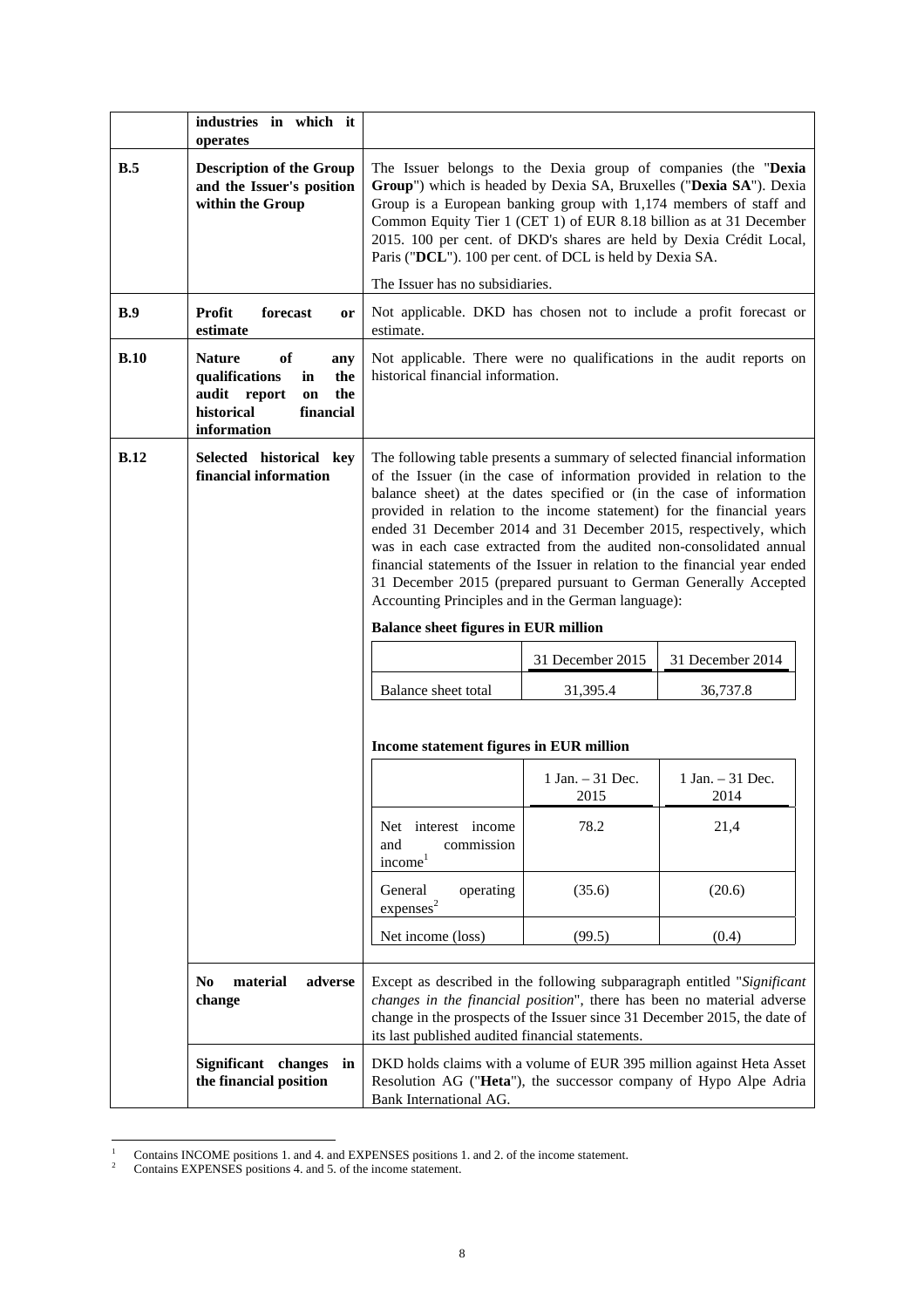|             |                                                                        | On 10 April 2016, the Austrian Financial Market Authority<br>(Finanzmarktaufsicht; "FMA") announced the application of further<br>instruments under the Austrian Federal Act on the Recovery and<br>Resolution of Banks (Bundesgesetz zur Abwicklung und Sanierung von<br>Banken) with regard to liabilities of Heta among others a bail in of its<br>creditors and an amendment of maturities of outstanding liabilities of<br>Heta. As a result, all senior unsecured liabilities of Heta were reduced to<br>46.02 per cent. of their original nominal value and the maturities of such<br>liabilities were extended to the earlier of (i) any future resolution<br>decision of the FMA or (ii) 31 December 2023.<br>As of 30 June 2015, DKD had established risk provisioning in the value<br>of EUR 174.8 million on the nominal amount of its overall claim against<br>Heta. This corresponds with a valuation of 55.8 per cent. or a valuation<br>allowance of 44.2 per cent. on the nominal amount of EUR 395 million.<br>Taking into consideration pro rata interest of a further EUR 4.8 million, |
|-------------|------------------------------------------------------------------------|------------------------------------------------------------------------------------------------------------------------------------------------------------------------------------------------------------------------------------------------------------------------------------------------------------------------------------------------------------------------------------------------------------------------------------------------------------------------------------------------------------------------------------------------------------------------------------------------------------------------------------------------------------------------------------------------------------------------------------------------------------------------------------------------------------------------------------------------------------------------------------------------------------------------------------------------------------------------------------------------------------------------------------------------------------------------------------------------------------|
|             |                                                                        | this amounts to a total charge of EUR 179.6 million.<br>Other than as set out in the paragraph above, there have occurred no<br>significant changes in the financial position of DKD since 31 December<br>2015, the end of the last period for which financial statements have been<br>published by DKD.                                                                                                                                                                                                                                                                                                                                                                                                                                                                                                                                                                                                                                                                                                                                                                                                   |
| <b>B.13</b> | <b>Recent developments</b>                                             | DKD holds claims with a volume of EUR 395 million against Heta.<br>On 10 April 2016, the FMA announced the application of further<br>instruments under the Austrian Federal Act on the Recovery and<br>Resolution of Banks with regard to liabilities of Heta among others a bail<br>in of its creditors and an amendment of maturities of outstanding<br>liabilities of Heta. As a result, all senior unsecured liabilities of Heta<br>were reduced to 46.02 per cent. of their original nominal value and the<br>maturities of such liabilities were extended to the earlier of (i) any future<br>resolution decision of the FMA or (ii) 31 December 2023.                                                                                                                                                                                                                                                                                                                                                                                                                                               |
|             |                                                                        | Other than as set out in the paragraphs above, there are no recent<br>developments particular to DKD, which are to a material extent relevant<br>to the evaluation of DKD's solvency.                                                                                                                                                                                                                                                                                                                                                                                                                                                                                                                                                                                                                                                                                                                                                                                                                                                                                                                      |
| <b>B.14</b> | See Element B.5.<br><b>Statement of dependency</b><br>within the group | The Issuer is fully integrated into the internal liquidity management<br>system of DCL.<br>upon other entities   DKD has the benefit of a Letter of Support issued by DCL on<br>28 February 2011 (the "Letter of Support"). Pursuant to the Letter of<br>Support, DCL states, inter alia, that it undertakes to ensure that DKD<br>will at all times be able to discharge all its commitments of whatever<br>nature, particularly its financial commitments, when due. The Letter of<br>Support is not a guarantee by DCL of any Pfandbriefe to be issued by<br>DKD under the Programme. Since the Letter of Support has been issued<br>in favour of DKD only, the Holders would not have a recourse right<br>against DCL in the case of a default by DKD on any payments to be<br>made under any Pfandbriefe to be issued under the Programme.                                                                                                                                                                                                                                                            |
| <b>B.15</b> | <b>Principal activities</b>                                            | DKD is a bank focused on the administration of its securities and credit<br>portfolios of national and international cover pool-eligible Public<br>Finance and municipal corporate assets. Generally, the Issuer's business<br>activities are divided into two activity lines: (i) (International) Public<br>Finance and (ii) Treasury and Funding.<br>The States of Belgium, France and Luxembourg had filed with regard to<br>Dexia Group the Orderly Resolution Plan with the European<br>Commission which was approved on 28 December 2012. According to<br>the Orderly Resolution Plan, DKD belongs to a group of companies<br>which is required to orderly unwind its assets without entering into new<br>lending business. The ultimate goal of DKD is therefore to decrease its                                                                                                                                                                                                                                                                                                                    |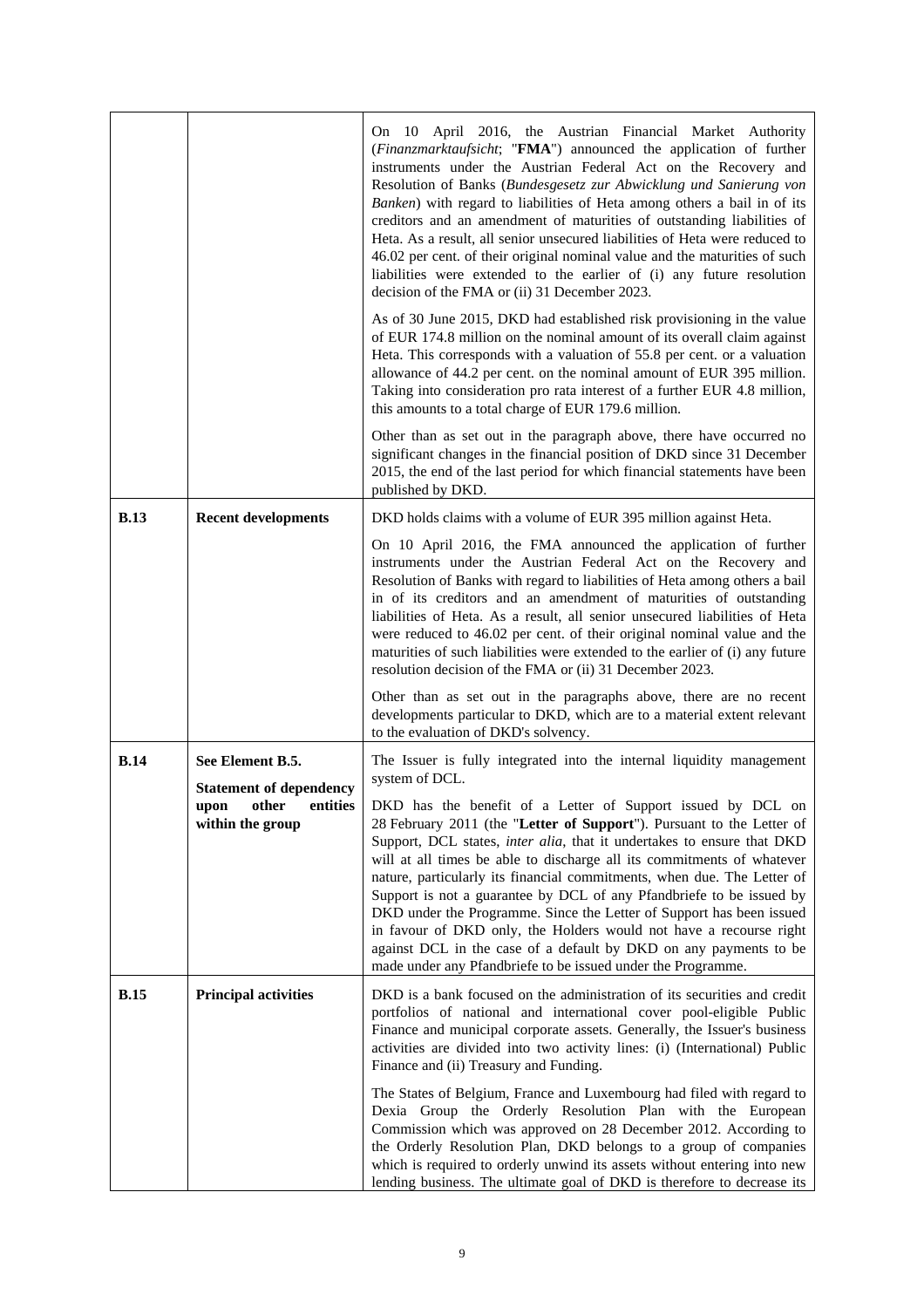|             |                                                                                          | securities and credit portfolios, using the natural maturity profile.                                                                                                                                                                                                                                                                                                                                                                                                                                                                                                 |  |
|-------------|------------------------------------------------------------------------------------------|-----------------------------------------------------------------------------------------------------------------------------------------------------------------------------------------------------------------------------------------------------------------------------------------------------------------------------------------------------------------------------------------------------------------------------------------------------------------------------------------------------------------------------------------------------------------------|--|
|             |                                                                                          | Following the Orderly Resolution Plan, DKD will not assign any new<br>credit in the future, but will however operate additional new business as<br>part of its liquidity and cover pool management. The main objective of<br>the activity line Treasury and Funding is to manage the Issuer's bonds<br>and other interest bearing securities as well as to secure an appropriate<br>funding of the Issuer's activities. For refinancing purposes, DKD issues<br>Public Sector Pfandbriefe (Öffentliche Pfandbriefe) which are the<br>Issuer's main source of funding. |  |
|             |                                                                                          | In order to further diversify its funding sources, DKD started offering the<br>acceptance of time and demand deposits to its municipal and other<br>customers in 2010.                                                                                                                                                                                                                                                                                                                                                                                                |  |
|             |                                                                                          | Also, DKD will continue to provide refinancing to the Dexia Group.                                                                                                                                                                                                                                                                                                                                                                                                                                                                                                    |  |
| <b>B.16</b> | <b>Major shareholders</b>                                                                | The subscribed capital of DKD amounted to EUR 432.50 million as of<br>31 December 2015. DKD's subscribed capital is divided into 432.50<br>million registered shares (Namensaktien) of EUR 1.00 each, which are<br>fully paid up. 100 per cent. of DKD's shares are held by DCL. 100 per<br>cent. of DCL is held by Dexia SA.                                                                                                                                                                                                                                         |  |
| B.17        | ratings of<br>Credit<br>the<br><b>Issuer</b><br>its<br>debt  <br><b>or</b><br>securities | Public Sector Pfandbriefe to be issued by DKD have received, in the case<br>of long-term obligations, an "AA-" rating from Scope Ratings AG <sup>1</sup> and<br>an "A" rating from Standard & Poor's Credit Market Services Europe<br>Limited (Niederlassung Deutschland) <sup>2</sup> .                                                                                                                                                                                                                                                                              |  |

| <b>Element</b> | <b>Section C – The Pfandbriefe</b>                                                               |                                                                                                                                                                                                           |
|----------------|--------------------------------------------------------------------------------------------------|-----------------------------------------------------------------------------------------------------------------------------------------------------------------------------------------------------------|
| C.1            | Class and type of the<br><b>Pfandbriefe</b> /<br><b>Security</b><br><b>Identification Number</b> | <b>Class and Type</b><br>Public Sector Pfandbriefe                                                                                                                                                        |
|                |                                                                                                  | [Fixed Rate Pfandbriefe                                                                                                                                                                                   |
|                |                                                                                                  | The Pfandbriefe bear a fixed rate of interest [of zero per cent.] throughout<br>the entire term of the Pfandbriefe. [Therefore, no interest payments will<br>be made.]                                    |
|                |                                                                                                  | [Floating Rate Pfandbriefe                                                                                                                                                                                |
|                |                                                                                                  | The Pfandbriefe will bear interest at a rate determined [(and as adjusted<br>for the applicable margin)] on the basis of a reference rate appearing on<br>the agreed screen page of a quotation service.] |
|                |                                                                                                  | <b>ISIN</b>                                                                                                                                                                                               |
|                |                                                                                                  | [•]                                                                                                                                                                                                       |
|                |                                                                                                  | <b>Common Code</b>                                                                                                                                                                                        |
|                |                                                                                                  | O                                                                                                                                                                                                         |

<sup>1</sup> Scope Ratings AG is established in the European Community and is registered under Regulation (EC) No 1060/2009 of the European Parliament and of the Council of 16 September 2009 on credit rating agencies, as amended (the "**CRA Regulation**"). The European Securities and Markets Authority publishes on its website (www.esma.europa.eu) a list of credit rating agencies registered in accordance with the CRA Regulation. That list is updated within five working days following the adoption of a decision under Article 16, 17 or 20 CRA Regulation. The European Commission shall publish that updated list in the Official Journal of the European Union within 30 days following such update.

 $\overline{a}$ 

Standard & Poor's is established in the European Community and is registered under the CRA Regulation. The European Securities and Markets Authority publishes on its website (www.esma.europa.eu) a list of credit rating agencies registered in accordance with the CRA Regulation. That list is updated within five working days following the adoption of a decision under Article 16, 17 or 20 CRA Regulation. The European Commission shall publish that updated list in the Official Journal of the European Union within 30 days following such update.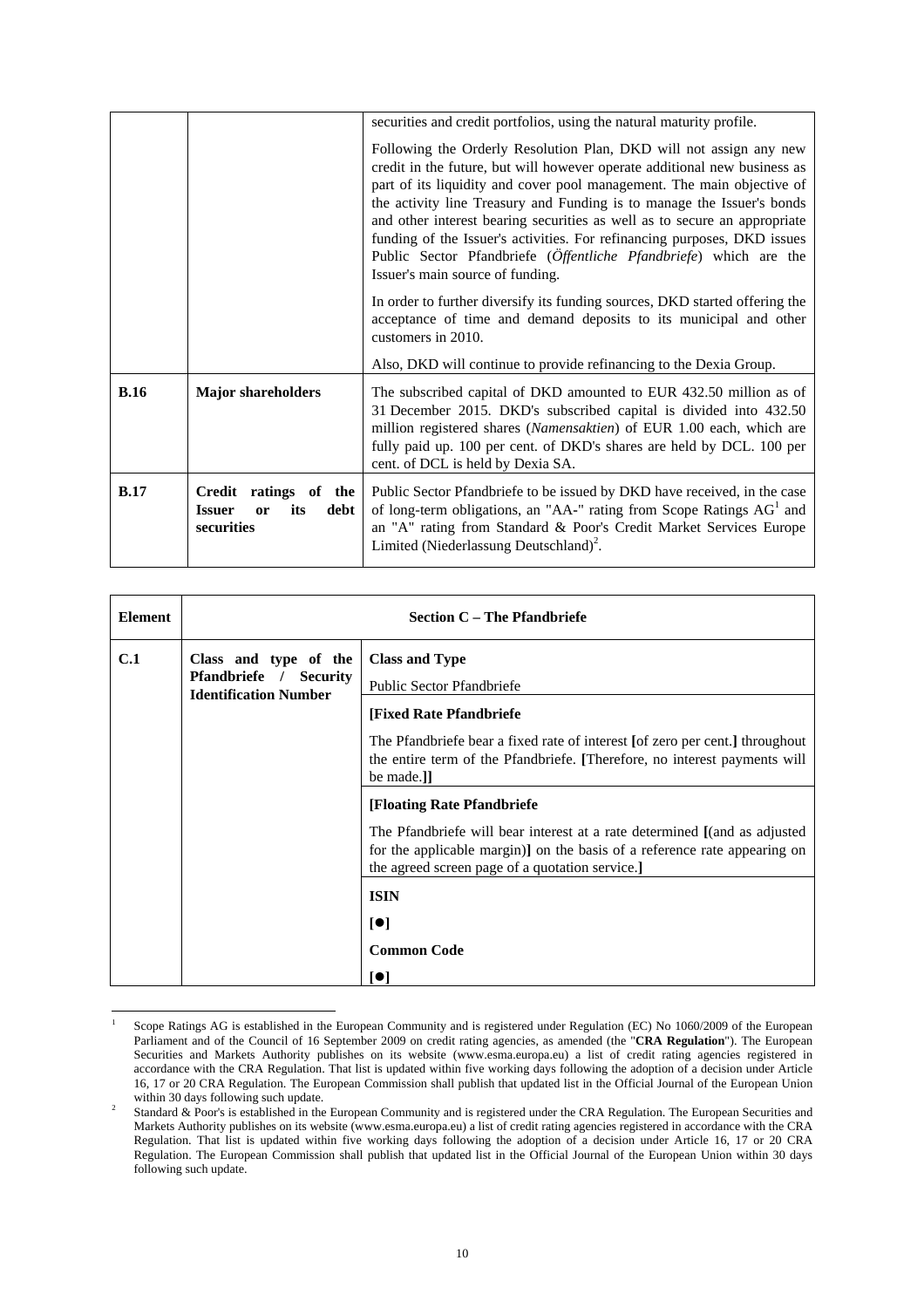|     |                                                                                                         | <b>WKN</b>                                                                                                                                                                                                                                                                                                                                           |
|-----|---------------------------------------------------------------------------------------------------------|------------------------------------------------------------------------------------------------------------------------------------------------------------------------------------------------------------------------------------------------------------------------------------------------------------------------------------------------------|
|     |                                                                                                         | $\lbrack \bullet \rbrack$                                                                                                                                                                                                                                                                                                                            |
| C.2 | <b>Currency</b>                                                                                         | The Pfandbriefe are issued in $[\bullet].$                                                                                                                                                                                                                                                                                                           |
| C.5 | <b>Restrictions</b><br>free<br>on<br><b>Transferability</b>                                             | Not applicable. The Pfandbriefe are freely transferable.                                                                                                                                                                                                                                                                                             |
| C.8 | Rights attached to the                                                                                  | <b>Status of the Pfandbriefe</b>                                                                                                                                                                                                                                                                                                                     |
|     | Pfandbriefe<br>(including<br>limitations to those rights<br>ranking<br>of<br>and<br>the<br>Pfandbriefe) | The obligations under the Pfandbriefe constitute unsubordinated<br>obligations of the Issuer ranking pari passu among themselves. The<br>Pfandbriefe are covered in accordance with the Pfandbrief Act<br>(Pfandbriefgesetz) and rank at least pari passu with all other obligations<br>of the Issuer under Public Sector Pfandbriefe.               |
|     |                                                                                                         | [Early redemption]                                                                                                                                                                                                                                                                                                                                   |
|     |                                                                                                         | [The Pfandbriefe can be redeemed prior to their stated maturity at the<br>option of the Issuer.]                                                                                                                                                                                                                                                     |
|     |                                                                                                         | [Early Redemption at the option of the Issuer at specified redemption<br>amount(s)                                                                                                                                                                                                                                                                   |
|     |                                                                                                         | The Pfandbriefe can be redeemed in whole or in part at the option of the<br>Issuer on the specified call redemption date[s] upon giving notice within<br>the specified notice period to the Holders at the specified call redemption<br>amount[s] together with accrued interest, if any, to (but excluding), the<br>relevant call redemption date.] |
| C.9 | see Element C.8.                                                                                        |                                                                                                                                                                                                                                                                                                                                                      |
|     | <b>Interest rate</b>                                                                                    | [[●] per cent. in the case of Fixed Rate Pfandbriefe.]                                                                                                                                                                                                                                                                                               |
|     |                                                                                                         | [In the case of Floating Rate Pfandbriefe                                                                                                                                                                                                                                                                                                            |
|     |                                                                                                         | EURIBOR [[plus][minus] the margin of $[\bullet]$ per cent.] for each interest<br>period.                                                                                                                                                                                                                                                             |
|     |                                                                                                         | [The maximum interest rate is $[\bullet]$ per cent.] [The minimum interest rate<br>is $[\bullet]$ per cent.]]                                                                                                                                                                                                                                        |
|     | <b>Interest</b><br>commencement<br>date                                                                 | [The issue date of the Pfandbriefe.] [ <sup>0</sup> ]                                                                                                                                                                                                                                                                                                |
|     | <b>Interest payment dates</b>                                                                           | [●] [Not applicable in the case of Fixed Rate Pfandbriefe which bear an<br>interest rate of zero per cent.]                                                                                                                                                                                                                                          |
|     | which<br>Underlying<br>on<br>interest rate is based                                                     | [Not applicable in the case of fixed rate Pfandbriefe. The interest rate is<br>not based on an underlying.]                                                                                                                                                                                                                                          |
|     |                                                                                                         | [EURIBOR in the case of Floating Rate Pfandbriefe.]                                                                                                                                                                                                                                                                                                  |
|     | Maturity date including                                                                                 | [•]                                                                                                                                                                                                                                                                                                                                                  |
|     | repayment procedures                                                                                    | Payment of principal in respect of Pfandbriefe shall be made to the<br>Clearing System or to its order for credit to the accounts of the relevant<br>account holders of the Clearing System.                                                                                                                                                         |
|     | <b>Indication of yield</b>                                                                              | [[●] per cent. per annum in the case of Fixed Rate Pfandbriefe.]                                                                                                                                                                                                                                                                                     |
|     |                                                                                                         | [Not applicable in the case of Floating Rate Pfandbriefe. No yield is<br>calculated.]                                                                                                                                                                                                                                                                |
|     | Name of representative<br>of the Holders                                                                | Not applicable. No Holders' representative has been designated.                                                                                                                                                                                                                                                                                      |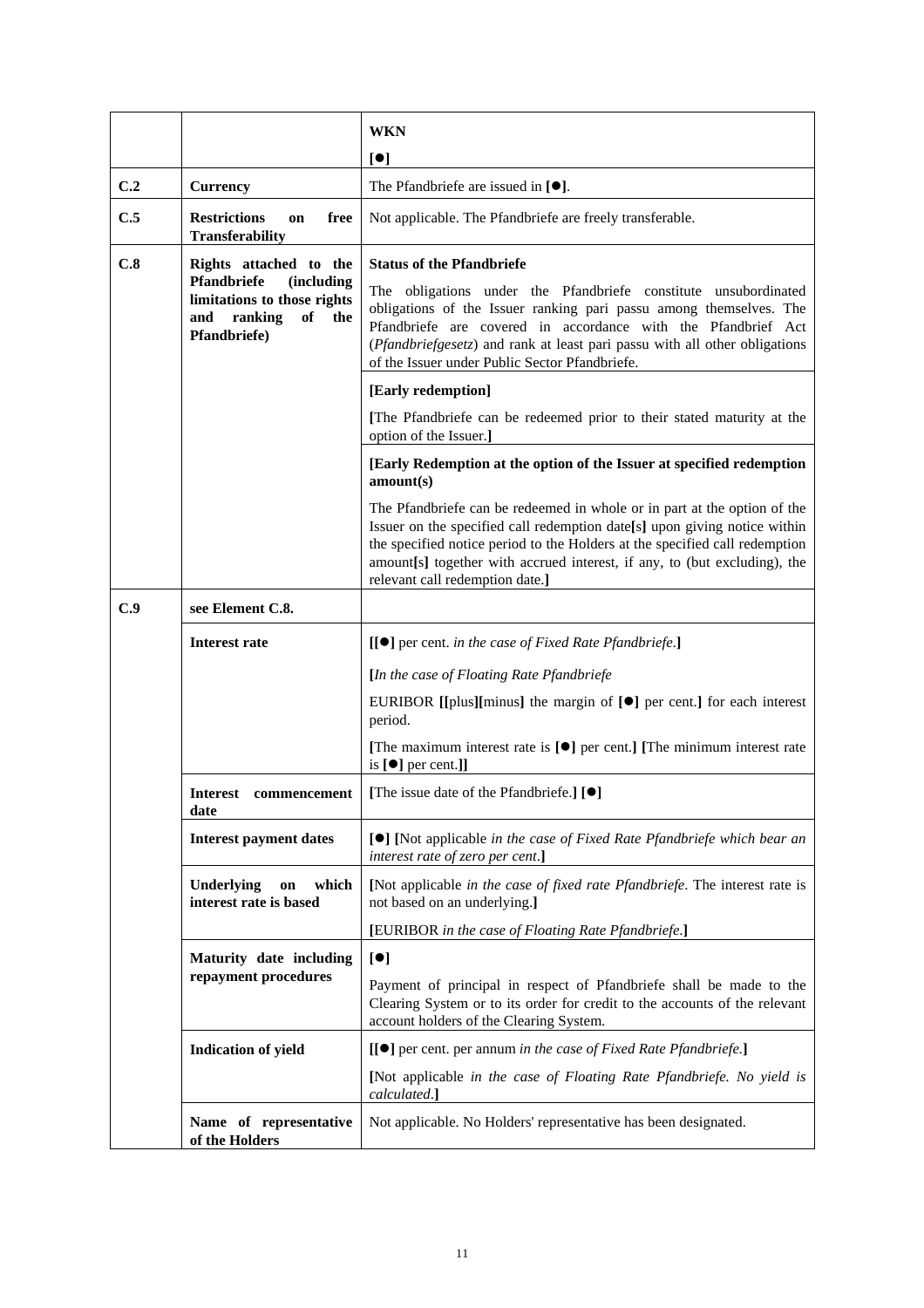| C.10   | see Element C.9.                                                                                                              |                                                                                                                                                                                                                   |
|--------|-------------------------------------------------------------------------------------------------------------------------------|-------------------------------------------------------------------------------------------------------------------------------------------------------------------------------------------------------------------|
|        | <b>Explanation</b><br>how<br>the<br>value of the investment is<br>affected by the value of<br>underlying<br>the<br>instrument | Not applicable. The interest payment has no derivative component.                                                                                                                                                 |
| [C.11] | Admission to trading on<br>a regulated market or<br>equivalent market                                                         | [Regulated market of the Berlin Stock Exchange.]<br>[Regulated market of the Luxemburg Stock Exchange.]<br>[Not applicable. The Pfandbriefe will not be listed on any regulated<br>market of any stock exchange.] |
| IC.21  | Indication of the market<br>where the Pfandbriefe<br>will be traded and for<br>which the Prospectus has<br>been published     | [Regulated market of the Berlin Stock Exchange.]<br>[Regulated market of the Luxemburg Stock Exchange.]<br>[Not applicable. The Pfandbriefe will not be listed on any regulated<br>market of any stock exchange.] |

| <b>Element</b>                                        | <b>Section D - Risks</b>                                                                                                                                                                                                                                                                                                                                                                                                                                      |                                                                                                                                                                                                                                                                                                                                                                                                                                                                                                                                                                                                          |
|-------------------------------------------------------|---------------------------------------------------------------------------------------------------------------------------------------------------------------------------------------------------------------------------------------------------------------------------------------------------------------------------------------------------------------------------------------------------------------------------------------------------------------|----------------------------------------------------------------------------------------------------------------------------------------------------------------------------------------------------------------------------------------------------------------------------------------------------------------------------------------------------------------------------------------------------------------------------------------------------------------------------------------------------------------------------------------------------------------------------------------------------------|
| D.2                                                   | Key information on the                                                                                                                                                                                                                                                                                                                                                                                                                                        | <b>General</b>                                                                                                                                                                                                                                                                                                                                                                                                                                                                                                                                                                                           |
| risks<br>that<br>key<br>are<br>specific to the Issuer | The most important risks the Issuer is exposed to are market price risks,<br>counterparty risks, risks related to certain cover pool eligible countries,<br>liquidity risks, litigation risks, operational risks and risks stemming from<br>the deterioration of the economy in general and of business conditions,<br>the methods employed by the Issuer to establish the fair value of the<br>financial instruments it holds and from increased regulation. |                                                                                                                                                                                                                                                                                                                                                                                                                                                                                                                                                                                                          |
|                                                       |                                                                                                                                                                                                                                                                                                                                                                                                                                                               | <b>Market Price Risks</b>                                                                                                                                                                                                                                                                                                                                                                                                                                                                                                                                                                                |
|                                                       |                                                                                                                                                                                                                                                                                                                                                                                                                                                               | The Issuer is subject to market price risks.                                                                                                                                                                                                                                                                                                                                                                                                                                                                                                                                                             |
|                                                       |                                                                                                                                                                                                                                                                                                                                                                                                                                                               | Market price risk can be defined as the negative change in the value of<br>the Issuer's overall portfolio as a result of price fluctuations or changes in<br>parameters influencing prices (e.g. interest rates, credit spreads, foreign<br>exchange rates and general financial markets liquidity risks). Essentially,<br>interest rate risks $(i.e.$ the risks that result from changes in general interest<br>rates) and credit spread risks (i.e. the risks that result from changes in the<br>creditworthiness of a counterparty) as elements of market price risks are<br>relevant for the Issuer. |
|                                                       |                                                                                                                                                                                                                                                                                                                                                                                                                                                               | <b>Counterparty Risks</b>                                                                                                                                                                                                                                                                                                                                                                                                                                                                                                                                                                                |
|                                                       |                                                                                                                                                                                                                                                                                                                                                                                                                                                               | The Issuer is subject to counterparty risks.                                                                                                                                                                                                                                                                                                                                                                                                                                                                                                                                                             |
|                                                       |                                                                                                                                                                                                                                                                                                                                                                                                                                                               | Counterparty risk can be defined as the risk of potential losses of the<br>Issuer caused by a business partner's failure to meet any or all of its<br>contractual obligations.                                                                                                                                                                                                                                                                                                                                                                                                                           |
|                                                       |                                                                                                                                                                                                                                                                                                                                                                                                                                                               | <b>Risks Related to Certain Cover Pool Eligible Countries</b>                                                                                                                                                                                                                                                                                                                                                                                                                                                                                                                                            |
|                                                       |                                                                                                                                                                                                                                                                                                                                                                                                                                                               | DKD's principal geographical markets are eligible countries in<br>accordance with the Pfandbrief Act. Some of the European eligible<br>countries DKD has exposure to are, e.g., Portugal, Italy, Spain and<br>Hungary.                                                                                                                                                                                                                                                                                                                                                                                   |
|                                                       |                                                                                                                                                                                                                                                                                                                                                                                                                                                               | Due to the weak financial stability of some of these countries, any of<br>DKD's investments in these countries could be subject to any<br>revaluations/hair-cuts or payment defaults.                                                                                                                                                                                                                                                                                                                                                                                                                    |
|                                                       |                                                                                                                                                                                                                                                                                                                                                                                                                                                               | Such measures or payment defaults could eventually lead to a                                                                                                                                                                                                                                                                                                                                                                                                                                                                                                                                             |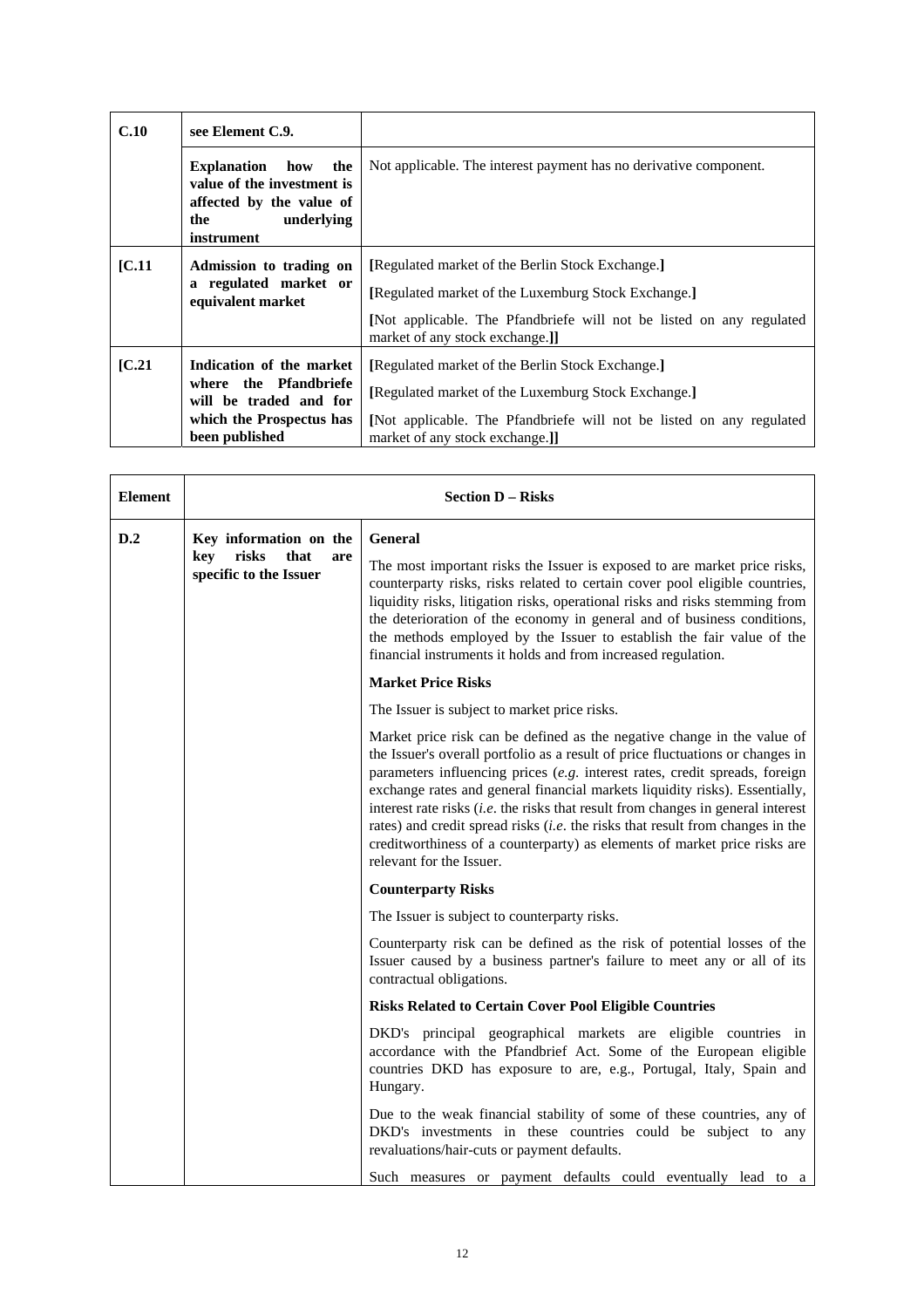|  | downgrading of DKD's Public Sector Pfandbriefe.                                                                                                                                                                                                                                                                                                                                                                                                                                                                                                                                                                                                                                                                                                                                                                                                                                                                                                                                                                                                                                                                                                                                                                                                           |
|--|-----------------------------------------------------------------------------------------------------------------------------------------------------------------------------------------------------------------------------------------------------------------------------------------------------------------------------------------------------------------------------------------------------------------------------------------------------------------------------------------------------------------------------------------------------------------------------------------------------------------------------------------------------------------------------------------------------------------------------------------------------------------------------------------------------------------------------------------------------------------------------------------------------------------------------------------------------------------------------------------------------------------------------------------------------------------------------------------------------------------------------------------------------------------------------------------------------------------------------------------------------------|
|  | <b>Liquidity Risks</b>                                                                                                                                                                                                                                                                                                                                                                                                                                                                                                                                                                                                                                                                                                                                                                                                                                                                                                                                                                                                                                                                                                                                                                                                                                    |
|  | The Issuer is subject to liquidity risks.                                                                                                                                                                                                                                                                                                                                                                                                                                                                                                                                                                                                                                                                                                                                                                                                                                                                                                                                                                                                                                                                                                                                                                                                                 |
|  | Liquidity risk can be defined as the danger that the Issuer will be unable<br>to fulfill its current and future payment obligations in full or on time.                                                                                                                                                                                                                                                                                                                                                                                                                                                                                                                                                                                                                                                                                                                                                                                                                                                                                                                                                                                                                                                                                                   |
|  | <b>Litigation Risks</b>                                                                                                                                                                                                                                                                                                                                                                                                                                                                                                                                                                                                                                                                                                                                                                                                                                                                                                                                                                                                                                                                                                                                                                                                                                   |
|  | As at year-end 2014, DCL had been named a defendant in proceedings<br>with 221 clients, of which 184 related to loans booked with its former<br>subsidiary Dexia Municipal Agency ("DMA") (subsequently renamed<br>Caisse Française de Financement Local; "CAFFIL"), 22 related to loans<br>booked with DCL and 15 related to loans booked with both. DCL did not<br>make any representation or give any warranty as to the loan assets of<br>CAFFIL at the occasion of its divestment in January 2013, but DCL, as<br>the legal representative of DMA up to the time of the sale, under certain<br>conditions continues to be responsible for damages awarded to a<br>borrower resulting from an infringement of its contractual or regulatory<br>obligations in the origination or commercialisation of loans held by<br>CAFFIL at the time of its divestment. As at year-end 2015, the number of<br>cases in which DCL is involved has fallen from 221 to 147. As the Issuer<br>is a subsidiary of DCL and is fully integrated in its internal liquidity<br>management system and may be dependent from time to time on the<br>provision of liquidity from DCL, litigation risks related to DCL may have<br>adverse effects on the Issuer's liquidity. |
|  | Since the beginning of 2014, DKD is engaged in legal proceedings with<br>four public borrowers. In 2006 and 2007, DKD granted a number of<br>certificates of indebtedness (Schuldscheindarlehen) with variable interest<br>rates whose yields were linked to the exchange rate of the Swiss franc<br>against the Euro. As at year-end 2015, these loans had a residual capital<br>balance of approximately EUR 9.9 million. The final result of any such<br>litigation may negatively influence the Issuer's earnings and cash flows.                                                                                                                                                                                                                                                                                                                                                                                                                                                                                                                                                                                                                                                                                                                     |
|  | On 15 July 2015, as a member of the "par investors pool" (a group of 13<br>Heta Asset Resolution AG ("Heta") creditors) DKD and other members<br>of the "par investors pool" brought an action before the Regional Court of<br>Frankfurt am Main for the immediate repayment of all of the Heta claims<br>held by the pool members participating in this action. Together with the<br>other pool members, DKD had previously launched a defence of its rights<br>in Austria in the objection proceedings ("Vorstellung") brought in Austria<br>against the Austrian Financial Market Authority's (Finanzmarktaufsicht;<br>the "FMA") temporary debt moratorium. On 10 April 2016, the FMA<br>rejected the objection proceedings. DKD is considering to take measures<br>against such rejection of the objection proceedings.                                                                                                                                                                                                                                                                                                                                                                                                                              |
|  | <b>Operational Risks</b>                                                                                                                                                                                                                                                                                                                                                                                                                                                                                                                                                                                                                                                                                                                                                                                                                                                                                                                                                                                                                                                                                                                                                                                                                                  |
|  | The Issuer is subject to operational risks.                                                                                                                                                                                                                                                                                                                                                                                                                                                                                                                                                                                                                                                                                                                                                                                                                                                                                                                                                                                                                                                                                                                                                                                                               |
|  | Operational risk is defined as the risk of direct or indirect losses that are<br>incurred as the result of the inadequacy or failure of internal procedures<br>and systems or people, or as a result of external events, and have<br>financial or non-financial consequences. This definition also includes<br>reputation and legal risks, but excludes strategic risk.                                                                                                                                                                                                                                                                                                                                                                                                                                                                                                                                                                                                                                                                                                                                                                                                                                                                                   |
|  | <b>Deterioration of General Economy and Business Conditions</b>                                                                                                                                                                                                                                                                                                                                                                                                                                                                                                                                                                                                                                                                                                                                                                                                                                                                                                                                                                                                                                                                                                                                                                                           |
|  | The profitability of the Issuer's business could be adversely affected by a<br>worsening of general economic conditions in certain individual markets.<br>Factors such as interest rates, inflation, investor sentiment, the<br>availability and cost of credit, the liquidity of the global financial markets<br>and the level and volatility of equity prices could significantly affect the                                                                                                                                                                                                                                                                                                                                                                                                                                                                                                                                                                                                                                                                                                                                                                                                                                                            |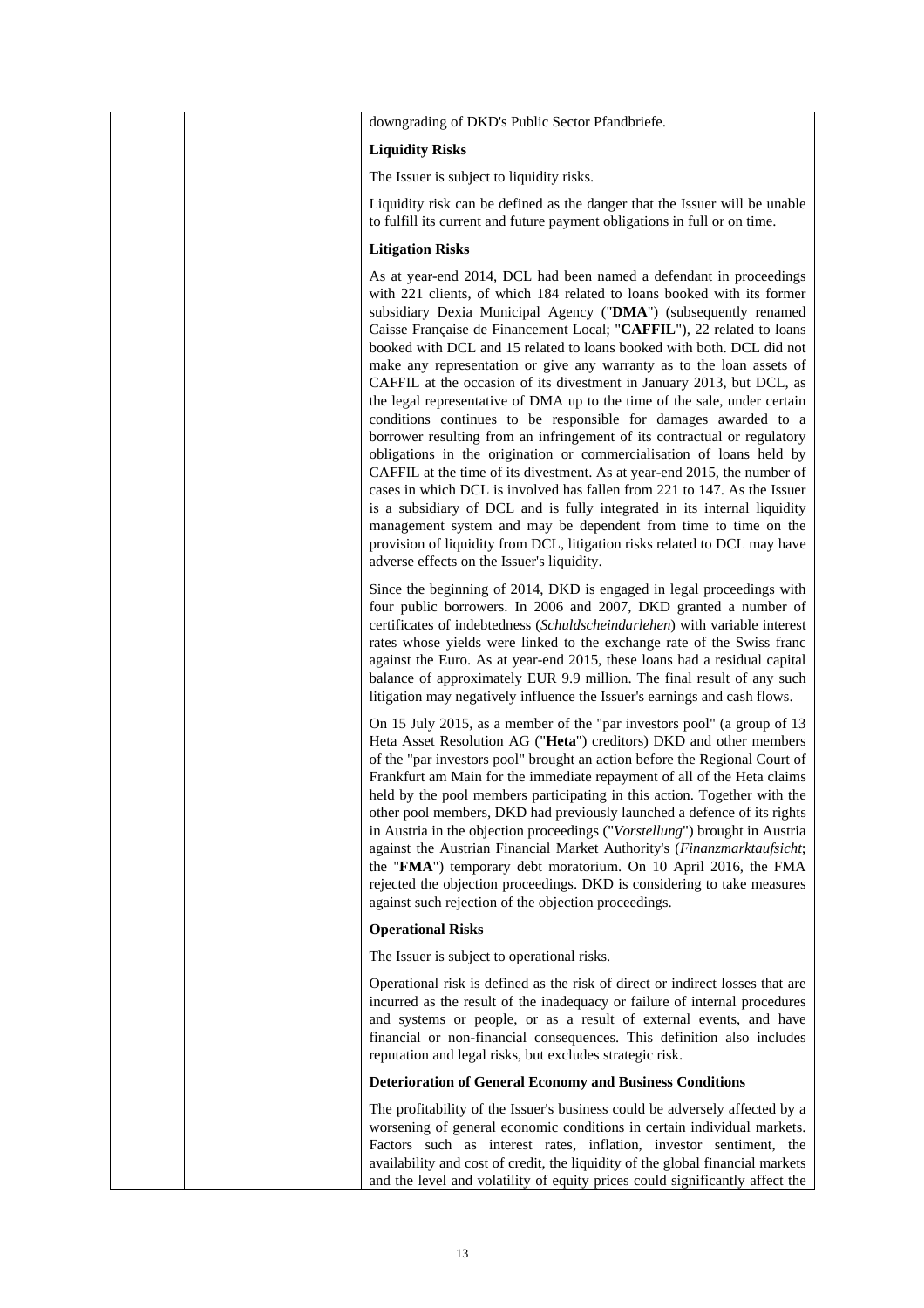|  | activity level of the Issuer's counterparts.                                                                                                                                                                                                                                                                                                                                                                                                                                                                                              |
|--|-------------------------------------------------------------------------------------------------------------------------------------------------------------------------------------------------------------------------------------------------------------------------------------------------------------------------------------------------------------------------------------------------------------------------------------------------------------------------------------------------------------------------------------------|
|  | <b>Fair Value of Financial Instruments and Use of Estimates</b>                                                                                                                                                                                                                                                                                                                                                                                                                                                                           |
|  | To establish the fair value of the financial instruments entered into or<br>held by the Issuer, the Issuer relies on quoted market prices in active<br>markets or, where the market for a financial instrument is not sufficiently<br>active, valuation techniques.                                                                                                                                                                                                                                                                       |
|  | To the extent that valuation is based on models or inputs that are not<br>observable in the markets, the determination of fair value can be<br>subjective. The effect of changing the assumptions for those financial<br>instruments for which the fair values are measured using valuation<br>techniques that are determined in full or in part on assumptions that are<br>not supported by observables inputs may have a material adverse effect<br>on the Issuer's overall portfolio and, consequently, the Issuer's profits.          |
|  | <b>Increased Regulation</b>                                                                                                                                                                                                                                                                                                                                                                                                                                                                                                               |
|  | Developments in the global markets during the course of the last few<br>years have led to an increase in the involvement of various governmental<br>and regulatory authorities in the financial sector and in the operations of<br>financial institutions. Although it is uncertain how the more rigorous<br>regulatory climate will impact the Issuer, it may have a significant<br>influence on the refinancing options and capital costs of the Issuer.                                                                                |
|  | Contributions to the Resolution Fund and the Single Resolution<br><b>Fund</b>                                                                                                                                                                                                                                                                                                                                                                                                                                                             |
|  | The Issuer may be subject to contributions to the Resolution Fund<br>(Restrukturierungsfonds) that could substantially increase expenses or<br>losses resulting in a negative impact on the Issuer's financial condition.<br>Further, the Issuer will be required to contribute to the Single Resolution<br>Fund. There is the risk that such contributions may result in a significant<br>increase to the Issuer's expenses or losses, which may have a material<br>adverse effect on its financial condition and results of operations. |
|  | Rights of the Holders May Be Adversely Affected by Resolution<br><b>Measures</b>                                                                                                                                                                                                                                                                                                                                                                                                                                                          |
|  | The German Recovery and Resolution Act (Sanierungs-<br>und<br>Abwicklungsgesetz) and the German Banking Act (Kreditwesengesetz)<br>provide for the following regulatory powers and instruments which may<br>be applied if the continued existence of the Issuer is endangered:                                                                                                                                                                                                                                                            |
|  | claims for payments under the Pfandbriefe may be reduced,<br>including to zero, or the Pfandbriefe may be converted into<br>ordinary shares or other instruments of ownership (Bail-In);                                                                                                                                                                                                                                                                                                                                                  |
|  | transfer of instruments of ownership, assets and liabilities<br>(including the Pfandbriefe) to another entity; and/or                                                                                                                                                                                                                                                                                                                                                                                                                     |
|  | the terms of the Pfandbriefe may be varied and payments under<br>the Pfandbriefe may be temporarily suspended.                                                                                                                                                                                                                                                                                                                                                                                                                            |
|  | <b>DKD's Exposure to Heta Asset Resolution AG</b>                                                                                                                                                                                                                                                                                                                                                                                                                                                                                         |
|  | DKD holds claims with a volume of EUR 395 million against Heta.                                                                                                                                                                                                                                                                                                                                                                                                                                                                           |
|  | On 1 March 2015, the FMA issued a notice initiating the resolution of<br>Heta, under the Austrian Federal Act on the Resolution and Recovery of<br>Banks (Bundesgesetz zur Abwicklung und Sanierung von Banken), by<br>imposing a temporary debt moratorium in respect of the period until 31<br>May 2016.                                                                                                                                                                                                                                |
|  | As of 30 June 2015, DKD had established risk provisioning in the value<br>of EUR 174.8 million on the nominal amount of its overall claim against<br>Heta. This corresponds with a valuation of 55.8 per cent. or a valuation                                                                                                                                                                                                                                                                                                             |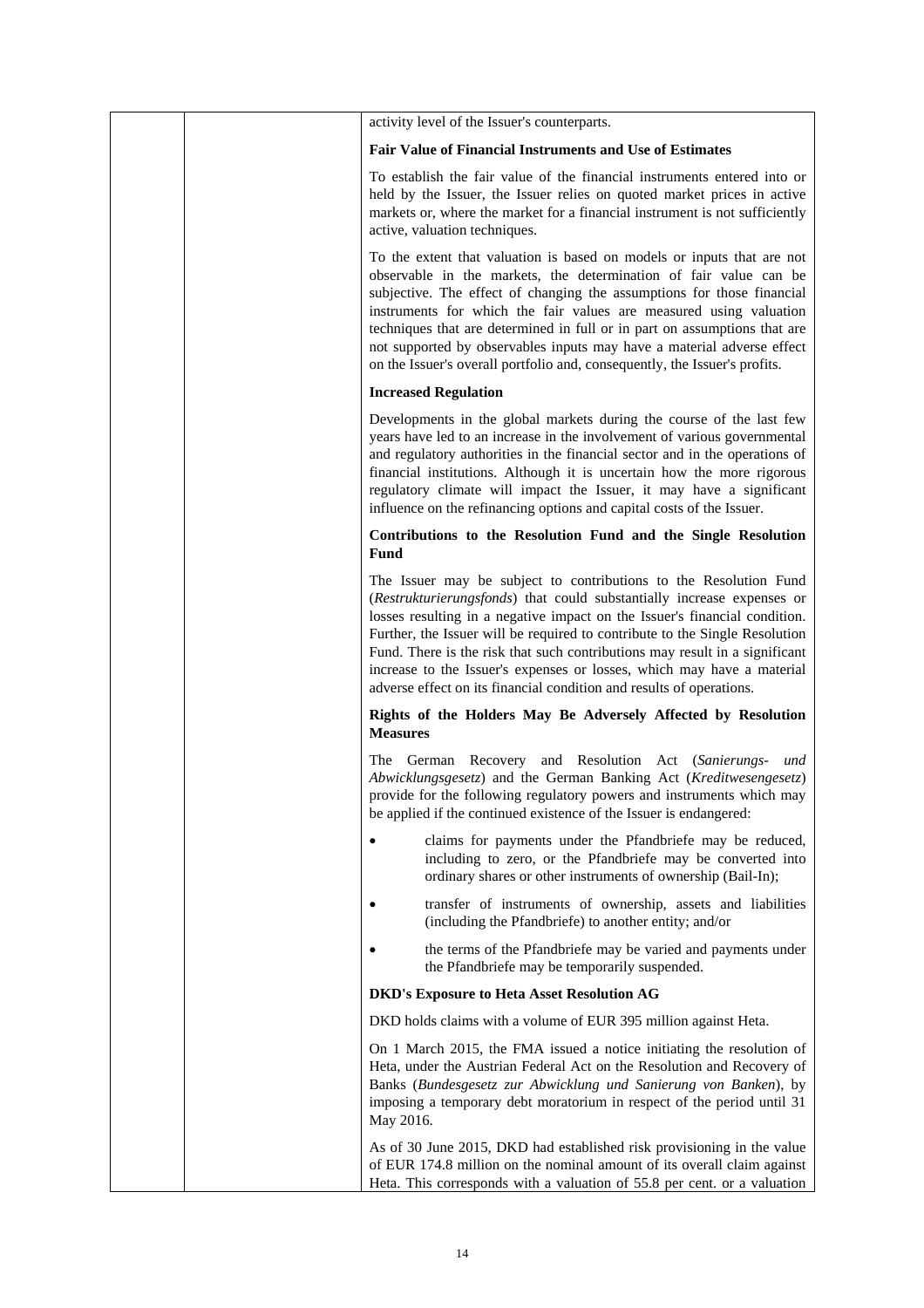|     |                                                                     | allowance of 44.2 per cent. on the nominal amount of EUR 395 million.<br>Taking into consideration pro rata interest of a further EUR 4.8 million,<br>this amounts to a total charge of EUR 179.6 million.                                                                                                                                                                                                                                                                                                                                                                                 |
|-----|---------------------------------------------------------------------|--------------------------------------------------------------------------------------------------------------------------------------------------------------------------------------------------------------------------------------------------------------------------------------------------------------------------------------------------------------------------------------------------------------------------------------------------------------------------------------------------------------------------------------------------------------------------------------------|
|     |                                                                     | On 10 April 2016, the FMA announced the application of further<br>instruments under the Austrian Federal Act on the Recovery and<br>Resolution of Banks with regard to liabilities of Heta, among others a bail<br>in of its creditors and an amendment of maturities of outstanding<br>liabilities of Heta. As a result, all senior unsecured liabilities of Heta were<br>reduced to 46.02 per cent. of their original nominal value and the<br>maturities of such liabilities were extended to the earlier of (i) any future<br>resolution decision of the FMA or (ii) 31 December 2023. |
|     |                                                                     | It cannot be excluded that the impairment mentioned above will be<br>insufficient and need to be increased. This may have a significant<br>negative impact on the liquidity and the financial position of the Issuer.                                                                                                                                                                                                                                                                                                                                                                      |
| D.3 | Key information on the                                              | Pfandbriefe May not Be a Suitable Investment for All Investors                                                                                                                                                                                                                                                                                                                                                                                                                                                                                                                             |
|     | key<br>risks<br>that<br>are<br>specific<br>to<br>the<br>Pfandbriefe | Each potential investor in Pfandbriefe must determine the suitability of<br>that investment in light of its own circumstances.                                                                                                                                                                                                                                                                                                                                                                                                                                                             |
|     |                                                                     | <b>Liquidity Risk</b>                                                                                                                                                                                                                                                                                                                                                                                                                                                                                                                                                                      |
|     |                                                                     | There can be no assurance that a liquid secondary market for the<br>Pfandbriefe will develop or, if it does develop, that it will continue. In an<br>illiquid market, an investor might not be able to sell its Pfandbriefe at any<br>time at fair market prices. The possibility to sell the Pfandbriefe might<br>additionally be restricted by country specific reasons.                                                                                                                                                                                                                 |
|     |                                                                     | <b>Market Price Risk</b>                                                                                                                                                                                                                                                                                                                                                                                                                                                                                                                                                                   |
|     |                                                                     | The Holder is exposed to the risk of an unfavourable development of<br>market prices of its Pfandbriefe, which materialises if the Holder sells the<br>Pfandbriefe prior to the final maturity of such Pfandbriefe.                                                                                                                                                                                                                                                                                                                                                                        |
|     |                                                                     | [Risk of Early Redemption]                                                                                                                                                                                                                                                                                                                                                                                                                                                                                                                                                                 |
|     |                                                                     | The Holder is exposed to the risk that due to early redemption his<br>investment will have a lower than expected yield. Also, the Holder may<br>only be able to reinvest on less favourable conditions as compared to the<br>original investment.]                                                                                                                                                                                                                                                                                                                                         |
|     |                                                                     | <b>Currency Risk</b>                                                                                                                                                                                                                                                                                                                                                                                                                                                                                                                                                                       |
|     |                                                                     | In case the Pfandbriefe are denominated in a currency foreign to the<br>Holder, it is exposed to the risk that changes in currency exchange rates<br>may affect the yield of its Pfandbriefe.                                                                                                                                                                                                                                                                                                                                                                                              |
|     |                                                                     | Risk of a Downgrading of the Rating of Public Sector Pfandbriefe                                                                                                                                                                                                                                                                                                                                                                                                                                                                                                                           |
|     |                                                                     | A downgrading of DKD's Public Sector Pfandbriefe could have a<br>negative impact on DKD's funding costs and on DKD's relation to its<br>investors and customers.                                                                                                                                                                                                                                                                                                                                                                                                                           |
|     |                                                                     | [Fixed Rate Pfandbriefe                                                                                                                                                                                                                                                                                                                                                                                                                                                                                                                                                                    |
|     |                                                                     | The Holder is exposed to the risk that the price of its Pfandbriefe falls as<br>a result of changes in the market interest rate. [The Pfandbriefe bear an<br>interest rate of zero per cent. Therefore, no interest payments will be<br>made.]                                                                                                                                                                                                                                                                                                                                             |
|     |                                                                     | [Floating Rate Pfandbriefe                                                                                                                                                                                                                                                                                                                                                                                                                                                                                                                                                                 |
|     |                                                                     | The Holder is exposed to the risk of fluctuating interest rate levels and<br>uncertain interest income. Fluctuating interest rate levels make it<br>impossible to determine the profitability of the Pfandbriefe in advance.]                                                                                                                                                                                                                                                                                                                                                              |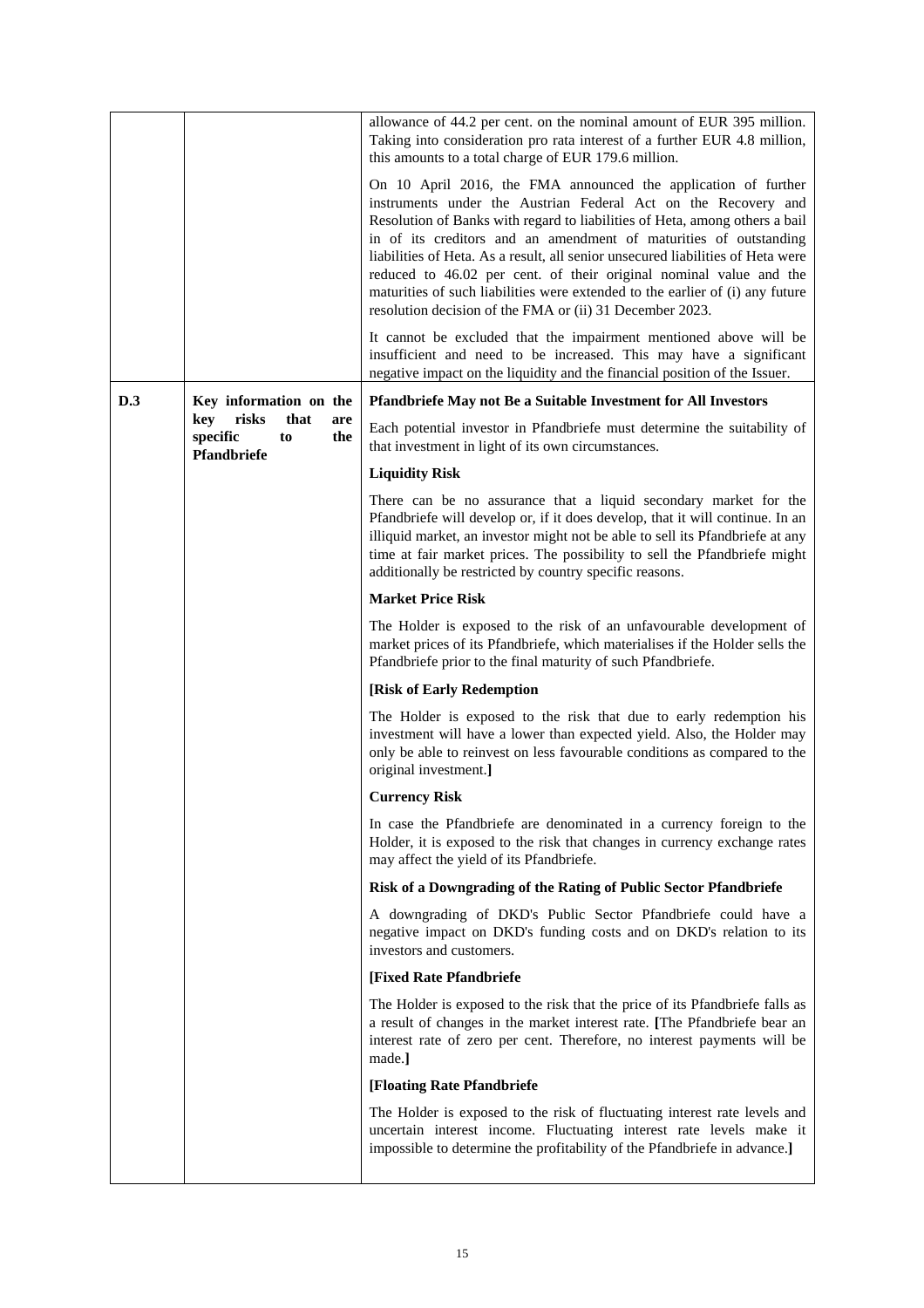|  | Potential U.S. Withholding Tax under FATCA                                                                                                                                                                                                                                                                                                                                                                                                      |
|--|-------------------------------------------------------------------------------------------------------------------------------------------------------------------------------------------------------------------------------------------------------------------------------------------------------------------------------------------------------------------------------------------------------------------------------------------------|
|  | Under certain circumstances, the Issuer may be required to withhold U.S.<br>tax pursuant to U.S. and foreign legislation commonly referred to as<br>FATCA in respect of Pfandbriefe issued after the date that is six months<br>after the date on which final U.S. Treasury regulations defining the term<br>"foreign passthru payment" are published. The Issuer will not make any<br>gross-up payments in compensation of FATCA withholdings. |
|  | <b>Financial Transactions Tax</b>                                                                                                                                                                                                                                                                                                                                                                                                               |
|  | On 14 February 2013, the European Commission published a proposal<br>(the " <b>Commission Proposal</b> ") for a Directive for a common financial<br>transactions tax in Austria, Belgium, Estonia, France, Germany, Greece,<br>Italy, Portugal, Slovakia, Slovenia and Spain (the "Participating<br>Member States").                                                                                                                            |
|  | The Commission Proposal has very broad scope and could, if introduced,<br>apply to certain dealings in the Pfandbriefe (including secondary market<br>transactions) in certain circumstances.                                                                                                                                                                                                                                                   |
|  | However, the financial transactions tax proposal remains subject to<br>negotiation between Participating Member States. It may therefore be<br>altered prior to any implementation, the timing of which remains unclear.                                                                                                                                                                                                                        |
|  | [Interests of Natural and Legal Persons Involved in the Issue/Offer                                                                                                                                                                                                                                                                                                                                                                             |
|  | Some of the Managers and their affiliates may be customers of,<br>borrowers from or creditors of the Issuer and its affiliates. In addition,<br>some of the Managers and their affiliates have engaged, and may in the<br>future engage, in investment banking and/or commercial banking<br>transactions with, and may perform services for the Issuer and its<br>affiliates in the ordinary course of business.]                               |

| <b>Element</b>   | Section E – Offer of the Pfandbriefe                                                                                       |                                                                                                                                                                                                                                                                                                                                                                                      |  |
|------------------|----------------------------------------------------------------------------------------------------------------------------|--------------------------------------------------------------------------------------------------------------------------------------------------------------------------------------------------------------------------------------------------------------------------------------------------------------------------------------------------------------------------------------|--|
| E.2 <sub>b</sub> | Reasons for the offer<br>and use of proceeds<br>different<br>from<br>when<br>making profit and/or<br>hedging certain risks | The net proceeds from the issue will be used for general financing<br>purposes of the Issuer.                                                                                                                                                                                                                                                                                        |  |
| E.3              | A description of the<br>terms and conditions of<br>the offer                                                               | The total amount of the [issue] [offer] is $[•]$ .<br>[No public offer is being made or contemplated.]<br>[The offer period commences on $[\bullet]$ and ends on $[\bullet]$ .]<br>[The minimum subscription amount is $[\bullet]$ .]<br>[The maximum subscription amount is $[\bullet]$ .]<br>[The expected price at which the Pfandbriefe will be offered is $[\bullet]$ .]<br>[•] |  |
| E.4              | Any interest that is<br>material<br>the<br>to<br>issue/offer<br>including<br>conflicting interests                         | [•]                                                                                                                                                                                                                                                                                                                                                                                  |  |
| E.7              | <b>Estimated</b><br>expenses<br>charged to the investor<br>by the Issuer or the<br>offeror                                 | [•]                                                                                                                                                                                                                                                                                                                                                                                  |  |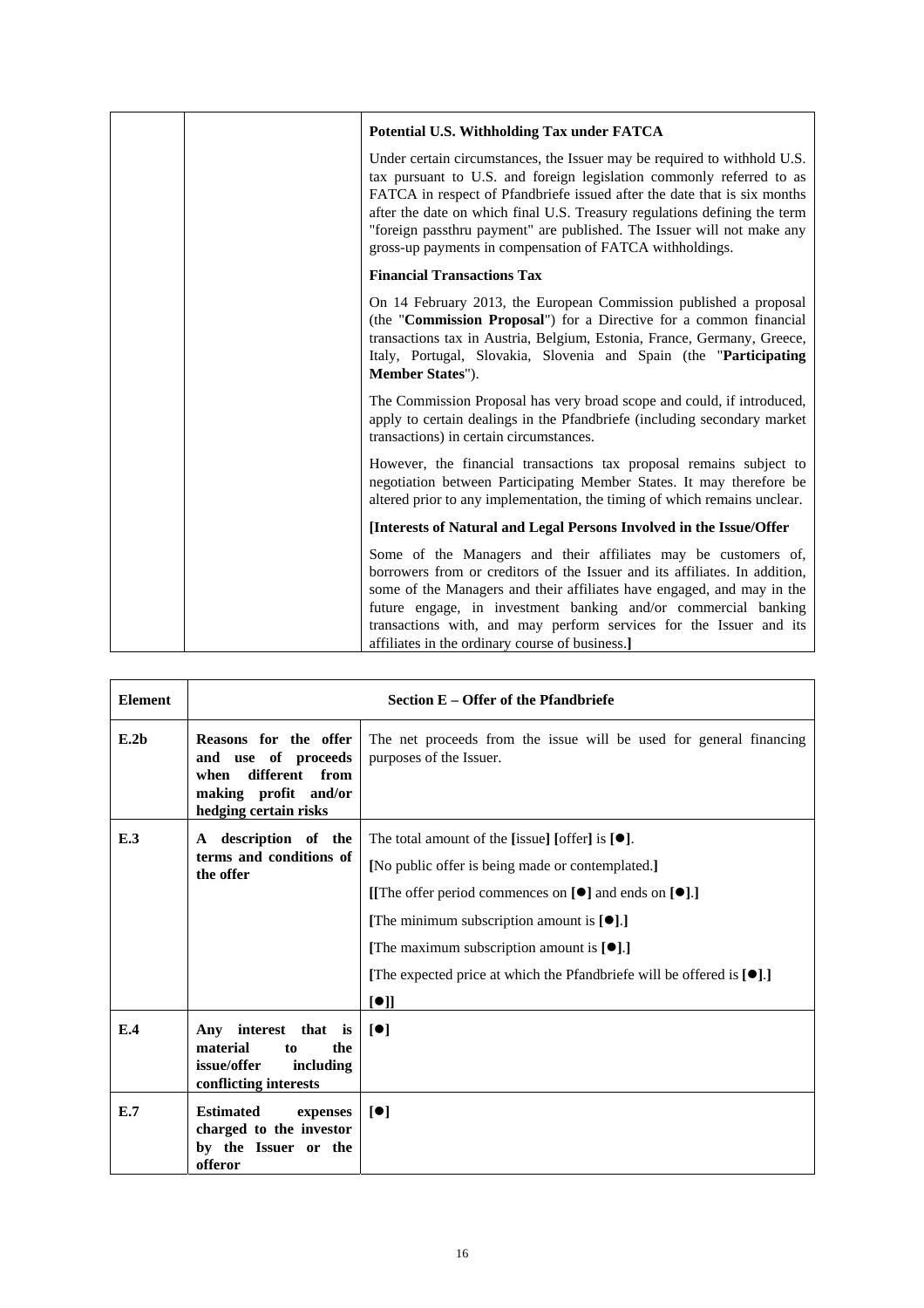# **GERMAN TRANSLATION OF THE SUMMARY**

# **ZUSAMMENFASSUNG**

Zusammenfassungen sind zusammengesetzt aus Offenlegungspflichten, die als "Punkte" bekannt sind. Diese Punkte sind in die Abschnitte  $A - E (A.1 - E.7)$  nummeriert.

Diese Zusammenfassung (die "**Zusammenfassung**") enthält alle Punkte, die in eine Zusammenfassung für diese Art von Wertpapieren und Emittentin aufzunehmen sind. Da einige Punkte nicht zu berücksichtigen sind, kann die Nummerierung Lücken aufweisen.

Auch wenn ein Punkt wegen der Art der Wertpapiere und der Emittentin in die Zusammenfassung aufgenommen werden muss, ist es möglich, dass bezüglich dieses Punktes keine relevante Information gegeben werden kann. In einem solchen Fall ist in der Zusammenfassung eine kurze Beschreibung des Punktes unter Bezeichnung als "nicht anwendbar" enthalten.

**[**Die Zusammenfassung enthält durch eckige Klammern oder Kursivschreibung gekennzeichnete Optionen und Leerstellen bezüglich der Pfandbriefe, die unter dem Programm begeben werden können. Die Zusammenfassung einer einzelnen Emission von Pfandbriefen wird die nur für diese Emission von Pfandbriefen relevanten Optionen, wie durch die Endgültigen Bedingungen festgelegt, und die ausgelassenen Informationen beinhalten, die, durch die Endgültigen Bedingungen vervollständigt werden.**]** 1

| Punkt |                                               | <b>Abschnitt A – Einleitung und Warnhinweis</b>                                                                                                                                                                                                                                                                                                                                                                                                                                                                                     |
|-------|-----------------------------------------------|-------------------------------------------------------------------------------------------------------------------------------------------------------------------------------------------------------------------------------------------------------------------------------------------------------------------------------------------------------------------------------------------------------------------------------------------------------------------------------------------------------------------------------------|
| A.1   | <b>Warnhinweis</b>                            | Warnhinweis, dass                                                                                                                                                                                                                                                                                                                                                                                                                                                                                                                   |
|       |                                               | die Zusammenfassung als Einleitung zum Prospekt verstanden<br>werden sollte;                                                                                                                                                                                                                                                                                                                                                                                                                                                        |
|       |                                               | sich der Anleger bei jeder Entscheidung in die Pfandbriefe zu<br>investieren, auf den Prospekt als Ganzen stützen sollte;                                                                                                                                                                                                                                                                                                                                                                                                           |
|       |                                               | ein Anleger, der wegen der in dem Prospekt enthaltenen<br>Angaben Klage einreichen will, nach den nationalen<br>Rechtsvorschriften seines Mitgliedstaats möglicherweise für die<br>Übersetzung des Prospekts aufkommen muss, bevor das<br>Verfahren eingeleitet werden kann; und                                                                                                                                                                                                                                                    |
|       |                                               | zivilrechtlich<br>die<br>Emittentin<br>haftet.<br>die<br>die<br>nur<br>Zusammenfassung samt etwaiger Übersetzungen vorgelegt und<br>übermittelt hat, und dies auch nur für den Fall, dass die<br>Zusammenfassung verglichen mit den anderen Teilen des<br>Prospekts irreführend, unrichtig oder inkohärent ist oder<br>verglichen mit den anderen Teilen des Prospekts wesentliche<br>Angaben, die in Bezug auf Anlagen in die betreffenden<br>Wertpapiere für die Anleger eine Entscheidungshilfe darstellen,<br>vermissen lassen. |
| A.2   | Zustimmung zur Ver-<br>wendung des Prospektes | [falls keine Zustimmung erteilt wird, einfügen: Entfällt. Die Emittentin<br>erteilt keine Zustimmung zur Verwendung des Prospekts und der<br>Endgültigen Bedingungen für eine spätere Weiterveräußerung oder<br>endgültige Platzierung der Pfandbriefe durch Platzeure und/oder<br>Finanzintermediäre.]                                                                                                                                                                                                                             |
|       |                                               | [[falls eine generelle Zustimmung (General Consent) erteilt wird,<br>einfügen: [Jeder Platzeur und/oder jeder weitere Finanzintermediär]<br>[falls eine Individualzustimmung (Individual Consent) erteilt wird,<br>einfügen: [Namen und Adresse(n) des Platzeurs/der Platzeure                                                                                                                                                                                                                                                      |

 $\frac{1}{1}$ Für die Zusammenfassung einer einzelnen Emission von Pfandbriefen zu löschen.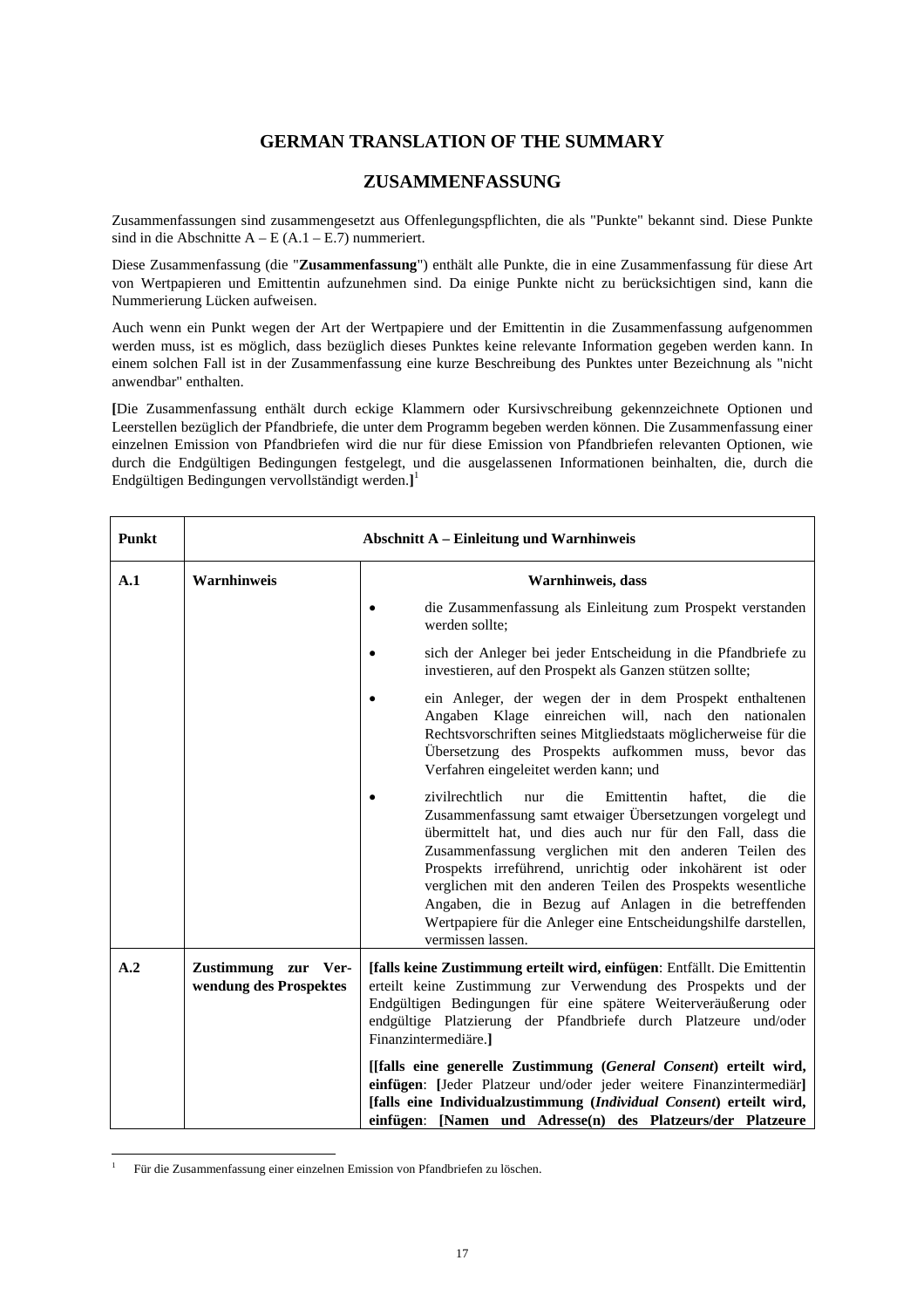|                                                                                                                                       | und/oder des Finanzintermediärs/der Finanzintermediäre einfügen]<br>([der] [die] "Platzeur[e] [und Finanzintermediär[e]]")], [der] [die] die<br>Pfandbriefe nachfolgend weiter [verkauft oder endgültig platziert, ist<br>berechtigt] [verkaufen oder endgültig platzieren, sind berechtigt], den<br>Prospekt und die Endgültigen Bedingungen in Luxemburg und der<br>Bundesrepublik Deutschland für den späteren Weiterverkauf oder die<br>endgültige Platzierung der Pfandbriefe während der Angebotsperiode für<br>den späteren Weiterverkauf oder die endgültige Platzierung der<br>Pfandbriefe vom [●] (einschließlich) bis zum [●] (ausschließlich) zu<br>verwenden, vorausgesetzt, dass der Prospekt in Übereinstimmung mit<br>Artikel 11 Absatz 2 des Luxemburger Wertpapierprospektgesetzes (Loi<br>relative aux prospectus pour valeurs mobilières), welches die Richtlinie<br>2003/71/EG (in der jeweils geltenden Fassung) umsetzt, noch gültig ist.<br>Die Emittentin behält sich das Recht vor, ihre Zustimmung zur<br>Verwendung des Prospekts jederzeit zu widerrufen. Der Widerruf wird<br>auf der Internetseite der Emittentin unter "www.dexia.de" veröffentlicht. |
|---------------------------------------------------------------------------------------------------------------------------------------|---------------------------------------------------------------------------------------------------------------------------------------------------------------------------------------------------------------------------------------------------------------------------------------------------------------------------------------------------------------------------------------------------------------------------------------------------------------------------------------------------------------------------------------------------------------------------------------------------------------------------------------------------------------------------------------------------------------------------------------------------------------------------------------------------------------------------------------------------------------------------------------------------------------------------------------------------------------------------------------------------------------------------------------------------------------------------------------------------------------------------------------------------------------------------------------|
|                                                                                                                                       | Der Prospekt darf potentiellen Anlegern nur zusammen mit sämtlichen<br>bis zur Übergabe veröffentlichten Nachträgen übergeben werden. Jeder<br>Nachtrag zum Prospekt kann in elektronischer Form auf der Internetseite<br>der Wertpapierbörse Luxemburg (www.bourse.lu) eingesehen werden.]                                                                                                                                                                                                                                                                                                                                                                                                                                                                                                                                                                                                                                                                                                                                                                                                                                                                                           |
|                                                                                                                                       | [falls eine Individualzustimmung (Individual Consent) erteilt wird,<br>einfügen: Alle neuen Informationen bzgl. der Platzeure und/oder der<br>Finanzintermediäre, die zum Zeitpunkt der Veröffentlichung des<br>Prospekts bzw. zum Zeitpunkt der Hinterlegung der endgültigen<br>Bedingungen bei bzw. Mitteilung der Endgültigen Bedingungen an<br>der/die zuständige(n) Aufsichtsbehörde nicht bekannt waren, werden auf<br>der Internetseite [ <sup>●</sup> ] veröffentlicht].                                                                                                                                                                                                                                                                                                                                                                                                                                                                                                                                                                                                                                                                                                      |
| Angabe der Angebots-<br>frist, für die die Zu-<br>stimmung<br>Ver-<br>zur<br>wendung des Prospekts                                    | [Entfällt. Die Emittentin erteilt keine Zustimmung zur Verwendung des<br>Prospekts für eine spätere Weiterveräußerung oder endgültige Platzierung<br>der Pfandbriefe durch Platzeure und/oder Finanzintermediäre.]<br>[Vom [●] (einschließlich) bis zum [●] (ausschließlich).]                                                                                                                                                                                                                                                                                                                                                                                                                                                                                                                                                                                                                                                                                                                                                                                                                                                                                                        |
| erteilt wird.<br>Alle<br>sonstigen<br>klaren<br>objektiven<br>und<br>Bedingungen, an die die<br>Zustimmung gebunden                   | [Entfällt. Die Emittentin erteilt keine Zustimmung zur Verwendung des<br>Prospekts und der Endgültigen Bedingungen für eine spätere<br>Weiterveräußerung oder endgültige Platzierung der Pfandbriefe durch<br>Platzeure und/oder Finanzintermediäre.]                                                                                                                                                                                                                                                                                                                                                                                                                                                                                                                                                                                                                                                                                                                                                                                                                                                                                                                                 |
| ist.                                                                                                                                  | [Bei der Nutzung des Prospekts und der Endgültigen Bedingungen [hat<br>[der] [jeder] Platzeur und/oder maßgebliche weitere Finanzintermediär]<br>[[hat der Platzeur] [haben die Platzeure] [und [Finanzintermediär]<br>[Finanzintermediäre]]] sicherzustellen, dass [er] [sie] alle anwendbaren,<br>jeweiligen<br>Jurisdiktionen<br>geltenden<br>den<br>Gesetze<br>in<br>und<br>Rechtsvorschriften [beachtet] [beachten].]                                                                                                                                                                                                                                                                                                                                                                                                                                                                                                                                                                                                                                                                                                                                                            |
|                                                                                                                                       | [Die Emittentin hat folgende zusätzlichen Bedingungen, an die die<br>Zustimmung gebunden ist und die für die Verwendung des Prospekts<br>relevant sind, in den Endgültigen Bedingungen festgelegt: [Bedingungen<br>einfügen].]                                                                                                                                                                                                                                                                                                                                                                                                                                                                                                                                                                                                                                                                                                                                                                                                                                                                                                                                                        |
| Hinweis für die Anleger,<br>dass Informationen über<br>Bedingungen<br>die<br>des<br>Angebots eines Finanz-<br>intermediärs von diesem | [Entfällt. Die Emittentin erteilt keine Zustimmung zur Verwendung des<br>Prospekts und der Endgültigen Bedingungen für eine spätere<br>Weiterveräußerung oder endgültige Platzierung der Pfandbriefe durch<br>Platzeure und/oder Finanzintermediäre.]                                                                                                                                                                                                                                                                                                                                                                                                                                                                                                                                                                                                                                                                                                                                                                                                                                                                                                                                 |
| Zeitpunkt<br>der<br>zum<br>Vorlage des Angebots<br>zur Verfügung zu stellen<br>sind.                                                  | und/oder<br>[Für<br>Fall,<br>dass<br>weiterer<br>den<br>ein<br><b>Platzeur</b><br>Finanzintermediär ein Angebot macht, unterrichtet dieser Platzeur<br>und/oder weiterer Finanzintermediär die Anleger zum Zeitpunkt, in<br>dem das Angebot gemacht wird, über die Angebotsbedingungen der<br>Pfandbriefe.]                                                                                                                                                                                                                                                                                                                                                                                                                                                                                                                                                                                                                                                                                                                                                                                                                                                                           |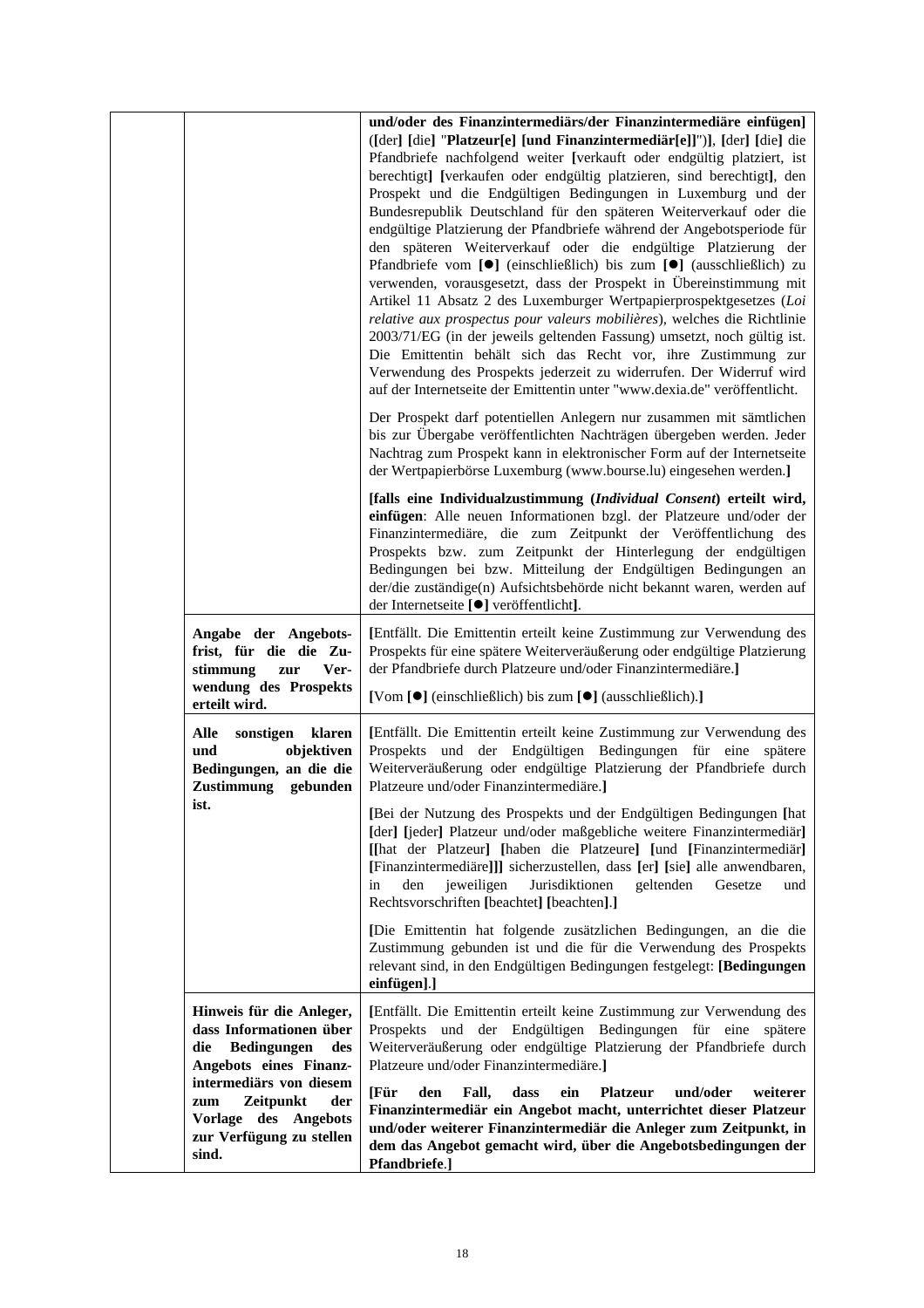| Punkt | <b>Abschnitt B – Die Emittentin</b>                                                                                                               |                                                                                                                                                                                                                                                                                                                                                                                                                                                                                                                                                                                                                                                                                                           |                      |                      |
|-------|---------------------------------------------------------------------------------------------------------------------------------------------------|-----------------------------------------------------------------------------------------------------------------------------------------------------------------------------------------------------------------------------------------------------------------------------------------------------------------------------------------------------------------------------------------------------------------------------------------------------------------------------------------------------------------------------------------------------------------------------------------------------------------------------------------------------------------------------------------------------------|----------------------|----------------------|
| B.1   | Gesetzliche<br>und<br>kommerzielle<br><b>Bezeich-</b><br>nung                                                                                     | Dexia Kommunalbank Deutschland AG ("DKD")                                                                                                                                                                                                                                                                                                                                                                                                                                                                                                                                                                                                                                                                 |                      |                      |
| B.2   | Rechtsform<br>Sitz.<br>$\prime$                                                                                                                   | Sitz: Berlin, Bundesrepublik Deutschland                                                                                                                                                                                                                                                                                                                                                                                                                                                                                                                                                                                                                                                                  |                      |                      |
|       | geltendes Recht / Land<br>der Gründung                                                                                                            | Rechtsform: Aktiengesellschaft                                                                                                                                                                                                                                                                                                                                                                                                                                                                                                                                                                                                                                                                            |                      |                      |
|       |                                                                                                                                                   | Geltendes Recht: deutsches Recht                                                                                                                                                                                                                                                                                                                                                                                                                                                                                                                                                                                                                                                                          |                      |                      |
|       |                                                                                                                                                   | Land der Gründung: Bundesrepublik Deutschland                                                                                                                                                                                                                                                                                                                                                                                                                                                                                                                                                                                                                                                             |                      |                      |
| B.4b  | <b>Bereits bekannte Trends,</b><br>sich<br>auf<br>die<br>die<br>die<br><b>Emittentin</b><br>und<br>Branchen, in denen sie<br>tätig ist, auswirken | Nicht anwendbar. Es gibt keine bereits bekannten Trends, die sich auf die<br>DKD und die Branchen, in der sie tätig ist, auswirken.                                                                                                                                                                                                                                                                                                                                                                                                                                                                                                                                                                       |                      |                      |
| B.5   | <b>Beschreibung</b><br>der<br><b>Gruppe und der Stellung</b><br>der Emittentin innerhalb<br>dieser Gruppe                                         | Die Emittentin gehört zur Dexia Gruppe von Unternehmen (die "Dexia<br>Gruppe"), die von der Dexia SA, Brüssel ("Dexia SA") geführt wird. Die<br>Dexia Gruppe ist eine europäische Bankengruppe, die zum 31. Dezember<br>2015 1.174 Mitarbeiter beschäftigte und ein hartes Kernkapital (Common<br>Equity Tier 1 (CET 1)) von EUR 8,18 Milliarden aufwies. Die Aktien der<br>DKD werden zu 100 % von der Dexia Crédit Local, Paris ("DCL")<br>gehalten, deren Aktien wiederum zu 100 % von der Dexia SA gehalten<br>werden.                                                                                                                                                                                |                      |                      |
|       |                                                                                                                                                   | Die Emittentin hat keine eigenen Tochtergesellschaften.                                                                                                                                                                                                                                                                                                                                                                                                                                                                                                                                                                                                                                                   |                      |                      |
| B.9   | Gewinnprognosen oder -<br>schätzungen                                                                                                             | anwendbar.<br><b>DKD</b><br>Nicht<br>Die<br>hat<br>sich<br>entschlossen,<br>keine<br>Gewinnprognosen oder -schätzungen anzugeben.                                                                                                                                                                                                                                                                                                                                                                                                                                                                                                                                                                         |                      |                      |
| B.10  | Art<br>etwaiger<br>Be-<br>schränkungen<br>im<br>Bestätigungsvermerk zu<br>den historischen Finanz-<br>informationen                               | Nicht<br>anwendbar.<br>Es<br>gab<br>keine<br>Beschränkungen<br>in<br>den<br>Bestätigungsvermerken zu den historischen Finanzinformationen.                                                                                                                                                                                                                                                                                                                                                                                                                                                                                                                                                                |                      |                      |
| B.12  | Ausgewählte wesentliche<br>historische<br>Finanz-<br>informationen                                                                                | Die folgende Tabelle zeigt eine zusammenfassende Darstellung<br>ausgewählter Finanzinformationen der Emittentin zum jeweils<br>angegebenen Datum (im Fall von Informationen, die sich auf die Bilanz<br>beziehen) bzw. für die am 31. Dezember 2014 bzw. am 31. Dezember<br>2015 jeweils zu Ende gegangenen Geschäftsjahre (im Fall von<br>Informationen, die sich auf die Gewinn- und Verlustrechnung beziehen).<br>Alle Finanzinformationen wurden dem geprüften, nicht-konsolidierten<br>HGB-Rechnungslegungsgrundsätzen<br>und<br>nach<br>deutschsprachigen Jahresabschluss der Emittentin für das am 31.<br>Dezember 2015 zu Ende gegangene Geschäftsjahr entnommen.<br>Bilanzkennzahlen in EUR Mio. |                      | erstellten.          |
|       |                                                                                                                                                   |                                                                                                                                                                                                                                                                                                                                                                                                                                                                                                                                                                                                                                                                                                           | 31. Dezember<br>2015 | 31. Dezember<br>2014 |
|       |                                                                                                                                                   | Bilanzsumme                                                                                                                                                                                                                                                                                                                                                                                                                                                                                                                                                                                                                                                                                               | 31.395,4             | 36.737,8             |
|       |                                                                                                                                                   |                                                                                                                                                                                                                                                                                                                                                                                                                                                                                                                                                                                                                                                                                                           |                      |                      |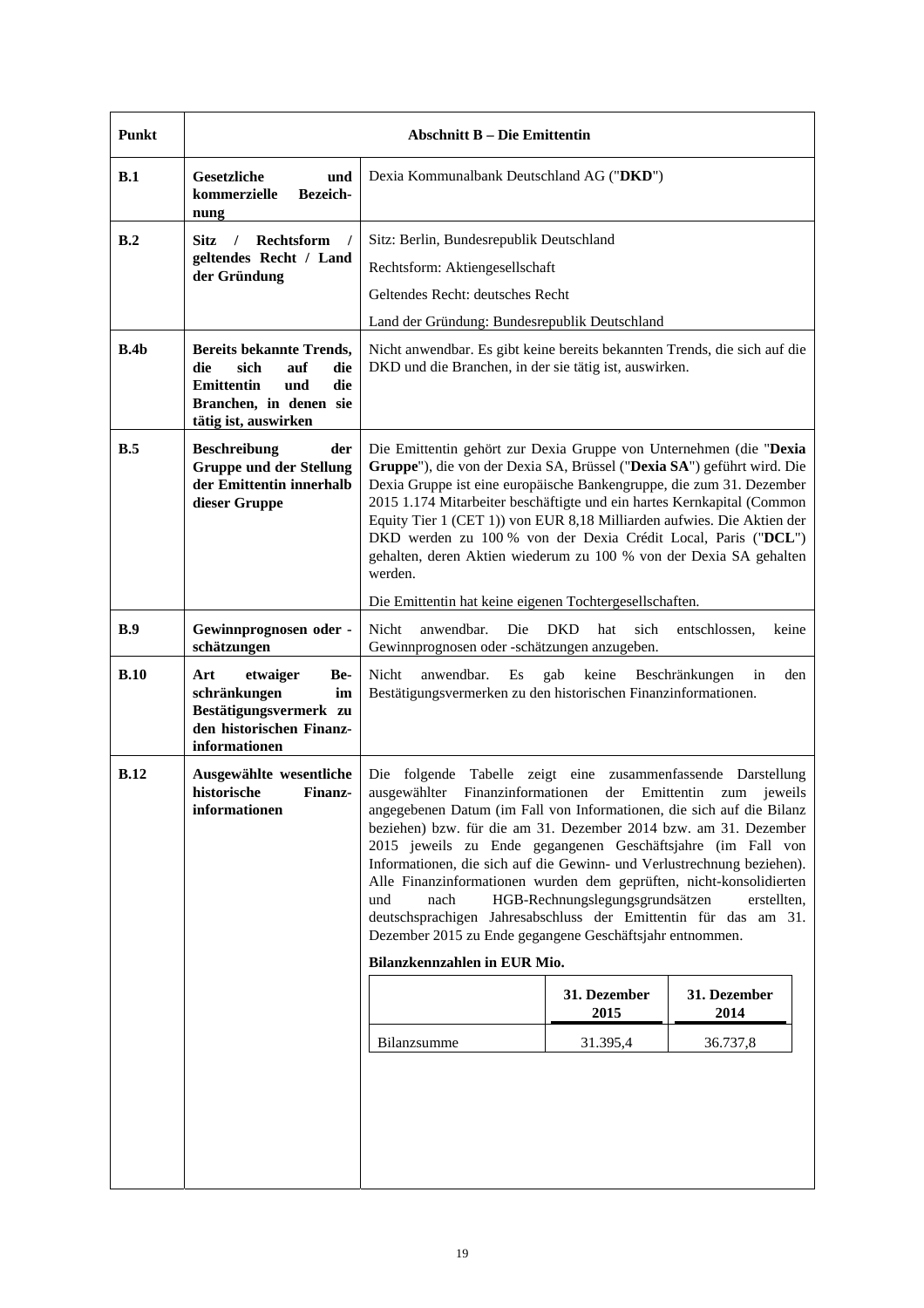|             |                                                                            | GuV-Kennzahlen in EUR Mio.                                                                                                                                                                                                                                                                                                                                                                                                                                                                                                                                                                                                                                                                                                       |                              |                              |
|-------------|----------------------------------------------------------------------------|----------------------------------------------------------------------------------------------------------------------------------------------------------------------------------------------------------------------------------------------------------------------------------------------------------------------------------------------------------------------------------------------------------------------------------------------------------------------------------------------------------------------------------------------------------------------------------------------------------------------------------------------------------------------------------------------------------------------------------|------------------------------|------------------------------|
|             |                                                                            |                                                                                                                                                                                                                                                                                                                                                                                                                                                                                                                                                                                                                                                                                                                                  | $1. Jan. - 31.$<br>Dez. 2015 | $1. Jan. - 31.$<br>Dez. 2014 |
|             |                                                                            | Zins-<br>und<br>Provisionsüberschuss <sup>1</sup>                                                                                                                                                                                                                                                                                                                                                                                                                                                                                                                                                                                                                                                                                | 78,2                         | 21,4                         |
|             |                                                                            | Verwaltungsaufwen-<br>$d$ ungen $^2$                                                                                                                                                                                                                                                                                                                                                                                                                                                                                                                                                                                                                                                                                             | (35,6)                       | (20,6)                       |
|             |                                                                            | Jahresüberschuss<br>(-fehlbetrag)                                                                                                                                                                                                                                                                                                                                                                                                                                                                                                                                                                                                                                                                                                | (99,5)                       | (0,4)                        |
|             | Keine<br>wesentlichen<br>negativen<br>Veränder-<br>ungen in den Aussichten | Mit Ausnahme der Ausführungen im nachfolgenden Unterabschnitt<br>"Signifikante Veränderungen in der Finanzlage", gab es in den<br>Aussichten der Emittentin seit dem 31. Dezember 2015, dem Datum des<br>letzten veröffentlichten geprüften Abschlusses, keine wesentlichen<br>negativen Veränderungen.                                                                                                                                                                                                                                                                                                                                                                                                                          |                              |                              |
|             | Signifikante<br>Veränderungen in der<br>Finanzlage                         | Die DKD hält Forderungen gegen die Heta Asset Resolution AG<br>("Heta"), die Nachfolgegesellschaft der Hypo Alpe Adria Bank<br>International AG, in Höhe von EUR 395 Mio.                                                                                                                                                                                                                                                                                                                                                                                                                                                                                                                                                        |                              |                              |
|             |                                                                            | Am 10. April 2016 hat die Österreichische Finanzmarktaufsicht ("FMA")<br>weiterer<br>die<br>Anwendung<br>österreichischen Bundesgesetz über die Sanierung und Abwicklung von<br>Banken in Bezug auf die Verbindlichkeiten der Heta angekündigt, unter<br>anderem die Beteiligung ihrer Gläubiger (Bail-in) und die Änderung der<br>Fälligkeiten von ausstehenden Verbindlichkeiten der Heta. Infolge dessen<br>wurden alle nicht nachrangigen unbesicherten Verbindlichkeiten der Heta<br>auf 46,02 % ihres ursprünglichen Nennwerts herabgesetzt, und die<br>Fälligkeiten dieser Verbindlichkeiten wurden (i) bis zu einem künftigen<br>Auflösungsbeschluss der FMA oder (ii) bis spätestens 31. Dezember<br>2023 aufgeschoben. | Abwicklungsinstrumente       | nach<br>dem                  |
|             |                                                                            | Zum 30. Juni 2015 hatte die DKD eine Risikovorsorge in Höhe von<br>EUR 174,8 Mio. auf den Nennwert ihrer Gesamtforderung gegen die<br>Heta gebildet. Dies entspricht einer Bewertung von 55,8 % bzw. einer<br>Wertberichtigung von 44,2 % auf den Nennwert von EUR 395 Mio. Bei<br>Berücksichtigung anteiliger Zinsen in Höhe von weiteren EUR 4,8 Mio.<br>ergibt sich ein Gesamtaufwand in Höhe von EUR 179,6 Mio.                                                                                                                                                                                                                                                                                                              |                              |                              |
|             |                                                                            | Mit Ausnahme der Ausführungen im vorstehenden Absatz sind keine<br>wesentlichen Veränderungen in der Finanzlage der DKD seit dem 31.<br>Dezember 2015, dem Ende des letzten Zeitraums, für den ein Abschluss<br>von der DKD veröffentlicht wurde, eingetreten.                                                                                                                                                                                                                                                                                                                                                                                                                                                                   |                              |                              |
| <b>B.13</b> | Jüngste Entwicklungen                                                      | Die DKD hält Forderungen gegen die Heta in Höhe von EUR 395 Mio.                                                                                                                                                                                                                                                                                                                                                                                                                                                                                                                                                                                                                                                                 |                              |                              |
|             |                                                                            | Am 10. April 2016 hat die FMA die Anwendung weiterer<br>Abwicklungsinstrumente nach dem österreichischen Bundesgesetz über<br>die Sanierung und Abwicklung von Banken in Bezug auf die<br>Verbindlichkeiten der Heta angekündigt, unter anderem die Beteiligung<br>ihrer Gläubiger (Bail-in) sowie die Änderung der Fälligkeiten von<br>ausstehenden Verbindlichkeiten der Heta. Infolge dessen wurden alle<br>nicht nachrangigen unbesicherten Verbindlichkeiten der Heta auf<br>46,02 % ihres ursprünglichen Nennwerts herabgesetzt, und<br>Fälligkeiten dieser Verbindlichkeiten wurden (i) bis zu einem künftigen<br>Auflösungsbeschluss der FMA oder (ii) bis spätestens 31. Dezember                                       |                              | die                          |

 $\frac{1}{1}$ 

Setzt sich zusammen aus den Positionen ERTRÄGE 1. und 4. und AUFWENDUNGEN 1. und 2. der Gewinn- und Verlustrechnung.<br><sup>2</sup> Setzt sich zusammen aus den Positionen AUFWENDUNGEN 4. und 5. der Gewinn- und Verlustrechnung.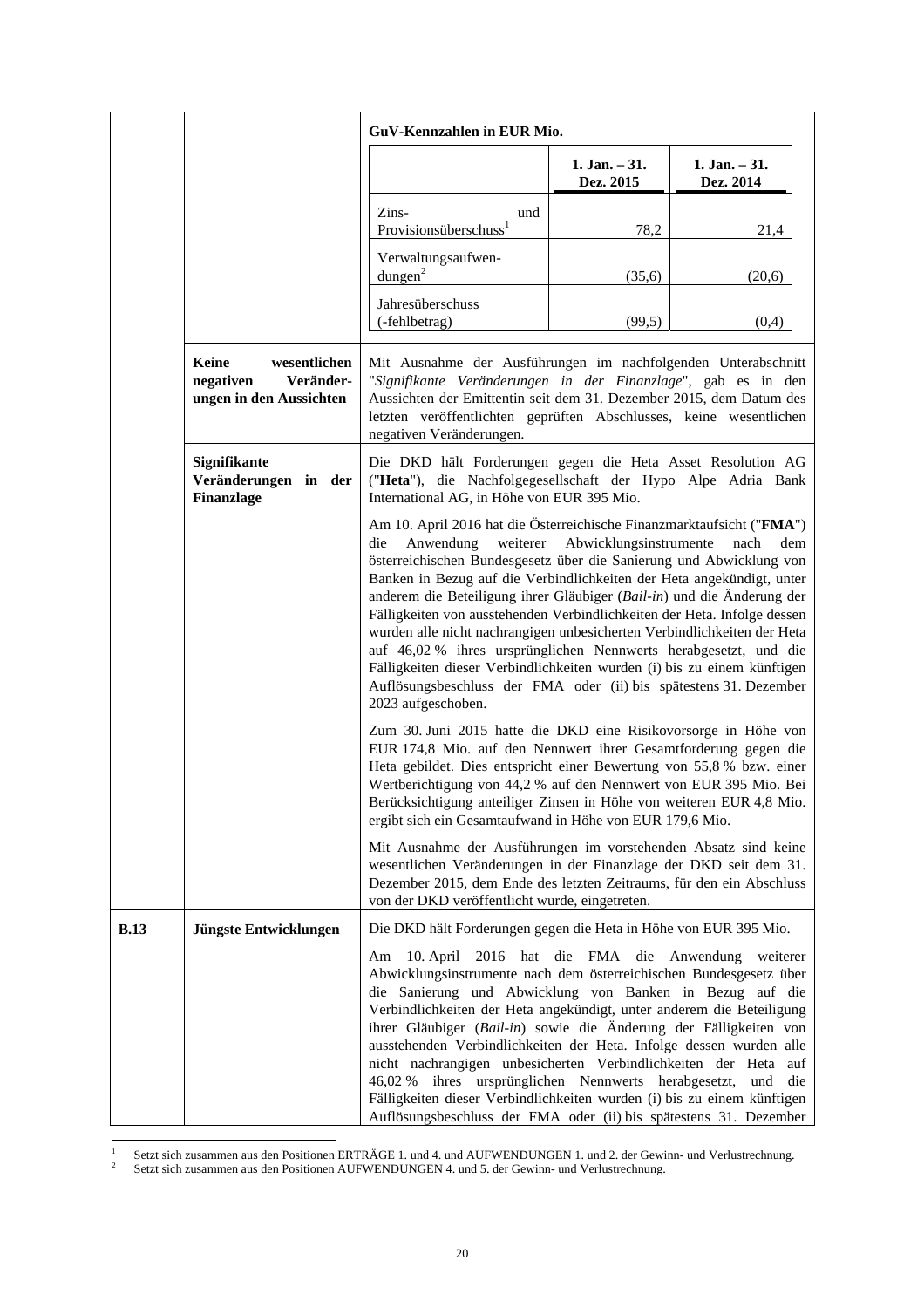|             |                                                               | 2023 aufgeschoben.                                                                                                                                                                                                                                                                                                                                                                                                                                                                                                                                                                                                                                                                                                                                                                                                                 |
|-------------|---------------------------------------------------------------|------------------------------------------------------------------------------------------------------------------------------------------------------------------------------------------------------------------------------------------------------------------------------------------------------------------------------------------------------------------------------------------------------------------------------------------------------------------------------------------------------------------------------------------------------------------------------------------------------------------------------------------------------------------------------------------------------------------------------------------------------------------------------------------------------------------------------------|
|             |                                                               | Mit Ausnahme der Ausführungen der vorstehenden Absätze hat es keine<br>Ereignisse in der jüngsten Geschäftstätigkeit der DKD gegeben, die für<br>die Bewertung ihrer Zahlungsfähigkeit in hohem Maße relevant sind.                                                                                                                                                                                                                                                                                                                                                                                                                                                                                                                                                                                                                |
| B.14        | <b>Siehe Punkt B.5</b><br>Angabe<br>Ab-<br>zur                | Die Emittentin ist vollumfänglich in das interne Liquiditätsmanagement<br>der DCL eingebunden.                                                                                                                                                                                                                                                                                                                                                                                                                                                                                                                                                                                                                                                                                                                                     |
|             | hängigkeit von anderen<br>Unternehmen innerhalb<br>der Gruppe | DKD profitiert von einer von der DCL am 28. Februar 2011 ausgestellten<br>(die<br>"Patronatserklärung").<br>Gemäß<br>Patronatserklärung<br>der<br>Patronatserklärung erklärt die DCL unter anderem, dass sie sich<br>verpflichtet sicherzustellen, dass die DKD zu jeder Zeit in der Lage sein<br>wird, alle ihre Verpflichtungen, gleich welcher Art, insbesondere ihre<br>finanziellen Verpflichtungen, bei Fälligkeit zu<br>erfüllen.<br>Die<br>Patronatserklärung ist keine Garantie der DCL für von der DKD unter<br>dem Programm zu begebende Pfandbriefe. Da die Patronatserklärung<br>ausschließlich zu Gunsten der DKD ausgestellt wurde, würden Gläubiger<br>kein Rückgriffsrecht auf die DCL haben, falls die DKD Zahlungen auf<br>unter dem Programm zu begebende Pfandbriefe nicht oder nicht<br>rechtzeitig leistet. |
| <b>B.15</b> | Haupttätigkeiten                                              | Die DKD ist eine auf die Verwaltung und Bewirtschaftung ihrer<br>Wertpapier- und Kreditportfolien spezialisierte Bank. Die Wertpapier-<br>und Kreditportfolien bestehen aus nationalen und internationalen<br>deckungsstockfähigen<br>Aktiva<br>aus<br>den Bereichen<br>Staats-<br>und<br>Kommunalfinanzierung. Allgemein lässt sich die Geschäftstätigkeit der<br>Emittentin in zwei Geschäftsfelder unterteilen: (i) (Internationale)<br>Staatsfinanzierung und (ii) Treasury & Funding.                                                                                                                                                                                                                                                                                                                                         |
|             |                                                               | Die Staaten Belgien, Frankreich und Luxemburg hatten bezüglich der<br>Dexia Gruppe den Plan zur geordneten Abwicklung bei der Europäischen<br>Kommission eingereicht, den diese am 28. Dezember 2012 billigte.<br>Gemäß dem Plan zur geordneten Abwicklung gehört die DKD zu einer<br>Gruppe von Unternehmen, für die ein geordneter Abbau der<br>Vermögenswerte ohne Neukreditgeschäft vorgesehen ist. Oberstes Ziel<br>der DKD ist daher, ihre Wertpapier- und Kreditportfolien unter Nutzung<br>des natürlichen Fälligkeitsprofils abzubauen.                                                                                                                                                                                                                                                                                   |
|             |                                                               | Nach dem Plan zur geordneten Abwicklung wird die DKD in Zukunft<br>keine neuen Kredite vergeben, jedoch weiterhin Neugeschäft im Rahmen<br>der Liquiditäts- und Deckungsstocksteuerung betreiben. Hauptziel des<br>Geschäftsfelds Treasury & Funding ist die Verwaltung der Anleihen und<br>sonstigen verzinslichen Wertpapiere der Emittentin sowie die Sicherung<br>angemessenen Finanzierung ihrer Geschäftstätigkeit.<br>einer<br>Zur<br>Refinanzierung begibt die DKD Öffentliche Pfandbriefe, die die<br>wichtigste Refinanzierungsquelle der Emittentin darstellen.                                                                                                                                                                                                                                                         |
|             |                                                               | Zur weiteren Diversifizierung ihrer Refinanzierungsquellen hat die DKD<br>2010 begonnen, ihren kommunalen und sonstigen Kunden die<br>Hereinnahme von Termin- und Sichteinlagen anzubieten.                                                                                                                                                                                                                                                                                                                                                                                                                                                                                                                                                                                                                                        |
|             |                                                               | Darüber hinaus wird die DKD der Dexia Gruppe weiterhin zur<br>Refinanzierung zur Verfügung stehen.                                                                                                                                                                                                                                                                                                                                                                                                                                                                                                                                                                                                                                                                                                                                 |
| <b>B.16</b> | Hauptanteilseigner                                            | Zum 31. Dezember 2015 betrug das Grundkapital der DKD EUR 432,50<br>Millionen. Das Grundkapital der DKD setzt sich aus 432,50 Millionen<br>Namensaktien zu je EUR 1,00 Nennbetrag zusammen, die voll eingezahlt<br>sind. Die Aktien der DKD werden zu 100 % von der DCL gehalten, deren<br>Aktien wiederum zu 100 % von der Dexia SA gehalten werden.                                                                                                                                                                                                                                                                                                                                                                                                                                                                              |
| <b>B.17</b> | <b>Kreditratings</b><br>der                                   | Öffentliche Pfandbriefe, die von der DKD emittiert werden, haben im                                                                                                                                                                                                                                                                                                                                                                                                                                                                                                                                                                                                                                                                                                                                                                |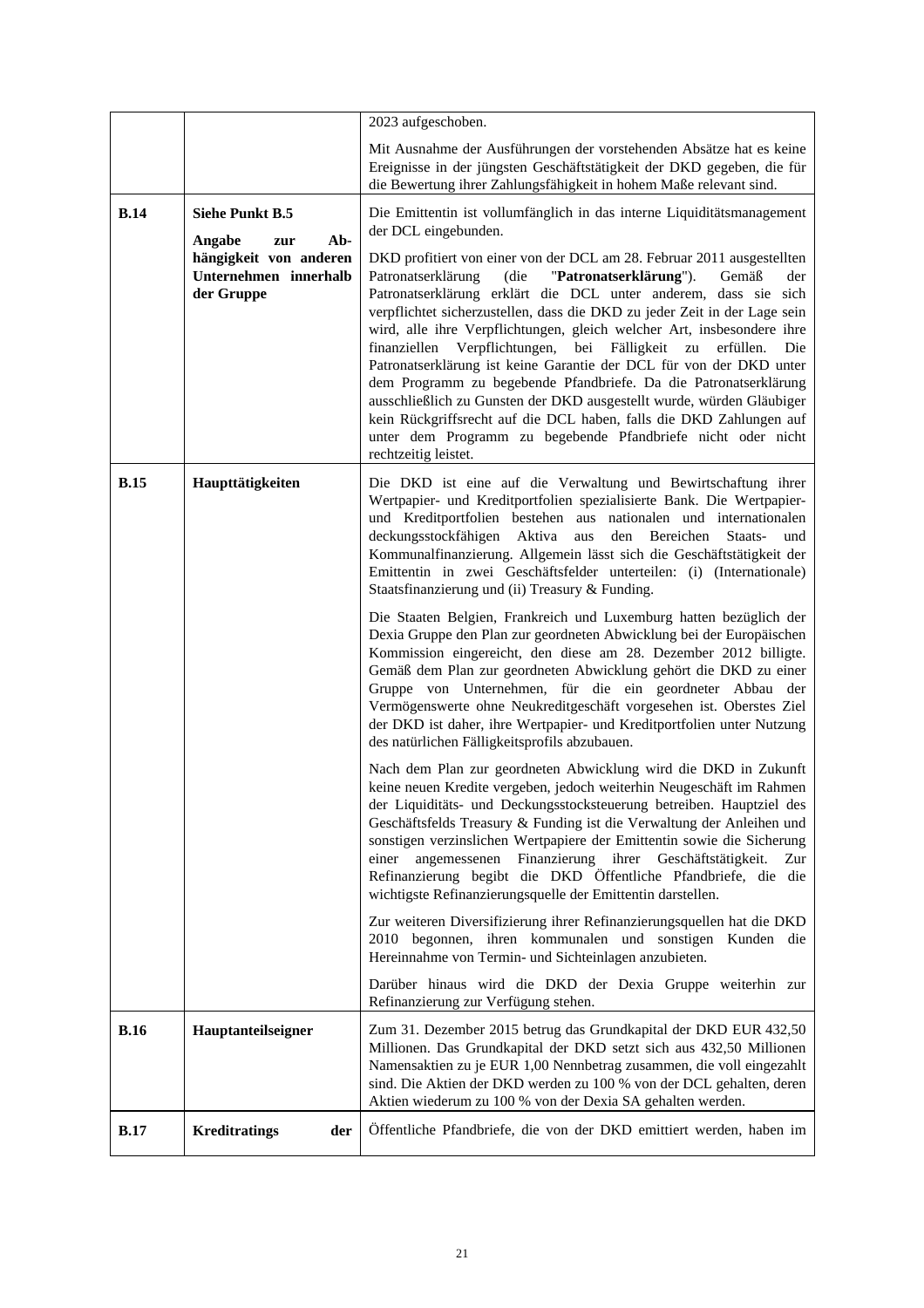|                    |  | <b>Emittentin oder ihrer</b> Falle von langfristigen Verbindlichkeiten ein "AA-" Rating von Scope |
|--------------------|--|---------------------------------------------------------------------------------------------------|
| <b>Schuldtitel</b> |  | Ratings AG <sup>1</sup> und ein "A" Rating von Standard & Poor's Credit Market                    |
|                    |  | Services Europe Limited (Niederlassung Deutschland) <sup>2</sup> erhalten.                        |

| Punkt                                                                                                                                |                                                                                                                                                                                                                                                                                                                          | Abschnitt C – Die Pfandbriefe                                                                                                                                                                                                             |
|--------------------------------------------------------------------------------------------------------------------------------------|--------------------------------------------------------------------------------------------------------------------------------------------------------------------------------------------------------------------------------------------------------------------------------------------------------------------------|-------------------------------------------------------------------------------------------------------------------------------------------------------------------------------------------------------------------------------------------|
| C.1                                                                                                                                  | Gattung und Art der<br><b>Pfandbriefe</b><br>$\frac{1}{2}$<br>Wert-                                                                                                                                                                                                                                                      | <b>Gattung und Art</b>                                                                                                                                                                                                                    |
|                                                                                                                                      | papierkennnummer                                                                                                                                                                                                                                                                                                         | Öffentliche Pfandbriefe.                                                                                                                                                                                                                  |
|                                                                                                                                      |                                                                                                                                                                                                                                                                                                                          | [Fest verzinsliche Pfandbriefe]                                                                                                                                                                                                           |
|                                                                                                                                      |                                                                                                                                                                                                                                                                                                                          | Die Pfandbriefe werden über die gesamte Laufzeit der Pfandbriefe mit<br>einem festen Zinssatz [von Null Prozent] verzinst. [Daher werden keine<br>Zinszahlungen erfolgen.]]                                                               |
|                                                                                                                                      |                                                                                                                                                                                                                                                                                                                          | [Variabel verzinsliche Pfandbriefe                                                                                                                                                                                                        |
|                                                                                                                                      |                                                                                                                                                                                                                                                                                                                          | Die Pfandbriefe werden mit einem Zinssatz verzinst [(angepasst um die<br>anwendbare Marge)], der auf der Basis eines Referenzzinssatzes<br>bestimmt wird, der auf der vereinbarten Bildschirmseite eines<br>Kursdienstes angezeigt wird.] |
|                                                                                                                                      |                                                                                                                                                                                                                                                                                                                          | <b>ISIN</b>                                                                                                                                                                                                                               |
|                                                                                                                                      |                                                                                                                                                                                                                                                                                                                          | $\lceil \bullet \rceil$                                                                                                                                                                                                                   |
|                                                                                                                                      |                                                                                                                                                                                                                                                                                                                          | <b>Common Code</b>                                                                                                                                                                                                                        |
|                                                                                                                                      |                                                                                                                                                                                                                                                                                                                          | [•]                                                                                                                                                                                                                                       |
|                                                                                                                                      |                                                                                                                                                                                                                                                                                                                          | WKN                                                                                                                                                                                                                                       |
|                                                                                                                                      |                                                                                                                                                                                                                                                                                                                          | $\lceil \bullet \rceil$                                                                                                                                                                                                                   |
| C.2                                                                                                                                  | Währung                                                                                                                                                                                                                                                                                                                  | Die Pfandbriefe werden in [ <sup>●</sup> ] begeben.                                                                                                                                                                                       |
| C.5                                                                                                                                  | Beschränkungen<br>der<br>freien Übertragbarkeit                                                                                                                                                                                                                                                                          | Nicht anwendbar. Die Pfandbriefe sind frei übertragbar.                                                                                                                                                                                   |
| C.8                                                                                                                                  | Rechte,<br>die mit den                                                                                                                                                                                                                                                                                                   | <b>Status der Pfandbriefe</b>                                                                                                                                                                                                             |
| Pfandbriefen verbunden<br>sind<br><i>(einschließlich)</i><br>Beschränkungen<br>dieser<br>Rechte und Rang der<br><b>Pfandbriefe</b> ) | Die Pfandbriefe begründen nicht nachrangige Verbindlichkeiten der<br>Emittentin, die untereinander gleichrangig sind. Die Pfandbriefe sind<br>nach Maßgabe des Pfandbriefgesetzes gedeckt und stehen mindestens im<br>gleichen Rang mit allen anderen Verbindlichkeiten der Emittentin aus<br>Öffentlichen Pfandbriefen. |                                                                                                                                                                                                                                           |
|                                                                                                                                      |                                                                                                                                                                                                                                                                                                                          | [Vorzeitige Rückzahlung                                                                                                                                                                                                                   |
|                                                                                                                                      |                                                                                                                                                                                                                                                                                                                          | Die Pfandbriefe sind vor Ablauf ihrer festgelegten Fälligkeit nach Wahl<br>der Emittentin rückzahlbar.                                                                                                                                    |
|                                                                                                                                      |                                                                                                                                                                                                                                                                                                                          | [Vorzeitige Rückzahlung nach Wahl der Emittentin zu dem(n)<br>festgelegten Rückzahlungsbetrag(beträgen)                                                                                                                                   |

l 1 Scope Ratings AG hat ihren Sitz in der Europäischen Gemeinschaft und ist gemäß der Verordnung (EG) Nr. 1060/2009 des Europäischen Parlaments und des Rates vom 16. September 2009 über Ratingagenturen in der jeweils geltenden Fassung (die "**Ratingagentur-Verordnung**") registriert. Die Europäische Wertpapier- und Marktaufsichtsbehörde veröffentlicht auf ihrer Internetseite (www.esma.europa.eu) ein Verzeichnis der nach der Ratingagentur-Verordnung registrierten Ratingagenturen. Dieses Verzeichnis wird innerhalb von fünf Werktagen nach Annahme eines Beschlusses gemäß Artikel 16, 17 oder 20 der Ratingagentur-Verordnung aktualisiert. Die Europäische Kommission veröffentlicht das aktualisierte Verzeichnis im Amtsblatt der Europäischen Union innerhalb von 30 Tagen nach der Aktualisierung.

Standard & Poor's hat seinen Sitz in der Europäischen Gemeinschaft und ist gemäß der Ratingagentur-Verordnung registriert. Die Europäische Wertpapier- und Marktaufsichtsbehörde veröffentlicht auf ihrer Internetseite (www.esma.europa.eu) ein Verzeichnis der nach der Ratingagentur-Verordnung registrierten Ratingagenturen. Dieses Verzeichnis wird innerhalb von fünf Werktagen nach Annahme eines Beschlusses gemäß Artikel 16, 17 oder 20 der Ratingagentur-Verordnung aktualisiert. Die Europäische Kommission veröffentlicht das aktualisierte Verzeichnis im Amtsblatt der Europäischen Union innerhalb von 30 Tagen nach der Aktualisierung.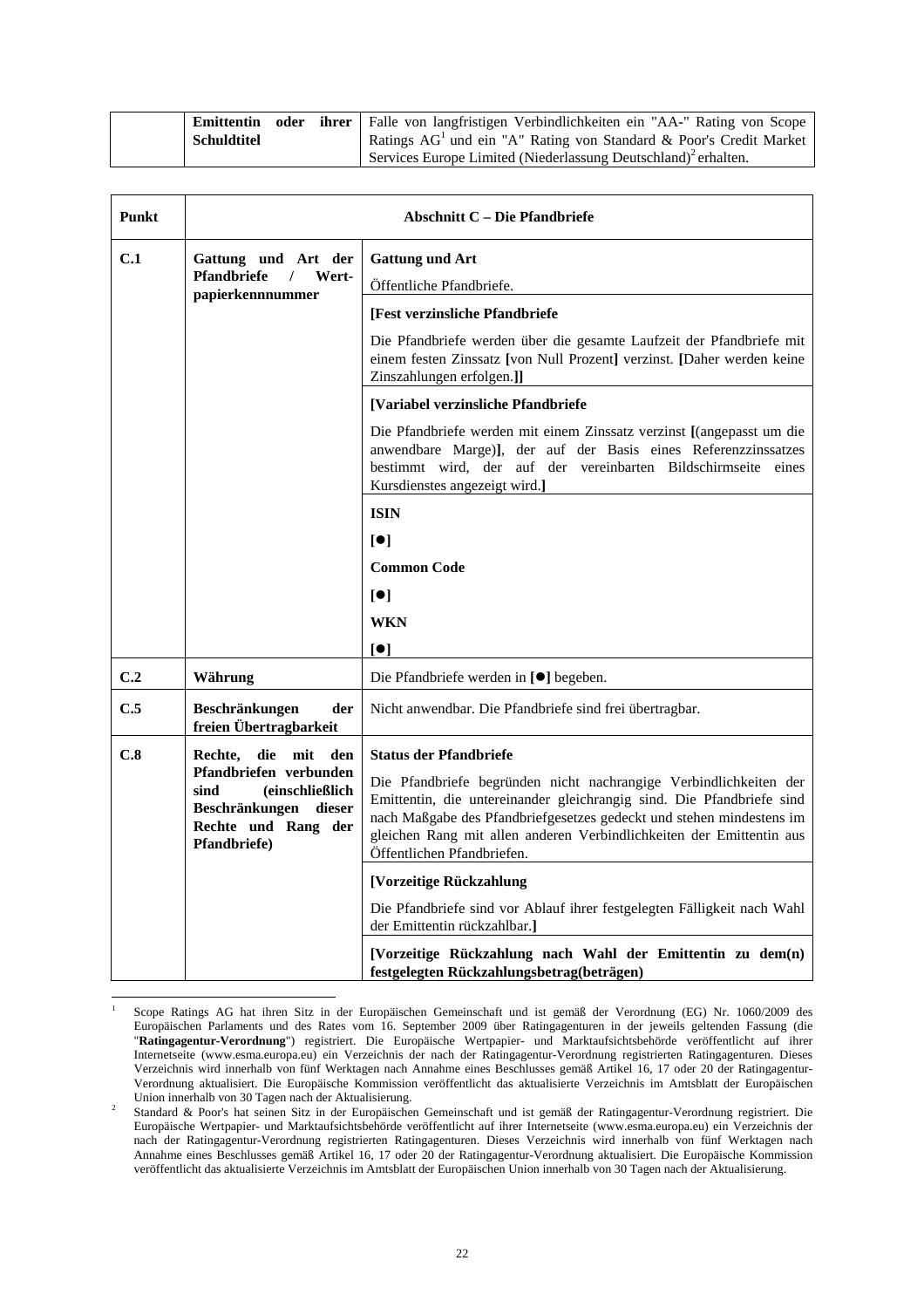|                       |                                                                                                    | Die Pfandbriefe sind nach Wahl der Emittentin insgesamt oder teilweise<br>an [dem] [den] festgelegten Wahl-Rückzahlungstag[en] unter Einhaltung<br>der festgelegten Kündigungsfrist durch Kündigung gegenüber den<br>Gläubigern rückzahlbar, und zwar zu [dem] [den] festgelegten Wahl-<br>Rückzahlungs[betrag][beträgen] nebst etwaigen bis zum jeweiligen<br>Rückzahlungstag (ausschließlich) aufgelaufener Zinsen.] |
|-----------------------|----------------------------------------------------------------------------------------------------|------------------------------------------------------------------------------------------------------------------------------------------------------------------------------------------------------------------------------------------------------------------------------------------------------------------------------------------------------------------------------------------------------------------------|
| C.9                   | siehe Punkt C.8.                                                                                   |                                                                                                                                                                                                                                                                                                                                                                                                                        |
|                       | <b>Zinssatz</b>                                                                                    | [[●]% im Fall von fest verzinslichen Pfandbriefen.]                                                                                                                                                                                                                                                                                                                                                                    |
|                       |                                                                                                    | [Im Fall von variabel verzinslichen Pfandbriefen                                                                                                                                                                                                                                                                                                                                                                       |
|                       |                                                                                                    | der EURIBOR [[zuzüglich][abzüglich] der Marge in Höhe von [●]%] für<br>jede Zinsperiode]                                                                                                                                                                                                                                                                                                                               |
|                       |                                                                                                    | [Der Höchstzinssatz beträgt [●]%.] [Der Mindestzinssatz beträgt [●]%.]]                                                                                                                                                                                                                                                                                                                                                |
|                       | Verzinsungsbeginn                                                                                  | [Tag der Ausgabe der Pfandbriefe.] [ <sup>0</sup> ]                                                                                                                                                                                                                                                                                                                                                                    |
|                       | Zinszahlungstage                                                                                   | [ <sup>●</sup> ] [Nicht anwendbar im Fall von fest verzinslichen Pfandbriefen, die<br>mit einem Zinssatz von Null Prozent verzinst werden.]                                                                                                                                                                                                                                                                            |
|                       | Basiswert, auf dem der<br>Zinssatz basiert                                                         | [Nicht anwendbar im Fall von fest verzinslichen Pfandbriefen. Der<br>Zinssatz basiert nicht auf einem Basiswert.]                                                                                                                                                                                                                                                                                                      |
|                       |                                                                                                    | [EURIBOR im Fall von variabel verzinlichen Pfandbriefen.]                                                                                                                                                                                                                                                                                                                                                              |
|                       | Fälligkeitstag<br>einschließlich<br>Rückzahlungsverfahren                                          | [•]<br>Zahlungen auf Kapital in Bezug auf die Pfandbriefe erfolgen an das<br>Clearingsystem oder dessen Order zur Gutschrift auf den Konten der<br>jeweiligen Kontoinhaber des Clearingsystems.                                                                                                                                                                                                                        |
|                       | <b>Rendite</b>                                                                                     | [[●]% per annum im Fall von fest verzinslichen Pfandbriefen]                                                                                                                                                                                                                                                                                                                                                           |
|                       |                                                                                                    | [Nicht anwendbar im Fall von variabel verzinslichen Pfandbriefen. Es<br>wird keine Rendite berechnet.]                                                                                                                                                                                                                                                                                                                 |
|                       | Name des Vertreters der<br>Gläubiger                                                               | Nicht anwendbar. Es ist kein Vertreter der Gläubiger bestellt.                                                                                                                                                                                                                                                                                                                                                         |
| C.10                  | siehe Element C.9.                                                                                 |                                                                                                                                                                                                                                                                                                                                                                                                                        |
|                       | Erläuterung,<br>wie<br>der<br>Wert der Anlage durch<br>den Wert des Basiswerts<br>beeinflusst wird | Nicht anwendbar. Die Zinszahlung weist keine derivative Komponente<br>auf.                                                                                                                                                                                                                                                                                                                                             |
| [C.11]                | Einführung<br>in<br>einen                                                                          | [Regulierter Markt der Berliner Börse.]                                                                                                                                                                                                                                                                                                                                                                                |
| einem<br><b>Markt</b> | regulierten Markt oder<br>gleichwertigen                                                           | [Regulierter Markt der Luxemburger Börse.]                                                                                                                                                                                                                                                                                                                                                                             |
|                       |                                                                                                    | [Nicht anwendbar. Die Pfandbriefe werden an keinem regulierten Markt<br>einer Börse notiert.]]                                                                                                                                                                                                                                                                                                                         |
| [C.21]                | Angabe des Markts, an                                                                              | [Regulierter Markt der Berliner Börse.]                                                                                                                                                                                                                                                                                                                                                                                |
|                       | die<br>Pfandbriefe<br>dem<br>künftig<br>gehandelt                                                  | [Regulierter Markt der Luxemburger Börse.]                                                                                                                                                                                                                                                                                                                                                                             |
|                       | werden und für den ein<br><b>Prospekt</b><br>veröffentlicht<br>wurde                               | [Nicht anwendbar. Die Pfandbriefe werden an keinem regulierten Markt<br>einer Börse notiert.]]                                                                                                                                                                                                                                                                                                                         |

| Punkt | Abschnitt D – Risiken |  |  |                               |
|-------|-----------------------|--|--|-------------------------------|
| D.2   |                       |  |  | Zentrale Angaben zu Allgemein |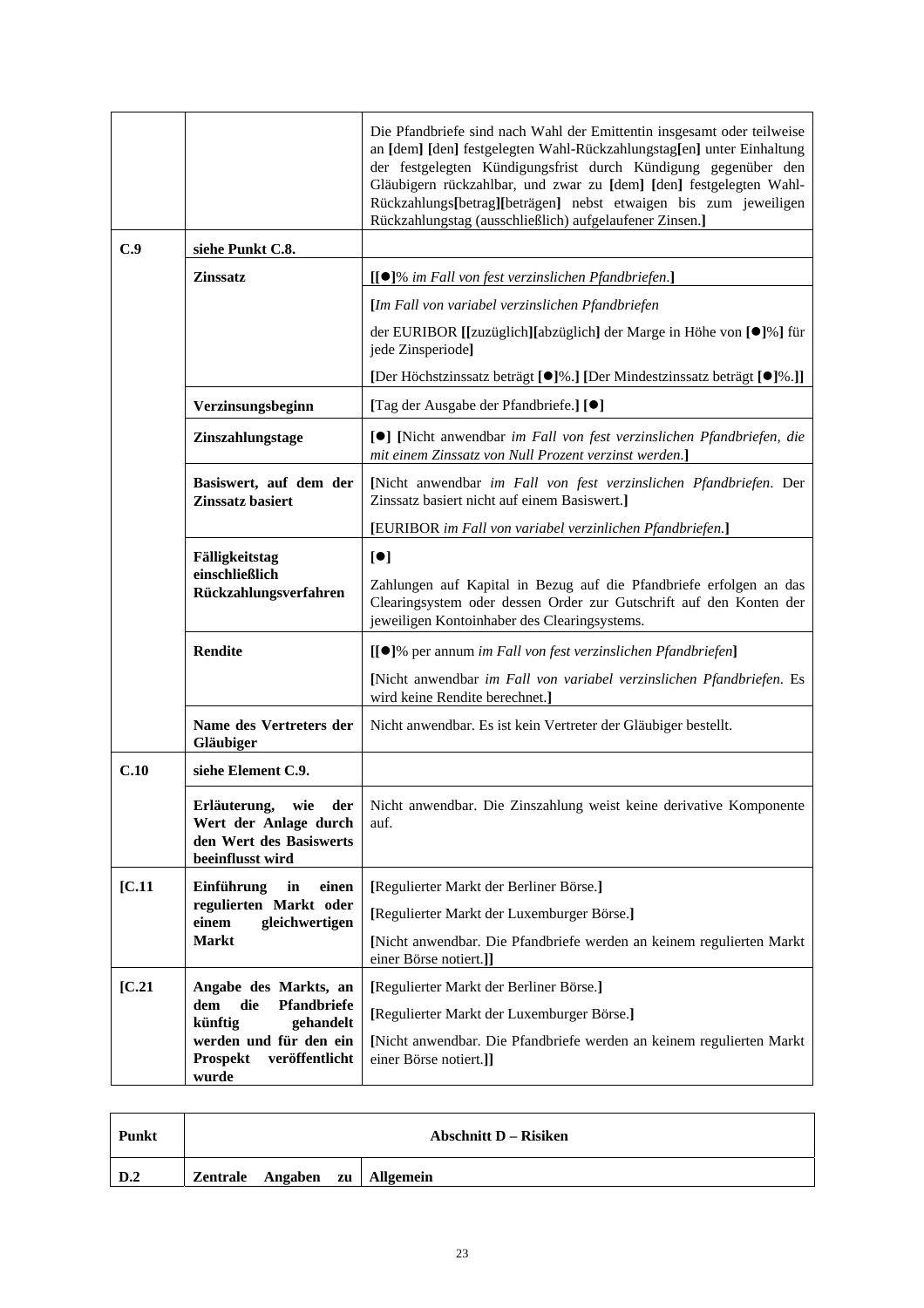| den zentralen Risiken,<br>die der Emittentin eigen<br>sind | Die wichtigsten Risiken, denen die Emittentin ausgesetzt ist, sind<br>Marktpreisrisiken, Adressenausfallrisiken, Risiken in Bezug<br>auf<br>deckungsstockfähige<br>bestimmte<br>Länder,<br>Liquiditätsrisiken,<br>Prozessrisiken, operationelle Risiken und Risiken, die von<br>der<br>Verschlechterung<br>der Wirtschaft<br>im<br>Allgemeinen<br>und<br>der<br>Geschäftsbedingungen, von den Methoden, die von der Emittentin zur<br>Bewertung der Marktpreise der von ihr gehaltenen Finanzinstrumente<br>angewandt werden, sowie von verstärkter Regulierung herrühren.                                                                                                                     |
|------------------------------------------------------------|------------------------------------------------------------------------------------------------------------------------------------------------------------------------------------------------------------------------------------------------------------------------------------------------------------------------------------------------------------------------------------------------------------------------------------------------------------------------------------------------------------------------------------------------------------------------------------------------------------------------------------------------------------------------------------------------|
|                                                            | Marktpreisrisiken                                                                                                                                                                                                                                                                                                                                                                                                                                                                                                                                                                                                                                                                              |
|                                                            | Die Emittentin unterliegt Marktpreisrisiken.                                                                                                                                                                                                                                                                                                                                                                                                                                                                                                                                                                                                                                                   |
|                                                            | Das Marktpreisrisiko kann als eine negative Veränderung des Wertes des<br>Gesamtportfolios der Emittentin aufgrund von Preisschwankungen oder<br>Schwankungen von Parametern, welche die Preise beeinflussen (z.B.<br>Zinssätze,<br>Credit<br>Spreads,<br>Wechselkurse<br>und<br>allgemeine<br>Liquiditätsrisiken an den Finanzmärkten), definiert werden. Im<br>Wesentlichen sind für die Emittentin die Zinssatzrisiken (d.h. die<br>Risiken, die aus Veränderungen der generellen Zinssätze resultieren)<br>Spread-Risiken<br>Credit<br>(d.h.<br>Risiken.<br>die<br>sowie<br>aus<br>Bönitätsveränderungen von Kontrahenten resultieren) als Bestandteile<br>von Marktpreisrisiken relevant. |
|                                                            | Adressenausfallrisiken                                                                                                                                                                                                                                                                                                                                                                                                                                                                                                                                                                                                                                                                         |
|                                                            | Die Emittentin unterliegt Adressenausfallrisiken.                                                                                                                                                                                                                                                                                                                                                                                                                                                                                                                                                                                                                                              |
|                                                            | Das Adressenausfallrisiko kann als das Risiko eines potentiellen<br>Verlustes der Emittentin definiert werden, das daraus entsteht, dass ein<br>Geschäftspartner eine oder alle seine vertraglichen Verpflichtungen nicht<br>erfüllt.                                                                                                                                                                                                                                                                                                                                                                                                                                                          |
|                                                            | Risiken in Bezug auf bestimmte deckungsstockfähige Länder                                                                                                                                                                                                                                                                                                                                                                                                                                                                                                                                                                                                                                      |
|                                                            | Die geografischen Hauptmärkte der DKD sind die nach dem<br>Pfandbriefgesetz deckungsstockfähigen Länder. Zu den europäischen<br>deckungsstockfähigen Ländern, in denen die DKD deckungsstockfähige<br>Aktiva hält, gehören u.a. Portugal, Italien, Spanien und Ungarn.                                                                                                                                                                                                                                                                                                                                                                                                                         |
|                                                            | Aufgrund der schwachen finanziellen Stabilität einiger dieser Länder<br>könnten einige Anlagen der DKD in diesen Ländern Gegenstand von<br>Neubewertungen/Hair-cuts oder Zahlungsausfällen sein.                                                                                                                                                                                                                                                                                                                                                                                                                                                                                               |
|                                                            | Solche Maßnahmen oder Zahlungsausfälle könnten gegebenenfalls zu<br>einer Herabstufung des Ratings der Öffentlichen Pfandbriefe der DKD<br>führen.                                                                                                                                                                                                                                                                                                                                                                                                                                                                                                                                             |
|                                                            | Liquiditätsrisiken                                                                                                                                                                                                                                                                                                                                                                                                                                                                                                                                                                                                                                                                             |
|                                                            | Die Emittentin unterliegt Liquiditätsrisiken.                                                                                                                                                                                                                                                                                                                                                                                                                                                                                                                                                                                                                                                  |
|                                                            | Das Liquiditätsrisiko kann als die Gefahr, dass die Emittentin ihren<br>Zahlungsverpflichtungen<br>nicht<br>gegenwärtigen<br>und<br>zukünftigen<br>vollständig oder zeitgerecht nachkommen kann, definiert werden.                                                                                                                                                                                                                                                                                                                                                                                                                                                                             |
|                                                            | Prozessrisiken                                                                                                                                                                                                                                                                                                                                                                                                                                                                                                                                                                                                                                                                                 |
|                                                            | Bis zum Jahresende 2014 haben 221 Kunden der DCL gegen die DCL<br>Klage erhoben. Hiervon betrafen 184 Klagen Darlehen, die von der<br>ehemaligen Tochtergesellschaft Dexia Municipal Agency ("DMA")<br>(später umbenannt in Caisse Française de Financement Local;<br>"CAFFIL") verbucht wurden, 22 Klagen betrafen Darlehen, die von der<br>DCL verbucht wurden, und 15 Klagen betrafen Darlehen, die von beiden<br>Gesellschaften verbucht wurden. Die DCL hat keine Zusicherung oder<br>Garantie bezüglich der Darlehen anlässlich der Veräußerung der CAFFIL<br>im Januar 2013 abgegeben. Die DCL ist jedoch als gesetzlicher Vertreter                                                    |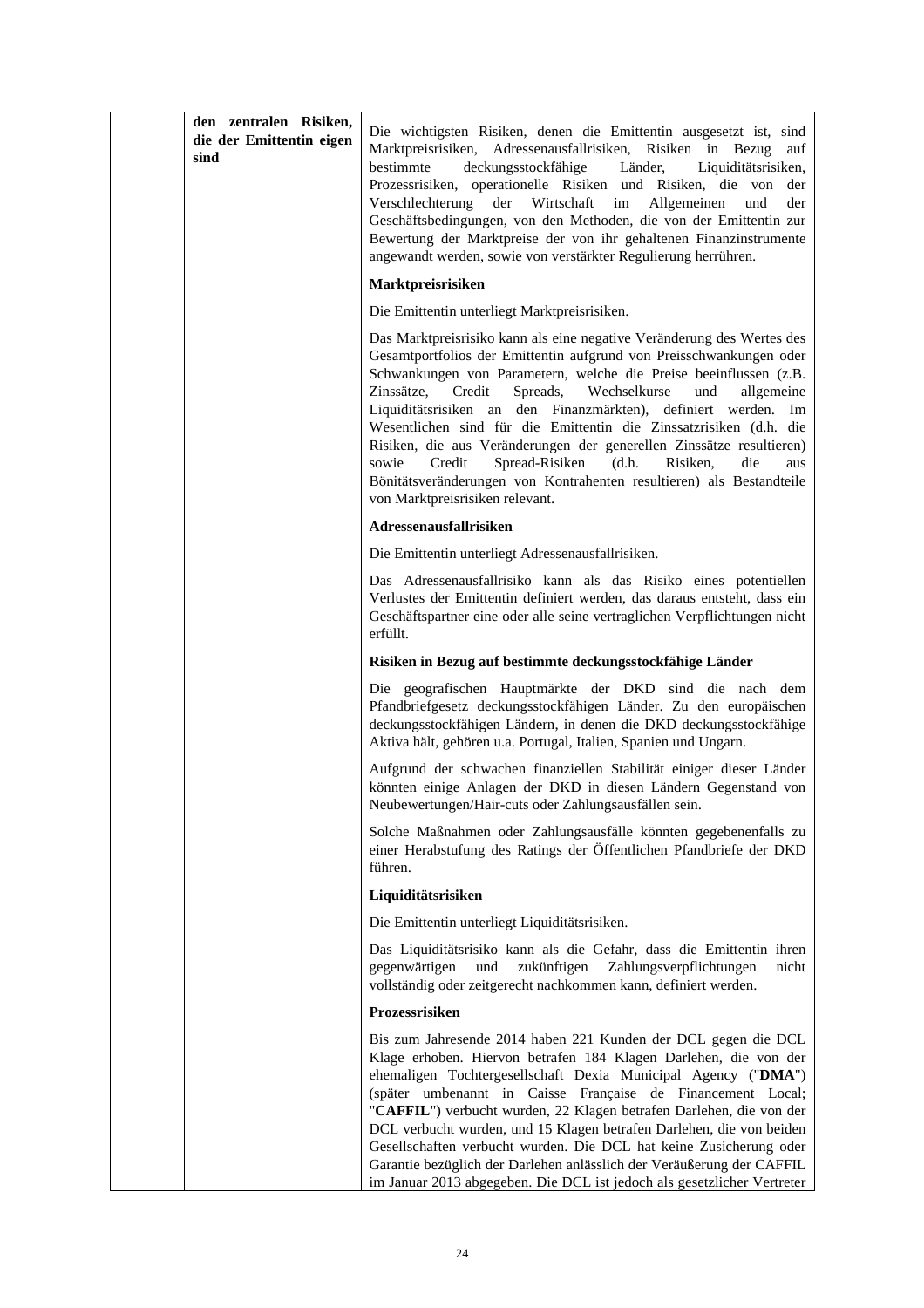| der DMA bis zum Zeitpunkt der Veräußerung unter bestimmten<br>Bedingungen weiterhin für Schadensersatzsansprüche haftbar, die einem<br>aufgrund der Verletzung vertraglicher<br>Darlehensnehmer<br>oder<br>regulatorischer Pflichten während der Vermarktung und des Abschlusses<br>der Darlehen zustehen, die von CAFFIL zum Verkaufszeitpunkt gehalten<br>wurden. Zum Jahresende 2015 reduzierte sich die Anzahl der Verfahren,<br>an denen die DCL beteiligt ist, von 221 auf 147. Da die Emittentin eine<br>Tochtergesellschaft der DCL und vollumfänglich in das interne<br>Liquiditätsmanagement der DCL eingebunden ist sowie gelegentlich von<br>der Zurverfügungstellung von Liquidität durch die DCL abhängig sein<br>kann, könnten die Prozessrisiken der DCL negative Auswirkungen auf<br>die Liquiditätssituation der Emittentin haben.                                  |
|---------------------------------------------------------------------------------------------------------------------------------------------------------------------------------------------------------------------------------------------------------------------------------------------------------------------------------------------------------------------------------------------------------------------------------------------------------------------------------------------------------------------------------------------------------------------------------------------------------------------------------------------------------------------------------------------------------------------------------------------------------------------------------------------------------------------------------------------------------------------------------------|
| Seit Jahresanfang 2014 ist die DKD in vier Rechtsstreitigkeiten mit<br>öffentlich-rechtlichen Darlehensnehmern involviert. In den Jahren 2006<br>und 2007 hat die DKD eine Reihe von variabel verzinslichen<br>Verzinsung<br>Schuldscheindarlehen<br>gewährt,<br>deren<br>die<br>an<br>Wechselkursentwicklung des Schweizer Franken zum Euro gekoppelt ist.<br>Zum Jahresende 2015 hatten diese Darlehen einen Restkapitalstand von<br>knapp EUR 9,9 Mio. Das rechtskräftige Ergebnis eines solchen<br>Rechtsstreits könnte auf das Ergebnis und den Kapitalfluss der Emittentin<br>negative Auswirkungen haben.                                                                                                                                                                                                                                                                      |
| Am 15. Juli 2015 hat die DKD als Mitglied des Par-Investorenpools<br>(einem Zusammenschluss von 13 Gläubigern der Heta Asset Resolution<br>AG ("Heta")) gemeinsam mit weiteren Mitgliedern des Par-<br>Investorenpools beim Landgericht Frankfurt am Main Klage auf sofortige<br>Rückzahlung sämtlicher Heta-Forderungen der an der Klage<br>teilnehmenden Poolmitglieder eingereicht. Gemeinsam mit den übrigen<br>in dem Pool organisierten Gläubigern hatte die DKD zuvor die<br>ihrer<br>Österreich<br>Verteidigung<br>Rechte<br>in<br>im<br>dortigen<br>Widerspruchsverfahren (Vorstellung) gegen das von der Österreichischen<br>erlassene befristete<br>Finanzmarktaufsicht ("FMA")<br>Moratorium<br>veranlasst. Am 10. April 2016 hat die FMA den Widerspruch<br>zurückgewiesen. Die DKD erwägt die Einleitung weiterer Schritte gegen<br>die Zurückweisung des Widerspruchs. |
| <b>Operationelle Risiken</b>                                                                                                                                                                                                                                                                                                                                                                                                                                                                                                                                                                                                                                                                                                                                                                                                                                                          |
| Die Emittentin unterliegt operationellen Risiken.                                                                                                                                                                                                                                                                                                                                                                                                                                                                                                                                                                                                                                                                                                                                                                                                                                     |
| Das operationelle Risiko ist definiert als das Risiko von direkten oder<br>indirekten Verlusten, die infolge der Unangemessenheit oder des<br>Versagens von internen Verfahren und Systemen, von Menschen oder in<br>Folge externer Ereignisse eintreten und finanzielle oder nicht finanzielle<br>Auswirkungen haben. Diese Definition beinhaltet auch das Reputations-<br>und das rechtliche Risiko, schließt aber das strategische Risiko aus.                                                                                                                                                                                                                                                                                                                                                                                                                                     |
| Verschlechterung der<br>allgemeinen Wirtschaftslage<br>und<br>der<br>Geschäftsbedingungen                                                                                                                                                                                                                                                                                                                                                                                                                                                                                                                                                                                                                                                                                                                                                                                             |
| Die Ertragskraft des Geschäfts der Emittentin könnte negativ durch eine<br>rückläufige Entwicklung der allgemeinen Wirtschaftslage in bestimmten<br>einzelnen Marktsegmenten beeinflusst werden. Faktoren wie die<br>Zinssätze, die Inflationsrate, die Stimmung unter den Investoren, die<br>Verfügbarkeit und die Kosten eines Kredits, die Liquidität am globalen<br>Finanzmarkt sowie das Niveau und die Volatilität von Aktienkursen<br>beträchtliche Auswirkungen<br>auf die<br>Aktivitäten<br>könnten<br>der<br>Geschäftspartner der Emittentin haben.                                                                                                                                                                                                                                                                                                                         |
| Marktwert von Finanzinstrumenten und Nutzung von Schätzungen<br>und Annahmen                                                                                                                                                                                                                                                                                                                                                                                                                                                                                                                                                                                                                                                                                                                                                                                                          |
| Um den Marktwert der von der Emittentin eingegangenen oder                                                                                                                                                                                                                                                                                                                                                                                                                                                                                                                                                                                                                                                                                                                                                                                                                            |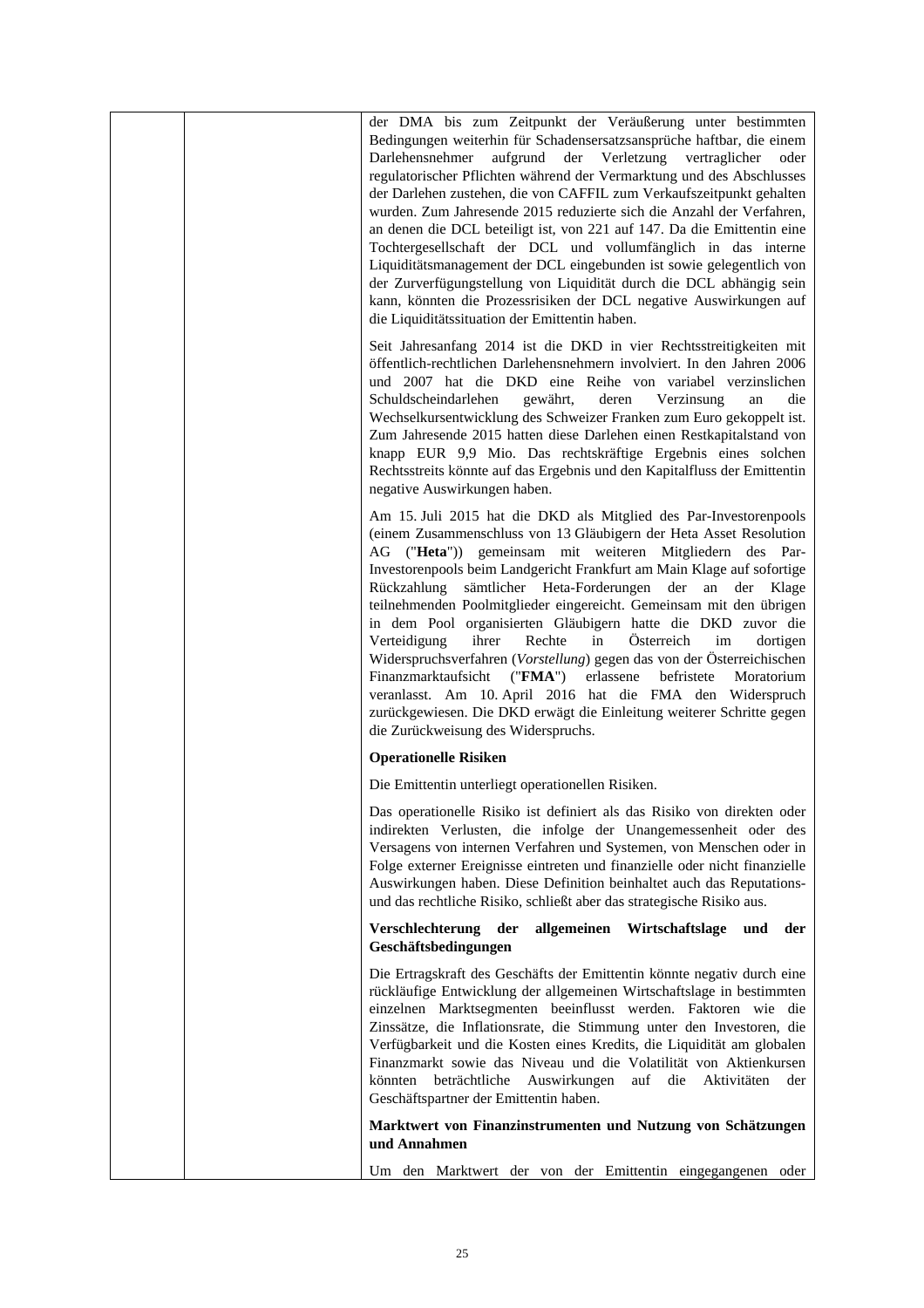|  | gehaltenen Finanzinstrumente festzustellen, ist die Emittentin auf notierte<br>Marktpreise in aktiven Märkten, oder, für den Fall, dass der Markt für das<br>Finanzinstrument nicht hinreichend aktiv ist, auf Bewertungsmethoden<br>angewiesen.                                                                                                                                                                                                                                                                                                                                                                            |
|--|-----------------------------------------------------------------------------------------------------------------------------------------------------------------------------------------------------------------------------------------------------------------------------------------------------------------------------------------------------------------------------------------------------------------------------------------------------------------------------------------------------------------------------------------------------------------------------------------------------------------------------|
|  | In dem Maß, in dem die Bewertung auf Methoden oder Vorgaben beruht,<br>die nicht mehr in den Märkten zu erkennen sind, kann die Festsetzung<br>des Marktpreises subjektiver Natur sein. Die Folgen von Änderungen der<br>Annahmen für diejenigen Finanzinstrumente, deren Marktwerte mit Hilfe<br>von Bewertungsmethoden festgesetzt werden, die gänzlich oder zum Teil<br>auf Schätzungen oder Annahmen beruhen, die ihrerseits nicht durch<br>beobachtbare Eingaben verifiziert werden können, könnten eine<br>wesentliche negative Auswirkung auf das Gesamtportfolio und damit auf<br>die Erträge der Emittentin haben. |
|  | Verstärkte Regulierung                                                                                                                                                                                                                                                                                                                                                                                                                                                                                                                                                                                                      |
|  | Die Entwicklungen an den globalen Märkten in den letzten Jahren haben<br>zu einer verstärkten Einbindung von unterschiedlichen Regierungs- und<br>Aufsichtsbehörden im Finanzsektor und den Geschäften<br>von<br>Finanzinstituten geführt. Obwohl es ungewiss ist, welchen Einfluss diese<br>intensivere Beaufsichtigung der Finanzinstitute auf die Emittentin haben<br>wird, könnte sie doch erhebliche Auswirkungen auf die Refinanzierungs-<br>möglichkeiten und die Kapitalkosten der Emittentin haben.                                                                                                                |
|  | Restrukturierungsfonds<br>Einheitlichen<br><b>Beiträge</b><br>zum<br>und<br>Abwicklungsfonds                                                                                                                                                                                                                                                                                                                                                                                                                                                                                                                                |
|  | Die Emittentin kann einer Beitragspflicht für den Restrukturierungsfonds<br>unterliegen, wodurch ihr erhöhte Aufwendungen oder Verluste entstehen<br>können, die sich auf die Finanzlage der Emittentin nachteilig auswirken<br>können. Darüber hinaus ist die Emittentin für den Einheitlichen<br>Abwicklungsfonds beitragspflichtig. Es besteht das Risiko, dass diese<br>Beiträge zu einer wesentlichen Erhöhung der Aufwendungen oder<br>Verluste der Emittentin führen können, was wesentliche nachteilige<br>Auswirkungen auf ihre Finanz- und Ertragslage haben kann.                                                |
|  | Die Rechte der Gläubiger können durch Abwicklungsmaßnahmen<br>negativ beeinflusst werden                                                                                                                                                                                                                                                                                                                                                                                                                                                                                                                                    |
|  | Das Sanierungs- und Abwicklungsgesetz und das Kreditwesengesetz<br>sehen folgende Aufsichtsrechte und Instrumente vor, die eingesetzt<br>werden können, wenn die Emittentin in ihrem Bestand gefährdet ist:                                                                                                                                                                                                                                                                                                                                                                                                                 |
|  | Zahlungsverpflichtungen<br>Herabsetzung<br>der<br>aus<br>den<br>$\bullet$<br>Pfandbriefen, einschließlich einer Herabsetzung auf null, oder<br>Umwandlung der Pfandbriefe in Stammaktien oder andere<br>Eigentumstitel (Bail-In);                                                                                                                                                                                                                                                                                                                                                                                           |
|  | Übertragung<br>Anteilen,<br>Vermögenswerten<br>von<br>und<br>Verbindlichkeiten (einschließlich der Pfandbriefe) auf eine<br>andere Einheit; und/oder                                                                                                                                                                                                                                                                                                                                                                                                                                                                        |
|  | Zahlungen unter den Pfandbriefen können vorübergehend<br>ausgesetzt werden.                                                                                                                                                                                                                                                                                                                                                                                                                                                                                                                                                 |
|  | Engagements der DKD in Bezug auf die Heta Asset Resolution AG                                                                                                                                                                                                                                                                                                                                                                                                                                                                                                                                                               |
|  | Die DKD hält Forderungen gegen die Heta in Höhe von EUR 395 Mio.                                                                                                                                                                                                                                                                                                                                                                                                                                                                                                                                                            |
|  | Am 1. März 2015 hat die FMA die Abwicklung der Heta nach dem<br>österreichischen Bundesgesetz über die Sanierung und Abwicklung von<br>Banken per Mandatsbescheid eingeleitet und ein bis 31. Mai 2016<br>befristetes Schuldenmoratorium verhängt.                                                                                                                                                                                                                                                                                                                                                                          |
|  | Zum 30. Juni 2015 hatte die DKD eine Risikovorsorge in Höhe von<br>EUR 174,8 Mio. auf den Nennwert ihrer Gesamtforderung gegen die                                                                                                                                                                                                                                                                                                                                                                                                                                                                                          |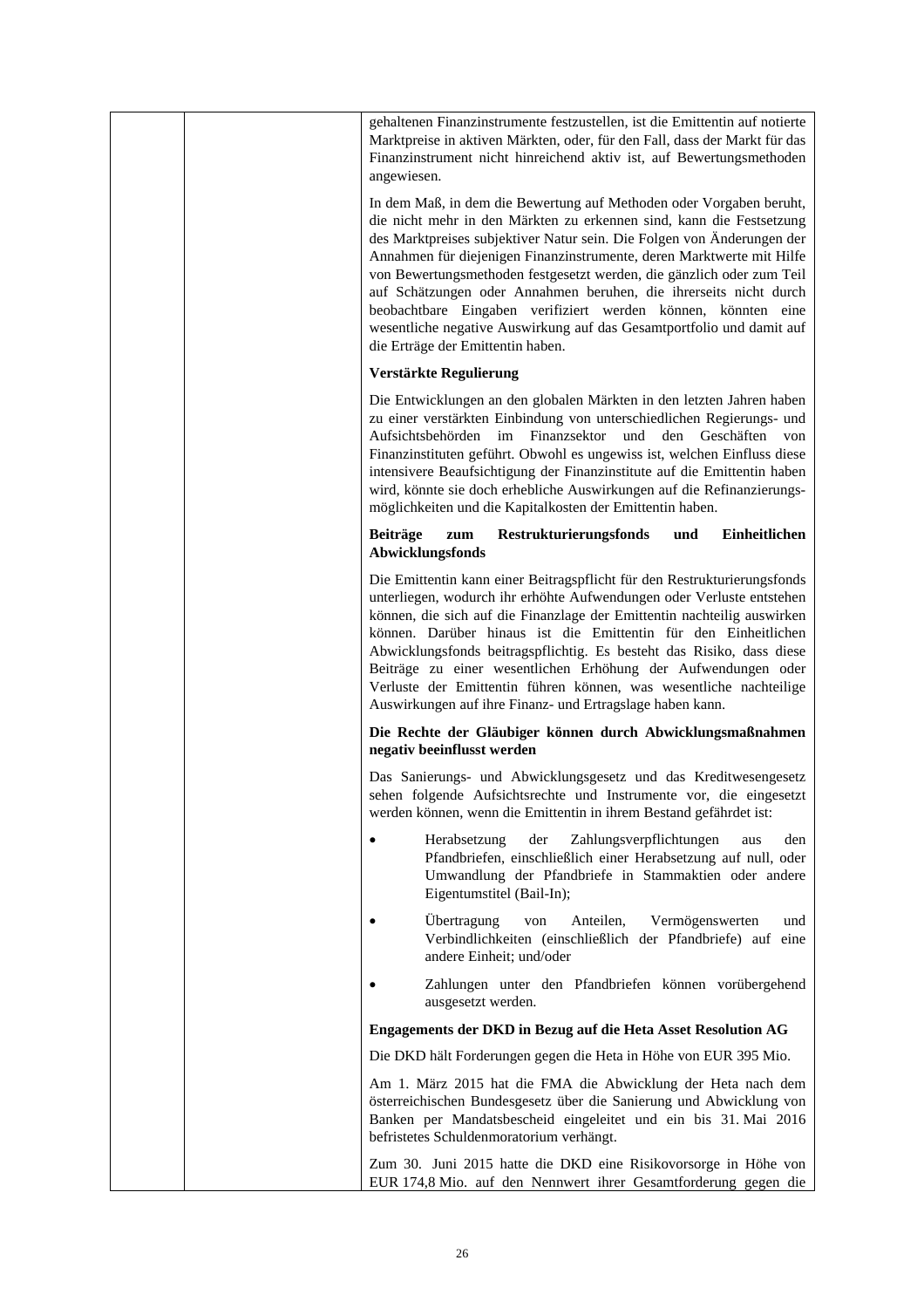|     |                                                                     | Heta gebildet. Dies entspricht einer Bewertung von 55,8 % bzw. einer<br>Wertberichtigung von 44,2 % auf den Nennwert von EUR 395 Mio. Bei<br>Berücksichtigung anteiliger Zinsen in Höhe von weiteren EUR 4,8 Mio.<br>ergibt sich ein Gesamtaufwand in Höhe von EUR 179,6 Mio.<br>Am 10. April 2016 hat die FMA die Anwendung<br>weiterer<br>Abwicklungsinstrumente nach dem österreichischen Bundesgesetz über<br>die Sanierung und Abwicklung von Banken in Bezug auf die<br>Verbindlichkeiten der Heta angekündigt, unter anderem die Beteiligung<br>ihrer Gläubiger (Bail-in) sowie die Änderung der Fälligkeiten von<br>ausstehenden Verbindlichkeiten der Heta. Infolge dessen wurden alle<br>nicht nachrangigen unbesicherten Verbindlichkeiten der Heta auf<br>46,02 % ihres ursprünglichen Nennwerts herabgesetzt, und<br>die<br>Fälligkeiten dieser Verbindlichkeiten wurden (i) bis zu einem künftigen<br>Auflösungsbeschluss der FMA oder (ii) bis spätestens 31. Dezember<br>2023 aufgeschoben.<br>Es kann nicht ausgeschlossen werden, dass sich die vorstehend genannte<br>Wertberichtigung als unzureichend erweist und erhöht werden muss. Dies<br>kann unter Umständen erhebliche nachteilige Auswirkungen auf die<br>Liquiditäts- und Finanzlage der Emittentin haben. |
|-----|---------------------------------------------------------------------|------------------------------------------------------------------------------------------------------------------------------------------------------------------------------------------------------------------------------------------------------------------------------------------------------------------------------------------------------------------------------------------------------------------------------------------------------------------------------------------------------------------------------------------------------------------------------------------------------------------------------------------------------------------------------------------------------------------------------------------------------------------------------------------------------------------------------------------------------------------------------------------------------------------------------------------------------------------------------------------------------------------------------------------------------------------------------------------------------------------------------------------------------------------------------------------------------------------------------------------------------------------------------------------|
| D.3 | Zentrale<br>Angaben<br>zu<br>den zentralen Risiken,<br>Pfandbriefen | Pfandbriefe als nicht geeignete Anlage für alle Investoren<br>Jeder potentielle Anleger in Pfandbriefe muss die Geeignetheit dieser                                                                                                                                                                                                                                                                                                                                                                                                                                                                                                                                                                                                                                                                                                                                                                                                                                                                                                                                                                                                                                                                                                                                                      |
|     | die<br>den<br>eigen sind                                            | Anlage unter Berücksichtigung seiner eigenen Lebensumstände<br>einschätzen.                                                                                                                                                                                                                                                                                                                                                                                                                                                                                                                                                                                                                                                                                                                                                                                                                                                                                                                                                                                                                                                                                                                                                                                                              |
|     |                                                                     | Liquiditätsrisiko                                                                                                                                                                                                                                                                                                                                                                                                                                                                                                                                                                                                                                                                                                                                                                                                                                                                                                                                                                                                                                                                                                                                                                                                                                                                        |
|     |                                                                     | Es besteht keine Gewissheit, dass ein liquider Sekundärmarkt für die<br>Pfandbriefe entstehen wird, oder, sofern er entsteht, dass er fortbestehen<br>wird. In einem illiquiden Markt könnte es sein, dass ein Anleger seine<br>Pfandbriefe nicht jederzeit zu angemessenen Marktpreisen veräußern<br>kann. Die Möglichkeit, Pfandbriefe zu veräußern, kann darüber hinaus<br>aus landesspezifischen Gründen eingeschränkt sein.                                                                                                                                                                                                                                                                                                                                                                                                                                                                                                                                                                                                                                                                                                                                                                                                                                                         |
|     |                                                                     | Marktpreisrisiko                                                                                                                                                                                                                                                                                                                                                                                                                                                                                                                                                                                                                                                                                                                                                                                                                                                                                                                                                                                                                                                                                                                                                                                                                                                                         |
|     |                                                                     | Der Gläubiger ist dem Risiko nachteiliger Entwicklungen der<br>Marktpreise seiner Pfandbriefe ausgesetzt, welches sich verwirklichen<br>kann, wenn der Gläubiger seine Pfandbriefe vor Endfälligkeit veräußert.                                                                                                                                                                                                                                                                                                                                                                                                                                                                                                                                                                                                                                                                                                                                                                                                                                                                                                                                                                                                                                                                          |
|     |                                                                     | [Risiko der Vorzeitigen Rückzahlung                                                                                                                                                                                                                                                                                                                                                                                                                                                                                                                                                                                                                                                                                                                                                                                                                                                                                                                                                                                                                                                                                                                                                                                                                                                      |
|     |                                                                     | Der Gläubiger ist dem Risiko ausgesetzt, dass infolge der vorzeitigen<br>Rückzahlung seine Kapitalanlage eine geringere Rendite als erwartet<br>aufweisen wird. Zudem könnte der Gläubiger nur in der Lage sein, eine<br>Wiederanlage zu weniger günstigen Bedingungen im Vergleich zur<br>ursprünglichen Anlage zu tätigen.]                                                                                                                                                                                                                                                                                                                                                                                                                                                                                                                                                                                                                                                                                                                                                                                                                                                                                                                                                            |
|     |                                                                     | Währungsrisiko                                                                                                                                                                                                                                                                                                                                                                                                                                                                                                                                                                                                                                                                                                                                                                                                                                                                                                                                                                                                                                                                                                                                                                                                                                                                           |
|     |                                                                     | Falls die Pfandbriefe auf eine für den Gläubiger fremde Währung lauten,<br>ist der Gläubiger dem Risiko ausgesetzt, dass Wechselkursschwankungen<br>die Rendite seiner Pfandbriefe beeinflussen können.                                                                                                                                                                                                                                                                                                                                                                                                                                                                                                                                                                                                                                                                                                                                                                                                                                                                                                                                                                                                                                                                                  |
|     |                                                                     | Risiko der Herabstufung des Ratings der Öffentlichen Pfandbriefe                                                                                                                                                                                                                                                                                                                                                                                                                                                                                                                                                                                                                                                                                                                                                                                                                                                                                                                                                                                                                                                                                                                                                                                                                         |
|     |                                                                     | Eine Herabstufung des Ratings der Öffentlichen Pfandbriefe der DKD<br>könnte nachteilige Auswirkungen auf die Refinanzierungskosten der<br>DKD und das Verhältnis der DKD zu ihren Investoren und Kunden<br>haben.                                                                                                                                                                                                                                                                                                                                                                                                                                                                                                                                                                                                                                                                                                                                                                                                                                                                                                                                                                                                                                                                       |
|     |                                                                     | [Festverzinsliche Pfandbriefe                                                                                                                                                                                                                                                                                                                                                                                                                                                                                                                                                                                                                                                                                                                                                                                                                                                                                                                                                                                                                                                                                                                                                                                                                                                            |
|     |                                                                     | Der Gläubiger ist dem Risiko ausgesetzt, dass der Kurs seiner<br>Pfandbriefe infolge von Veränderungen des aktuellen Marktzinssatzes                                                                                                                                                                                                                                                                                                                                                                                                                                                                                                                                                                                                                                                                                                                                                                                                                                                                                                                                                                                                                                                                                                                                                     |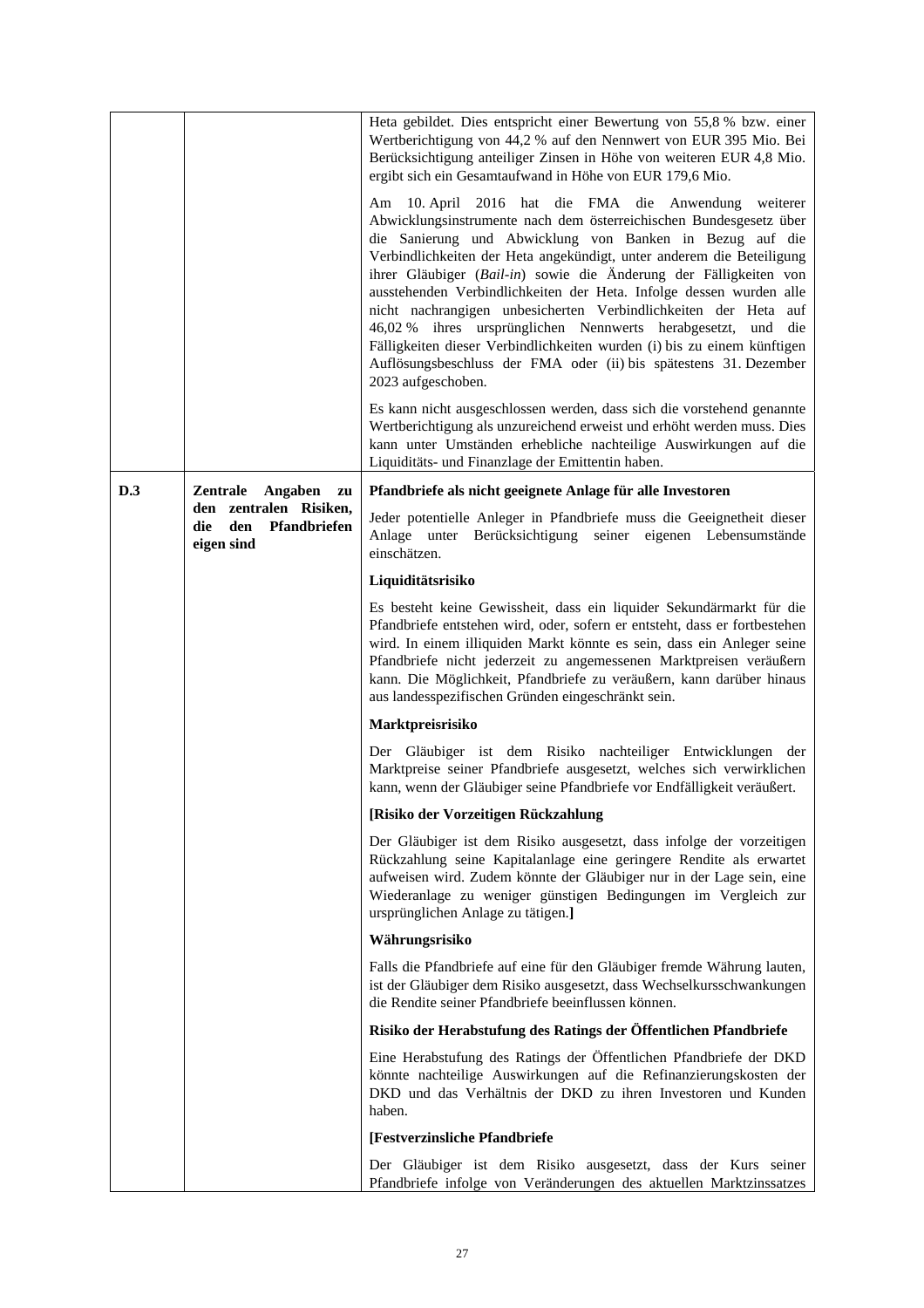|  | fällt. [Die Pfandbriefe werden mit einem Zinssatz von Null Prozent<br>verzinst. Daher werden keine Zinszahlungen erfolgen.]                                                                                                                                                                                                                                                                                                                                                                                                                                        |
|--|--------------------------------------------------------------------------------------------------------------------------------------------------------------------------------------------------------------------------------------------------------------------------------------------------------------------------------------------------------------------------------------------------------------------------------------------------------------------------------------------------------------------------------------------------------------------|
|  | [Variabel verzinsliche Pfandbriefe                                                                                                                                                                                                                                                                                                                                                                                                                                                                                                                                 |
|  | Der Gläubiger ist dem Risiko eines schwankenden Zinsniveaus und<br>ungewisser Zinserträge ausgesetzt. Ein schwankendes Zinsniveau macht<br>es unmöglich, die Rendite der Pfandbriefe im Voraus zu bestimmen.]                                                                                                                                                                                                                                                                                                                                                      |
|  | Mögliche US-Quellensteuer gemäß FATCA                                                                                                                                                                                                                                                                                                                                                                                                                                                                                                                              |
|  | Unter bestimmten Umständen könnte die Emittentin verpflichtet sein,<br><b>US-Steuern</b><br>aufgrund<br>US-amerikanischer<br>und<br>ausländischer<br>Rechtsvorschriften, die allgemein als FATCA bezeichnet werden, in<br>Bezug auf Pfandbriefe einzubehalten, die sechs Monate nach dem Tag,<br>an dem endgültige US-Steuerrichtlinien mit einer Definition des Begriffs<br>"ausländische durchgeleitete Zahlungen" veröffentlicht wurden, emitiert<br>wurden. Die Emittentin wird keine zusätzlichen Beträge zahlen, um diese<br>Einbehaltungen zu kompensieren. |
|  | <b>Finanztransaktionssteuer</b>                                                                                                                                                                                                                                                                                                                                                                                                                                                                                                                                    |
|  | Am 14. Februar 2013 hat die Europäische Kommission (die<br>"Europäische Kommission") einen Vorschlag für eine Richtlinie zu<br>einer<br>gemeinsamen<br>Finanztransaktionssteuer<br>der teilnehmenden<br>Mitgliedstaaten Belgien, Deutschland, Estland, Frankreich, Griechenland,<br>Italien, Österreich, Portugal, Slowakei, Slowenien und Spanien (die<br>"Teilnehmenden Mitgliedsstaaten") veröffentlicht.                                                                                                                                                       |
|  | Die<br>Europäischen<br>der<br>Kommission<br>vorgeschlagene<br>von<br>Finanztransaktionssteuer ist sehr weit gefasst und könnte nach ihrer<br>Einführung auf bestimmte Transaktionen mit den Pfandbriefen (darunter<br>auch Sekundärmarktgeschäfte) unter bestimmten Voraussetzungen<br>Anwendung finden.                                                                                                                                                                                                                                                           |
|  | Allerdings wird der Vorschlag zur Finanztransaktionssteuer derzeit noch<br>zwischen den Teilnehmenden Mitgliedstaaten verhandelt. Der Vorschlag<br>könnte daher vor seiner Umsetzung noch geändert werden. Der Zeitplan<br>für die Umsetzung ist zur Zeit noch ungewiss.                                                                                                                                                                                                                                                                                           |
|  | [Interessen von Seiten natürlicher oder juristischer Personen, die an<br>der Emission/dem Angebot beteiligt sind                                                                                                                                                                                                                                                                                                                                                                                                                                                   |
|  | Einige der Manager und ihre verbundenen Unternehmen können Kunden,<br>Darlehensnehmer oder Darlehensgeber der Emittentin und ihrer<br>verbundenen Unternehmen sein. Ferner sind einige der Manager und ihre<br>verbundenen Unternehmen in der Vergangenheit Investment Banking-<br>und/oder Commercial Banking-Transaktionen mit der Emittentin<br>eingegangen und werden dies möglicherweise auch in der Zukunft tun<br>und könnten im Rahmen ihres üblichen Geschäftsgangs Leistungen für<br>die Emittentin und ihre verbundenen Unternehmen erbringen.]         |

| Punkt            |                                                                                                                                                                                    | Abschnitt E – Angebot von Pfandbriefen                                                                                 |
|------------------|------------------------------------------------------------------------------------------------------------------------------------------------------------------------------------|------------------------------------------------------------------------------------------------------------------------|
| E.2 <sub>b</sub> | Gründe für das Angebot<br>und Zweckbestimmung<br>der Erlöse, sofern diese<br>nicht<br>in<br>der<br>Gewinnerzielung<br>und/oder<br>der<br>Absicherung bestimmter<br>Risiken liegen. | Emissionserlös<br>Emission<br>für<br>allgemeine<br>Der<br>wird<br>der<br>Finanzierungszwecke der Emittentin verwendet. |
| E.3              | <b>Beschreibung</b><br>der                                                                                                                                                         | Die Gesamtsumme [der Emission] [des Angebots] beträgt [●].                                                             |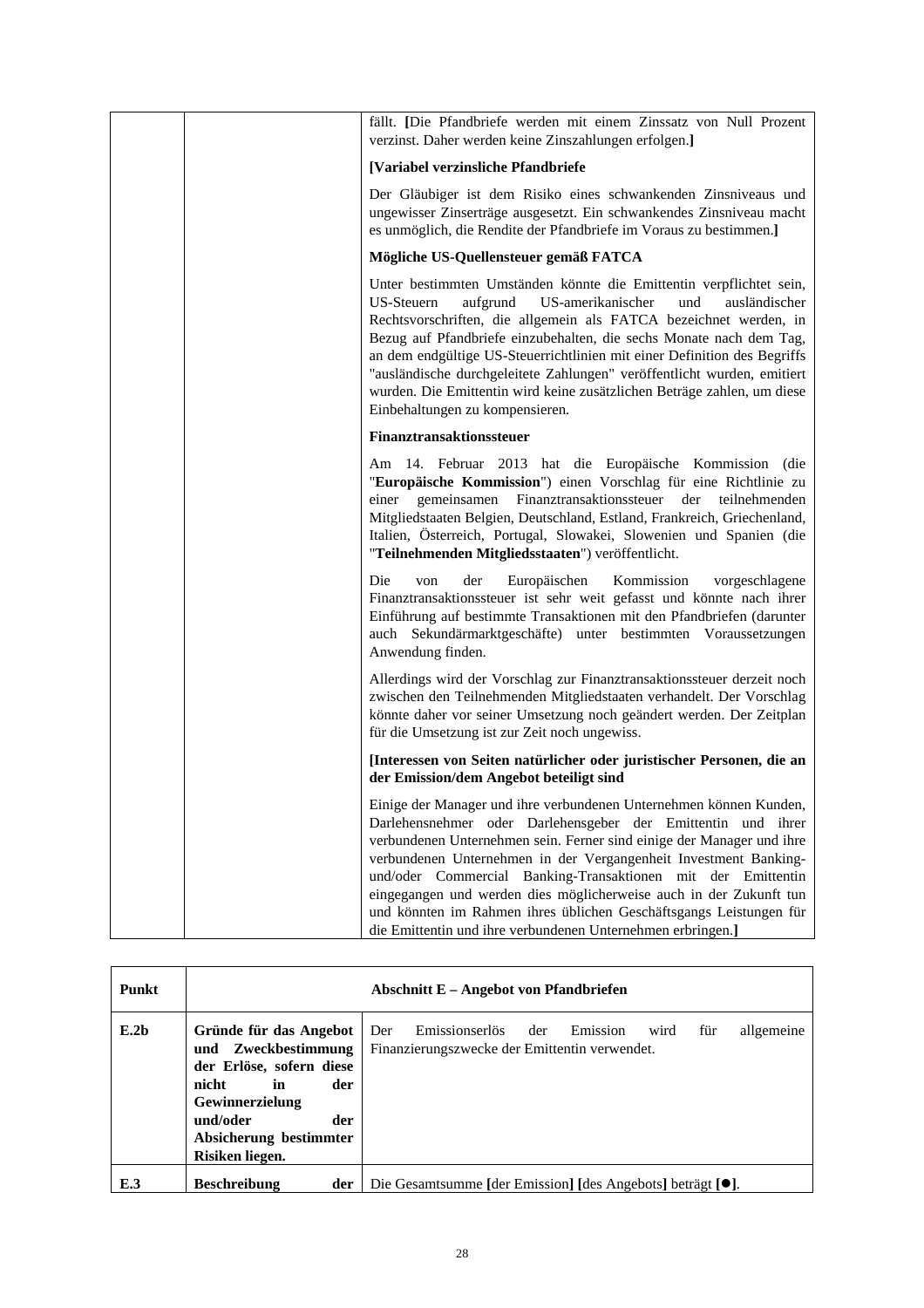|     | Angebotskonditionen                                                                                                             | [Ein öffentliches Angebot findet nicht statt und wird nicht in Betracht<br>gezogen.] |
|-----|---------------------------------------------------------------------------------------------------------------------------------|--------------------------------------------------------------------------------------|
|     |                                                                                                                                 | [Die Angebotsfrist beginnt am [ <sup>o</sup> ] und endet am [ <sup>o</sup> ].]       |
|     |                                                                                                                                 | [Der Mindestzeichnungsbetrag beträgt [ <sup>•</sup> ].]                              |
|     |                                                                                                                                 | [Der Höchstzeichnungsbetrag beträgt [ <sup>•</sup> ].]                               |
|     |                                                                                                                                 | [Der Preis, zu dem die Pfandbriefe voraussichtlich                                   |
|     |                                                                                                                                 | angeboten werden, ist $[\bullet]$ .]                                                 |
|     |                                                                                                                                 | [•]                                                                                  |
| E.4 | Beschreibung aller für<br><b>Emission/das</b><br>die<br>An-<br>gebot wesentlichen, auch<br>kollidierenden<br>Interessen.        | $\lceil \bullet \rceil$                                                              |
| E.7 | Schätzung<br>der<br>Aus-<br>gaben, die dem Anleger<br>von der Emittentin oder<br>dem Anbieter in Rech-<br>nung gestellt werden. | $\lceil \bullet \rceil$                                                              |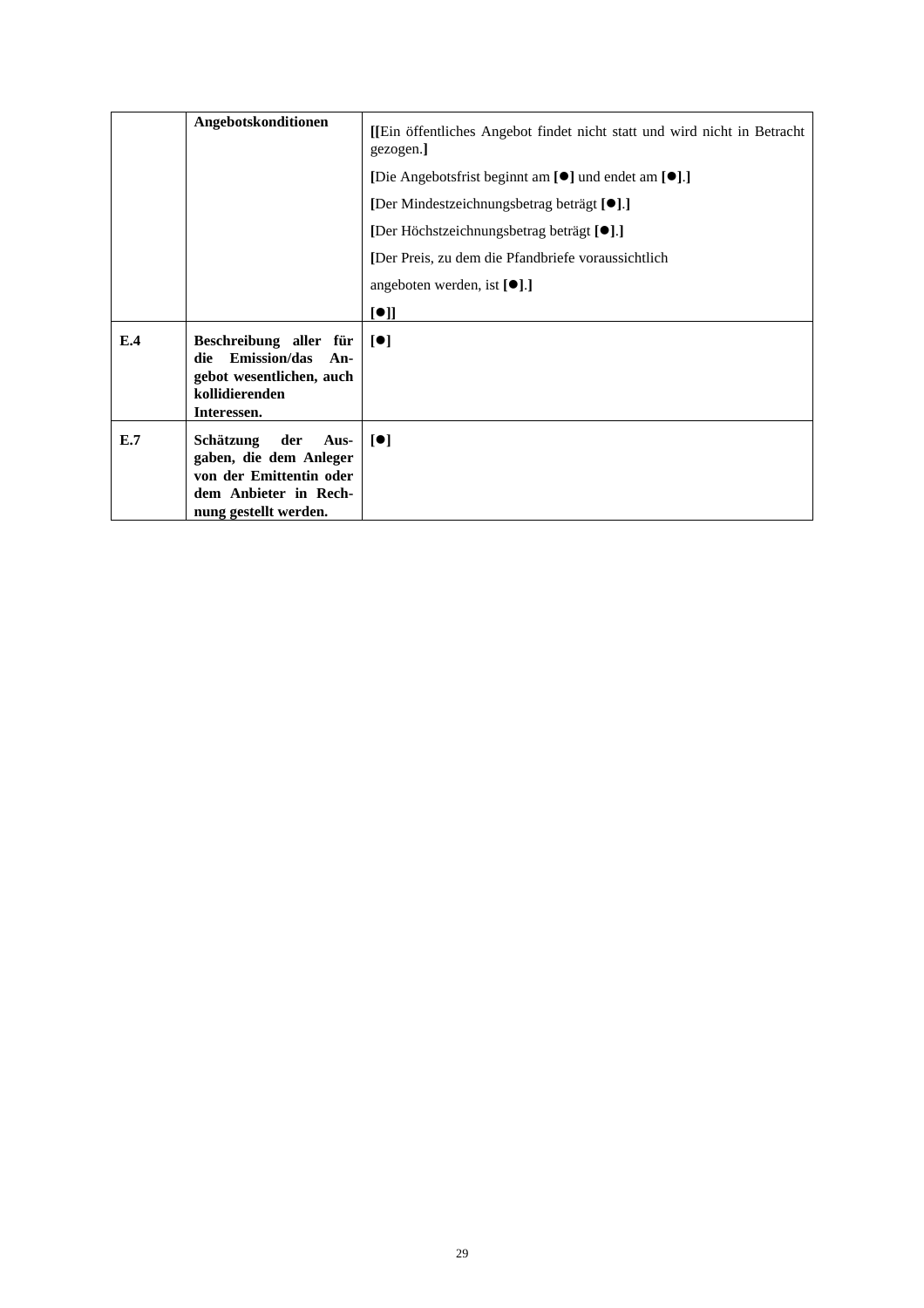# **RISK FACTORS**

*The following is a disclosure of risk factors that are material with respect to the Issuer and the Pfandbriefe issued under the Programme in order to assess the market risk associated with these Pfandbriefe. Prospective investors should consider these risk factors before deciding to purchase Pfandbriefe issued under the Programme, especially since in certain cases the investor may lose its entire investment or parts of it.* 

*Prospective investors should consider all information provided in this Prospectus and consult with their own professional advisers (including their financial, accounting, legal and tax advisers) if they consider it necessary. In addition, investors should be aware that the risks described may combine and thus intensify one another.* 

#### **Risk Factors Regarding Dexia Kommunalbank Deutschland AG**

*The following is a disclosure of certain risks that may affect the Issuer's ability to fulfill its obligations under the Pfandbriefe. Prospective investors should consider these risks before deciding to purchase Pfandbriefe to be issued under the Programme.* 

### *Other risks of which the Issuer is currently not aware or which it does not consider to be material but which may also affect the Issuer's ability to fulfill its obligations under the Pfandbriefe may be of significance.*

#### *General*

The most important risks the Issuer is exposed to are market price risks, counterparty risks, risks related to certain cover pool eligible countries, liquidity risks, litigation risks, operational risks and risks stemming from the deterioration of the economy in general and of business conditions, the methods employed by the Issuer to establish the fair value of the financial instruments it holds and from increased regulation such as the German Bank Restructuring Act (*Restrukturierungsgesetz*) and the German Recovery and Resolution Act (*Sanierungs- und Abwicklungsgesetz*).

## *Market Price Risks*

The Issuer is subject to market price risks.

Market price risk can be defined as the negative change in the value of the Issuer's overall portfolio as a result of price fluctuations or changes in parameters influencing prices (*e.g.* interest rates, credit spreads, foreign exchange rates and general financial markets liquidity risks (*e.g.* possibility to obtain needed funding or to sell assets)). Essentially, interest rate risks (*i.e.* the risks that result from changes in general interest rates) and credit spread risks (*i.e.* the risks that result from changes in the creditworthiness of a counterparty) as elements of market price risks are relevant for the Issuer.

#### *Counterparty Risks*

The Issuer is subject to counterparty risks.

Counterparty risk can be defined as the risk of potential losses of the Issuer caused by a business partner's failure to meet any or all of its contractual obligations.

The Issuer is exposed to many different industries and counterparties in the normal course of its business, but its exposure to counterparties in the financial services industry is significant. This exposure can arise through lending, deposit-taking, clearance and settlement and many other activities and relationships. These counterparties include brokers and dealers, commercial banks, investment banks, insurance companies and other institutional clients. Many of these relationships expose the Issuer to credit risk in the event of default of a counterparty. In addition, the Issuer's credit risk may be exacerbated when the collateral it holds cannot be realised or is liquidated at prices not sufficient to recover the full amount of the loan or derivative exposure it is due. Many of the hedging and other risk management strategies utilised by the Issuer also involve transactions with financial services counterparties. A deteriorated solvency of these counterparties may impair the effectiveness of the Issuer's hedging and other risk management strategies.

#### *Risks Related to Certain Cover Pool Eligible Countries*

As described in the section "Description of Dexia Kommunalbank Deutschland AG – Business Overview – Principal Markets" DKD's principal geographical markets are eligible countries in accordance with the Pfandbrief Act. Some of the European eligible countries DKD has exposure to are, e.g., Portugal, Italy, Spain and Hungary.

Due to the weak financial stability of some of these countries, any of DKD's investments in these countries could be subject to any revaluations/hair-cuts or payment defaults.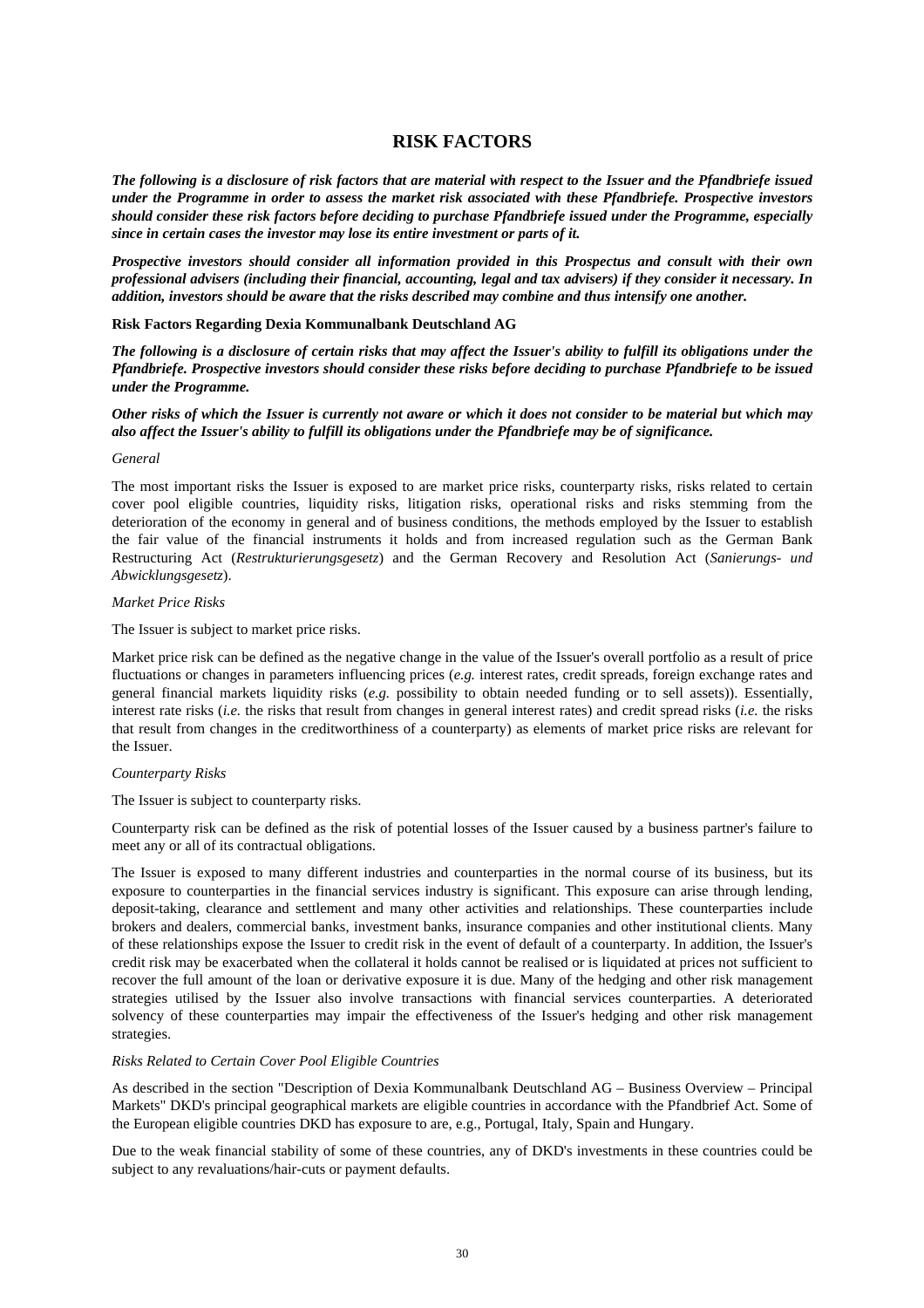Such measures or payment defaults could eventually lead to a downgrading of DKD's Public Sector Pfandbriefe as described in the section "Risk Factors – Risk Factors Regarding the Pfandbriefe – Risk of a Downgrading of the Rating of Public Sector Pfandbriefe" below.

### *Liquidity Risks*

The Issuer is subject to liquidity risks.

The Issuer defines liquidity risk as the danger that the Issuer will be unable to fulfill its current and future payment obligations in full or on time.

Adverse and continued constraints in the supply of liquidity may reduce the value of the portfolios and adversely affect the cost of funding. An inability to access funds or to access the markets from which it raises funds may create stress on the Issuer's ability to finance its operations adequately. A dislocated credit environment compounds the risk that funds will not be available at favourable rates and/or required maturities. In addition, such liquidity shortage in other affected economies may create difficulties for the Issuer's borrowers to refinance or repay loans to the Issuer, which would result in deterioration of the credit quality of the Issuer's loan portfolio and potentially increase the Issuer's non-performing loan levels. If market conditions further deteriorate it cannot be excluded that at least some of the Issuer's borrowers (including e.g. governments on federal and state level, local authorities, public sector associations and municipal corporates) may become unable to repay loans due to the Issuer at maturity which would in turn adversely affect the Issuer's ability to repay due liabilities.

If the Issuer perceives a likelihood of impending deterioration in economic conditions, it may decrease its risk tolerance in its lending activities, which could have the effect of reducing its interest margin and interest income, and ultimately adversely affect the business, financial condition and results of operations of the Issuer. In addition, the Issuer may need to decide to hold assets rather than securitising, syndicating or disposing of them. This could restrict the Issuer's ability to enter into subsequent lending or other transactions as a result of the effect on capital adequacy ratios, which could have an adverse effect on the Issuer's ability to expand its business activities and subsequent earnings.

In its press release dated 19 February 2016 and entitled "Dexia Group Consolidated Results 2015", Dexia SA noted that the consolidated annual financial statements of Dexia SA for the financial year ended 31 December 2015, which were established on the going concern principle (in accounting, the "going concern" principle refers to a company's ability to continue functioning as a business entity), were based on certain assumptions that are subject to specific external factors beyond the influence of the Dexia Group, so that their realisation is uncertain.

As the Issuer is part of the Dexia Group and is in particular dependent on the provision of liquidity from DCL, the statements of Dexia Group with regard to the "going concern" principle also indirectly apply to the Issuer.

# *Litigation Risks*

As at year-end 2014, DCL had been named a defendant in proceedings with 221 clients, of which 184 related to loans booked with its former subsidiary Dexia Municipal Agency ("**DMA**") (subsequently renamed Caisse Française de Financement Local; "**CAFFIL**"), 22 related to loans booked with DCL and 15 related to loans booked with both. DCL did not make any representation or give any warranty as to the loan assets of CAFFIL at the occasion of its divestment in January 2013, but DCL, as the legal representative of DMA up to the time of the sale, under certain conditions continues to be responsible for damages awarded to a borrower resulting from an infringement of its contractual or regulatory obligations in the origination or commercialisation of loans held by CAFFIL at the time of its divestment. As at year-end 2015, the number of cases in which DCL is involved has fallen from 221 to 147. As the Issuer is a subsidiary of DCL and is fully integrated in its internal liquidity management system and may be dependent from time to time on the provision of liquidity from DCL, litigation risks related to DCL may have adverse effects on the Issuer's liquidity.

Since the beginning of 2014, DKD is engaged in legal proceedings with four public borrowers. In 2006 and 2007, DKD granted a number of certificates of indebtedness (*Schuldscheindarlehen*) with variable interest rates whose yields were linked to the exchange rate of the Swiss franc against the Euro. As at year-end 2015, these loans had a residual capital balance of approximately EUR 9.9 million. The final result of any such litigation may negatively influence the Issuer's earnings and cash flows.

On 15 July 2015, as a member of the "par investors pool" (a group of 13 Heta Asset Resolution AG ("**Heta**") creditors) DKD and other members of the "par investors pool" brought an action before the Regional Court of Frankfurt am Main for the immediate repayment of all of the Heta claims held by the pool members participating in this action. Together with the other pool members, DKD had previously launched a defence of its rights in Austria in the objection proceedings ("*Vorstellung*") brought in Austria against the Austrian Financial Market Authority's (*Finanzmarktaufsicht*; the "**FMA**") temporary debt moratorium. On 10 April 2016, the FMA rejected the objection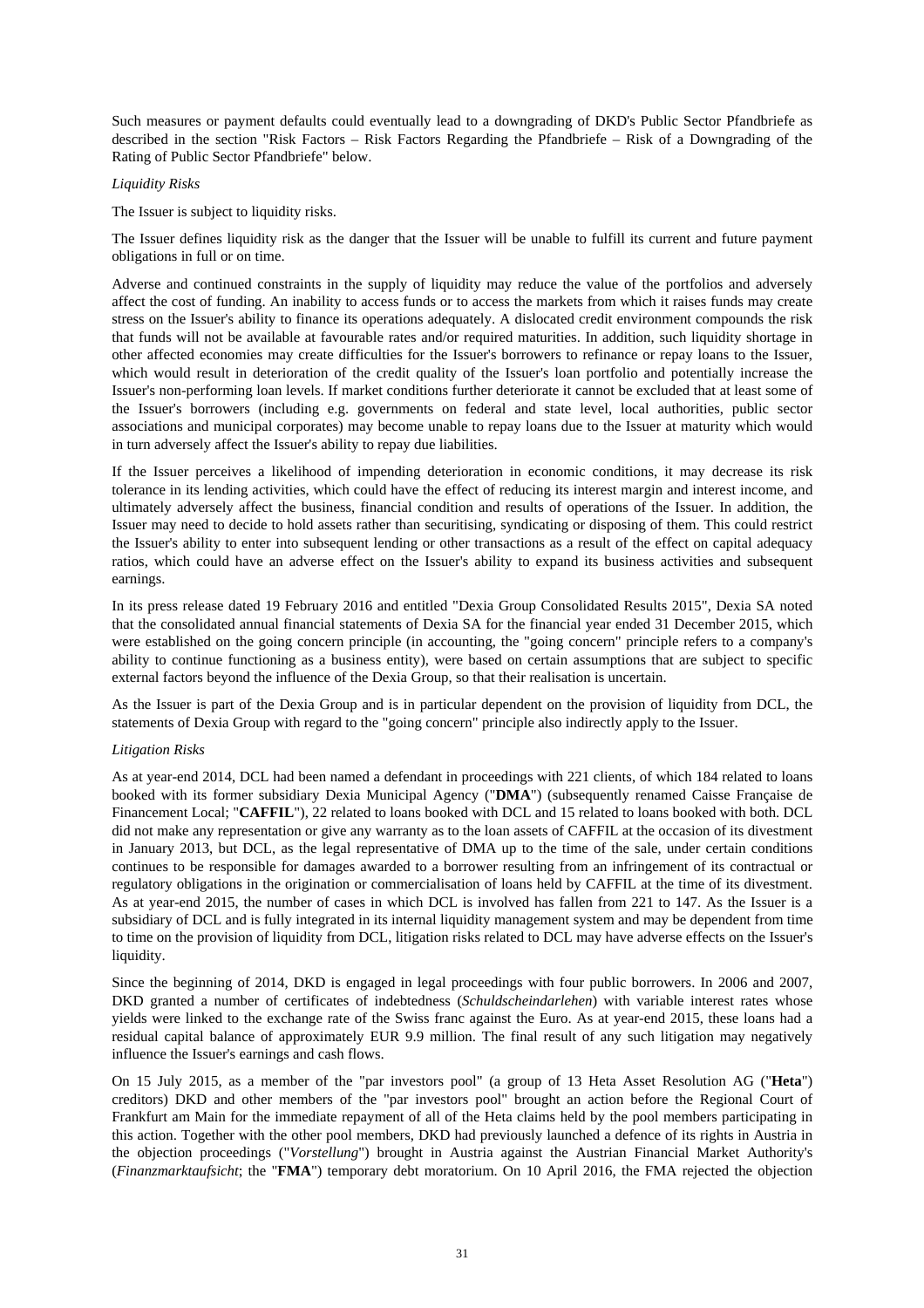proceedings. DKD is considering to take measures against such rejection of the objection proceedings (see the subsection entitled "*Description of Dexia Kommunalbank Deutschland AG – Recent Developments – Information in Relation to DKD's Exposure to Heta Asset Resolution AG*" for further information with regard to DKD's legal proceedings in relation to Heta).

### *Operational Risks*

The Issuer is subject to operational risks.

The Issuer defines operational risk as the risk of direct or indirect losses that are incurred as the result of the inadequacy or failure of internal procedures and systems or people, or as a result of external events, and have financial or non-financial consequences. This definition also includes reputation and legal risks, but excludes strategic risk. Identifying operational risks early is among the objectives of DKD along with recording and evaluation as well as monitoring and minimisation.

## *Deterioration of General Economy and Business Conditions*

The profitability of the Issuer's business could be adversely affected by a worsening of general economic conditions in certain individual markets. Factors such as interest rates, inflation, investor sentiment, the availability and cost of credit, the liquidity of the global financial markets and the level and volatility of equity prices could significantly affect the activity level of the Issuer's counterparts. For example:

- an economic downturn or a significant change of interest rates could adversely affect the credit quality of the Issuer's on-balance sheet and off-balance sheet assets by increasing the risk that a greater number of the Issuer's customers would be unable to meet their obligations;
- a market downturn or worsening of the economy could cause the Issuer to incur mark to market losses in its portfolios; and
- a market downturn would be likely to lead to a decline in the volume of transactions that the Issuer executes and, therefore, lead to a decline in the income it receives from fees, commissions and interest.

#### *Fair Value of Financial Instruments and Use of Estimates*

To establish the fair value of the financial instruments entered into or held by the Issuer, the Issuer relies on quoted market prices in active markets or, where the market for a financial instrument is not sufficiently active, valuation techniques that utilise, wherever possible, observable market inputs.

To the extent that the valuation is based on models or inputs that are not observable in the markets, the determination of fair value can be subjective, dependant on the significance of the unobservable input to the overall valuation. Unobservable inputs are determined based on the best information available, for example by reference to similar assets or instruments listed on active markets, new business transaction information or other applicable analytical techniques. The effect of changing the assumptions for those financial instruments for which the fair values are measured using valuation techniques that are determined in full or in part on assumptions that are not supported by observables inputs may have a material adverse effect on the Issuer's overall portfolio and, consequently, the Issuer's profits.

Any value ultimately realised by the Issuer on the sale of a financial instrument will depend on the prices achievable in the market following the decision to sell which may be higher or lower than the instrument's current estimated value. If there is a shortfall between the proceeds obtained on disposal and the value of the instrument there would be an adverse effect on the Issuer's profits.

#### *Increased Regulation*

Developments in the global markets during the course of the last few years have led to an increase in the involvement of various governmental and regulatory authorities in the financial sector and in the operations of financial institutions. In particular, governmental and regulatory authorities are implementing measures including increased regulatory control in their respective banking sectors including by imposing enhanced capital requirements (e.g. Regulation (EU) No 575/2013 of the European Parliament and of the Council of 26 June 2013 on prudential requirements for credit institutions and investment firms and amending Regulation (EU) No 648/2012 (CRR)). In particular, the CRD IV/CRR package also introduces a leverage ratio aimed at monitoring possible under-estimations of risk-weighted assets and avoiding excess leverage through a simple calculation. This ratio is calculated by dividing the total Tier 1 capital by total exposure as defined in CRD IV. The denominator includes assets that are part of a Pfandbrief cover pool. Further, in order to ensure the effectiveness of bail-in and other resolution tools introduced by the (national transpositions of the) BRRD, the BRRD requires that all institutions must meet an individual minimum requirement for eligible liabilities ("**MREL**"), calculated as a percentage of total liabilities and own funds and set by the relevant resolution authorities. Each resolution authority is required to make a separate determination of the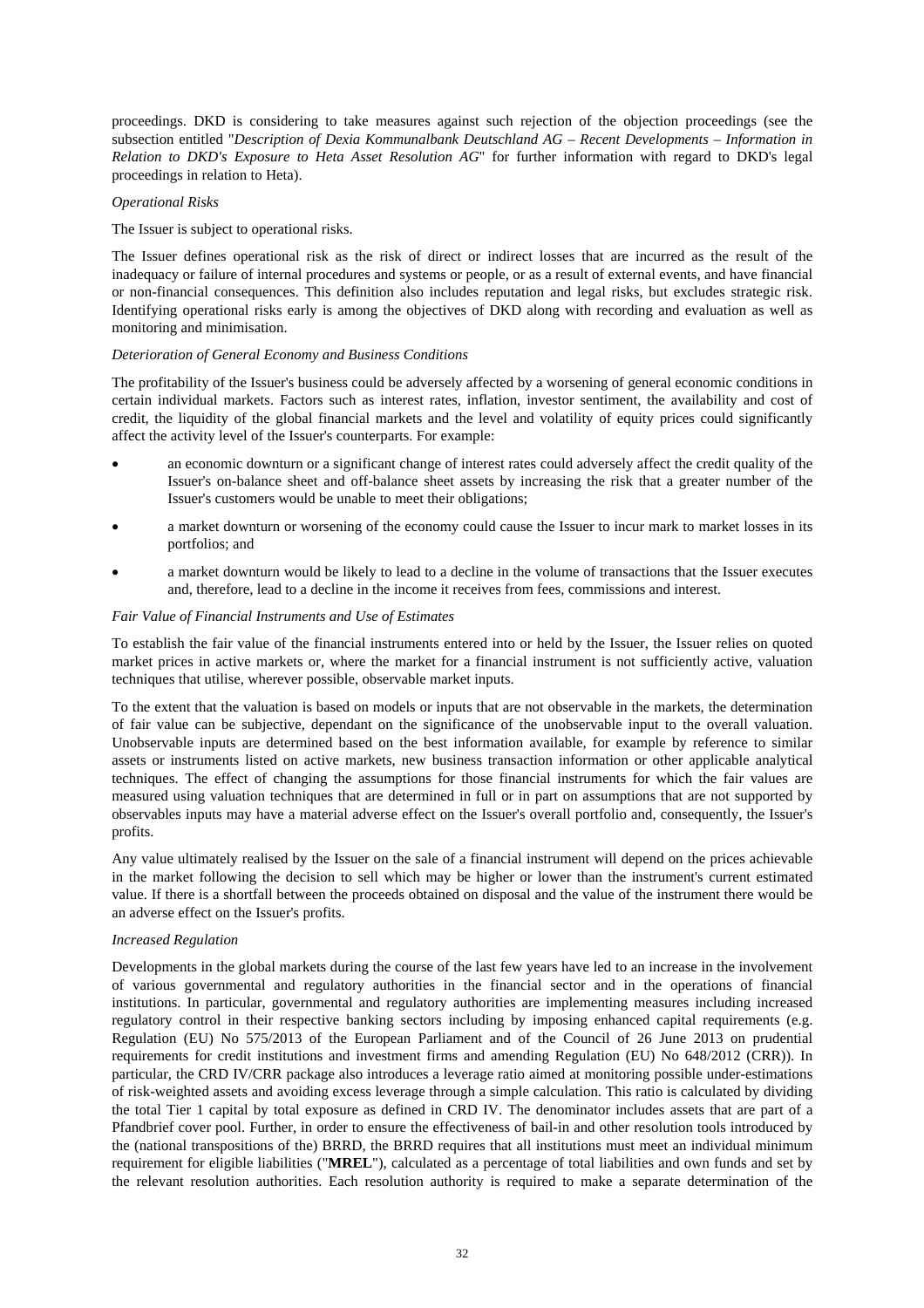appropriate MREL requirement for each resolution group within its jurisdiction, depending on the resolvability, risk profile, systemic importance and other characteristics of each institution. Items eligible for inclusion in MREL will include an institution's own funds (within the meaning of CRR), along with "eligible liabilities". The introduction of more demanding capital requirements could have a material adverse effect on the Issuer's profitability, in addition to creating the need to reinforce its CET1, AT1 and Tier 2 capital, thereby reducing shareholder return and other profitability indicators. Furthermore, the uncertainty around the possible imposition of additional capital requirements may worsen the described effects. More demanding liquidity requirements may require the Issuer to increase the maturities of funds collected and to increase the portfolio of net assets, which will lead to an increase in funding costs and a reduction in results of operations. Increased regulation may also result in higher costs for the Issuer in relation to investments in information technology and human resources. In addition, there are other existing or planned measures which may increase the risk of losses of holders of notes issued by financial institutions. Although it is uncertain how the more rigorous regulatory climate will impact the Issuer, it may have a significant influence on the refinancing options and capital costs of the Issuer.

#### *Contributions to the Resolution Fund and the Single Resolution Fund*

The Issuer may be subject to contributions to the Resolution Fund (*Restrukturierungsfonds*) that could substantially increase expenses or losses resulting in a negative impact on the Issuer's financial condition. As of the date of this Prospectus, the Issuer is unable to assess the amounts that it may be required to contribute to the Resolution Fund. Any such amount, if resulting in a significant increase to the Issuer's expenses or losses, may have a material adverse effect on the Issuer's financial condition and results of operations. Further, the Issuer will be required to contribute to the Single Resolution Fund. The Issuer cannot at this stage anticipate the amount of contributions that it may need to provide in the future, which may also depend on the number and materiality of resolutions which may occur within the European Economic Area. There is the risk that such contributions may result in a significant increase to the Issuer's expenses or losses, which may have a material adverse effect on its financial condition and results of operations.

#### *Rights of the Holders May Be Adversely Affected by Resolution Measures*

Under the German Recovery and Resolution Act (*Sanierungs- und Abwicklungsgesetz*) and the German Banking Act (*Kreditwesengesetz*) the Holders are exposed to resolution risks if the continued existence of the Issuer is endangered. This may in particular be the case if the Issuer is failing or is likely to fail (e.g. because the assets of the Issuer will in the near future be less than its liabilities or the Issuer will in the near future be unable to pay its debts or other liabilities as they fall due). The following regulatory powers and instruments may be applied:

- claims for payments under the Pfandbriefe may be reduced, including to zero, or the Pfandbriefe may be converted into ordinary shares or other instruments of ownership (Bail-In) to the extent the Pfandbriefe are not covered by the amount of assets in the relevant Pfandbrief cover pool. The Holders may to this extent not be able to claim payment under the Pfandbriefe from the Issuer anymore;
- instruments of ownership, assets, rights, and/or liabilities (including the Pfandbriefe) may be (partially) transferred to another entity, in particular to a bridge bank or an asset-management vehicle. Even though any such transfer of Pfandbriefe would include the transfer of the assets in the relevant Pfandbrief cover pool, the application of the resolution instrument might impact on the counterparty risk associated with the Pfandbriefe and could lead to a failure to fully pay interest and principal under the Pfandbriefe; and/or
- the terms of the Pfandbriefe may be varied (e.g., the variation of maturity) and payments under the Pfandbriefe may be temporarily suspended. This might delay payment of interest and principal.

Financial public support would only be used as a last resort after having assessed and exploited, to the maximum extent practicable, the resolution tools, including the bail-in tool.

#### *DKD's Exposure to Heta Asset Resolution AG*

DKD holds claims with a volume of EUR 395 million against Heta Asset Resolution AG ("**Heta**"), the successor company of Hypo Alpe Adria Bank International AG.

On 1 March 2015, the Austrian Financial Market Authority (*Finanzmarktaufsicht*; the "**FMA**") issued a notice initiating the resolution of Heta, under the Austrian Federal Act on the Resolution and Recovery of Banks (*Bundesgesetz zur Abwicklung und Sanierung von Banken*), by imposing a temporary debt moratorium in respect of the period until 31 May 2016.

As of 30 June 2015, DKD had established risk provisioning in the value of EUR 174.8 million on the nominal amount of its overall claim against Heta. This corresponds with a valuation of 55.8 per cent. or a valuation allowance of 44.2 per cent. on the nominal amount of EUR 395 million. Taking into consideration pro rata interest of a further EUR 4.8 million, this amounts to a total charge of EUR 179.6 million.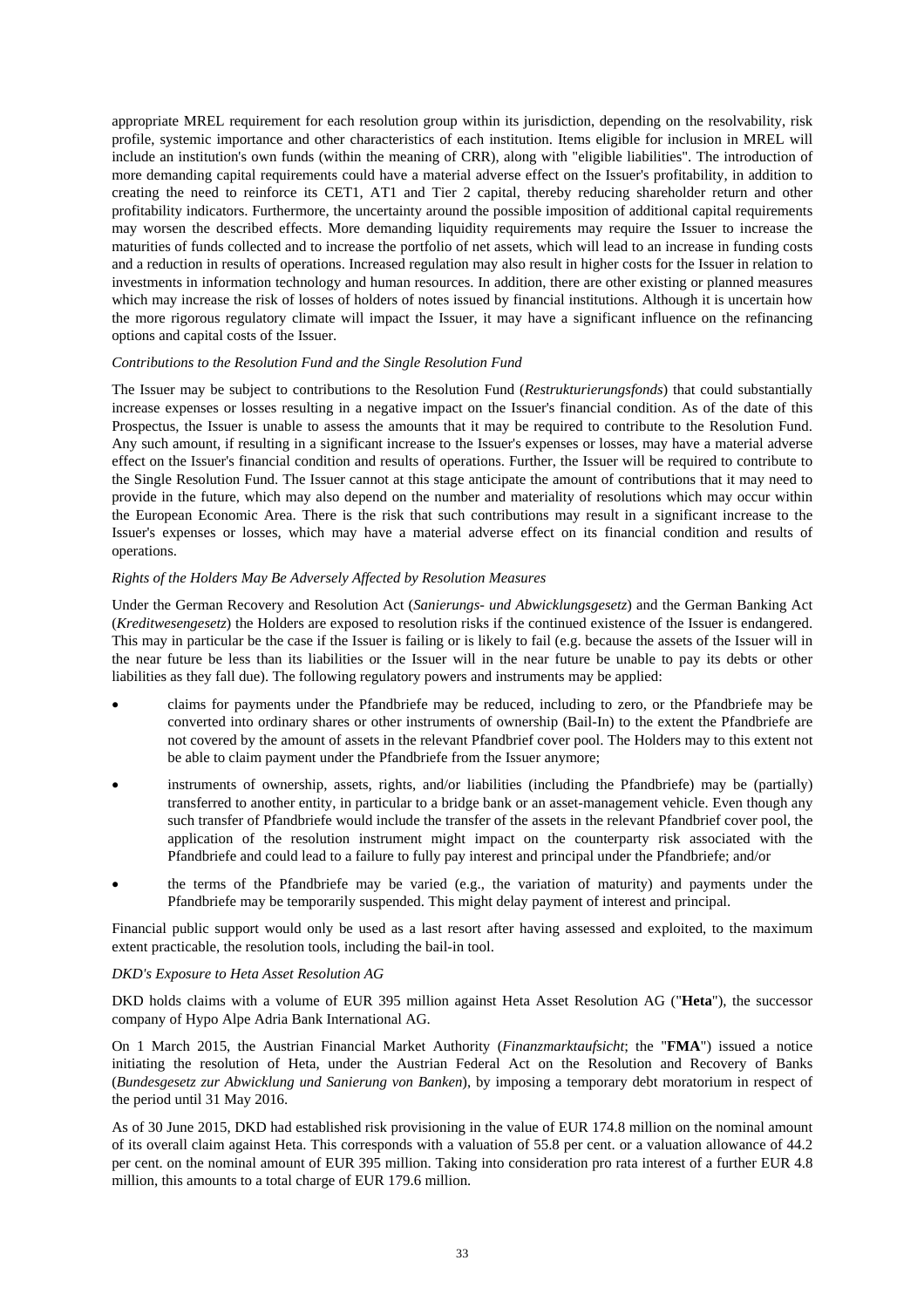On 10 April 2016, the FMA announced the application of further instruments under the Austrian Federal Act on the Recovery and Resolution of Banks with regard to liabilities of Heta, among others a bail in of its creditors and an amendment of maturities of outstanding liabilities of Heta. As a result, all senior unsecured liabilities of Heta were reduced to 46.02 per cent. of their original nominal value and the maturities of such liabilities were extended to the earlier of (i) any future resolution decision of the FMA or (ii) 31 December 2023.

It cannot be excluded that the impairment mentioned above will be insufficient and need to be increased. This may have a significant negative impact on the liquidity and the financial position of the Issuer.

#### **Risk Factors Regarding the Pfandbriefe**

#### *Pfandbriefe May not Be a Suitable Investment for All Investors*

Each potential investor in Pfandbriefe must determine the suitability of that investment in light of its own circumstances. In particular, each potential investor should:

- (i) have sufficient knowledge and experience to make a meaningful evaluation of the relevant Pfandbriefe, the merits and risks of investing in the relevant Pfandbriefe and the information contained or incorporated by reference in this Prospectus or any applicable supplement;
- (ii) have access to, and knowledge of, appropriate analytical tools to evaluate, in the context of its particular financial situation and the investment(s) it is considering, an investment in the Pfandbriefe and the impact the Pfandbriefe will have on its overall investment portfolio;
- (iii) have sufficient financial resources and liquidity to bear all of the risks of an investment in the relevant Pfandbriefe, including where principal or interest is payable in one or more currencies, or where the currency for principal or interest payments is different from the potential investor's currency;
- (iv) understand thoroughly the terms of the relevant Pfandbriefe and be familiar with the behaviour of financial markets; and
- (v) be able to evaluate (either alone or with the help of a financial adviser) possible scenarios for economic, interest rate and other factors that may affect its investment and its ability to bear the applicable risks.

#### *Liquidity Risk*

Application has been made in order for the Pfandbriefe to be issued under the Programme to be listed on the regulated market of the Berlin Stock Exchange and on the official list of the Luxembourg Stock Exchange and to be traded on the Regulated Market "*Bourse de Luxembourg*" of the Luxembourg Stock Exchange. In addition, Pfandbriefe issued under the Programme may not be listed at all. Regardless of whether the Pfandbriefe are listed or not, there can be no assurance that a liquid secondary market for the Pfandbriefe will develop or, if it does develop, that it will continue. The fact that the Pfandbriefe may be listed does not necessarily lead to greater liquidity as compared to unlisted Pfandbriefe. If the Pfandbriefe are not listed on any stock exchange, pricing information for such Pfandbriefe may, however, be more difficult to obtain which may affect the liquidity of the Pfandbriefe adversely. In an illiquid market, an investor might not be able to sell its Pfandbriefe at any time at fair market prices. The possibility to sell the Pfandbriefe might additionally be restricted by country specific reasons.

Investors should note that the prevailing and widely reported global credit market conditions (which continue at the date hereof) have adversely affected the liquidity not only in the primary market but also in the secondary market for debt securities issued by the Issuer and may affect the liquidity of any primary or secondary market in which Pfandbriefe to be issued by the Issuer may be traded. The Issuer cannot predict when these circumstances will change.

#### *Market Price Risk*

The development of market prices of the Pfandbriefe depends on various factors, such as changes of market interest rate levels, the policy of central banks, overall economic developments, inflation rates or the lack of or excess demand for the relevant type of Pfandbrief. The Holder is therefore exposed to the risk of an unfavourable development of market prices of its Pfandbriefe which materialises if the Holder sells the Pfandbriefe prior to the final maturity of such Pfandbriefe. If the Holder decides to hold the Pfandbriefe until final maturity the Pfandbriefe will be redeemed at the amount set out in the relevant Final Terms.

## *Risk of Early Redemption*

The relevant Final Terms will indicate whether the Issuer may have the right to call the Pfandbriefe prior to maturity (optional call right) on one or several dates determined beforehand. If the Issuer redeems the Pfandbriefe prior to maturity, a Holder of such Pfandbriefe is exposed to the risk that due to such early redemption its investment will have a lower than expected yield. The Issuer can be expected to exercise its optional call right if the yield on comparable debt securities in the capital market has fallen which means that the investor may only be able to reinvest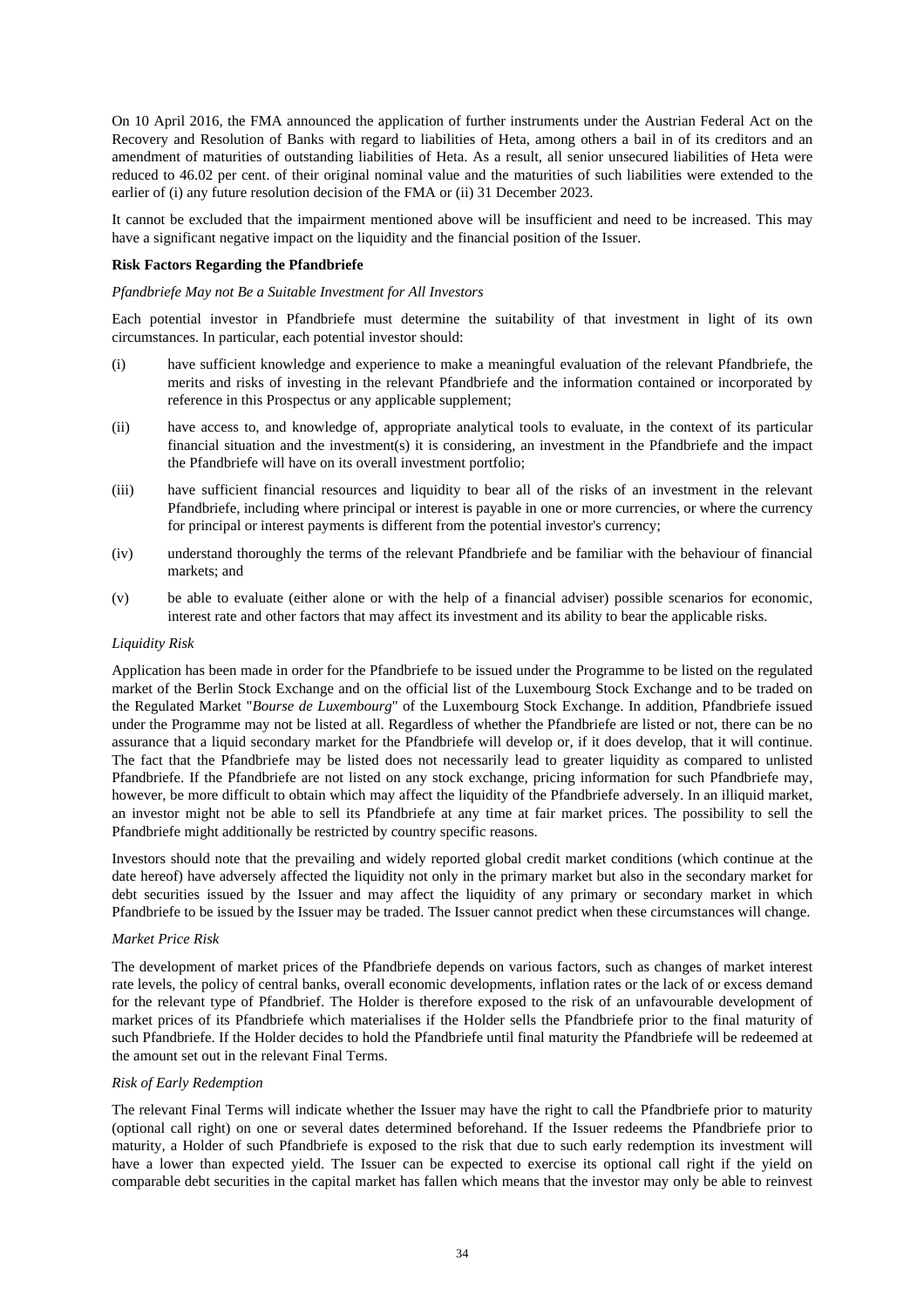the redemption proceeds in comparable debt securities with a lower yield. On the other hand, the Issuer can be expected not to exercise its optional call right if the yield on comparable debt securities in the capital market has increased. In this event an investor will not be able to reinvest the redemption proceeds in comparable debt securities with a higher yield. It should be noted, however, that the Issuer may exercise any optional call right irrespective of market interest rates on a call date.

#### *Currency Risk*

A Holder of Pfandbriefe denominated in a currency foreign to the Holder is exposed to the risk of changes in currency exchange rates which may affect the yield of such Pfandbriefe. Changes in currency exchange rates result from various factors such as macro-economic factors, speculative transactions and interventions by central banks and governments.

A change in the value of any foreign currency against the Euro, for example, will result in a corresponding change in the Euro value of Pfandbriefe denominated in a currency other than Euro and a corresponding change in the Euro value of interest and principal payments made in a currency other than in Euro in accordance with the terms of such Pfandbriefe. If the underlying exchange rate falls and the value of the Euro correspondingly rises, the price of the Pfandbriefe and the value of interest and principal payments made thereunder expressed in Euro falls.

In addition, government and monetary authorities may impose (as some have done in the past) exchange controls that could adversely affect an applicable currency exchange rate. As a result, investors may receive less interest or principal than expected, or no interest or principal at all.

## *Risk of a Downgrading of the Rating of DKD's Public Sector Pfandbriefe*

In order to provide ratings of Public Sector Pfandbriefe to be issued by DKD the rating agencies Scope and Standard & Poor's assess the quality of the assets in DKD's Pfandbrief cover pool with respect to the inherent credit risk, the liquidity risk resulting from the comparison of cash flows in relation to the assets contained in the Pfandbrief cover pool and cash flows under the Public Sector Pfandbriefe and the adequacy of the overcollateralization required by Scope and Standard & Poor's. A downgrading of DKD's Public Sector Pfandbriefe could have a negative impact on DKD's funding costs and on DKD's relation to its investors and customers. As a consequence, the ability to issue Public Sector Pfandbriefe on the capital markets might be negatively affected to an extent that DKD's capability to operate profitably will be challenged.

## *Fixed Rate Pfandbriefe*

A Holder of Fixed Rate Pfandbriefe is exposed to the risk that the price of such Pfandbriefe falls as a result of changes in the market interest rate. While the nominal interest rate of Fixed Rate Pfandbriefe as indicated in the relevant Final Terms is fixed during the life of such Pfandbriefe, the current interest rate on the capital market for issues of the same maturity ("**market interest rate**") typically changes on a daily basis. As the market interest rate changes, the price of Fixed Rate Pfandbriefe also changes, but in the opposite direction. If the market interest rate increases, the price of Fixed Rate Pfandbriefe typically falls, until the yield of such Pfandbriefe is approximately equal to the market interest rate. If the market interest rate falls, the price of Fixed Rate Pfandbriefe typically increases, until the yield of such Pfandbriefe is approximately equal to the market interest rate. If the Holder of Fixed Rate Pfandbriefe holds such Pfandbriefe until maturity, changes in the market interest rate are without relevance to such Holder as the Pfandbriefe will be redeemed at a specified redemption amount, usually the principal amount of such Pfandbriefe.

Fixed Rate Pfandbriefe may also bear an interest rate of zero per cent., in which case no interest will be paid. If a Holder purchases such Pfandbriefe at a price (which term shall include any possible issue surcharge or any provisions, commissions or transactional costs in connection with such purchase) higher than the redemption amount of such Pfandbriefe, the yield of the Pfandbriefe so purchased may be negative and the Holder may suffer a loss.

# *Floating Rate Pfandbriefe*

Floating Rate Pfandbriefe tend to be volatile investments. A Holder of Floating Rate Pfandbriefe is exposed to the risk of fluctuating interest rate levels and uncertain interest income. Fluctuating interest rate levels make it impossible to determine the profitability of Floating Rate Pfandbriefe in advance. If Floating Rate Pfandbriefe are structured to include caps and/or floors the market value may be more volatile than those for Floating Rate Pfandbriefe that do not include these features. The effect of a cap is that the amount of interest will never rise above and beyond the predetermined cap, so that the Holder will not be able to benefit from any actual favourable development beyond the cap. The yield could therefore be considerably lower than that of similar Floating Rate Pfandbriefe without a cap. Neither the current nor the historical value of the relevant floating rate should be taken as an indication of the future development of such floating rate during the term of any Pfandbriefe.

The interest of Floating Rate Pfandbriefe is linked to the Euro Interbank Offered Rate ("**EURIBOR**"). The EURIBOR and other indices which are deemed "benchmarks" are the subject of recent national, international and other regulatory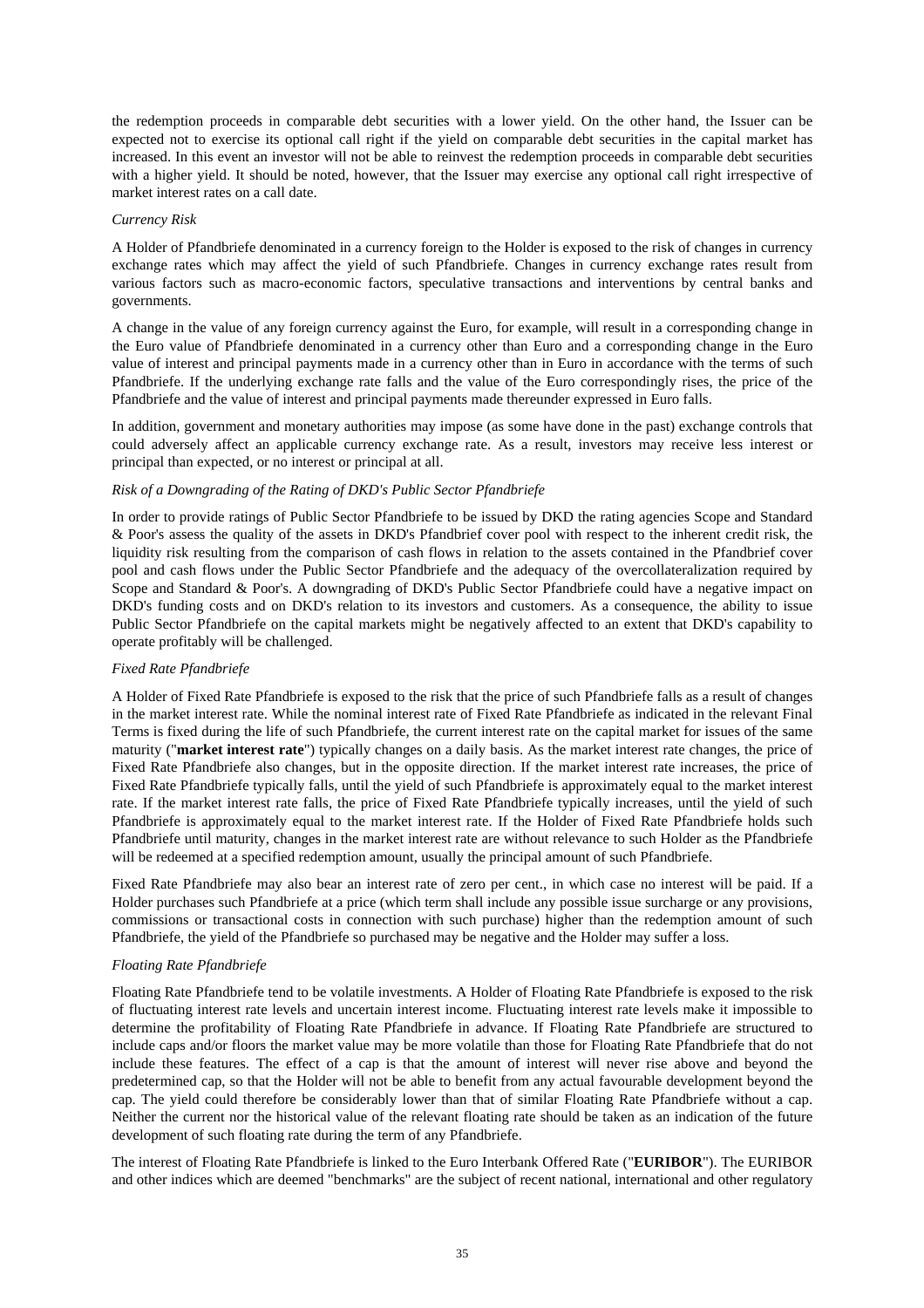guidance and proposals for reform. Some of these reforms are already effective while others are still to be implemented. These reforms may cause the EURIBOR to perform differently than in the past, or have other consequences which cannot be predicted.

Key international proposals for reform of benchmarks include (i) IOSCO's *Principles for Oil Price Reporting Agencies* (October 2012) and *Principles for Financial Benchmarks* (July 2013), (ii) ESMA-EBA's *Principles for the benchmark*-*setting process* (June 2013), and (iii) the European Council's proposal for a *Regulation on indices used as benchmarks in financial instruments and financial contracts* (December 2015) (the "**Proposed Benchmark Regulation**") which has been politically agreed and is subject only to final legal and translation review. In addition to the aforementioned proposals, there are numerous other proposals, initiatives and investigations which may impact Benchmarks.

The Proposed Benchmark Regulation, if passed in its December 2015 form, would apply principally to "administrators" and also, in some respects, to "contributors" and regulated "users" of benchmarks such as the EURIBOR in the EU, and would, among other things, (i) require benchmark administrators to be authorised (or, if non-EU-based, to satisfy equivalence, recognition or endorsement requirements) and to comply with extensive requirements in relation to the administration of benchmarks and (ii) prevent certain uses of benchmarks of unauthorised administrators.

Any changes to the EURIBOR as a result of the Proposed Benchmark Regulation or other initiatives could have a material adverse effect on the costs of refinancing a Benchmark or the costs and risks of administering or otherwise participating in the setting of the EURIBOR and complying with any such regulations or requirements. Such factors may have the effect of discouraging market participants from continuing to administer or participate in the EURIBOR and trigger changes in the rules or methodologies used for the EURIBOR.

- (i) Although it is uncertain whether or to what extent any of the above-mentioned changes and/or any further changes in the administration or method for determining the EURIBOR could have an effect on the value of any Floating Rate Pfandbriefe, investors should be aware that:
- (ii) any change to the EURIBOR could affect the level of the published rate, including to cause it to be lower and/or more volatile than it would otherwise be;
- (iii) if the applicable rate of interest on the Pfandbriefe is calculated with reference to a currency or tenor which is discontinued, such rate of interest will then be determined by the fallback provisions of the Pfandbriefe. This may cause the interest to be lower than it would otherwise be;
- (iv) the methodology or other terms of the EURIBOR could be changed, and such changes could have the effect of reducing or increasing the rate or level or affecting the volatility of the EURIBOR; and
- (v) the administrator of the EURIBOR will not have any involvement in the Pfandbriefe and may take any actions in respect of the EURIBOR without regard to the effect of such actions on the Pfandbriefe.

Investors thus face the risk that any changes to the EURIBOR may have a material adverse effect on the value of and the amount payable under Floating Rate Pfandbriefe.

In addition, investors should be aware that under exceptional circumstances the EURIBOR may be refixed. Any such refix may result in the EURIBOR being lower than originally fixed.

#### *Potential Withholding Tax after 31 December 2018*

Pursuant to (a) sections 1471 to 1474 of the U.S. Internal Revenue Code of 1986 or any associated regulations or other official guidance (the "**U.S. Provisions**"); (b) any treaty, law, regulation or other official guidance enacted in any other country, which facilitates the implementation of the U.S. Provisions (the "**Foreign Provisions**"); (c) any intergovernmental agreement between the United States and any other country, which facilitates the implementation of the U.S. Provisions (the "**Intergovernmental Agreement**"); or (d) any agreement regarding the implementation of the U.S. Provisions, the Foreign Provisions and any Intergovernmental Agreement entered into by the Issuer, a paying agent or an intermediary with the U.S. Internal Revenue Service, the U.S. government or any governmental or taxation authority in any other country (together with the U.S. Provisions, Foreign Provisions and Intergovernmental Agreement, "**FATCA**"), DKD and its non-U.S. subsidiaries may become subject to a 30 per cent. withholding tax on certain payments they receive unless they enter into an agreement (a "**FATCA Agreement**") with the U.S. Internal Revenue Service (the "**IRS**") pursuant to which they agree to report to the IRS information about their "United States accounts" or are otherwise exempt from or in deemed compliance with FATCA. On 31 May 2013 the United States and the Federal Republic of Germany concluded an intergovernmental agreement to "Improve International Tax Compliance and with respect to the United States Information and Reporting Provisions Commonly Known as the Foreign Account Tax Compliance Act" (the "**German IGA**"). Under the German IGA, the United States and the Federal Republic of Germany have agreed to implement FATCA through domestic reporting duties for financial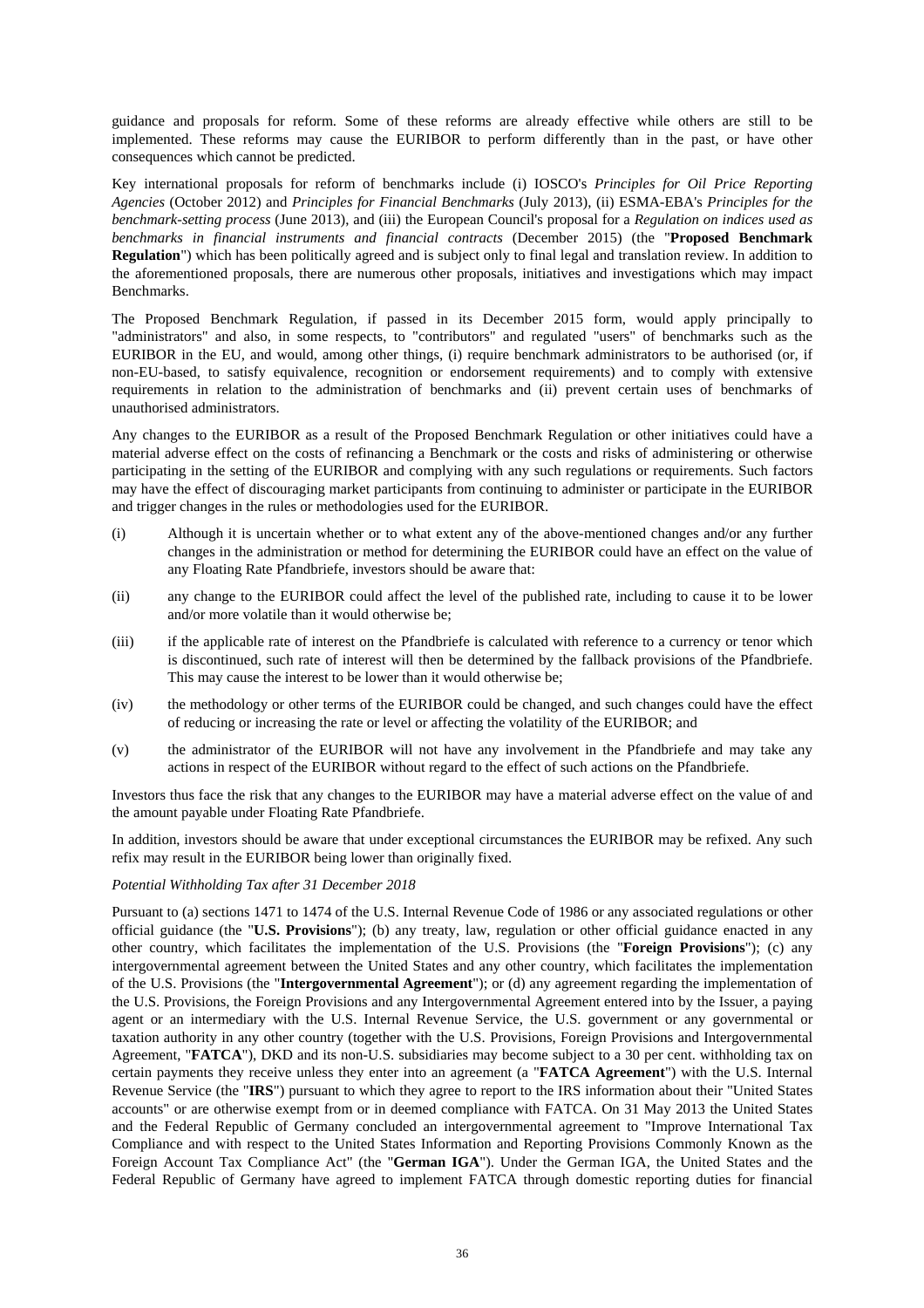institutions, an automatic exchange of account information between the authorities of the two countries and on the basis of existing bilateral tax treaties. The German IGA entered into force in December 2013. To implement the German IGA, Germany has implemented a new section into its General Tax Act (*Abgabenordnung*) to allow for the collection and passing on of information. Germany will issue an Ordinance to govern the obligations of the German resident financial institutions. Since the provisions of the German IGA have entered into force in Germany, DKD and its German subsidiaries do not have to enter into a FATCA Agreement, but have to comply with the requirements under the German IGA in order to become reporting financial institutions ("**Reporting FIs**") exempt from withholding under FATCA.

It can be expected that as Reporting FIs DKD and its German subsidiaries will have to report to the German tax authorities (and thus, indirectly, to the IRS) certain accountholders that are U.S. persons for purposes of U.S. federal income taxation. If DKD is treated as a Reporting FI pursuant to the German IGA it does not anticipate that it will be obliged to deduct any withholding under FATCA from payments it makes. There can be no assurance, however, that DKD would be treated as a Reporting FI or that it would in the future not be required to deduct withholding under FATCA from payments it makes. Accordingly, DKD (or if payments on the Pfandbriefe are made through an intermediary such as a clearing system or broker that is a foreign financial institution ("**FFI**"), such FFI) may be required to apply a 30 per cent. withholding tax (a "**FATCA Witholding**") to any "foreign passthru payment" (including principal) made on the Pfandbriefe (i) to an FFI that is not eligible to receive payments free from FATCA Withholding, (ii) to accountholders who have not provided information sufficient to establish whether the account holder is a U.S. person for purposes of U.S. federal income taxation or (iii) to accountholders who have not consented, where necessary, to have their information disclosed to the IRS or other applicable taxing authority. Under current guidance, the term "foreign passthru payment" is not defined. This guidance is subject to change and it is not yet clear whether or to what extent payments by DKD (including payments on the Pfandbriefe) will be treated as foreign passthru payments.

However, provided the Pfandbriefe are not treated as equity for U.S. federal income tax purposes, and unless the Pfandbriefe are issued or materially modified after the date that is six months after the date of publication of final U.S. Treasury regulations defining the term "foreign passthru payment", no payment on a Pfandbrief issued before that date will be subject to FATCA Withholding. With respect to Pfandbriefe that are treated as equity for US federal income tax purposes or are issued, or materially modified, after the date that is six months after the date of publication of final U.S. Treasury regulations defining the term "foreign passthru payment" ("**non-grandfathered Pfandbriefe**"), payment in respect of the Pfandbriefe may become subject to FATCA Withholding. Nevertheless, no FATCA Withholding will be required on non-grandfathered Pfandbriefe before 1 January 2019.

The Treasury Department and the IRS may issue additional guidance and regulations that may alter the application of FATCA to DKD and the Pfandbriefe. Further, it is not yet clear whether or to what extent payments on nongrandfathered Pfandbriefe will be subject to FATCA under the rules in the German IGA.

Holders of the Pfandbriefe will not receive any gross-up payments in compensation of FATCA Withholdings. Holders of Pfandbriefe should consult their tax advisers regarding the application of FATCA to an investment in the Pfandbriefe and their ability to obtain a refund of any amounts withheld under FATCA.

#### *Financial Transactions Tax*

On 14 February 2013, the European Commission published a proposal (the "**Commission Proposal**") for a Directive for a common financial transactions tax in Austria, Belgium, Estonia, France, Germany, Greece, Italy, Portugal, Slovakia, Slovenia and Spain (the "**Participating Member States**"). However, Estonia has since stated that it will not participate.

The Commission Proposal has very broad scope and could, if introduced, apply to certain dealings in Pfandbriefe (including secondary market transactions) in certain circumstances.

Under the Commission Proposal, the financial transactions tax could apply in certain circumstances to persons both within and outside of the Participating Member States. Generally, it would apply to certain dealings in Pfandbriefe where at least one party is a financial institution, and at least one party is established in a Participating Member State. A financial institution may be, or be deemed to be, "established" in a Participating Member State in a broad range of circumstances, including (a) by transacting with a person established in a Participating Member State or (b) where the financial instrument which is subject to the dealings is issued in a Participating Member State.

However, the financial transactions tax proposal remains subject to negotiation between Participating Member States. It may therefore be altered prior to any implementation, the timing of which remains unclear. Additional EU Member States may decide to participate.

Prospective Holders of Pfandbriefe are advised to seek their own professional advice in relation to the financial transactions tax.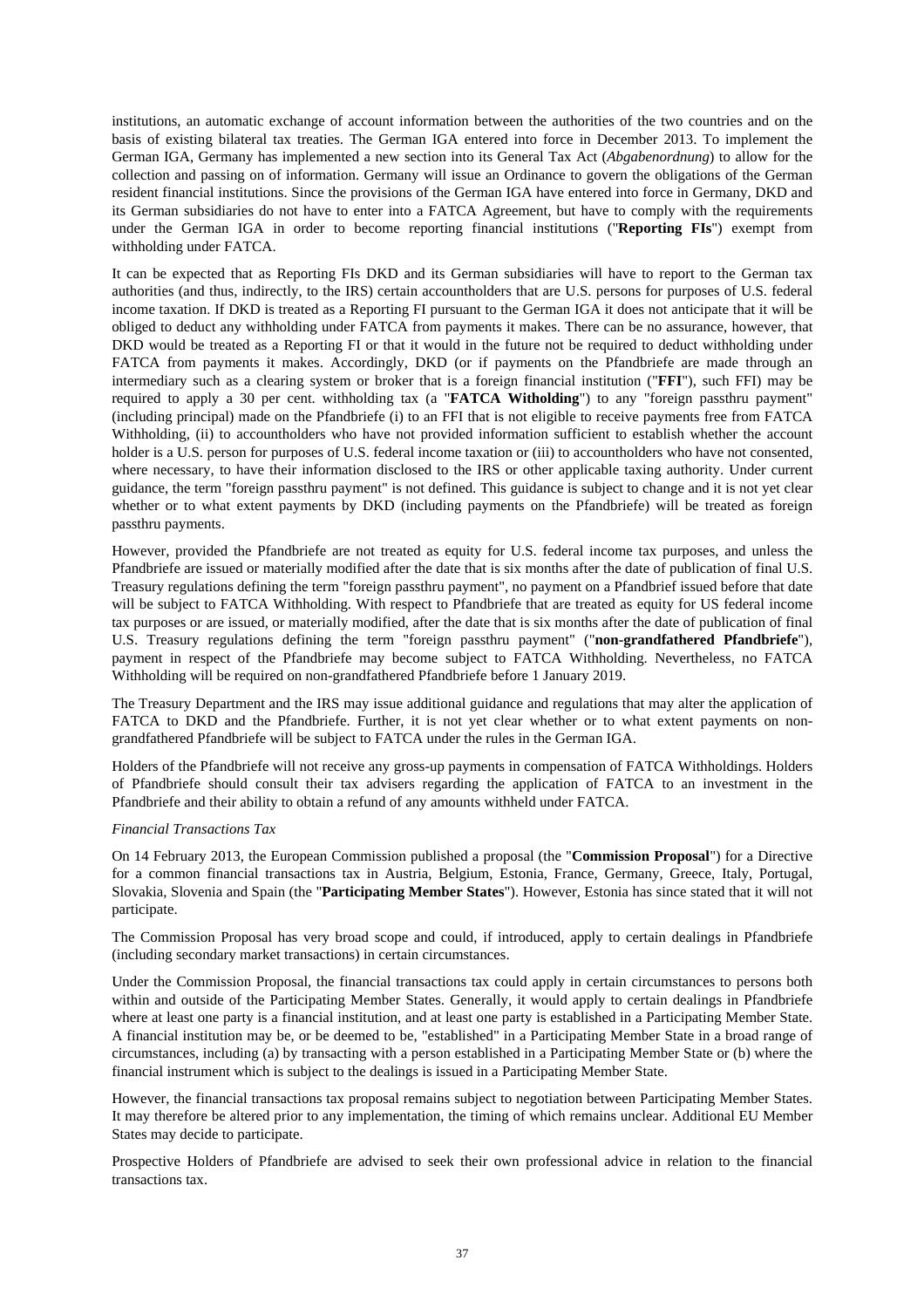# *Interests of Natural and Legal Persons Involved in the Issue/Offer*

Certain Dealers and their affiliates may be customers of, borrowers from or creditors of the Issuer and its affiliates. In addition, certain Dealers and their affiliates have engaged, and may in the future engage, in investment banking and/or commercial banking transactions with, and may perform services for the Issuer and its affiliates in the ordinary course of business.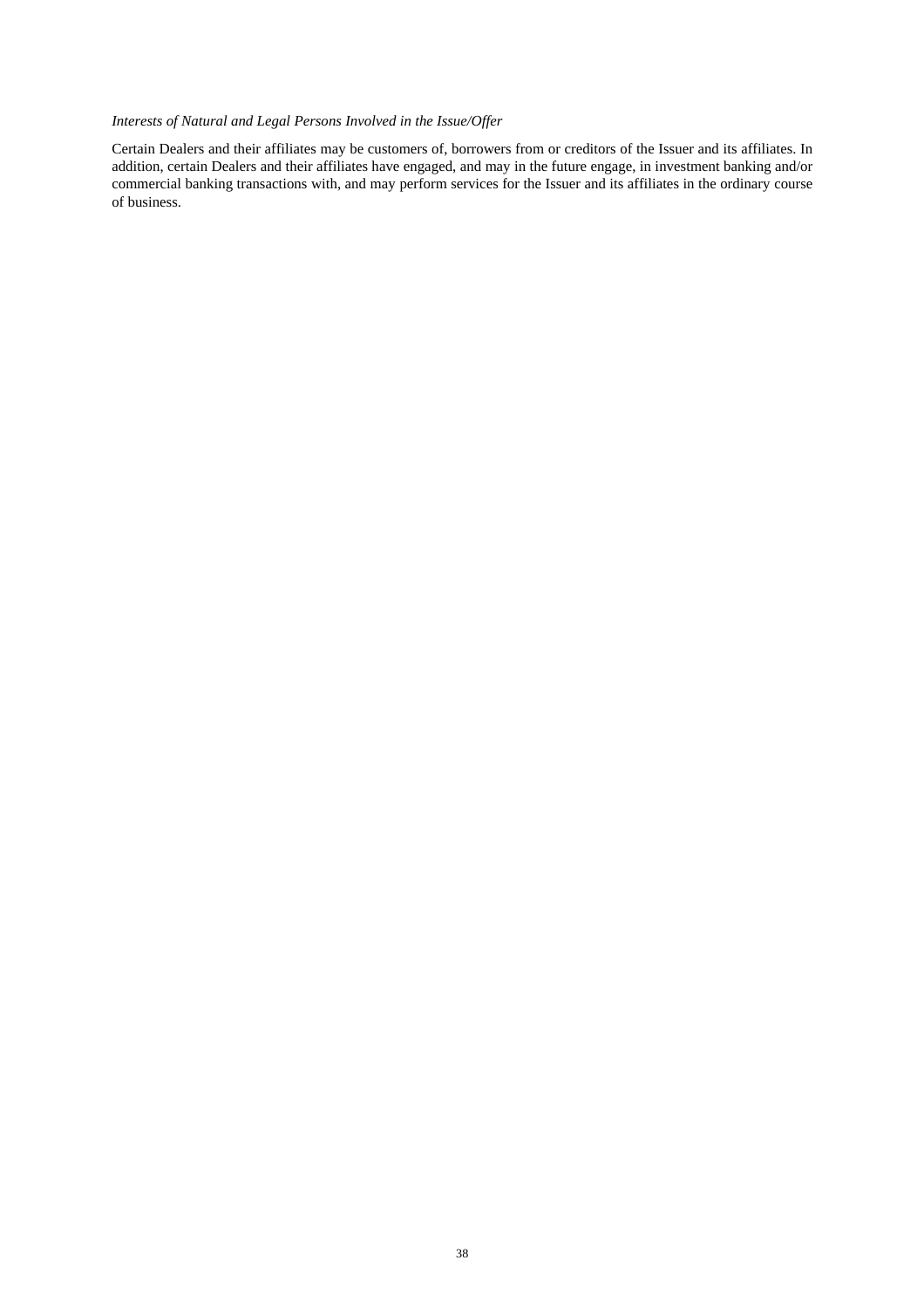## **RESPONSIBILITY STATEMENT**

The Issuer accepts responsibility for the information contained in this Prospectus and for the information which will be contained in the relevant Final Terms. Certain of the information contained in the section entitled "*Description of Dexia Kommunalbank Deutschland AG - Organisational Structure*" has been extracted and accurately reproduced from Dexia SA's press release dated 19 February 2016 and entitled "Dexia Group Consolidated Results 2015**"**  (http://www.dexia.com/EN/journalist/press\_releases /Pages/20160219\_CP\_FY2015.aspx). As far as the Issuer is aware and is able to ascertain from such extracted information, no facts have been omitted which would render the extracted information inaccurate or misleading. The Issuer declares, having taken all reasonable care to ensure that such is the case, that to the best of the knowledge of the Issuer the information contained in this Prospectus is in accordance with the facts and does not omit anything likely to affect the import of such information.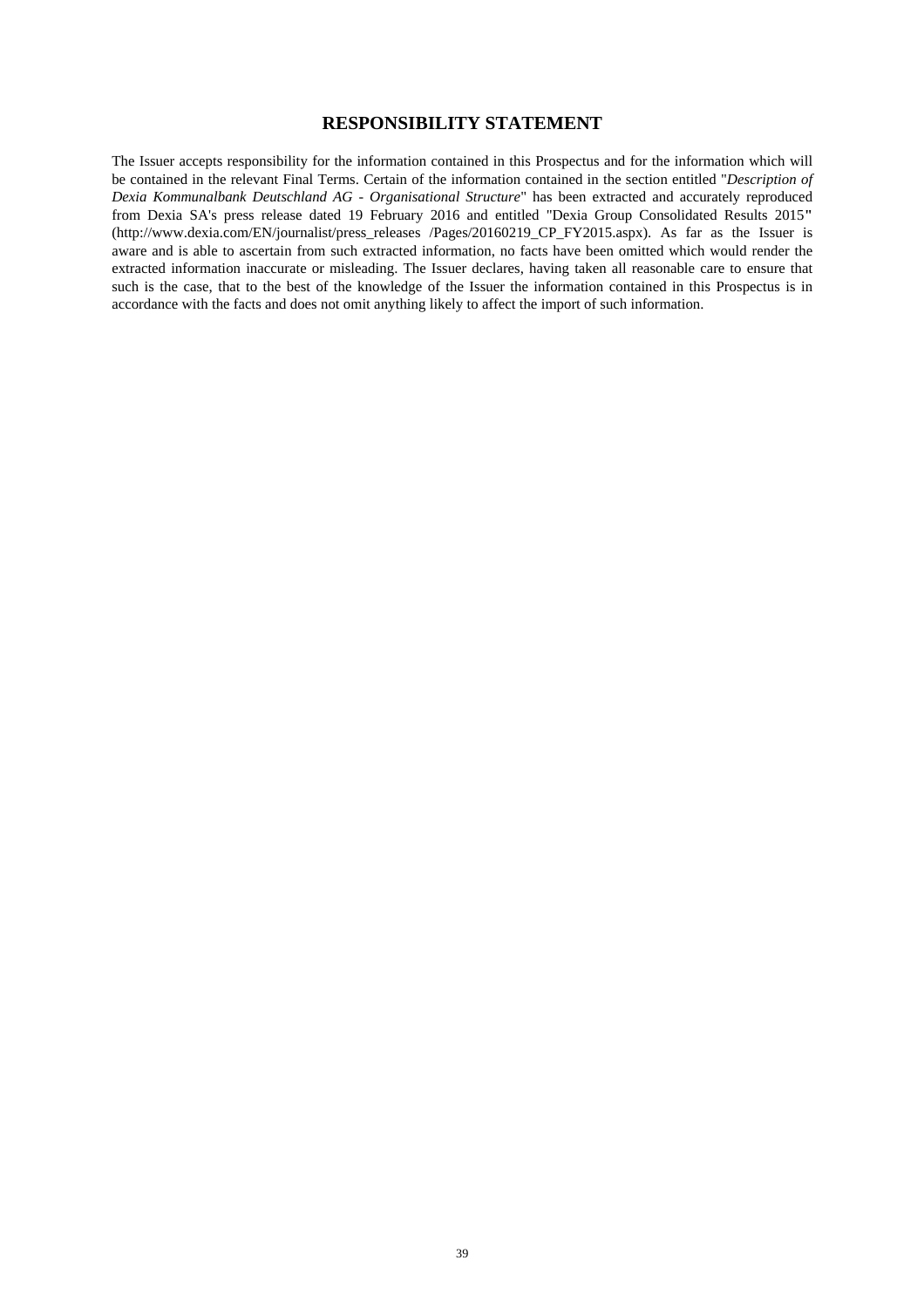# **CONSENT TO THE USE OF THIS PROSPECTUS**

The Final Terms will specify that either (i) none of the Dealers and/or financial intermediaries, or (ii) only one Dealer or financial intermediary or several Dealers and/or financial intermediaries named in the relevant Final Terms ("**Individual Consent**"), or (iii) each of the Dealers and/or financial intermediaries ("**General Consent**") subsequently reselling or finally placing Pfandbriefe issued under the Programme is/are entitled to use this Prospectus and the relevant Final Terms in connection with the subsequent resale or final placement of the relevant Pfandbriefe.

In case the Issuer has given its Individual Consent or General Consent to the use of this Prospectus and the relevant Final Terms, the following shall apply:

The Final Terms will specify that (in the case of the Issuer's Individual Consent) only one or several Dealers and/or financial intermediaries named in the relevant Final Terms or (in the case of the Issuer's General Consent) each of the Dealers and/or financial intermediaries subsequently reselling or finally placing the Pfandbriefe issued under the Programme is/are entitled to use this Prospectus and the relevant Final Terms in the Grand Duchy of Luxembourg and the Federal Republic of Germany for the subsequent resale or final placement of the relevant Pfandbriefe during the respective offer period (all as determined in the relevant Final Terms) during which subsequent resale or final placement of the relevant Pfandbriefe can be made, provided however, that this Prospectus is still valid in accordance with Article 11(2) of the Luxembourg act relating to prospectuses for securities (*Loi relative aux prospectus pour valeurs mobilières*) which implements the Prospectus Directive into Luxembourg law. The Issuer accepts responsibility for the information given in this Prospectus also with respect to such subsequent resale or final placement of the relevant Pfandbriefe for which it has given its Individual Consent or General Consent.

This Prospectus may only be delivered to potential investors together with all supplements published before such delivery. Any supplement to this Prospectus is available for viewing in electronic form on the website of the Luxembourg Stock Exchange (www.bourse.lu) and on the website of the Issuer (www.dexia.de).

In the relevant Final Terms, the Issuer can determine any other clear and objective conditions attached to its consent which are relevant for the use of this Prospectus.

When using this Prospectus and the relevant Final Terms, each Dealer and/or relevant further financial intermediary must ensure that it complies with all applicable laws and regulations in force in the respective jurisdictions.

## **In the event of an offer being made by a Dealer and/or a further financial intermediary the Dealer and/or the further financial intermediary shall provide information to investors on the terms and conditions of the offer at the time of that offer.**

In case the Issuer has given its Individual Consent to the use of this Prospectus and the relevant Final Terms any new information with respect to any Dealers and/or financial intermediaries unknown at the time this Prospectus was approved or the relevant Final Terms were filed with the relevant competent authority/authorities will be published on the website of the Issuer under "www.dexia.de".

## **In case the Issuer has given its General Consent to the use of this Prospectus and the relevant Final Terms any Dealer and/or further financial intermediary using this Prospectus and the relevant Final Terms shall state on its website that it uses this Prospectus and the relevant Final Terms in accordance with this consent and the conditions attached to this consent.**

The Issuer reserves the right to withdraw its consent to use the Prospectus at any time, which withdrawal will be published on the website of the Issuer under "www.dexia.de".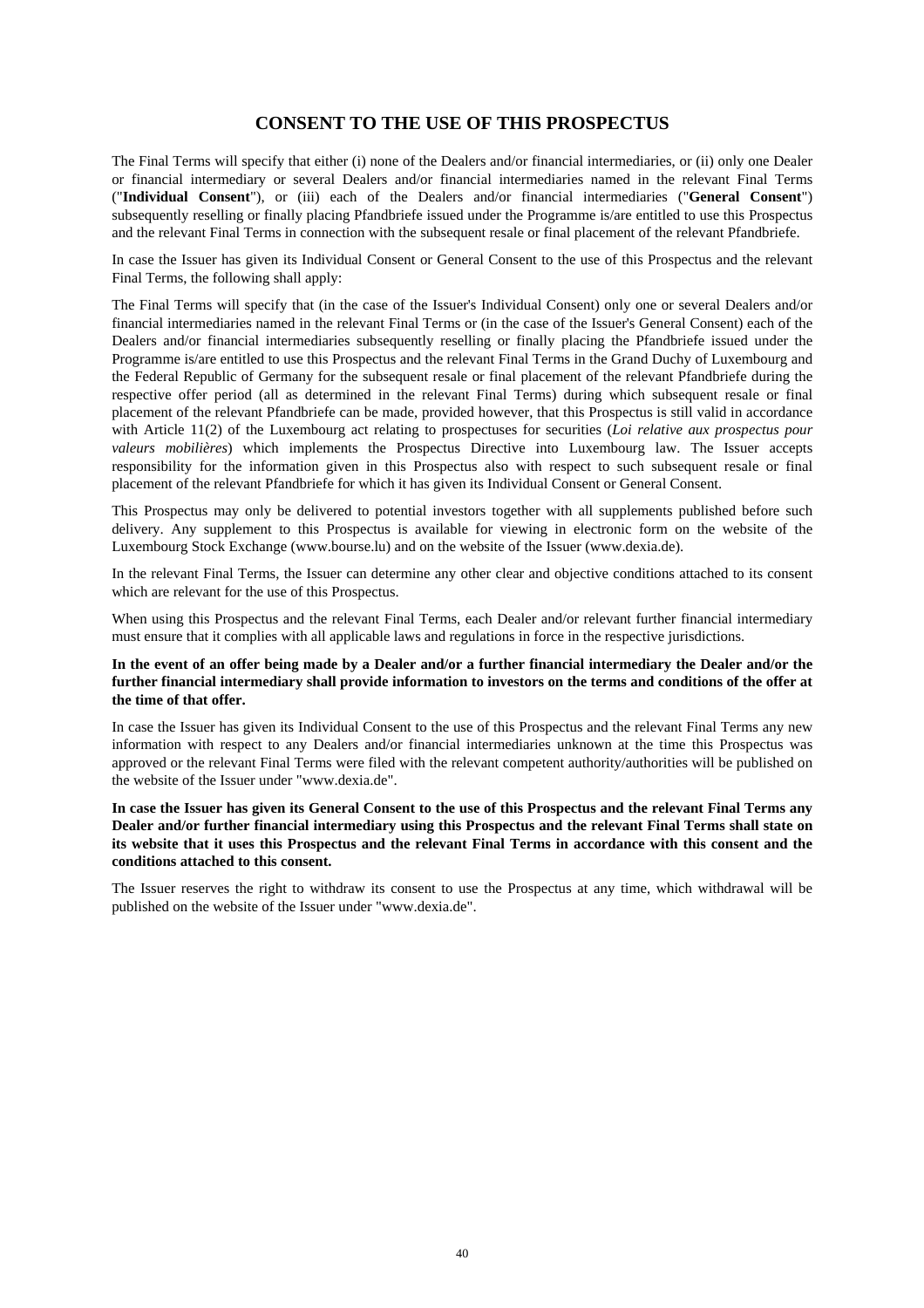# **GENERAL DESCRIPTION OF THE PROGRAMME**

## **General**

Under this EUR 20,000,000,000 Debt Issuance Programme, the Issuer may from time to time issue Pfandbriefe and appoint for each Tranche (as defined below) one or more financial institutions as dealers (each a "**Dealer**" and together, the "**Dealers**") as specified in the relevant Final Terms (as defined in subsection "General Description of the Programme – II. Issue Procedures" below).

The maximum aggregate principal amount of Pfandbriefe from time to time outstanding under the Programme will not exceed EUR 20,000,000,000 (or its equivalent in any other currency). The Issuer may increase the amount of the Programme from time to time.

Pfandbriefe may be issued by the Issuer on a continuous basis under the Programme either by (i) entering into a subscription agreement (the "**Subscription Agreement**") with one or more Dealers appointed in connection with such Pfandbriefe or (ii) directly issuing Pfandbriefe to third parties who are not Dealers. Pfandbriefe may be distributed by way of offers to the public or private placements and, in each case, on a syndicated or non-syndicated basis. The method of distribution of each tranche of Pfandbriefe (the "**Tranche**") will be stated in the relevant Final Terms. The Pfandbriefe may be offered to qualified and non-qualified investors.

Pfandbriefe will be issued in Tranches, each Tranche consisting of Pfandbriefe which are identical in all respects. One or more Tranches, which are expressed to be consolidated and form a single series and are identical in all respects, but having (if so applicable) different issue dates, interest commencement dates, issue prices and dates for first interest payments may form a series ("**Series**") of Pfandbriefe. Further Pfandbriefe may be issued as part of existing Series.

Pfandbriefe will be issued in such denominations as may be agreed between the Issuer and the relevant Dealer(s) and as indicated in the relevant Final Terms save that the minimum denomination of the Pfandbriefe will be, if in euro, EUR 1,000, or, if in any currency other than euro, in an amount in such other currency nearly equivalent to EUR 1,000 at the time of the issue of Pfandbriefe. Subject to any applicable legal or regulatory restrictions, and requirements of relevant central banks, Pfandbriefe may be issued in euro or any other currency. The Pfandbriefe will be freely transferable.

Pfandbriefe may be issued at an issue price which is at par or at a discount to, or premium over, par, as stated in the relevant Final Terms. The issue price for Pfandbriefe to be issued will be determined at the time of pricing on the basis of a yield which will be determined on the basis of the orders of the investors which are received by the Dealers. Orders will specify a minimum yield and may only be confirmed at or above such yield. The resulting yield will be used to determine an issue price, all to correspond to the yield.

The yield for Pfandbriefe with fixed interest rates will be calculated by the use of the ICMA method, which determines the effective interest rate of notes taking into account accrued interest on a daily basis.

Application has been made to list Pfandbriefe issued under the Programme on the regulated market (regulierter Markt) of the Berlin Stock Exchange and on the official list of the Luxembourg Stock Exchange and to admit Pfandbriefe to trading on the Regulated Market of the Luxembourg Stock Exchange. Pfandbriefe may further be issued under the Programme which will not be listed on any stock exchange.

Banque Internationale à Luxembourg, société anonyme will act as Luxembourg listing and paying agent and Dexia Kommunalbank Deutschland AG will act as fiscal agent and paying agent (the "**Fiscal Agent**") under the Programme.

Pfandbriefe will be accepted for clearing through Clearstream Banking AG, Neue Börsenstraße 1, 60487 Frankfurt am Main ("**CBF**"), Clearstream Banking, société anonyme, 42, Avenue J.F. Kennedy, L-1855 Luxembourg and Euroclear Bank SA/NV, 1 Boulevard du Roi Albert II, 1210 Brussels, Belgium and will be deposited, in all cases, with CBF.

## **Issue Procedures**

#### *General*

The Issuer and the relevant Dealer(s) will agree on the terms and conditions applicable to each particular Tranche of Pfandbriefe (the "**Conditions**"). The Conditions will be constituted by the relevant set of Terms and Conditions of the Pfandbriefe set forth below (the "**Terms and Conditions**") as further specified by the Final Terms (the "**Final Terms**") as described below.

#### *Options for sets of Terms and Conditions*

A separate set of Terms and Conditions applies to each type of Pfandbriefe, as set forth below. The Final Terms provide for the Issuer to choose between the following Options:

Option I – Terms and Conditions for Pfandbriefe with fixed interest rates; and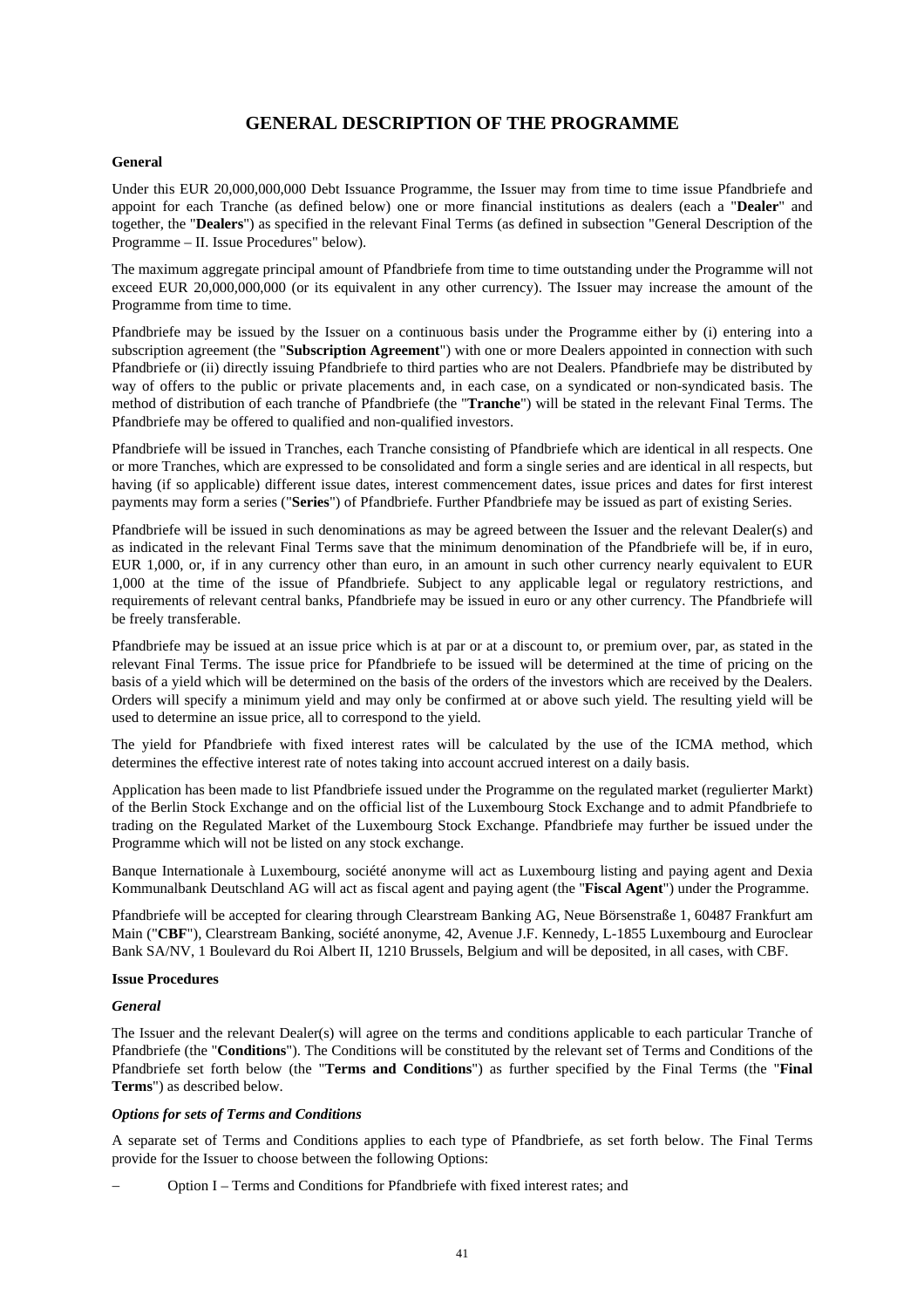Option II – Terms and Conditions for Pfandbriefe with floating interest rates.

## *Documentation of the Conditions*

The Issuer may document the Conditions of an individual issue of Pfandbriefe in either of the following ways:

- The Final Terms shall be completed as set out therein. The Final Terms shall determine which of the Option I or Option II, including certain further options contained therein, respectively, shall be applicable to the individual issue of Pfandbriefe by replicating the relevant provisions and completing the relevant placeholders of the relevant set of Terms and Conditions as set out in this Prospectus in the Final Terms. The replicated and completed provisions of the set of Terms and Conditions alone shall constitute the Conditions, which will be attached to each global note representing the Pfandbriefe of the relevant Tranche. This type of documentation of the Conditions will be required where the Pfandbriefe are publicly offered, in whole or in part, or are to be initially distributed, in whole or in part, to non-qualified investors.
- Alternatively, the Final Terms shall determine which of Option I or Option II and of the respective further options contained in each of Option I and Option II are applicable to the individual issue by referring to the relevant provisions of the relevant set of Terms and Conditions as set out in this Prospectus only. The Final Terms will specify that the provisions of the Final Terms and the relevant set of Terms and Conditions as set out in this Prospectus, taken together, shall constitute the Conditions. Each global note representing a particular Tranche of Pfandbriefe will have the Final Terms and the relevant set of Terms and Conditions as set out in this Prospectus attached.

#### *Determination of Options / Completion of Placeholders*

The Final Terms shall determine which of the Option I or Option II shall be applicable to the individual issue of Pfandbriefe. Each of the sets of Terms and Conditions of Option I or Option II contains also certain further options (characterised by indicating the respective optional provision through instructions and explanatory notes set out in square brackets within the text of the relevant set of Terms and Conditions as set out in this Prospectus) as well as placeholders (characterised by square brackets which include the relevant items) which will be determined by the Final Terms as follows:

#### *Determination of Options*

The Issuer will determine which options will be applicable to the individual issue either by replicating the relevant provisions in the Final Terms or by reference in the Final Terms to the respective sections of the relevant set of Terms and Conditions as set out in this Prospectus. If the Final Terms do not refer to an alternative or optional provision or such alternative or optional provision is not replicated therein it shall be deemed to be deleted from the Conditions.

## *Completion of Placeholders*

The Final Terms will specify the information with which the placeholders in the relevant set of Terms and Conditions will be completed. In the case the provisions of the Final Terms and the relevant set of Terms and Conditions, taken together, shall constitute the Conditions the relevant set of Terms and Conditions shall be deemed to be completed by the information contained in the Final Terms as if such information were inserted in the placeholders of such provisions.

All instructions and explanatory notes and text set out in square brackets in the relevant set of Terms and Conditions and any footnotes and explanatory text in the Final Terms will be deemed to be deleted from the Conditions.

#### *Controlling Language*

As to the controlling language of the respective Conditions, the following applies:

- In the case of Pfandbriefe (i) offered to the public, in whole or in part, or (ii) initially distributed, in whole or in part, to non-qualified investors, German will be the controlling language. If, in the event of such offers to the public or distribution to non-qualified investors, however, English is chosen as the controlling language, a German language translation of the Conditions will be available from the principal offices of the Fiscal Agent and the Issuer, as specified on the back cover of this Prospectus.
- In other cases, the Issuer will elect either German or English to be the controlling language.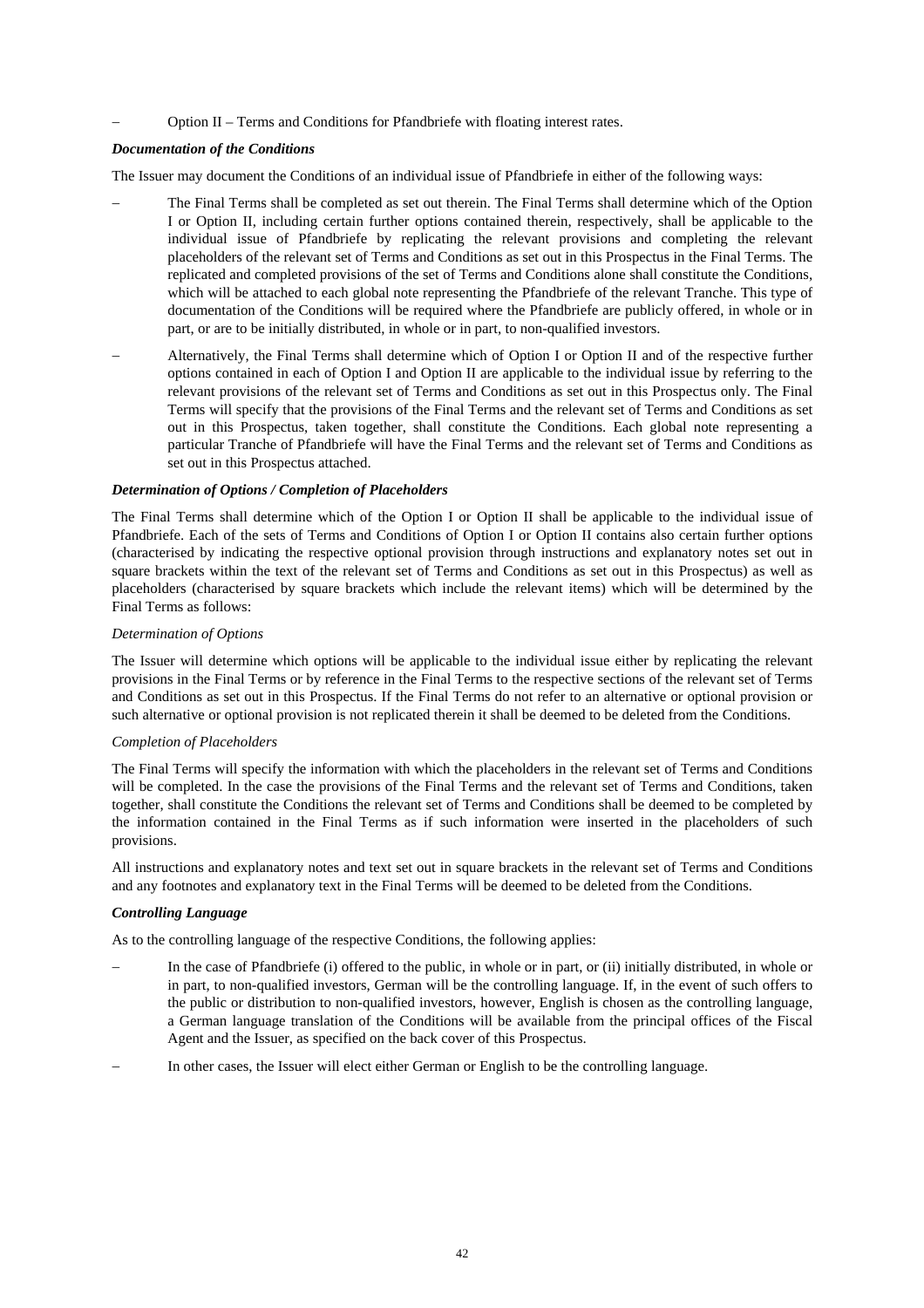# **TERMS AND CONDITIONS OF PFANDBRIEFE**

# **ANLEIHEBEDINGUNGEN FÜR PFANDBRIEFE**

*Die Anleihebedingungen für die Pfandbriefe (die "Anleihebedingungen") sind nachfolgend in zwei Optionen aufgeführt:* 

*Option I umfasst den Satz von Anleihebedingungen, der auf Tranchen von Pfandbriefen mit fester Verzinsung Anwendung findet.* 

*Option II umfasst den Satz von Anleihebedingungen, der auf Tranchen von Pfandbriefen mit variabler Verzinsung Anwendung findet.* 

*Der Satz von Anleihebedingungen für jede dieser Optionen enthält bestimmte weitere Optionen, die entsprechend gekennzeichnet sind, indem die jeweilige optionale Bestimmung durch Instruktionen und Erklärungen in eckigen Klammern innerhalb des Satzes von Anleihebedingungen kenntlich gemacht wird.* 

*In den Endgültigen Bedingungen wird die Emittentin festlegen, ob Option I oder Option II (einschließlich der jeweils enthaltenen bestimmten weiteren Optionen) für eine einzelne Emission von Pfandbriefen Anwendung findet, indem entweder die betreffenden Angaben wiederholt werden oder auf die betreffenden Optionen verwiesen wird.* 

*Soweit die Emittentin zum Zeitpunkt der Billigung dieses Prospekts keine Kenntnis von bestimmten Angaben hatte, die auf eine einzelne Emission von Pfandbriefen anwendbar sind, enthält dieser Prospekt Leerstellen in eckigen Klammern, die die maßgeblichen durch die Endgültigen Bedingungen zu vervollständigenden Angaben enthalten.* 

**[Falls die Endgültigen Bedingungen, die für eine einzelne Emission anwendbar sind, nur auf die weiteren Optionen verweisen, die im Satz von Anleihe¬bedingungen für Option I oder Option II enthalten sind, ist Folgendes anwendbar:** Die Bestimmungen dieser Anleihebedingungen gelten für diese Pfandbriefe so, wie sie durch die Angaben der endgültigen Bedingungen (die "**Endgültigen Bedingungen**") vervollständigt werden. Die Leerstellen in den auf die Pfandbriefe anwendbaren Bestimmungen dieser Anleihebedingungen gelten als durch die in den Endgültigen Bedingungen enthaltenen Angaben ausgefüllt, als ob die Leerstellen in den betreffenden Bestimmungen durch diese Angaben ausgefüllt wären; alternative oder wählbare Bestimmungen dieser Anleihebedingungen, deren Entsprechungen in den Endgültigen Bedingungen nicht ausgefüllt oder die gestrichen sind, gelten als aus

# **TERMS AND CONDITIONS OF PFANDBRIEFE**

#### *Einführung Introduction*

 *The Terms and Conditions of the Pfandbriefe (the "Terms and Conditions") are set forth below in two options:* 

 *Option I comprises the set of Terms and Conditions that applies to Tranches of Pfandbriefe with fixed interest rates.* 

 *Option II comprises the set of Terms and Conditions that applies to Tranches of Pfandbriefe with floating interest rates.* 

 *The set of Terms and Conditions for each of these Options contains certain further options, which are characterised accordingly by indicating the respective optional provision through instructions and explanatory notes set out in square brackets within the set of Terms and Conditions.* 

 *In the Final Terms the Issuer will determine, whether Option I or Option II (including certain further options contained therein), respectively, shall apply with respect to an individual issue of Pfandbriefe, either by replicating the relevant provisions or by referring to the relevant options.* 

 *To the extent that upon the approval of this Prospectus the Issuer had no knowledge of certain items which are applicable to an individual issue of Pfandbriefe, this Prospectus contains placeholders set out in square brackets which include the relevant items that will be completed by the Final Terms.* 

**[In the case the Final Terms applicable to an individual issue only refer to the further options contained in the set of Terms and Conditions for Option I or Option II the following applies:** The provisions of these Terms and Conditions apply to the Pfandbriefe as completed by the terms of the final terms (the "**Final Terms**"). The blanks in the provisions of these Terms and Conditions which are applicable to the Pfandbriefe shall be deemed to be completed by the information contained in the Final Terms as if such information were inserted in the placeholders of such provisions; alternative or optional provisions of these Terms and Conditions as to which the corresponding provisions of the Final Terms are not completed or are deleted shall be deemed to be deleted from these Terms and Conditions; and all provisions of these Terms and Conditions which are inapplicable to the Pfandbriefe (including instructions,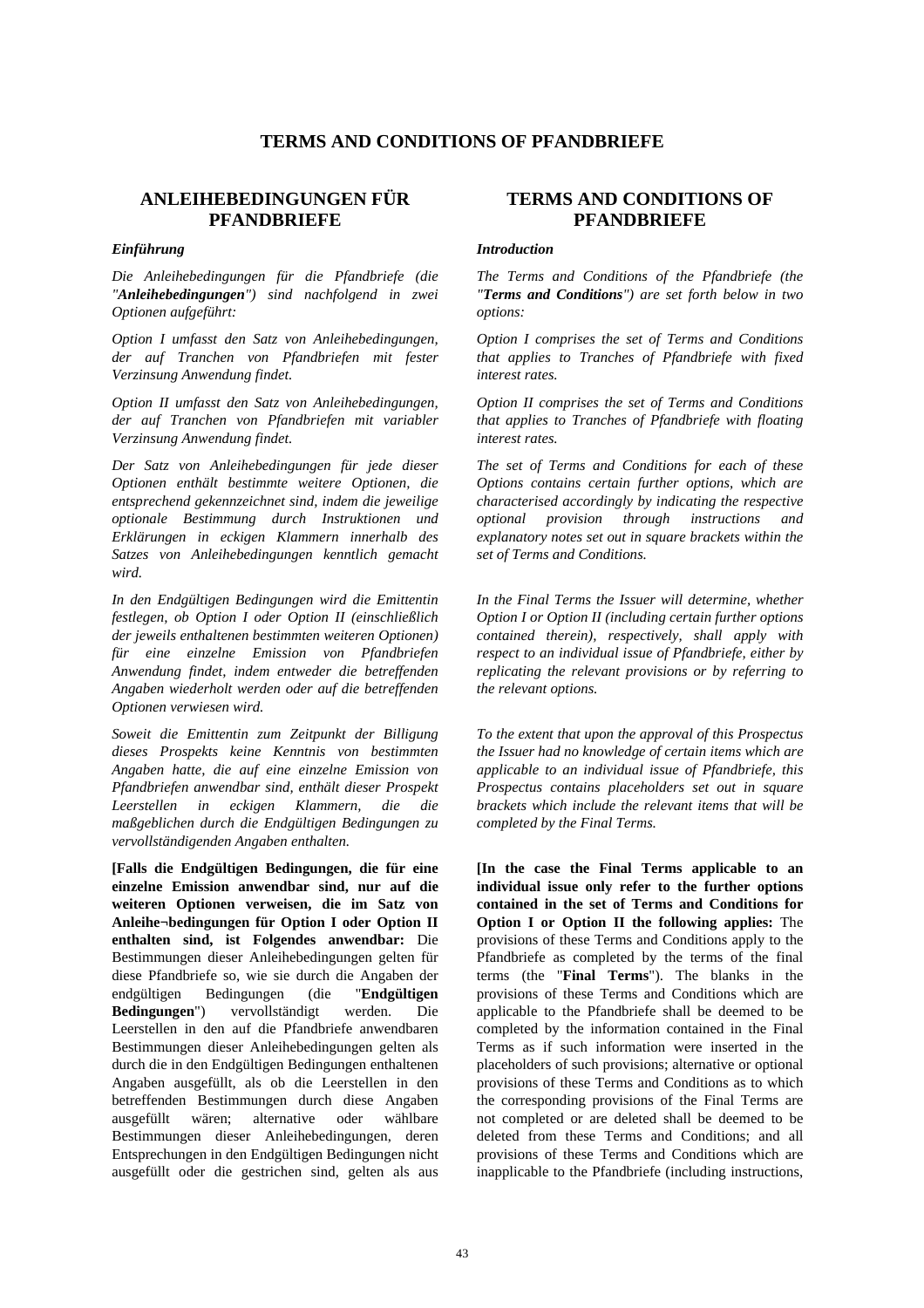diesen Anleihebedingungen gestrichen; sämtliche auf die Pfandbriefe nicht anwendbaren Bestimmungen dieser Anleihebedingungen (einschließlich der Anweisungen, Anmerkungen und der Texte in eckigen Klammern) gelten als aus diesen Anleihebedingungen gestrichen, so dass die Bestimmungen der Endgültigen Bedingungen Geltung erhalten. Kopien der Endgültigen Bedingungen sind kostenlos bei der bezeichneten Geschäftsstelle der Emissionsstelle sowie bei der Hauptgeschäftsstelle der Emittentin erhältlich; bei nicht an einer Börse notierten Pfandbriefen sind Kopien der betreffenden Endgültigen Bedingungen allerdings ausschließlich für die Gläubiger solcher Pfandbriefe erhältlich.**]**

## **OPTION I – Anleihebedingungen für Pfandbriefe mit fester Verzinsung**

#### **§ 1 WÄHRUNG, STÜCKELUNG, FORM, DEFINITIONEN**

(1) *Währung; Stückelung*. Diese Serie der Öffentlichen Pfandbriefe (die "**Pfandbriefe**") der Dexia Kommunalbank Deutschland AG (die "**Emittentin**") wird in **[festgelegte Währung]** (die "**festgelegte Währung**") im Gesamtnennbetrag von **[Gesamtnennbetrag]** (in Worten: **[Gesamtnennbetrag in Worten]**) in der Stückelung von **[festgelegte Stückelung]** (die "**festgelegte Stückelung**") begeben.

## **[Im Fall von Pfandbriefen, die durch eine Dauerglobalurkunde verbrieft sind, ist Folgendes anwendbar:**

(3) *Dauerglobalurkunde*. Die Pfandbriefe sind durch eine Dauerglobalurkunde (die "**Dauerglobalurkunde**" oder die "**Globalurkunde**") **[Im Fall von Pfandbriefen, die mit einem Zinssatz von mehr als Null Prozent verzinst werden, einfügen:** ohne Zinsscheine**]** verbrieft. Die Dauerglobalurkunde trägt die Unterschriften ordnungsgemäß bevollmächtigter Vertreter der Emittentin und des von der Bundesanstalt für Finanzdienstleistungsaufsicht bestellten Treuhänders und ist von der Emissionsstelle oder in deren Namen mit einer Kontrollunterschrift versehen. Einzelurkunden **[Im Fall von Pfandbriefen, die mit einem Zinssatz von mehr als Null Prozent verzinst werden, einfügen:** und Zinsscheine**]** werden nicht ausgegeben.**]**

**[Im Fall von Pfandbriefen, die anfänglich durch eine vorläufige Globalurkunde verbrieft sind (für Pfandbriefe, die in Übereinstimmung mit den D Rules begeben werden), ist Folgendes anwendbar:** 

explanatory notes and text set out in square brackets) shall be deemed to be deleted from these Terms and Conditions, as required to give effect to the terms of the Final Terms. Copies of the Final Terms may be obtained free of charge at the specified office of the Fiscal Agent and at the head office of the Issuer provided that, in the case of Pfandbriefe which are not listed on any stock exchange, copies of the relevant Final Terms will only be available to Holders.**]**

## **OPTION I – Terms and Conditions that Apply to Pfandbriefe with Fixed Interest Rates**

#### **§ 1 CURRENCY, DENOMINATION, FORM, DEFINITIONS**

(1) *Currency; Denomination*. This Series of Public Sector Pfandbriefe (*Öffentliche Pfandbriefe*) (the "Pfandbriefe") of Dexia Kommunalbank Deutschland AG (the "**Issuer**") is being issued in **[Specified Currency]** (the "**Specified Currency**") in the aggregate principal amount of **[aggregate principal amount]** (in words: **[aggregate principal amount in words]**) in the denomination of **[Specified Denomination]** (the "**Specified Denomination**").**]**

(2) *Form*. Die Pfandbriefe lauten auf den Inhaber. (2) *Form*. The Pfandbriefe are being issued in bearer form.

> **[In the case of Pfandbriefe which are represented by a Permanent Global Note the following applies:**

(3) *Permanent Global Note*. The Pfandbriefe are represented by a permanent global note (the "**Permanent Global Note**" or the "**Global Note**") **[In the case of Pfandbriefe which bear an interest rate of more than zero per cent. insert:** without interest coupons**]**. The Permanent Global Note shall be signed by authorised signatories of the Issuer and the independent trustee appointed by the Federal Financial Supervisory Authority (*Bundesanstalt für Finanzdienstleistungsaufsicht*) and shall be authenticated by or on behalf of the Fiscal Agent. Definitive Pfandbriefe **[In the case of Pfandbriefe which bear an interest rate of more than zero per cent. insert:** and interest coupons**]** will not be issued.**]**

 **[In the case of Pfandbriefe which are initially represented by a Temporary Global Note (for Pfandbriefe issued in compliance with the D Rules) the following applies:**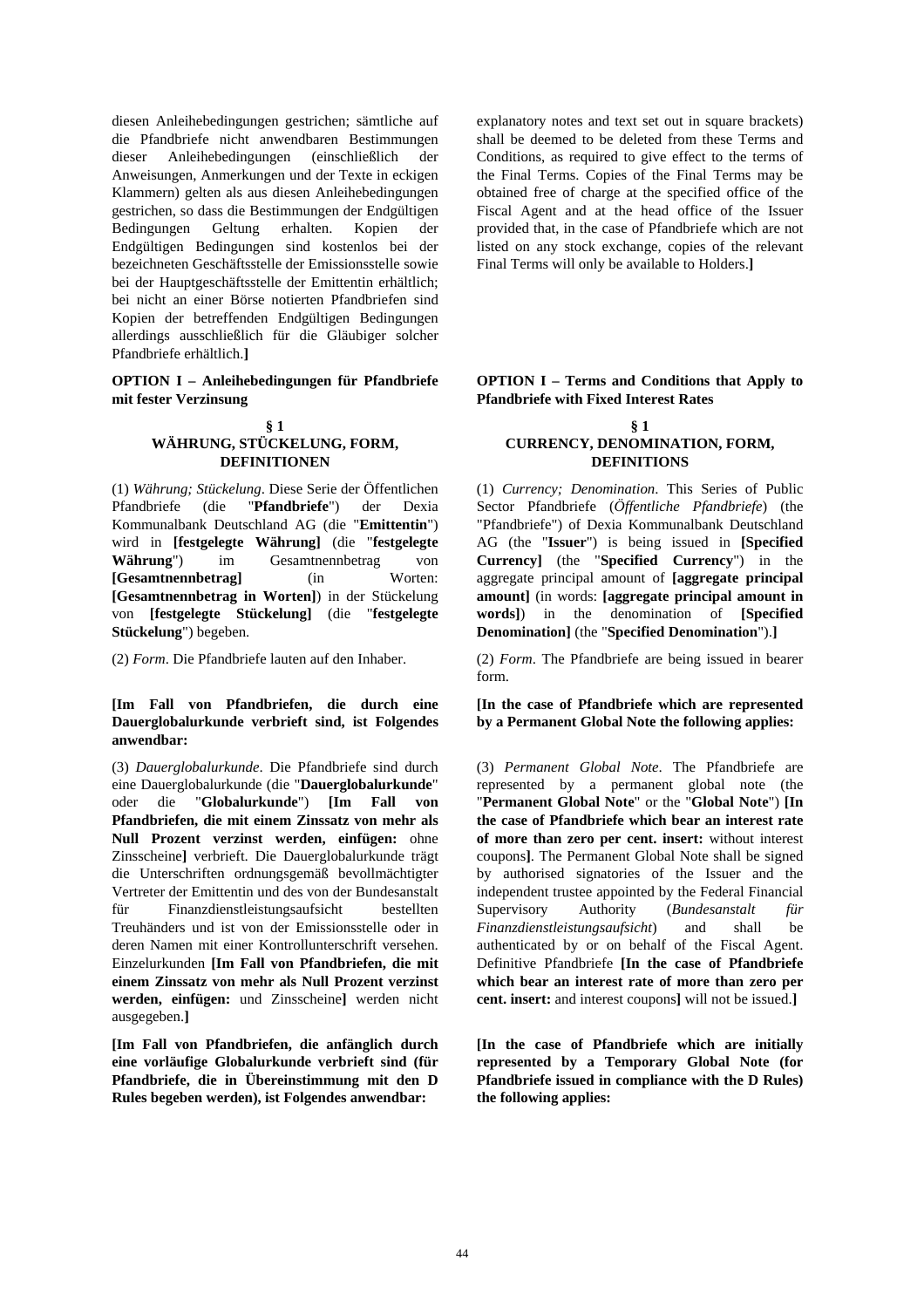#### (3) *Vorläufige Globalurkunde – Austausch.* (3) *Temporary Global Note – Exchange.*

(a) Die Pfandbriefe sind anfänglich durch eine vorläufige Globalurkunde (die "**vorläufige Globalurkunde**") **[Im Fall von Pfandbriefen, die mit einem Zinssatz von mehr als Null Prozent verzinst werden, einfügen:** ohne Zinsscheine**]** verbrieft. Die vorläufige Globalurkunde wird gegen Pfandbriefe in der festgelegten Stückelung, die durch eine Dauerglobalurkunde (die "**Dauerglobalurkunde**" und (zusammen mit der vorläufigen Globalurkunde) die "**Globalurkunden**" und (jeweils) eine "Globalurkunde") **[Im Fall von Pfandbriefen, die mit einem Zinssatz von mehr als Null Prozent verzinst werden, einfügen:** ohne Zinsscheine**]** verbrieft sind, ausgetauscht. Die vorläufige Globalurkunde und die Dauerglobalurkunde tragen jeweils die Unterschriften ordnungsgemäß bevollmächtigter Vertreter der Emittentin und des von der Bundesanstalt für Finanzdienstleistungsaufsicht bestellten Treuhänders und sind jeweils von der Emissionsstelle oder in deren Namen mit einer Kontrollunterschrift versehen. Einzelurkunden **[Im Fall von Pfandbriefen, die mit einem Zinssatz von mehr als Null Prozent verzinst werden, einfügen:** und Zinsscheine**]** werden nicht ausgegeben.

(b) Die vorläufige Globalurkunde wird frühestens an einem Tag (der "**Austauschtag**") gegen die Dauerglobalurkunde austauschbar, der 40 Tage, aber nicht mehr als 180 Tage, nach dem Tag der Ausgabe der vorläufigen Globalurkunde liegt. Ein solcher Austausch soll nur nach Vorlage von Bescheinigungen gemäß U.S. Steuerrecht erfolgen, wonach der oder die wirtschaftlichen Eigentümer der durch die vorläufige Globalurkunde verbrieften Pfandbriefe keine U.S.- Person(en) ist/sind (ausgenommen bestimmte Finanzinstitute oder bestimmte Personen, die Pfandbriefe über solche Finanzinstitute halten). **[Im Fall von Pfandbriefen, die mit einem Zinssatz von mehr als Null Prozent verzinst werden, einfügen:** Zinszahlungen auf durch eine vorläufige Globalurkunde verbriefte Pfandbriefe erfolgen erst nach Vorlage solcher Bescheinigungen. Eine gesonderte Bescheinigung ist hinsichtlich einer jeden solchen Zinszahlung erforderlich**]**. Jede Bescheinigung, die am oder nach dem 40. Tag nach dem Tag der Ausgabe der vorläufigen Globalurkunde eingeht, wird als ein Ersuchen behandelt werden, diese vorläufige Globalurkunde gemäß diesem Absatz (b) dieses § 1 Absatz 3 auszutauschen. Wertpapiere, die im Austausch für die vorläufige Globalurkunde geliefert werden, sind nur außerhalb der Vereinigten Staaten zu liefern. Für die Zwecke dieses Absatzes bezeichnet "**Vereinigte Staaten**" die Vereinigten Staaten von Amerika (einschließlich deren Bundesstaaten und des District of Columbia) sowie deren Territorien (einschließlich Puerto Rico, der U.S. Virgin Islands, Guam, American Samoa, Wake Island und Northern Mariana Islands).**]**

 (a) The Pfandbriefe are initially represented by a temporary global note (the "**Temporary Global Note**") **[In the case of Pfandbriefe which bear an interest rate of more than zero per cent. insert:** without interest coupons**]**. The Temporary Global Note will be exchangeable for Pfandbriefe in the Specified Denomination represented by a permanent global note (the "**Permanent Global Note**" and, together with the Temporary Global Note, the "**Global Notes**" and, each, a "**Global Note**") **[In the case of Pfandbriefe which bear an interest rate of more than zero per cent. insert:** without interest coupons**]**. The Temporary Global Note and the Permanent Global Note shall each be signed by authorised signatories of the Issuer and the independent trustee appointed by the Federal Financial Supervisory Authority (Bundesanstalt für Finanzdienstleistungsaufsicht) and shall each be authenticated by or on behalf of the Fiscal Agent. Definitive Pfandbriefe **[In the case of Pfandbriefe which bear an interest rate of more than zero per cent. insert:** and interest coupons**]** will not be issued.

 (b) The Temporary Global Note shall be exchangeable for the Permanent Global Note from a date (the "**Exchange Date**") 40 days after the date of issue of the Temporary Global Note and not later than 180 days. Such exchange shall only be made upon delivery of certifications to the effect that the beneficial owner or owners of the Pfandbriefe represented by the Temporary Global Note is/are not (a) U. S. person(s) (other than certain financial institutions or certain persons holding Pfandbriefe through such financial institutions) **[In the case of Pfandbriefe which bear an interest rate of more than zero per cent. insert:** as required by U.S. tax law. Payment of interest on Pfandbriefe represented by a Temporary Global Note will be made only after delivery of such certifications. A separate certification shall be required in respect of each such payment of interest**]**. Any such certification received on or after the 40th day after the date of issue of the Temporary Global Note will be treated as a request to exchange such Temporary Global Note pursuant to this subparagraph (b) of this § 1(3). Any securities delivered in exchange for the Temporary Global Note shall be delivered only outside of the United States. For purposes of this subparagraph, "**United States**" means the United States of America (including the States thereof and the District of Columbia) and its possessions (including Puerto Rico, the U.S. Virgin Islands, Guam, American Samoa, Wake Island and Northern Mariana Islands).**]**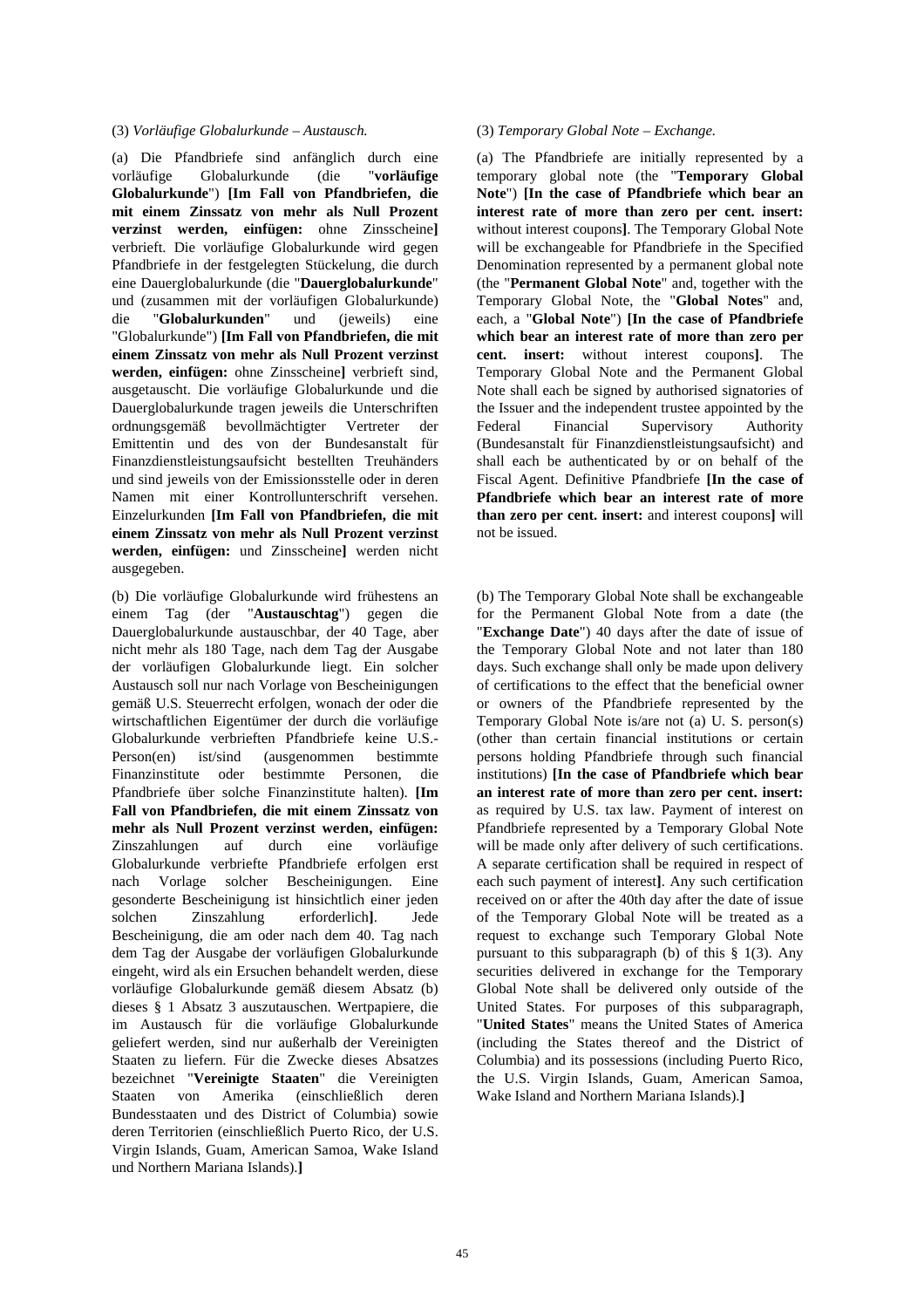(4) *Clearingsystem*. Jede Pfandbriefe verbriefende Globalurkunde wird von einem oder im Namen eines Clearingsystems verwahrt. "**Clearingsystem**" bedeutet Clearstream Banking AG, Neue Börsenstraße 1, 60487 Frankfurt am Main, Bundesrepublik Deutschland ("**CBF**").

(5) *Gläubiger von Pfandbriefen*. "**Gläubiger**" bedeutet jeder Inhaber eines Miteigentumsanteils oder anderen Rechts an den Pfandbriefen.

(6) *Geschäftstag*. "**Geschäftstag**" bezeichnet einen Tag (außer einem Samstag oder Sonntag), an dem das Clearingsystem **[falls die festgelegte Währung EUR ist oder TARGET aus einem anderen Grund benötigt wird, ist Folgendes anwendbar:** sowie das Trans-European Automated Real-time Gross Settlement Express Transfer System 2 ("**TARGET**")**]** betriebsbereit **[**ist**][**sind**] [falls die festgelegte Währung nicht EUR ist, oder falls aus anderen Gründen erforderlich, ist Folgendes anwendbar: [**und**]** Geschäftsbanken und Devisenmärkte in **[sämtliche relevanten Finanzzentren]** Zahlungen abwickeln**]**.

#### **§ 2 STATUS**

Die Pfandbriefe begründen nicht nachrangige Verbindlichkeiten der Emittentin, die untereinander gleichrangig sind. Die Pfandbriefe sind nach Maßgabe des Pfandbriefgesetzes gedeckt und stehen mindestens im gleichen Rang mit allen anderen Verbindlichkeiten der Emittentin aus Öffentlichen Pfandbriefen.

#### **§ 3 ZINSEN**

(1) *Zinssatz* **[Im Fall von Pfandbriefen, die mit einem Zinssatz von mehr als Null Prozent verzinst werden, einfügen:** *und Zinszahlungstage***]**. Die Pfandbriefe werden bezogen auf ihren ausstehenden Gesamtnennbetrag vom **[Verzinsungsbeginn] [Im Fall von Pfandbriefen, die mit einem Zinssatz von mehr als Null Prozent verzinst werden, einfügen:** (der "**Verzinsungsbeginn**")**]** (einschließlich) bis zum Fälligkeitstag (wie in § 5 **[**Absatz 1**]** definiert) (ausschließlich) mit jährlich **[Zinssatz]** % verzinst. **[Im Fall von Pfandbriefen, die mit einem Zinssatz von mehr als Null Prozent verzinst werden, einfügen:** Die Zinsen sind nachträglich am **[Festzinstermine]** eines jeden Jahres zahlbar (jeweils ein "**Zinszahlungstag**"). Die erste Zinszahlung erfolgt am **[ersten Zinszahlungstag] [sofern der erste Zinszahlungstag nicht der erste Jahrestag des Verzinsungsbeginns ist, ist Folgendes anwendbar:** und beläuft sich auf **[anfänglicher Bruchteilszinsbetrag für die festgelegte Stückelung]** je Pfandbrief**]**. **[Sofern der Fälligkeitstag kein Festzinstermin ist, ist Folgendes anwendbar:** Die Zinsen für den Zeitraum vom **[der letzte dem Fälligkeitstag vorausgehende Festzinstermin]** (4) *Clearing System*. Each Global Note representing the Pfandbriefe will be kept in custody by or on behalf of the Clearing System. "**Clearing System**" means Clearstream Banking AG, Neue Börsenstraße 1, 60487 Frankfurt am Main, Federal Republic of Germany ("**CBF**").

(5) *Holder of Pfandbriefe*. "**Holder**" means any holder of a proportionate co-ownership or other beneficial interest or right in the Pfandbriefe.

(6) *Business Day*. "**Business Day**" means any day (other than a Saturday or a Sunday) on which the Clearing System **[if the Specified Currency is EUR or if TARGET is needed for other reasons the following applies:** as well as the Trans-European Automated Real-time Gross Settlement Express Transfer System 2 ("**TARGET**")**] [**is**][**are**]** operational**] [if the Specified Currency is not EUR or if needed for other reasons the following applies: [**and**]** commercial banks and foreign exchange markets settle payments in **[all relevant financial centres]]**.

## **§ 2 STATUS**

 The obligations under the Pfandbriefe constitute unsubordinated obligations of the Issuer ranking pari passu among themselves. The Pfandbriefe are covered in accordance with the Pfandbrief Act (*Pfandbriefgesetz*) and rank at least *pari passu* with all other obligations of the Issuer under Public Sector Pfandbriefe.

## **§ 3 INTEREST**

 (1) *Rate of Interest* **[In the case of Pfandbriefe which bear an interest rate of more than zero per cent. insert:** *and Interest Payment Dates***]**. The Pfandbriefe shall bear interest on their outstanding aggregate principal amount at the rate of **[Rate of Interest]** per cent*. per annum* from (and including) **[Interest Commencement Date] [In the case of Pfandbriefe which bear an interest rate of more than zero per cent. insert:** (the "**Interest Commencement Date**")**]** to (but excluding) the Maturity Date (as defined in § 5**[**(1)**]**). **[In the case of Pfandbriefe which bear an interest rate of more than zero per cent. insert:** Interest shall be payable in arrear on **[Fixed Interest Dates]** in each year (each such date, an "**Interest Payment Date**"). The first payment of interest shall be made on **[First Interest Payment Date] [if First Interest Payment Date is not first anniversary of Interest Commencement Date the following applies:** and will amount to **[Initial Broken Amount for Specified Denomination]** for each Pfandbrief**]**. **[If the Maturity Date is not a Fixed Interest Date the following applies:** Interest in respect of the period from (and including) **[Fixed Interest Date preceding the Maturity Date]** to (but excluding) the Maturity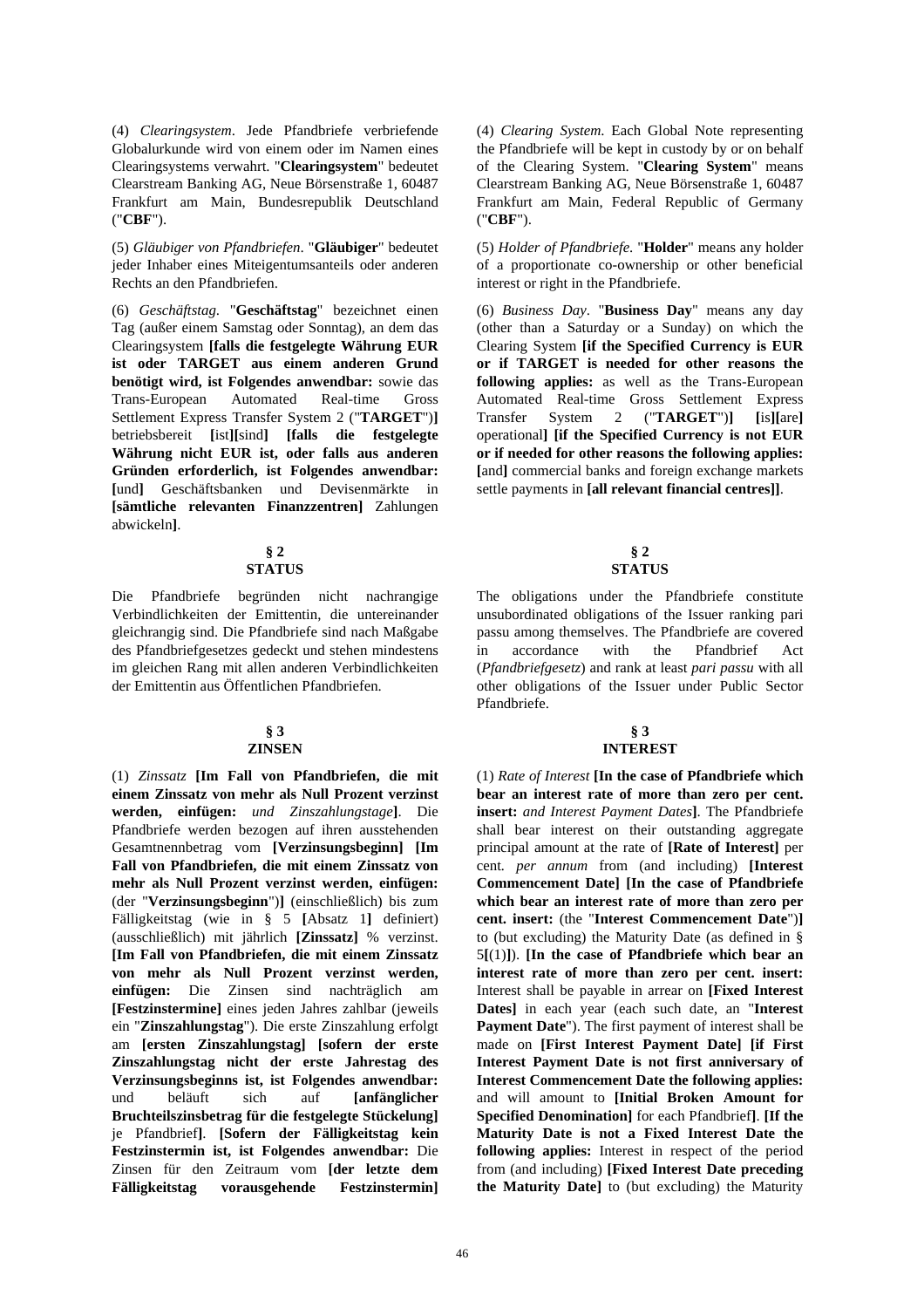(einschließlich) bis zum Fälligkeitstag (ausschließlich) belaufen sich auf **[abschließender Bruchteilszinsbetrag für die festgelegte Stückelung]** je Pfandbrief**]**. Zinszahlungstage unterliegen einer Anpassung gemäß den im § 4 Absatz 4 enthaltenen Bestimmungen.**] [Im Fall von Pfandbriefen, die mit einem Zinssatz von Null Prozent verzinst werden, einfügen:** Demgemäß werden keine Zinsen auf die Pfandbriefe gezahlt werden.**]**

(2) *Verzugszinsen*. Falls die Emittentin die Pfandbriefe bei Fälligkeit nicht einlöst, ist der ausstehende Gesamtnennbetrag der Pfandbriefe vom Tag der Fälligkeit an (einschließlich) bis zum Tag der tatsächlichen Rückzahlung der Pfandbriefe (ausschließlich) in Höhe des gesetzlich festgelegten Zinssatzes für Verzugszinsen<sup>1</sup> zu verzinsen.

## **[Im Fall von Pfandbriefen, die mit einem Zinssatz von mehr als Null Prozent verzinst werden, einfügen:**

(3) *Berechnung der Zinsen für Teile von Zeiträumen*. Sofern Zinsen für einen Zeitraum von weniger oder mehr als einem Jahr zu berechnen sind, erfolgt die Berechnung auf der Grundlage des Zinstagequotienten (wie nachstehend definiert).

(4) *Zinstagequotient*. "**Zinstagequotient**" bezeichnet im Hinblick auf die Berechnung eines Zinsbetrages auf einen Pfandbrief für einen beliebigen Zeitraum (der "**Zinsberechnungszeitraum**"):

**[Im Fall von Actual/Actual (ICMA Regel 251) mit jährlichen Zinszahlungen (außer im Fall einer ersten oder letzten kurzen oder langen Zinsperiode) ist Folgendes anwendbar:** die tatsächliche Anzahl von Tagen im Zinsberechnungszeitraum, geteilt durch die tatsächliche Anzahl von Tagen in der jeweiligen Zinsperiode.**]**

**[Im Fall von Actual/Actual (ICMA Regel 251) mit jährlichen Zinszahlungen (im Fall einer ersten oder letzten kurzen Zinsperiode) ist Folgendes anwendbar:** die tatsächliche Anzahl von Tagen im Zinsberechnungszeitraum, geteilt durch die tatsächliche Anzahl von Tagen in der Bezugsperiode, in die der Zinsberechnungszeitraum fällt.**]**

**[Im Falle von Actual/Actual (ICMA Regel 251) mit zwei oder mehr gleichbleibenden Zinsperioden (einschließlich dem Fall einer ersten oder letzten kurzen Zinsperiode) innerhalb eines Zinsjahres ist Folgendes anwendbar:** die tatsächliche Anzahl von Tagen im Zinsberechnungszeitraum, geteilt durch das Produkt aus (1) der tatsächlichen Anzahl von Tagen in der Bezugsperiode, in die der

l 1 Der gesetzliche Verzugszinssatz beträgt gemäß §§ 288 Absatz l, 247 BGB für das Jahr fünf Prozentpunkte über dem von der Deutschen Bundesbank halbjährlich veröffentlichten Basiszinssatz.

Date will amount to **[Final Broken Amount for Specified Denomination]** for each Pfandbrief.**]** Interest Payment Dates are subject to adjustment in accordance with the provisions set out in § 4(4).**] [In the case of Pfandbriefe which bear an interest rate of zero per cent. insert:** Therefore, no interest will be paid on the Pfandbriefe.**]**

 (2) *Default Interest*. If the Issuer fails to redeem the Pfandbriefe when due, interest shall accrue on the outstanding aggregate principal amount of the Pfandbriefe from (and including) the due date to (but excluding) the date of actual redemption of the Pfandbriefe at the default rate of interest established by  $law<sup>1</sup>$ .

 **[In the case of Pfandbriefe which bear an interest rate of more than zero per cent. insert:** 

(3) *Calculation of Interest for Partial Periods*. If interest is required to be calculated for a period of less or more than a full year, such interest shall be calculated on the basis of the Day Count Fraction (as defined below).

(4) *Day Count Fraction*. "**Day Count Fraction**" means, in respect of the calculation of an amount of interest on any Pfandbrief for any period of time (the "**Calculation Period**"):

**[In the case of Actual/Actual (ICMA Rule 251) with annual interest payments (except in the case of a first or last short or long interest period) the following applies:** the actual number of days in the Calculation Period divided by the actual number of days in the respective interest period.**]**

**[In the case of Actual/Actual (ICMA Rule 251) with annual interest payments (in the case of a first or last short interest period) the following applies:** the actual number of days in the Calculation Period divided by the actual number of days in the Reference Period in which the Calculation Period falls.**]**

**[If Actual/Actual (ICMA Rule 251) with two or more constant interest periods within an interest year (including in the case of a first or last short interest period) the following applies:** the actual number of days in the Calculation Period divided by the product of (1) the actual number of days in the Reference Period in which the Calculation Period falls and (2) the actual number of Reference Periods that

<sup>1</sup> According to paragraphs 288(1) and 247 of the German Civil Code (BGB), the default rate of interest established by law is five percentage points above the basic rate of interest published by Deutsche Bundesbank semi-annually.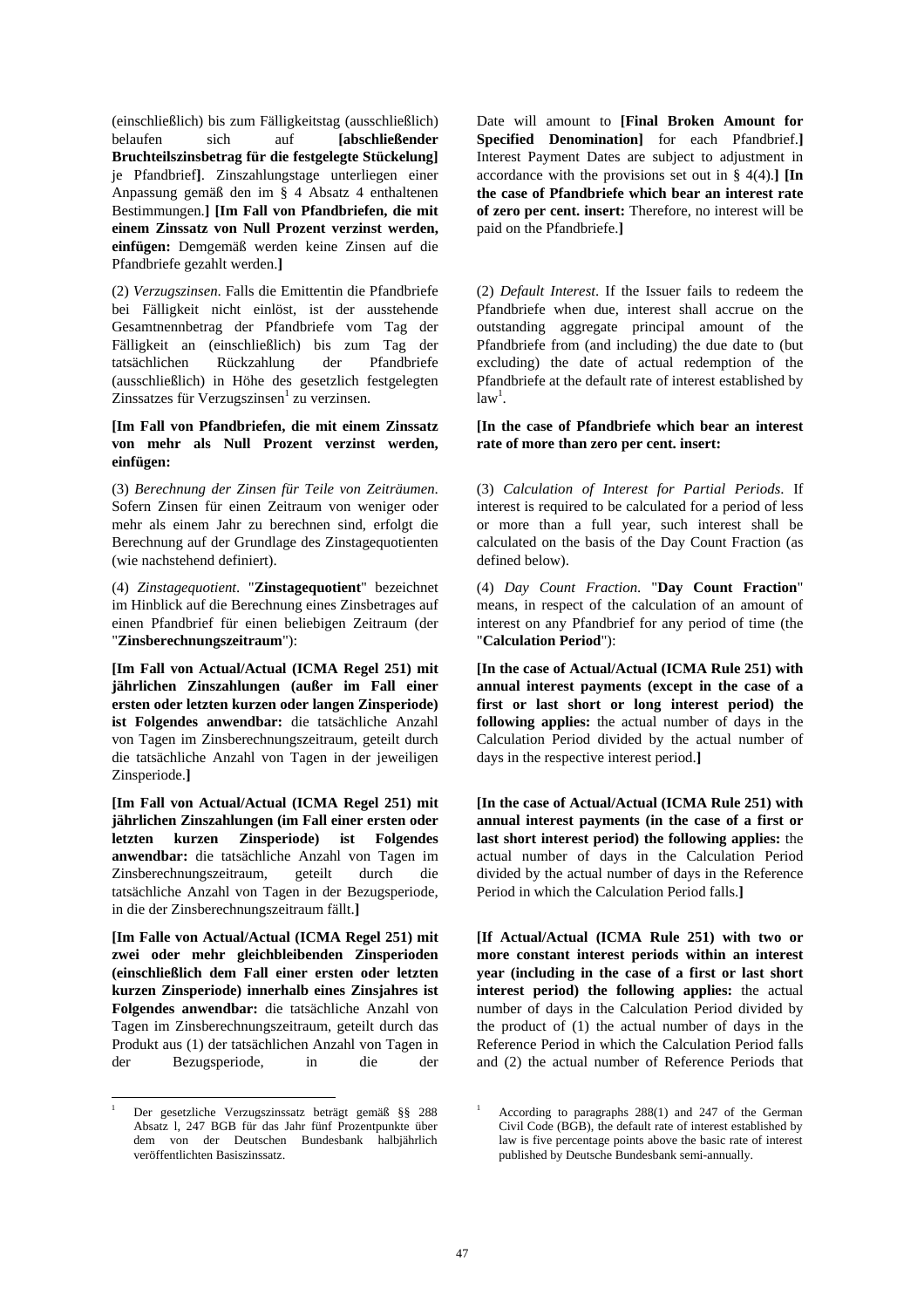Zinsberechnungszeitraum fällt, und (2) der tatsächlichen Anzahl von Bezugsperioden, die in ein Kalenderjahr fallen oder fallen würden, falls Zinsen für das gesamte Jahr zu zahlen wären.**]**

#### **[Falls Actual/Actual (ICMA Regel 251) anwendbar ist und wenn eine lange Zinsperiode vorliegt, ist Folgendes anwendbar:** die Summe aus:

(1) der tatsächlichen Anzahl von Tagen in dem Zinsberechnungszeitraum, die in die Bezugsperiode fallen, in welcher der Zinsberechnungszeitraum beginnt, geteilt durch **[im Falle von Bezugsperioden, die kürzer sind als ein Jahr, ist Folgendes anwendbar:** das Produkt aus (A)**] [**die**] [**der**]** Anzahl der Tage in dieser Bezugsperiode **[im Falle von Bezugsperioden, die kürzer sind als ein Jahr, ist Folgendes anwendbar:** und (B) der Anzahl von Bezugsperioden, die in ein Kalenderjahr fallen oder fallen würden, falls Zinsen für das gesamte Jahr zu zahlen wären**]**; und

(2) der tatsächlichen Anzahl von Tagen in dem Zinsberechnungszeitraum, die in die nächste Bezugsperiode fallen, geteilt durch **[im Falle von Bezugsperioden, die kürzer sind als ein Jahr, ist Folgendes anwendbar:** das Produkt aus (A)**] [**die**] [**der**]** Anzahl der Tage in dieser Bezugsperiode **[im Falle von Bezugsperioden, die kürzer sind als ein Jahr, ist Folgendes anwendbar:** und (B) der Anzahl von Bezugsperioden, die in ein Kalenderjahr fallen oder fallen würden, falls Zinsen für das gesamte Jahr zu zahlen wären**]**.**]**

**[Folgendes gilt für alle Optionen von Actual/Actual (ICMA Regel 251) außer Option Actual/Actual (ICMA Regel 251) mit jährlichen Zinszahlungen (ausschließlich dem Fall einer ersten oder letzten kurzen oder langen Zinsperiode):** "**Bezugsperiode**" bezeichnet den Zeitraum ab dem Verzinsungsbeginn (einschließlich) bis zum ersten Zinszahlungstag (ausschließlich) oder von jedem Zinszahlungstag (einschließlich) bis zum nächsten Zinszahlungstag (ausschließlich). **[Im Falle einer ersten oder letzten kurzen Zinsperiode, ist Folgendes anwendbar:** Zum Zwecke der Bestimmung der **[**ersten**] [**letzten**]** Bezugsperiode gilt der **[Fiktiver Verzinsungsbeginn oder fiktiver Zinszahlungstag]** als **[**Verzinsungsbeginn**] [**Zinszahlungstag**]**.**] [Im Falle einer ersten oder letzten langen Zinsperiode, ist Folgendes anwendbar**: Zum Zwecke der Bestimmung der **[**ersten**] [**letzten**]** Bezugsperiode gelten der **[Fiktiver Verzinsungsbeginn und/oder fiktive(r) Zinszahlungstag(e)]** als **[**Verzinsungsbeginn**] [**und**] [**Zinszahlungstag**[**e**]]**.**]]**

**[Im Fall von Actual/365 (Fixed) ist Folgendes anwendbar:** die tatsächliche Anzahl von Tagen im Zinsberechnungszeitraum dividiert durch 365.**]**

**[Im Fall von Actual/360 ist Folgendes anwendbar:** die tatsächliche Anzahl von Tagen im

occur in one calendar year or that would occur in one calendar year if interest were payable in respect of the whole of such year.**]**

## **[If Actual/Actual (ICMA Rule 251) is applicable and in the case of a long interest period, the following applies:** the sum of:

 (1) the actual number of days in such Calculation Period falling in the Reference Period in which the Calculation Period begins divided by **[in the case of Reference Periods of less than one year, the following applies:** the product of (A)**]** the number of days in such Reference Period **[in the case of Reference Periods of less than one year, the following applies:** and (B) the number of Reference Periods that occur in one calendar year or that would occur in one calendar year if interest were payable in respect of the whole of such year**]**; and

 (2) the actual number of days in such Calculation Period falling in the next Reference Period divided by **[in the case of Reference Periods of less than one year, the following applies:** the product of (A)**]** the number of days in such Reference Period **[in the case of Reference Periods of less than one year, the following applies:** and (B) the number of Reference Periods that occur in one calendar year or that would occur in one calendar year if interest were payable in respect of the whole of such year.**]]**

**[In the case of all options of Actual/Actual (ICMA Rule 251) except for option Actual/Actual (ICMA Rule 251) with annual interest payments (excluding the case of first or last short or long interest period) the following applies:** "**Reference Period**" means the period from (and including) the Interest Commencement Date to, but excluding, the first Interest Payment Date or from (and including) each Interest Payment Date to, but excluding, the next Interest Payment Date. **[In the case of a short first or last interest period, the following applies:** For the purposes of determining the **[**first**] [**last**]** Reference Period only, **[deemed Interest Commencement Date or deemed Interest Payment Date]** shall be deemed to be **[**the Interest Commencement Date**] [**an Interest Payment Date**]**.**] [In the case of a long first or last interest period, the following applies:** For the purposes of determining the **[**first**] [**last**]** Reference Period only, **[deemed Interest Commencement Date and/or deemed Interest Payment Date(s)]** shall each be deemed to be **[**the Interest Commencement Date**][**and**] [**Interest Payment Date**[**s**]]**.**]]**

**[if Actual/365 (Fixed) the following applies:** the actual number of days in the Calculation Period divided by 365.**]**

**[if Actual/360 the following applies:** the actual number of days in the Calculation Period divided by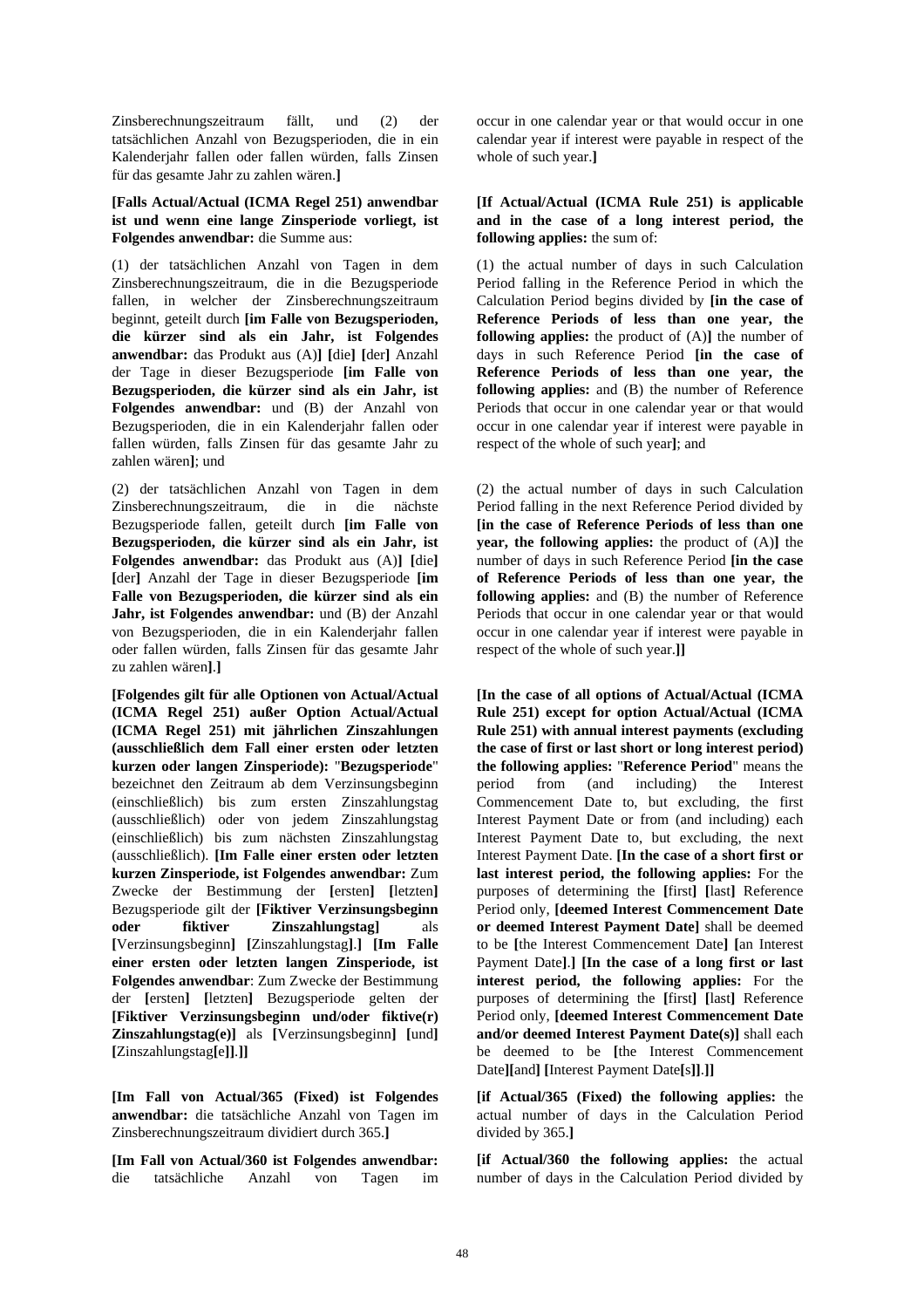Zinsberechnungszeitraum dividiert durch 360.**]** 360.**]**

**[Im Fall von 30/360 oder Bond Basis ist Folgendes anwendbar:** die Anzahl von Tagen im Zinsberechnungszeitraum dividiert durch 360, wobei die Anzahl der Tage auf der Grundlage eines Jahres von 360 Tagen mit zwölf Monaten zu je 30 Tagen zu ermitteln ist (es sei denn, (A) der letzte Tag des Zinsberechnungszeitraums fällt auf den 31. Tag eines Monates, während der erste Tag des Zinsberechnungszeitraumes weder auf den 30. noch auf den 31. Tag eines Monats fällt, wobei in diesem Fall der diesen Tag enthaltende Monat nicht als ein auf 30 Tage gekürzter Monat zu behandeln ist, oder (B) der letzte Tag des Zinsberechnungszeitraumes fällt auf den letzten Tag des Monats Februar, wobei in diesem Fall der Monat Februar nicht als ein auf 30 Tage verlängerter Monat zu behandeln ist).**]**

**[Im Fall von 30E/360 oder Eurobond Basis ist Folgendes anwendbar:** die Anzahl der Tage im Zinsberechnungszeitraum dividiert durch 360 (wobei die Anzahl der Tage auf der Grundlage eines Jahres von 360 Tagen mit zwölf Monaten zu je 30 Tagen zu ermitteln ist, und zwar ohne Berücksichtigung des ersten oder letzten Tages des Zinsberechnungszeitraumes), es sei denn, dass im Falle des letzten Berechnungszeitraums der Fälligkeitstag der letzte Tag des Monats Februar ist, wobei in diesem Fall der Monat Februar nicht als ein auf 30 Tage verlängerter Monat zu behandeln ist.**]**

**[Im Fall von 360/360 ist Folgendes anwendbar:** die Anzahl von Tagen im Zinsberechnungszeitraum dividiert durch 360, berechnet auf der Grundlage eines Jahres von 360 Tagen mit zwölf Monaten zu je 30 Tagen.**]]**

#### **§ 4 ZAHLUNGEN**

(1) **[**(a)**]** *Zahlungen von Kapital*. Die Zahlung von Kapital und etwaiger zusätzlicher Beträge in Bezug auf die Pfandbriefe erfolgen nach Maßgabe des nachstehenden Absatzes 2 an das Clearingsystem oder dessen Order zur Gutschrift auf den Konten der jeweiligen Kontoinhaber des Clearingsystems gegen Vorlage und (außer im Fall von Teilzahlungen) Einreichung der die Pfandbriefe zum Zeitpunkt der Zahlung verbriefenden Globalurkunde bei der bezeichneten Geschäftsstelle der Emissionsstelle.

## **[Im Fall von Pfandbriefen, die mit einem Zinssatz von mehr als Null Prozent verzinst werden, einfügen:**

(b) *Zahlung von Zinsen*. Die Zahlung von Zinsen und etwaiger zusätzlicher Beträge auf Pfandbriefe erfolgt nach Maßgabe von Absatz 2 an das Clearingsystem oder dessen Order zur Gutschrift auf den Konten der jeweiligen Kontoinhaber des Clearingsystems.

**[Im Fall von Zinszahlungen auf eine vorläufige Globalurkunde, ist Folgendes anwendbar:** Die

**[if 30/360 or Bond Basis the following applies:** the number of days in the Calculation Period divided by 360, the number of days to be calculated on the basis of a year of 360 days with twelve 30-day months (unless (A) the last day of the Calculation Period is the 31st day of a month but the first day of the Calculation Period is a day other than the 30th or 31st day of a month, in which case the month that includes that last day shall not be considered to be shortened to a 30-day month, or (B) the last day of the Calculation Period is the last day of the month of February in which case the month of February shall not be considered to be lengthened to a 30-day month).**]**

**[if 30E/360 or Eurobond Basis the following applies:** the number of days in the Calculation Period divided by 360 (the number of days to be calculated on the basis of a year of 360 days with twelve 30-day months, without regard to the date of the first day or last day of the Calculation Period) unless, in the case of the final Calculation Period, the Maturity Date is the last day of the month of February, in which case the month of February shall not be considered to be lengthened to a 30-day month.**]**

**[if 360/360 the following applies:** the number of days in the Calculation Period divided by 360, calculated on the basis of a year of 360 days with twelve 30-day months.**]]**

## **§ 4 PAYMENTS**

(1) **[**(a)**]** *Payment of Principal*. Payment of principal and any additional amounts in respect of Pfandbriefe shall be made, subject to subparagraph (2) below, to the Clearing System or to its order for credit to the accounts of the relevant account holders of the Clearing System upon presentation and (except in the case of partial payment) surrender of the Global Note representing the Pfandbriefe at the time of payment at the specified office of the Fiscal Agent.

## **[In the case of Pfandbriefe which bear an interest rate of more than zero per cent. insert:**

(b) *Payment of Interest*. Payment of interest on Pfandbriefe and any additional amounts shall be made, subject to subparagraph (2), to the Clearing System or to its order for credit to the relevant account holders of the Clearing System.

**[In the case of interest payable on a Temporary Global Note, the following applies:** Payment of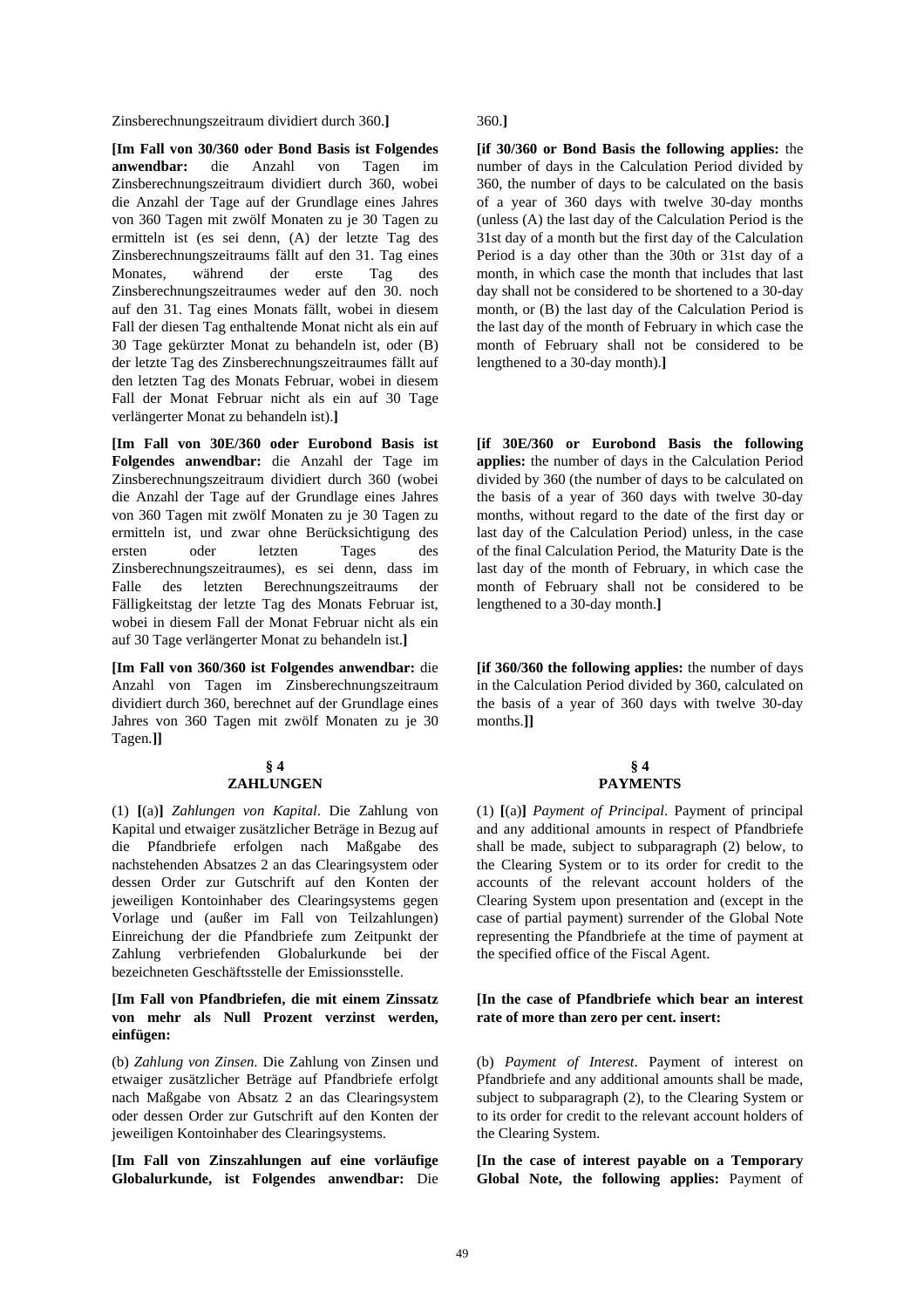Zahlung von Zinsen auf Pfandbriefe, die durch die vorläufige Globalurkunde verbrieft sind, erfolgt nach Maßgabe von Absatz 2 an das Clearingsystem oder dessen Order zur Gutschrift auf den Konten der jeweiligen Kontoinhaber des Clearingsystems, und zwar nach ordnungsgemäßer Bescheinigung gemäß § 1 Absatz 3 (b).**]]**

(2) *Zahlungsweise*. Vorbehaltlich geltender steuerlicher und sonstiger gesetzlicher Regelungen und Vorschriften erfolgen zu leistende Zahlungen auf die Pfandbriefe in der festgelegten Währung.

## **[Im Fall von Pfandbriefen, die nicht auf Euro lauten, ist Folgendes anwendbar:**

Stellt die Emittentin fest, dass zu zahlende Beträge am betreffenden Zahltag aufgrund von Umständen, die außerhalb ihrer Verantwortung liegen, in frei übertragbaren und konvertierbaren Geldern für sie nicht verfügbar sind, oder dass die festgelegte Währung oder eine gesetzlich eingeführte Nachfolge-Währung (die "**Nachfolge-Währung**") nicht mehr für die Abwicklung von internationalen Finanztransaktionen verwendet wird, kann die Emittentin ihre Zahlungsverpflichtungen am jeweiligen Zahltag oder sobald wie es nach dem Zahltag vernünftigerweise möglich ist durch eine Zahlung in Euro auf der Grundlage des anwendbaren Wechselkurses erfüllen. Die Gläubiger sind nicht berechtigt, **[Im Fall von Pfandbriefen, die mit einem Zinssatz von mehr als Null Prozent verzinst werden, einfügen:** weitere**]** Zinsen oder sonstige Zahlungen in Bezug auf eine solche Zahlung zu verlangen. Der "**anwendbare Wechselkurs**" ist (i) falls verfügbar, derjenige Wechselkurs des Euro zu der festgelegten Währung oder der Nachfolge-Währung, der von der Europäischen Zentralbank für einen Tag festgelegt und veröffentlicht wird, der innerhalb eines angemessenen Zeitraums (gemäß Bestimmung der Emittentin nach billigem Ermessen) vor und so nahe wie möglich an dem Tag liegt, an dem die Zahlung geleistet wird, oder (ii) falls kein solcher Wechselkurs verfügbar ist, der von der Emittentin nach billigem Ermessen festgelegte Wechselkurs des Euro zu der festgelegten Währung oder der Nachfolge-Währung.**]**

(3) *Erfüllung*. Die Emittentin wird durch Leistung der Zahlung an das Clearingsystem oder dessen Order von ihrer Zahlungspflicht befreit.

(4) *Zahltag*. Fällt der Fälligkeitstag einer Zahlung in Bezug auf einen Pfandbrief auf einen Tag, der kein Zahltag ist, dann

**[bei Anwendung der modifizierten folgender Geschäftstag-Konvention ist Folgendes anwendbar:** hat der Gläubiger keinen Anspruch auf Zahlung vor dem nächstfolgenden Zahltag, es sei denn, der Fälligkeitstag der Zahlung würde dadurch in den nächsten Kalendermonat fallen; in diesem Fall wird der Fälligkeitstag der Zahlung auf den unmittelbar vorhergehenden Zahltag vorgezogen.**]**

interest on Pfandbriefe represented by the Temporary Global Note shall be made, subject to subparagraph (2), to the Clearing System or to its order for credit to the relevant account holders of the Clearing System, upon due certification as provided in § 1(3)(b).**]]**

(2) *Manner of Payment*. Subject to applicable fiscal and other laws and regulations, payments of amounts due in respect of the Pfandbriefe shall be made in the Specified Currency.

## **[In the case of Pfandbriefe not denominated in Euro the following applies:**

If the Issuer determines that the amount payable on the respective Payment Business Day is not available to it in such freely negotiable and convertible funds for reasons beyond its control or that the Specified Currency or any successor currency to it provided for by law (the "**Successor Currency**") is no longer used for the settlement of international financial transactions, the Issuer may fulfil its payment obligations by making such payment in Euro on, or as soon as reasonably practicable after, the respective Payment Business Day on the basis of the Applicable Exchange Rate. Holders shall not be entitled to **[In the case of Pfandbriefe which bear an interest rate of more than zero per cent. insert:** further**]** interest or any other payment as a result thereof. The "**Applicable Exchange Rate**" shall be, (i) if available, the Euro foreign exchange reference rate for the Specified Currency or the Successor Currency determined and published by the European Central Bank for the most recent practicable date falling within a reasonable period (as determined by the Issuer in its equitable discretion) prior to the day on which the payment is made or, (ii) if such rate is not available, the foreign exchange rate of the Specified Currency or the Successor Currency against the Euro as determined by the Issuer in its equitable discretion.**]**

(3) *Discharge*. The Issuer shall be discharged by payment to, or to the order of, the Clearing System.

(4) *Payment Business Day*. If the date for payment of any amount in respect of any Pfandbrief is not a Payment Business Day then

**[if Modified Following Business Day Convention the following applies:** the Holder shall not be entitled to payment until the next Payment Business Day unless the payment date would thereby fall into the next calendar month, in which event the payment date shall be the immediately preceding Payment Business Day.**]**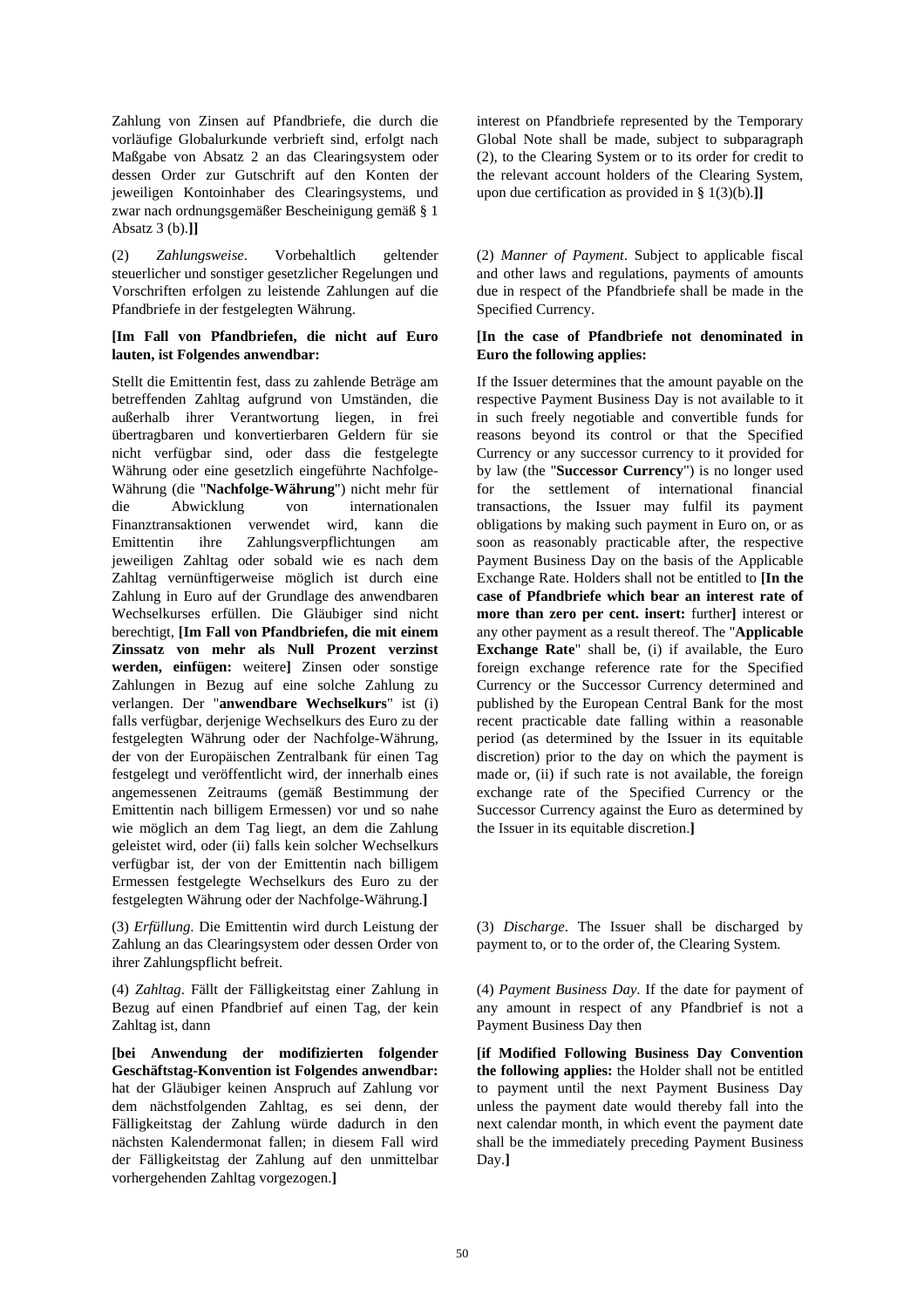**[bei Anwendung der folgender Geschäftstag-Konvention ist Folgendes anwendbar:** hat der Gläubiger keinen Anspruch auf Zahlung vor dem nächstfolgenden Zahltag.**]**

**[bei Anwendung der vorhergegangener Geschäftstag-Konvention ist Folgendes anwendbar:** wird der Fälligkeitstag der Zahlung auf den unmittelbar vorhergehenden Zahltag vorgezogen.**]**

**[Im Fall von Pfandbriefen, die mit einem Zinssatz von mehr als Null Prozent verzinst werden, einfügen:**

**[falls die Zinsen angepasst werden sollen, einfügen:** Falls der Fälligkeitstag einer Zahlung von Zinsen, wie oben beschrieben, **[bei Anwendung der modifizierten folgender Geschäftstag-Konvention und der vorhergegangener Geschäftstag-Konvention einfügen:** vorgezogen wird**] [**oder**] [bei Anwendung der modifizierten folgender Geschäftstag-Konvention und der folgender Geschäftstag-Konvention einfügen:** verspätet ist**]**, wird der Zinsbetrag entsprechend angepasst.**]**

**[falls die Zinsen nicht angepasst werden sollen, einfügen:** Falls der Fälligkeitstag einer Zahlung von Zinsen, wie oben beschrieben, **[bei Anwendung der modifizierten folgender Geschäftstag-Konvention und der vorhergegangener Geschäftstag-Konvention einfügen:** vorgezogen wird**] [**oder**] [bei Anwendung der modifizierten folgender Geschäftstag-Konvention und der folgender Geschäftstag-Konvention einfügen:** verspätet ist**]**, wird der Zinsbetrag nicht entsprechend angepasst.**]]**

Falls der Fälligkeitstag der Rückzahlung des Nennbetrags der Pfandbriefe angepasst wird, ist der Gläubiger nicht berechtigt, Zahlungen aufgrund dieser Anpassung zu verlangen.

Für diese Zwecke bezeichnet "**Zahltag**" einen **[**Geschäftstag (wie in § 1 Absatz 6 definiert)**] [**Tag (außer einem Samstag oder Sonntag), an dem das Clearingsystem **[falls die festgelegte Währung EUR ist oder falls TARGET aus anderen Gründen benötigt wird, ist Folgendes anwendbar:** und das Trans-European Automated Real-time Gross Settlement Express Transfer System 2 ("**TARGET**")**]** betriebsbereit **[**ist**] [**sind**]] [falls die festgelegte Währung nicht EUR ist, oder falls aus anderen Gründen erforderlich, ist Folgendes anwendbar: [**und**]** Geschäftsbanken und Devisenmärkte in **[sämtliche relevanten Finanzzentren]** Zahlungen abwickeln**]]**.

## **§ 5 RÜCKZAHLUNG**

#### **[**(1) *Rückzahlung bei Endfälligkeit*.**] [**(1) *Redemption at Maturity*.**]**

Soweit nicht zuvor bereits ganz oder teilweise zurückgezahlt oder angekauft und entwertet und vorbehaltlich einer Anpassung gemäß den in § 4 **[if Following Business Day Convention the following applies:** the Holder shall not be entitled to payment until the next day which is a Payment Business Day.**]**

**[if Preceding Business Day Convention the following applies:** the Holder shall be entitled to payment on the immediately preceding Payment Business Day.**]**

**[In the case of Pfandbriefe which bear an interest rate of more than zero per cent. insert:**

**[if adjustment of interest is applicable the following applies:** If the date for a payment of interest is **[in case of Modified Following Business Day Convention and Preceding Business Day Convention the following applies:** brought forward**] [**or**] [in case of Modified Following Business Day Convention and Following Business Day Convention the following applies:** postponed**]** as described above, the amount of interest shall be adjusted accordingly.**]**

**[if adjustment of interest is not applicable the following applies:** If the date for a payment of interest is **[in case of Modified Following Business Day Convention and Preceding Business Day Convention the following applies:** brought forward**] [**or**] [in case of Modified Following Business Day Convention and Following Business Day Convention the following applies:** postponed**]** as described above, the amount of interest shall not be adjusted accordingly.**]]**

If the due date for the redemption of the principal amount of the Pfandbriefe is adjusted the Holder shall not be entitled to payments in respect of such adjustment.

For these purposes, "**Payment Business Day**" means **[**a Business Day (as defined in § 1(6))**] [**any day (other than a Saturday or a Sunday) on which the Clearing System **[if the Specified Currency is EUR or if TARGET is needed for other reasons the following applies:** and the Trans-European Automated Real-time Gross Settlement Express Transfer System 2 ("**TARGET**")**] [**is**][**are**]** operational**] [if the Specified Currency is not EUR or if needed for other reasons the following applies: [**and**]** commercial banks and foreign exchange markets settle payments in **[all relevant financial centres]]]**.

#### **§ 5 REDEMPTION**

 Unless previously redeemed in whole or in part or purchased and cancelled and subject to adjustment in accordance with the provisions set out in  $\S$  4(4), the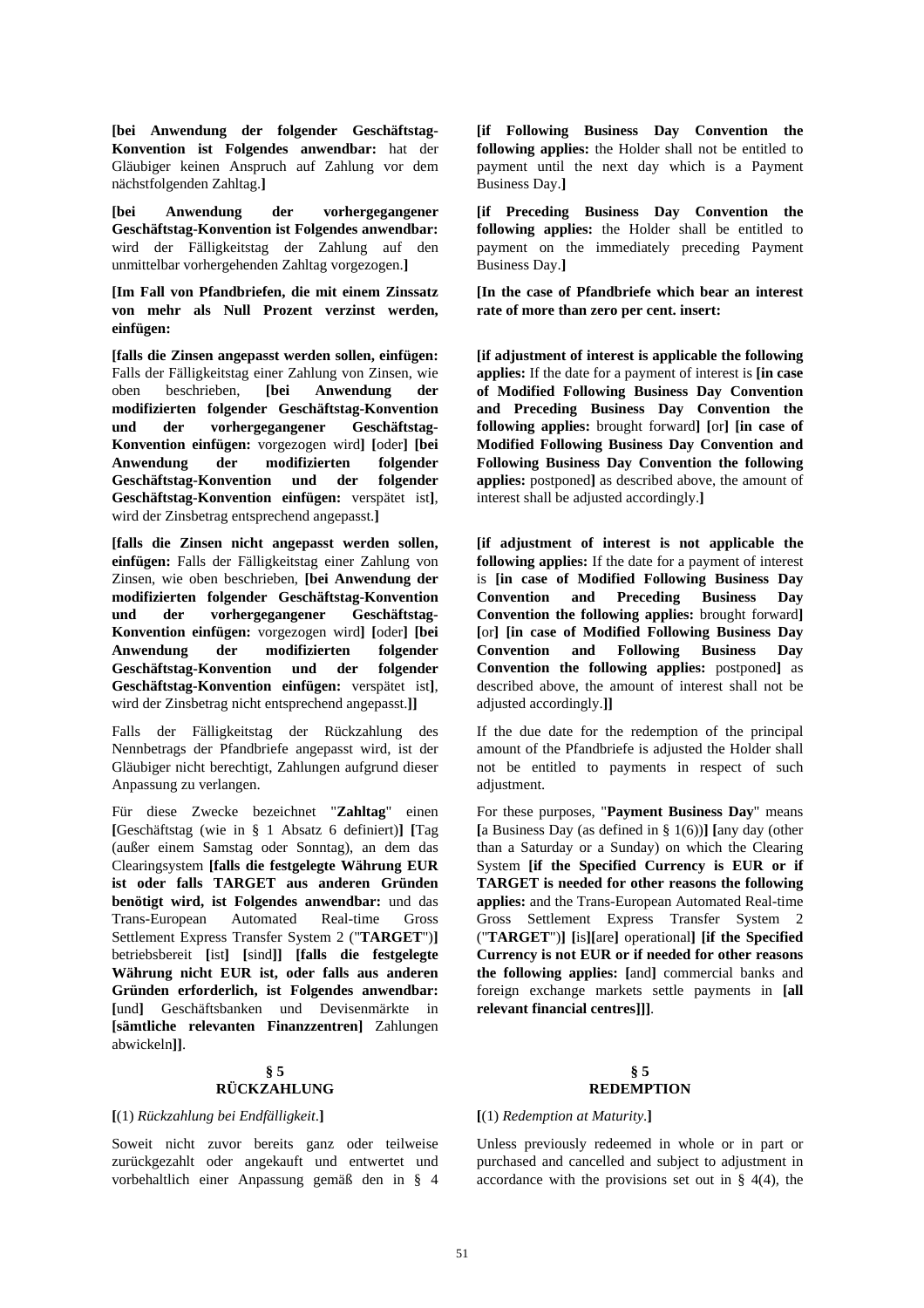Absatz 4 enthaltenen Bestimmungen, werden die Pfandbriefe zu ihrem Rückzahlungsbetrag am **[Fälligkeitstag]** (der "**Fälligkeitstag**") zurückgezahlt. Der Rückzahlungsbetrag in Bezug auf jeden Pfandbrief entspricht dem Nennbetrag des Pfandbriefs.

## **[Falls die Emittentin das Wahlrecht hat, die Pfandbriefe vorzeitig zurückzuzahlen, ist Folgendes anwendbar:**

#### (2) *Vorzeitige Rückzahlung nach Wahl der Emittentin*. (2) *Early Redemption at the Option of the Issuer*.

(a) Die Emittentin kann, nachdem sie gemäß Absatz (b) gekündigt hat, die Pfandbriefe insgesamt oder teilweise am/an den Wahl-Rückzahlungstag(en) (Call) zum/zu den Wahl-Rückzahlungsbetrag/beträgen (Call) wie nachfolgend angegeben, **[Im Fall von Pfandbriefen, die mit einem Zinssatz von mehr als Null Prozent verzinst werden, einfügen:** nebst etwaigen bis zum Wahl-Rückzahlungstag (Call) (ausschließlich) aufgelaufenen Zinsen**]** zurückzahlen.

> Wahl-Rückzahlungstag(e) (Call) **[Wahl-Rückzahlungstag(e)]**

## Wahl-Rückzahlungsbetrag/beträge (Call) **[Wahl-Rückzahlungsbetrag/beträge]**

(b) Die Kündigung ist den Gläubigern der Pfandbriefe durch die Emittentin gemäß § 10 bekannt zu geben. Sie beinhaltet die folgenden Angaben:

(ii) eine Erklärung, ob diese Serie ganz oder teilweise zurückgezahlt wird und im letzteren Fall den Gesamtnennbetrag der zurückzuzahlenden Pfandbriefe;

(iii) den Wahl-Rückzahlungstag (Call), der nicht weniger als **[Mindestkündigungsfrist]** und nicht mehr als **[Höchstkündigungsfrist] [**Tage**] [[sämtliche relevanten Finanzzentren]** Geschäftstage **[**(wie in § 1 Absatz 6 definiert)**]]** nach dem Tag der Kündigung durch die Emittentin gegenüber den Gläubigern liegen darf; und

(iv) den Wahl-Rückzahlungsbetrag (Call), zu dem die Pfandbriefe zurückgezahlt werden.

**[**"**[sämtliche relevanten Finanzzentren] Geschäftstag**" bezeichnet einen Tag (außer einem Samstag oder Sonntag), an dem **[falls TARGET noch nicht definiert wurde, ist Folgendes anwendbar**: das Trans-European Automated Real-time Gross Settlement Express Transfer System 2 ("**TARGET**") betriebsbereit ist**] [falls TARGET bereits definiert wurde, ist Folgendes anwendbar:** TARGET betriebsbereit ist**] [[**und**]** Geschäftsbanken und Devisenmärkte in **[sämtliche relevanten Finanzzentren]** Zahlungen abwickeln**]**.**]**

(c) Wenn die Pfandbriefe nur teilweise zurückgezahlt werden, werden die zurückzuzahlenden Pfandbriefe in Übereinstimmung mit den Regeln des betreffenden Clearingsystems ausgewählt.

Pfandbriefe shall be redeemed at their Final Redemption Amount on **[Maturity Date]** (the "**Maturity Date**"). The Final Redemption Amount in respect of each Pfandbrief shall be its principal amount.

**[If Pfandbriefe are subject to Early Redemption at the Option of the Issuer the following applies:**

(a) The Issuer may, upon notice given in accordance with subparagraph (b), redeem all or some only of the Pfandbriefe on the Call Redemption Date(s) at the Call Redemption Amount(s) set forth below **[In the case of Pfandbriefe which bear an interest rate of more than zero per cent. insert:** together with accrued interest, if any, to (but excluding) the Call Redemption Date**]**.

> Call Redemption Date(s) **[Call Redemption Date(s)]**

Call Redemption Amount(s) **[Call Redemption Amount(s)]**

(b) Notice of redemption shall be given by the Issuer to the Holders of the Pfandbriefe in accordance with § 10. Such notice shall specify:

(i) die zurückzuzahlende Serie von Pfandbriefen; (i) the Series of Pfandbriefe subject to redemption;

(ii) whether such Series is to be redeemed in whole or in part only and, if in part only, the aggregate principal amount of the Pfandbriefe which are to be redeemed;

(iii) the Call Redemption Date, which shall be not less than **[Minimum Notice to Holders]** nor more than **[Maximum Notice to Holders] [**days**] [[all relevant financial centers]** Business Days **[**(as defined in § 1(6))**]]** after the date on which notice is given by the Issuer to the Holders; and

(iv) the Call Redemption Amount at which such Pfandbriefe are to be redeemed.

**[**"**[all relevant financial centres] Business Days**" means any day (other than a Saturday or a Sunday) on which **[if TARGET has not yet been defined the following applies:** the Trans-European Automated Real-time Gross Settlement Express Transfer System 2 ("**TARGET**") is operational**] [if TARGET has already been defined the following applies:** TARGET is operational**] [[**and**]** commercial banks and foreign exchange markets settle payments in **[all relevant financial centres]**.**]**

(c) In the case of a partial redemption of Pfandbriefe, Pfandbriefe to be redeemed shall be selected in accordance with the rules of the relevant Clearing System.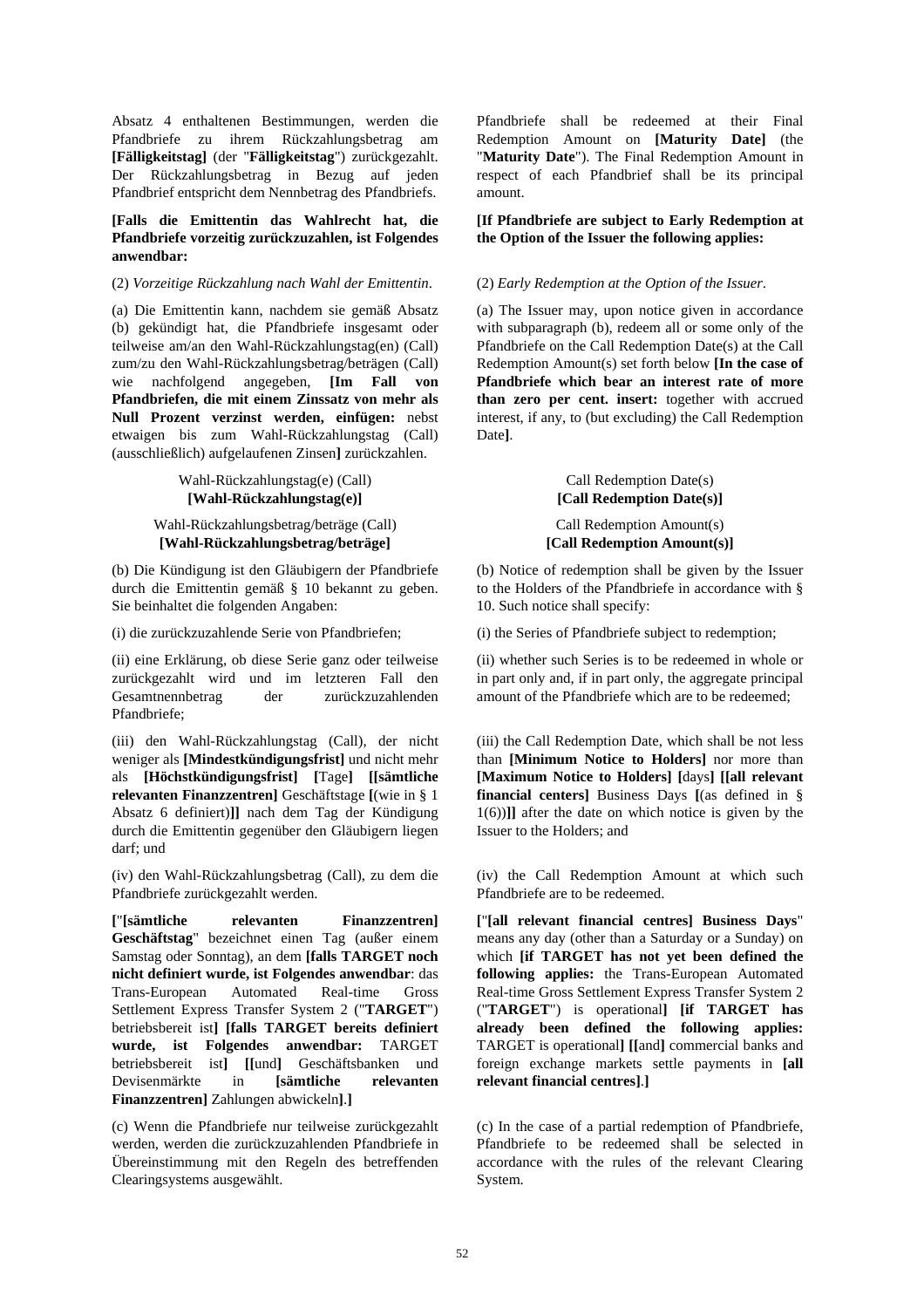Die Gläubiger haben kein Recht, die Pfandbriefe vor dem Fälligkeitstag zurück zu zahlen.**]**

## **§ 6 BEAUFTRAGTE STELLEN**

(1) *Bestellung; bezeichnete Geschäftsstelle[n]*. Die anfänglich bestellte Emissions- und Zahlstelle **[**und die anfänglich bestellte Zahlstelle**]** und deren bezeichnete Geschäftsstelle**[**n**]** lauten wie folgt:

Emissions- und Zahlstelle:

Dexia Kommunalbank Deutschland AG Charlottenstraße 82 10969 Berlin Deutschland

**[**Zahlstelle:

Banque Internationale à Luxembourg, société anonyme 69, route d' Esch 2953 Luxembourg Luxemburg**]**

Die Emissions- und Zahlstelle **[**und die Zahlstelle**] [**behält**] [**behalten**]** sich das Recht vor, jederzeit ihre bezeichnete**[**n**]** Geschäftsstelle**[**n**]** durch eine andere bezeichnete Geschäftsstelle zu ersetzen.

(2) *Änderung der Bestellung oder Abberufung*. Die Emittentin behält sich das Recht vor, jederzeit die Bestellung der Emissions- und Zahlstelle **[**und der Zahlstelle**]** und etwaiger anderer Zahlstellen zu ändern oder zu beenden und eine andere Emissions- und Zahlstelle oder zusätzliche oder andere Zahlstellen im Einklang mit allen anwendbaren Vorschriften zu bestellen. Eine Änderung, Abberufung, Bestellung oder ein sonstiger Wechsel wird nur wirksam (außer im Insolvenzfall, in dem eine solche Änderung sofort wirksam wird), sofern die Gläubiger hierüber gemäß § 10 vorab unter Einhaltung einer Frist von 10 Tagen informiert wurden.

(3) *Beauftragte der Emittentin*. Die Emissions- und Zahlstelle **[**und die Zahlstelle**]** und etwaige andere Zahlstellen handeln ausschließlich als Beauftragte der Emittentin und übernehmen keinerlei Verpflichtungen gegenüber den Gläubigern und es wird kein Auftragsoder Treuhandverhältnis zwischen ihnen und den Gläubigern begründet.

(4) *Verbindlichkeit der Festsetzungen*. Alle Festsetzungen, Berechnungen, Quotierungen und Entscheidungen, die von der Emissions- und Zahlstelle für die Zwecke dieser Anleihebedingungen gemacht, abgegeben, getroffen oder eingeholt werden, sind (sofern nicht ein offensichtlicher Irrtum vorliegt) für die Emittentin, etwaige Zahlstellen und die Gläubiger bindend.

The Holders have no right to redeem the Pfandbriefe prior to the Maturity Date.**]**

## **§ 6 AGENTS**

(1) *Appointment; Specified Office[s]*. The initial Fiscal Agent and Paying Agent **[**and the initial Paying Agent**]** and its initial specified office**[**s**]** are:

Fiscal Agent and Paying Agent:

Dexia Kommunalbank Deutschland AG Charlottenstraße 82 10969 Berlin Germany **[**Paying Agent:

Banque Internationale à Luxembourg, société anonyme 69, route d' Esch 2953 Luxembourg Luxembourg**]**

The Fiscal Agent and Paying Agent **[**and the Paying Agent**]** reserve**[**s**]** the right at any time to change **[**its**] [**their**]** specified office**[**s**]** to some other specified offices.

(2) *Variation or Termination of Appointment*. The Issuer reserves the right at any time to vary or terminate the appointment of the Fiscal Agent and Paying Agent **[**and the Paying Agent**]** and any other paying agent and to appoint another fiscal agent and paying agent or additional or other paying agents in accordance with all applicable regulations. Any variation, termination, appointment or change shall only take effect (other than in the case of insolvency, when it shall be of immediate effect) after 10 days' prior notice thereof shall have been given to the Holders in accordance with § 10.

(3) *Agents of the Issuer*. The Fiscal Agent and Paying Agent **[**and the Paying Agent**]** and any other paying agents act solely as agents of the Issuer and do not have any obligations towards or relationship of agency or trust with any Holder.

(4) *Determinations Binding*. All determinations, calculations, quotations and decisions given, expressed, made or obtained under these Terms and Conditions by the Fiscal Agent and Paying Agent shall (in the absence of manifest error) be binding on the Issuer, any paying agents and the Holders.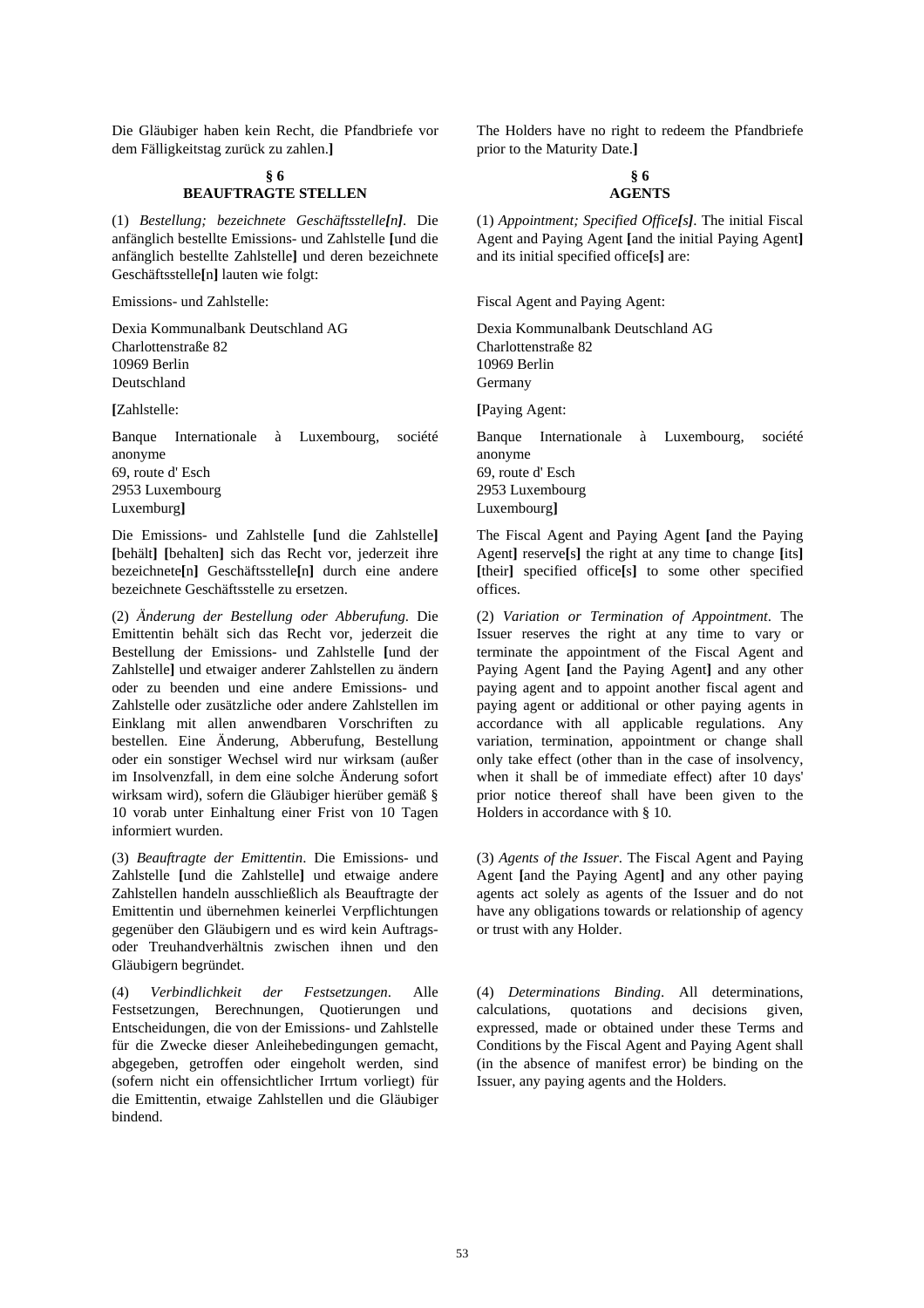(1) *Deutsche Steuern*. Sämtliche auf die Pfandbriefe zu zahlenden Beträge sind ohne Einbehalt oder Abzug von oder aufgrund von gegenwärtigen oder zukünftigen Steuern oder sonstigen Abgaben gleich welcher Art zu leisten, die von oder in der Bundesrepublik Deutschland oder für deren Rechnung oder von oder für Rechnung einer politischen Untergliederung oder Steuerbehörde der oder in der Bundesrepublik Deutschland auferlegt oder erhoben werden, es sei denn, dieser Einbehalt oder Abzug ist gesetzlich vorgeschrieben.

(2) *FATCA*. Die Emittentin ist berechtigt, von den an einen Gläubiger oder einen an den Pfandbriefen wirtschaftlich Berechtigten unter den Pfandbriefen zu zahlenden Beträgen die Beträge einzubehalten oder abzuziehen, die zur Zahlung etwaiger Steuern (a) gemäß Sections 1471 bis 1474 des U.S. Internal Revenue Code von 1986 oder damit zusammenhängenden Verordnungen oder sonstigen amtlichen Richtlinien (die "**U.S. Bestimmungen**"), (b) gemäß einem Abkommen, einem Gesetz, einer Verordnung oder sonstigen amtlichen Richtlinien, das bzw. die in einem anderen Land besteht bzw. bestehen und der Umsetzung der U.S. Bestimmungen dient bzw. dienen (die "**ausländischen Bestimmungen**"), (c) gemäß einem zwischenstaatlichen Vertrag zwischen den Vereinigten Staaten und einem anderen Land, der der Umsetzung der U.S. Bestimmungen dient (der "**zwischenstaatliche Vertrag**"), oder (d) gemäß einer Vereinbarung, die die Emittentin, eine Zahlstelle oder ein Finanzintermediär zwecks Umsetzung der U.S. Bestimmungen, der ausländischen Bestimmungen oder eines zwischenstaatlichen Vertrags mit dem U.S. Internal Revenue Service, der Regierung der Vereinigten Staaten oder etwaigen staatlichen Behörden oder Steuerbehörden in einem anderen Land geschlossen hat (zusammen mit den U.S. Bestimmungen, den ausländischen Bestimmungen und dem zwischenstaatlichen Vertrag, "**FATCA**"), einzubehalten oder abzuziehen sind. Die Emittentin ist nicht verpflichtet, irgendwelche zusätzlichen Beträge aufgrund einer Quellensteuer, die sie, eine Zahlstelle oder ein Intermediär im Zusammenhang mit FATCA einbehält, zu zahlen.

## **§ 8 VORLEGUNGSFRIST**

Die in § 801 Absatz 1 Satz 1 BGB bestimmte Vorlegungsfrist wird für die Pfandbriefe auf zehn Jahre verkürzt.

#### **§ 9**

# **BEGEBUNG WEITERER PFANDBRIEFE, ANKAUF UND ENTWERTUNG**

(1) *Begebung weiterer Pfandbriefe*. Die Emittentin ist berechtigt, jederzeit ohne Zustimmung der Gläubiger weitere Pfandbriefe mit gleicher Ausstattung (oder

(1) *German Taxation*. All amounts payable in respect of the Pfandbriefe shall be made without withholding or deduction for or on account of any present or future taxes or duties of whatever nature imposed or levied by way of withholding or deduction by or on behalf of the Federal Republic of Germany or any political subdivision or any authority thereof or therein having power to tax unless such withholding or deduction is required by law.

(2) *FATCA*. The Issuer is authorised to withhold or deduct from amounts payable under the Pfandbriefe to a Holder or beneficial owner of Pfandbriefe funds for the payment of any tax that it is required to withhold or deduct pursuant to (a) sections 1471 to 1474 of the U.S. Internal Revenue Code of 1986 or any associated regulations or other official guidance (the "**U.S. Provisions**"); (b) any treaty, law, regulation or other official guidance enacted in any other country, which facilitates the implementation of the U.S. Provisions (the "**Foreign Provisions**"); (c) any intergovernmental agreement between the United States and any other country, which facilitates the implementation of the U.S. Provisions (the "**Intergovernmental Agreement**"); or (d) any agreement regarding the implementation of the U.S. Provisions, the Foreign Provisions and any Intergovernmental Agreement entered into by the Issuer, a paying agent or an intermediary with the U.S. Internal Revenue Service, the U.S. government or any governmental or taxation authority in any other country (together with the U.S. Provisions, Foreign Provisions and Intergovernmental Agreement, "**FATCA**"). The Issuer will not be required to make any payment of additional amounts for or on account of any withholding tax deducted by the Issuer, a paying agent or an intermediary in compliance with FATCA.

## **§ 8 PRESENTATION PERIOD**

The presentation period provided in § 801 subparagraph 1, sentence 1 BGB (German Civil Code) is reduced to ten years for the Pfandbriefe.

## **§ 9 FURTHER ISSUES, PURCHASES AND CANCELLATION**

 (1) *Further Issues*. The Issuer may from time to time, without the consent of the Holders, issue further Pfandbriefe having the same terms and conditions as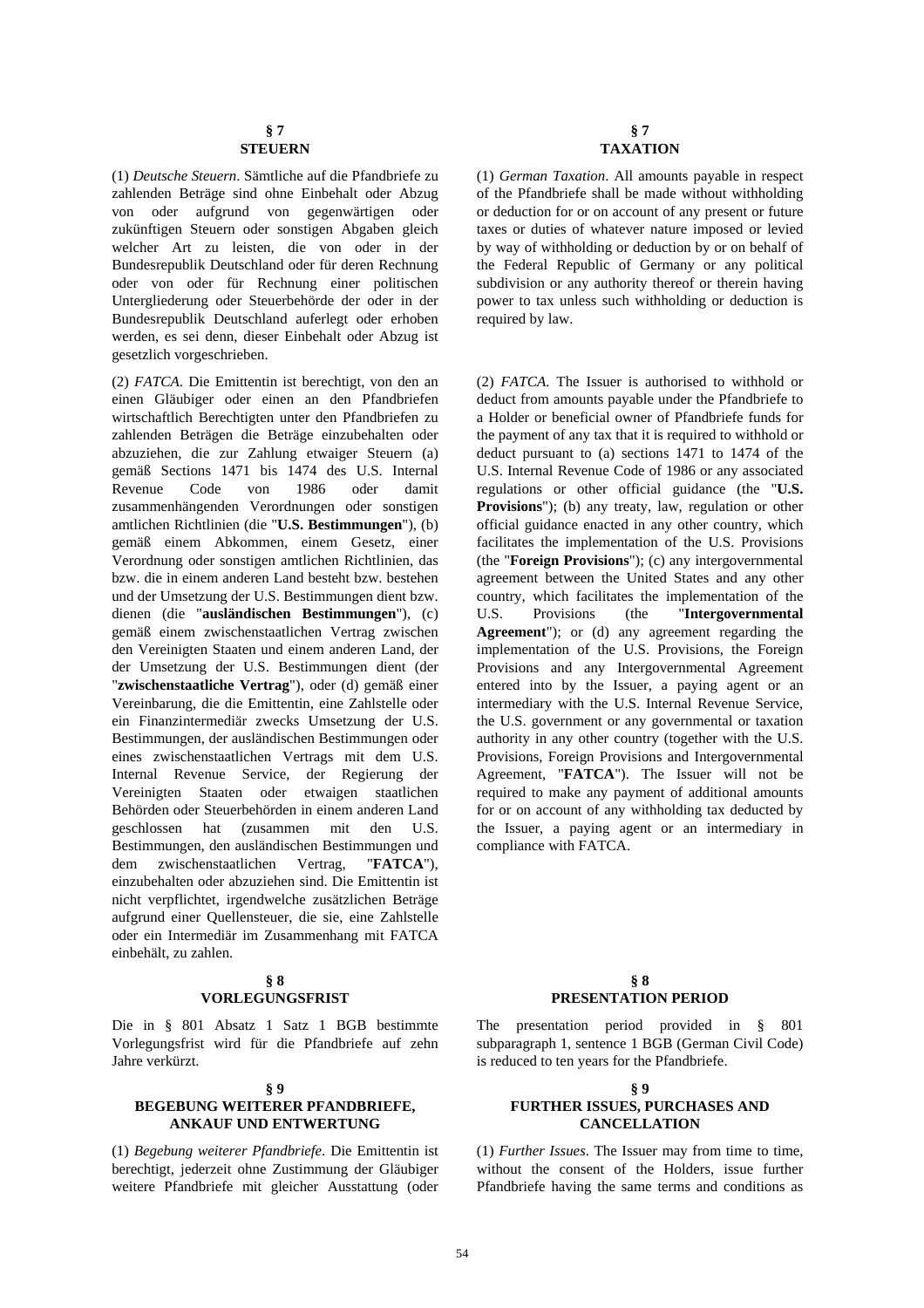gegebenenfalls mit Ausnahme des Tages der Ausgabe **[Im Fall von Pfandbriefen, die mit einem Zinssatz von mehr als Null Prozent verzinst werden, einfügen:** , des Verzinsungsbeginns, des ersten Zinsahlungstags**]** und/oder des Ausgabepreises) in der Weise zu begeben, dass sie mit diesen Pfandbriefen eine einheitliche Serie bilden.

(2) *Ankauf und Entwertung*. Die Emittentin ist berechtigt, jederzeit Pfandbriefe im Markt oder anderweitig zu jedem beliebigen Preis zu kaufen. Die von der Emittentin erworbenen Pfandbriefe können nach Wahl der Emittentin von ihr gehalten, weiterverkauft oder bei der Emissionsstelle zwecks Entwertung eingereicht werden.

# **§ 10**

## **MITTEILUNGEN**

#### **[Falls die Pfandbriefe an dem regulierten Markt einer Wertpapierbörse notiert werden, ist Folgendes anwendbar:**

(1) *Bekanntmachung*. Solange dies gesetzlich erforderlich ist, werden alle die Pfandbriefe betreffenden Mitteilungen in dem Bundesanzeiger bzw. einem entsprechenden Nachfolgemedium **[**und zusätzlich in elektronischer Form auf der Internetseite der Luxemburger Wertpapierbörse (www.bourse.lu)**]** veröffentlicht. Jede derartige Mitteilung gilt am dritten Tag nach der Veröffentlichung (oder bei mehreren Veröffentlichungen an dem dritten Tag nach der ersten solchen Veröffentlichung) als wirksam erfolgt.

(2) *Mitteilungen an das Clearingsystem*. Soweit die Veröffentlichung von Mitteilungen nach Absatz 1 rechtlich nicht mehr erforderlich ist, ist die Emittentin berechtigt, eine Veröffentlichung in den in Absatz 1 genannten Medien durch eine Mitteilung an das Clearingsystem zur Weiterleitung durch das Clearingsystem an die Gläubiger zu ersetzen. Jede derartige Mitteilung gilt am dritten Tag nach dem Tag der Mitteilung an das Clearingsystem als den Gläubigern mitgeteilt.**]**

## **[Falls die Pfandbriefe nicht an dem regulierten Markt einer Wertpapierbörse notiert werden, ist Folgendes anwendbar:**

(1) *Mitteilungen an das Clearingsystem*. Die Emittentin wird alle die Pfandbriefe betreffenden Mitteilungen an das Clearingsystem zur Weiterleitung durch das Clearingsystem an die Gläubiger übermitteln. Jede derartige Mitteilung gilt am dritten Tag nach dem Tag der Mitteilung an das Clearingsystem als den Gläubigern mitgeteilt.**]**

(**[]**) *Form der Mitteilung der Gläubiger*. Mitteilungen, die von einem Gläubiger gemacht werden, müssen schriftlich erfolgen und zusammen mit dem Nachweis seiner Inhaberschaft gemäß § 11 Absatz 3 an die Emissionsstelle geleitet werden. Eine solche Mitteilung kann über das Clearingsystem in der von der Emissionsstelle und dem Clearingsystem dafür

the Pfandbriefe in all respects (or in all respects except for, as applicable, the issue date **[In the case of Pfandbriefe which bear an interest rate of more than zero per cent. insert:** , interest commencement date, first interest payment date**]** and/or issue price) so as to form a single Series with the Pfandbriefe.

 (2) *Purchases and Cancellation*. The Issuer may at any time purchase Pfandbriefe in any market or otherwise and at any price. Pfandbriefe purchased by the Issuer may, at the option of the Issuer, be held, resold or surrendered to the Fiscal Agent for cancellation.

#### **§ 10 NOTICES**

## **[If the Pfandbriefe are listed on the regulated market of a stock exchange the following applies:**

 (1) *Publication*. As long as legally required, all notices concerning the Pfandbriefe shall be published in the Federal Gazette (Bundesanzeiger) or any comparable successor media **[**and, additionally, in electronic form on the website of the Luxembourg Stock Exchange (www.bourse.lu)**]**. Any notice so given will be deemed to have been validly given on the third day following the date of such publication (or, if published more than once, on the third day following the date of the first such publication).

 (2) *Notification to Clearing System*. If the publication of notices pursuant to paragraph (1) is no longer required by law, the Issuer may, in lieu of publication in the media set forth in paragraph (1) above, deliver the relevant notice to the Clearing System, for communication by the Clearing System to the Holders. Any such notice shall be deemed to have been given to the Holders on the third day after the day on which said notice was given to the Clearing System.**]**

## **[If the Pfandbriefe are not listed on the regulated market of a stock exchange the following applies:**

 (1) *Notification to Clearing System*. The Issuer shall deliver all notices concerning the Pfandbriefe to the Clearing System for communication by the Clearing System to the Holders. Any such notice shall be deemed to have been given to the Holders on the third day after the day on which said notice was given to the Clearing System.**]**

 (**[]**) *Form of Notice of Holders*. Notices to be given by any Holder shall be made by means of a written declaration to be delivered together with an evidence of the Holder´s entitlement in accordance with § 11 (3) to the Fiscal Agent. Such notice may be given through the Clearing System in such manner as the Fiscal Agent and the Clearing System may approve for such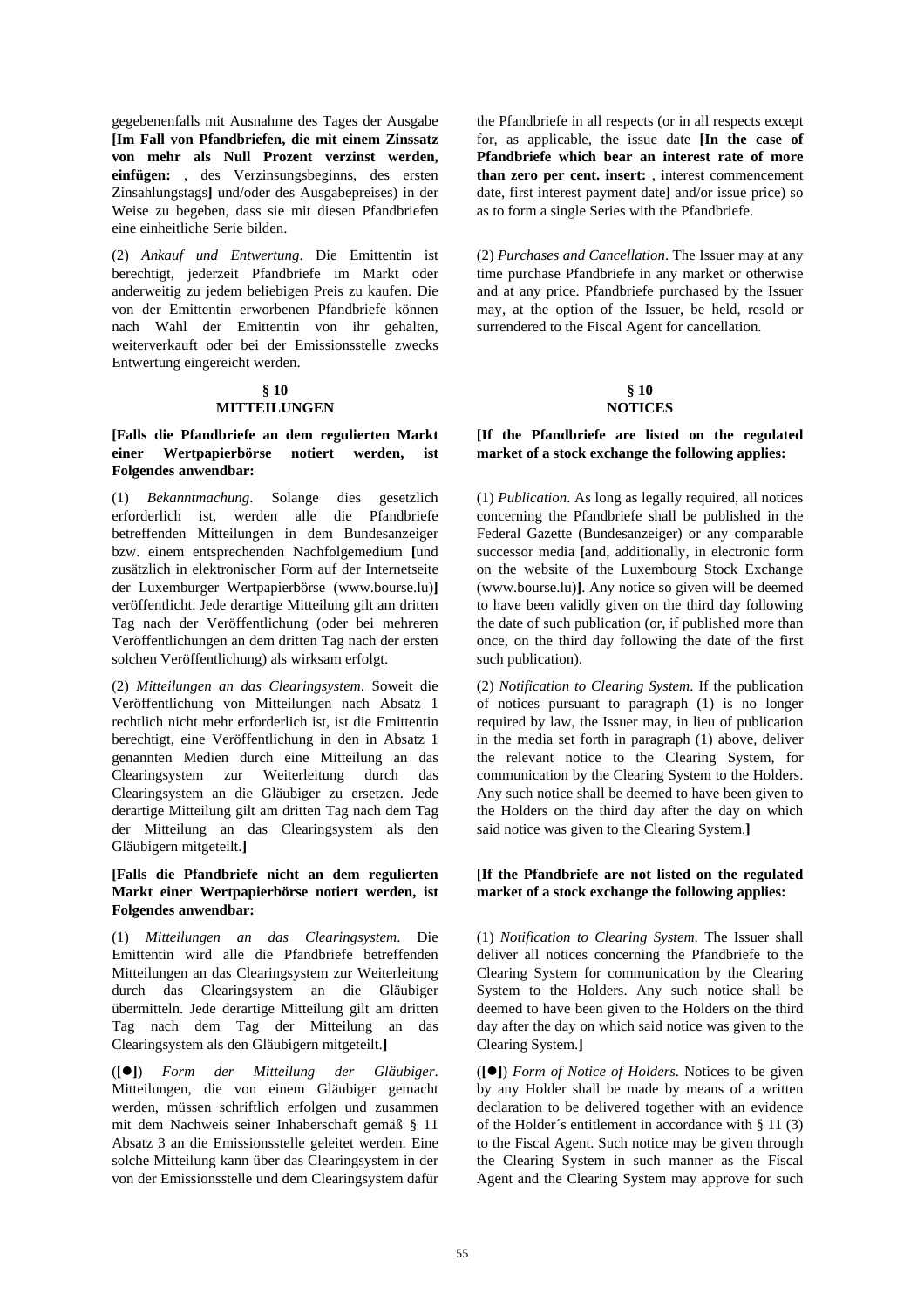vorgesehenen Weise erfolgen. purpose.

#### **§ 11**

## **ANWENDBARES RECHT, GERICHTSSTAND UND GERICHTLICHE GELTENDMACHUNG**

(1) *Anwendbares Recht*. Form und Inhalt der Pfandbriefe sowie die Rechte und Pflichten der Gläubiger und der Emittentin bestimmen sich in jeder Hinsicht nach deutschem Recht.

(2) *Gerichtsstand*. Nicht ausschließlich zuständig für sämtliche im Zusammenhang mit den Pfandbriefen entstehenden Klagen oder sonstige Verfahren sind die Gerichte in Berlin.

(3) *Gerichtliche Geltendmachung*. Jeder Gläubiger von Pfandbriefen ist berechtigt, in jedem Rechtsstreit gegen die Emittentin oder in jedem Rechtsstreit, in dem der Gläubiger und die Emittentin Partei sind, seine Rechte aus diesen Pfandbriefen im eigenen Namen auf der folgenden Grundlage zu schützen oder geltend zu machen: (i) indem er eine Bescheinigung der Depotbank beibringt, bei der er für die Pfandbriefe ein Wertpapierdepot unterhält, welche (a) den vollständigen Namen und die vollständige Adresse des Gläubigers enthält, (b) den Gesamtnennbetrag der Pfandbriefe bezeichnet, die unter dem Datum der Bestätigung auf dem Wertpapierdepot verbucht sind und (c) bestätigt, dass die Depotbank gegenüber dem Clearingsystem eine schriftliche Erklärung abgegeben hat, die die vorstehend unter (a) und (b) bezeichneten Informationen enthält; und (ii) indem er eine Kopie der die betreffenden Pfandbriefe verbriefenden Globalurkunde vorlegt, deren Übereinstimmung mit dem Original eine vertretungsberechtigte Person des Clearingsystems oder des Verwahrers des Clearingsystems bestätigt hat, ohne dass eine Vorlage der Originalbelege oder der die Pfandbriefe verbriefenden Globalurkunde in einem solchen Verfahren erforderlich wäre. Für die Zwecke des Vorstehenden bezeichnet "**Depotbank**" jede Bank oder ein sonstiges anerkanntes Finanzinstitut, das berechtigt ist, das Wertpapierverwahrungsgeschäft zu betreiben und bei der/dem der Gläubiger ein Wertpapierdepot für die Pfandbriefe unterhält, einschließlich des Clearingsystems. Unbeschadet des Vorstehenden kann jeder Gläubiger seine Rechte aus den Pfandbriefen auch auf jede andere Weise schützen oder geltend machen, die im Land des Rechtsstreits prozessual zulässig ist.

## **§ 12 SPRACHE**

## **[Falls die Anleihebedingungen in deutscher Sprache mit einer Übersetzung in die englische Sprache abgefasst sind, ist Folgendes anwendbar:**

Diese Anleihebedingungen sind in deutscher Sprache abgefasst. Eine Übersetzung in die englische Sprache ist beigefügt. Der deutsche Text ist bindend und maßgeblich. Die Übersetzung in die englische Sprache ist unverbindlich.**]**

#### **§ 11 APPLICABLE LAW, PLACE OF JURISDICTION AND ENFORCEMENT**

 (1) *Applicable Law*. The Pfandbriefe, as to form and content, and all rights and obligations of the Holders and the Issuer, shall be governed in any respect by German law.

 (2) *Place of Jurisdiction*. The courts in Berlin shall have non-exclusive jurisdiction for any action or other legal proceedings arising out of or in connection with the Pfandbriefe.

 (3) *Enforcement*. Any Holder of Pfandbriefe may in any proceedings against the Issuer, or to which such Holder and the Issuer are parties, protect and enforce in its own name its rights arising under such Pfandbriefe on the basis of (i) a statement issued by the Custodian with whom such Holder maintains a securities account in respect of the Pfandbriefe (a) stating the full name and address of the Holder, (b) specifying the aggregate principal amount of Pfandbriefe credited to such securities account on the date of such statement and (c) confirming that the Custodian has given written notice to the Clearing System containing the information pursuant to (a) and (b) and (ii) a copy of the Global Note certified as being a true copy by a duly authorised officer of the Clearing System or a depository of the Clearing System, without the need for production in such proceedings of the actual records or the Global Note representing the Pfandbriefe. For purposes of the foregoing, "**Custodian**" means any bank or other financial institution of recognised standing authorised to engage in securities custody business with which the Holder maintains a securities account in respect of the Pfandbriefe and includes the Clearing System. Each Holder may, without prejudice to the foregoing, protect and enforce its rights under the Pfandbriefe also in any other way which is admitted in the country of the proceedings.

#### **§ 12 LANGUAGE**

## **[If the Terms and Conditions are to be in the German language with an English language translation the following applies:**

These Terms and Conditions are written in the German language and provided with an English language translation. The German text shall be controlling and binding. The English language translation is nonbinding.**]**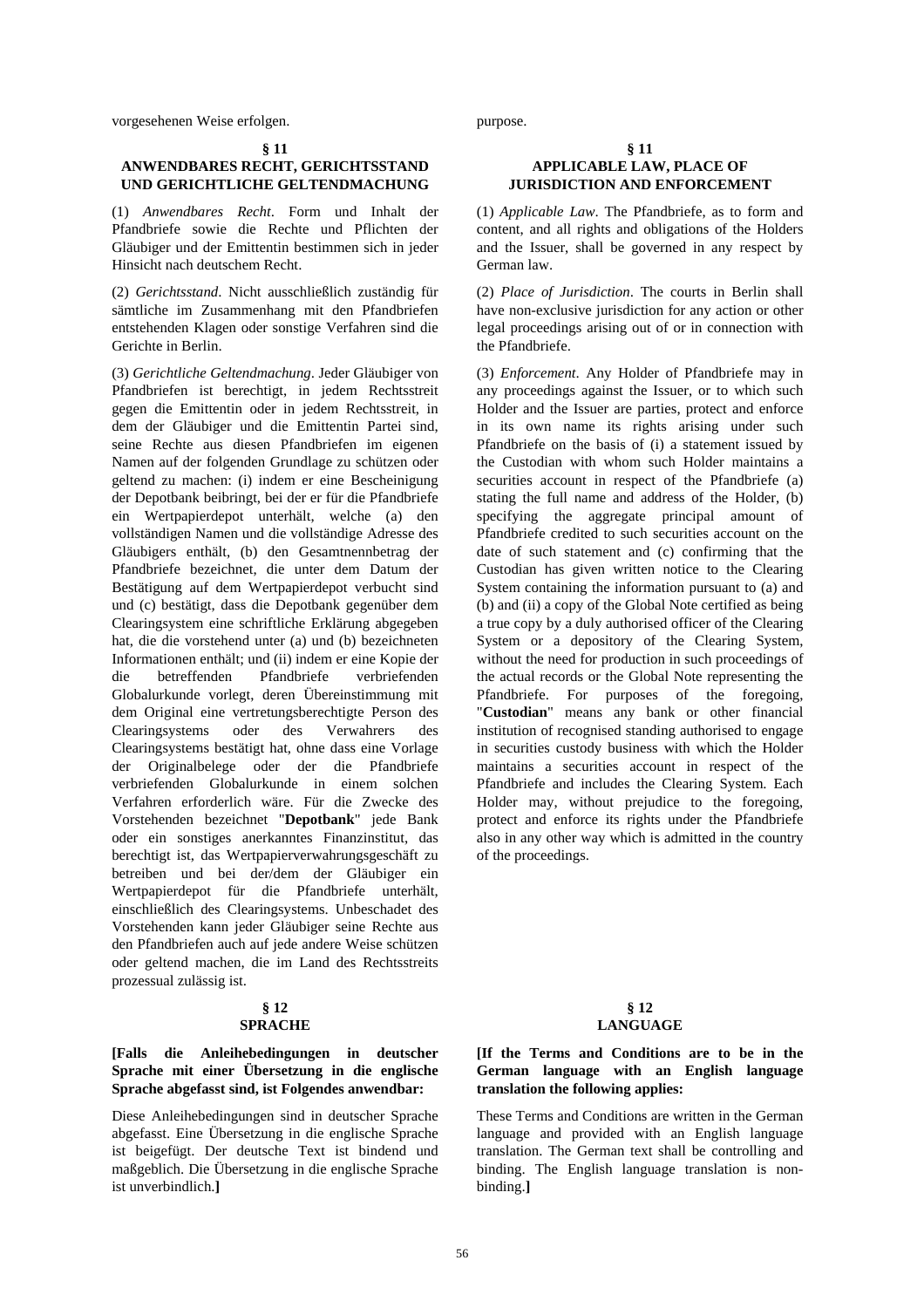#### **[Falls die Anleihebedingungen ausschließlich in deutscher Sprache abgefasst sind, ist Folgendes anwendbar:**

Diese Anleihebedingungen sind ausschließlich in deutscher Sprache abgefasst.**]**

## **[Falls die Anleihebedingungen in englischer Sprache mit einer Übersetzung in die deutsche Sprache abgefasst sind, ist Folgendes anwendbar:**

Diese Anleihebedingungen sind in englischer Sprache abgefasst. Eine Übersetzung in die deutsche Sprache ist beigefügt. Der englische Text ist bindend und maßgeblich. Die Übersetzung in die deutsche Sprache ist unverbindlich.**]**

**[If the Terms and Conditions are to be in the English language only the following applies:**

These Terms and Conditions are written in the English language only.**]**

## **[If the Terms and Conditions are to be in the English language with a German language translation the following applies:**

These Terms and Conditions are written in the English language and provided with a German language translation. The English text shall be controlling and binding. The German language translation is nonbinding.**]**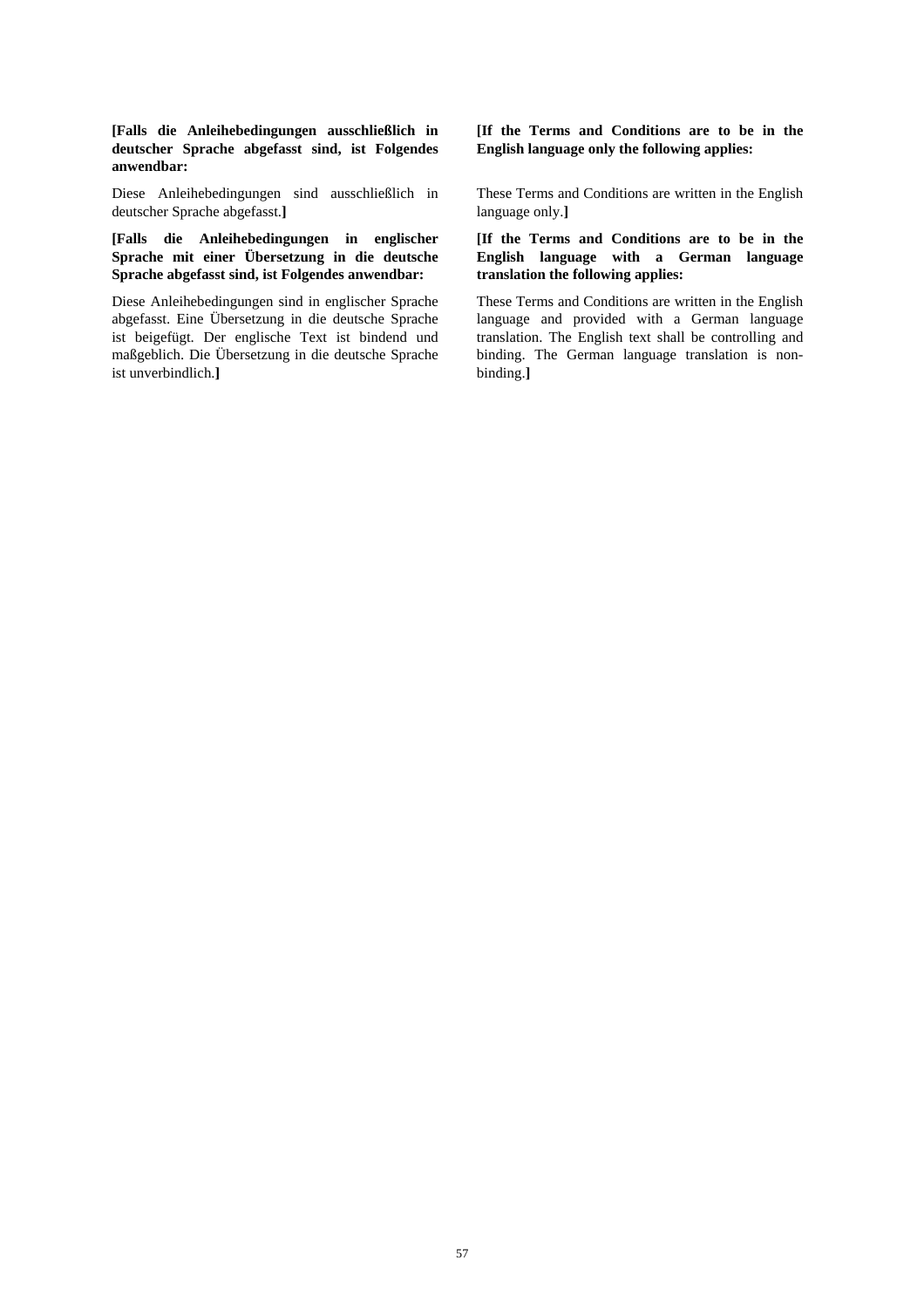**OPTION II – Anleihebedingungen für Pfandbriefe mit variabler Verzinsung** 

## **§ 1 WÄHRUNG, STÜCKELUNG, FORM, DEFINITIONEN**

(1) *Währung; Stückelung*. Diese Serie der Öffentlichen Pfandbriefe (die "**Pfandbriefe**") der Dexia Kommunalbank Deutschland AG (die "**Emittentin**") wird in **[festgelegte Währung]** (die "**festgelegte Währung**") im Gesamtnennbetrag von **[Gesamtnennbetrag]** (in Worten: **[Gesamtnennbetrag in Worten]**) in der Stückelung von **[festgelegte Stückelung]** (die "**festgelegte Stückelung**") begeben.

## **[Im Fall von Pfandbriefen, die durch eine Dauerglobalurkunde verbrieft sind, ist Folgendes anwendbar:**

(3) Dauerglobalurkunde. Die Pfandbriefe sind durch eine Dauerglobalurkunde (die "**Dauerglobalurkunde**" oder die "**Globalurkunde**") ohne Zinsscheine verbrieft. Die Dauerglobalurkunde trägt die Unterschriften ordnungsgemäß bevollmächtigter Vertreter der Emittentin und des von der Bundesanstalt für Finanzdienstleistungsaufsicht bestellten Treuhänders und ist von der Emissionsstelle oder in deren Namen mit einer Kontrollunterschrift versehen. Einzelurkunden und Zinsscheine werden nicht ausgegeben.**]**

**[Im Fall von Pfandbriefen, die anfänglich durch eine vorläufige Globalurkunde verbrieft sind (für Pfandbriefe, die in Übereinstimmung mit den D Rules begeben werden), ist Folgendes anwendbar:**

#### (3) *Vorläufige Globalurkunde – Austausch*. (3) *Temporary Global Note – Exchange*.

(a) Die Pfandbriefe sind anfänglich durch eine vorläufige Globalurkunde (die "**vorläufige Globalurkunde**") ohne Zinsscheine verbrieft. Die vorläufige Globalurkunde wird gegen Pfandbriefe in der festgelegten Stückelung, die durch eine Dauerglobalurkunde (die "**Dauerglobalurkunde**" und (zusammen mit der vorläufigen Globalurkunde) die "**Globalurkunden**" und (jeweils) eine "**Globalurkunde**") ohne Zinsscheine verbrieft sind, ausgetauscht. Die vorläufige Globalurkunde und die Dauerglobalurkunde tragen jeweils die Unterschriften ordnungsgemäß bevollmächtigter Vertreter der Emittentin und des von der Bundesanstalt für Finanzdienstleistungsaufsicht bestellten Treuhänders und sind jeweils von der Emissionsstelle oder in deren Namen mit einer Kontrollunterschrift versehen. Einzelurkunden und Zinsscheine werden nicht ausgegeben.

(b) Die vorläufige Globalurkunde wird frühestens an einem Tag (der "**Austauschtag**") gegen die  **OPTION II – Terms and Conditions that Apply to Pfandbriefe with Floating Interest Rates** 

#### **§ 1 CURRENCY, DENOMINATION, FORM, DEFINITIONS**

 (1) *Currency; Denomination*. This Series of Public Sector Pfandbriefe (Öffentliche Pfandbriefe) (the "**Pfandbriefe**") of Dexia Kommunalbank Deutschland AG (the "**Issuer**") is being issued in **[Specified Currency]** (the "**Specified Currency**") in the aggregate principal amount of **[aggregate principal amount]** (in words: **[aggregate principal amount in words]**) in the denomination of **[Specified Denomination]** (the "**Specified Denomination**").**]**

(2) *Form*. Die Pfandbriefe lauten auf den Inhaber. (2) *Form*. The Pfandbriefe are being issued in bearer form.

### **[In the case of Pfandbriefe which are represented by a Permanent Global Note the following applies:**

 (3) Permanent Global Note. The Pfandbriefe are represented by a permanent global note (the "**Permanent Global Note**" or the "**Global Note**") without interest coupons. The Permanent Global Note shall be signed by authorised signatories of the Issuer and the independent trustee appointed by the Federal Financial Supervisory Authority (*Bundesanstalt für Finanzdienstleistungsaufsicht*) and shall be authenticated by or on behalf of the Fiscal Agent. Definitive Pfandbriefe and interest coupons will not be issued.**]**

**[In the case of Pfandbriefe which are initially represented by a Temporary Global Note (for Pfandbriefe issued in compliance with the D Rules) the following applies:**

 (a) The Pfandbriefe are initially represented by a temporary global note (the "**Temporary Global Note**") without interest coupons. The Temporary Global Note will be exchangeable for Pfandbriefe in the Specified Denomination represented by a permanent global note (the "**Permanent Global Note**" and, together with the Temporary Global Note, the "**Global Notes**" and, each, a "**Global Note**") without interest coupons. The Temporary Global Note and the Permanent Global Note shall each be signed by authorised signatories of the Issuer and the independent trustee appointed by the Federal Financial Supervisory Authority (*Bundesanstalt für Finanzdienst¬leistungsaufsicht*) and shall each be authenticated by or on behalf of the Fiscal Agent. Definitive Pfandbriefe and interest coupons will not be issued.

 (b) The Temporary Global Note shall be exchangeable for the Permanent Global Note from a date (the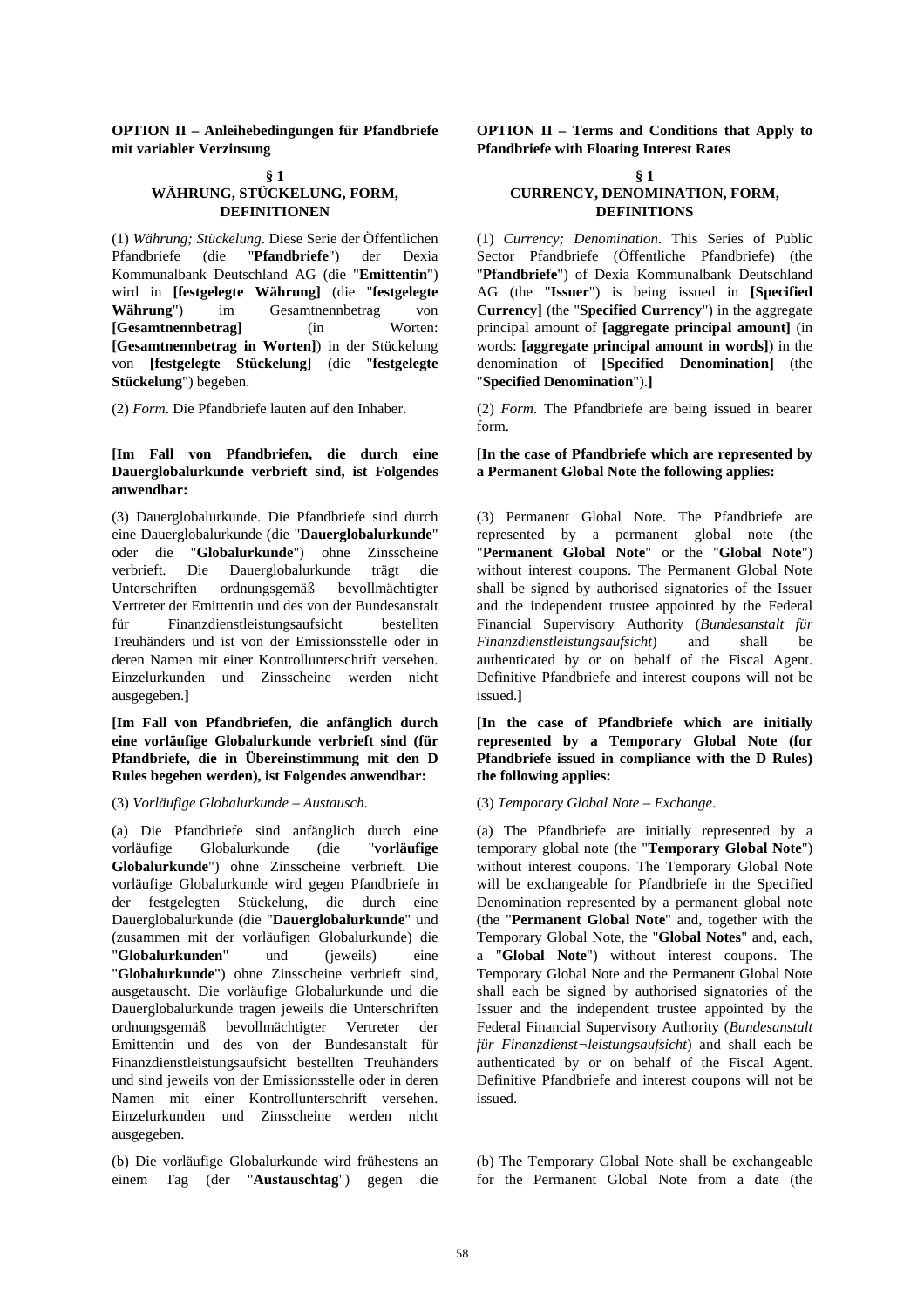Dauerglobalurkunde austauschbar, der 40 Tage, aber nicht mehr als 180 Tage, nach dem Tag der Ausgabe der vorläufigen Globalurkunde liegt. Ein solcher Austausch soll nur nach Vorlage von Bescheinigungen gemäß U.S. Steuerrecht erfolgen, wonach der oder die wirtschaftlichen Eigentümer der durch die vorläufige Globalurkunde verbrieften Pfandbriefe keine U.S.- Person(en) ist/sind (ausgenommen bestimmte Finanzinstitute oder bestimmte Personen, die Pfandbriefe über solche Finanzinstitute halten). Zinszahlungen auf durch eine vorläufige Globalurkunde verbriefte Pfandbriefe erfolgen erst nach Vorlage solcher Bescheinigungen. Eine gesonderte Bescheinigung ist hinsichtlich einer jeden solchen Zinszahlung erforderlich. Jede Bescheinigung, die am oder nach dem 40. Tag nach dem Tag der Ausgabe der vorläufigen Globalurkunde eingeht, wird als ein Ersuchen behandelt werden, diese vorläufige Globalurkunde gemäß diesem Absatz (b) dieses § 1 Absatz 3 auszutauschen. Wertpapiere, die im Austausch für die vorläufige Globalurkunde geliefert werden, sind nur außerhalb der Vereinigten Staaten zu liefern. Für die Zwecke dieses Absatzes bezeichnet "**Vereinigte Staaten**" die Vereinigten Staaten von Amerika (einschließlich deren Bundesstaaten und des District of Columbia) sowie deren Territorien (einschließlich Puerto Rico, der U.S. Virgin Islands, Guam, American Samoa, Wake Island und Northern Mariana Islands).**]**

(4) *Clearingsystem*. Jede Pfandbriefe verbriefende Globalurkunde wird von einem oder im Namen eines Clearingsystems verwahrt. "**Clearingsystem**" bedeutet Clearstream Banking AG, Neue Börsenstraße 1, 60487 Frankfurt am Main, Bundesrepublik Deutschland ("**CBF**").

(5) *Gläubiger von Pfandbriefen*. "**Gläubiger**" bedeutet jeder Inhaber eines Miteigentumsanteils oder anderen Rechts an den Pfandbriefen.

(6) *Geschäftstag*. "**Geschäftstag**" bezeichnet einen Tag (außer einem Samstag oder Sonntag), an dem das Clearingsystem **[falls die festgelegte Währung EUR ist oder TARGET aus einem anderen Grund benötigt wird, ist Folgendes anwendbar:** sowie das Trans-European Automated Real-time Gross Settlement Express Transfer System 2 ("**TARGET**")**]** betriebsbereit **[**ist**][**sind**] [falls die festgelegte Währung nicht EUR ist, oder falls aus anderen Gründen erforderlich, ist Folgendes anwendbar: [**und**]** Geschäftsbanken und Devisenmärkte in **[sämtliche relevanten Finanzzentren]** Zahlungen abwickeln**]**.

#### **§ 2 STATUS**

Die Pfandbriefe begründen nicht nachrangige Verbindlichkeiten der Emittentin, die untereinander gleichrangig sind. Die Pfandbriefe sind nach Maßgabe des Pfandbriefgesetzes gedeckt und stehen mindestens im gleichen Rang mit allen anderen Verbindlichkeiten

"**Exchange Date**") 40 days after the date of issue of the Temporary Global Note and not later than 180 days. Such exchange shall only be made upon delivery of certifications to the effect that the beneficial owner or owners of the Pfandbriefe represented by the Temporary Global Note is/are not (a) U. S. person(s) (other than certain financial institutions or certain persons holding Pfandbriefe through such financial institutions) as required by U.S. tax law. Payment of interest on Pfandbriefe represented by a Temporary Global Note will be made only after delivery of such certifications. A separate certification shall be required in respect of each such payment of interest. Any such certification received on or after the 40th day after the date of issue of the Temporary Global Note will be treated as a request to exchange such Temporary Global Note pursuant to this subparagraph (b) of this § 1(3). Any securities delivered in exchange for the Temporary Global Note shall be delivered only outside of the United States. For purposes of this subparagraph, "**United States**" means the United States of America (including the States thereof and the District of Columbia) and its possessions (including Puerto Rico, the U.S. Virgin Islands, Guam, American Samoa, Wake Island and Northern Mariana Islands).**]**

 (4) *Clearing System*. Each Global Note representing the Pfandbriefe will be kept in custody by or on behalf of the Clearing System. "**Clearing System**" means Clearstream Banking AG, Neue Börsenstraße 1, 60487 Frankfurt am Main, Federal Republic of Germany ("**CBF**").

 (5) *Holder of Pfandbriefe*. "**Holder**" means any holder of a proportionate co-ownership or other beneficial interest or right in the Pfandbriefe.

 (6) *Business Day*. "**Business Day**" means any day (other than a Saturday or a Sunday) on which the Clearing System **[if the Specified Currency is EUR or if TARGET is needed for other reasons the following applies:** as well as the Trans-European Automated Realtime Gross Settlement Express Transfer System 2 ("**TARGET**")**] [**is**][**are**]** operational**] [if the Specified Currency is not EUR or if needed for other reasons the following applies: [**and**]** commercial banks and foreign exchange markets settle payments in **[all relevant financial centres]]**.

#### **§ 2 STATUS**

 The obligations under the Pfandbriefe constitute unsubordinated obligations of the Issuer ranking pari passu among themselves. The Pfandbriefe are covered in accordance with the Pfandbrief Act (*Pfandbriefgesetz*) and rank at least pari passu with all other obligations of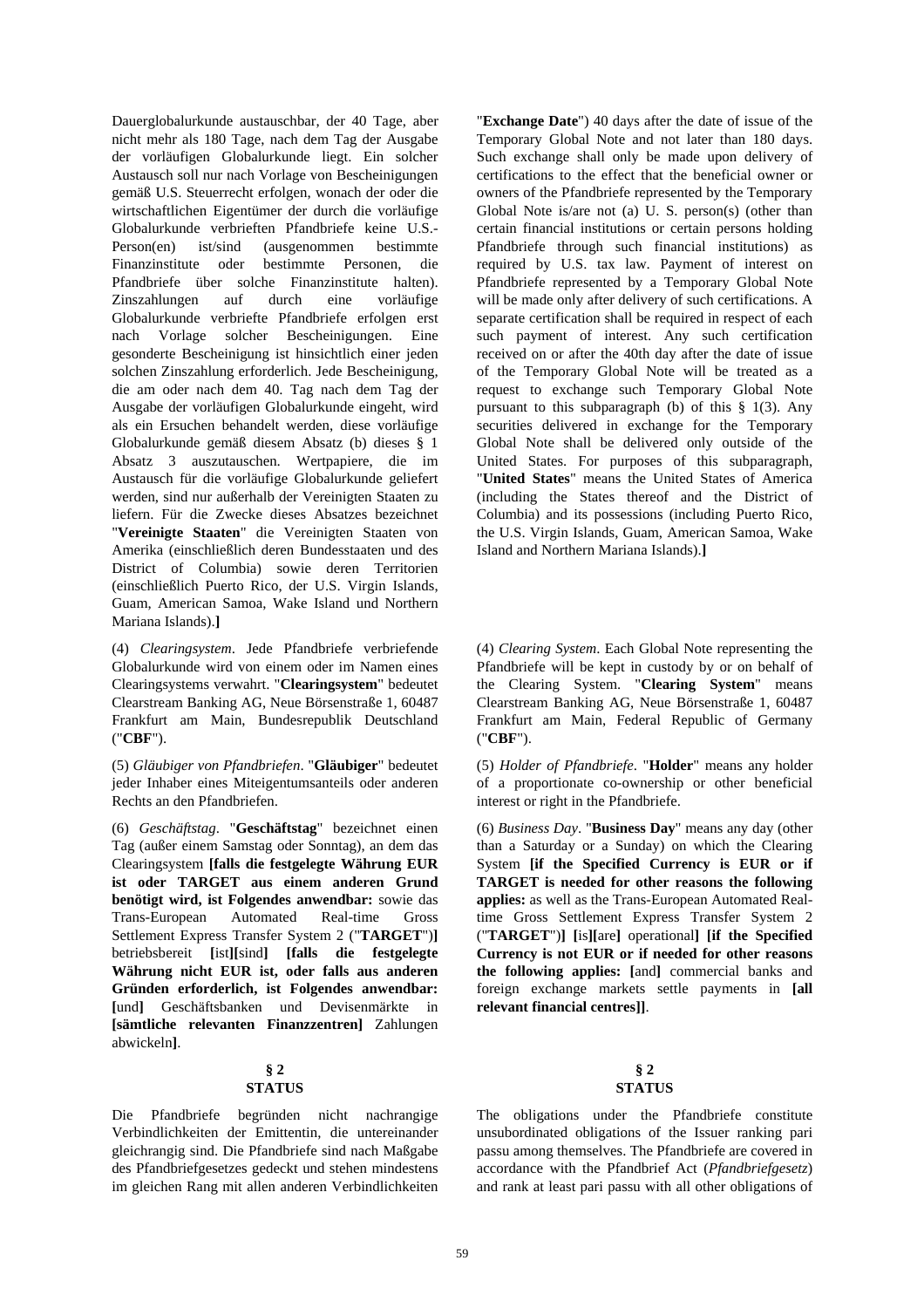der Emittentin aus Öffentlichen Pfandbriefen. the Issuer under Public Sector Pfandbriefe.

#### **§ 3 ZINSEN**

(a) Die Pfandbriefe werden bezogen auf ihren ausstehenden Gesamtnennbetrag ab dem **[Verzinsungsbeginn]** (der "**Verzinsungsbeginn**") (einschließlich) bis zum ersten Zinszahlungstag (ausschließlich) und danach von jedem Zinszahlungstag (einschließlich) bis zum nächstfolgenden Zinszahlungstag (ausschließlich) verzinst. Zinsen auf die Pfandbriefe sind an jedem Zinszahlungstag zahlbar.

**[im Fall von festgelegten Zinszahlungstagen ist Folgendes anwendbar:** jeder **[festgelegte Zinszahlungstage]**.**]**

**[im Fall von festgelegten Zinsperioden ist Folgendes anwendbar:** (soweit diese Anleihebedingungen keine abweichenden Bestimmungen vorsehen) jeweils der Tag, der **[Zahl] [**Wochen**] [**Monate**]** nach dem vorausgehenden Zinszahlungstag oder im Fall des ersten Zinszahlungstages, nach dem Verzinsungsbeginn liegt.**]**

Zinszahlungstage unterliegen einer Anpassung gemäß den im § 4 Absatz 4 enthaltenen Bestimmungen.

(2) *Zinssatz*. Der Zinssatz (der "**Zinssatz**") für jede Zinsperiode (wie nachstehend definiert) ist, sofern nachstehend nichts Abweichendes bestimmt wird, der Angebotssatz (ausgedrückt als Prozentsatz *per annum*) für Einlagen in der festgelegten Währung für die jeweilige Zinsperiode (der **[Zahl]** Monats-EURIBOR), der auf der Bildschirmseite (wie nachstehend definiert) am Zinsfestlegungstag (wie nachstehend definiert) gegen 11.00 Uhr (Brüsseler Ortszeit) angezeigt wird **[im Fall einer Marge ist Folgendes anwendbar: [**zuzüglich**] [**abzüglich**]** der Marge (wie nachstehend definiert)**]**, wobei alle Festlegungen durch die Berechnungsstelle (wie in § 6 definiert) erfolgen.

"**Zinsperiode**" bezeichnet den jeweils **[Zahl] [**Wochen-**] [**Monats-**]** Zeitraum von dem Verzinsungsbeginn (einschließlich) bis zum ersten Zinszahlungstag (ausschließlich) bzw. von jedem Zinszahlungstag (einschließlich) bis zum jeweils darauffolgenden Zinszahlungstag (ausschließlich).

"**Zinsfestlegungstag**" bezeichnet den zweiten Geschäftstag **[**(wie in § 1 Absatz 6 definiert)**]** vor Beginn der jeweiligen Zinsperiode. **[**Für die Zwecke dieses Absatzes bezeichnet "**Geschäftstag**" einen Tag (außer einen Samstag oder Sonntag), an dem **[Im Falle eines TARGET-Geschäftstages ist Folgendes anwendbar:** das Trans-European Automated Realtime Gross Settlement Express Transfer System 2 ("**TARGET**") betriebsbereit ist.**] [Im Falle eines nicht-TARGET-Geschäftstages ist Folgendes** 

#### **§ 3 INTEREST**

#### (1) *Zinszahlungstage*. (1) *Interest Payment Dates*.

 (a) The Pfandbriefe shall bear interest on their outstanding aggregate principal amount from (and including) **[Interest Commencement Date]** (the "**Interest Commencement Date**") to (but excluding) the first Interest Payment Date and thereafter from (and including) each Interest Payment Date to (but excluding) the next following Interest Payment Date. Interest on the Pfandbriefe shall be payable on each Interest Payment Date.

(b) "**Zinszahlungstag**" bedeutet (b) "**Interest Payment Date**" means

**[in the case of Specified Interest Payment Dates the following applies:** each **[Specified Interest Payment Dates]**.**]**

**[in the case of Specified Interest Periods the following applies:** each date which (except as otherwise provided for in these Terms and Conditions) falls **[number] [**weeks**] [**months**]** after the preceding Interest Payment Date or, in the case of the first Interest Payment Date, after the Interest Commencement Date.**]**

 Interest Payment Dates are subject to adjustment in accordance with the provisions set out in § 4(4).

 (2) *Rate of Interest*. The rate of interest (the "**Rate of Interest**") for each Interest Period (as defined below) will, except as provided below, be the offered quotation (expressed as a percentage rate *per annum*) for deposits in the Specified Currency for that Interest Period (the **[number]** months EURIBOR) which appears on the Screen Page (as defined below) as of 11.00 a.m. (Brussels time) on the Interest Determination Date (as defined below) **[if Margin the following applies: [**plus**] [**minus**]** the Margin (as defined below)**]**, all as determined by the Calculation Agent (as defined in § 6).

 "**Interest Period**" means each **[number] [**weeks**] [**months**]** period from (and including) the Interest Commencement Date to (but excluding) the first Interest Payment Date and from (and including) each Interest Payment Date to (but excluding) the following Interest Payment Date.

 "**Interest Determination Date**" means the second Business Day  $[(as defined in § 1(6))]$  prior to the commencement of the relevant Interest Period. **[**For the purposes of this paragraph "**Business Day**" means a day (other than a Saturday or Sunday) on which **[in the case of a TARGET Business Day the following applies:** the Trans-European Automated Real-time Gross Settlement Express Transfer System 2 ("**TARGET**") is operational.**] [in the case of a non-TARGET Business Day the following applies:** commercial banks are open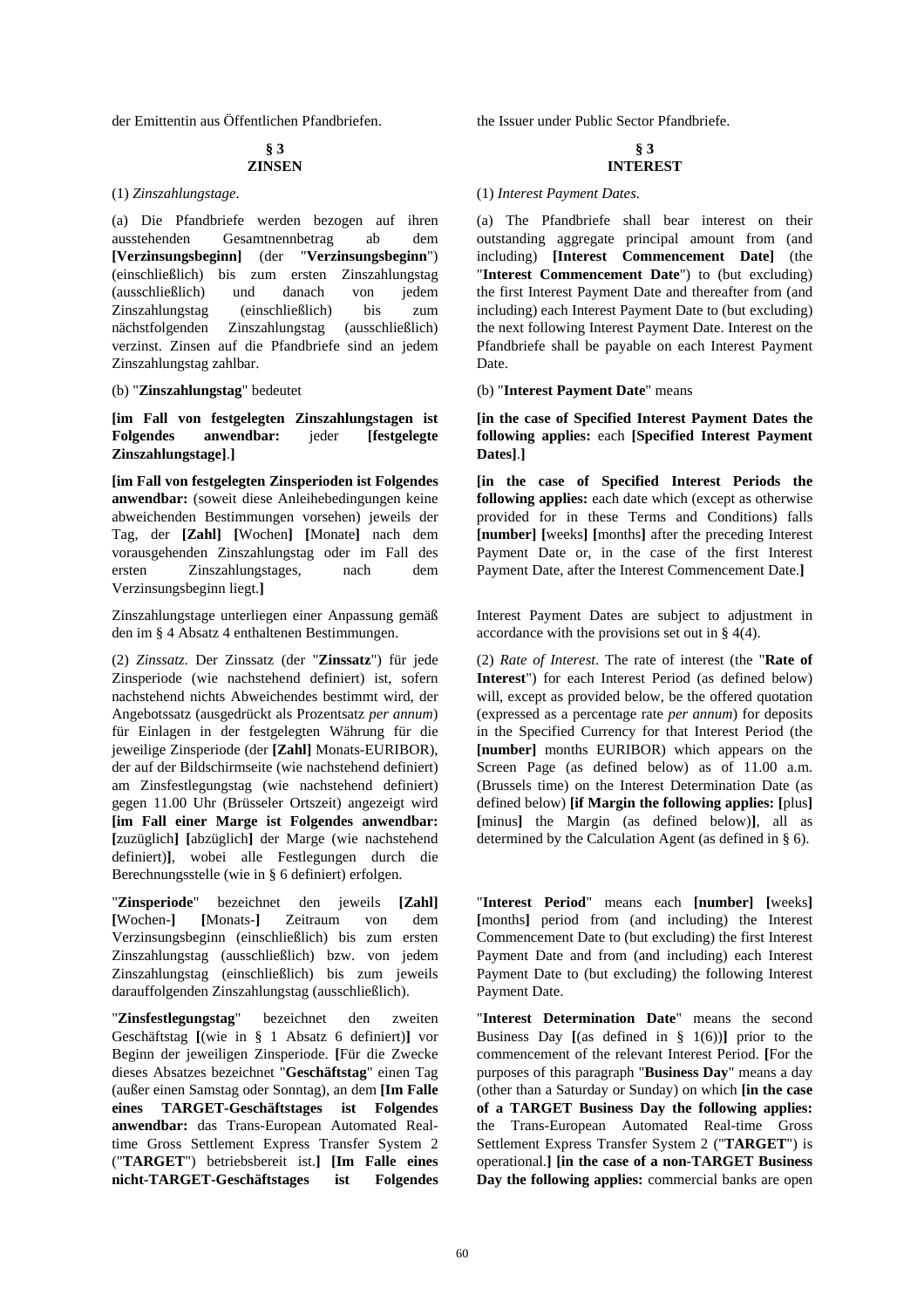**anwendbar:** Geschäftsbanken in **[**London**] [sämtliche relevanten Finanzzentren]** für Geschäfte (einschließlich Devisen- und Sortengeschäfte) geöffnet sind.**]**

**[Im Fall einer Marge ist Folgendes anwendbar:** Die "**Marge**" beträgt **[]** % *per annum*.**]**

"**Bildschirmseite**" bedeutet Reuters Bildschirmseite EURIBOR01 oder jede Nachfolgeseite.

Sollte die Bildschirmseite nicht zur Verfügung stehen oder wird zu der genannten Zeit kein Angebotssatz angezeigt, wird die Berechnungsstelle von den Referenzbanken (wie nachstehend definiert) deren jeweilige Angebotssätze (jeweils als Prozentsatz *per annum* ausgedrückt) für Einlagen in der festgelegten Währung für die betreffende Zinsperiode gegenüber führenden Banken im Interbanken-Markt der Euro-Zone (wie nachstehend definiert) um ca. 11.00 Uhr (Brüsseler Ortszeit) am Zinsfestlegungstag anfordern. Falls zwei oder mehr Referenzbanken der Berechnungsstelle solche Angebotssätze nennen, ist der Zinssatz für die betreffende Zinsperiode das arithmetische Mittel (falls erforderlich, auf- oder abgerundet auf das nächste ein Tausendstel Prozent, wobei 0,0005 aufgerundet wird) dieser Angebotssätze **[im Fall einer Marge ist Folgendes anwendbar: [**zuzüglich**] [**abzüglich**]** der Marge**]**, wobei alle Festlegungen durch die Berechnungsstelle erfolgen.

Falls an einem Zinsfestlegungstag nur eine oder keine der Referenzbanken der Berechnungsstelle solche im vorstehenden Absatz beschriebenen Angebotssätze nennt, ist der Zinssatz für die betreffende Zinsperiode der Satz per annum, den die Berechnungsstelle als das arithmetische Mittel (falls erforderlich, auf- oder abgerundet auf das nächste ein Tausendstel Prozent, wobei 0,0005 aufgerundet wird) der Angebotssätze ermittelt, die die Referenzbanken bzw. zwei oder mehrere von ihnen der Berechnungsstelle auf deren Anfrage als den jeweiligen Satz nennen, zu dem ihnen um ca. 11.00 Uhr (Brüsseler Ortszeit) an dem betreffenden Zinsfestlegungstag Einlagen in der festgelegten Währung für die betreffende Zinsperiode von führenden Banken im Interbanken-Markt der Euro-Zone angeboten werden **[im Fall einer Marge ist Folgendes anwendbar: [**zuzüglich**] [**abzüglich**]** der Marge**]**; falls weniger als zwei der Referenzbanken der Berechnungsstelle solche Angebotssätze nennen, soll der Zinssatz für die betreffende Zinsperiode der Angebotssatz für Einlagen in der festgelegten Währung für die betreffende Zinsperiode oder das arithmetische Mittel (gerundet wie oben beschrieben) der Angebotssätze für Einlagen in der festgelegten Währung für die betreffende Zinsperiode sein, den bzw. die eine oder mehrere Banken (die nach Ansicht der Berechnungsstelle und der Emittentin für diesen Zweck geeignet sind) der Berechnungsstelle als Sätze bekannt geben, die sie an dem betreffenden Zinsfestlegungstag gegenüber führenden Banken im Interbanken-Markt der Euro-Zone nennen (bzw. den

for business (including dealings in foreign exchange and foreign currency) in **[**London**] [all relevant financial centres]]**.**]**

**[If Margin the following applies:** "**Margin**" means **[]** per cent. *per annum*.**]**

 "**Screen Page**" means Reuters screen page EURIBOR01 or any successor page.

 If the Screen Page is not available or if no such offered quotation appears at such time, the Calculation Agent shall request each of the Reference Banks (as defined below) to provide the Calculation Agent with its offered quotation (expressed as a percentage rate *per annum*) for deposits in the Specified Currency for the relevant Interest Period to leading banks in the interbank market in the Euro-Zone (as defined below) at approximately 11.00 a.m. (Brussels time) on the Interest Determination Date. If two or more of the Reference Banks provide the Calculation Agent with such offered quotations, the Rate of Interest for such Interest Period shall be the arithmetic mean (rounded if necessary to the nearest one thousandth of a percentage point, with 0.0005 being rounded upwards) of such offered quotations **[if Margin the following applies: [**plus**] [**minus**]** the Margin**]**, all as determined by the Calculation Agent.

 If on any Interest Determination Date only one or none of the Reference Banks provides the Calculation Agent with such offered quotations as provided in the preceding paragraph, the Rate of Interest for the relevant Interest Period shall be the rate per annum which the Calculation Agent determines as being the arithmetic mean (rounded if necessary to the nearest one thousandth of a percentage point, with 0.0005 being rounded upwards) of the offered quotation, as communicated to (and at the request of) the Calculation Agent by the Reference Banks or any two or more of them, at which such banks were offered, as at 11.00 a.m. (Brussels time) on the relevant Interest Determination Date, deposits in the Specified Currency for the relevant Interest Period by leading banks in the interbank market in the Euro-Zone **[if Margin the following applies: [**plus**] [**minus**]** the Margin**]** or, if fewer than two of the Reference Banks provide the Calculation Agent with such offered rates, the offered rate for deposits in the Specified Currency for the relevant Interest Period, or the arithmetic mean (rounded as provided above) of the offered rates for deposits in the Specified Currency for the relevant Interest Period, at which, on the relevant Interest Determination Date, any one or more banks (which bank or banks is or are in the opinion of the Calculation Agent and the Issuer suitable for such purpose) inform(s) the Calculation Agent it is or they are quoting to leading banks in the interbank market in the Euro-Zone (or, as the case may be, the quotations of such bank or banks to the Calculation Agent) **[if Margin the following applies: [**plus**] [**minus**]** the Margin**]**. If the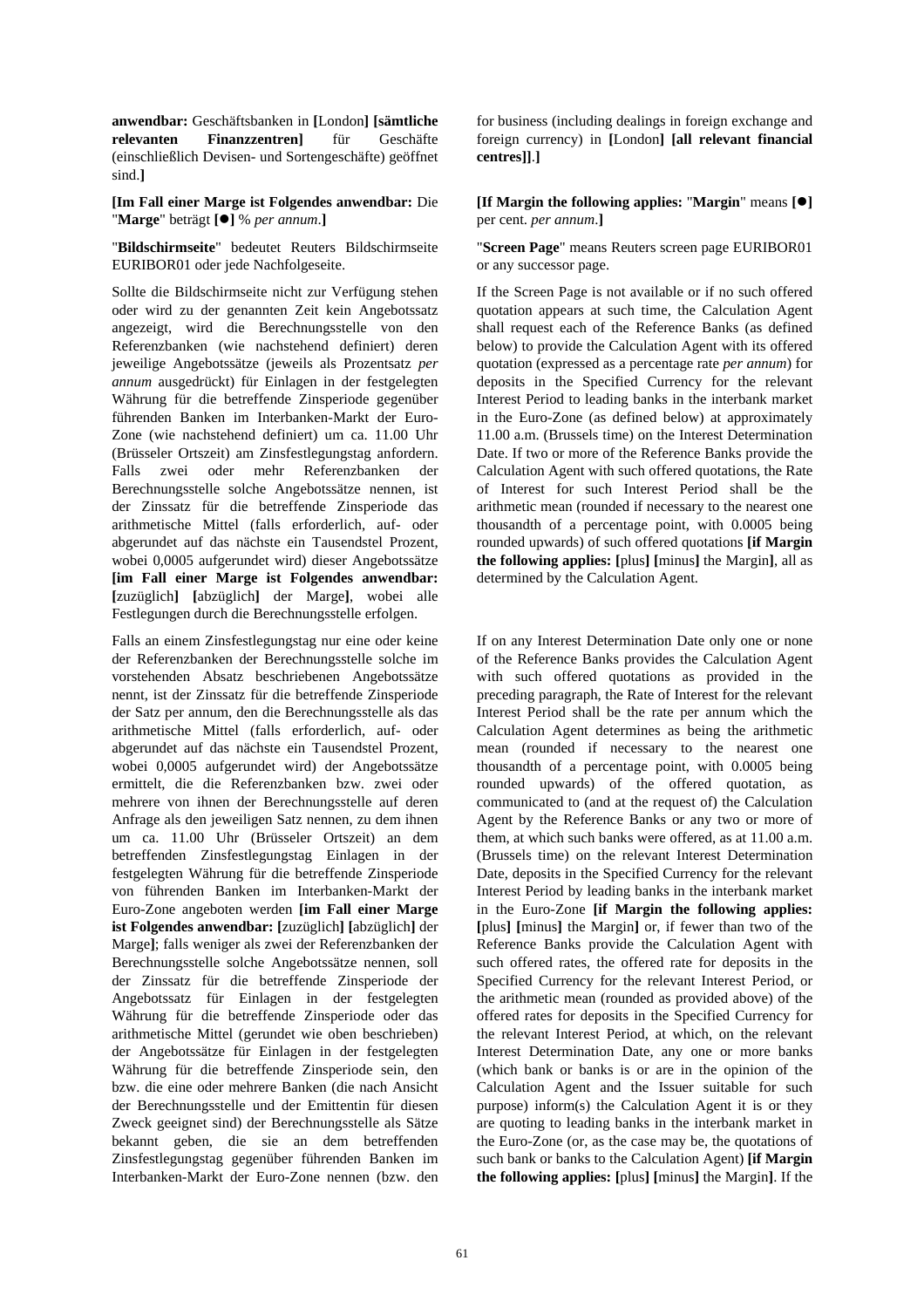diese Banken gegenüber der Berechnungsstelle nennen) **[im Fall einer Marge ist Folgendes anwendbar: [**zuzüglich**] [**abzüglich**]** der Marge**]**. Für den Fall, dass der Zinssatz nicht gemäß den vorstehenden Bestimmungen dieses Absatzes ermittelt werden kann, ist der Zinssatz der Angebotssatz oder das arithmetische Mittel der Angebotssätze auf der Bildschirmseite, wie vorstehend beschrieben, an dem letzten Tag vor dem Zinsfestlegungstag, an dem diese Angebotssätze angezeigt wurden **[im Fall einer Marge ist Folgendes anwendbar: [**zuzüglich**] [**abzüglich**]** der Marge (wobei jedoch, falls für die betreffende Zinsperiode eine andere Marge als für die unmittelbar vorhergehende Zinsperiode gilt, die Marge der betreffenden Zinsperiode an die Stelle der Marge für die vorhergehende Zinsperiode tritt)**]**.

"**Referenzbanken**" bezeichnet diejenigen Niederlassungen von mindestens vier derjenigen Banken, deren Angebotssätze zur Ermittlung des maßgeblichen Angebotssatzes zu dem Zeitpunkt benutzt wurden, als solch ein Angebot letztmals auf der maßgeblichen Bildschirmseite angezeigt wurde.

"**Euro-Zone**" bezeichnet das Gebiet derjenigen Mitgliedstaaten der Europäischen Union, die den Euro als einheitliche Währung eingeführt haben oder jeweils eingeführt haben werden.

#### **[Falls ein Mindest- und/oder Höchstzinssatz gilt ist Folgendes anwendbar:**

**[Falls ein Mindestzinssatz gilt, ist Folgendes anwendbar:** Wenn der gemäß den obigen Bestimmungen für eine Zinsperiode ermittelte Zinssatz niedriger ist als **[Mindestzinssatz]**, so ist der Zinssatz für diese Zinsperiode **[Mindestzinssatz]**.**]**

**[Falls ein Höchstzinssatz gilt, ist Folgendes anwendbar:** Wenn der gemäß den obigen Bestimmungen für eine Zinsperiode ermittelte Zinssatz höher ist als **[Höchstzinssatz]**, so ist der Zinssatz für diese Zinsperiode **[Höchstzinssatz]**.**]]**

**[**(4)**]** *Zinsbetrag*. Die Berechnungsstelle wird zu oder baldmöglichst nach jedem Zeitpunkt, an dem der Zinssatz zu bestimmen ist, den Zinssatz bestimmen und den auf die Pfandbriefe zahlbaren Zinsbetrag (der "**Zinsbetrag**") für die entsprechende Zinsperiode berechnen. Der maßgebliche Zinsbetrag wird ermittelt, indem der Zinssatz und der Zinstagequotient (wie nachstehend definiert) auf den Gesamtnennbetrag der Pfandbriefe angewendet werden, wobei der resultierende Betrag auf die kleinste Einheit der festgelegten Währung auf- oder abgerundet wird, wobei 0,5 solcher Einheiten aufgerundet werden.

**[**(5)**]** *Mitteilung von Zinssatz und Zinsbetrag*. Die Berechnungsstelle wird veranlassen, dass der Zinssatz, der Zinsbetrag für die jeweilige Zinsperiode, die

Rate of Interest cannot be determined in accordance with the foregoing provisions of this paragraph, the Rate of Interest shall be the offered quotation or the arithmetic mean of the offered quotations on the Screen Page, as described above, on the last day preceding the Interest Determination Date on which such quotations were offered **[if Margin the following applies: [**plus**] [**minus**]** the Margin (though substituting, where a different Margin is to be applied to the relevant Interest Period from that which applied to the last preceding Interest Period, the Margin relating to the relevant Interest Period in place of the Margin relating to that last preceding Interest Period)**]**.

 "**Reference Banks**" means those offices of not less than four such banks whose offered rates were used to determine such quotation when such quotation last appeared on the Screen Page.

 "**Euro-Zone**" means the region comprised of those member states of the European Union that have adopted, or will have adopted from time to time, the Euro as single currency.

## **[If Minimum and/or Maximum Rate of Interest applies the following applies:**

(3) [Minimum] [and] [Maximum] Rate of Interest. (3) [Minimum] [and] [Maximum] Rate of Interest.

**[If Minimum Rate of Interest is applicable the following applies:** If the Rate of Interest in respect of any Interest Period determined in accordance with the above provisions is less than **[Minimum Rate of Interest]**, the Rate of Interest for such Interest Period shall be **[Minimum Rate of Interest]**.**]**

**[If Maximum Rate of Interest is applicable the following applies:** If the Rate of Interest in respect of any Interest Period determined in accordance with the above provisions is greater than **[Maximum Rate of Interest]**, the Rate of Interest for such Interest Period shall be **[Maximum Rate of Interest]**.**]]**

**[**(4)**]** *Interest Amount*. The Calculation Agent will, on or as soon as practicable after each time at which the Rate of Interest is to be determined, determine the Rate of Interest and calculate the amount of interest (the "**Interest Amount**") payable on the Pfandbriefe for the relevant Interest Period. The relevant Interest Amount shall be calculated by applying the Rate of Interest and the Day Count Fraction (as defined below) to the aggregate principal amount of the Pfandbriefe and rounding the resultant figure to the nearest unit of the Specified Currency, with 0.5 of such unit being rounded upwards.

**[**(5)**]** N*otification of Rate of Interest and Interest Amount*. The Calculation Agent will cause the Rate of Interest, the Interest Amount for each Interest Period,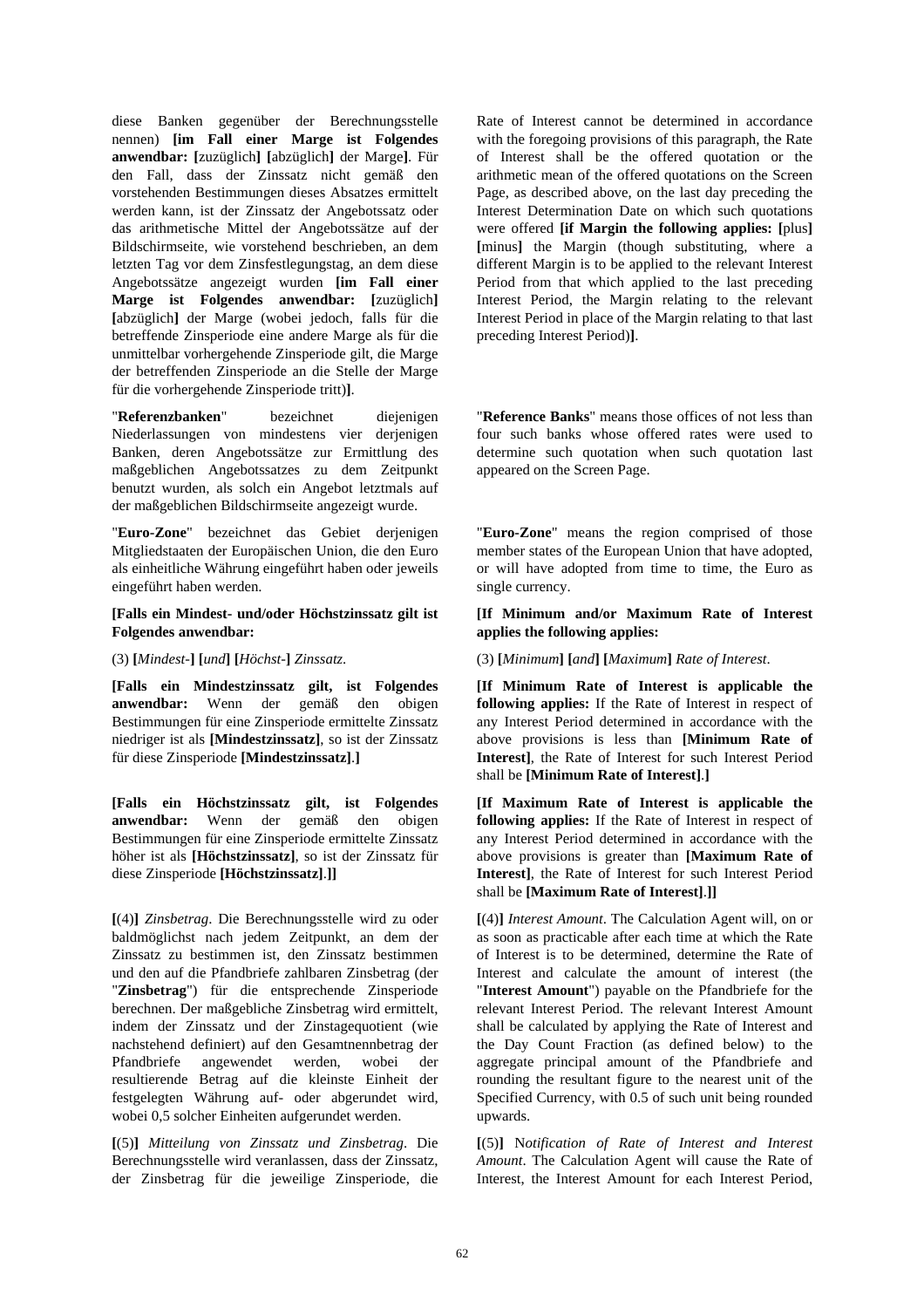jeweilige Zinsperiode und der betreffende Zinszahlungs¬tag der Emittentin, der Zahlstelle und den Gläubigern gemäß § 10, baldmöglichst und jeder Börse, an der die betreffenden Pfandbriefe zu diesem Zeitpunkt notiert sind und deren Regeln eine Mitteilung an die Börse verlangen, bald¬möglichst, aber keinesfalls später als zu Beginn der jeweiligen Zinsperiode mitgeteilt werden. Im Fall einer Verlängerung oder Verkürzung der Zinsperiode können der mitgeteilte Zinsbetrag und Zinszahlungstag ohne Vorankündigung nachträglich angepaßt (oder andere geeignete Anpassungsregelungen getroffen) werden. Jede solche Anpassung wird umgehend allen Börsen, an denen die Pfandbriefe zu diesem Zeitpunkt notiert sind, der Zahlstelle sowie den Gläubigern gemäß § 10 mitgeteilt.

**[**(6)**]** *Verzugszinsen*. Falls die Emittentin die Pfandbriefe bei Fälligkeit nicht einlöst, ist der ausstehende Gesamtnennbetrag der Pfandbriefe vom Tag der Fälligkeit an (einschließlich) bis zum Tag der tatsächlichen Rückzahlung der Pfandbriefe (ausschließlich) in Höhe des gesetzlich festgelegten Zinssatzes für Verzugszinsen<sup>1</sup> zu verzinsen.

**[**(7)**]** *Zinstagequotient*. "**Zinstagequotient**" bezeichnet im Hinblick auf die Berechnung eines Zinsbetrages auf einen Pfandbrief für einen beliebigen Zeitraum (der "**Zinsberechnungszeitraum**"):

**[Im Fall von Actual/Actual (ICMA Regel 251) mit jährlichen Zinszahlungen (außer im Fall einer ersten oder letzten kurzen oder langen Zinsperiode) ist Folgendes anwendbar:** die tatsächliche Anzahl von Tagen im Zinsberechnungszeitraum, geteilt durch die tatsächliche Anzahl von Tagen in der jeweiligen Zinsperiode.**]**

**[Im Fall von Actual/Actual (ICMA Regel 251) mit jährlichen Zinszahlungen (im Fall einer ersten oder letzten kurzen Zinsperiode) ist Folgendes anwendbar:** die tatsächliche Anzahl von Tagen im Zinsberechnungszeitraum, geteilt durch die tatsächliche Anzahl von Tagen in der Bezugsperiode, in die der Zinsberechnungszeitraum fällt.**]**

**[Im Falle von Actual/Actual (ICMA Regel 251) mit zwei oder mehr gleichbleibenden Zinsperioden (einschließlich dem Fall einer ersten oder letzten kurzen Zinsperiode) innerhalb eines Zinsjahres ist Folgendes anwendbar:** die tatsächliche Anzahl von Tagen im Zinsberechnungszeitraum, geteilt durch das Produkt aus (1) der tatsächlichen Anzahl von Tagen in der Bezugsperiode, in die der Zinsberechnungszeitraum fällt, und (2) der tatsächlichen Anzahl von Bezugsperioden, die in ein

each Interest Period and the relevant Interest Payment Date to be notified to the Issuer, the Paying Agent and to the Holders in accordance with § 10 as soon as possible after their determination and, if required by the rules of any stock exchange on which the Pfandbriefe are from time to time listed, to such stock exchange, as soon as possible after their determination, but in no event later than the first day of the relevant Interest Period. Each Interest Amount and Interest Payment Date so notified may subsequently be amended (or appropriate alternative arrangements made by way of adjustment) without notice in the event of an extension or shortening of the Interest Period. Any such amendment will be promptly notified to any stock exchange on which the Pfandbriefe are then listed, the Paying Agent and to the Holders in accordance with § 10.

**[**(6)**]** *Default Interest*. If the Issuer shall fail to redeem the Pfandbriefe when due, interest shall accrue on the outstanding aggregate principal amount of the Pfandbriefe from (and including) the due date to (but excluding) the date of actual redemption of the Pfandbriefe at the default rate of interest established by  $law<sup>1</sup>$ .

**[**(7)**]** *Day Count Fraction*. "**Day Count Fraction**" means, in respect of the calculation of an amount of interest on any Pfandbrief for any period of time (the "**Calculation Period**"):

**[In the case of Actual/Actual (ICMA Rule 251) with annual interest payments (except in the case of a first or last short or long interest period) the following applies:** the actual number of days in the Calculation Period divided by the actual number of days in the respective interest period.**]**

**[In the case of Actual/Actual (ICMA Rule 251) with annual interest payments (in the case of a first or last short interest period) the following applies:** the actual number of days in the Calculation Period divided by the actual number of days in the Reference Period in which the Calculation Period falls.**]**

**[If Actual/Actual (ICMA Rule 251) with two or more constant interest periods within an interest year (including in the case of a first or last short interest period) the following applies:** the actual number of days in the Calculation Period divided by the product of (1) the actual number of days in the Reference Period in which the Calculation Period falls and (2) the actual number of Reference Periods that occur in one calendar year or that would occur in one calendar year if interest were payable in respect of the whole of such year.**]**

l 1 Der gesetzliche Verzugszinssatz beträgt gemäß §§ 288 Absatz l, 247 BGB für das Jahr fünf Prozentpunkte über dem von der Deutschen Bundesbank halbjährlich veröffentlichten Basiszinssatz.

<sup>1</sup> According to paragraphs 288(1) and 247 of the German Civil Code (BGB), the default rate of interest established by law is five percentage points above the basic rate of interest published by Deutsche Bundesbank semi-annually.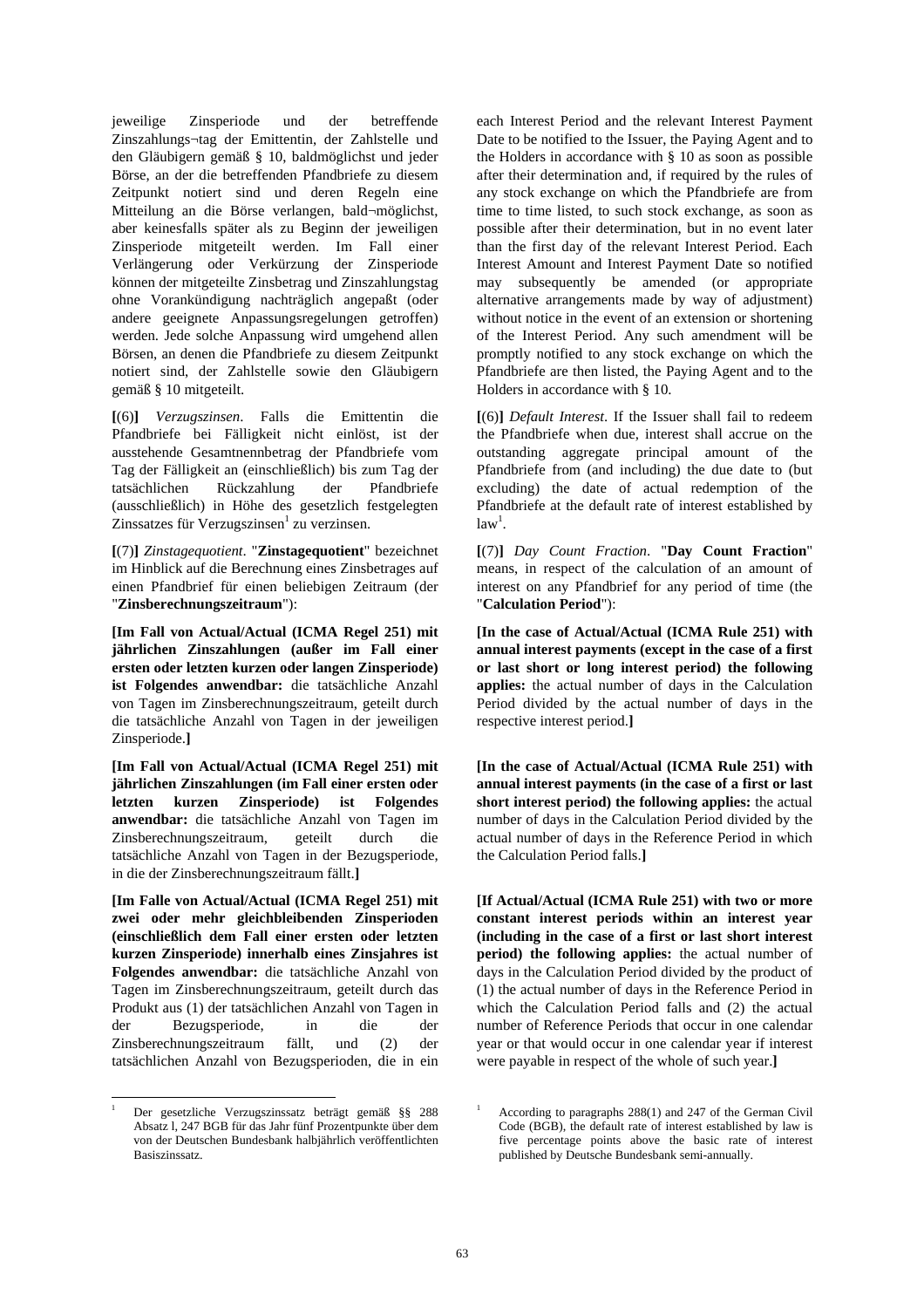Kalenderjahr fallen oder fallen würden, falls Zinsen für das gesamte Jahr zu zahlen wären.**]**

**[Falls Actual/Actual (ICMA Regel 251) anwendbar ist und wenn eine lange Zinsperiode vorliegt, ist Folgendes anwendbar:** die Summe aus:

(1) der tatsächlichen Anzahl von Tagen in dem Zinsberechnungszeitraum, die in die Bezugsperiode fallen, in welcher der Zinsberechnungszeitraum beginnt, geteilt durch **[im Falle von Bezugsperioden, die kürzer sind als ein Jahr, ist Folgendes anwendbar:** das Produkt aus (A)**] [**die**] [**der**]** Anzahl der Tage in dieser Bezugsperiode **[im Falle von Bezugsperioden, die kürzer sind als ein Jahr, ist Folgendes anwendbar:** und (B) der Anzahl von Bezugsperioden, die in ein Kalenderjahr fallen oder fallen würden, falls Zinsen für das gesamte Jahr zu zahlen wären**]**; und

(2) der tatsächlichen Anzahl von Tagen in dem Zinsberechnungszeitraum, die in die nächste Bezugsperiode fallen, geteilt durch **[im Falle von Bezugsperioden, die kürzer sind als ein Jahr, ist Folgendes anwendbar:** das Produkt aus (A)**] [**die**] [**der**]** Anzahl der Tage in dieser Bezugsperiode **[**im Falle von Bezugsperioden, die kürzer sind als ein Jahr, ist Folgendes anwendbar: und (B) der Anzahl von Bezugsperioden, die in ein Kalenderjahr fallen oder fallen würden, falls Zinsen für das gesamte Jahr zu zahlen wären**]**.**]**

**[Folgendes gilt für alle Optionen von Actual/Actual (ICMA Regel 251) außer Option Actual/Actual (ICMA Regel 251) mit jährlichen Zinszahlungen (ausschließlich dem Fall einer ersten oder letzten kurzen oder langen Zinsperiode):** "**Bezugsperiode**" bezeichnet den Zeitraum ab dem Verzinsungsbeginn (einschließlich) bis zum ersten Zinszahlungstag (ausschließlich) oder von jedem Zinszahlungstag (einschließlich) bis zum nächsten Zinszahlungstag (ausschließlich). **[Im Falle einer ersten oder letzten kurzen Zinsperiode, ist Folgendes anwendbar:** Zum Zwecke der Bestimmung der **[**ersten**] [**letzten**]** Bezugsperiode gilt der **[Fiktiver Verzinsungsbeginn oder fiktiver Zinszahlungstag]** als **[**Verzinsungsbeginn**] [**Zinszahlungstag**]**.**] [Im Falle einer ersten oder letzten langen Zinsperiode, ist Folgendes anwendbar:** Zum Zwecke der Bestimmung der **[**ersten**] [**letzten**]** Bezugsperiode gelten der **[Fiktiver Verzinsungsbeginn und/oder fiktive(r) Zinszahlungstag(e)]** als **[**Verzinsungsbeginn**] [**und**] [**Zinszahlungstag**[**e**]]**.**]]**

**[Im Fall von Actual/365 (Fixed) ist Folgendes anwendbar:** die tatsächliche Anzahl von Tagen im Zinsberechnungszeitraum dividiert durch 365.**]**

## **[If Actual/Actual (ICMA Rule 251) is applicable and in the case of a long interest period, the following applies:** the sum of:

 (1) the actual number of days in such Calculation Period falling in the Reference Period in which the Calculation Period begins divided by **[in the case of Reference Periods of less than one year, the following applies:** the product of (A)**]** the number of days in such Reference Period **[in the case of Reference Periods of less than one year, the following applies:** and (B) the number of Reference Periods that occur in one calendar year or that would occur in one calendar year if interest were payable in respect of the whole of such year**]**; and

 (2) the actual number of days in such Calculation Period falling in the next Reference Period divided by **[in the case of Reference Periods of less than one year, the following applies: the product of (A)] the number of days in such Reference Period [in the case of Reference Periods of less than one year, the following applies:** and (B) the number of Reference Periods that occur in one calendar year or that would occur in one calendar year if interest were payable in respect of the whole of such year.**]]**

**[In the case of all options of Actual/Actual (ICMA Rule 251) except for option Actual/Actual (ICMA Rule 251) with annual interest payments (excluding the case of first or last short or long interest period) the following applies:** "**Reference Period**" means the period from (and including) the Interest Commencement Date to, but excluding, the first Interest Payment Date or from (and including) each Interest Payment Date to, but excluding, the next Interest Payment Date. **[In the case of a short first or last interest period, the following applies:** For the purposes of determining the **[**first**] [**last**]** Reference Period only, **[deemed Interest Commencement Date or deemed Interest Payment Date]** shall be deemed to be **[**the Interest Commencement Date**] [**an Interest Payment Date**]**.**] [In the case of a long first or last interest period, the following applies:** For the purposes of determining the **[**first**] [**last**]** Reference Period only, **[deemed Interest Commencement Date and/or deemed Interest Payment Date(s)]** shall each be deemed to be **[**the Interest Commencement Date**][**and**] [**Interest Payment Date**[**s**]]**.**]]**

**[if Actual/365 (Fixed) the following applies:** the actual number of days in the Calculation Period divided by 365.**]**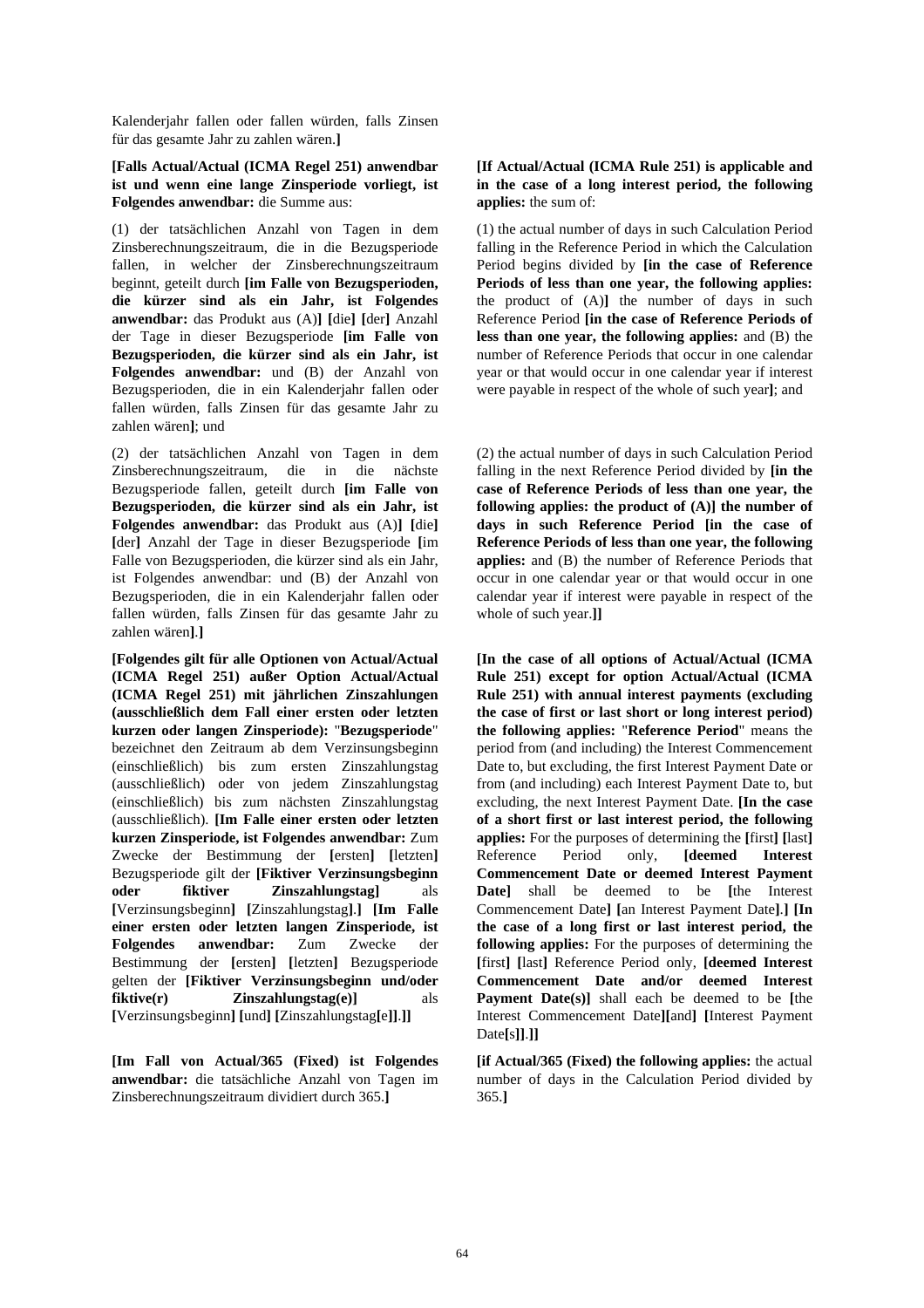**[Im Fall von Actual/360 ist Folgendes anwendbar:** die tatsächliche Anzahl von Tagen im Zinsberechnungszeitraum dividiert durch 360.**]**

**[Im Fall von 30/360 oder Bond Basis ist Folgendes anwendbar:** die Anzahl von Tagen im Zinsberechnungszeitraum dividiert durch 360, wobei die Anzahl der Tage auf der Grundlage eines Jahres von 360 Tagen mit zwölf Monaten zu je 30 Tagen zu ermitteln ist (es sei denn, (A) der letzte Tag des Zinsberechnungszeitraums fällt auf den 31. Tag eines Monates, während der erste Tag des Zinsberechnungszeitraumes weder auf den 30. noch auf den 31. Tag eines Monats fällt, wobei in diesem Fall der diesen Tag enthaltende Monat nicht als ein auf 30 Tage gekürzter Monat zu behandeln ist, oder (B) der letzte Tag des Zinsberechnungszeitraumes fällt auf den letzten Tag des Monats Februar, wobei in diesem Fall der Monat Februar nicht als ein auf 30 Tage verlängerter Monat zu behandeln ist).**]**

**[Im Fall von 30E/360 oder Eurobond Basis ist Folgendes anwendbar:** die Anzahl der Tage im Zinsberechnungszeitraum dividiert durch 360 (wobei die Anzahl der Tage auf der Grundlage eines Jahres von 360 Tagen mit zwölf Monaten zu je 30 Tagen zu ermitteln ist, und zwar ohne Berücksichtigung des ersten oder letzten Tages des Zinsberechnungszeitraumes), es sei denn, dass im Falle des letzten Berechnungszeitraums der Fälligkeitstag der letzte Tag des Monats Februar ist, wobei in diesem Fall der Monat Februar nicht als ein auf 30 Tage verlängerter Monat zu behandeln ist.**]**

**[Im Fall von 360/360 ist Folgendes anwendbar:** die Anzahl von Tagen im Zinsberechnungszeitraum dividiert durch 360, berechnet auf der Grundlage eines Jahres von 360 Tagen mit zwölf Monaten zu je 30 Tagen.**]**

## **§ 4 ZAHLUNGEN**

(1) (a) *Zahlungen von Kapital*. Die Zahlung von Kapital und etwaiger zusätzlicher Beträge in Bezug auf die Pfandbriefe erfolgen nach Maßgabe des nachstehenden Absatzes 2 an das Clearingsystem oder dessen Order zur Gutschrift auf den Konten der jeweiligen Kontoinhaber des Clearingsystems gegen Vorlage und (außer im Fall von Teilzahlungen) Einreichung der die Pfandbriefe zum Zeitpunkt der Zahlung verbriefenden Globalurkunde bei der bezeichneten Geschäftsstelle der Emissionsstelle.

(b) *Zahlung von Zinsen*. Die Zahlung von Zinsen und etwaiger zusätzlicher Beträge auf Pfandbriefe erfolgt nach Maßgabe von Absatz 2 an das Clearingsystem oder dessen Order zur Gutschrift auf den Konten der jeweiligen Kontoinhaber des Clearingsystems.

**[Im Fall von Zinszahlungen auf eine vorläufige Globalurkunde ist Folgendes anwendbar:** Die Zahlung von Zinsen auf Pfandbriefe, die durch die **[if Actual/360 the following applies:** the actual number of days in the Calculation Period divided by 360.**]**

**[if 30/360 or Bond Basis the following applies:** the number of days in the Calculation Period divided by 360, the number of days to be calculated on the basis of a year of 360 days with twelve 30-day months (unless (A) the last day of the Calculation Period is the 31st day of a month but the first day of the Calculation Period is a day other than the 30th or 31st day of a month, in which case the month that includes that last day shall not be considered to be shortened to a 30-day month, or (B) the last day of the Calculation Period is the last day of the month of February in which case the month of February shall not be considered to be lengthened to a 30-day month).**]**

**[if 30E/360 or Eurobond Basis the following applies:** the number of days in the Calculation Period divided by 360 (the number of days to be calculated on the basis of a year of 360 days with twelve 30-day months, without regard to the date of the first day or last day of the Calculation Period) unless, in the case of the final Calculation Period, the Maturity Date is the last day of the month of February, in which case the month of February shall not be considered to be lengthened to a 30-day month.**]**

**[if 360/360 the following applies:** the number of days in the Calculation Period divided by 360, calculated on the basis of a year of 360 days with twelve 30-day months.**]**

## **§ 4 PAYMENTS**

 (1) (a) *Payment of Principal*. Payment of principal and any additional amounts in respect of Pfandbriefe shall be made, subject to subparagraph (2) below, to the Clearing System or to its order for credit to the accounts of the relevant account holders of the Clearing System upon presentation and (except in the case of partial payment) surrender of the Global Note representing the Pfandbriefe at the time of payment at the specified office of the Fiscal Agent.

 (b) *Payment of Interest*. Payment of interest on Pfandbriefe and any additional amounts shall be made, subject to subparagraph (2), to the Clearing System or to its order for credit to the relevant account holders of the Clearing System.

**[In the case of interest payable on a Temporary Global Note, the following applies:** Payment of interest on Pfandbriefe represented by the Temporary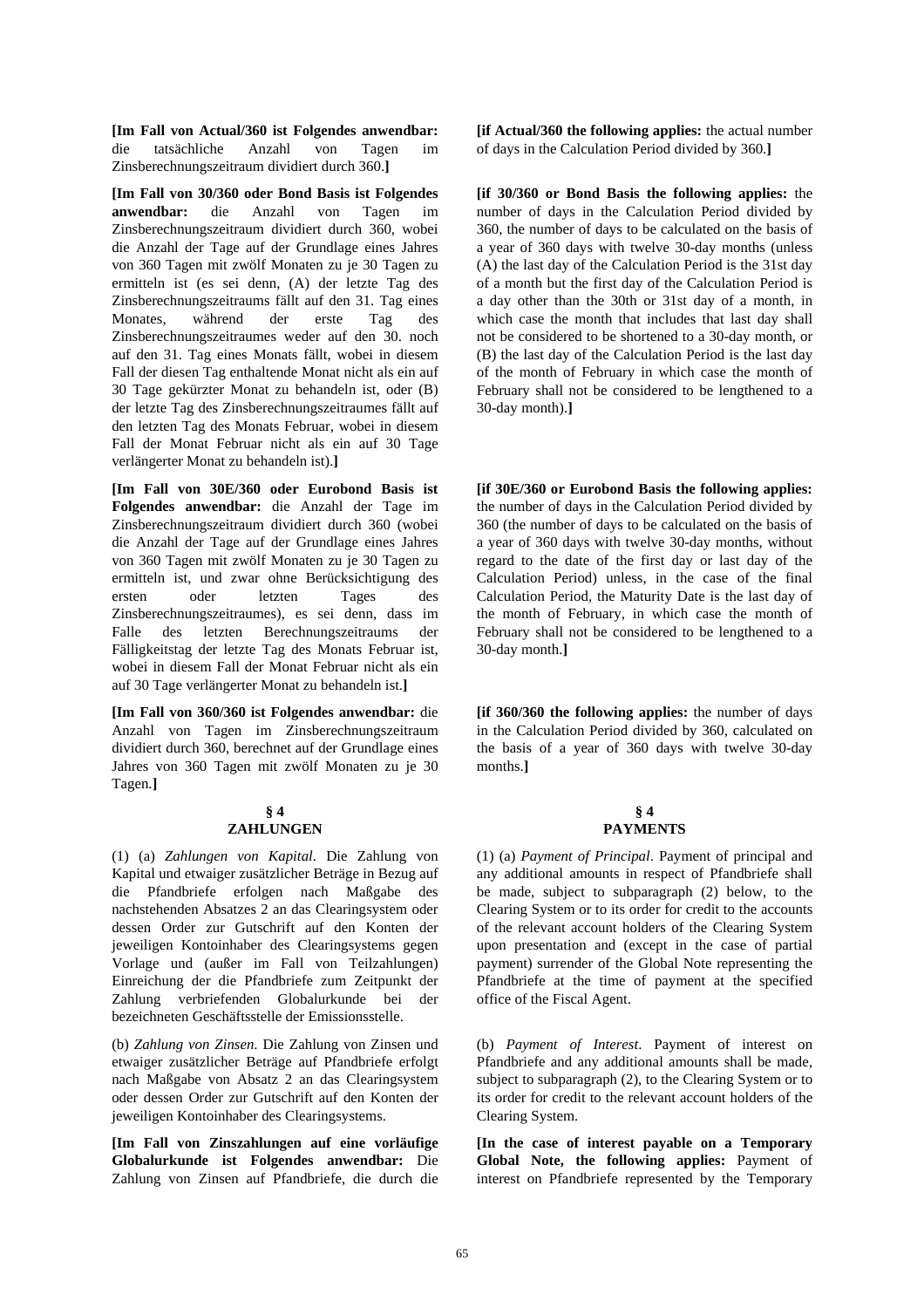vorläufige Globalurkunde verbrieft sind, erfolgt nach Maßgabe von Absatz 2 an das Clearingsystem oder dessen Order zur Gutschrift auf den Konten der jeweiligen Kontoinhaber des Clearingsystems, und zwar nach ordnungsgemäßer Bescheinigung gemäß § 1 Absatz 3 (b).**]**

(2) *Zahlungsweise*. Vorbehaltlich geltender steuerlicher und sonstiger gesetzlicher Regelungen und Vorschriften erfolgen zu leistende Zahlungen auf die Pfandbriefe in der festgelegten Währung.

## **[Im Fall von Pfandbriefen, die nicht auf Euro lauten, ist Folgendes anwendbar:**

Stellt die Emittentin fest, dass zu zahlende Beträge am betreffenden Zahltag aufgrund von Umständen, die außerhalb ihrer Verantwortung liegen, in frei übertragbaren und konvertierbaren Geldern für sie nicht verfügbar sind, oder dass die festgelegte Währung oder eine gesetzlich eingeführte Nachfolge-Währung (die "**Nachfolge-Währung**") nicht mehr für die Abwicklung von internationalen Finanztransaktionen verwendet wird, kann die Emittentin ihre Zahlungsverpflichtungen am jeweiligen Zahltag oder sobald wie es nach dem Zahltag vernünftigerweise möglich ist durch eine Zahlung in Euro auf der Grundlage des anwendbaren Wechselkurses erfüllen. Die Gläubiger sind nicht berechtigt, weitere Zinsen oder sonstige Zahlungen in Bezug auf eine solche Zahlung zu verlangen. Der "**anwendbare Wechselkurs**" ist (i) falls verfügbar, derjenige Wechselkurs des Euro zu der festgelegten Währung oder der Nachfolge-Währung, der von der Europäischen Zentralbank für einen Tag festgelegt und veröffentlicht wird, der innerhalb eines angemessenen Zeitraums (gemäß Bestimmung der Emittentin nach billigem Ermessen) vor und so nahe wie möglich an dem Tag liegt, an dem die Zahlung geleistet wird, oder (ii) falls kein solcher Wechselkurs verfügbar ist, der von der Emittentin nach billigem Ermessen festgelegte Wechselkurs des Euro zu der festgelegten Währung oder der Nachfolge-Währung.**]**

(3) *Erfüllung.* Die Emittentin wird durch Leistung der Zahlung an das Clearingsystem oder dessen Order von ihrer Zahlungspflicht befreit.

(4) *Zahltag.* Fällt der Fälligkeitstag einer Zahlung in Bezug auf einen Pfandbrief auf einen Tag, der kein Zahltag ist, dann

**[bei Anwendung der modifizierten folgender Geschäftstag-Konvention ist Folgendes anwendbar:** hat der Gläubiger keinen Anspruch auf Zahlung vor dem nächstfolgenden Zahltag, es sei denn, der Fälligkeitstag der Zahlung würde dadurch in den nächsten Kalendermonat fallen; in diesem Fall wird der Fälligkeitstag der Zahlung auf den unmittelbar vorhergehenden Zahltag vorgezogen.**]**

**[bei Anwendung der FRN-Konvention ist Folgendes anwendbar:** hat der Gläubiger keinen Anspruch auf Zahlung vor dem nächstfolgenden

Global Note shall be made, subject to subparagraph (2), to the Clearing System or to its order for credit to the relevant account holders of the Clearing System, upon due certification as provided in § 1(3)(b).**]**

 (2) *Manner of Payment*. Subject to applicable fiscal and other laws and regulations, payments of amounts due in respect of the Pfandbriefe shall be made in the Specified Currency.

## **[In the case of Pfandbriefe not denominated in Euro the following applies:**

If the Issuer determines that the amount payable on the respective Payment Business Day is not available to it in such freely negotiable and convertible funds for reasons beyond its control or that the Specified Currency or any successor currency to it provided for by law (the "**Successor Currency**") is no longer used for the settlement of international financial transactions, the Issuer may fulfil its payment obligations by making such payment in Euro on, or as soon as reasonably practicable after, the respective Payment Business Day on the basis of the Applicable Exchange Rate. Holders shall not be entitled to further interest or any other payment as a result thereof. The "**Applicable Exchange Rate**" shall be, (i) if available, the Euro foreign exchange reference rate for the Specified Currency or the Successor Currency determined and published by the European Central Bank for the most recent practicable date falling within a reasonable period (as determined by the Issuer in its equitable discretion) prior to the day on which the payment is made or, (ii) if such rate is not available, the foreign exchange rate of the Specified Currency or the Successor Currency against the Euro as determined by the Issuer in its equitable discretion.**]**

 (3) *Discharge.* The Issuer shall be discharged by payment to, or to the order of, the Clearing System.

 (4) *Payment Business Day.* If the date for payment of any amount in respect of any Pfandbrief is not a Payment Business Day then

**[if Modified Following Business Day Convention the following applies:** the Holder shall not be entitled to payment until the next Payment Business Day unless the payment date would thereby fall into the next calendar month, in which event the payment date shall be the immediately preceding Payment Business Day.**]**

**[if FRN Convention the following applies:** the Holder shall not be entitled to payment until the next Payment Business Day unless the payment date would thereby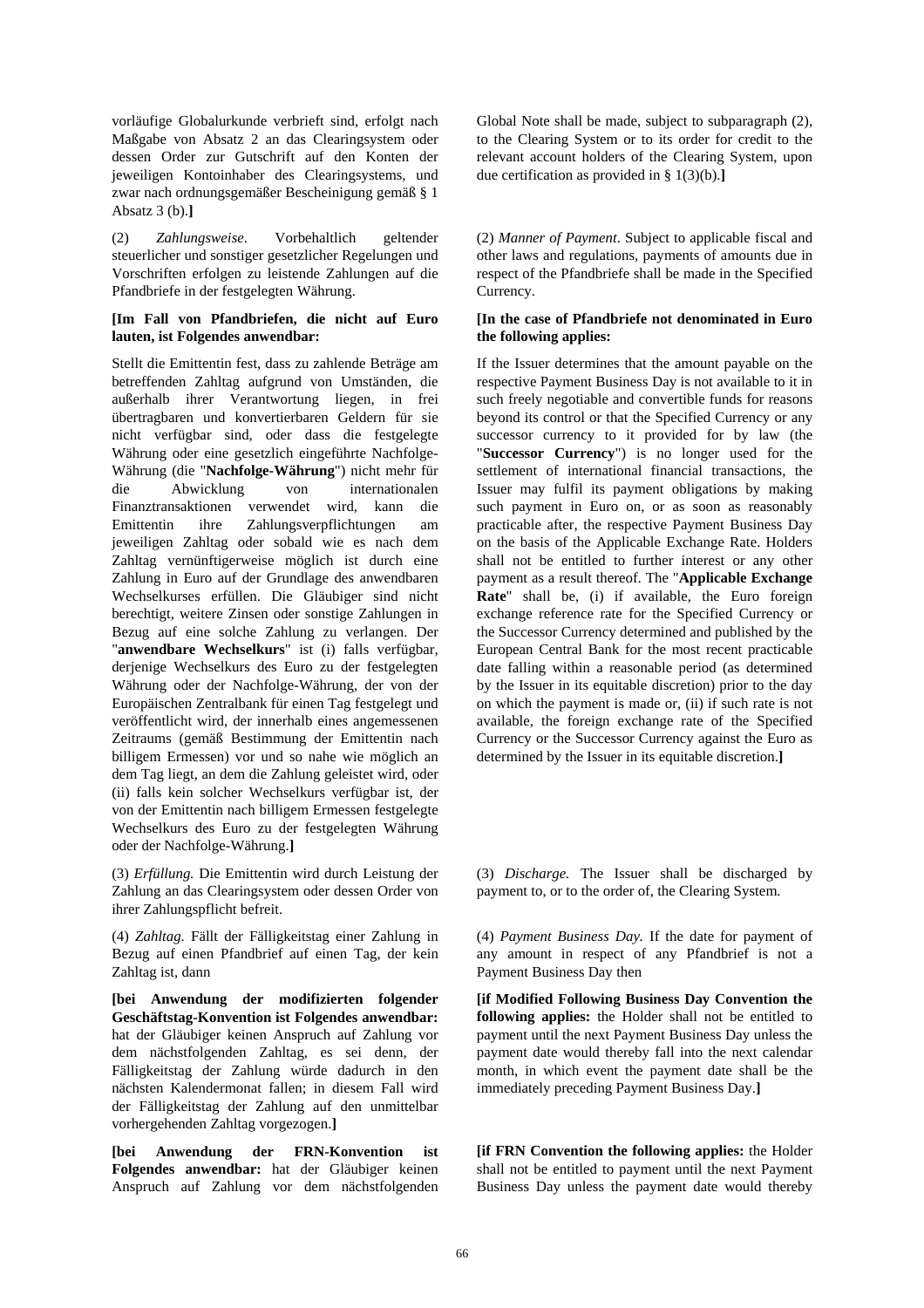Zahltag, es sei denn, der Fälligkeitstag der Zahlung würde dadurch in den nächsten Kalendermonat fallen; in diesem Fall (i) wird der Fälligkeitstag der Zahlung auf den unmittelbar vorhergehenden Zahltag vorgezogen und (ii) ist jeder nachfolgende Fälligkeitstag der Zahlung der jeweils letzte Zahltag des Monats, der **[[Zahl] [**Wochen**] [**Monate**]]** nach dem vorhergehenden anwendbaren Zahltag liegt.**]**

**[bei Anwendung der folgender Geschäftstag-Konvention ist Folgendes anwendbar:** hat der Gläubiger keinen Anspruch auf Zahlung vor dem nächstfolgenden Zahltag.**]**

**[bei Anwendung der vorhergegangener Geschäftstag-Konvention ist Folgendes anwendbar:** wird der Fälligkeitstag der Zahlung auf den unmittelbar vorhergehenden Zahltag vorgezogen.**]**

**[falls die Zinsen angepasst werden sollen, einfügen:** Falls der Fälligkeitstag einer Zahlung von Zinsen, wie oben beschrieben, **[bei Anwendung der modifizierten folgender Geschäftstag-Kovention, der vorhergegangener Geschäftstag-Konvention und der FRN-Konvention einfügen:** vorgezogen wird**] [**oder**] [bei Anwendung der modifizierten folgender Geschäftstag-Kovention, der folgender Geschäftstag-Konvention und der FRN-Konvention einfügen:** verspätet ist**]**, wird der Zinsbetrag entsprechend angepasst.**]**

**[falls die Zinsen nicht angepasst werden sollen, einfügen:** Falls der Fälligkeitstag einer Zahlung von Zinsen, wie oben beschrieben, **[bei Anwendung der modifizierten folgender Geschäftstag-Kovention, der vorhergegangener Geschäftstag-Konvention und der FRN-Konvention einfügen:** vorgezogen wird**] [**oder**] [bei Anwendung der modifizierten folgender Geschäftstag-Kovention, der folgender Geschäftstag-Konvention und der FRN-Konvention einfügen:** verspätet ist**]**, wird der Zinsbetrag nicht entsprechend angepasst.**]**

Falls der Fälligkeitstag der Rückzahlung des Nennbetrags der Pfandbriefe angepasst wird, ist der Gläubiger nicht berechtigt, Zahlungen aufgrund dieser Anpassung zu verlangen.

Für diese Zwecke bezeichnet "**Zahltag**" einen **[**Geschäftstag (wie in § 1 Absatz 6 definiert)**] [**Tag (außer einem Samstag oder Sonntag), an dem das Clearingsystem **[falls die festgelegte Währung EUR ist oder falls TARGET aus anderen Gründen benötigt wird, ist Folgendes anwendbar:** und das Trans-European Automated Real-time Gross Settlement Express Transfer System 2 ("**TARGET**")**]** betriebsbereit **[**ist**][**sind**]] [falls die festgelegte Währung nicht EUR ist, oder falls aus anderen Gründen erforderlich, ist Folgendes anwendbar: [**und**]** Geschäftsbanken und Devisenmärkte in **[sämtliche relevanten Finanzzentren]** Zahlungen abwickeln**]]**.

fall into the next calendar month, in which event (i) the payment date shall be the immediately preceding Payment Business Day and (ii) each subsequent payment date shall be the last Payment Business Day in the month which falls **[[number] [**weeks**] [**months**]]** after the preceding applicable Payment Business Day.**]**

**[if Following Business Day Convention the following applies:** the Holder shall not be entitled to payment until the next day which is a Payment Business Day.**]**

**[if Preceding Business Day Convention the following applies:** the Holder shall be entitled to payment on the immediately preceding Payment Business Day.**]**

**[if adjustment of interest is applicable the following applies:** If the date for a payment of interest is **[in case of Modified Following Business Day Convention, Preceding Business Day Convention and FRN Convention the following applies:** brought forward**] [**or**] [in case of Modified Following Business Day Convention, Following Business Day Convention and FRN Convention the following applies:** postponed**]** as described above, the amount of interest shall be adjusted accordingly.**]**

**[if adjustment of interest is not applicable the following applies:** If the date for a payment of interest is **[in case of Modified Following Business Day Convention, Preceding Business Day Convention and FRN Convention the following applies:** brought forward**] [**or**] [in case of Modified Following Business Day Convention, Following Business Day Convention and FRN Convention the following applies:** postponed**]** as described above, the amount of interest shall not be adjusted accordingly.**]**

If the due date for the redemption of the principal amount of the Pfandbriefe is adjusted the Holder shall not be entitled to payments in respect of such adjustment.

 For these purposes, "**Payment Business Day**" means **[**a Business Day (as defined in § 1(6))**] [**any day (other than a Saturday or a Sunday) on which the Clearing System **[if the Specified Currency is EUR or if TARGET is needed for other reasons the following applies:** and the Trans-European Automated Real-time Gross Settlement Express Transfer System 2 ("**TARGET**")**] [**is**][**are**]** operational**] [if the Specified Currency is not EUR or if needed for other reasons the following applies: [**and**]** commercial banks and foreign exchange markets settle payments in **[all relevant financial centres]]]**.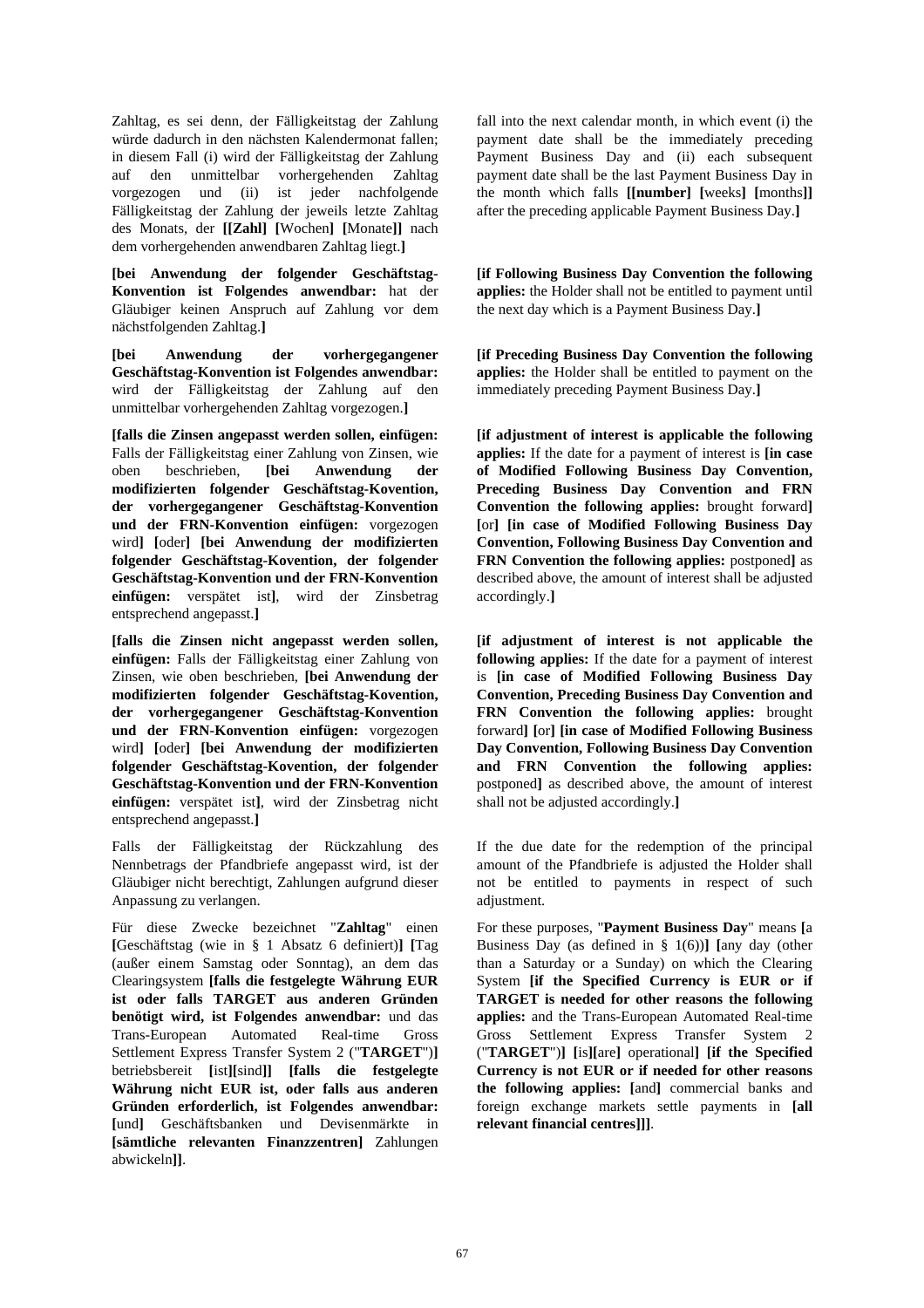## **§ 5 RÜCKZAHLUNG**

#### **[**(1) *Rückzahlung bei Endfälligkeit*.**] [**(1) *Redemption at Maturity*.**]**

Soweit nicht zuvor bereits ganz oder teilweise zurückgezahlt oder angekauft und entwertet und vorbehaltlich einer Anpassung gemäß den in § 4 Absatz 4 enthaltenen Bestimmungen, werden die Pfandbriefe zu ihrem Rückzahlungsbetrag am **[im Fall eines festgelegten Fälligkeitstages, Fälligkeitstag] [im Fall eines Rückzahlungsmonats:** in den **[Rückzahlungsmonat]** fallenden Zinszahlungstag**]** (der "**Fälligkeitstag**") zurückgezahlt. Der Rückzahlungsbetrag in Bezug auf jeden Pfandbrief entspricht dem Nennbetrag des Pfandbriefs.

### **[Falls die Emittentin das Wahlrecht hat, die Pfandbriefe vorzeitig zurückzuzahlen, ist Folgendes anwendbar:**

## (2) *Vorzeitige Rückzahlung nach Wahl der Emittentin*. (2) *Early Redemption at the Option of the Issuer*.

(a) Die Emittentin kann, nachdem sie gemäß Absatz (b) gekündigt hat, die Pfandbriefe insgesamt oder teilweise am/an den Wahl-Rückzahlungstag(en) (Call) zum/zu den Wahl-Rückzahlungsbetrag/beträgen (Call) wie nachfolgend angegeben, nebst etwaigen bis zum Wahl-Rückzahlungstag (Call) (ausschließlich) aufgelaufenen Zinsen zurückzahlen.

#### Wahl-Rückzahlungstag(e) (Call) **[Wahl-Rückzahlungstag(e)]**

#### Wahl-Rückzahlungsbetrag/beträge (Call) **[Wahl-Rückzahlungsbetrag/beträge]**

(b) Die Kündigung ist den Gläubigern der Pfandbriefe durch die Emittentin gemäß § 10 bekannt zu geben. Sie beinhaltet die folgenden Angaben:

(ii) eine Erklärung, ob diese Serie ganz oder teilweise zurückgezahlt wird und im letzteren Fall den Gesamtnennbetrag der zurückzuzahlenden Pfandbriefe;

(iii) den Wahl-Rückzahlungstag (Call), der nicht weniger als **[Mindestkündigungsfrist]** und nicht mehr als **[Höchstkündigungsfrist] [**Tage**] [[sämtliche relevanten Finanzzentren]** Geschäftstage **[**(wie in § 1 Absatz 6 definiert)**]]** nach dem Tag der Kündigung durch die Emittentin gegenüber den Gläubigern liegen darf; und

(iv) den Wahl-Rückzahlungsbetrag (Call), zu dem die Pfandbriefe zurückgezahlt werden.

**[**"**[sämtliche relevanten Finanzzentren] Geschäftstag**" bezeichnet einen Tag (außer einem Samstag oder Sonntag), an dem **[falls TARGET noch nicht definiert wurde, ist Folgendes anwendbar:** das Trans-European Automated Real-time Gross Settlement Express Transfer System 2 ("**TARGET**") betriebsbereit ist**] [falls TARGET bereits definiert** 

## **§ 5 REDEMPTION**

 Unless previously redeemed in whole or in part or purchased and cancelled and subject to adjustment in accordance with the provisions set out in  $\S$  4(4), the Pfandbriefe shall be redeemed at their Final Redemption Amount on **[in the case of a specified Maturity Date such Maturity Date] [in the case of a Redemption Month:** the Interest Payment Date falling in **[Redemption Month]]** (the "**Maturity Date**"). The Final Redemption Amount in respect of each Pfandbrief shall be its principal amount.

### **[If Pfandbriefe are subject to Early Redemption at the Option of the Issuer the following applies:**

 (a) The Issuer may, upon notice given in accordance with subparagraph (b), redeem all or some only of the Pfandbriefe on the Call Redemption Date(s) at the Call Redemption Amount(s) set forth below together with accrued interest, if any, to (but excluding) the Call Redemption Date.

## Call Redemption Date(s) **[Call Redemption Date(s)]**

#### Call Redemption Amount(s) **[Call Redemption Amount(s)]**

 (b) Notice of redemption shall be given by the Issuer to the Holders of the Pfandbriefe in accordance with § 10. Such notice shall specify:

(i) die zurückzuzahlende Serie von Pfandbriefen; (i) the Series of Pfandbriefe subject to redemption;

(ii) whether such Series is to be redeemed in whole or in part only and, if in part only, the aggregate principal amount of the Pfandbriefe which are to be redeemed;

(iii) the Call Redemption Date, which shall be not less than **[Minimum Notice to Holders]** nor more than **[Maximum Notice to Holders] [**days**] [[all relevant financial center]** Business Days **[**(as defined in § 1(6))**]]** after the date on which notice is given by the Issuer to the Holders; and

(iv) the Call Redemption Amount at which such Pfandbriefe are to be redeemed.

**[**"**[all relevant financial centres] Business Days**" means any day (other than a Saturday or a Sunday) on which **[if TARGET has not yet been defined the following applies:** the Trans-European Automated Real-time Gross Settlement Express Transfer System 2 ("**TARGET**") is operational**] [if TARGET has already been defined the following applies:** TARGET is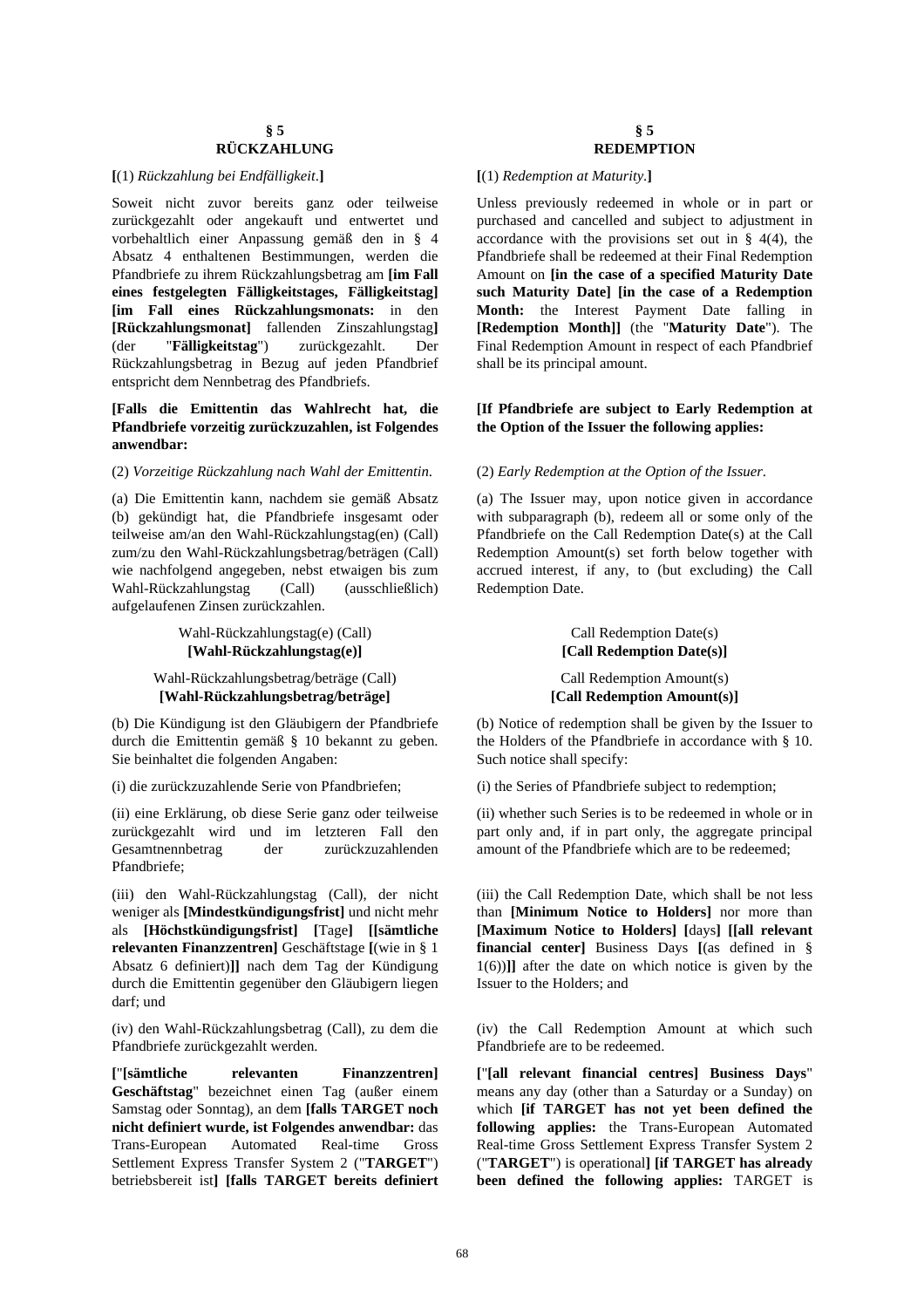**wurde, ist Folgendes anwendbar:** TARGET betriebsbereit ist**] [[**und**]** Geschäftsbanken und Devisenmärkte in **[sämtliche relevanten Finanzzentren]** Zahlungen abwickeln**]**.**]**

(c) Wenn die Pfandbriefe nur teilweise zurückgezahlt werden, werden die zurückzuzahlenden Pfandbriefe in Übereinstimmung mit den Regeln des betreffenden Clearingsystems ausgewählt.

Die Gläubiger haben kein Recht, die Pfandbriefe vor dem Fälligkeitstag zurück zu zahlen.**]**

#### **§ 6 BEAUFTRAGTE STELLEN**

(1) *Bestellung; bezeichnete Geschäftsstelle[n]*. Die anfänglich bestellte Emissions- und Zahlstelle **[**und die anfänglich bestellte Zahlstelle**]** und die anfänglich bestellte Berechnungsstelle und deren jeweilige bezeichnete Geschäftsstelle**[**n**]** lauten wie folgt:

Emissionsstelle und Zahlstelle:

Dexia Kommunalbank Deutschland AG Charlottenstraße 82 10969 Berlin Deutschland

**[**Zahlstelle:

Banque Internationale à Luxembourg, société anonyme 69, route d' Esch 2953 Luxembourg Luxemburg**]**

Berechnungsstelle: **[]**

Die Emissions- und Zahlstelle **[**und die Zahlstelle**]** und die Berechnungsstelle behalten sich das Recht vor, jederzeit ihre jeweilige bezeichneten Geschäftsstellen durch eine andere bezeichnete Geschäftsstelle zu ersetzen.

(2) *Änderung der Bestellung oder Abberufung*. Die Emittentin behält sich das Recht vor, jederzeit die Bestellung der Emissions- und Zahlstelle **[**und der Zahlstelle**]** und der Berechnungsstelle und etwaiger anderer Zahlstellen zu ändern oder zu beenden und eine andere Emissions- und Zahlstelle und eine andere Berechnungsstelle oder zusätzliche oder andere Zahlstellen im Einklang mit allen anwendbaren Vorschriften zu bestellen. Eine Änderung, Abberufung, Bestellung oder ein sonstiger Wechsel wird nur wirksam (außer im Insolvenzfall, in dem eine solche Änderung sofort wirksam wird), sofern die Gläubiger hierüber gemäß § 10 vorab unter Einhaltung einer Frist von 10 Tagen informiert wurden.

(3) *Beauftragte der Emittentin*. Die Emissions- und Zahlstelle **[**und die Zahlstelle**]** und die Berechnungsstelle und etwaige andere Zahlstellen handeln ausschließlich als Beauftragte der Emittentin und übernehmen keinerlei Verpflichtungen gegenüber den Gläubigern und es wird kein Auftrags- oder

operational**] [[**and**]** commercial banks and foreign exchange markets settle payments in **[all relevant financial centres]**.**]**

 (c) In the case of a partial redemption of Pfandbriefe, Pfandbriefe to be redeemed shall be selected in accordance with the rules of the relevant Clearing System.

The Holders have no right to redeem the Pfandbriefe prior to the Maturity Date.**]**

#### **§ 6 AGENTS**

 (1) *Appointment; Specified Office[s]*. The initial Fiscal Agent and Paying Agent **[**and the initial Paying Agent**]** and the initial Calculation Agent and their respective initial specified office**[**s**]** are:

Fiscal Agent and Paying Agent:

Dexia Kommunalbank Deutschland AG Charlottenstraße 82 10969 Berlin Germany

**[**Paying Agent:

Banque Internationale à Luxembourg, société anonyme 69, route d' Esch 2953 Luxembourg Luxembourg**]**

Calculation Agent: **[]**

 The Fiscal Agent and Paying Agent **[**and the Paying Agent**]** and the Calculation Agent reserve the right at any time to change their respective specified offices to some other specified offices.

 (2) *Variation or Termination of Appointment*. The Issuer reserves the right at any time to vary or terminate the appointment of the Fiscal Agent and Paying Agent **[**and the Paying Agent**]** and the Calculation Agent and any other paying agent and to appoint another fiscal agent and paying agent and another calculation agent or additional or other paying agents in accordance with all applicable regulations. Any variation, termination, appointment or change shall only take effect (other than in the case of insolvency, when it shall be of immediate effect) after 10 days' prior notice thereof shall have been given to the Holders in accordance with § 10.

 (3) *Agents of the Issuer*. The Fiscal Agent and Paying Agent **[**and the Paying Agent**]** and the Calculation Agent and any other paying agents act solely as agents of the Issuer and do not have any obligations towards or relationship of agency or trust with any Holder.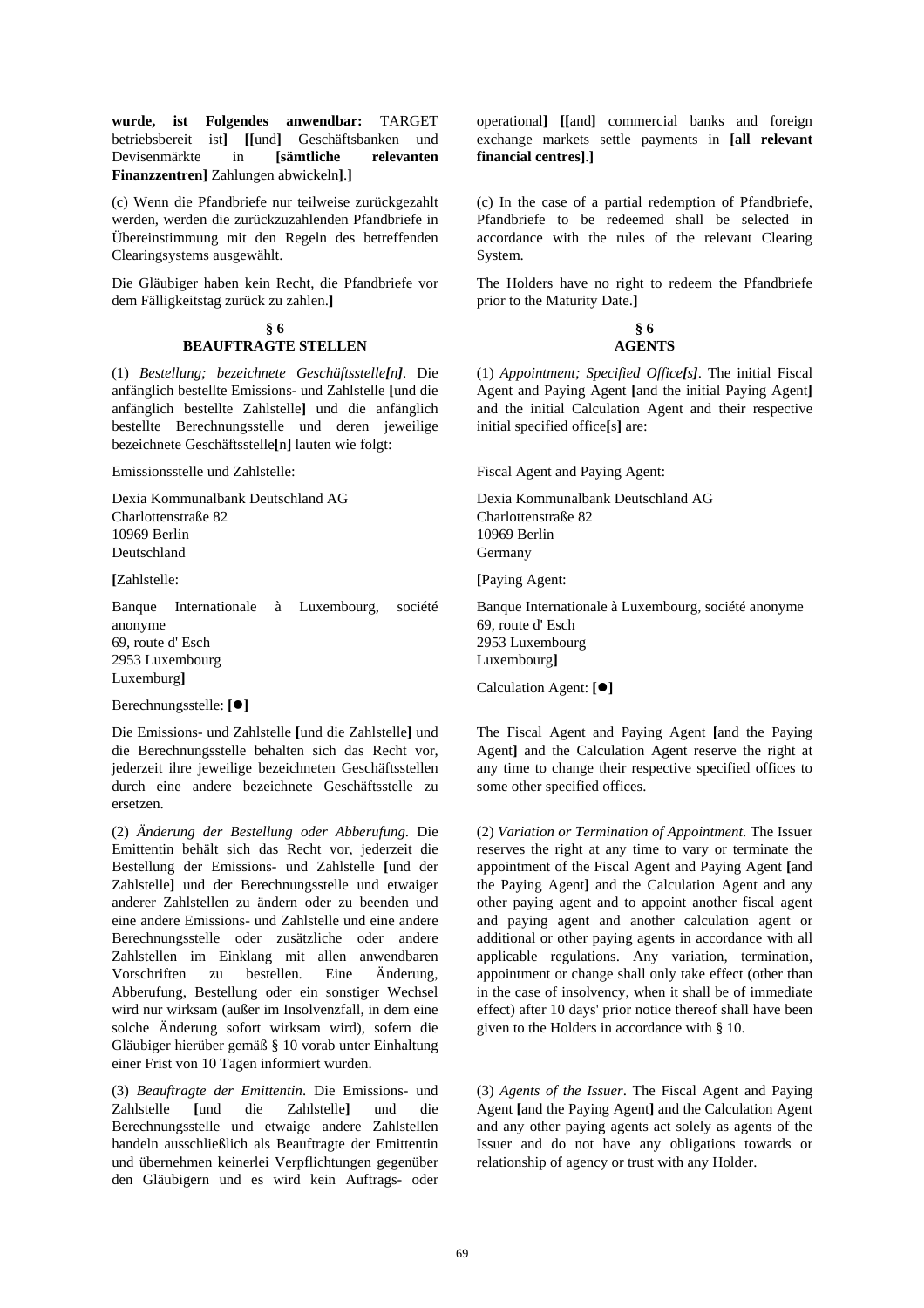Treuhandverhältnis zwischen ihnen und den Gläubigern begründet.

(4) *Verbindlichkeit der Festsetzungen*. Alle Festsetzungen, Berechnungen, Quotierungen und Entscheidungen, die von der Emissions- und Zahlstelle und der Berechnungsstelle für die Zwecke dieser Anleihebedingungen gemacht, abgegeben, getroffen oder eingeholt werden, sind (sofern nicht ein offensichtlicher Irrtum vorliegt) für die Emittentin, die Emissions- und Zahlstelle (im Fall von Festsetzungen, Berechnungen, Quotierungen oder Entscheidungen durch die Berechnungstelle), die Berechnungstelle (im Fall von Festsetzungen, Berechnungen, Quotierungen oder Entscheidungen durch die Emissions- und Zahlstelle), etwaige Zahlstellen und die Gläubiger bindend.

#### **§ 7 STEUERN**

## (1) *Deutsche Steuern*. Sämtliche auf die Pfandbriefe zu zahlenden Beträge sind ohne Einbehalt oder Abzug von oder aufgrund von gegenwärtigen oder zukünftigen Steuern oder sonstigen Abgaben gleich welcher Art zu leisten, die von oder in der Bundesrepublik Deutschland oder für deren Rechnung oder von oder für Rechnung einer politischen Untergliederung oder Steuerbehörde der oder in der Bundesrepublik Deutschland auferlegt oder erhoben werden, es sei denn, dieser Einbehalt oder Abzug ist gesetzlich vorgeschrieben.

(2) *FATCA*. Die Emittentin ist berechtigt, von den an einen Gläubiger oder einen an den Pfandbriefen wirtschaftlich Berechtigten unter den Pfandbriefen zu zahlenden Beträgen die Beträge einzubehalten oder abzuziehen, die zur Zahlung etwaiger Steuern (a) gemäß Sections 1471 bis 1474 des U.S. Internal Revenue Code von 1986 oder damit zusammenhängenden Verordnungen oder sonstigen amtlichen Richtlinien (die "**U.S. Bestimmungen**"), (b) gemäß einem Abkommen, einem Gesetz, einer Verordnung oder sonstigen amtlichen Richtlinien, das bzw. die in einem anderen Land besteht bzw. bestehen und der Umsetzung der U.S. Bestimmungen dient bzw. dienen (die "**ausländischen Bestimmungen**"), (c) gemäß einem zwischenstaatlichen Vertrag zwischen den Vereinigten Staaten und einem anderen Land, der der Umsetzung der U.S. Bestimmungen dient (der "**zwischenstaatliche Vertrag**"), oder (d) gemäß einer Vereinbarung, die die Emittentin, eine Zahlstelle oder ein Finanzintermediär zwecks Umsetzung der U.S. Bestimmungen, der ausländischen Bestimmungen oder eines zwischenstaatlichen Vertrags mit dem U.S. Internal Revenue Service, der Regierung der Vereinigten Staaten oder etwaigen staatlichen Behörden oder Steuerbehörden in einem anderen Land geschlossen hat (zusammen mit den U.S. Bestimmungen, den ausländischen Bestimmungen und dem zwischenstaatlichen Vertrag, "**FATCA**"), einzubehalten oder abzuziehen sind. Die Emittentin ist  (4) *Determinations Binding*. All determinations, calculations, quotations and decisions given, expressed, made or obtained under these Terms and Conditions by the Fiscal Agent and Paying Agent and the Calculation Agent shall (in the absence of manifest error) be binding on the Issuer, the Fiscal Agent and Paying Agent (in case of determinations, calculations, quotations and decisions by the Calculation Agent), the Calculation Agent (in case of determinations, calculations, quotations and decisions by the Fiscal Agent and Paying Agent), and paying agents and the Holders.

### **§ 7 TAXATION**

 (1) *German Taxation*. All amounts payable in respect of the Pfandbriefe shall be made without withholding or deduction for or on account of any present or future taxes or duties of whatever nature imposed or levied by way of withholding or deduction by or on behalf of the Federal Republic of Germany or any political subdivision or any authority thereof or therein having power to tax unless such withholding or deduction is required by law.

 (2) *FATCA*. The Issuer is authorised to withhold or deduct from amounts payable under the Pfandbriefe to a Holder or beneficial owner of Pfandbriefe funds for the payment of any tax that it is required to withhold or deduct pursuant to (a) sections 1471 to 1474 of the U.S. Internal Revenue Code of 1986 or any associated regulations or other official guidance (the "**U.S. Provisions**"); (b) any treaty, law, regulation or other official guidance enacted in any other country, which facilitates the implementation of the U.S. Provisions (the "**Foreign Provisions**"); (c) any intergovernmental agreement between the United States and any other country, which facilitates the implementation of the U.S. Provisions (the "**Intergovernmental Agreement**"); or (d) any agreement regarding the implementation of the U.S. Provisions, the Foreign Provisions and any Intergovernmental Agreement entered into by the Issuer, a paying agent or an intermediary with the U.S. Internal Revenue Service, the U.S. government or any governmental or taxation authority in any other country (together with the U.S. Provisions, Foreign Provisions and Intergovernmental Agreement, "**FATCA**"). The Issuer will not be required to make any payment of additional amounts for or on account of any withholding tax deducted by the Issuer, a paying agent or an intermediary in compliance with FATCA.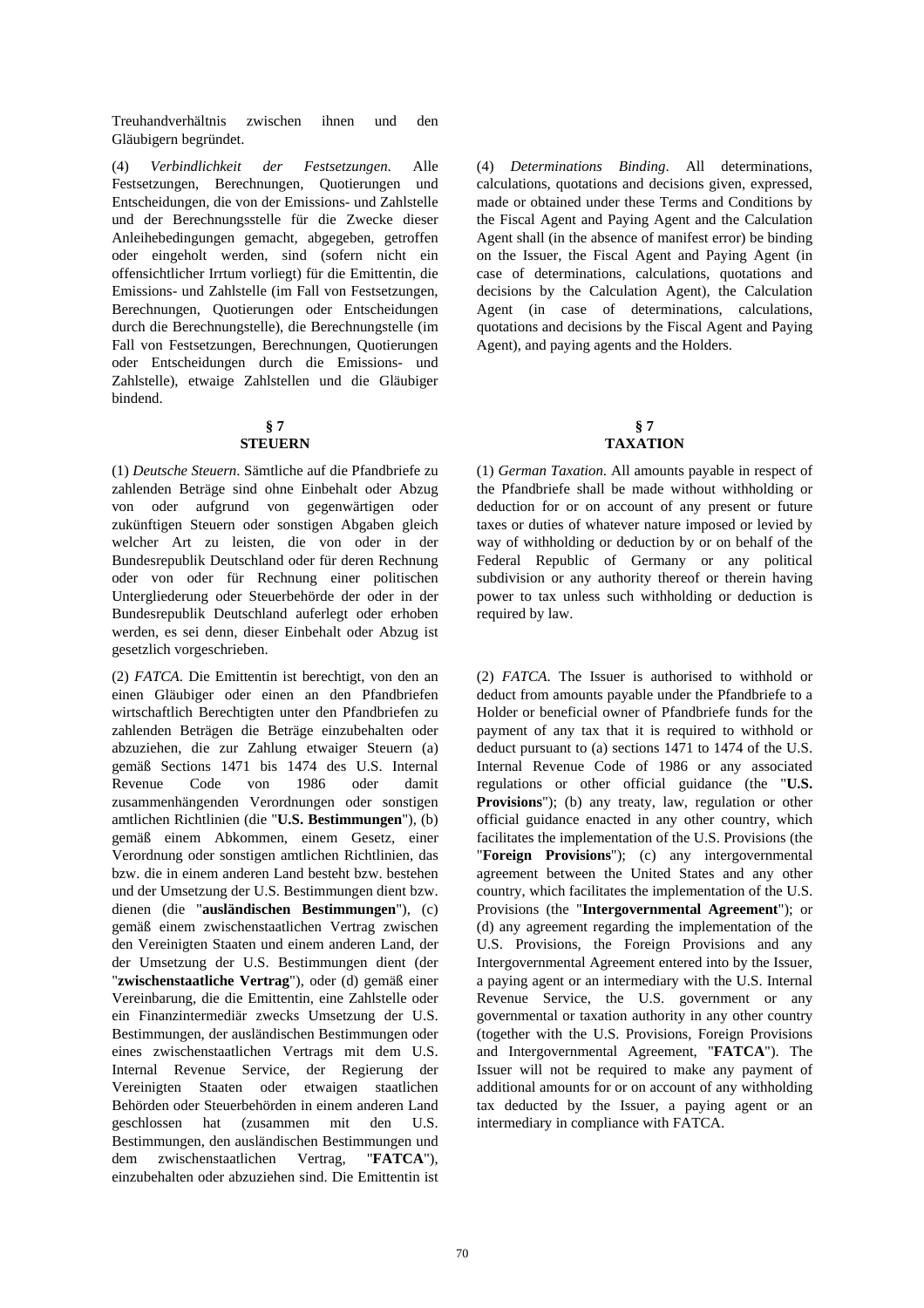nicht verpflichtet, irgendwelche zusätzlichen Beträge aufgrund einer Quellensteuer, die sie, eine Zahlstelle oder ein Intermediär im Zusammenhang mit FATCA einbehält, zu zahlen.

## **§ 8 VORLEGUNGSFRIST**

Die in § 801 Absatz 1 Satz 1 BGB bestimmte Vorlegungsfrist wird für die Pfandbriefe auf zehn Jahre verkürzt.

#### **§ 9 BEGEBUNG WEITERER PFANDBRIEFE, ANKAUF UND ENTWERTUNG**

(1) *Begebung weiterer Pfandbriefe*. Die Emittentin ist berechtigt, jederzeit ohne Zustimmung der Gläubiger weitere Pfandbriefe mit gleicher Ausstattung (oder gegebenenfalls mit Ausnahme des Tages der Ausgabe, des Verzinsungsbeginns, des ersten Zinszahlungstags und/oder des Ausgabepreises) in der Weise zu begeben, dass sie mit diesen Pfandbriefen eine einheitliche Serie bilden.

(2) *Ankauf und Entwertung*. Die Emittentin ist berechtigt, jederzeit Pfandbriefe im Markt oder anderweitig zu jedem beliebigen Preis zu kaufen. Die von der Emittentin erworbenen Pfandbriefe können nach Wahl der Emittentin von ihr gehalten, weiterverkauft oder bei der Emissionsstelle zwecks Entwertung eingereicht werden.

#### **§ 10 MITTEILUNGEN**

## **[Falls die Pfandbriefe an dem regulierten Markt einer Wertpapierbörse notiert werden, ist Folgendes anwendbar:**

(1) *Bekanntmachung*. Solange dies gesetzlich erforderlich ist, werden alle die Pfandbriefe betreffenden Mitteilungen in dem Bundesanzeiger bzw. einem entsprechenden Nachfolgemedium **[**und zusätzlich in elektronischer Form auf der Internetseite der Luxemburger Wertpapierbörse (www.bourse.lu)**]** veröffentlicht. Jede derartige Mitteilung gilt am dritten Tag nach der Veröffentlichung (oder bei mehreren Veröffentlichungen an dem dritten Tag nach der ersten solchen Veröffentlichung) als wirksam erfolgt.

(2) *Mitteilungen an das Clearingsystem*. Soweit die Veröffentlichung von Mitteilungen nach Absatz 1 rechtlich nicht mehr erforderlich ist, ist die Emittentin berechtigt, eine Veröffentlichung in den in Absatz 1 genannten Medien durch eine Mitteilung an das Clearingsystem zur Weiterleitung durch das Clearingsystem an die Gläubiger zu ersetzen. Jede derartige Mitteilung gilt am dritten Tag nach dem Tag der Mitteilung an das Clearingsystem als den Gläubigern mitgeteilt.**]**

**[Falls die Pfandbriefe nicht an dem regulierten Markt einer Wertpapierbörse notiert werden, ist Folgendes anwendbar:**

## **§ 8 PRESENTATION PERIOD**

 The presentation period provided in § 801 subparagraph 1, sentence 1 BGB (German Civil Code) is reduced to ten years for the Pfandbriefe.

#### **§ 9 FURTHER ISSUES, PURCHASES AND CANCELLATION**

 (1) *Further Issues*. The Issuer may from time to time, without the consent of the Holders, issue further Pfandbriefe having the same terms and conditions as the Pfandbriefe in all respects (or in all respects except for, as applicable, the issue date, interest commencement date, first interest payment date and/or issue price) so as to form a single Series with the Pfandbriefe.

 (2) *Purchases and Cancellation*. The Issuer may at any time purchase Pfandbriefe in any market or otherwise and at any price. Pfandbriefe purchased by the Issuer may, at the option of the Issuer, be held, resold or surrendered to the Fiscal Agent for cancellation.

#### **§ 10 NOTICES**

## **[If the Pfandbriefe are listed on the regulated market of a stock exchange the following applies:**

 (1) *Publication*. As long as legally required, all notices concerning the Pfandbriefe shall be published in the Federal Gazette (Bundesanzeiger) or any comparable successor media **[**and, additionally, in electronic form on the website of the Luxembourg Stock Exchange (www.bourse.lu)**]**. Any notice so given will be deemed to have been validly given on the third day following the date of such publication (or, if published more than once, on the third day following the date of the first such publication).

 (2) *Notification to Clearing System*. If the publication of notices pursuant to paragraph (1) is no longer required by law, the Issuer may, in lieu of publication in the media set forth in paragraph (1) above, deliver the relevant notice to the Clearing System, for communication by the Clearing System to the Holders. Any such notice shall be deemed to have been given to the Holders on the third day after the day on which said notice was given to the Clearing System.**]**

**[If the Pfandbriefe are not listed on the regulated market of a stock exchange the following applies:**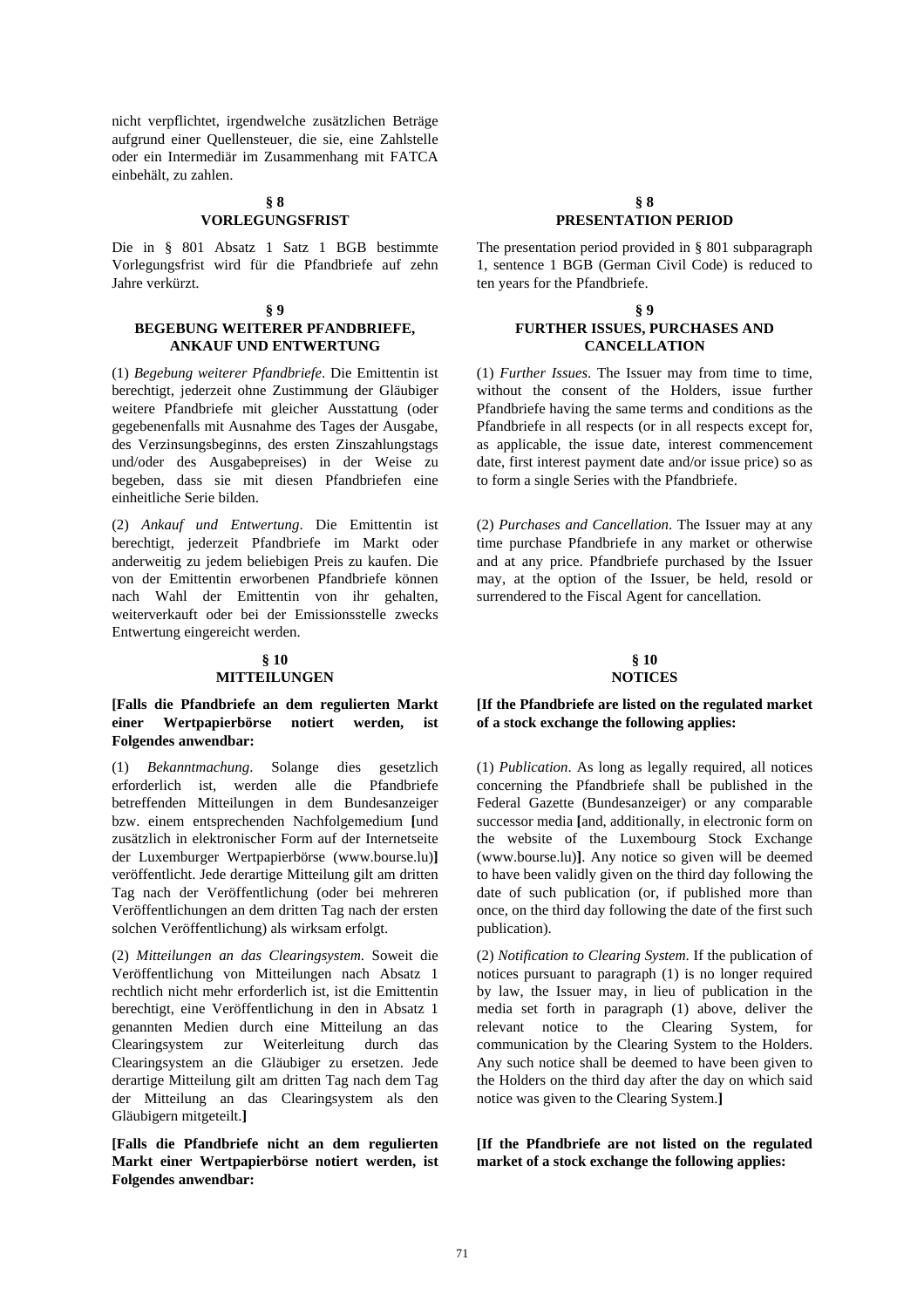(1) *Mitteilungen an das Clearingsystem*. Die Emittentin wird alle die Pfandbriefe betreffenden Mitteilungen an das Clearingsystem zur Weiterleitung durch das Clearingsystem an die Gläubiger übermitteln. Jede derartige Mitteilung gilt am dritten Tag nach dem Tag der Mitteilung an das Clearingsystem als den Gläubigern mitgeteilt.**]**

(**[]**) *Form der Mitteilung der Gläubiger*. Mitteilungen, die von einem Gläubiger gemacht werden, müssen schriftlich erfolgen und zusammen mit dem Nachweis seiner Inhaberschaft gemäß § 11 Absatz 3 an die Emissionsstelle geleitet werden. Eine solche Mitteilung kann über das Clearingsystem in der von der Emissionsstelle und dem Clearingsystem dafür vorgesehenen Weise erfolgen.

#### **§ 11**

## **ANWENDBARES RECHT, GERICHTSSTAND UND GERICHTLICHE GELTENDMACHUNG**

(1) *Anwendbares Recht*. Form und Inhalt der Pfandbriefe sowie die Rechte und Pflichten der Gläubiger und der Emittentin bestimmen sich in jeder Hinsicht nach deutschem Recht.

(2) *Gerichtsstand*. Nicht ausschließlich zuständig für sämtliche im Zusammenhang mit den Pfandbriefen entstehenden Klagen oder sonstige Verfahren sind die Gerichte in Berlin.

(3) *Gerichtliche Geltendmachung*. Jeder Gläubiger von Pfandbriefen ist berechtigt, in jedem Rechtsstreit gegen die Emittentin oder in jedem Rechtsstreit, in dem der Gläubiger und die Emittentin Partei sind, seine Rechte aus diesen Pfandbriefen im eigenen Namen auf der folgenden Grundlage zu schützen oder geltend zu machen: (i) indem er eine Bescheinigung der Depotbank beibringt, bei der er für die Pfandbriefe ein Wertpapierdepot unterhält, welche (a) den vollständigen Namen und die vollständige Adresse des Gläubigers enthält, (b) den Gesamtnennbetrag der Pfandbriefe bezeichnet, die unter dem Datum der Bestätigung auf dem Wertpapierdepot verbucht sind und (c) bestätigt, dass die Depotbank gegenüber dem Clearingsystem eine schriftliche Erklärung abgegeben hat, die die vorstehend unter (a) und (b) bezeichneten Informationen enthält; und (ii) indem er eine Kopie der die betreffenden Pfandbriefe verbriefenden Globalurkunde vorlegt, deren Übereinstimmung mit dem Original eine vertretungsberechtigte Person des Clearingsystems oder des Verwahrers des Clearingsystems bestätigt hat, ohne dass eine Vorlage der Originalbelege oder der die Pfandbriefe verbriefenden Globalurkunde in einem solchen Verfahren erforderlich wäre. Für die Zwecke des Vorstehenden bezeichnet "**Depotbank**" jede Bank oder ein sonstiges anerkanntes Finanzinstitut, das berechtigt ist, das Wertpapierverwahrungsgeschäft zu betreiben und bei der/dem der Gläubiger ein Wertpapierdepot für die Pfandbriefe unterhält, einschließlich des Clearingsystems. Unbeschadet des  (1) *Notification to Clearing System*. The Issuer shall deliver all notices concerning the Pfandbriefe to the Clearing System for communication by the Clearing System to the Holders. Any such notice shall be deemed to have been given to the Holders on the third day after the day on which said notice was given to the Clearing System.**]**

 (**[]**) *Form of Notice of Holders*. Notices to be given by any Holder shall be made by means of a written declaration to be delivered together with an evidence of the Holder´s entitlement in accordance with § 11 (3) to the Fiscal Agent. Such notice may be given through the Clearing System in such manner as the Fiscal Agent and the Clearing System may approve for such purpose.

#### **§ 11 APPLICABLE LAW, PLACE OF JURISDICTION AND ENFORCEMENT**

 (1) *Applicable Law*. The Pfandbriefe, as to form and content, and all rights and obligations of the Holders and the Issuer, shall be governed in any respect by German law.

 (2) *Place of Jurisdiction*. The courts in Berlin shall have non-exclusive jurisdiction for any action or other legal proceedings arising out of or in connection with the Pfandbriefe.

 (3) *Enforcement*. Any Holder of Pfandbriefe may in any proceedings against the Issuer, or to which such Holder and the Issuer are parties, protect and enforce in its own name its rights arising under such Pfandbriefe on the basis of (i) a statement issued by the Custodian with whom such Holder maintains a securities account in respect of the Pfandbriefe (a) stating the full name and address of the Holder, (b) specifying the aggregate principal amount of Pfandbriefe credited to such securities account on the date of such statement and (c) confirming that the Custodian has given written notice to the Clearing System containing the information pursuant to (a) and (b) and (ii) a copy of the Global Note certified as being a true copy by a duly authorised officer of the Clearing System or a depository of the Clearing System, without the need for production in such proceedings of the actual records or the Global Note representing the Pfandbriefe. For purposes of the foregoing, "**Custodian**" means any bank or other financial institution of recognised standing authorised to engage in securities custody business with which the Holder maintains a securities account in respect of the Pfandbriefe and includes the Clearing System. Each Holder may, without prejudice to the foregoing, protect and enforce its rights under the Pfandbriefe also in any other way which is admitted in the country of the proceedings.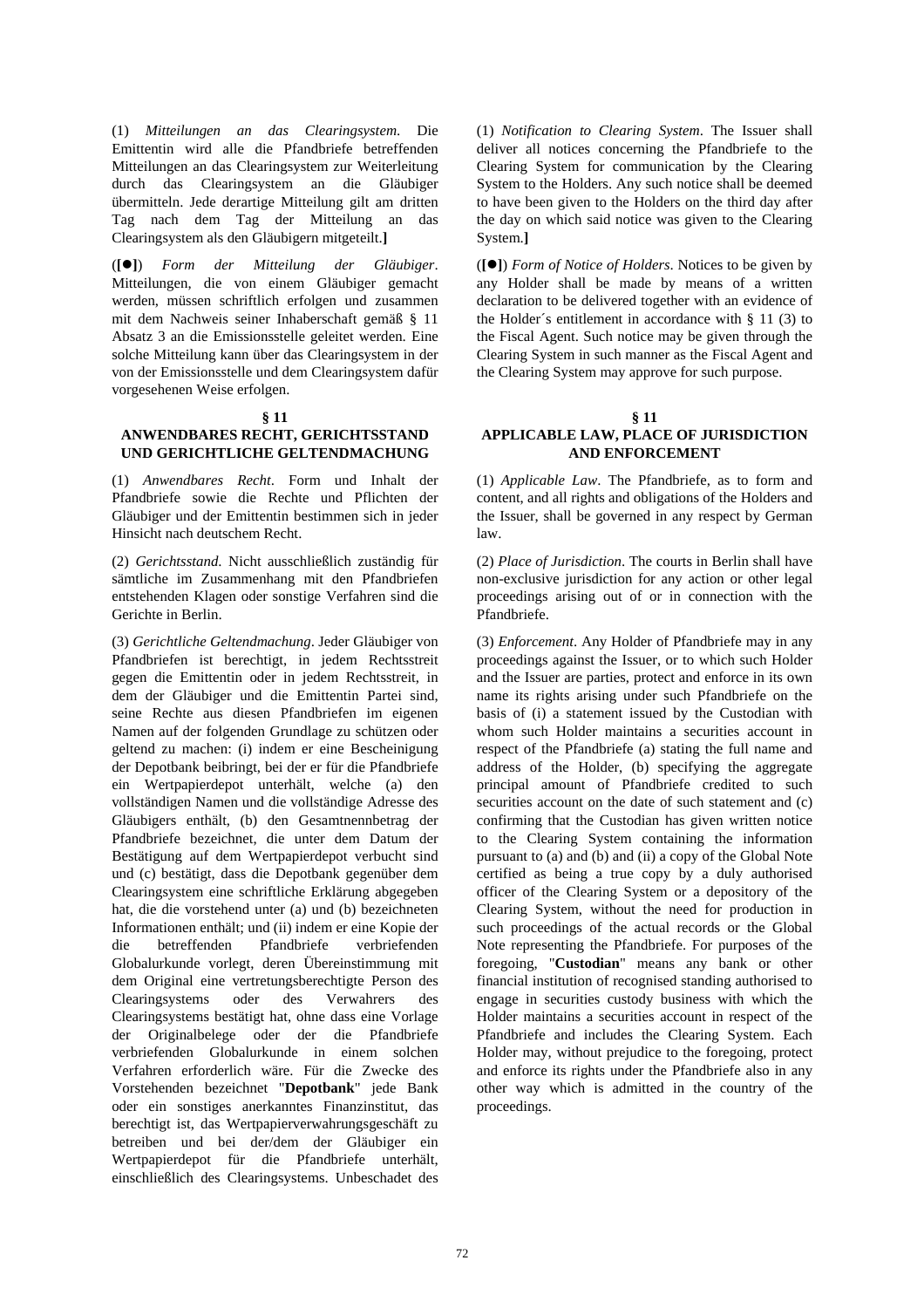Vorstehenden kann jeder Gläubiger seine Rechte aus den Pfandbriefen auch auf jede andere Weise schützen oder geltend machen, die im Land des Rechtsstreits prozessual zulässig ist.

#### **§ 12 SPRACHE**

# **[Falls die Anleihebedingungen in deutscher Sprache mit einer Übersetzung in die englische Sprache abgefasst sind, ist Folgendes anwendbar:**

Diese Anleihebedingungen sind in deutscher Sprache abgefasst. Eine Übersetzung in die englische Sprache ist beigefügt. Der deutsche Text ist bindend und maßgeblich. Die Übersetzung in die englische Sprache ist unverbindlich.**]**

**[Falls die Anleihebedingungen ausschließlich in deutscher Sprache abgefasst sind, ist Folgendes anwendbar:**

Diese Anleihebedingungen sind ausschließlich in deutscher Sprache abgefasst.**]**

**[Falls die Anleihebedingungen in englischer Sprache mit einer Übersetzung in die deutsche Sprache abgefasst sind, ist Folgendes anwendbar:**

Diese Anleihebedingungen sind in englischer Sprache abgefasst. Eine Übersetzung in die deutsche Sprache ist beigefügt. Der englische Text ist bindend und maßgeblich. Die Übersetzung in die deutsche Sprache ist unverbindlich.**]**

### **§ 12 LANGUAGE**

### **[If the Terms and Conditions are to be in the German language with an English language translation the following applies:**

These Terms and Conditions are written in the German language and provided with an English language translation. The German text shall be controlling and binding. The English language translation is nonbinding.**]**

**[If the Terms and Conditions are to be in the English language only the following applies:**

These Terms and Conditions are written in the English language only.**]**

# **[If the Terms and Conditions are to be in the English language with a German language translation the following applies:**

These Terms and Conditions are written in the English language and provided with a German language translation. The English text shall be controlling and binding. The German language translation is nonbinding.**]**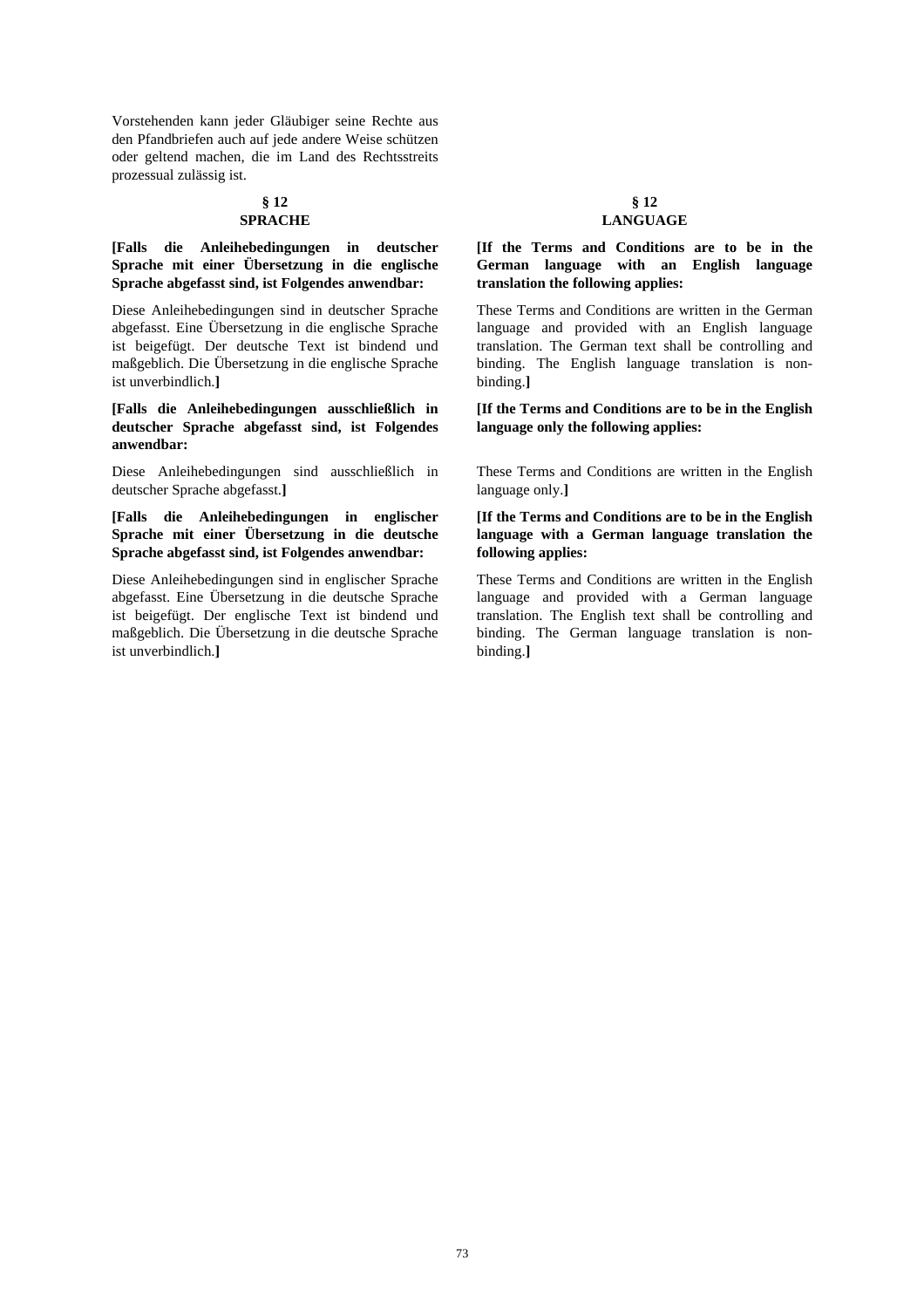# **FORM OF FINAL TERMS (***MUSTER – ENDGÜLTIGE BEDINGUNGEN***)**

**[Date] [***Datum***]** 

# **Final Terms Endgültige Bedingungen**

**[Title of relevant Series of Pfandbriefe]** (the "**Pfandbriefe**") **[***Bezeichnung der betreffenden Serie der Pfandbriefe***]** (die "*Pfandbriefe*")

> **Issue Date:**  $\begin{bmatrix} 1 \end{bmatrix}^1$ *Tag der Begebung: [**]*

issued pursuant to the *begeben aufgrund des*

EUR 20,000,000,000 Debt Issuance Programme for the Issue of Pfandbriefe *EUR 20.000.000.000 Debt Issuance Programme für die Begebung von Pfandbriefen* 

> of *der*

Dexia Kommunalbank Deutschland AG

of 11 May 2016 *vom 11. Mai 2016*

Series: **[ ]**, Tranche **[ ]** *Serie: [**], Tranche [**]*

 $\frac{1}{1}$  The Issue Date is the date of payment and settlement of the Pfandbriefe. In the case of free delivery, the Issue Date is the delivery date. *Der Tag der Ausgabe ist der Tag, an dem die Pfandbriefe begeben und bezahlt werden. Bei freier Lieferung ist der Tag der Begebung der Tag der Lieferung*.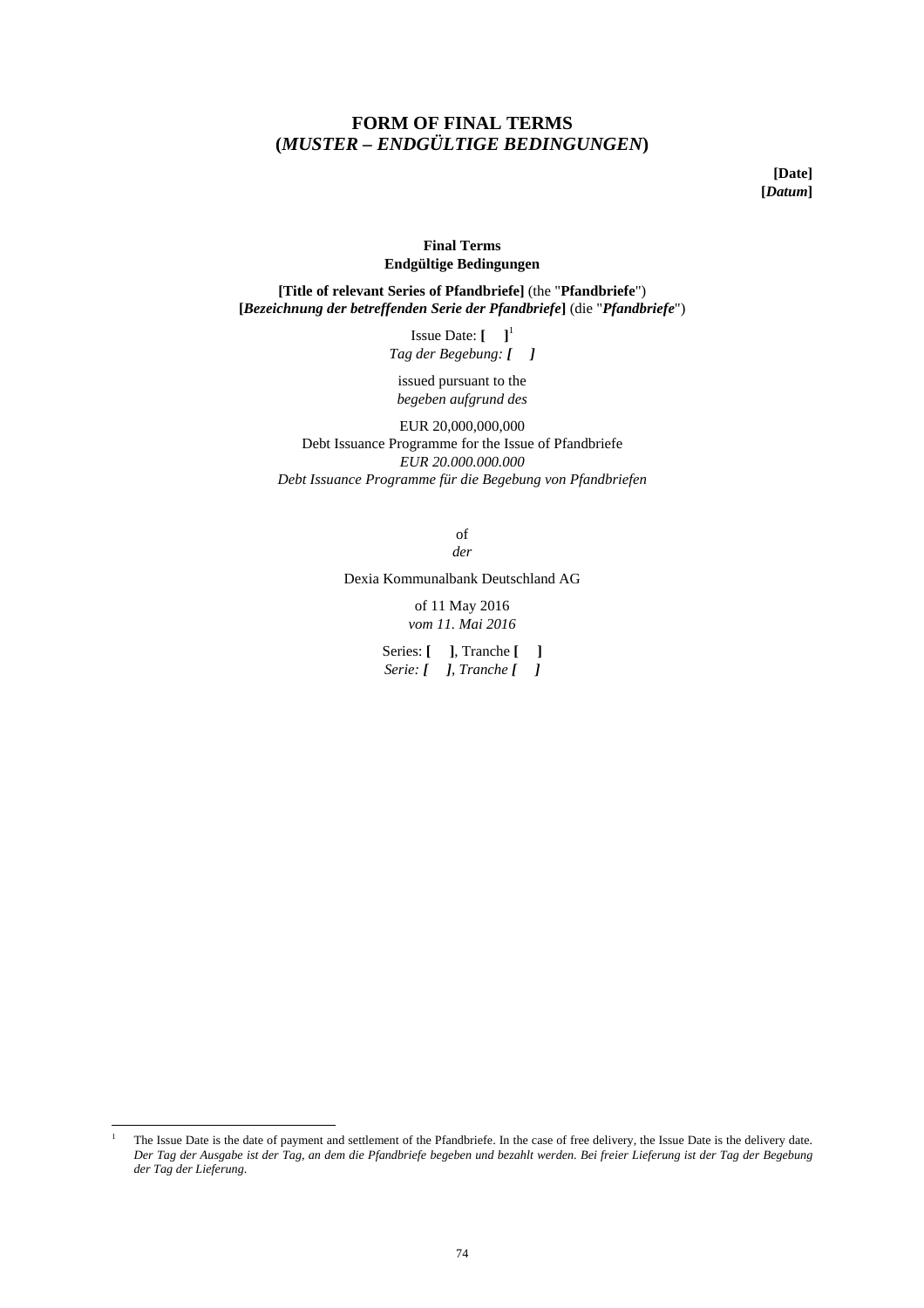### **Important Notice**  *Wichtiger Hinweis*

**[**These Final Terms **[**have been prepared for the purpose of Article 5 (4) of Directive 2003/71/EC, as amended, and**]**2 give details of an issue of Pfandbriefe under the EUR 20,000,000,000 Debt Issuance Programme of Dexia Kommunalbank Deutschland AG (the "**Programme**") and are to be read in conjunction with the prospectus dated 11 May 2016 (**[**as supplemented by the supplement**[**s**]** dated **[insert relevant date(s)]**,**]** the "**Prospectus**") and pertaining to the Programme. Full information on the Issuer and the offer of the Pfandbriefe is only available on the basis of the combination of these Final Terms and the Prospectus. Copies of the Prospectus as well as any supplements to the Prospectus **[in the case of Notes to be admitted to trading on the regulated market of the Luxembourg Stock Exchange insert: and these Final Terms]** are obtainable free of charge during normal business hours from the Fiscal Agent **[**(Dexia Kommunalbank Deutschland AG, Charlottenstraße 82, 10969 Berlin, Germany)**] [**,**] [**the Paying Agent in Luxembourg **[**(Banque Internationale a Luxembourg, société anonyme, 69, route d'Esch, L-2953, Luxembourg)**]] [**,**] [**and**]** the Issuer (Dexia Kommunalbank Deutschland AG, Charlottenstraße 82, 10969 Berlin, Germany) and also from the website of the Luxembourg Stock Exchange (www.bourse.lu). **[**A**[**n**] [**German language**] [**English language**]** summary of the terms of the Notes is annexed to these Final Terms.]<sup>[2</sup>]<sup>3</sup>

**[***Diese Endgültigen Bedingungen [wurden für die Zwecke des Artikels 5 (4) der Richtlinie 2003/71/EG in der jeweils geltenden Fassung, abgefasst und] enthalten Angaben zur Emission von Pfandbriefen unter dem EUR 20,000,000,000 Debt Issuance Programme der Dexia Kommunalbank Deutschland AG (das "Programm") und sind in Verbindung mit dem Prospekt vom 11. Mai 2016 ([in der Fassung [des Nachtrags] [der Nachträge] vom [relevantes Datum/relevante Daten einfügen],] der "Prospekt") über das Programm zu lesen. Vollständige Informationen über die Emittentin und über das hinsichtlich der Pfandbriefe gemachte Angebot sind nur in der Zusammenschau dieser Endgültigen Bedingungen und des Prospekts erhältlich. Kopien des Prospekts und etwaiger Nachträge zum Prospekt [im Fall von Schuldverschreibungen, die an dem geregelten Markt der Luxemburger Börse zum Handel zugelassen sind, einfügen: sowie dieser Endgültigen Bedingungen] sind kostenlos während der üblichen Geschäftszeiten bei der Emissionsstelle [(Dexia Kommunalbank Deutschland AG, Charlottenstraße 82, 10969 Berlin, Deutschland)] [,] [der Zahlstelle in Luxemburg [(Banque Internationale a Luxembourg, société anonyme, 69, route d'Esch, L-2953, Luxembourg)]] [,] [und] der Emittentin (Dexia Kommunalbank Deutschland AG, Charlottenstraße 82, 10969 Berlin, Deutschland) und außerdem auf der Internetseite der Börse Luxemburg (www.bourse.lu) erhältlich. [Eine [deutschsprachige] [englischsprachige] Zusammenfassung der Konditionen der Schuldverschreibungen ist diesen Endgültigen Bedingungen beigefügt.***]**

**[**These Final Terms **[**have been prepared for the purpose of Article 5 (4) of the Directive 2003/71/EC, as amended, and**]**4 give details of an issue of Pfandbriefe under the EUR 20,000,000,000 Debt Issuance Programme of Dexia Kommunalbank Deutschland AG (the "**Programme**") and are to be read in conjunction with the prospectus dated 11 May 2016 (**[**as supplemented by the supplement**[**s**]** dated **[insert relevant date(s)]**,**]** the "**Prospectus**") and pertaining to the Programme as well as **[**the Final Terms (the "**Original Final Terms**") and**]** the Terms and Conditions of the Pfandbriefe (the "**Original Terms and Conditions**") **[in the case of Long-form Conditions insert:** (scheduled to these Final Terms)**]** set forth in the prospectus dated **[**12 May 2015**] [**13 May 2014**]** (the "**Original Prospectus**"). The Terms and Conditions set out in the remainder of Part I have been extracted in whole from **[**Part I of the Original Final Terms**] [**the Original Terms and Conditions**]** and replace **[**Part I of the Final Terms**] [**the Terms and Conditions of the Pfandbriefe**]** set out in the Prospectus in whole. **[**Capitalised terms used in the remainder of Part I but not otherwise defined therein shall have the meanings specified in the Original Terms and Conditions when used in the remainder of Part I.] Full information on the Issuer and the offer of the Pfandbriefe is only available on the basis of the combination of these Final Terms **[in the case of Long-form Conditions insert:** (including the Schedule hereto)**]**, the Prospectus including any supplements to the Prospectus and the Original Prospectus. Copies of the Prospectus including any supplements to the Prospectus and the Original Prospectus **[in the case of Notes to be admitted to trading on the regulated market of the Luxembourg Stock Exchange insert:** and these Final Terms**]** are obtainable free of charge during normal business hours from the from the Fiscal Agent **[**(Dexia Kommunalbank Deutschland AG, Charlottenstraße 82, 10969 Berlin, Germany)**] [**,**] [**the Paying Agent in Luxembourg **[**(Banque Internationale a Luxembourg, société anonyme, 69, route d'Esch, L-2953, Luxembourg)**]] [**,**] [**and**]** the Issuer (Dexia Kommunalbank Deutschland AG, Charlottenstraße 82, 10969 Berlin, Germany) and also from the website of the Luxembourg Stock

l 2 Not applicable in case of Pfandbriefe which are neither publicly offered nor admitted to trading on a regulated market.

*Nicht anwendbar bei Pfandbriefen, die weder öffentlich angeboten noch an einem regulierten Markt zum Handel zugelassen werden.* 3 Use only if this issue increases an issue which was not issued under a Prospectus used prior to the relevant Prospectus.

*Nur verwenden, wenn es sich bei der relevanten Emission nicht um die Aufstockung einer Emission handelt, die in Verbindung mit einem vor dem aktuellen Prospekt verwendeten Prospekt begeben wurde.*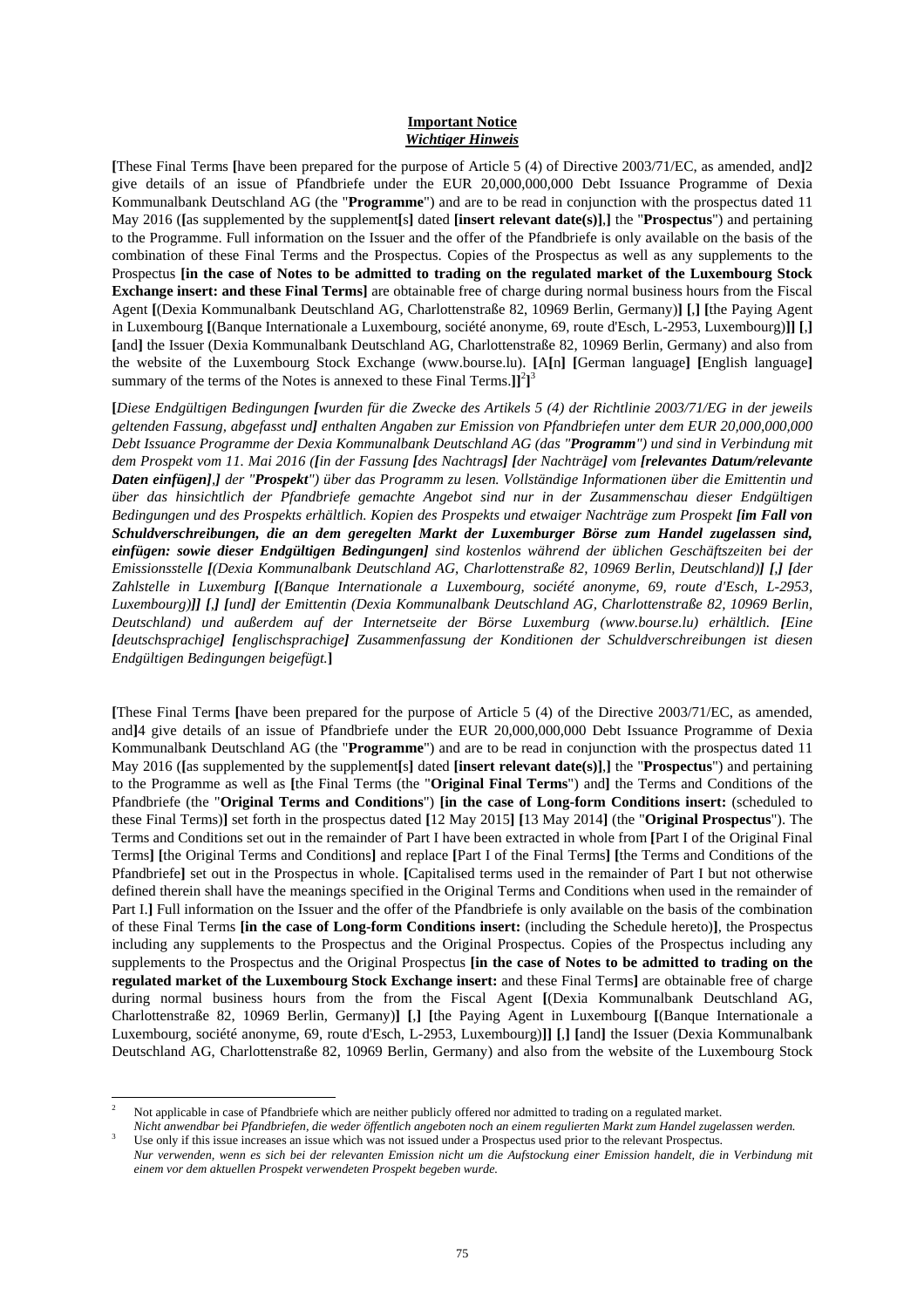Exchange (www.bourse.lu). **[**A**[**n**] [**German language**][**English language**]** summary of the terms of the Pfandbriefe is annexed to these Final Terms.**]]**<sup>4</sup> **]** 5

**[***Diese Endgültigen Bedingungen [wurden für die Zwecke des Artikels 5 (4) der Richtlinie 2003/71/EG in der jeweils geltenden Fassung, abgefasst und] enthalten Angaben zur Emission von Pfandbriefen unter dem EUR 35,000,000,000 Euro Medium Term Note Programme der Dexia Kommunalbank Deutschland AG (das "Programm") und sind in Verbindung mit dem Prospekt vom 11. Mai 2016 ([in der Fassung [des Nachtrags] [der Nachträge] vom [relevantes Datum/relevante Daten einfügen],] der "Prospekt") über das Programm sowie mit [den Endgültigen Bedingungen (die "Original-Endgültigen Bedingungen") und] den Anleihebedingungen (die "Original-Anleihebedingungen") [im Fall von nicht-konsolidierten Bedingungen einfügen: (diesen Endgültigen Bedingungen als Anlage beigefügt)], die im Prospekt vom [12. Mai 2015] [13. Mai 2014] (der "Original-Prospekt") enthalten sind, zu lesen. Die in Teil I nachfolgend aufgeführten Anleihebedingungen sind insgesamt [Teil I der Original-Endgültigen Bedingungen] [den Original-Anleihebedingungen] entnommen und ersetzen insgesamt [den im Prospekt enthaltenen Teil I der Endgültigen Bedingungen] [die im Prospekt enthaltenen Anleihebedingungen]. [Begriffe, die in den Original-Anleihebedingungen definiert sind, haben, falls die in Teil I nachfolgend aufgeführten Anleihebedingungen nicht etwas anderes bestimmen, die gleiche Bedeutung, wenn sie in den in Teil I nachfolgend aufgeführten Anleihebedingungen verwendet werden.] Vollständige Informationen über die Emittentin und über das hinsichtlich der Pfandbriefe gemachte Angebot sind nur in der Zusammenschau dieser Endgültigen Bedingungen [im Fall von nicht-konsolidierten Bedingungen einfügen: (einschließlich der Anlage)], des Prospekts einschließlich etwaiger Nachträge zum Prospekt und des Original-Prospekts erhältlich. Kopien des Prospekts sowie etwaiger Nachträge zum Prospekt und des Original-Prospekts [im Fall von Schuldverschreibungen, die an dem geregelten Markt der Luxemburger Börse zum Handel zugelassen sind, einfügen: sowie dieser Endgültigen Bedingungen] sind kostenlos während der üblichen Geschäftszeiten bei der Emissionsstelle [(Dexia Kommunalbank Deutschland AG, Charlottenstraße 82, 10969 Berlin, Deutschland)] [,] [der Zahlstelle in Luxemburg [(Banque Internationale a Luxembourg, société anonyme, 69, route d'Esch, L-2953, Luxembourg)]] [,] [und] der Emittentin (Dexia Kommunalbank Deutschland AG, Charlottenstraße 82, 10969 Berlin, Deutschland) und außerdem auf der Internetseite der Börse Luxemburg (www.bourse.lu) erhältlich. [Eine [deutschsprachige] [englischsprachige] Zusammenfassung der Konditionen der Pfandbriefe ist diesen Endgültigen Bedingungen beigefügt.***]**

l 4 Not applicable in case of Pfandbriefe which are neither publicly offered nor admitted to trading on a regulated market.

*Nicht anwendbar bei Pfandbriefen, die weder öffentlich angeboten noch an einem regulierten Markt zum Handel zugelassen werden.* 5 Use only if this issue increases an issue which was issued under the Original Prospectus.

*Nur verwenden, wenn es sich bei der relevanten Emission um die Aufstockung einer Emission handelt, die unter dem Original-Prospekt begeben wurde.*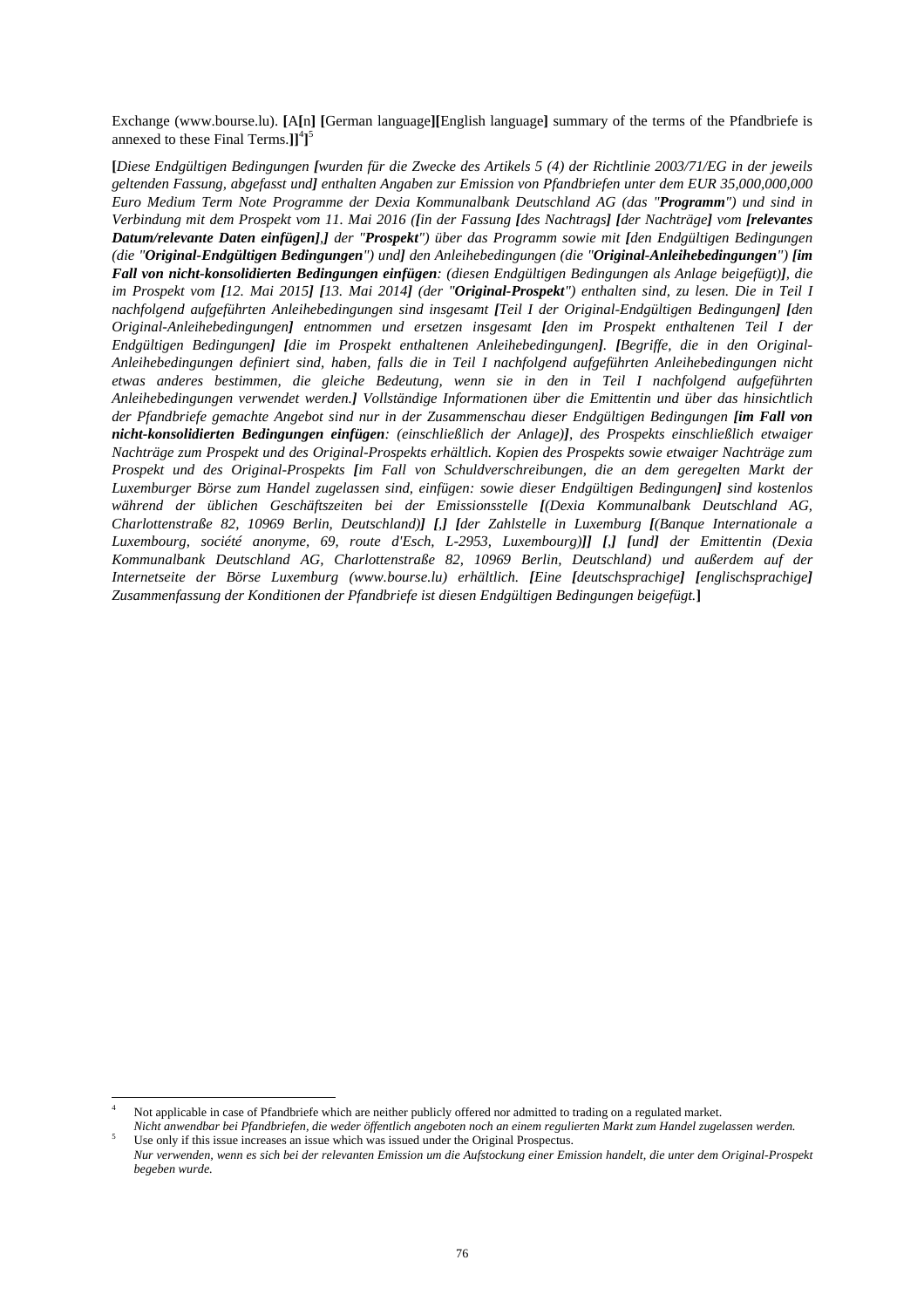### **Part I.: TERMS AND CONDITIONS**  *Teil I.: ANLEIHEBEDINGUNGEN*

**[In the case the options applicable to the relevant Tranche of Pfandbriefe are to be determined by replicating the relevant provisions set forth in the Prospectus as Option I or Option II including certain further options contained therein, respectively, and completing the relevant placeholders, insert:6**

*Falls die für die betreffende Tranche von Pfandbriefen geltenden Optionen durch Wiederholung der betreffenden im Prospekt als Option I oder Option II aufgeführten Angaben (einschließlich der jeweils enthaltenen bestimmten weiteren Optionen) bestimmt und die betreffenden Leerstellen vervollständigt werden, einfügen:6* 

The Terms and Conditions applicable to the Pfandbriefe (the "**Conditions**") and the **[**German**] [**English**]** language translation thereof, are as set out below.

*Die für die Pfandbriefe geltenden Anleihebedingungen (die "Bedingungen") sowie die [deutschsprachige][englischsprachige] Übersetzung sind wie nachfolgend aufgeführt.* 

**[in the case of Pfandbriefe with fixed interest rates replicate here the relevant provisions of Option I including relevant further options contained therein, and complete relevant placeholders]** 

*[im Fall von Pfandbriefen mit fester Verzinsung hier die betreffenden Angaben der Option I (einschließlich der betreffenden weiteren Optionen) wiederholen und betreffende Leerstellen vervollständigen]* 

**[in the case of Pfandbriefe with floating interest rates replicate here the relevant provisions of Option II including relevant further options contained therein, and complete relevant placeholders]** 

*[im Fall von Pfandbriefen mit variabler Verzinsung hier die betreffenden Angaben der Option II (einschließlich der betreffenden weiteren Optionen) wiederholen und betreffende Leerstellen vervollständigen]]* 

**[In the case the options applicable to the relevant Tranche of Pfandbriefe are to be determined by referring to the relevant provisions set forth in the Prospectus as Option I or Option II including certain further options contained therein, respectively, insert:** 

*Falls die für die betreffende Tranche von Pfandbriefen geltenden Optionen durch Verweisung auf die betreffenden im Prospekt als Option I oder Option II aufgeführten Angaben (einschließlich der jeweils enthaltenen bestimmten weiteren Optionen) bestimmt werden, einfügen:* 

This Part I. of the Final Terms is to be read in conjunction with the set of Terms and Conditions that apply to Pfandbriefe with **[**fixed**] [**floating**]** interest rates (the "**Terms and Conditions**") set forth in the Prospectus as **[**Option I**] [**Option II**]**. Capitalised terms shall have the meanings specified in the Terms and Conditions.

*Dieser Teil I. der Endgültigen Bedingungen ist in Verbindung mit dem Satz der Anleihebedingungen, der auf Pfandbriefe mit [fester] [variabler] Verzinsung Anwendung findet (die "Anleihebedingungen"), zu lesen, der als [Option I] [Option II] im Prospekt enthalten ist. Begriffe, die in den Anleihebedingungen definiert sind, haben dieselbe Bedeutung, wenn sie in diesen Endgültigen Bedingungen verwendet werden.* 

All references in this Part I. of the Final Terms to numbered paragraphs and subparagraphs are to paragraphs and subparagraphs of the Terms and Conditions.

*Bezugnahmen in diesem Teil I. der Endgültigen Bedingungen auf Paragraphen und Absätze beziehen sich auf die Paragraphen und Absätze der Anleihebedingungen.* 

The blanks in the provisions of the Terms and Conditions, which are applicable to the Pfandbriefe shall be deemed to be completed by the information contained in these Final Terms as if such information were inserted in the placeholders of such provisions. All provisions in the Terms and Conditions corresponding to items in these Final Terms which are either not selected or completed or which are deleted shall be deemed to be deleted from the Terms and Conditions applicable to the Pfandbriefe (the "**Conditions**").

*Die Leerstellen in den auf die Pfandbriefe anwendbaren Bestimmungen der Anleihebedingungen gelten als durch die in diesen Endgültigen Bedingungen enthaltenen Angaben ausgefüllt, als ob die Leerstellen in den betreffenden* 

l

<sup>6</sup> To be determined in consultation with the Issuer. It is anticipated that this type of documenting the Conditions will be required where the Pfandbriefe are to be offered to the public, in whole or in part, or to be initially distributed, in whole or in part, to non-qualified investors. Delete all references to Part I of the Final Terms including numbered paragraphs and subparagraphs of the Terms and Conditions.

*In Abstimmung mit der Emittentin festzulegen. Es ist vorgesehen, dass diese Form der Dokumentation der Bedingungen erforderlich ist, wenn die Pfandbriefe insgesamt oder teilweise anfänglich an nicht qualifizierte Anleger verkauft oder öffentlich angeboten werden. Alle Bezugnahmen auf Teil I der Endgültigen Bedingungen einschließlich der Paragraphen und Absätze der Anleihebedingungen entfernen*.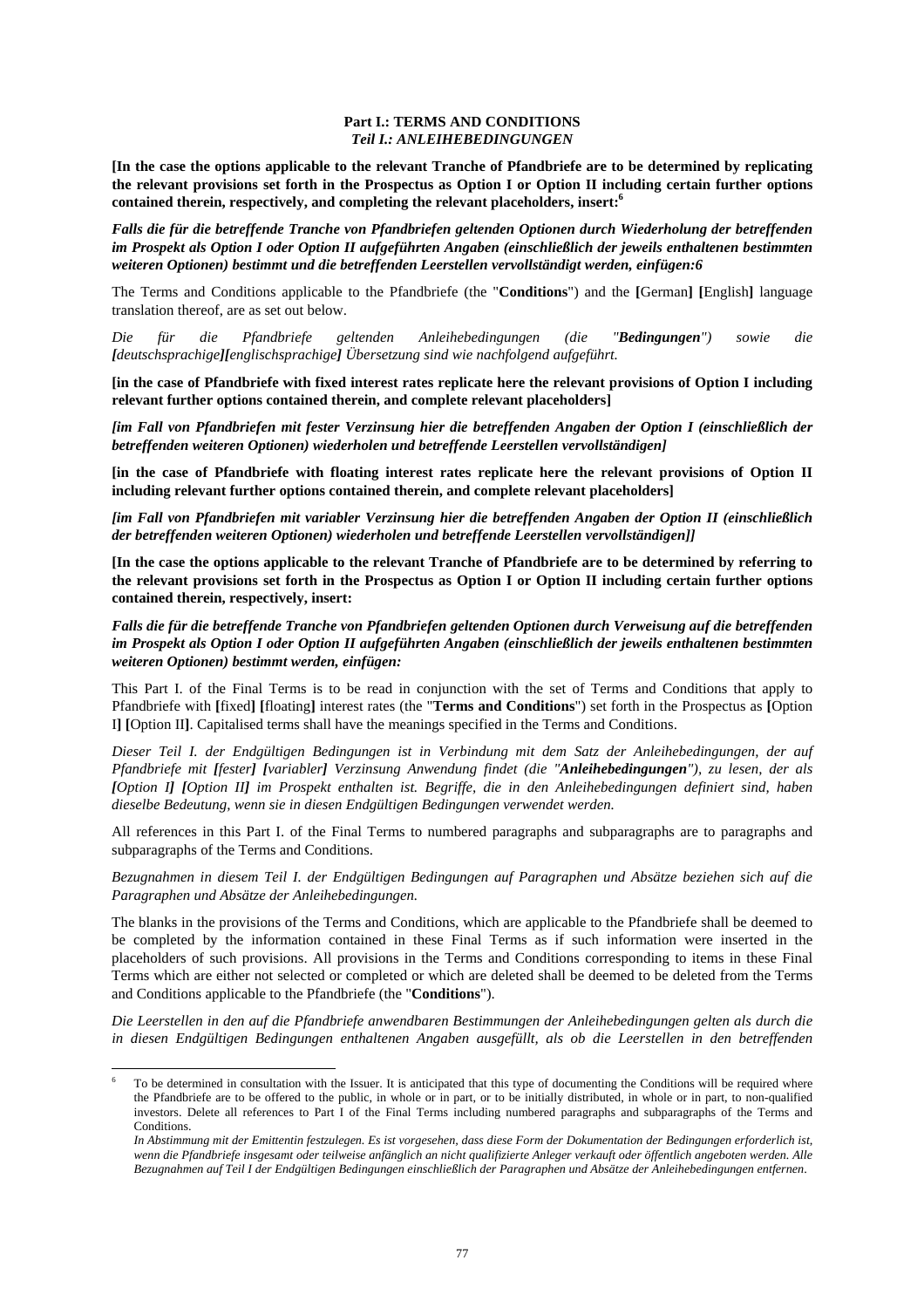*Bestimmungen durch diese Angaben ausgefüllt wären. Sämtliche Bestimmungen der Anleihebedingungen, die sich auf Variablen dieser Endgültigen Bedingungen beziehen, die weder angekreuzt noch ausgefüllt oder die gestrichen werden, gelten als in den auf die Pfandbriefe anwendbaren Anleihebedingungen (die "Bedingungen") gestrichen.* 

# **CURRENCY, DENOMINATION, FORM, DEFINITIONS (§ 1)**  *WÄHRUNG, STÜCKELUNG, FORM, DEFINITIONEN (§ 1)*

# **Currency and Denomination**<sup>7</sup> *Währung und Stückelung*

|        | Specified Currency<br>Festgelegte Währung                                                                                      |   | L<br>$\perp$                                  |  |
|--------|--------------------------------------------------------------------------------------------------------------------------------|---|-----------------------------------------------|--|
|        | <b>Aggregate Principal Amount</b><br>Gesamtnennbetrag                                                                          |   | L<br>- 1                                      |  |
|        | Aggregate Principal Amount in words<br>Gesamtnennbetrag in Worten                                                              |   | L<br>$\mathbf{I}$                             |  |
|        | Specified Denomination<br>Festgelegte Stückelung                                                                               |   | L<br>$\blacksquare$                           |  |
|        | $\Box$ TEFRA C (the "C Rules") <sup>8</sup><br><b>TEFRAC</b>                                                                   |   |                                               |  |
|        | Permanent Global Note<br>Dauerglobalurkunde                                                                                    |   |                                               |  |
|        | $\Box$ TEFRA D (the "D Rules")<br><b>TEFRAD</b>                                                                                |   |                                               |  |
|        | Temporary Global Note exchangeable for Permanent Global Note<br>Vorläufige Globalurkunde austauschbar gegen Dauerglobalurkunde |   |                                               |  |
|        | <b>Business Day</b><br>Geschäftstag                                                                                            |   |                                               |  |
|        | □ TARGET                                                                                                                       |   |                                               |  |
|        | $\Box$ Other (specify all relevant financial centres)<br>Sonstige (sämtliche relevanten Finanzzentren angeben)                 |   | $\overline{1}$<br>L                           |  |
|        | INTEREST $(\S 3)$<br><b>ZINSEN</b> $(\S 3)$                                                                                    |   |                                               |  |
|        | $\Box$ Fixed Rate Pfandbriefe (Option I) <sup>9</sup><br>Festverzinsliche Pfandbriefe (Option I)                               |   |                                               |  |
|        | Rate of Interest<br>Zinssatz                                                                                                   | T | ] per cent. per annum<br>$\int$ ] % per annum |  |
|        | <b>Interest Commencement Date</b><br>Verzinsungsbeginn                                                                         |   | L<br>- 1                                      |  |
|        | [Fixed Interest Date(s)<br>$Festzinstein.$ [est $z$ instermin(e)] <sup>10</sup>                                                |   | L<br>$\perp$                                  |  |
|        | [First Interest Payment Date<br>Erster Zinszahlungstag] $^{11}$                                                                |   | L<br>- 1                                      |  |
| $\tau$ | In the case of Jumbo Pfandbriefe, specify Euro.                                                                                |   |                                               |  |

*Im Falle von Jumbo-Pfandbriefen ist Euro anzugeben*. 8

In the case of Jumbo Pfandbriefe, specify TEFRA C.

*Im Falle von Jumbo-Pfandbriefen ist TEFRA C anzugeben*. 9

If not applicable, the following items may be deleted.

<sup>10</sup> Insert in case of Fixed Rate Pfandbriefe which bear an interest rate of more than zero per cent.

Im Fall von festverzinslichen Pfandbriefen, die mit einem Zinssatz von mehr als Null Prozent verzinst werden, einfügen.<br><sup>11</sup> Insert in case of Fixed Rate Pfandbriefe which bear an interest rate of more than zero per cent.

*Falls nicht anwendbar, können die folgenden Angaben gelöscht werden.*

*Im Fall von festverzinslichen Pfandbriefen, die mit einem Zinssatz von mehr als Null Prozent verzinst werden, einfügen.*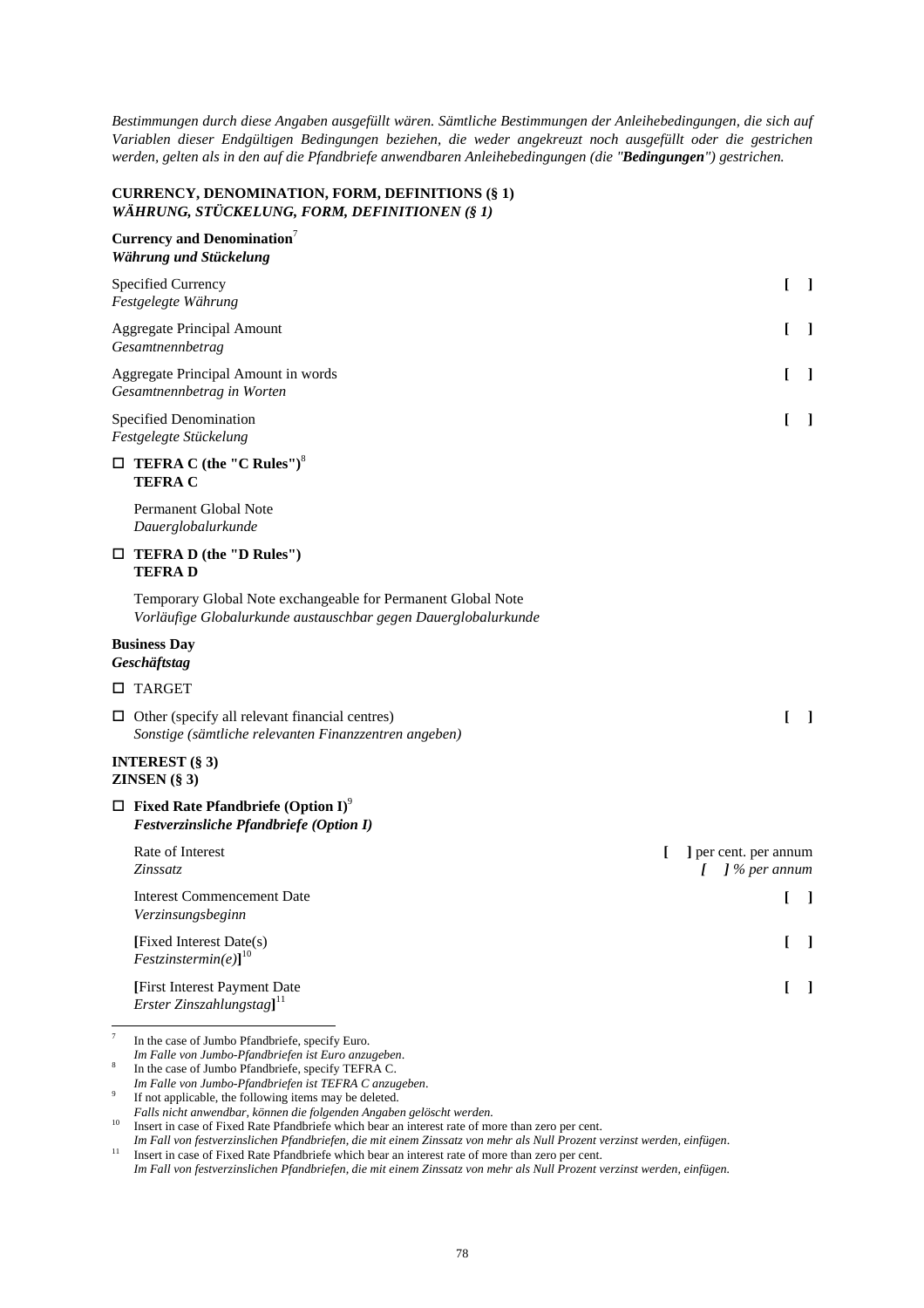|          |                                     | [Initial Broken Amount (for the Specified Denomination)<br>Anfänglicher Bruchteilzinsbetrag (für die festgelegte Stückelung)] <sup>12</sup>                                                                                                                                                                                     |   | [Not applicable] [<br>-1<br>[Nicht anwendbar] [<br>$\prime$      |
|----------|-------------------------------------|---------------------------------------------------------------------------------------------------------------------------------------------------------------------------------------------------------------------------------------------------------------------------------------------------------------------------------|---|------------------------------------------------------------------|
|          |                                     | [Fixed Interest Date preceding the Maturity Date<br>Letzter dem Fälligkeitstag vorausgehender Festzinstermin] <sup>13</sup>                                                                                                                                                                                                     |   | [Not applicable] [<br>1<br>[Nicht anwendbar] [<br>$\overline{I}$ |
|          |                                     | [Final Broken Amount (for the Specified Denomination)<br>Abschließender Bruchteilzinsbetrag (für die festgelegte Stückelung)] <sup>14</sup>                                                                                                                                                                                     |   |                                                                  |
|          |                                     | $\Box$ Floating Rate Pfandbriefe (Option II) <sup>15</sup><br>Variabel verzinsliche Pfandbriefe (Option II)                                                                                                                                                                                                                     |   |                                                                  |
|          |                                     | <b>Interest Commencement Date</b><br>Verzinsungsbeginn                                                                                                                                                                                                                                                                          |   | L<br>$\perp$                                                     |
|          |                                     | $\Box$ Interest Payment Dates<br>Zinszahlungstage                                                                                                                                                                                                                                                                               |   | ſ<br>$\mathbf{I}$                                                |
|          |                                     | $\Box$ Interest Period(s)<br>Zinsperiode(n)                                                                                                                                                                                                                                                                                     |   | [number] [weeks/months]<br>[Zahl] [Wochen/Monate]                |
|          | Zinssatz                            | <b>Rate of Interest</b>                                                                                                                                                                                                                                                                                                         |   |                                                                  |
|          |                                     | [number] months EURIBOR<br>[Zahl] Monats-EURIBOR                                                                                                                                                                                                                                                                                |   |                                                                  |
|          | Zinsperiode                         | <b>Interest Period</b>                                                                                                                                                                                                                                                                                                          |   |                                                                  |
|          |                                     | [number] [weeks/months]<br>[Zahl] [Wochen/Monate]                                                                                                                                                                                                                                                                               |   |                                                                  |
|          |                                     | <b>Interest Determination Date</b><br>Zinsfestlegungstag                                                                                                                                                                                                                                                                        |   |                                                                  |
|          | <b>Business Day</b><br>Geschäftstag |                                                                                                                                                                                                                                                                                                                                 |   |                                                                  |
|          | $\Box$                              | (as defined in $\S$ 1(6))<br>(wie in § 1 Absatz 6 definiert)                                                                                                                                                                                                                                                                    |   |                                                                  |
|          | □                                   | <b>TARGET</b>                                                                                                                                                                                                                                                                                                                   |   |                                                                  |
|          | □                                   | Other (specify all relevant financial centres)<br>Sonstige (sämtliche relevanten Finanzzentren angeben)                                                                                                                                                                                                                         |   |                                                                  |
|          | <b>Margin</b><br><b>Marge</b>       |                                                                                                                                                                                                                                                                                                                                 |   |                                                                  |
|          | $\Box$ flat<br>keine                |                                                                                                                                                                                                                                                                                                                                 |   |                                                                  |
|          | $\Box$ plus                         | zuzüglich                                                                                                                                                                                                                                                                                                                       | f | ] per cent. per annum<br>$\int$ % per annum                      |
|          | $\Box$ minus                        | abzüglich                                                                                                                                                                                                                                                                                                                       | L | ] per cent. per annum<br>$\int$ % per annum<br>L                 |
| 12<br>13 |                                     | Insert in case of Fixed Rate Pfandbriefe which bear an interest rate of more than zero per cent.<br>Im Fall von festverzinslichen Pfandbriefen, die mit einem Zinssatz von mehr als Null Prozent verzinst werden, einfügen.<br>Insert in case of Fixed Rate Pfandbriefe which bear an interest rate of more than zero per cent. |   |                                                                  |
|          |                                     | Im Fall von festverzinslichen Pfandbriefen, die mit einem Zinssatz von mehr als Null Prozent verzinst werden, einfügen.                                                                                                                                                                                                         |   |                                                                  |

<sup>&</sup>lt;sup>14</sup> Insert in case of Fixed Rate Pfandbriefe which bear an interest rate of more than zero per cent. *Im Fall von festverzinslichen Pfandbriefen, die mit einem Zinssatz von mehr als Null Prozent verzinst werden, einfügen.*<br><sup>15</sup> If not applicable, the following items may be deleted.

*Falls nicht anwendbar, können die folgenden Angaben gelöscht werden*.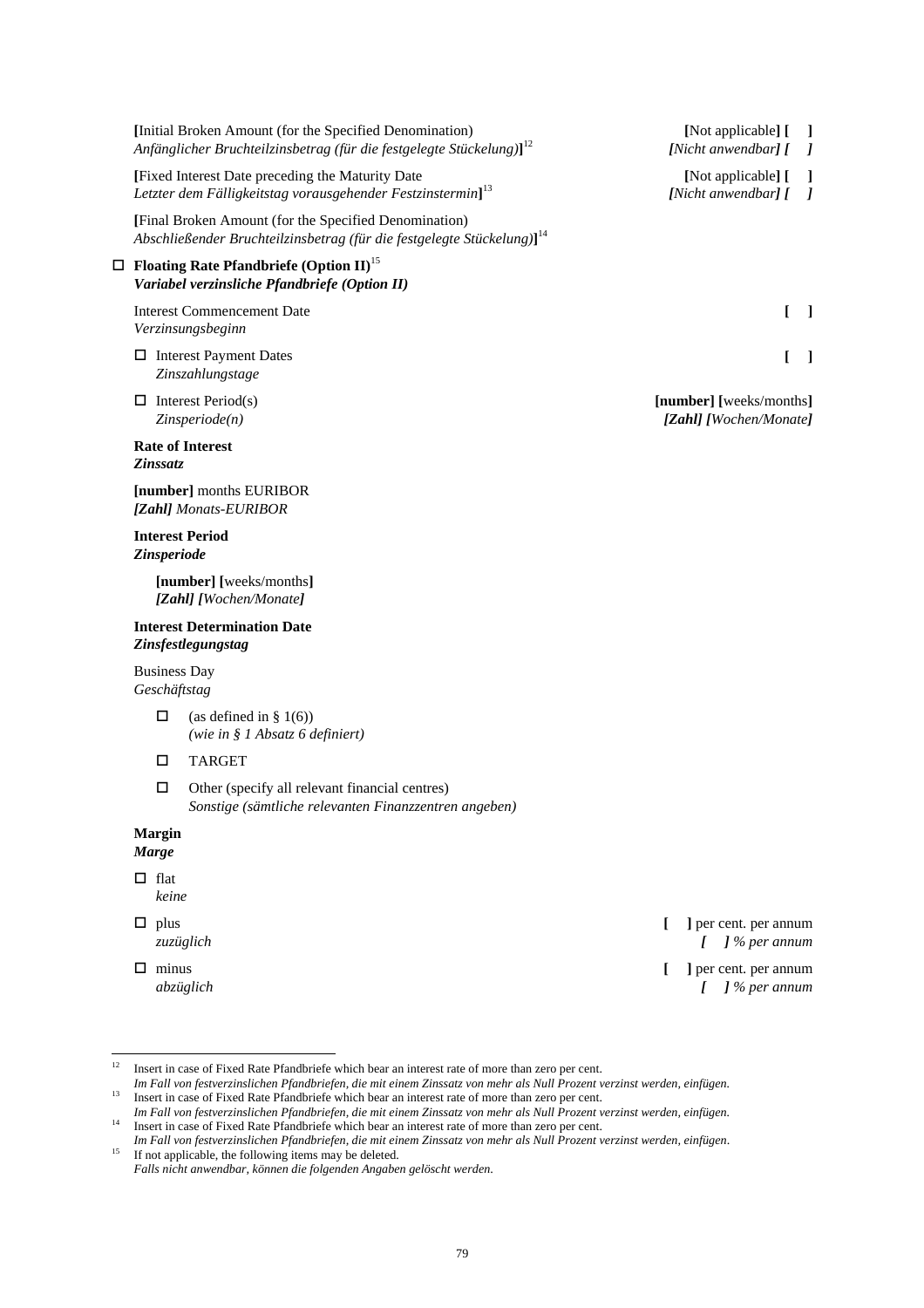| [Minimum] [and] [Maximum] Rate of Interest <sup>16</sup><br>[Mindest-] [und] [Höchst]zinssatz        |                                               |
|------------------------------------------------------------------------------------------------------|-----------------------------------------------|
| $\Box$ Minimum Rate of Interest<br>Mindestzinssatz                                                   | ] per cent. per annum<br>$\int$ ] % per annum |
| $\Box$ Maximum Rate of Interest<br>Höchstzinssatz                                                    | ] per cent. per annum<br>$\int$ % per annum   |
| Day Count Fraction <sup>17</sup><br><b>Zinstagequotient</b>                                          |                                               |
| $\Box$ Actual/Actual (ICMA Rule 251)<br>Actual/Actual (ICMA Regel 251)                               |                                               |
| $\Box$ [First] [last] [short] [long] interest period<br>[Erste] [letzte] [kurze] [lange] Zinsperiode |                                               |
| [first] [last] Reference Period<br>[erste] [letzte] Bezugsperiode                                    |                                               |
| Deemed Interest Commencement Date<br>Fiktiver Verzinsungsbeginn                                      | L<br><sup>1</sup>                             |
| Deemed Interest Payment Date[s]<br>Fiktive[r] Zinszahlungstag[e]                                     | ı                                             |
| $\Box$ Actual/365 (Fixed)                                                                            |                                               |
| $\Box$ Actual/360                                                                                    |                                               |
| $\Box$ 30/360 (Bond Basis)                                                                           |                                               |
| $\Box$ 30E/360 (Eurobond Basis)                                                                      |                                               |
| $\Box$ 360/360                                                                                       |                                               |

# **PAYMENTS (§ 4)**  *ZAHLUNGEN (§ 4)*

# **Payment Business Day**  *Zahltag*

# **Business Day Convention**  *Geschäftstagskonvention*

- $\Box$  Modified Following Business Day Convention *Modifizierte folgender Geschäftstag-Konvention*
- $\Box$  FRN Convention (specify period(s))<sup>18</sup> *FRN Konvention (Zeitraum angeben*
- □ Following Business Day Convention *Folgender Geschäftstag-Konvention*
- Preceding Business Day Convention *Vorhergegangener Geschäftstag-Konvention*

**[number] [**weeks**] [**months**]** *[Zahl] [Wochen] [Monate]*

 $16\,$ 16 If the Pfandbriefe are intended to be Eurosystem eligible, insert a Minimum Rate of Interest of zero per cent. *per annum*. *Falls die EZB-Fähigkeit der Pfandbriefe angestrebt wird, sollte ein Mindestzinssatz von Null Prozent per annum eingefügt werden.*

<sup>18</sup> Not applicable in case of Fixed Rate Pfandbriefe. *Nicht anwendbar im Fall von festverzinslichen Pfandbriefen.*

<sup>&</sup>lt;sup>17</sup> To be inserted for all Pfandbriefe (other than Fixed Rate Pfandbriefe which bear an interest rate of zero per cent). *Für alle Pfandbriefe (mit Ausnahme von festverzinslichen Pfandbriefen, die mit einem Zinssatz von Null Prozent verzinst werden) einfügen.*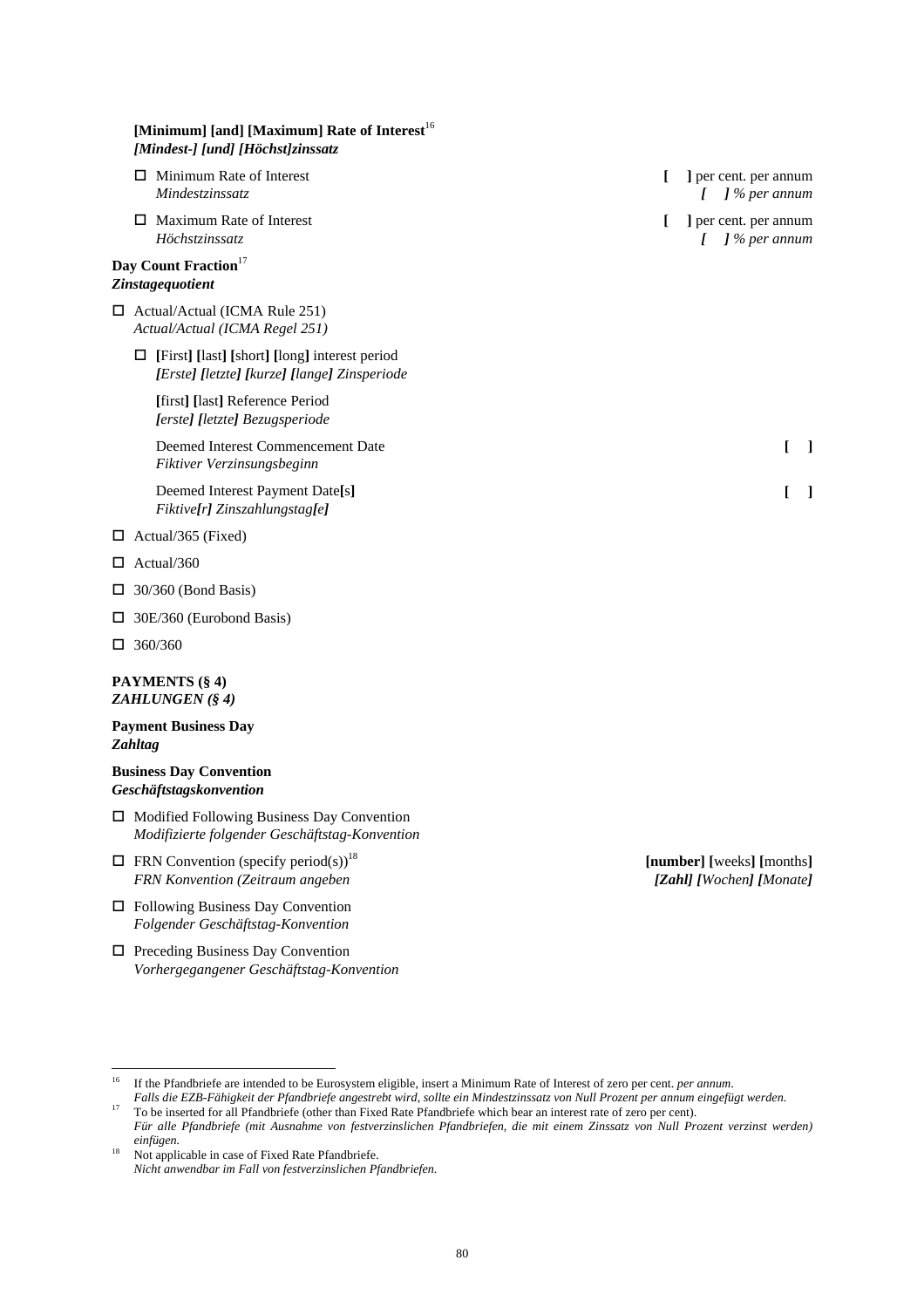| Adjustment <sup>19</sup><br>Anpassung                                                                          | [Yes/No]<br>[Ja/Nein] |                |
|----------------------------------------------------------------------------------------------------------------|-----------------------|----------------|
| $\Box$ Business Day (as defined in § 1(6))<br>Geschäftstag (wie in § 1 Absatz 6 definiert)                     |                       |                |
| <b>D</b> TARGET                                                                                                |                       |                |
| $\Box$ Other (specify all relevant financial centres)<br>Sonstige (sämtliche relevanten Finanzzentren angeben) | $\mathbf{r}$          | $\perp$        |
| <b>REDEMPTION (§ 5)</b><br>$\overrightarrow{RUCKZAHLUNG}$ (§ 5)                                                |                       |                |
| <b>Redemption at Maturity</b><br>Rückzahlung bei Endfälligkeit                                                 |                       |                |
| $\Box$ Maturity Date<br>Fälligkeitstag                                                                         | L                     | $\blacksquare$ |
| $\Box$ Redemption Month <sup>20</sup><br>Rückzahlungsmonat                                                     | L                     | $\perp$        |
| Early Redemption at the Option of the Issuer <sup>21</sup><br>Vorzeitige Rückzahlung nach Wahl der Emittentin  | [Yes/No]<br>[Ja/Nein] |                |
| Call Redemption Date(s)<br>Wahl-Rückzahlungstag(e)(Call)                                                       | L                     | $\mathbf{I}$   |
| Call Redemption Amount(s)<br>Wahl-Rückzahlungsbetrag/beträge(Call)                                             | L                     | $\perp$        |
| Minimum Notice to Holders<br>Mindestkündigungsfrist                                                            | L                     | -1             |
| Maximum Notice of Holders<br>Höchstkündigungsfrist                                                             | L                     | - 1            |
| $\square$ Days<br><b>Tage</b>                                                                                  |                       |                |
| $\Box$ Business Days<br>Geschäftstage                                                                          |                       |                |
| $\Box$ (as defined in § 1(6))<br>(wie in § 1 Absatz 6 definiert)                                               |                       |                |
| <b>TARGET</b><br>⊔                                                                                             |                       |                |
| $\Box$ Other (specify all relevant financial centres)<br>Sonstige (sämtliche relevanten Finanzzentren angeben) | L                     | $\mathbf{I}$   |
| $AGENTS$ (§ 6)<br><b>BEAUFTRAGTE STELLEN (§ 6)</b>                                                             |                       |                |

Paying Agents *Zahlstellen* 

Banque Internationale à Luxembourg, société anonyme

*Nicht im Fall von festverzinslichen Pfandbriefen zu vervollständigen.*

 $19$ 19 To be inserted for all Pfandbriefe (other than Fixed Rate Pfandbriefe which bear an interest rate of zero per cent). *Für alle Pfandbriefe (mit Ausnahme von festverzinslichen Pfandbriefen, die mit einem Zinssatz von Null Prozent verzinst werden) einfügen*.<br><sup>20</sup> Not to be completed in the case of Fixed Rate Pfandbriefe.

 $21$  In the case of Jumbo Pfandbriefe, there will be no Early Redemption. *Im Falle von Jumbo-Pfandbriefen gibt es keine Vorzeitige Rückzahlung.*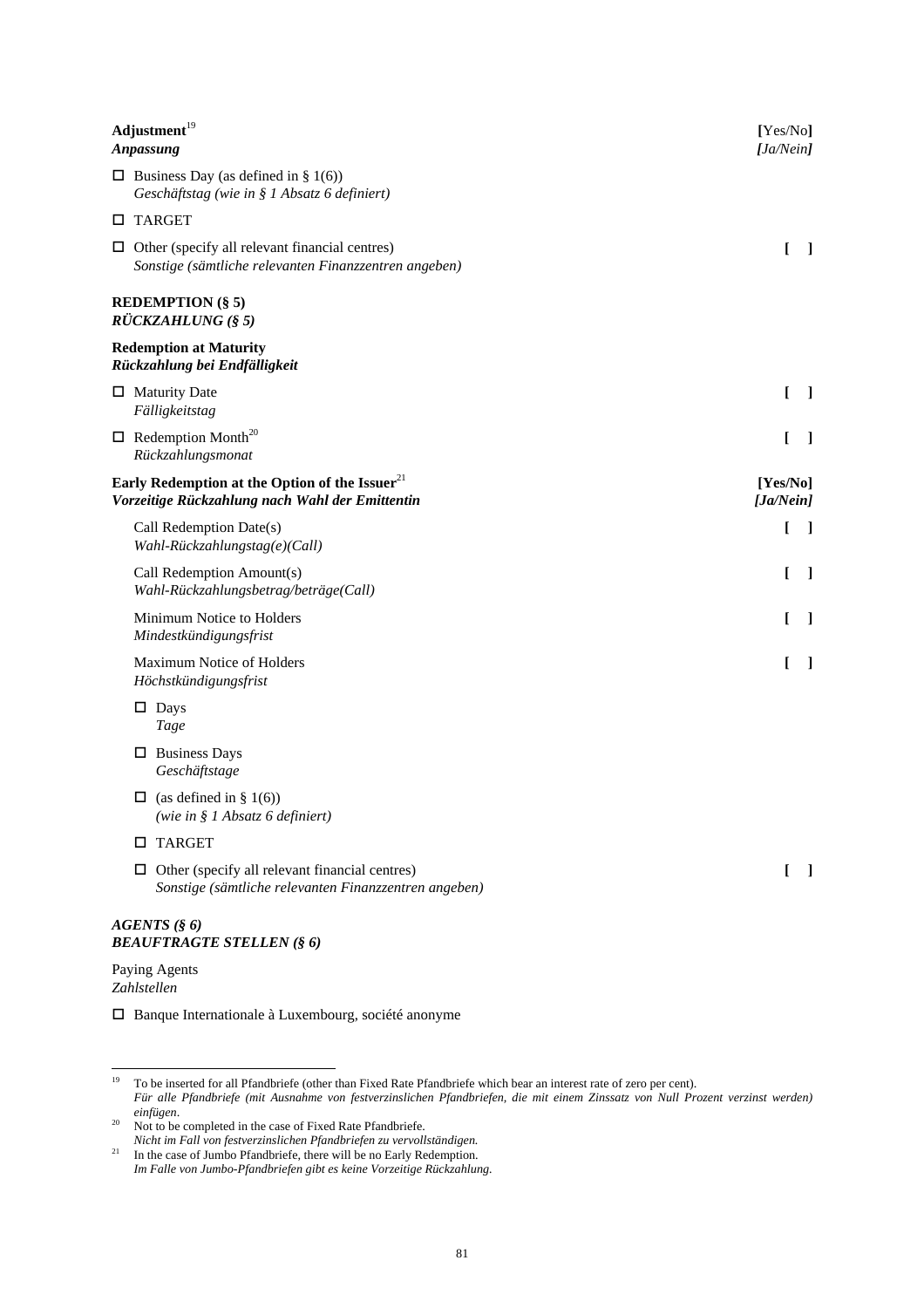$\Box$  Calculation Agent<sup>22</sup> *Berechnungsstelle*

# **NOTICES (§ 10)**  *MITTEILUNGEN (§ 10)*

### **Place and Medium of publication**  *Ort und Medium der Bekanntmachung*

□ Federal Gazette *Bundesanzeiger*

- $\Box$  Website of the Luxembourg Stock Exchange (www.bourse.lu) *Internetseite der Luxemburger Börse (www.bourse.lu)*
- $\Box$  Clearing System<sup>23</sup> *Clearingsystem*

# **Language of Conditions**<sup>24</sup> *Sprache der Bedingungen*

- $\Box$  German and English (German controlling)<sup>25</sup> *Deutsch und Englisch (deutscher Text maßgeblich)*
- $\Box$  German only<sup>26</sup> *Ausschließlich Deutsch*
- $\Box$  English only *Ausschließlich Englisch*
- English and German (English controlling) *Englisch und Deutsch (englischer Text maßgeblich)]*

l

**[insert name and address]**  *[Namen und Adresse einfügen]*

Insert only in the case of Floating Rate Pfandbriefe.

*Nur im Fall von variabel verszinslichen Pfandbriefen einzufügen.*

<sup>&</sup>lt;sup>23</sup> Insert only in the case of Pfandbriefe which are not to be listed on a regulated market.

*Nur im Fall von Pfandbriefen, die nicht an einem regulierten Markt notiert werden, einfügen.*

<sup>&</sup>lt;sup>24</sup> To be determined in consultation with the Issuer. It is anticipated that, subject to any stock exchange or legal requirements applicable from time to time, and unless otherwise agreed, in the case of Pfandbriefe publicly offered, in whole or in part, or distributed, in whole or in part, to non-qualified investors, German will be the controlling language. If, in the event of such public offer or distribution to nonqualified investors, however, English is chosen as the controlling language, a German language translation of the Conditions will be available from the principal office of the Issuer.

*In Abstimmung mit der Emittentin festzulegen. Es wird erwartet, dass vorbehaltlich geltender Börsen- oder anderer Bestimmungen und soweit nicht anders vereinbart, die deutsche Sprache für Pfandbriefe maßgeblich sein wird, die insgesamt oder teilweise öffentlich zum Verkauf angeboten oder an nicht qualifizierte Anleger verkauft werden. Falls bei einem solchen öffentlichen Verkaufsangebot oder Verkauf an nicht qualifizierte Anleger die englische Sprache als maßgeblich bestimmt wird, wird eine deutschsprachige Übersetzung der Bedingungen bei der Hauptgeschäftsstelle der Emittentin erhältlich sein.*

<sup>&</sup>lt;sup>25</sup> To be inserted in the case of Jumbo Pfandbriefe.<br>*Im Fall von Jumbo-Pfandbriefen einzufügen*.

Use only in the case of Pfandbriefe not publicly offered and/or not intended to be listed on any regulated market within the European Economic Area.

*Nur im Fall von Pfandbriefen zu nutzen, die nicht öffentlich angeboten und nicht am regulierten Markt innerhalb des Europäischen Wirtschaftsraums zum Handel zugelassen werden sollen.*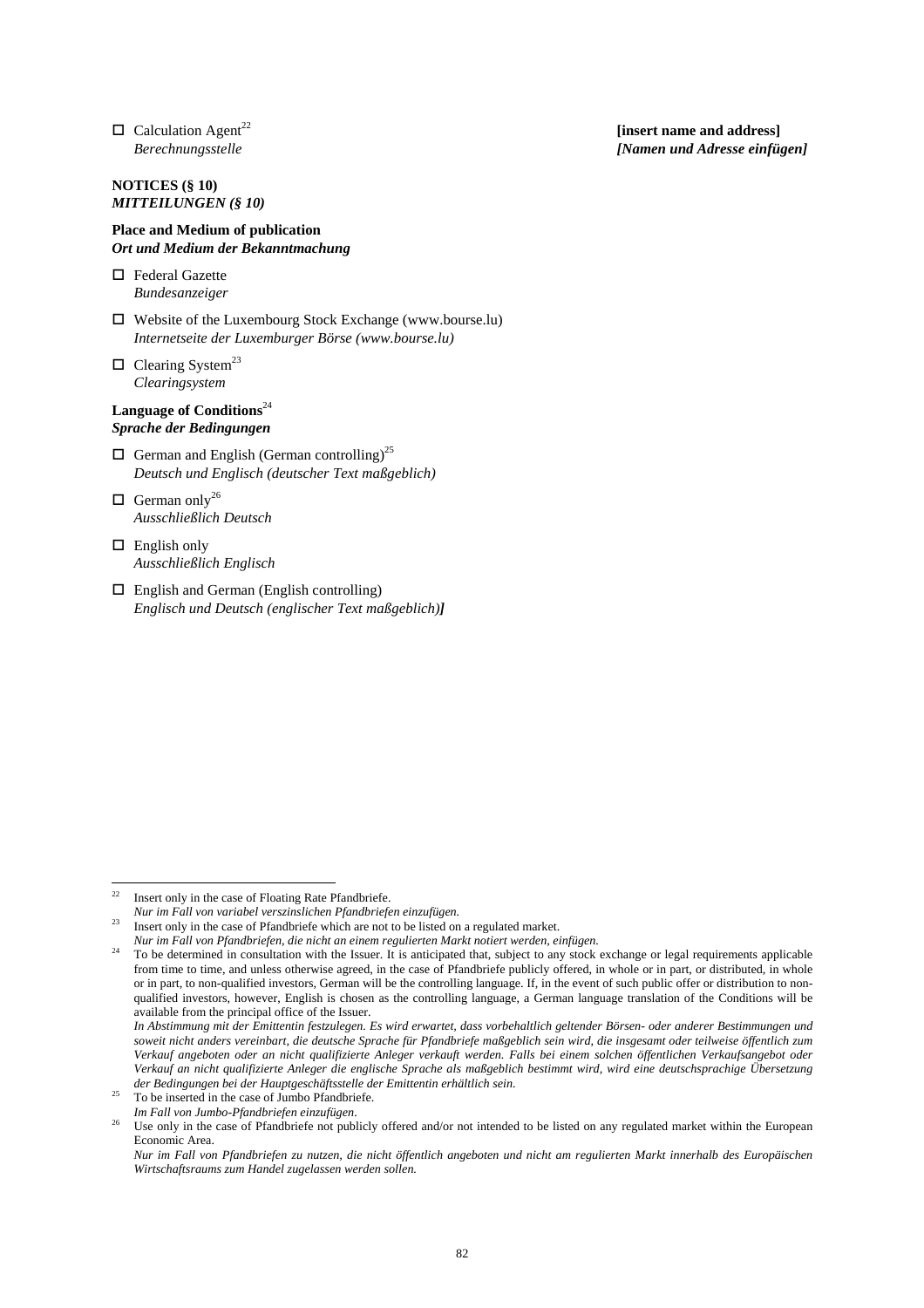### **Part II.: OTHER INFORMATION**  *Teil II.: ZUSÄTZLICHE INFORMATIONEN*

### **A. Key information**  *Wichtige Angaben*

# **Interests of natural and legal persons involved in the issue/offer**  *Interessen von Seiten natürlicher und juristischer Personen, die an der Emission/dem Angebot beteiligt sind*

 $\square$  Save as described in the Prospectus, so far as the Issuer is aware, no person involved in the offer of the Pfandbriefe has an interest material to the offer. *Mit Ausnahme der im Prospekt beschriebenen Interessen besteht bei den an der Emission beteiligten Personen nach Kenntnis der Emittentin kein wesentliches Interesse an dem Angebot der Pfandbriefe.*

| Additional interests                                                           | [specify details]                            |
|--------------------------------------------------------------------------------|----------------------------------------------|
| Zusätzliche Interessen                                                         | [Einzelheiten einfügen]                      |
| Reasons for the offer $27$<br>Gründe für das Angebot                           | [specify details]<br>[Einzelheiten einfügen] |
| Estimated net proceeds <sup>28</sup><br>Geschätzter Nettoerlös                 |                                              |
| Estimated total expenses of the issue.<br>Geschätzte Gesamtkosten der Emission |                                              |
| B. Information concerning the securities to be offered/admitted to trading     |                                              |

*Informationen über die anzubietenden bzw. zum Handel zuzulassenden Wertpapiere*

# **Securities Identification Numbers**  *Wertpapierkennnummern*

| <b>ISIN</b><br><i><b>ISIN</b></i>                                                                                                                                    |                                                 |
|----------------------------------------------------------------------------------------------------------------------------------------------------------------------|-------------------------------------------------|
| Common Code<br>Common Code                                                                                                                                           |                                                 |
| <b>German Securities Code</b><br>Wertpapierkennnummer (WKN)                                                                                                          |                                                 |
| Any other securities number<br>Sonstige Wertpapiernummer                                                                                                             |                                                 |
| Historic Interest Rates and further performance as well as volatility <sup>29</sup><br>Zinssätze der Vergangenheit und künftige Entwicklungen sowie ihre Volatilität |                                                 |
| Details of historic EURIBOR rates and the further performance as well as their<br>volatility can be obtained from                                                    | <b>Reuters EURIBOR01</b>                        |
| Einzelheiten zu vergangenen EURIBOR Sätzen und Informationen über künftige<br>Entwicklungen sowie ihre Volatilität können abgerufen werden unter                     | <b>Reuters EURIBOR01</b>                        |
| Yield to Final Maturity <sup>30</sup><br>Rendite bei Endfälligkeit                                                                                                   | [Not applicable] [ ]<br>[Nicht anwendbar] $[$ ] |

27 27 If reasons for the offer are different from making profit and/or hedging certain risks include those reasons here. Not to be completed in the case of Pfandbriefe with a Specified Denomination of at least EUR 100,000.

*Sofern die Gründe für das Angebot nicht in der Gewinnerzielung und/oder der Absicherung bestimmter Risiken bestehen, sind die Gründe hier anzugeben. Nicht auszufüllen bei Pfandbriefen mit einer festgelegten Stückelung von mindestens EUR 100.000.* <sup>28</sup> If proceeds are intended for more than one use, will need to split out and present in order of priority.

*Sofern die Erträge für verschiedene Verwendungszwecke bestimmt sind, sind diese aufzuschlüsseln und nach der Priorität der Verwendungszwecke darzustellen.*

<sup>30</sup> Only applicable for Fixed Rate Pfandbriefe. *Nur bei festverzinslichen Pfandbriefen anwendbar.*

<sup>&</sup>lt;sup>29</sup> Only applicable for Floating Rate Pfandbriefe. *Nur bei variabel verzinslichen Pfandbriefen anwendbar.*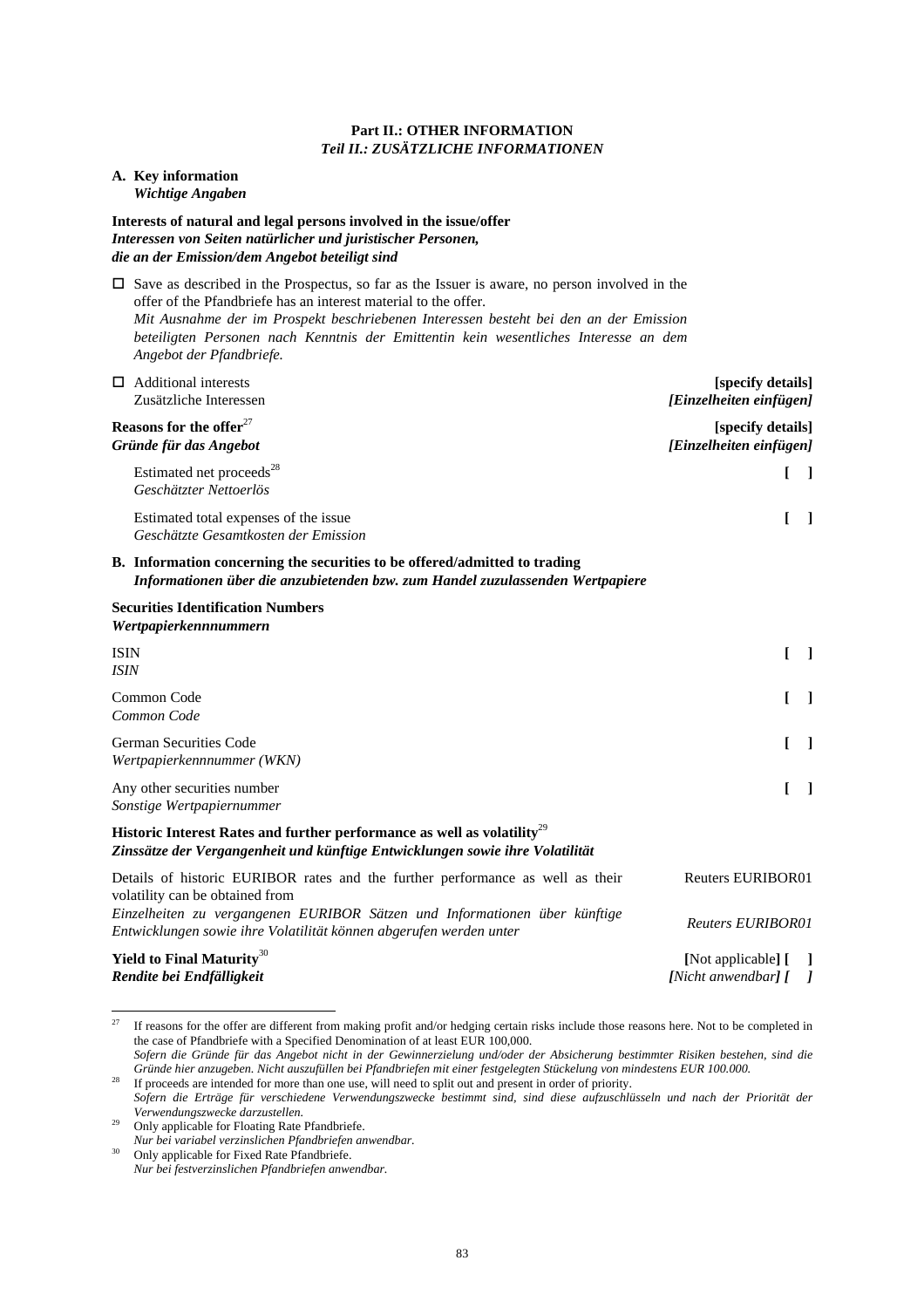| Resolutions, authorisations and approvals by virtue of which the Pfandbriefe<br>will be created and/or issued<br>Beschlüsse, Ermächtigungen und Genehmigungen, welche die Grundlage für                                                                                                                                         | [Specify details]<br>[Einzelheiten einfügen]        |         |
|---------------------------------------------------------------------------------------------------------------------------------------------------------------------------------------------------------------------------------------------------------------------------------------------------------------------------------|-----------------------------------------------------|---------|
| die Schaffung der Pfandbriefe und/oder deren Emission bilden<br>C. Terms and conditions of the offer $31$                                                                                                                                                                                                                       |                                                     |         |
| Bedingungen und Konditionen des Angebots                                                                                                                                                                                                                                                                                        |                                                     |         |
| C.1 Conditions, offer statistics, expected timetable and action required to apply for the<br>offer                                                                                                                                                                                                                              | [Not applicable]                                    |         |
| Bedingungen, Angebotsstatistiken, erwarteter Zeitplan und erforderliche Maßnahmen<br>für die Antragstellung                                                                                                                                                                                                                     | [Nicht anwendbar]                                   |         |
| Conditions to which the offer is subject<br>Bedingungen, denen das Angebot unterliegt                                                                                                                                                                                                                                           | [Specify details]<br>[Einzelheiten einfügen]        |         |
| Total amount of the offer; if the amount is not fixed, description of the<br>arrangements and time for announcing to the public the definitive<br>amount of the offer                                                                                                                                                           | [Specify details]                                   |         |
| Gesamtsumme der des Angebots, wenn der Betrag nicht feststeht,<br>Beschreibung der Vereinbarungen und des Zeitpunkts für die Ankündigung<br>des endgültigen Angebotsbetrags an das Publikum                                                                                                                                     | [Einzelheiten einfügen]                             |         |
| Time period, including any possible amendments,<br>during which the offer will be open<br>Frist – einschließlich etwaiger Änderungen –<br>während der das Angebot vorliegt                                                                                                                                                      | L                                                   | $\perp$ |
| EEA member states in which a public offer may be made<br>EWR-Mitgliedsstaaten, in denen ein öffentliches Angebot erfolgen darf                                                                                                                                                                                                  | [Germany] [Luxembourg]<br>[Deutschland] [Luxemburg] |         |
| Description of the application process<br>Beschreibung des Prozesses für die Umsetzung des Angebots                                                                                                                                                                                                                             |                                                     |         |
| A description of the possibility to reduce subscriptions and the manner<br>for refunding excess amount paid by applicants<br>Beschreibung der Möglichkeit zur Reduzierung der Zeichnungen und der Art<br>und Weise der Erstattung des zu viel gezahlten Betrags an die Zeichner                                                 | L                                                   | - 1     |
| Details of the minimum and/or maximum amount of application,<br>(whether in number of Pfandbriefe or aggregate amount to invest)<br>Einzelheiten zum Mindest- und/oder Höchstbetrag der Zeichnung<br>(entweder in Form der Anzahl der Pfandbriefe oder des aggregierten<br>zu investierenden Betrags)                           | ſ                                                   | - 1     |
| Method and time limits for paying up the Pfandbriefe and for delivery of the Pfandbriefe<br>Methode und Fristen für die Bedienung der Pfandbriefe und ihre Lieferung                                                                                                                                                            | L                                                   | $\perp$ |
| Manner and date in and on which results of the offer are to be made public<br>Art und Weise und Termin, auf die bzw. an dem die Ergebnisse des<br>Angebots offen zu legen sind                                                                                                                                                  | L                                                   | $\perp$ |
| The procedure for the exercise of any right of pre-emption, the negotiability of subscription<br>rights and the treatment of subscription rights not exercised.<br>Verfahren für die Ausübung eines etwaigen Vorzugsrechts, die Marktfähigkeit der<br>Zeichnungsrechte und die Behandlung der nicht ausgeübten Zeichnungsrechte | L                                                   | - 1     |
| C.2 Plan of distribution and allotment $32$<br>Plan für die Aufteilung der Wertpapiere und deren Zuteilung                                                                                                                                                                                                                      | [Not applicable]<br>[Nicht anwendbar]               |         |
| If the offer is being made simultaneously in the markets of two or more countries and if a                                                                                                                                                                                                                                      |                                                     |         |

 $31$ <sup>31</sup> Complete with respect to an offer of Pfandbriefe to the public with a Specified Denomination of less than EUR 100,000.

*Bei öffentlichem Angebot von Pfandbriefen mit einer festgelegten Stückelung von weniger als EUR 100.000 auszufüllen.*  $32$  Complete with respect to an offer of Pfandbriefe to the public with a Specified Denomination of less than EUR 100,000. *Bei öffentlichem Angebot von Pfandbriefen mit einer festgelegten Stückelung von weniger als EUR 100.000 auszufüllen.*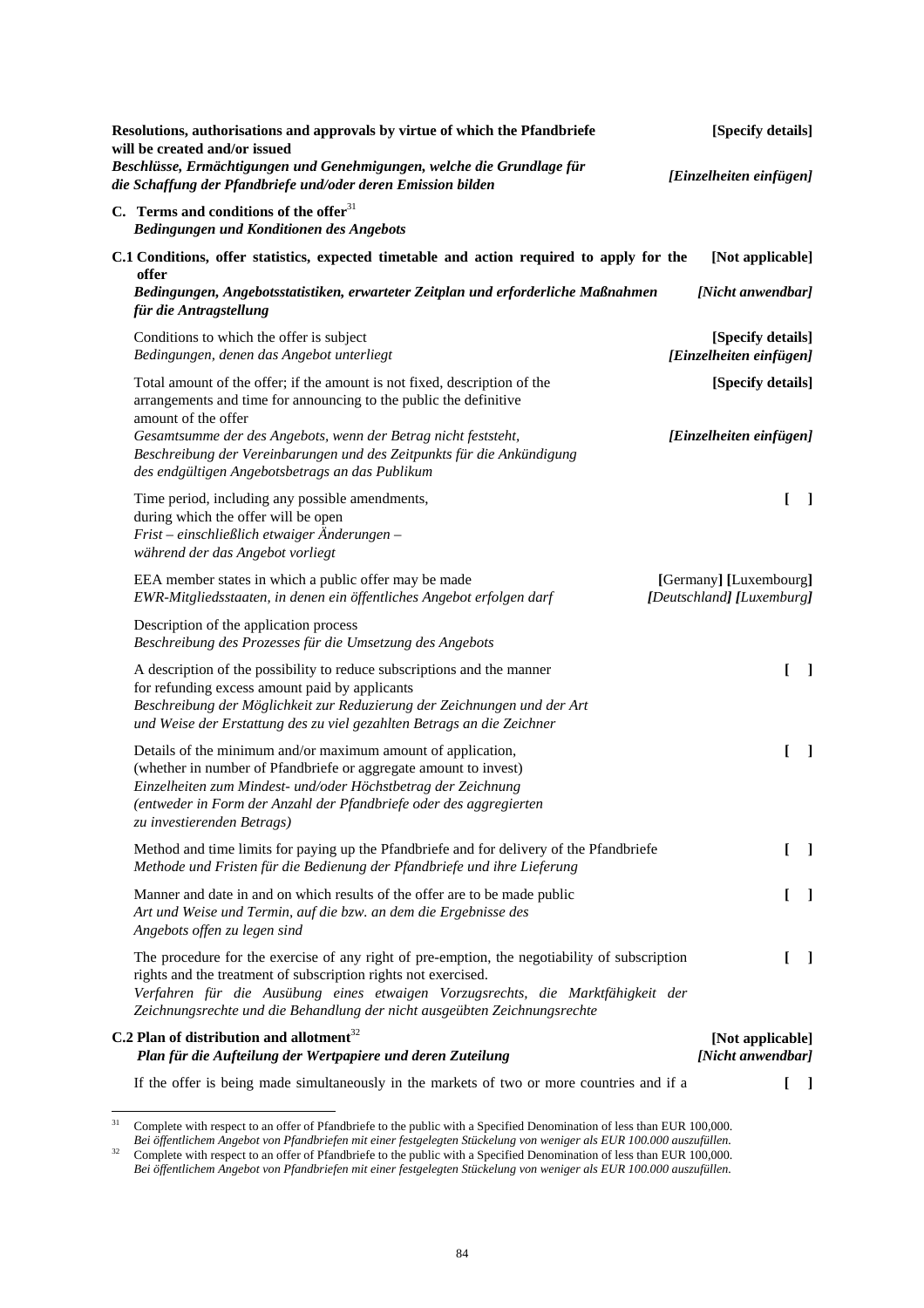tranche has been or is being reserved for certain of these, indicate such tranche *Erfolgt das Angebot gleichzeitig auf den Märkten zweier oder mehrerer Länder und wurde/wird eine bestimmte Tranche einigen dieser Märkte vorbehalten, Angabe dieser Tranche* Process for notification to applicants of the amount allotted and indicationwhether dealing may begin before notification is made *Verfahren zur Meldung des den Zeichnern zugeteilten Betrags und Angabe,ob eine Aufnahme des Handels vor dem Meldeverfahren möglich ist* **[ ] C.3 Pricing**<sup>33</sup> *Kursfeststellung* **[Not applicable]**  *[Nicht anwendbar]*  Expected price at which the Pfandbriefe will be offered or the method of determining the price and the process for its disclosure **[**Not applicable**][Specify details]** *Preis, zu dem die Pfandbriefe voraussichtlich angeboten werden, oder der Methode, mittels derer der Preis festgelegt wird, und des Verfahrens für die Offenlegung [Nicht anwendbar] [Einzelheiten einfügen]* Amount of expenses and taxes charged to the subscriber / purchaser **[**Not applicable**][Specify details]** *Kosten/Steuern, die dem Zeichner/Käufer in Rechnung gestellt werden [Nicht anwendbar] [Einzelheiten einfügen]* **C.4 Placing and underwriting**<sup>34</sup> *Platzierung und Übernahme* Name**[**s**]** and address**[**es**]** of the co-ordinator**[**s**]** of the global offer or of single parts of the offer and, to the extent known to the Issuer or the offeror, of the placers in the various countries where the offer takes place. *Name[n] und Anschrift[en] [des Koordinator][der Koordinatoren] des gesamten Angebots oder einzelner Teile des Angebots und – sofern der Emittentin oder dem Anbieter bekannt – Angaben zu den Platzeuren in den einzelnen Ländern des Angebots]* **[ ] Method of distribution**  *Vertriebsmethode* □ Non-syndicated *Nicht syndiziert*  □ Syndicated *Syndiziert*  Date of Subscription Agreement<sup>35</sup> *Datum des Subscription Agreements*  **[ ]** Material features of the Subscription Agreement including the quotes $36$ *Hauptmerkmale des Übernahmevertrages einschließlich der Quoten*  **[ ]**

### **Dealer/Management details including form of commitment**<sup>37</sup> *Einzelheiten bezüglich des Platzeurs/Bankenkonsortiums einschließlich der Art der Übernahme*

Dealer/Management Group *Platzeur/Bankenkonsortium*  **[specify name[s] and address[es]]**  *[Name[n] und Adresse[n] angeben]]* 

To be completed only if known. *Nur auszufüllen, sofern bekannt.*

 $33$ 33 Complete with respect to an offer of Pfandbriefe to the public with a Specified Denomination of less than EUR 100,000. *Bei öffentlichem Angebot von Pfandbriefen mit einer festgelegten Stückelung von weniger als EUR 100.000 auszufüllen.*

<sup>&</sup>lt;sup>34</sup> Complete with respect to an offer of Pfandbriefe to the public with a Specified Denomination of less than EUR 100,000. *Bei öffentlichem Angebot von Pfandbriefen mit einer festgelegten Stückelung von weniger als EUR 100.000 auszufüllen.*

<sup>&</sup>lt;sup>35</sup> Required only for Pfandbriefe issued on a syndicated basis in the case of Pfandbriefe with a Specified Denomination of less than EUR 100,000.

*Nur erforderlich bei Pfandbriefen mit einer festgelegten Stückelung von weniger als EUR 100.000, wenn es sich um Pfandbriefe handelt, die auf syndizierter Basis begeben werden.*

<sup>37</sup> Not required for Pfandbriefe with a Specified Denomination of at least EUR 100,000. *Nicht erforderlich bei Pfandbriefen mit einer festgelegten Stückelung von mindestens EUR 100.000*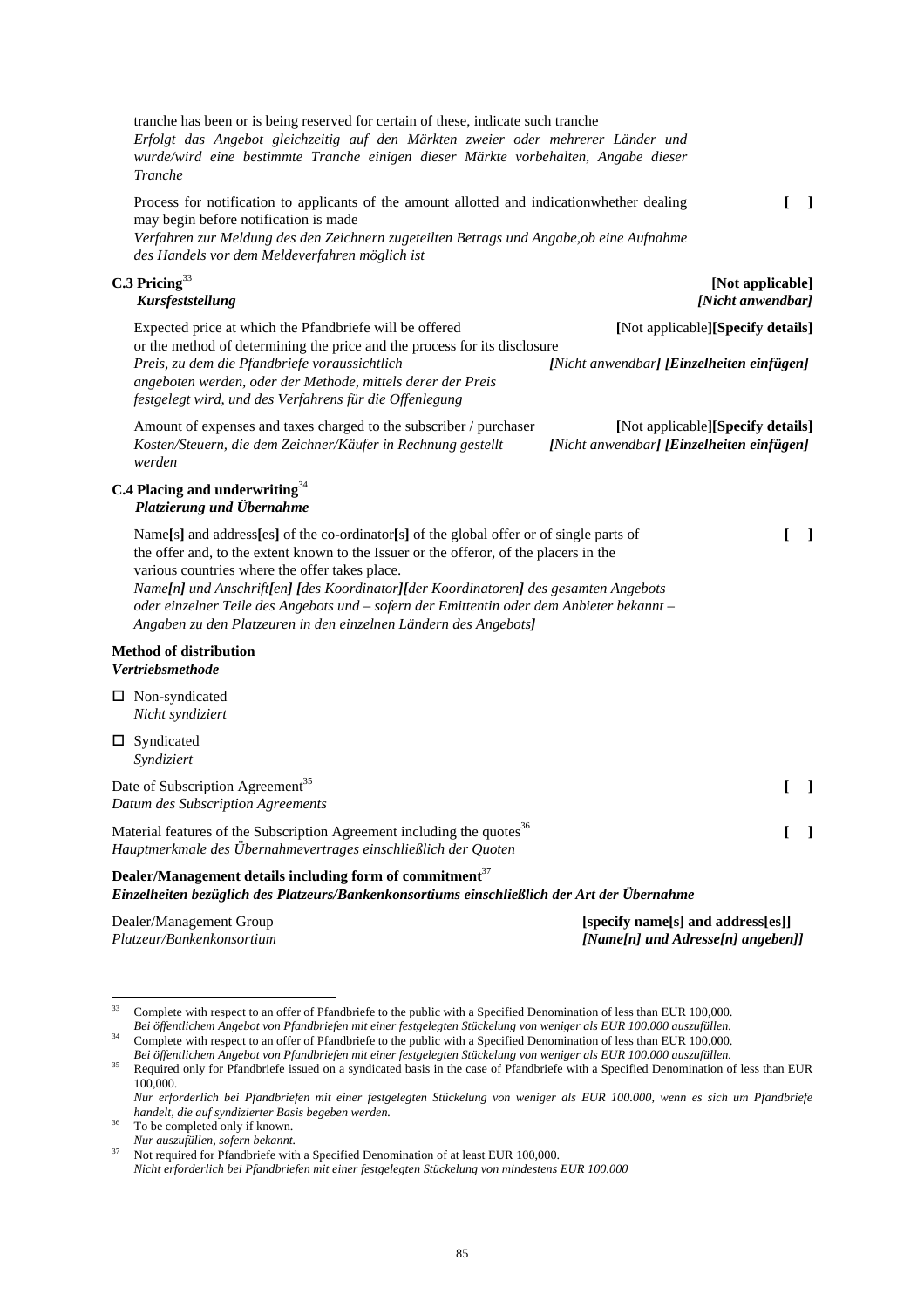| $\Box$ Firm commitment<br>Feste Zusage                                                                                               |                                                                                                                                                                                                   | L<br>$\Box$                                                |
|--------------------------------------------------------------------------------------------------------------------------------------|---------------------------------------------------------------------------------------------------------------------------------------------------------------------------------------------------|------------------------------------------------------------|
| $\Box$ No firm commitment / best efforts arrangements                                                                                | Keine feste Zusage / zu den bestmöglichen Bedingungen                                                                                                                                             | L<br>$\blacksquare$                                        |
| Commission <sup>38</sup><br>Provisionen                                                                                              |                                                                                                                                                                                                   |                                                            |
| Management/Underwriting Commission<br>Management- und Übernahmeprovision                                                             |                                                                                                                                                                                                   | [specify] [None]<br>[angeben] [Keine]                      |
| <b>Selling Concession</b><br>Verkaufsprovision                                                                                       |                                                                                                                                                                                                   | [specify]<br>[angeben]                                     |
| <b>Stabilising Dealer/Manager</b><br>Kursstabilisierender Dealer/Manager                                                             |                                                                                                                                                                                                   | [specify details][None]<br>[Einzelheiten einfügen][Keiner] |
| D. Admission(s) to Trading<br>Börsenzulassung(en)                                                                                    |                                                                                                                                                                                                   | [Yes][No]<br>[Ja][Nein]                                    |
| $\Box$ Berlin, Regulated Market<br>Berlin, Regulierter Markt                                                                         |                                                                                                                                                                                                   |                                                            |
| $\Box$ Luxembourg Stock Exchange: Regulated Market<br>Luxemburger Wertpapierbörse: Regulierter Markt                                 |                                                                                                                                                                                                   |                                                            |
| Expected date of admission<br>Erwarteter Termin der Zulassung                                                                        |                                                                                                                                                                                                   | L<br>$\blacksquare$                                        |
| Estimate of the total expenses related to admission to trading <sup>39</sup><br>Geschätzte Gesamtkosten für die Zulassung zum Handel |                                                                                                                                                                                                   | L<br>$\blacksquare$                                        |
| trading. $40$                                                                                                                        | Regulated Markets or equivalent markets on which, to the knowledge of the Issuer, securities of<br>the same class as the Pfandbriefe to be offered or admitted to trading are already admitted to |                                                            |
| werden sollen, bereits zum Handel zugelassen sind                                                                                    | Angabe geregelter oder gleichwertiger Märkte, auf denen nach Kenntnis der Emittentin<br>Pfandbriefe der gleichen Wertpapierkategorie, die zum Handel angeboten oder zugelassen                    |                                                            |
| $\Box$ Berlin (Regulated Market)                                                                                                     |                                                                                                                                                                                                   |                                                            |
| $\Box$ Luxembourg (Regulated Market)                                                                                                 |                                                                                                                                                                                                   |                                                            |
| <b>Issue Price</b><br>Ausgabepreis                                                                                                   |                                                                                                                                                                                                   | ] per cent. per annum<br>$\int$ % per annum<br>L           |

Names and addresses of the entities which have a firm commitment to act as intermediaries in secondary trading, providing liquidity through bid and offer rates and description of the main terms of their commitment $41$ 

*Namen und Anschriften der Institute, die aufgrund einer festen Zusage als Intermediäre im Sekundärhandel tätig sind und Liquidität mittels Geld- und Briefkursen zur Verfügung stellen, und Beschreibung der Hauptbedingungen der Zusagevereinbarung*

**[**Not applicable**] [Specify details]** 

*[Nicht anwendbar] [Einzelheiten einfügen]* 

<sup>38</sup> 38 Not required for Pfandbriefe with a Specified Denomination of at least EUR 100,000.

*Nicht erforderlich bei Pfandbriefen mit einer festgelegten Stückelung von mindestens EUR 100.000.*

<sup>&</sup>lt;sup>39</sup> Not required for Pfandbriefe with a Specified Denomination of less than EUR 100,000.

*Nicht erforderlich bei Pfandbriefen mit einer festgelegten Stückelung von weniger als EUR 100.000.*

<sup>&</sup>lt;sup>40</sup> Only to be completed in the case of an increase. In the case of an increase, which is fungible with a preceding issue, need to indicate that the original Pfandbriefe are already admitted to trading. Not required for Pfandbriefe with a Specified Denomination of at least EUR 100,000.

*Nur auszufüllen im Falle einer Aufstockung. Im Falle einer Aufstockung, die mit einer vorangegangenen Emission fungibel ist, ist die Angabe erforderlich, dass die ursprünglichen Pfandbriefe bereits zum Handel zugelassen sind. Nicht erforderlich bei Pfandbriefen mit einer festgelegten Stückelung von mindestens EUR 100.000.* 

<sup>&</sup>lt;sup>41</sup> Not required for Pfandbriefe with a Specified Denomination of at least EUR 100,000. *Nicht erforderlich bei Pfandbriefen mit einer festgelegten Stückelung von mindestens EUR 100.000.*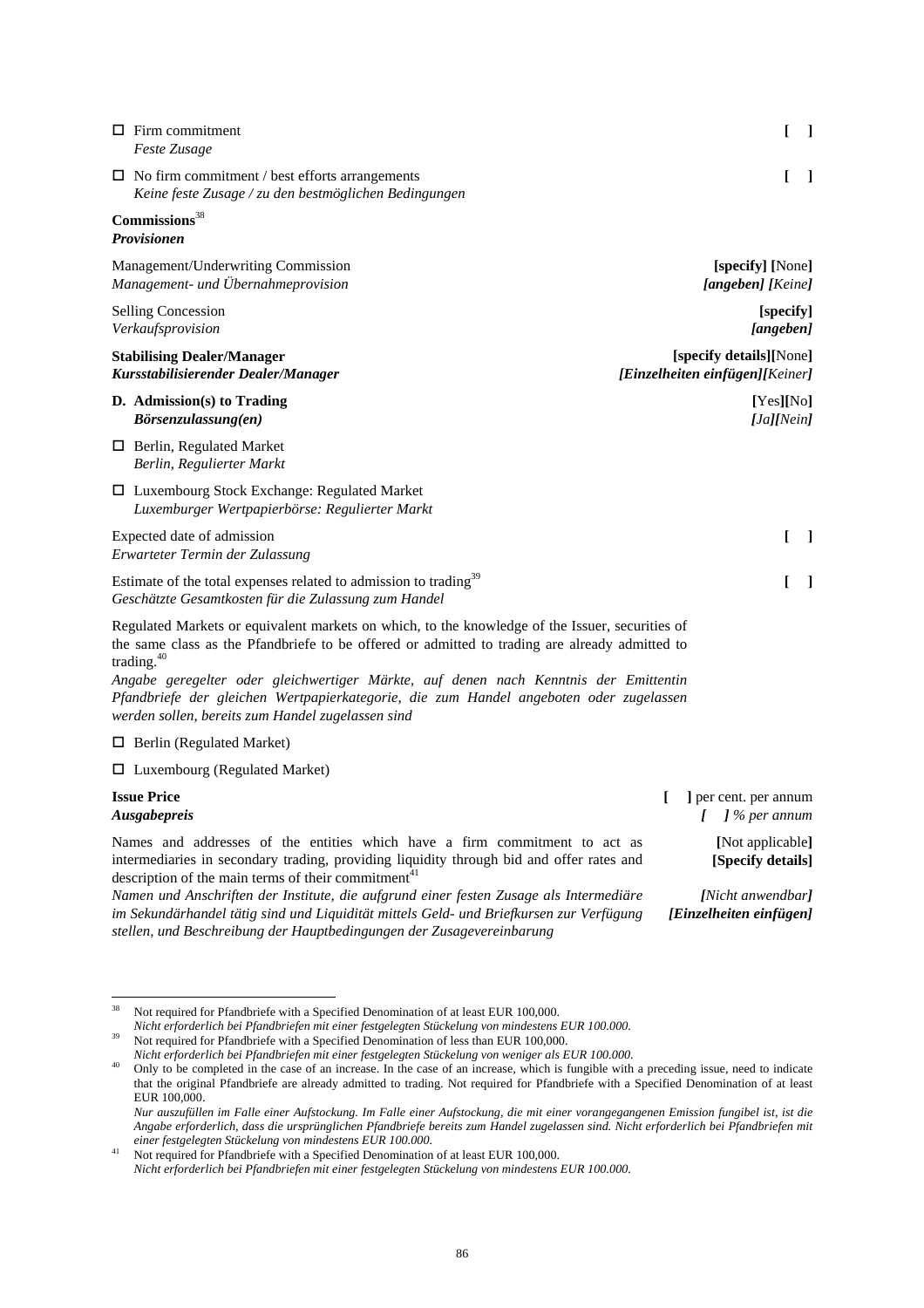#### **E. Additional Information**  *Zusätzliche Angaben*

**Rating**<sup>42</sup>

# *Rating*

**[Specify whether the relevant rating agency is established in the European Union and is registered or has applied for registration pursuant to Regulation (EC) No 1060/2009 of the European Parliament and of the Council of 16 September 2009 on credit rating agencies, as amended (the "CRA Regulation"). The European Securities and Markets Authority publishes on its website (www.emsa.europa.eu) a list of credit rating agencies registered in accordance with the CRA Regulation. That list is updated within five working days following the adoption of a decision under Article 16, 17 or 20 CRA Regulation. The European Commission shall publish that updated list in the Official Journal of the European Union within 30 days following such update.]**

*[Einzelheiten einfügen, ob die jeweilige Ratingagentur ihren Sitz in der Europäischen Union hat und gemäß Verordnung (EG) Nr. 1060/2009 des Europäischen Parlaments und des Rates vom 16. September 2009 über Ratingagenturen, in der jeweils geltenden Fassung, (die "Ratingagentur-Verordnung") registriert ist oder die Registrierung beantragt hat. Die Europäische Wertpapier- und Marktaufsichtsbehörde veröffentlicht auf ihrer Internetseite (www.esma.europa.eu) ein Verzeichnis der nach der Ratingagentur-Verordnung registrierten Ratingagenturen. Dieses Verzeichnis wird innerhalb von fünf Werktagen nach Annahme eines Beschlusses gemäß Artikel 16, 17 oder 20 der Ratingagentur-Verordnung aktualisiert. Die Europäische Kommission veröffentlicht das aktualisierte Verzeichnis im Amtsblatt der Europäischen Union innerhalb von 30 Tagen nach der Aktualisierung.]*

Non-exempt Offer *Nicht-befreites Angebot* 

**[**Not applicable**] [**Applicable**]** *[Nicht anwendbar] [Anwendbar]*

**[ ]**

**F. Information to be provided regarding the consent by the Issuer or person responsible for drawing up the Prospectus** 

*Zur Verfügung zu stellende Informationen über die Zustimmung des Emittenten oder der für die Erstellung des Prospekts zuständigen Person*

- □ No Consent *Keine Zustimmung*
- □ Individual Consent *Individuelle Zustimmung*

Offer period during which subsequent resale or final placement by Dealers and/or further financialintermediaries of the Pfandbriefe can be made

*Angebotsperiode, während derer der spätere Weiterverkauf oder die endgültige Platzierung der Pfandbriefe durch die Platzeure oder weitere Finanzintermediäre erfolgen kann*

Name**[**s**]** and address**[**es**]** of the Dealer**[**s**] [**and**] [**or**]** financial **[**intermediary**] [**intermediaries**]** *Name[n] und Adresse[n] [des Platzeurs] [der Platzeure] [und] [oder] [des Finanzintermediärs] [der Finanzintermediäre]*

**[**From **[ ]** (inclusive) to **[ ]** (exclusive)**]**

*[Von [**] (einschließlich) bis [**] (ausschließlich)]*

**[insert name(s) and address(es) of the relevant Dealer(s) and/or financial intermediar(y)(ies)]**  *[Namen und Adresse(n) des Platzeurs / der Platzeure und/oder des Finanzintermediärs/] der Finanzintermediäre einfügen]* 

**[**Not applicable**][Specify details]**

*[Nicht anwendbar] [Einzelheiten einfügen]*

Any other clear and objective conditions attached to the consent which are relevant for the use of the Prospectus and these Final Terms *Alle sonstigen klaren und objektiven Bedingungen, an die die Zustimmung gebunden ist und die für die Verwendung des Prospekts und dieser Endgültigen Bedingungen relevant sind* 

 General Consent Generelle Zustimmung

l

<sup>42</sup> Do not complete, if the Pfandbriefe are not rated on an individual basis. In the case of Pfandbriefe with a Specified Denomination of less than EUR 100,000, need to include a brief explanation of the meaning of the ratings if this has been previously published by the rating provider.

*Nicht auszufüllen, wenn kein Einzelrating für die Pfandbriefe vorliegt. Bei Pfandbriefen mit einer festgelegten Stückelung von weniger als EUR 100.000, kurze Erläuterung der Bedeutung des Ratings, wenn dieses unlängst von der Ratingagentur erstellt wurde.*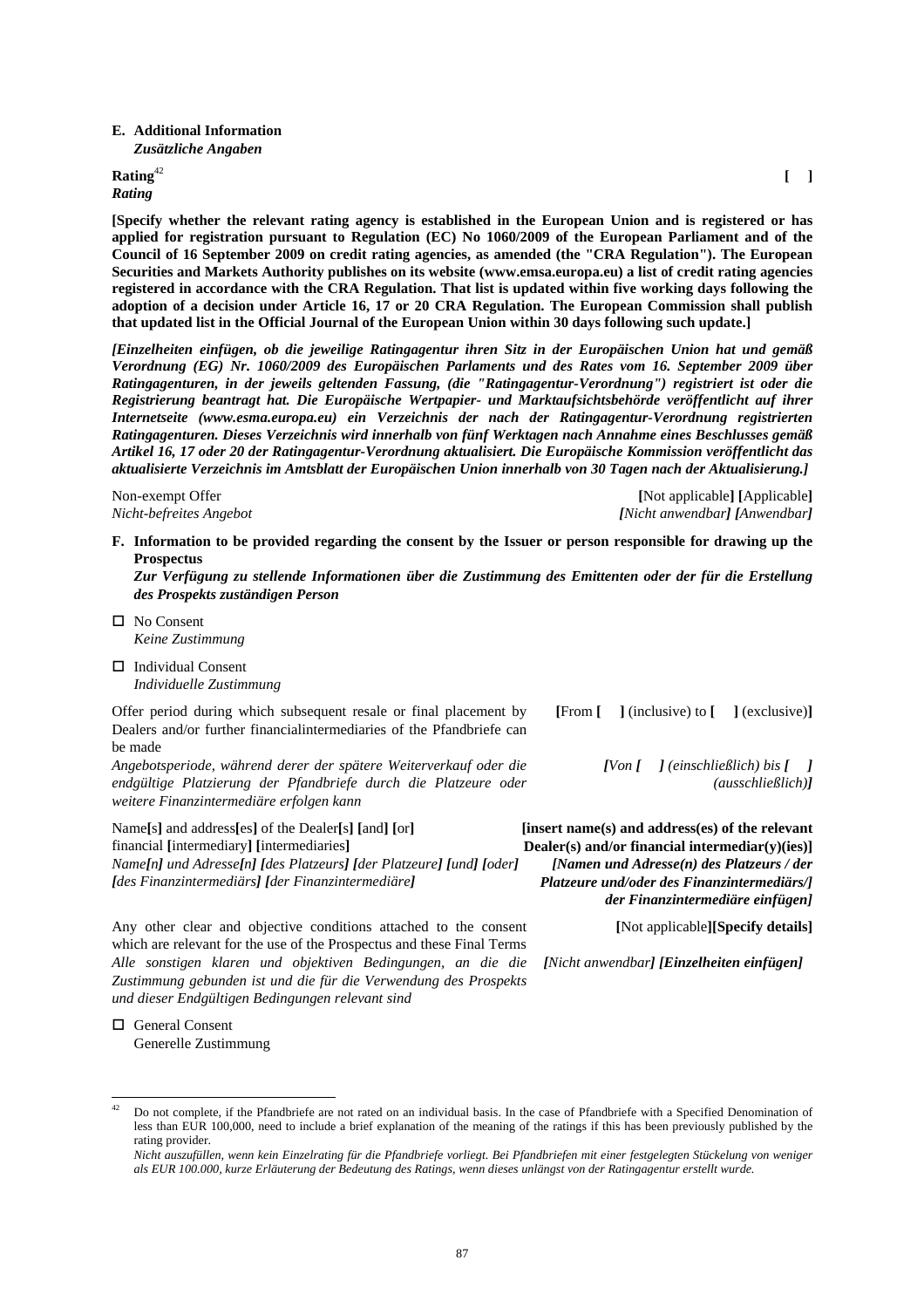Offer period during which subsequent resale or final placement of the Pfandbriefe can be made

*Angebotsperiode, während derer der spätere Weiterverkauf oder die endgültige Platzierung der Pfandbriefe erfolgen kann* 

Any other clear or objective conditions attached to the consent which are relevant for the use of the Prospectus and these Final Terms *Alle sonstigen klaren und objektiven Bedingungen, an die die Zustimmung gebunden ist und die für die Verwendung desProspekts und dieser Endgültigen Bedingungen relevant sind* 

# **[THIRD PARTY INFORMATION**  *ANGABEN VON SEITEN DRITTER*

**[**From **[ ]** (inclusive) to **[ ]** (exclusive)**]**

*[Von [**] (einschließlich) bis [**] (ausschließlich)]*

**[**Not applicable**][Specify details]**

*[Nicht anwendbar] [Einzelheiten einfügen]*

With respect to any information included herein and specified to be sourced from a third party (i) the Issuer confirms that any such information has been accurately reproduced and as far as the Issuer is aware and is able to ascertain from information available to it from such third party, no facts have been omitted which would render the reproduced information inaccurate or misleading and (ii) the Issuer has not independently verified any such information and accepts no responsibility for the accuracy thereof.

*Hinsichtlich der hierin enthaltenen und als solche gekennzeichneten Informationen von Seiten Dritter gilt Folgendes: (i) Die Emittentin bestätigt, dass diese Informationen zutreffend wiedergegeben worden sind und – soweit es der Emittentin bekannt ist und sie aus den von diesen Dritten zur Verfügung gestellten Informationen ableiten konnte – keine Tatsachen unterschlagen wurden, die die wiedergegebenen Informationen unzutreffend oder irreführend gestalten würden; (ii) die Emittentin hat diese Informationen nicht selbständig überprüft und übernimmt keine Verantwortung für ihre Richtigkeit.]* 

\_\_\_\_\_\_\_\_\_\_\_\_\_\_\_\_\_\_\_\_\_\_\_\_\_\_\_\_\_\_\_\_\_\_\_ \_\_\_\_\_\_\_\_\_\_\_\_\_\_\_\_\_\_\_\_\_\_\_\_\_\_\_\_\_\_\_\_\_\_\_

### **Dexia Kommunalbank Deutschland AG**

**[Names and titles of signatories]**  *[Namen und Titel der Unterzeichnenden]*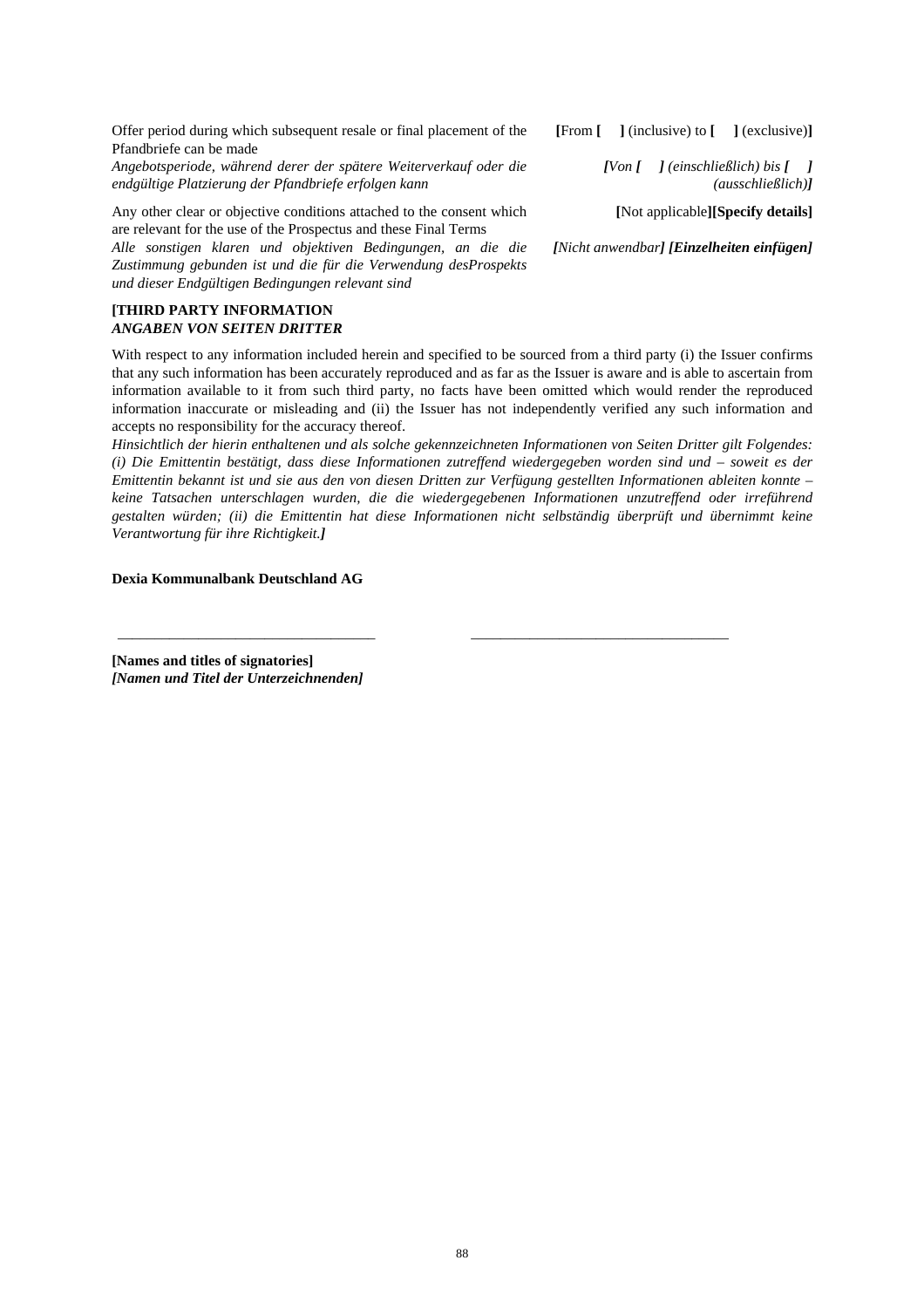# **DESCRIPTION OF DEXIA KOMMUNALBANK DEUTSCHLAND AG**

# **STATUTORY AUDITORS**

Since 3 April 2008, Deloitte & Touche GmbH Wirtschaftsprüfungsgesellschaft ("**Deloitte & Touche**"), Kurfürstendamm 23, 10719 Berlin, Germany are the Issuer's independent auditors.

Deloitte & Touche audited the non-consolidated annual financial statements of the Issuer for the financial year ended 31 December 2015 (consisting of balance sheet, income statement, statement of changes in equity, cash flow statement and notes; together, the "**Annual Financial Statements 2015**") as set out in the Annual Report (*Geschäftsbericht*) 2015 of the Issuer (the "**Annual Report 2015**") and the financial year ended 31 December 2014 (consisting of balance sheet, income statement, statement of changes in equity, cash flow statement and notes; together, the "**Annual Financial Statements 2014**") as set out in the Annual Report (*Geschäftsbericht*) 2014 of the Issuer (the "**Annual Report 2014**") in accordance with German generally accepted auditing standards and issued an unqualified auditor's report (*uneingeschränkter Bestätigungsvermerk*) on the financial statements for each financial year specified.

Deloitte & Touche is a member of the Chamber of Public Accountants (*Wirtschaftsprüferkammer*), Rauchstraße 26, 10787 Berlin, Germany.

# **GENERAL INFORMATION ABOUT THE ISSUER**

| Legal and commercial name:       | Dexia Kommunalbank Deutschland AG ("DKD") |
|----------------------------------|-------------------------------------------|
| Domicile:                        | Berlin, Federal Republic of Germany       |
| Legal form:                      | Stock corporation (Aktiengesellschaft)    |
| Legislation of operation:        | German law                                |
| Country of incorporation:        | Federal Republic of Germany               |
| Registered and principal office: |                                           |
| Address:                         | Dexia Kommunalbank Deutschland AG         |
|                                  | Charlottenstraße 82                       |
|                                  | 10969 Berlin                              |
|                                  | Germany                                   |
| Telephone number:                | $+49(0)3025598-0$                         |

The Issuer is registered in the commercial register at the local court (*Amtsgericht*) of Berlin-Charlottenburg under number HRB 36928. The Issuer is a credit institution which was established on 26 February 1991 in Berlin, Germany as a stock corporation (*Aktiengesellschaft*) governed by German law. It is incorporated for an unlimited period of time.

On 26 February 1991, the Issuer started business operations under the corporate name Hypothekenbank in Berlin AG. At the outset, Public Finance and Mortgage Finance were the focus of the Issuer's activities.

In September 1995, the French financial institution Crédit Local de France, Paris ("**CLF**") took over 50.48 per cent. of the shares of Hypothekenbank in Berlin AG. At the beginning of 1997, CLF joined Dexia Group (as defined below). Subsequently, the Issuer's legal name was changed into Dexia Hypothekenbank Berlin AG.

In 1998, the mortgage business was discontinued (the last outstanding Mortgage Pfandbriefe (*Hypothekenpfandbriefe*), issued by DKD, matured in 2007) and Public Finance became the Issuer's single business field. In the first half of 2000, Dexia Group restructured its organisation. As a result, the majority shareholding in Dexia Hypothekenbank Berlin AG was transferred to Dexia Public Finance Bank (Paris) which changed its name to Dexia Crédit Local S.A. ("**DCL**") in March 2001. On 1 October 2003, DCL acquired the 49.52 per cent. shareholding from the former minority shareholder, making Dexia Hypothekenbank Berlin AG a wholly-owned subsidiary of DCL.

Since 1999, the Issuer's business is mainly focused on its Public Finance business. In this context, the Issuer makes use of all business opportunities resulting from the German Pfandbrief Act (*Pfandbriefgesetz*; the "**Pfandbrief Act**") dated 22 May 2005, as amended, such as the issuance of Public Sector Pfandbriefe (*Öffentliche Pfandbriefe*) whose cover assets comprise public loans and bonds etc. in accordance with § 20 Pfandbrief Act (see the section entitled "*Description of the Pfandbrief Market*" for more information on Pfandbriefe).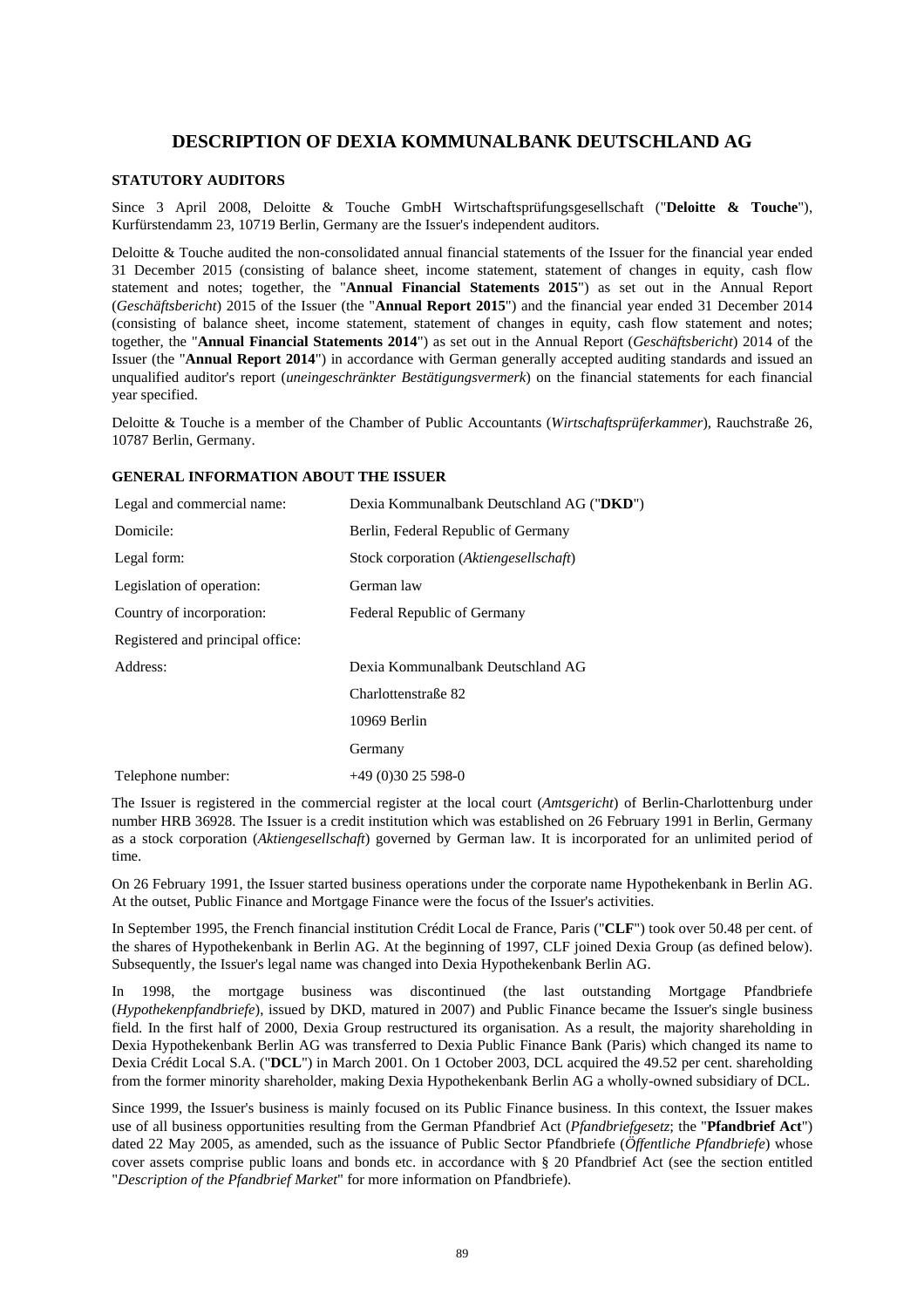In line with its business focus, Dexia Hypothekenbank Berlin AG decided to change its legal name into Dexia Kommunalbank Deutschland AG. The new legal name became effective upon its entry into the commercial register at the local court (*Amtsgericht*) of Berlin-Charlottenburg on 8 February 2006.

In 2006, the Issuer decided to enter into the business sectors Project Finance and Municipal Corporate Finance.

In its Transformation Plan, which was approved by the Management Board of Dexia SA, Bruxelles ("**Dexia SA**") on 13 November 2008 and announced on 14 November 2008 (the "Transformation Plan"), Dexia SA, the parent company of the Dexia group of companies (the "**Dexia Group**") outlined the realignment of Dexia Group's business model. One of the consequences of the Transformation Plan for DKD was the discontinuance of its primary Public Finance business for the time being as well as its Project Finance business and Municipal Corporate Finance business in 2009. However, DKD continued to purchase high quality public sector assets from other Dexia Group companies and to provide funding for this by issuing Public Sector Pfandbriefe ("**Group Asset Purchasing Programme**").

Following renewed pressure on Dexia Group's liquidity situation and pursuant to the announcement on 4 October 2011 that the Dexia Group was to be restructured, the Board of Management of DKD decided to cease the Group Asset Purchasing Programme with immediate effect. The States of Belgium, France and Luxembourg then filed with regard to Dexia Group an "orderly resolution plan" (the "**Orderly Resolution Plan**") with the European Commission on 14 December 2012 which was approved and communicated by the European Commission on 28 December 2012. According to the Orderly Resolution Plan, DKD belongs to a group of companies which is required to orderly unwind its assets without entering into new lending business. The ultimate goal of DKD is therefore to decrease its securities and credit portfolios, using the natural maturity profile.

In accordance with the Orderly Resolution Plan, DKD will, as has already been the case since October 2011, also not assign any new credit in the future, but will however operate additional new business as part of its liquidity and cover pool management. The business activities of DKD now focus on the administration, management and refinancing of its extensive securities and credit portfolios, with an emphasis on the following tasks/goals:

- maintaining operative stability and avoiding operational risks in an environment of increasing regulatory requirements,
- optimising the refinancing mix in order to maintain favourable refinancing costs and broadening the funding base, and
- preserving strict cost discipline, with regard to both personnel expenses and other administrative expenses.

Also, DKD will continue to provide refinancing to the Dexia Group.

DKD is fully integrated into the internal liquidity management system of DCL.

DKD has the benefit of a Letter of Support issued by DCL on 28 February 2011 (the "**Letter of Support**"). Pursuant to the Letter of Support, DCL states, inter alia, that it undertakes to ensure that DKD will at all times be able to discharge all its commitments of whatever nature, particularly its financial commitments, when due.

The Letter of Support is not a guarantee by DCL of any Pfandbrief to be issued by DKD under the Programme. Since the Letter of Support has been issued in favour of DKD only, the Holders would not have a recourse right against DCL in the case of a default by DKD on any payments to be made under any Pfandbrief to be issued under the Programme.

# **BUSINESS OVERVIEW**

### **Principal activities**

DKD is a bank focused on the administration of its securities and credit portfolios of national and international cover pool-eligible Public Finance and municipal corporate assets. Generally, the Issuer's business activities are divided into two activity lines:

- (International) Public Finance
- Treasury and Funding.

Following the Orderly Resolution Plan, DKD will not assign any new credit in the future, but will however operate additional new business as part of its liquidity and cover pool management. The main objective of the activity line Treasury and Funding is to manage the Issuer's bonds and other interest bearing securities as well as to secure an appropriate funding of the Issuer's activities. For refinancing purposes, DKD issues Public Sector Pfandbriefe (*Öffentliche Pfandbriefe*) which are the Issuer's main source of funding.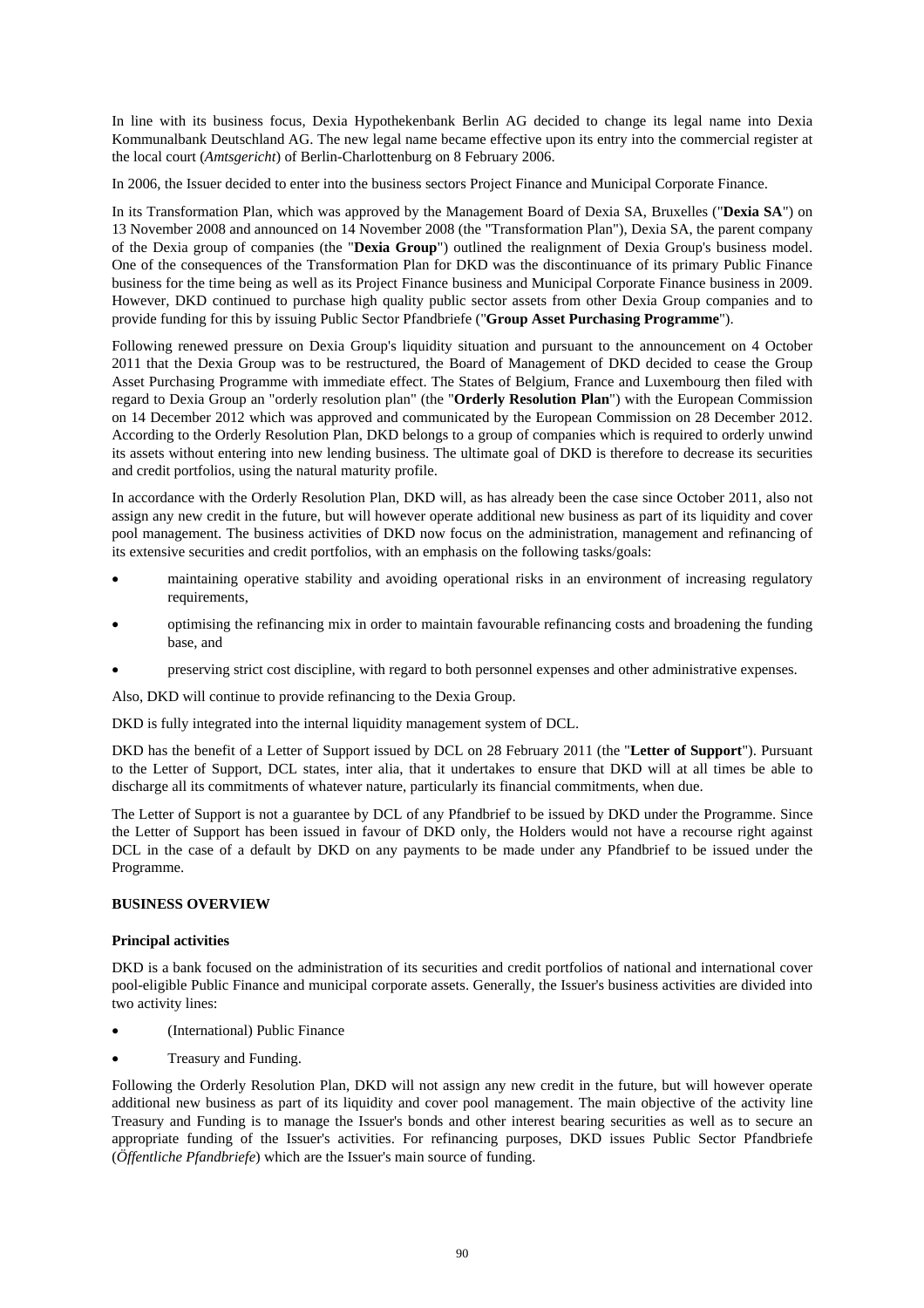In order to further diversify its funding sources, DKD started offering the acceptance of time and demand deposits to its municipal and other customers in 2010. The deposits totalled EUR 4.95.8 billion by the end of the year 2015.

## **Principal markets**

The Issuer's principal geographical markets are eligible countries in accordance with the Pfandbrief Act, especially Germany.

# **MAJOR SHAREHOLDERS**

The subscribed capital of DKD amounted to EUR 432.50 million as of 31 December 2015 and remains unchanged as of the date of this Prospectus. DKD's subscribed capital is divided into 432.50 million registered shares (*Namensaktien*) of EUR 1.00 each, which are fully paid up. 100 per cent. of DKD's shares are held by DCL. 100 per cent. of DCL is held by Dexia SA. DKD has no subsidiaries.

## **ORGANISATIONAL STRUCTURE**

### **Description of Dexia SA**

The Issuer belongs to the Dexia Group, which is headed by Dexia SA. Dexia Group is a European banking group with 1,174 members of staff and Common Equity Tier 1 (CET 1) of EUR 8.18 billion as at 31 December 2015. The Dexia Group is being managed pursuant to the Orderly Resolution Plan. Since December 2012, 94.4 per cent. of Dexia SA, the parent company of the Dexia Group, are being held by the Belgian and French States.

In order to successfully implement the Orderly Resolution Plan, the Dexia Group needed government support. In December 2012, the Belgian and French States subscribed a capital increase of Dexia SA in an amount of EUR 5.5 billion. Together with the Luxembourg State, the Belgian and French States also provided DCL, the main operational entity and issuer of the Dexia Group, with an EUR 85 billion funding guarantee, allowing the Dexia Group to acquire the necessary funding on the financial markets to finance its remaining assets during its run-off.

The primary mission of the Dexia Group is to ensure a controlled run-off of its balance sheet in order to preserve financial stability and to minimise the cost for Belgium as indirect owner (SFPI-FPIM, the Federal Holding and Investment Company of the Belgian State, is the direct owner of Beligum's shares in Dexia SA) and France as direct owner of Dexia SA and Belgium, France and Luxembourg as guarantors of part of Dexia SA's liabilities.

The following diagram provides an overview of the Issuer's position within Dexia Group and illustrates the structure and essential shareholdings (essential shareholdings are those in excess of 50 per cent. of the shares) of Dexia Group as at the date of this Prospectus.

Some of the Dexia Group entities may have subsidiaries and/or branches which are not shown in the diagram.

### **Simplified Dexia Group Structure**

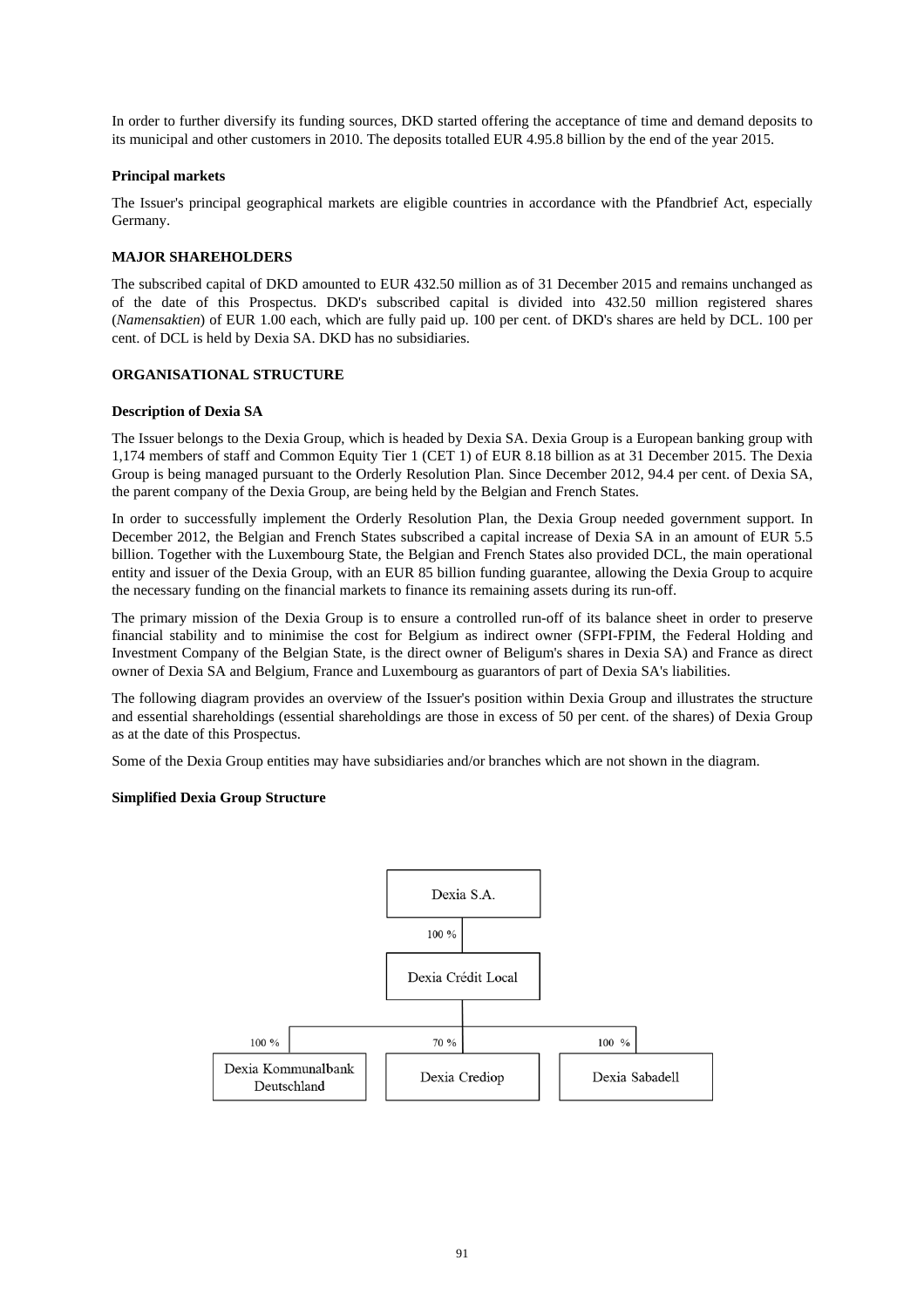## **Shareholder structure of Dexia SA**

As at the date of this Prospectus, the shareholder structure of Dexia SA is as follows:



<sup>1</sup> The SFPI-FPIM is the Federal Holding and Investment Company of the Belgian State.

### **The Orderly Resolution Plan of the Dexia Group**

#### *The transformation process of the Dexia Group*

Despite the restructuring progress made by the Dexia Group since the end of 2008 both in reducing its balance sheet and refocusing its activities and in reducing its risk profile, the Dexia Group encountered serious refinancing difficulties in the autumn of 2011, in the wake of the accelerating sovereign debt crisis, leading it to announce the implementation of an orderly resolution of its activities with the support of the States of Belgium, France and Luxembourg.

On 28 December 2012, the European Commission communicated its approval of the Dexia Orderly Resolution Plan submitted by the States of Belgium, France and Luxembourg on 14 December 2012.

The validation by the European Commission of the Orderly Resolution Plan marked the beginning of a decisive stage for the Dexia Group. It permitted the implementation of the two pillars of the Orderly Resolution Plan, which are (i) the EUR 5.5 billion capital increase for Dexia SA, and (ii) the establishment of the definitive funding guarantee by the States of Belgium, France and Luxembourg.

#### *Main elements of the Orderly Resolution Plan*

#### *Recapitalisation undertaking by the States of Belgium and France*

Following the full impairment of the DCL holding in the books of Dexia SA posted on 7 November 2012, the States of Belgium and France subscribed in full to a Dexia SA capital increase of EUR 5.5 billion as of 31 December 2012.

This capital increase had been calibrated so as to enable Dexia Group's orderly resolution to continue in accordance with the terms validated by the European Commission. 53 per cent. of the capital increase were subscribed for by the State of Belgium and 47 per cent. by the State of France.

### *Implementation of a definitive funding guarantee*

The States of Belgium, France and Luxembourg granted a definitive joint and several funding guarantee in favour of DCL, which came into force on 24 January 2013 (the "**Definitive Funding Guarantee**"). The ceiling of the Definitive Funding Guarantee is EUR 85 billion in principal, including funding already covered by the provisional guarantee in favour of Dexia SA and DCL put in place by the States of Belgium, France and Luxembourg in December 2011 (which outstanding amount was EUR 53.9 billion as at 27 December 2012).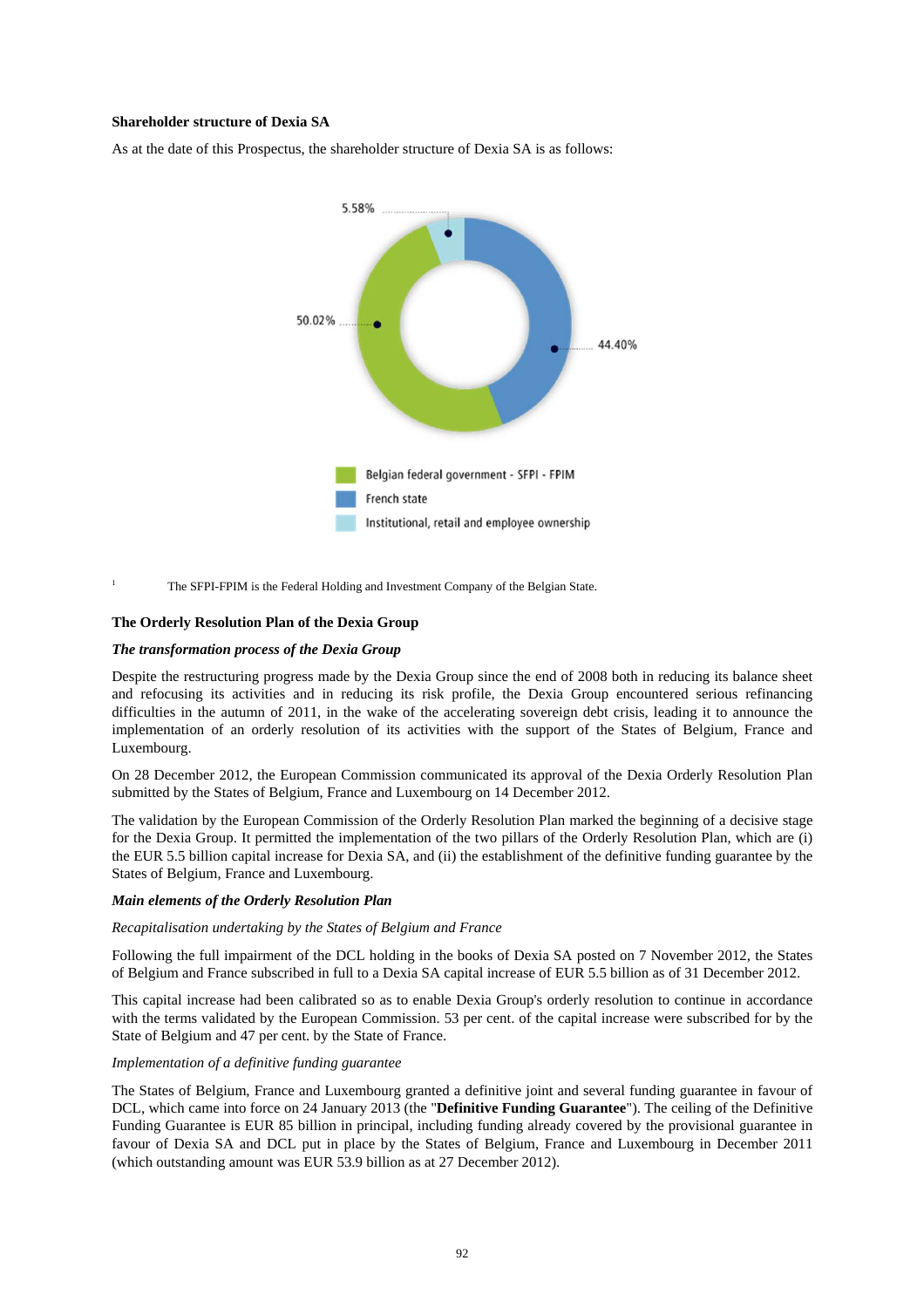The liability for the Definitive Funding Guarantee is split between the States of Belgium, France and Luxembourg as follows: 51.41 per cent. Belgium, 45.59 per cent. France and 3 per cent. Luxembourg.

The Definitive Funding Guarantee covers funding raised in the form of securities and financial instruments, deposits or borrowings until 31 December 2021, with a maximum maturity of ten years.

The cost of the Definitive Funding Guarantee has been set by the States of Belgium, France and Luxembourg, in agreement with the European Commission, at 5 basis points per annum, payable monthly to the guarantors on the basis of the amount issued under the guarantee. Dexia SA also paid an establishment fee of 50 basis points on the guaranteed amount of EUR 85 billion, less the EUR 225 million establishment fee already paid when the 2011 provisional guarantee was put in place. As at 31 December 2015, the outstanding guaranteed debt amounted to EUR 61 billion.

# *Asset disposals under the Orderly Resolution Plan*

The Orderly Resolution Plan provides for the sale of those commercial franchises considered saleable within a short deadline and management in run-off for the other franchises, if necessary accompanied by residual credit activity, and carrying other assets to maturity. On the date of validation of the Orderly Resolution Plan by the European Commission, Dexia Group had already sold several of its main operating entities, reducing its balance sheet and its weighted assets considerably, such as Dexia Bank Belgium, now Belfius Bank and Insurance, RBC-Dexia Investor Services, Banque Internationale à Luxembourg, Denizbank and Dexia Habitat. Following on from 2012, Dexia SA continued to sell further commercial franchises, including, but not limited to, Société de Financement Local, Dexia Kommunalkredit Bank Polska, Dexia Asset Management and Sofaxis.

Dexia Group is currently still involved in two legal proceedings in relation to Dexia Israel Bank Ltd. The resolution of these litigations is a prerequisite to any negotiation to dispose of this subsidiary of DCL.

As a result, and with the exception of Dexia Israel Bank Ltd., the Dexia Group completed the disposals provided for in the Orderly Resolution Plan and thus achieved the disposal target prescribed therein.

#### *Remaining Dexia Group entities*

Management in run-off without new production is provided for the following residual Dexia Group entities and branches, namely:

- Dexia SA
- DCL Paris
- DCL Dublin
- DCL New York
- Dexia Real Estate Capital Market
- Dexia Sabadell
- Dexia Crediop
- Dexia Kommunalbank Deutschland AG

#### **Dexia Group Consolidated Results 2015**<sup>1</sup>

#### *Income statement*

l

In 2015, the Dexia Group posted a net income Group share of EUR 163 million.

Over the year, net banking income reached EUR 834 million, mainly including EUR 516 million related to the impact of the valuation of derivatives. Costs were EUR -470 million including EUR -127 million in various levies and contributions. The cost of risk and net gains and losses on other assets were EUR -159 million. Over the year, income tax amounted to EUR -19 million. The net result from discontinued operations was EUR -17 million. The net income attributable to minority interests was EUR 6 million.

<sup>1</sup> The financial information contained in the subsection entitled "Dexia Group Consolidated Results 2015" has been extracted from the press release of Dexia SA dated 19 February 2016 and entitled "Dexia Group Consolidated Results 2015" (http://www.dexia.com/EN/journalist/press\_releases/Pages/20160219\_CP\_FY2015.aspx).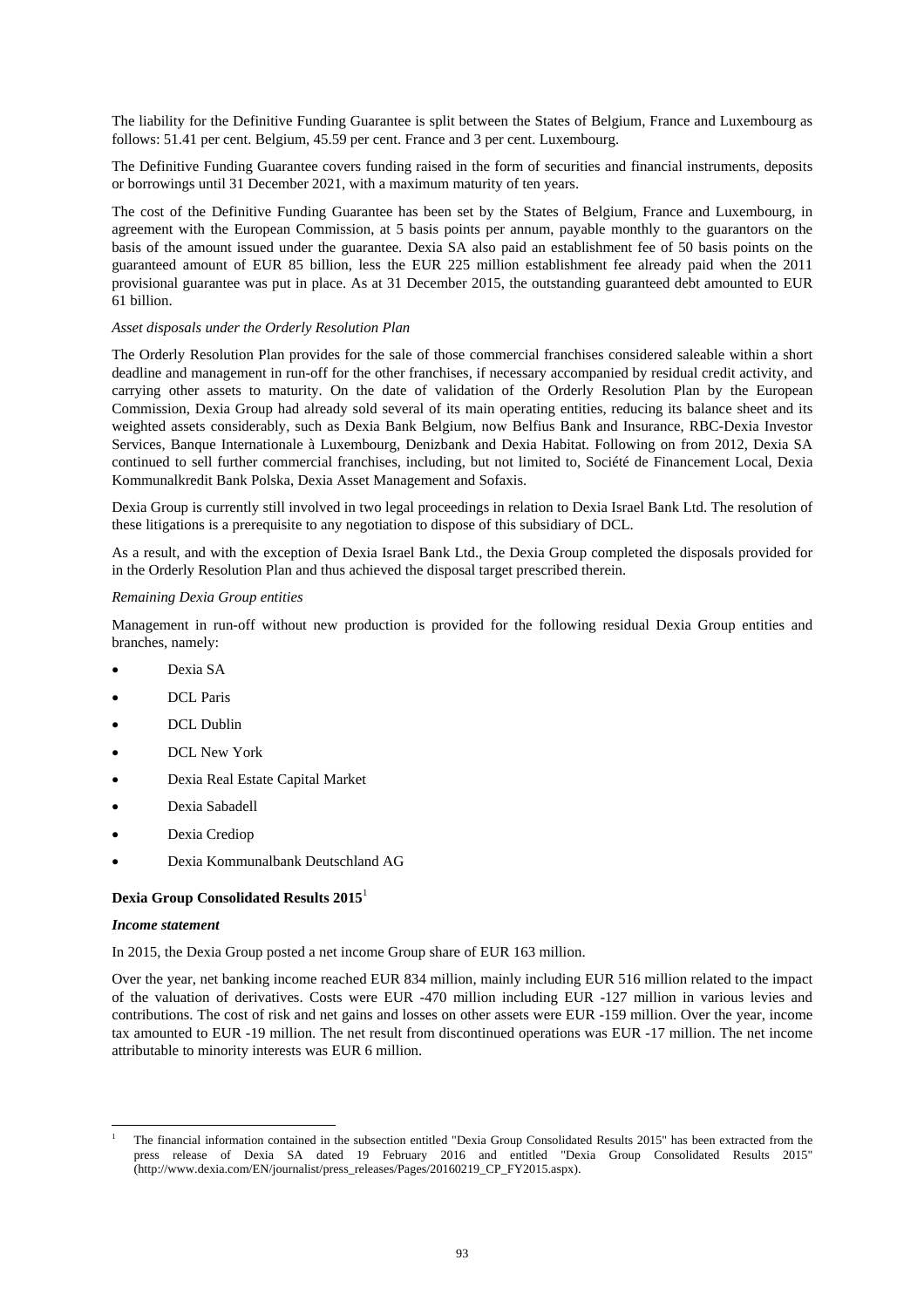## *Balance sheet*

As at 31 December 2015, the Dexia Group's consolidated balance sheet totalled EUR 230.3 billion, down EUR 16.8 billion on 31 December 2014 and EUR 10.7 billion on 30 June 2015. At a constant exchange rate, the balance sheet reduction is mainly associated with (i) the EUR -14.3 billion reduction of the asset portfolio, including EUR -9.7 billion in natural amortisation and EUR -4.8 billion in disposals and early redemptions and (ii) a decline in the fair value of assets and derivatives of EUR -7.5 billion. These developments were partially offset by the EUR 2 billion increase of the liquidity reserve placed with central banks.

On the liabilities side and at a constant exchange rate, the balance sheet reduction is mainly attributable to a EUR - 12.2 billion reduction of stock of market funding and central bank funding and the reduction of the fair value of liabilities and derivatives representing EUR -8.5 billion.

The impact of exchange rate variations on the evolution of the balance sheet amounts to an increase of EUR 3 billion over the year, principally associated with the weakening of the euro against the dollar.

### **Potential Impacts the Orderly Resolution Plan of the Dexia Group may have on the Issuer**

According to the Orderly Resolution Plan, DKD belongs to a group of companies which is required to orderly unwind its assets without entering into new lending business. The ultimate goal of DKD is therefore to decrease its securities and credit portfolios, using the natural maturity profile.

In accordance with the Orderly Resolution Plan, DKD will, as has already been the case since October 2011, also not assign any new credit in the future, but will however operate additional new business as part of its liquidity and cover pool management. The business activities of DKD now focus on the administration, management and refinancing of its extensive securities and credit portfolios, with an emphasis on the following tasks/goals:

- maintaining operative stability and avoiding operational risks in an environment of increasing regulatory requirements,
- optimising the refinancing mix in order to maintain favourable refinancing costs and broadening the funding base, and
- preserving strict cost discipline, with regard to both personnel expenses and other administrative expenses.

In its press release dated 19 February 2016 and entitled "Dexia Group Consolidated Results 2015", Dexia SA noted that the consolidated annual financial statements of Dexia SA for the financial year ended 31 December 2015, which were established on the going concern principle (in accounting, the "going concern" principle refers to a company's ability to continue functioning as a business entity), were based on certain assumptions that are subject to specific external factors beyond the influence of the Dexia Group, so that their realisation is uncertain.

As the Issuer is part of the Dexia Group, the statements of Dexia Group with regard to the "going concern" principle also indirectly apply to the Issuer.

### **ADMINISTRATIVE, MANAGEMENT AND SUPERVISORY BODIES**

As a German stock corporation, DKD has a two-tiered board system. The Board of Management is responsible for the management of DKD and the representation of DKD with respect to third parties. The Supervisory Board appoints the members of the Board of Management and supervises the activities of the Board of Management. Currently, the Board of Management consists of two members and the Supervisory Board consists of six members.

All tasks and responsibilities of the Board of Management and the Supervisory Board are described and documented in full within the organisational rules and regulations of the Issuer which comprise the Articles of Incorporation (*Satzung*; the "**Articles of Incorporation**"), the Rules of Procedure of the Board of Management (*Geschäftsordnung des Vorstands*) and the Rules of Procedure of the Supervisory Board (*Geschäftsordnung des Aufsichtsrats*).

### **Board of Management**

The names of the current members of the Board of Management and their functions/internal responsibilities with respect to DKD are as follows: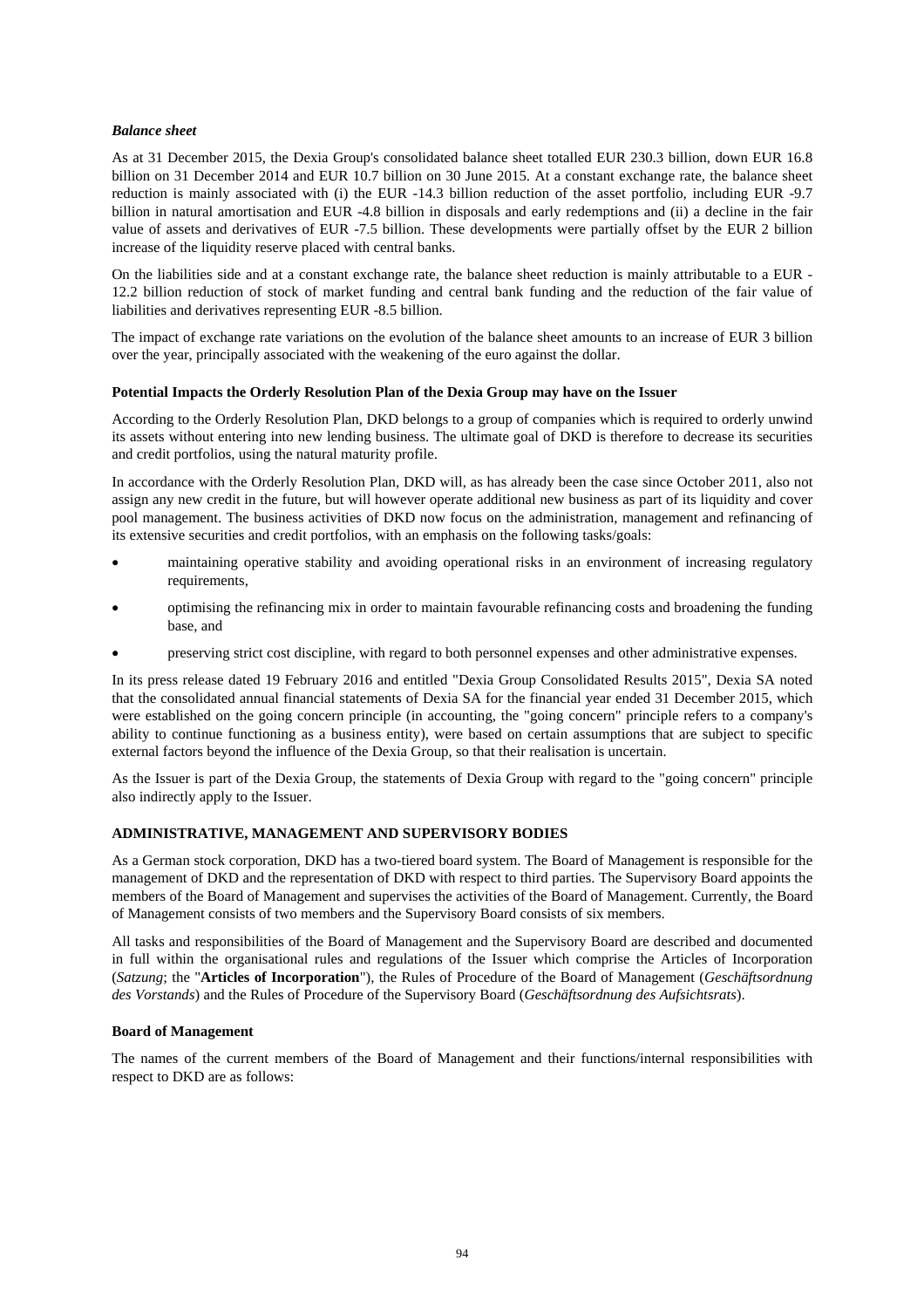| Friedrich Munsberg (Chairman) Treasury, Public Sector Lending & Structured Finance, Human Resources,<br>Money Laundering, Data Privacy | <b>Member</b> | Internal responsibility                                                        |
|----------------------------------------------------------------------------------------------------------------------------------------|---------------|--------------------------------------------------------------------------------|
|                                                                                                                                        |               | Legal/Management Board Office, Internal Audit, Organisation, Compliance, Anti- |

| Laurent Fritsch | Risk Controlling, Accounting, Information Technology, Backoffice, Regulation |  |  |  |
|-----------------|------------------------------------------------------------------------------|--|--|--|
|                 | and Portfoliomanagement, Credit Department                                   |  |  |  |

The business address of the members of the Board of Management is at the registered office of the Issuer (Charlottenstraße 82, 10969 Berlin, Germany).

The members of the Board of Management do not perform any principal activities outside the Issuer which are significant with respect to the Issuer.

There are no potential conflicts of interest between any duties to the Issuer of the members of the Board of Management and their private interests or other duties.

# **Supervisory Board**

Of the six members of the Supervisory Board, four are elected by the shareholders of the Issuer at their Annual General Meeting and two are elected by the employees of the Issuer.

The names of the current members of the Supervisory Board and the principal activities performed by them outside DKD, where these are significant with respect to DKD, are as follows:

| <b>Member</b>                                     | <b>Principal Activities outside DKD</b>                                                                  |
|---------------------------------------------------|----------------------------------------------------------------------------------------------------------|
| Claude Piret (Chairman)                           | Member of the Management Board of Dexia S.A., with responsibility for asset<br>management                |
|                                                   | Deputy CEO of Dexia Crédit Local S.A. with responsibility for asset management                           |
|                                                   | Chairman of the Board of Directors of Dexia Sabadell, Spain                                              |
|                                                   | Vice-Chairman of Dexia Crediop, Italy                                                                    |
|                                                   | Non-executive director of Clinique Saint Pierre ASBL, Belgium                                            |
| <b>Benoît Debroise</b><br>(Deputy Chairman)       | Member of the Management Board of Dexia S.A., with responsibility for funding<br>and markets             |
|                                                   | Member of the Management Board of Dexia Crédit Local S.A. with responsibility<br>for funding and markets |
| Véronique Hugues                                  | Member of the Dexia Group committee with responsibility for financial<br>management                      |
| <b>Eric Bouthors</b><br>(Employee representative) | None                                                                                                     |
| Stefanie Gregorius<br>(Employee representative)   | None                                                                                                     |
| Dr. Dirk Hoffmann                                 | Attorney at law / Consultant                                                                             |
|                                                   | Deputy Chairman of the Supervisory Board of ACCENTRO Real Estate AG,<br>Berlin                           |
|                                                   | Chairman of the Supervisory Board of ADLER Real Estate AG, Hamburg                                       |
|                                                   | Deputy Chairman of the Supervisory Board of Bremer Kreditbank AG, Bremen                                 |
|                                                   | Chairman of the Supervisory Board of Squadra Immobilien GmbH & Co. KGaA,<br>Frankfurt am Main            |

The business address of the members of the Supervisory Board is at the registered office of the Issuer (Charlottenstraße 82, 10969 Berlin, Germany).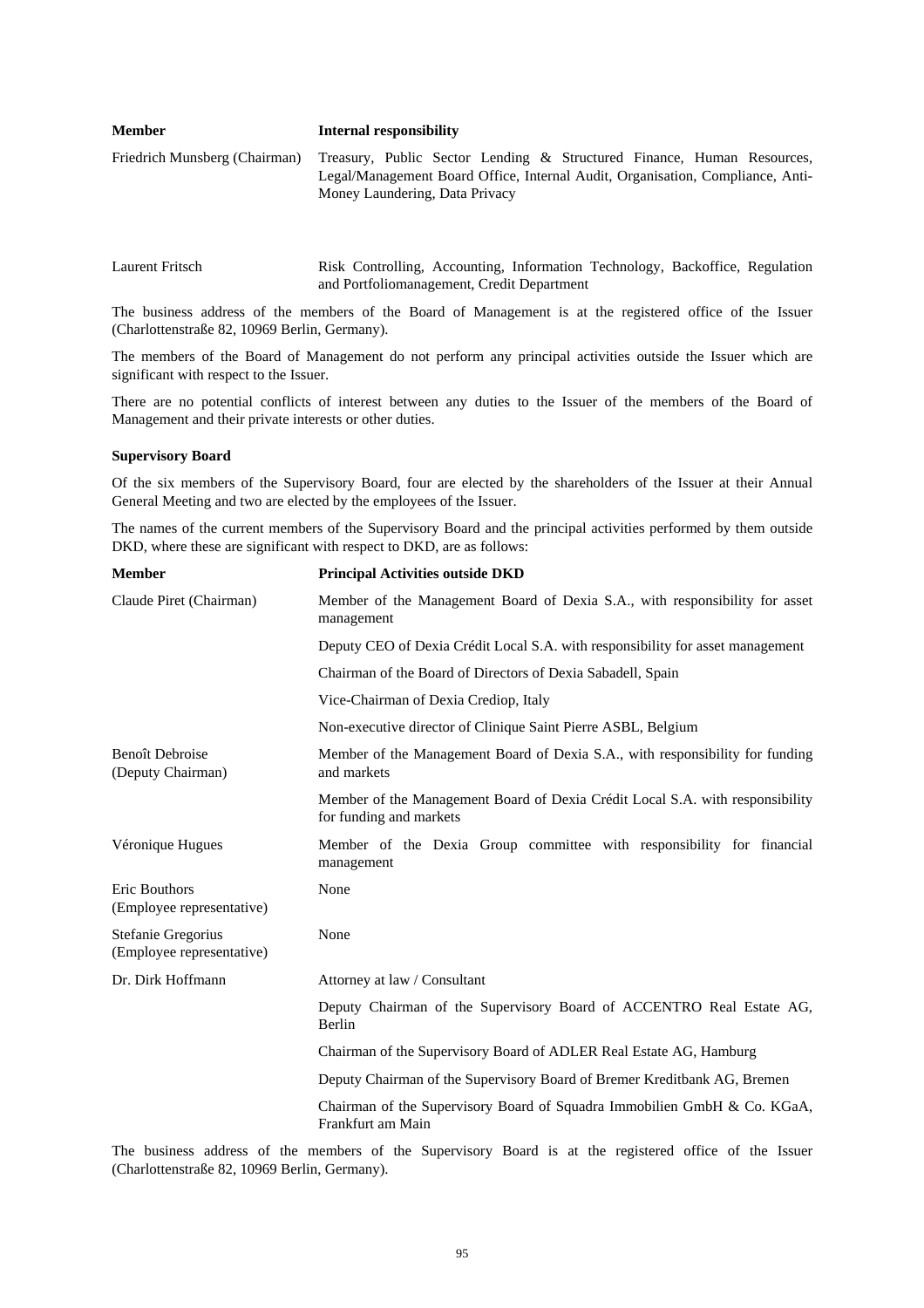There are no potential conflicts of interest between any duties to the Issuer of the members of the Supervisory Board and their private interests or other duties.

# **FINANCIAL INFORMATION CONCERNING THE ISSUER'S ASSETS AND LIABILITIES, FINANCIAL POSITION AND PROFITS AND LOSSES**

The English language translations of the binding German language versions of the Annual Financial Statements 2014 and the Annual Financial Statements 2015, each prepared pursuant to German Generally Accepted Accounting Principles ("**German GAAP**"), together with the respective auditor's report (*Bestätigungsvermerk*) issued in accordance with § 322 German Commercial Code (*Handelsgesetzbuch*) thereon and the respective management report are incorporated herein by reference to each of the Annual Report 2014 and the Annual Report 2015.

For the financial years 2014 and 2015, DKD has reported a net loss totaling EUR 0.4 million and EUR 99.5 million, respectively. For the financial year 2016, DKD also expects a net loss.

For further information in relation to the historical financial information of DKD please see the section entitled "*General Information – Documents Incorporated by Reference*".

### **Legal and Arbitration Proceedings**

As at year-end 2014, DCL had been named a defendant in proceedings with 221 clients, of which 184 related to loans booked with its former subsidiary Dexia Municipal Agency ("**DMA**") (subsequently renamed Caisse Française de Financement Local; "**CAFFIL**"), 22 related to loans booked with DCL and 15 related to loans booked with both. DCL did not make any representation or give any warranty as to the loan assets of CAFFIL at the occasion of its divestment in January 2013, but DCL, as the legal representative of DMA up to the time of the sale, under certain conditions continues to be responsible for damages awarded to a borrower resulting from an infringement of its contractual or regulatory obligations in the origination or commercialisation of loans held by CAFFIL at the time of its divestment. As at year-end 2015, the number of cases in which DCL is involved has fallen from 221 to 147.

Since the beginning of 2014, DKD is engaged in legal proceedings with four public borrowers. In 2006 and 2007, DKD granted a number of certificates of indebtedness (*Schuldscheindarlehen*) with variable interest rates whose yields were linked to the exchange rate of the Swiss franc against the Euro. As at year-end 2015, these loans had a residual capital balance of approximately EUR 9.9 million.

On 15 July 2015, as a member of the "par investors pool" (a group of 13 Heta Asset Resolution AG ("**Heta**") creditors) DKD and other members of the "par investors pool" brought an action before the Regional Court of Frankfurt am Main for the immediate repayment of all of the Heta claims held by the pool members participating in this action. Together with the other pool members, DKD had previously launched a defence of its rights in Austria in the objection proceedings (*Vorstellung*) brought in Austria against the Austrian Financial Market Authority's (*Finanzmarktaufsicht*; the "**FMA**") temporary debt moratorium. On 10 April 2016, the FMA rejected the objection proceedings. DKD is considering to take measures against such rejection of the objection proceedings (see the section entitled "*Recent Developments – Information in Relation to DKD's Exposure to Heta Asset Resolution AG*" for further information with regard to DKD's legal proceedings in relation to Heta).

### **RATINGS**

l

Public Sector Pfandbriefe to be issued by DKD have received, in the case of long-term obligations, an "AA-" rating from Scope Ratings AG<sup>1</sup> ("Scope") and an "A" rating from Standard & Poor's Credit Market Services Europe Limited (Niederlassung Deutschland)<sup>2</sup> ("**Standard & Poor's**").

A long-term rating level of "AA-" by Scope reflects an opinion of strong credit quality. The "AA" to "B" ratings are broken down further with plus (+) or minus (-) suffixes.

<sup>1</sup> Scope is established in the European Community and is registered under Regulation (EC) No 1060/2009 of the European Parliament and of the Council of 16 September 2009 on credit rating agencies, as amended (the "**CRA Regulation**"). The European Securities and Markets Authority publishes on its website (www.esma.europa.eu) a list of credit rating agencies registered in accordance with the CRA Regulation. That list is updated within five working days following the adoption of a decision under Article 16, 17 or 20 CRA Regulation. The European Commission shall publish that updated list in the Official Journal of the European Union within 30 days following such update.

Standard & Poor's is established in the European Community and is registered under the CRA Regulation. The European Securities and Markets Authority publishes on its website (www.esma.europa.eu) a list of credit rating agencies registered in accordance with the CRA Regulation. That list is updated within five working days following the adoption of a decision under Article 16, 17 or 20 CRA Regulation. The European Commission shall publish that updated list in the Official Journal of the European Union within 30 days following such update.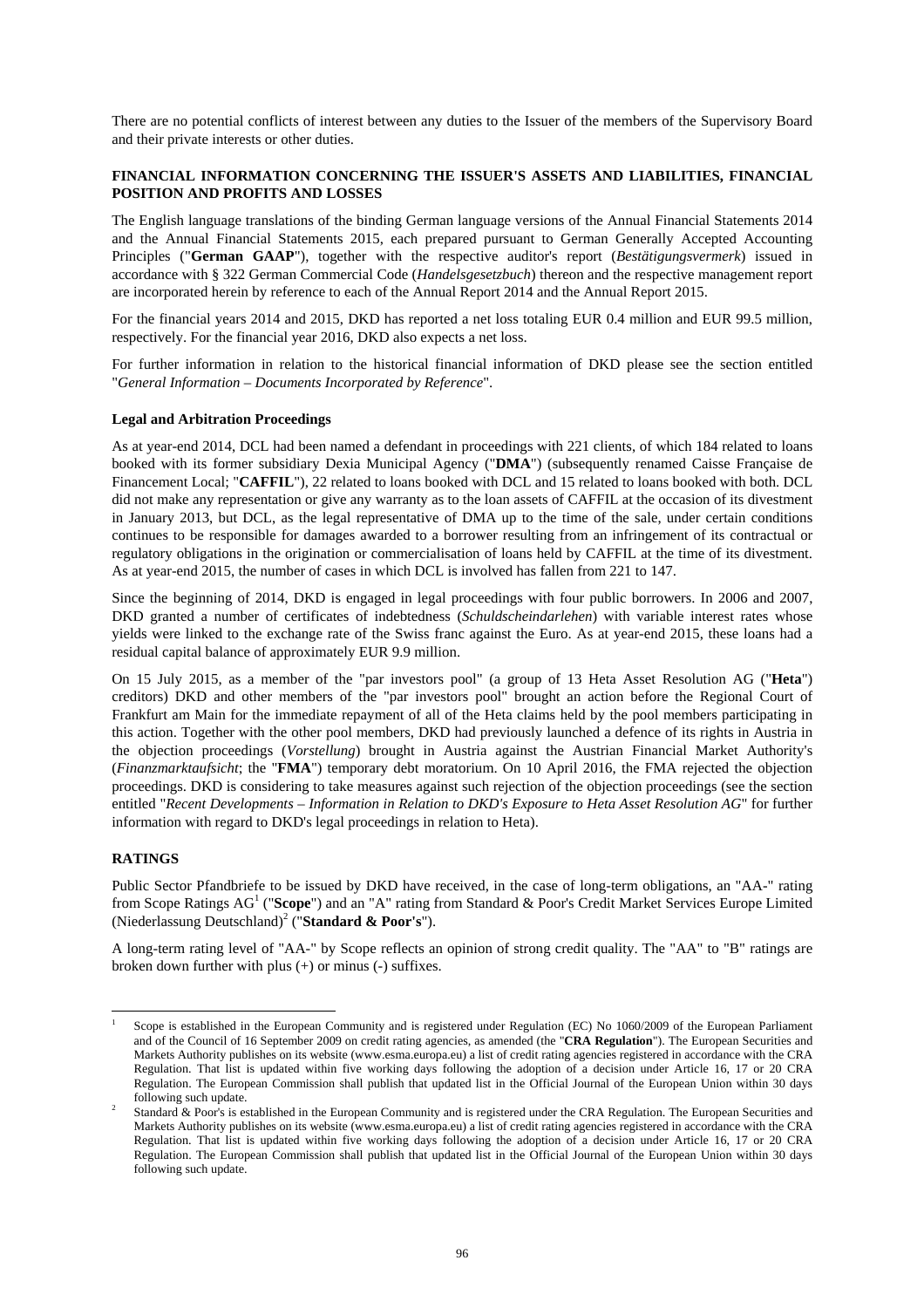A long-term obligation rated "A" by Standard & Poor's is somewhat more susceptible to the adverse effects of changes in circumstances and economic conditions than obligations in higher-rated categories. However, the obligor's capacity to meet its financial commitment on the obligation is still strong. The ratings from AA to CCC may be modified by the addition of a plus  $(+)$  or minus  $(-)$  sign to show relative standing within the major rating categories.

The aforementioned rating definitions have been sourced from the websites of Scope (www.scoperatings.com) and Standard & Poor's (www.standardandpoors.com). As far as the Issuer is aware and is able to ascertain from the rating information published by Scope and Standard & Poor's, no facts have been omitted which would render the reproduced information inaccurate or misleading.

**Pfandbriefe to be issued under the Programme may be rated or unrated. A security rating is not a recommendation to buy, sell or hold securities and may be subject to suspension, reduction or withdrawal at any time by the assigning rating agency.** 

### **RECENT DEVELOPMENTS**

#### **Information in Relation to DKD's Exposure to Heta Asset Resolution AG**

DKD holds claims with a volume of EUR 395 million against Heta, the successor company of Hypo Alpe Adria Bank International AG. These claims are secured by a deficiency guarantee (Ausfallbürgschaft) issued by the Austrian Federal State of Carinthia and Kärntner Landesholding. As at the date of this Prospectus, these claims are not used as cover for DKD's outstanding Public Pfandbriefe.

On 1 March 2015, the FMA issued a notice initiating Heta's resolution under the Austrian Federal Act on the Resolution and Recovery of Banks (Bundesgesetz zur Abwicklung und Sanierung von Banken), by imposing a temporary debt moratorium in respect of the period until 31 May 2016.

As of 30 June 2015, DKD had established risk provisioning in the value of EUR 174.8 million on the nominal amount of its overall claim against Heta. This corresponds with a valuation of 55.8 per cent. or a valuation allowance of 44.2 per cent. on the nominal amount of EUR 395 million. Taking into consideration pro rata interest of a further EUR 4.8 million, this amounts to a total charge of EUR 179.6 million.

On 15 July 2015, as a member of the "par investors pool" (a group of 13 Heta creditors) DKD and other members of the "par investors pool" brought an action before the Regional Court of Frankfurt am Main for the immediate repayment of all of the Heta claims held by the pool members participating in this action. Together with the other pool members, DKD had previously launched a defence of its rights in Austria in the objection proceedings ("*Vorstellung*") brought in Austria against the FMA's temporary debt moratorium. On 10 April 2016, the FMA rejected the objection proceedings. DKD is considering to take measures against such rejection of the objection proceedings.

On 21 January 2016, Kärntner Ausgleichszahlungs-Fonds, the special purpose vehicle created by the Austrian Federal State of Carinthia for such purpose published a tender offer with a volume of EUR 7.8 billion pursuant to Section 2a of the Austrian Financial Market Stabilisation Act (*Finanzmarktstabilisierungsgesetz*) to creditors of Heta claims which are secured by the deficiency guarantee of the Austrian Federal State of Carinthia. Pursuant to this tender offer, Kärntner Ausgleichszahlungs-Fonds would have purchased DKD's claims against Heta at 75 per cent. of their nominal value plus interest accrued in the period up to 1 March 2015.

On 14 March 2016, the Austrian Federal State of Carinthia announced that the tender offer had been rejected, as the required qualified majority of at least two thirds of the creditors of relevant claims against Heta was not achieved.

On 10 April 2016, the FMA announced the application of further instruments under the Austrian Federal Act on the Recovery and Resolution of Banks with regard to liabilities of Heta, among others a bail in of its creditors and an amendment of maturities of outstanding liabilities of Heta. As a result, all senior unsecured liabilities of Heta were reduced to 46.02 per cent. of their original nominal value and the maturities of such liabilities were extended to the earlier of (i) any future resolution decision of the FMA or (ii) 31 December 2023.

DKD continues assessing other actions and legal interventions aimed at preserving, defending and enforcing its rights against Heta, the Austrian Federal State of Carinthia, Kärntner Landesholding and any other parties concerned.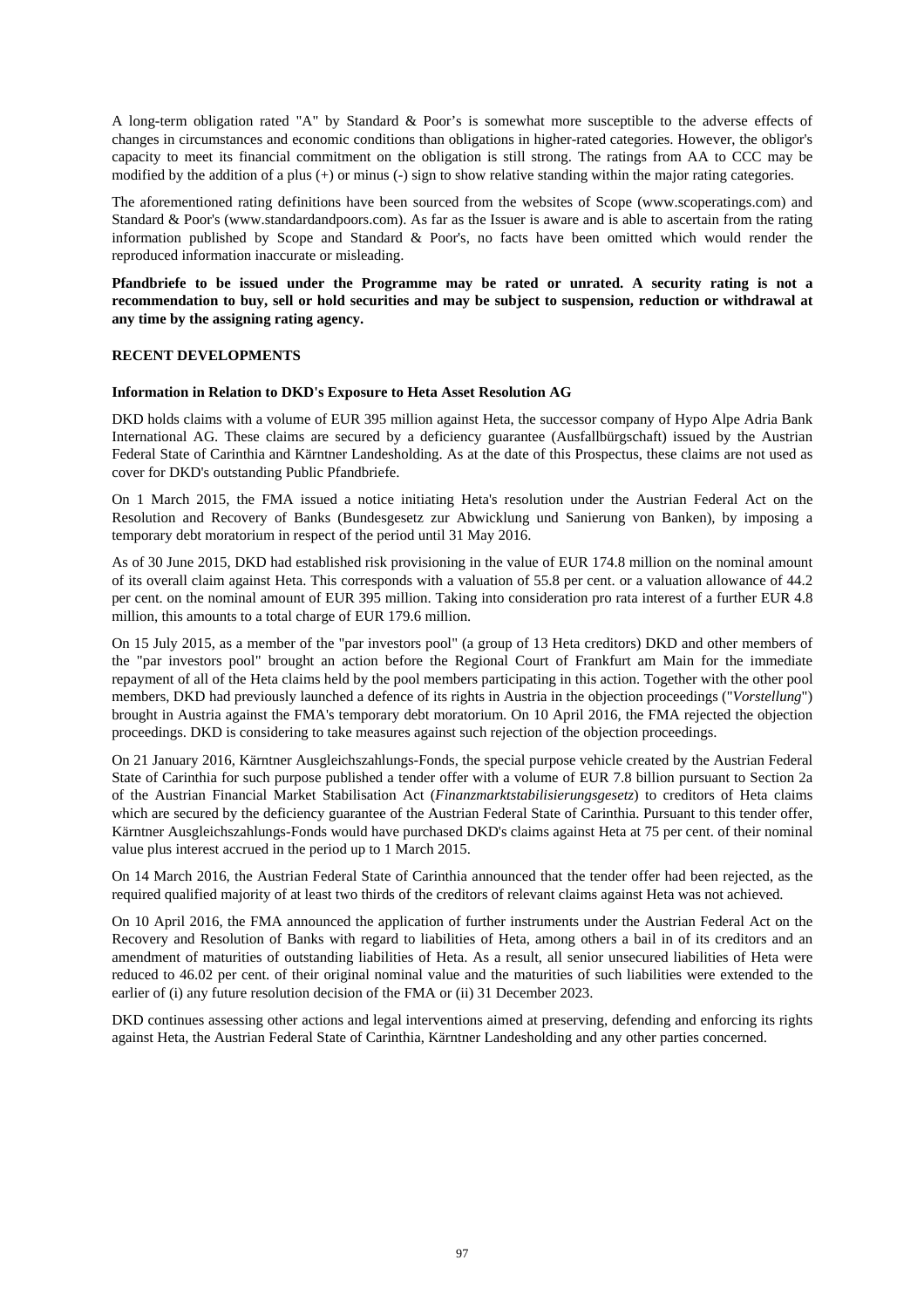# **DESCRIPTION OF THE PFANDBRIEF MARKET**

*The following is a description of some of the more fundamental principles governing the laws regarding Pfandbriefe and Pfandbrief Banks in summary form. It does not address all the laws' complexities and details. Accordingly, it is qualified in its entirety by reference to the applicable laws.* 

## **Introduction**

The Pfandbrief Act was published on 27 May 2005 and came into force on 19 July 2005. As from such date, the legislation accompanying the Pfandbrief Act, i. e., the Act on the Reorganisation of the Law on Pfandbriefe (*Gesetz zur Neuordnung des Pfandbriefrechts*), rescinded all existing special legislation regarding the Pfandbrief business in Germany, including, inter alia, (i) the Mortgage Bank Act applicable to the existing mortgage banks being specialist institutions authorised to issue Mortgage Pfandbriefe (*Hypothekenpfandbriefe*) covered by mortgage loans as well as Public Sector Pfandbriefe (*Öffentliche Pfandbriefe*) covered by obligations of public sector debtors (and, in either case, by certain other qualifying assets), (ii) the Act on Pfandbriefe and Related Bonds of Public-Law Credit Institutions (*Gesetz über die Pfandbriefe und verwandten Schuldverschreibungen öffentlich-rechtlicher Kreditanstalten*) in the version as published on 9 September 1998, as amended, applicable to various types of public sector banks, including in particular the Landesbanken, in respect of Mortgage Pfandbriefe and Public Sector Pfandbriefe issued by them, and (iii) finally, the Ship Bank Act (*Schiffsbankgesetz*), as last amended on 5 April 2004, governing the operations of ship mortgage banks issuing Ship Mortgage Pfandbriefe (*Schiffspfandbriefe*). Also, since 19 July 2005, the Pfandbrief operations of the Issuer are subject to the Pfandbrief Act (*Pfandbriefgesetz*) dated 22 May 2005.

The Pfandbrief Act abolished the concept of specialist Pfandbrief institutions hitherto prevailing in respect of the existing mortgage banks and ship mortgage banks. It established a new and uniform regulatory regime for all German credit institutions. Since 19 July 2005, all German credit institutions are permitted, subject to authorisation and fulfilment of certain requirements of the Pfandbrief Act, to engage in the Pfandbrief business and to issue Mortgage Pfandbriefe, Public Sector Pfandbriefe as well as Ship Mortgage Pfandbriefe, and, since that date, existing mortgage banks and ship mortgage banks are authorised to engage in other types of banking transactions, eliminating the limitations in respect of the scope of their permitted business which existed in the past. The Pfandbrief Act thus created a level playing field for all German credit institutions, including the Landesbanken, operating as universal banks and engaged in the issuance of Pfandbriefe.

German credit institutions wishing to take up the Pfandbrief business must obtain special authorisation under the Banking Act (*Kreditwesengesetz*) from the German Federal Financial Supervisory Authority (*Bundesanstalt für Finanzdienstleistungsaufsicht* – "**BaFin**") and, for that purpose, must meet some additional requirements as specified in the Pfandbrief Act.

Mortgage banks and ship mortgage banks, which were operating as such up to 19 July 2005 as well as public sector banks (including the *Landesbanken*) carrying on the Pfandbrief business up to such date, have all been grandfathered in respect of authorisation for the particular type of Pfandbrief business in which they were engaged at such time. They were required, though, to give a comprehensive notice to the BaFin by 18 October 2005, failing which the BaFin would have had the right to withdraw the authorisation. Mortgage banks and ship mortgage banks are since 19 July 2005 also authorised to engage in other banking transactions, including, inter alia, deposit taking, the extension of credits, the guarantee business, underwriting as well as others, up to then not permitted to be carried out by them, contrary to the Landesbanken, to which all types of banking transactions have always been open (subject to authorisation).

The operations of all banks engaged in the issuance of Pfandbriefe are since 19 July 2005 regulated by the Pfandbrief Act and the Banking Act, and are subject to the prudential supervision of the BaFin. In particular, the BaFin will carry out audits of the assets forming part of any Cover Pool, regularly in bi-annual intervals.

In 2009, the Pfandbrief Act was amended. Among other changes, the new Pfandbrief category of Airplane Mortgage Pfandbriefe was introduced, rules requiring a certain liquidity cushion of the Cover Pool from 1 November 2009 onwards were established, and the list of assets qualifying as Cover Pool for Public Sector Pfandbriefe was extended to include payment claims against certain qualifying public bodies in Switzerland, the United States of America, Canada or Japan.

The Pfandbrief Act was further amended in 2010 (in particular with respect to clarifications regarding the quality of Pfandbriefe in the case of insolvency of the Pfandbrief Bank) and in 2013.

In this description, banks authorised to issue Pfandbriefe will generally be referred to as "Pfandbrief Banks" which is the term applied by the Pfandbrief Act.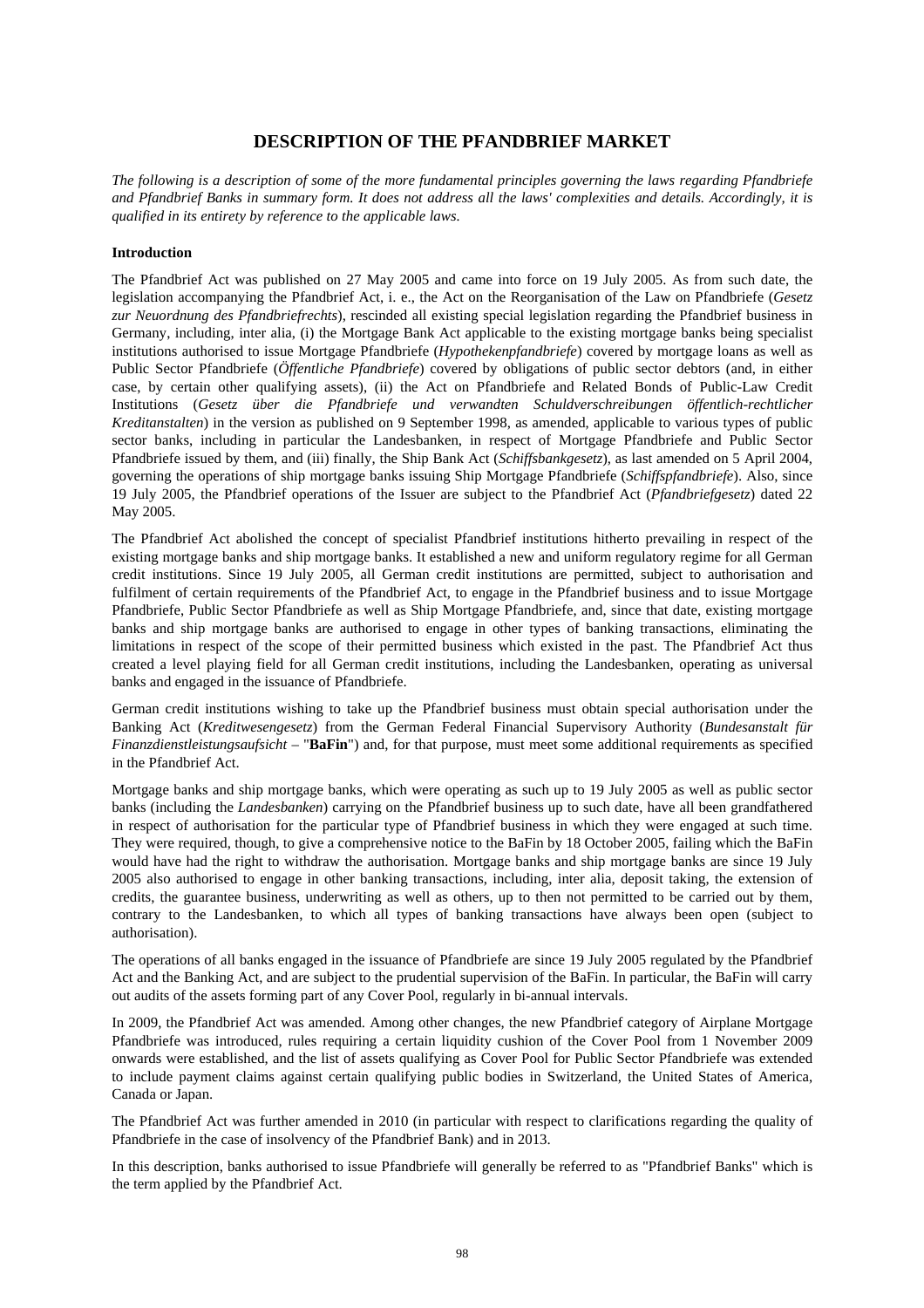### **Rules Applicable to all Types of Pfandbriefe**

Pfandbriefe are standardised debt instruments issued by a Pfandbrief Bank. The quality and standards of Pfandbriefe are strictly governed by provisions of the Pfandbrief Act and subject to the prudential supervision of the BaFin. Pfandbriefe generally are medium- to long-term bonds, typically with an original maturity of two to ten years, which are secured or "covered" at all times by a pool of specified qualifying assets (*Deckung*), as described below. Pfandbriefe are recourse obligations of the issuing bank, and no separate vehicle is created for their issuance or for the issuance of any specific series of Pfandbriefe. Pfandbriefe may not be redeemed at the option of the Holders prior to maturity.

Pfandbriefe may either be Mortgage Pfandbriefe, Public Sector Pfandbriefe, Ship Mortgage Pfandbriefe or Airplane Mortgage Pfandbriefe. The outstanding Pfandbriefe of any one of these types must be covered by a separate pool of specified qualifying assets: a pool for Mortgage Pfandbriefe only, a pool for Public Sector Pfandbriefe only, a pool covering all outstanding Ship Mortgage Pfandbriefe only and a pool covering all outstanding Airplane Mortgage Pfandbriefe only (each a "**Cover Pool**"). An independent cover pool monitor appointed by the BaFin has wide responsibilities in monitoring the compliance by the Pfandbrief Bank with the provisions of the Pfandbrief Act. In particular, the cover pool monitor shall ensure that the prescribed cover for the Pfandbriefe exists at all times and that the cover assets are recorded in the respective register. Prior to issue this will be certified by the cover pool monitor on the Pfandbrief certificate.

The aggregate principal amount of assets in any Cover Pool must at all times at least be equal to or greater than the aggregate principal amount of the outstanding Pfandbriefe issued against any such Cover Pool and the aggregate interest yield on any such Cover Pool must at all times be at least equal to or greater than the aggregate interest payable on all outstanding Pfandbriefe issued against such Cover Pool. In addition, the coverage of all outstanding Pfandbriefe with respect to principal and interest must at all times be ensured on the basis of the net present value (*Barwert*). Finally, the net present value of the assets contained in any Cover Pool must exceed the net present value of liabilities from the corresponding Pfandbriefe and derivatives by at least 2 per cent. (*sichernde Überdeckung*).

Such 2 per cent. excess cover must consist of highly liquid assets. Qualifying assets for the excess cover are, inter alia, (i) debt securities of Germany, a special fund of Germany, a German state, the European Communities, another member state of the European Union, another contracting state on the agreement on the European Economic Area, the European Investment Bank, the International Bank for Reconstruction and Development, the Council of Europe Development Bank or the European Bank for Reconstruction and Development; (ii) debt securities of Switzerland, the United States of America, Canada or Japan, provided that the risk weighting such countries have received pursuant to a rating by an approved international rating agency is credit quality step 1 (according to table 1 of Article 114 (2) of Commission Regulation (EU) No. 575/2013); (iii) debt securities guaranteed by any of the foregoing institutions; and (iv) credit balances maintained with the European Central Bank, any central bank of a member state of the European Union or any other suitable credit institution having its registered office in one of the countries listed under (i) and (ii) above, provided that those have received a risk weighting in accordance with Article 119 (1) of Commission Regulation (EU) No. 575/2013 which is comparable with credit quality step 1 (according to table 3 of Article 120 (1) or table 5 of Article 121 (1) of Commission Regulation (EU) No. 575/2013). In addition, to safeguard liquidity, a certain liquidity cushion must be established.

The Pfandbrief Bank must record in the register of cover assets for any Cover Pool of a given Pfandbrief type each asset and the liabilities arising from derivatives. Derivatives may be entered in such register only with the consent of the cover pool monitor and the counterparty.

In case that any cover asset recorded in the register of cover assets for any Cover Pool is intended for partial cover only, the register of cover assets must clearly state the amount of the intended cover and its status in relation to the part of the asset which is not intended for the Cover Pool.

The Pfandbrief Bank must command over an appropriate risk management system meeting the requirements specified in detail in the Pfandbrief Act and must comply with comprehensive disclosure requirements on a quarterly and annual basis set out in detail in the Pfandbrief Act.

## **Cover Pool for Public Sector Pfandbriefe**

The Cover Pool for Public Sector Pfandbriefe may contain (provided that certain thresholds are not breached and certain other preconditions are met) payment claims under loans, bonds or similar transactions or other claims acknowledged in writing of a wide spectrum of states and other public bodies, including, but not limited to: (a) Germany as well as any German state, municipality or other qualifying public bodies in Germany; (b) another member state of the European Union or another contracting state of the agreement on the European Economic Area, and the respective central banks of such states; (c) regional governments and local territorial authorities of the countries listed under (b) above; (d) the United States of America, Japan, Switzerland or Canada and the respective central banks of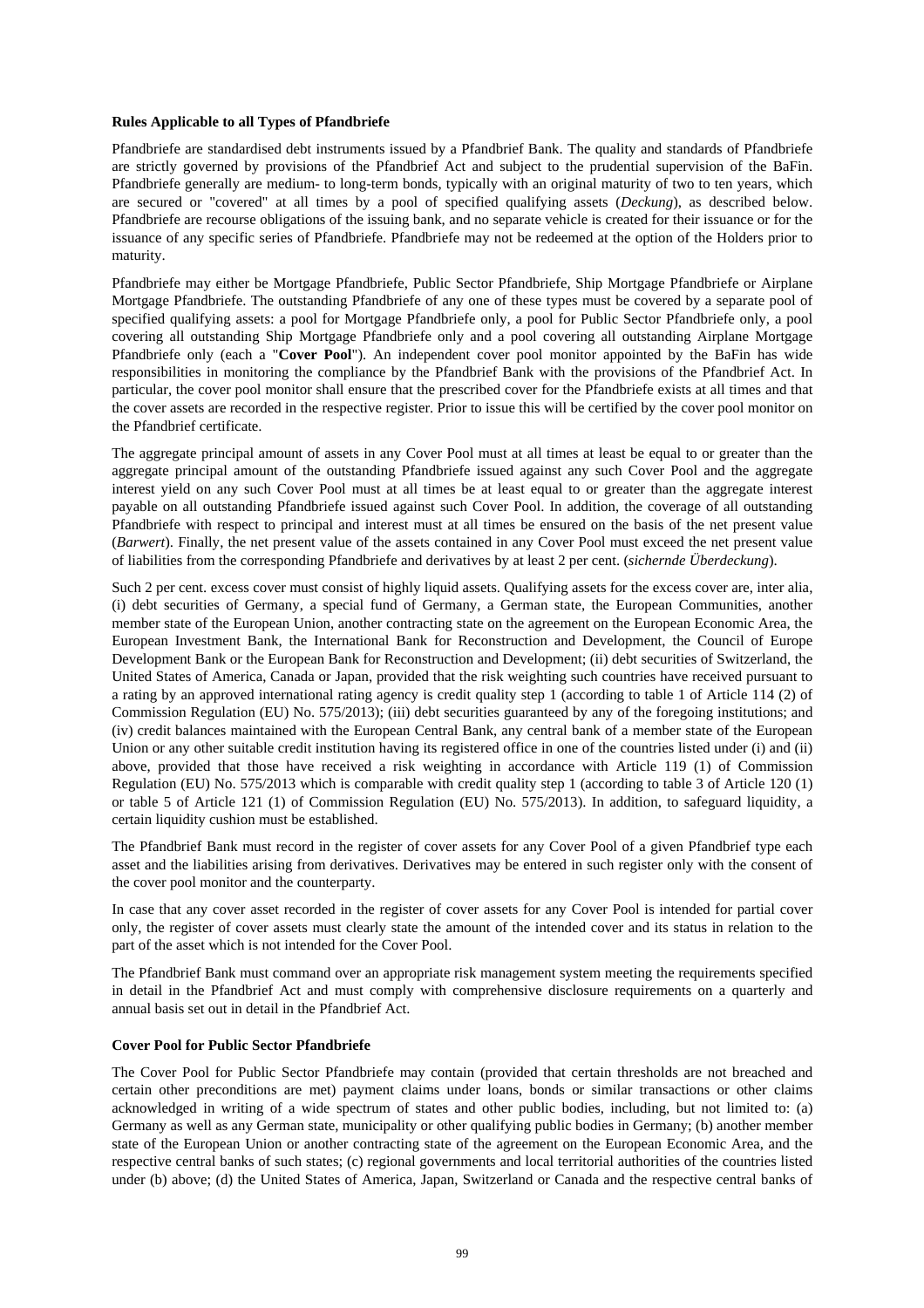such countries, provided that the risk weighting such countries have received pursuant to the assessment by the competent administrative agency of the rating provided by an approved international rating agency is credit quality step 1 (according to table 1 of Article 114 (2) of Commission Regulation (EU) No. 575/2013); (e) regional governments and local territorial authorities of the countries listed under (d) above if they were classified by the respective national authority equal to the state to which it belongs or provided that they have received a risk weighting comparable with credit quality step 1 (according to table 5 of Article 121 (1) of Commission Regulation (EU) No. 575/2013); (f) the European Central Bank, multilateral development banks such as the International Bank for Reconstruction and Development, the Council of Europe Development Bank, the European Investment Bank, or the European Bank for Reconstruction and Development and international organisations; (g) certain qualifying public bodies of the states listed under (b), (h) certain qualifying public bodies of the states listed under (d); and (i) any entity the obligations of which are guaranteed by an institution referred to or mentioned in (a) through (f) above or by certain qualifying export credit insurance agencies.

The Cover Pool may furthermore include the following assets: (i) equalisation claims converted into bonds; (ii) money claims against the European Central Bank, against the central banks of member states of the European Union or against credit institutions within the meaning of § 4 (1) sent. 2 no. 3 of the Pfandbrief Act, up to a total sum of 10 per cent. of the aggregate principal amount of outstanding Public Sector Pfandbriefe; the share of money claims against one and the same credit institution may not exceed 2 per cent. of the aggregate principal amount of outstanding Public Pfandbriefe; and (iii) claims arising under derivative transactions as defined in § 4 (3) sent. 2 of the Pfandbrief Act, concluded with, *inter alia*, suitable credit institutions, financial services institutions, insurance companies, a central counterparty at a stock exchange, the German Federal Government or German Federal States insofar as it is ensured that the Pfandbrief Bank's claims pursuant to the standardised master contracts cannot be impaired in the event of the insolvency of the Pfandbrief Bank or any of its Cover Pools. The share of the Pfandbrief Bank's claims from derivative transactions included in the Cover Pool in terms of the total amount of the cover assets as well as the Pfandbrief Bank's liabilities from derivative transactions in terms of the total amount of Public Sector Pfandbriefe outstanding plus the liabilities resulting from derivative transactions must not exceed 12 per cent.

## **Insolvency Proceedings**

In the event of the institution of insolvency proceedings over the assets of the Pfandbrief Bank, any Cover Pool maintained by it would not be part of the insolvency estate, and, therefore, such insolvency would not result in an insolvency of any Cover Pool. Only if at the same time or thereafter the relevant Cover Pool were to become insolvent, separate insolvency proceedings would be initiated against such Cover Pool by the BaFin. In this case, Holders of Pfandbriefe would have the first claim on the respective Cover Pool. Their preferential right would also extend to interest on the Pfandbriefe accrued after the commencement of insolvency proceedings. Furthermore, but only to the extent that Holders of Pfandbriefe suffer a loss, Holders would also have recourse to any assets of the Pfandbrief Bank not included in the Cover Pools. As regards those assets, Holders of the Pfandbriefe would rank equal with other unsecured and unsubordinated creditors of the Pfandbrief Bank.

Up to three administrators (*Sachwalter* – "**Administrator**") will be appointed in the case of the insolvency of the Pfandbrief Bank to administer each Cover Pool for the sole benefit of the Holders of Pfandbriefe. The Administrator will be appointed by the court having jurisdiction at the location of the head office of the Pfandbrief Bank at the request of the BaFin before or after the institution of insolvency proceedings. The Administrator will be subject to the supervision of the court and also of the BaFin with respect to the duties of the Pfandbrief Bank arising in connection with the administration of the assets included in the relevant Cover Pool. The Administrator will be entitled to dispose of the Cover Pool's assets and receive all payments on the relevant assets to ensure full satisfaction of the claims of the Holders of Pfandbriefe. To the extent, however, that those assets are obviously not necessary to satisfy such claims and in case that assets are not subject to the trustee's administration, the insolvency receiver of the Pfandbrief Bank is entitled to demand the transfer of such assets to the insolvency estate.

Subject to the consent of the BaFin, the Administrator may transfer all or part of the cover assets and the liabilities arising from the Pfandbriefe issued against such assets to another Pfandbrief Bank.

### **Jumbo Pfandbriefe**

Jumbo Pfandbriefe are governed by the same laws as Pfandbriefe and therefore cannot be classified as a type of assets apart from Pfandbriefe. However, in order to improve the liquidity of the Pfandbrief market certain Pfandbrief Banks have agreed upon certain minimum requirements for Jumbo Pfandbriefe (*Mindeststandards für Jumbo-Pfandbriefe*; the "**Minimum Requirements**") applicable to such Pfandbriefe which are issued as Jumbo Pfandbriefe. These Minimum Requirements are not statutory provisions. Instead, they should be regarded as voluntary self-restrictions which limit the options issuers have when structuring Pfandbriefe. An incomplete overview of the Minimum Requirements is set out below: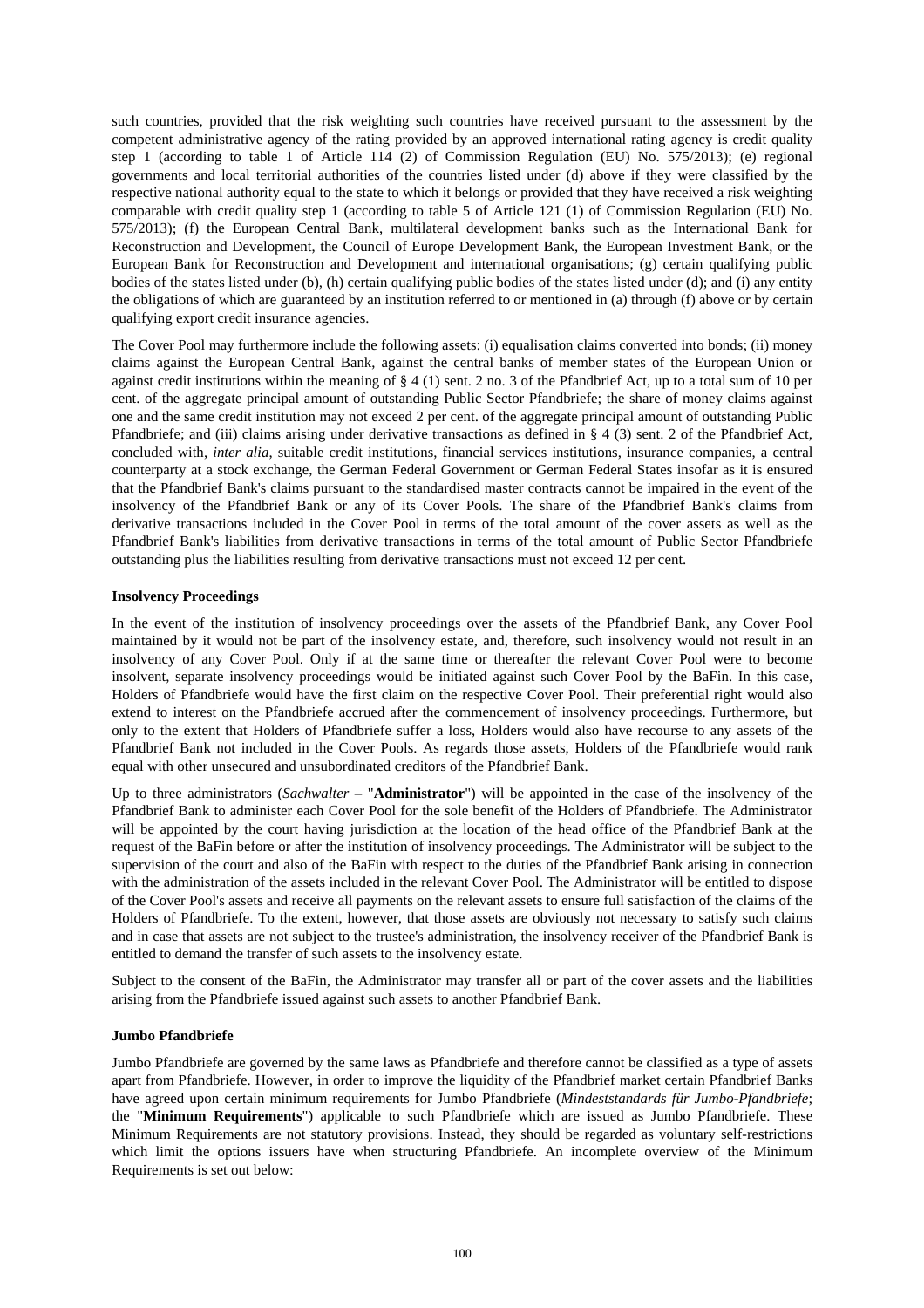- (i) The minimum aggregate principal amount of Jumbo Pfandbriefe is at least Euro 1,000,000,000.
- (ii) After having been issued, Jumbo Pfandbriefe may not be transcribed to the name of a holder.
- (iii) Jumbo Pfandbriefe must be issued in "straight bond format", i.e. they must be fixed rate notes (with interest payable annually in arrear and with a "bullet redemption").
- (iv) The issuer of Jumbo Pfandbriefe may repurchase its Jumbo Pfandbriefe for redemption purposes or for administration by the Trustee. After any repurchase of Jumbo Pfandbriefe by the relevant issuer the remaining outstanding aggregate principal amount of these Jumbo Pfandbriefe must not fall below Euro 1,000,000,000. The relevant issuer must publicly announce any repurchase, the planned volume thereof and the issue envisaged for repurchase at least three banking days in advance, and make sure that extensive transparency is given in the market. Following any repurchase of the Jumbo Pfandbriefe it has issued, the relevant issuer may not increase the Jumbo Pfandbriefe it has repurchased before a year's time has passed.
- (v) Within 30 calendar days of their issue date Jumbo Pfandbriefe have to be listed on a regulated market in a member state of the European Union or another contracting state to the Agreement on the European Economic Area.
- (vi) Jumbo Pfandbriefe must be placed by a syndicate consisting of at least five banks (syndicate banks).
- (vii) The syndicate banks must act as market makers; in addition to their own system, they must pledge to quote prices upon application and bid/ask (two-way) prices at the request of investors on an electronic trading platform and in telephone trading.
- (viii) The syndicate banks must pledge to report daily for each Jumbo Pfandbrief outstanding (life to maturity from 24 months upwards) the spread vs. asset swap.

As the Minimum Requirements are not statutory provisions, a Pfandbrief issuer is not legally required to maintain the Jumbo Pfandbrief status over the lifetime of a Pfandbrief. If, however, one of the Minimum Requirements is not met anymore, the Jumbo Pfandbrief will lose its Jumbo Pfandbrief status.

The Minimum Requirements are supplemented by rules of good conduct for issuers and syndicate banks (*Wohlverhaltensregeln für Emittenten und Syndikatsbanken*; the "**Rules of Good Conduct**"). The Rules of Good Conduct do not constitute statutory provisions.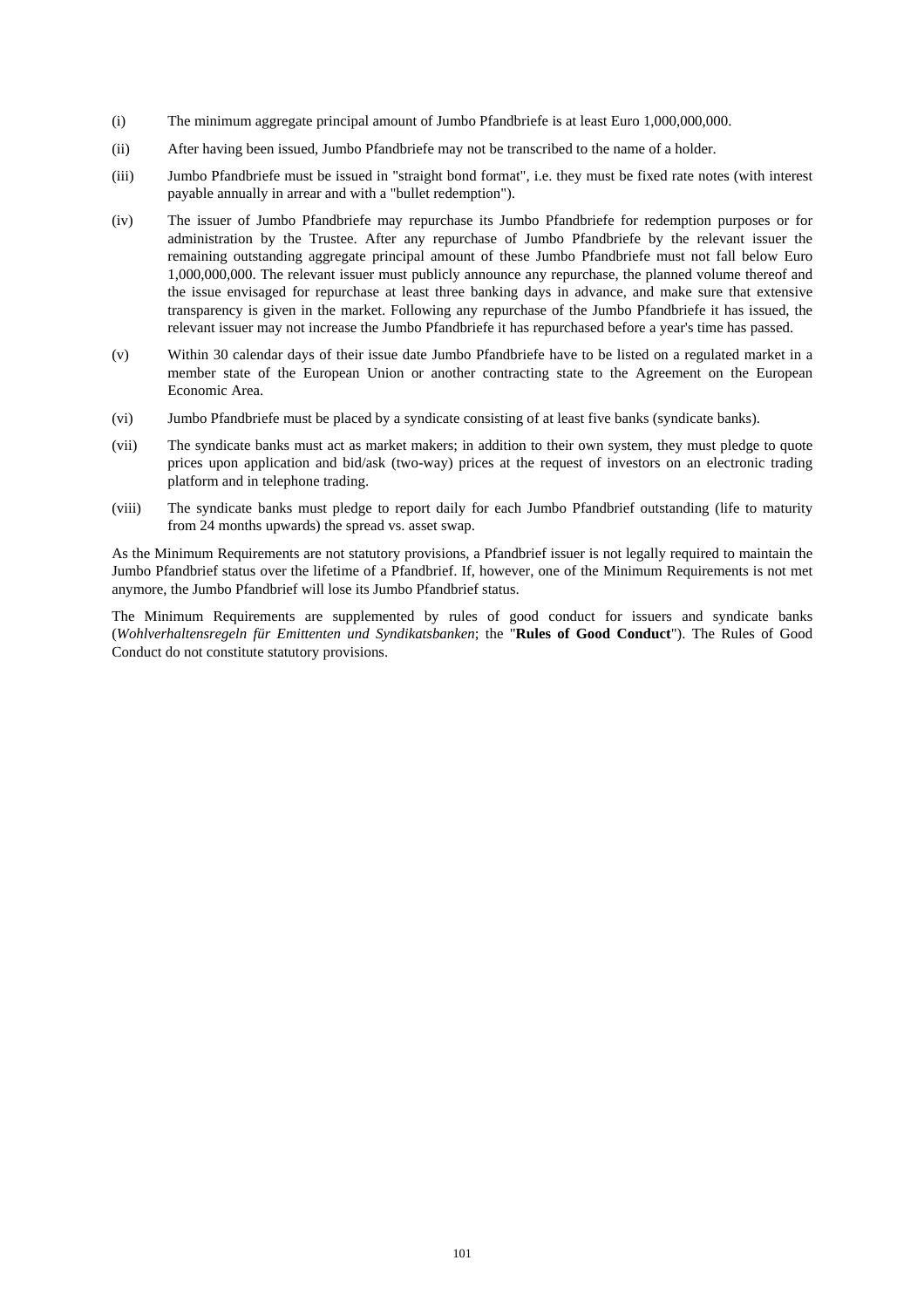# **SUBSCRIPTION AND SALE**

In relation to each Tranche of Pfandbriefe to be issued under the Programme, the Issuer will either (i) enter into a subscription agreement (the "**Subscription Agreement**") with one or more Dealers appointed for such Tranche, or (ii) directly issue the Pfandbriefe to third parties who are not Dealers. The relevant Dealer(s) will purchase the Pfandbriefe of such Tranche on the basis of the Subscription Agreement.

### **General**

Each Dealer will be required to represent and agree that it will comply with all applicable securities laws and regulations in force in any jurisdiction in which it purchases, offers, sells or delivers Pfandbriefe or possesses or distributes the Prospectus and will obtain any consent, approval or permission required by it for the purchase, offer, sale or delivery by it of Pfandbriefe under the laws and regulations in force in any jurisdiction to which it is subject or in which it makes such purchases, offers, sales or deliveries and neither the Issuer and any other Dealer shall have any responsibility therefor. Neither the Issuer nor any of the Dealers will represent that Pfandbriefe may at any time lawfully be sold in compliance with any applicable registration or other requirements in any jurisdiction, or pursuant to any exemption available thereunder, or assumes any responsibility for facilitating such sale.

### **European Economic Area**

In relation to each Member State of the European Economic Area which has implemented the Prospectus Directive (each, a "**Relevant Member State**"), each Dealer will be required to represent and agree, that with effect from and including the date on which the Prospectus Directive is implemented in that Relevant Member State (the "**Relevant Implementation Date**") it has not made and will not make an offer of Pfandbriefe which are the subject of the offering contemplated by this Prospectus as completed by the Final Terms in relation hereto to the public in that Relevant Member State, except that it may, with effect from and including the Relevant Implementation Date, make an offer of such Pfandbriefe to the public in that Relevant Member State:

- (i) if the Final Terms in relation to the Pfandbriefe specify that an offer of those Pfandbriefe may be made other than pursuant to Article 3 (2) of the Prospectus Directive in that Relevant Member State (a "Non-exempt Offer"), following the date of publication of a prospectus in relation to such Pfandbriefe which has been approved by the competent authority in that Relevant Member State or, where appropriate, approved in another Relevant Member State and notified to the competent authority in that Relevant Member State, provided that any such prospectus has subsequently been completed by the Final Terms contemplating such Non-exempt Offer, in accordance with the Prospectus Directive, in the period beginning and ending on the dates specified in such prospectus or Final Terms, as applicable and the Issuer has consented in writing to its use for the purpose of that Non-exempt Offer;
- (ii) at any time to any legal entity which is a qualified investor as defined in the Prospectus Directive;
- (iii) at any time to fewer than 150 natural or legal persons (other than qualified investors as defined in the Prospectus Directive) subject to obtaining the prior consent of the relevant Dealer or Dealers nominated by the Issuer for any such offer; or
- (iv) at any time in any other circumstances falling within Article 3 (2) of the Prospectus Directive,

provided that no such offer of Pfandbriefe referred to in (ii) to (iv) above shall require the Issuer or any Dealer to publish a prospectus pursuant to Article 3 of the Prospectus Directive, or supplement a prospectus pursuant to Article 16 of the Prospectus Directive.

For the purposes of this provision, the expression an "**offer of Pfandbriefe to the public**" in relation to any Pfandbriefe in any Relevant Member State means the communication in any form and by any means of sufficient information on the terms of the offer and the Pfandbriefe to be offered so as to enable an investor to decide to purchase or subscribe the Pfandbriefe, as the same may be varied in that Member State by any measure implementing the Prospectus Directive in that Member State and the expression "**Prospectus Directive**" means Directive 2003/71/EC (as amended, including by Directive 2010/73/EU), and includes any relevant implementing measure in each Relevant Member State.

# **United States of America**

Each Dealer will be required to acknowledge that the Pfandbriefe have not been and will not be registered under the Securities Act, and may not be offered, sold or delivered within the United States except pursuant to an exemption from, or in a transaction not subject to, the registration requirements of the Securities Act. Each Dealer will be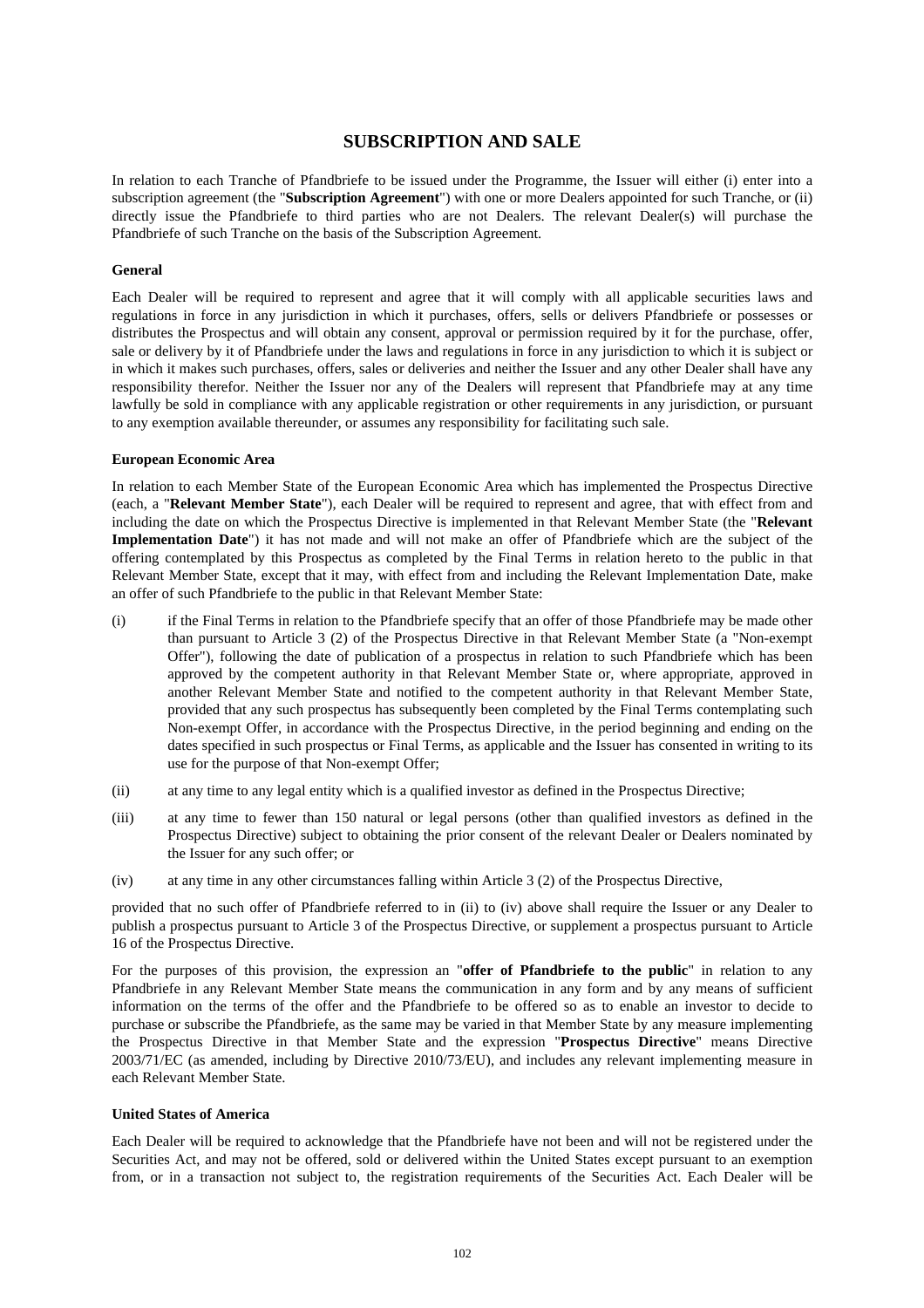required to represent and agree that it has not offered, sold or delivered, and will not offer, sell or deliver, any Pfandbrief constituting part of its allotment within the United States except in accordance with Rule 903 of Regulation S under the Securities Act. Accordingly, each Dealer will be further required to represent and agree that neither it, its affiliates nor any persons acting on its or their behalf have engaged or will engage in any directed selling efforts with respect to a Pfandbrief.

From and after the time that the Issuer notifies the Dealers in writing that it is no longer able to warrant that there is no "substantial U.S. market interest" as defined in Rule 902 of Regulation S under the Securities Act in the debt securities of the Issuer, each Dealer (i) has acknowledged that the Pfandbriefe have not been and will not be registered under the Securities Act; (ii) has represented and agreed that it has not offered, sold or delivered any Pfandbriefe, and will not offer, sell or deliver any Pfandbriefe, (x) as part of its distribution at any time and (y) otherwise until 40 days after the later of the commencement of the offering and closing date, within the United States or to, or for the account or benefit of, U. S. persons and it has and will only offer, sell or deliver any Pfandbriefe in accordance with Rule 903 of Regulation S under the Securities Act; and accordingly, (iii) has further represented and agreed that neither it, its affiliates nor any persons acting on its or their behalf have engaged or will engage in any directed selling efforts with respect to any Pfandbrief, and it and they have complied and will comply with the offering restrictions requirements of Regulation S; and (iv) has also agreed that, at or prior to confirmation of any sale of Pfandbriefe, it will have sent to each distributor, dealer or person receiving a selling concession, fee or other remuneration that purchases Pfandbriefe from it during the distribution compliance period a confirmation or notice to substantially the following effect:

"The Securities covered hereby have not been registered under the U. S. Securities Act of 1933, as amended (the "**Securities Act**") and may not be offered, sold or delivered within the United States or to, or for the account or benefit of, U. S. persons by any person referred to in Rule  $903(b)(2)(iii)$  (i) as part of its distribution at any time or (ii) otherwise until 40 days after the later of the commencement of the offering and the closing date, except in either case in accordance with Regulation S under the Securities Act. Terms used above have the meanings given to them by Regulation S".

Each Dealer who has purchased Pfandbriefe of a Tranche hereunder (or in the case of a sale of a Tranche of Pfandbriefe issued to or through more than one Dealer, each of such Dealers as to the Pfandbriefe of such Tranche purchased by or through it or, in the case of a syndicated issue, the relevant lead manager) will be required to determine and notify to the Fiscal Agent the completion of the distribution of the Pfandbriefe of such Tranche. On the basis of such notification or notifications, the Fiscal Agent has agreed to notify such Dealer/lead manager of the end of the distribution compliance period with respect to such Tranche.

Terms used in this paragraph have the meanings given to them by Regulation S.

Each Dealer will be required to represent and agree that it has not entered and will not enter into any contractual arrangement with respect to the distribution or delivery of Pfandbriefe, except with its affiliates or with the prior written consent of the Issuer.

Pfandbriefe, other than Pfandbriefe with an initial maturity of one year or less, will be issued in accordance with the provisions of United States Treasury Regulation §  $1.163-5(c)(2)(i)$ (D) (the "**D Rules**"), or in accordance with the provisions of United States Treasury Regulation § 1.163-5(c)(2)(i)(C) (the "**C Rules**") (or any successor rules in substantially the same form as the C Rules or D Rules, as applicable, for purposes of Section 4701 of the U.S. Internal Revenue Code of 1986), as indicated in the relevant Final Terms.

In respect of Pfandbriefe where the D Rules are indicated in the relevant Final Terms as being applicable, each Dealer will be required to represent and agree that:

- (a) except to the extent permitted under the D Rules, (i) it has not offered or sold, and during the restricted period will not offer or sell, Pfandbriefe to a person who is within the United States or its possessions or to a United States person, and (ii) such Dealer has not delivered and will not deliver within the United States or its possessions definitive Pfandbriefe that are sold during the restricted period;
- (b) it has and throughout the restricted period will have in effect procedures reasonably designed to ensure that its employees or agents who are directly engaged in selling Pfandbriefe are aware that such Pfandbriefe may not be offered or sold during the restricted period to a person who is within the United States or its possessions or to a United States person, except as permitted by the D Rules;
- (c) if such Dealer is a United States person, it represents that it is acquiring the Pfandbriefe for purposes of resale in connection with their original issuance and if such Dealer retains Pfandbriefe for its own account, it will only do so in accordance with the requirements of United States Treasury Regulation § 1.163- $5(c)(2)(i)(D)(6)$  (or any successor rules in substantially the same form as the D Rules for purposes of Section 4701 of the U.S. Internal Revenue Code of 1986);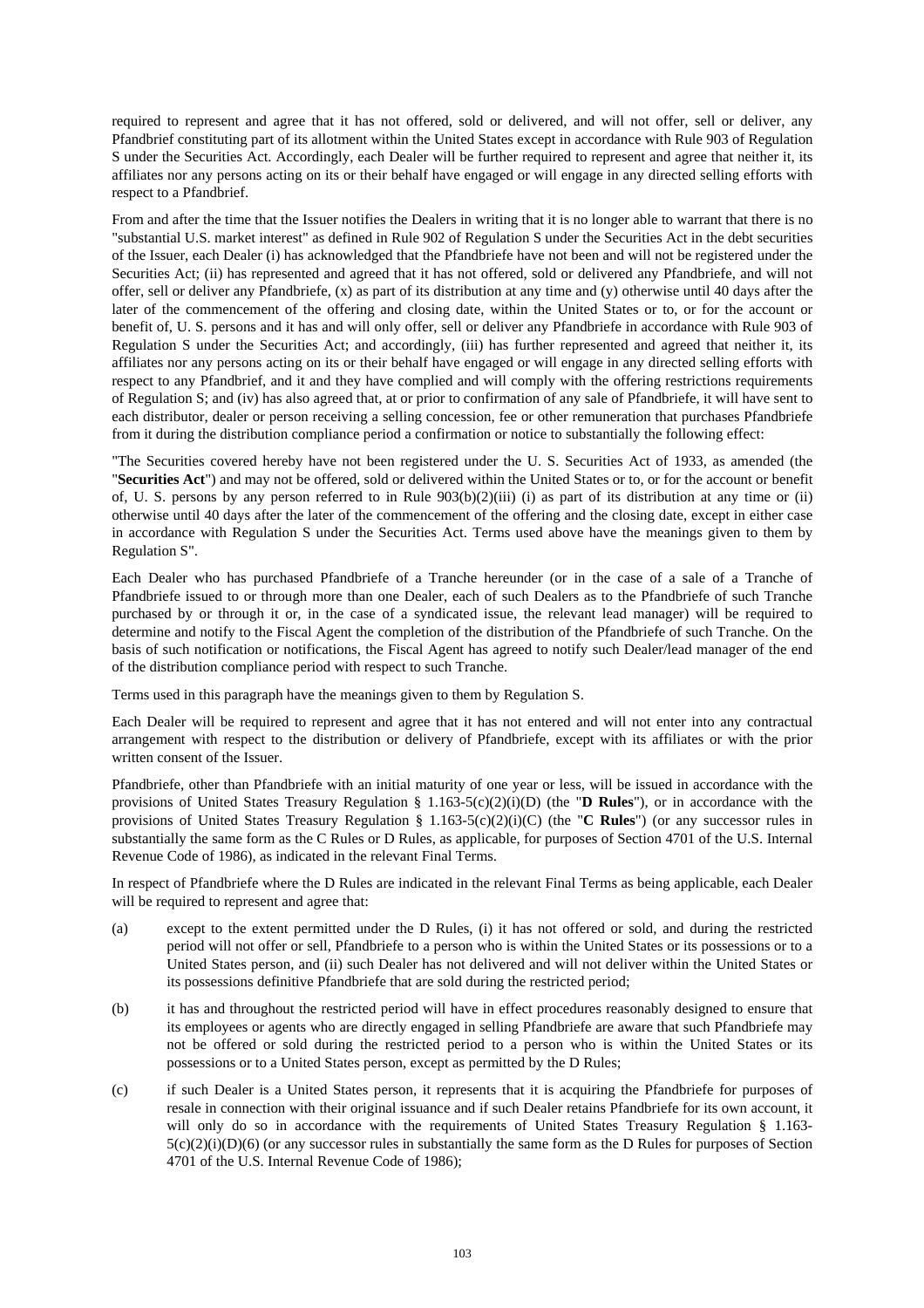- (d) it acknowledges that an offer or sale will be considered to be made in the United States or its possessions if it has an address within the United States or its possessions for the offeree or purchaser of a Pfandbrief subject to such offer or sale; and
- (e) with respect to each affiliate that acquires from such Dealer Pfandbriefe for the purposes of offering or selling such Pfandbriefe during the restricted period, such Dealer either (i) has repeated and confirmed the representations and agreements contained in sub-clauses (a), (b), (c) and (d) on such affiliate's behalf or (ii) has agreed that it will obtain from such affiliate for the benefit of the Issuer the representations and agreements contained in sub-clauses (a), (b), (c) and (d).

Terms used in the above paragraphs (a) to (e) have the meanings given to them by the U. S. Internal Revenue Code of 1986 and regulations thereunder, including the D Rules.

Where the C Rules are indicated in the relevant Final Terms as being applicable to any Tranche of Pfandbriefe, Pfandbriefe must be issued and delivered outside the United States and its possessions in connection with their original issuance. Each Dealer will be required to represent and agree that it has not offered, sold or delivered and will not offer, sell or deliver, directly or indirectly, Pfandbriefe within the United States or its possessions in connection with their original issuance. Further, each Dealer will be required to represent and agree in connection with the original issuance of Pfandbriefe, that it has not communicated, and will not communicate, directly or indirectly, with a prospective purchaser if either such Dealer or purchaser is within the United States or its possessions and will not otherwise involve its U. S. office in the offer or sale of Pfandbriefe. Each Dealer will be required to further represent that it has not advertised or promoted, and will not advertise or promote, directly or indirectly, any Pfandbriefe from or within the United States or its possessions or to prospective purchasers in the United States or its possessions. Terms used in this paragraph have the meanings given to them by the U. S. Internal Revenue Code of 1986 and regulations thereunder, including the C Rules.

# **United Kingdom**

Each Dealer will be required to represent and agree that:

- (i) in relation to any Pfandbriefe which have a maturity of less than one year, (a) it is a person whose ordinary activities involve it in acquiring, holding, managing or disposing of investments (as principal or agent) for the purposes of its business and (b) it has not offered or sold and will not offer or sell any Pfandbriefe other than to persons whose ordinary activities involve them in acquiring, holding, managing or disposing of investments (as principal or agent) for the purposes of their businesses or who it is reasonable to expect will acquire, hold, manage or dispose of investments (as principal or agent) for the purposes of their businesses where the issue of the Pfandbriefe would otherwise constitute a contravention of section 19 of the Financial Services and Markets Act 2000 (the "FSMA") by the Issuer;
- (ii) it has only communicated or caused to be communicated and will only communicate or cause to be communicated an invitation or inducement to engage in investment activity (within the meaning of section 21 of the FSMA) received by it in connection with the issue or sale of any Pfandbriefe in circumstances in which section 21(1) of the FSMA does not apply to the Issuer; and
- (iii) it has complied and will comply with all applicable provisions of the FSMA with respect to anything done by it in relation to any Pfandbriefe in, from or otherwise involving the United Kingdom.

#### **Japan**

The Pfandbriefe have not been and will not be registered under the Financial Instrument and Exchange Law of Japan (Law No. 25 of 1948, as amended) (the "**Financial Instrument and Exchange Law**") and each Dealer will be required to represent and agree that it has not offered or sold and will not offer or sell any Pfandbriefe, directly or indirectly, in Japan or to, or for the benefit of, any resident of Japan (which term as used herein means any person resident in Japan, including any corporation or other entity organised under the laws of Japan), or to others for reoffering or resale, directly or indirectly, in Japan or to, or for the benefit of, any resident of Japan except pursuant to an exemption from the registration requirements of, and otherwise in compliance with the Financial Instrument and Exchange Law and any applicable laws, regulations and guidelines of Japan.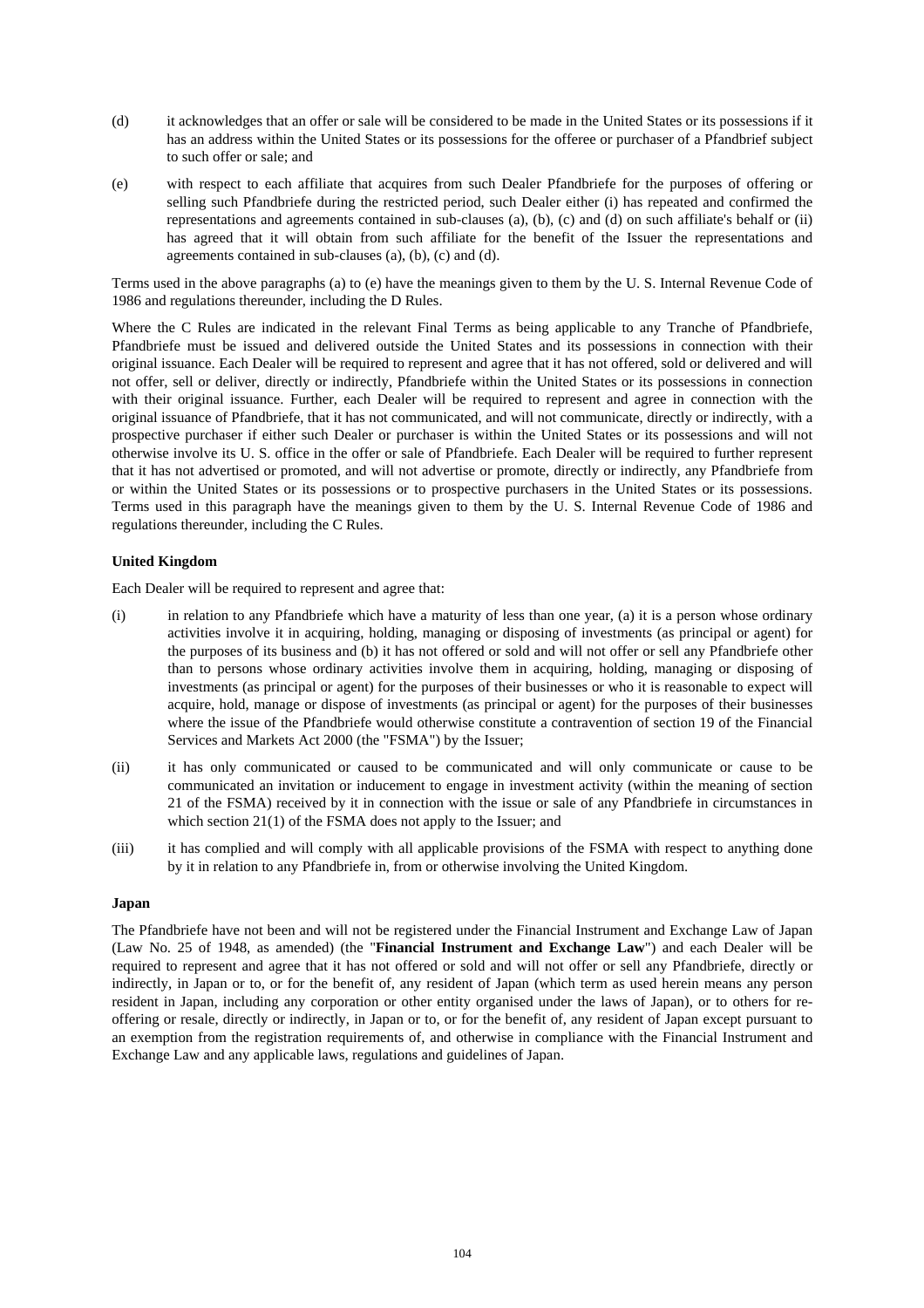# **TAXATION**

*The following is a general discussion of certain German and Luxembourg tax consequences of the acquisition and ownership of Pfandbriefe and certain aspects of the proposed financial transactions tax (FTT). This discussion does not purport to be a comprehensive description of all tax considerations which may be relevant to a decision to purchase Pfandbriefe. In particular, this discussion does not consider any specific facts or circumstances that may apply to a particular purchaser. This summary is based on the laws of Germany and the Grand Duchy of Luxembourg currently in force and as applied on the date of this Prospectus, which are subject to change, possibly with retroactive or retrospective effect.* 

PROSPECTIVE PURCHASERS OF PFANDBRIEFE ARE ADVISED TO CONSULT THEIR OWN TAX ADVISORS AS TO THE TAX CONSEQUENCES OF THE PURCHASE, OWNERSHIP AND DISPOSITION OF PFANDBRIEFE, INCLUDING THE EFFECT OF ANY STATE OR LOCAL TAXES, UNDER THE TAX LAWS OF GERMANY, THE GRAND DUCHY OF LUXEMBOURG AND EACH COUNTRY OF WHICH THEY ARE RESIDENTS OR WHOSE TAX LAWS APPLY TO THEM FOR OTHER REASONS.

THE ISSUER DOES NOT ASSUME ANY RESPONSIBILITY FOR THE WITHHOLDING OF TAXES AT SOURCE.

#### **Germany**

*Income Tax* 

#### German Tax Residents

This subsection "German tax residents" refers to persons who are tax residents of Germany (i.e. persons whose residence, habitual abode, statutory seat, or place of effective management and control is located in Germany).

Withholding tax on ongoing payments and capital gains

Ongoing payments received by a private Holder of Pfandbriefe will be subject to German withholding tax if the Pfandbriefe are kept or administered in a custodial account with a German branch of a German or non-German bank or financial services institution, a German securities trading company or a German securities trading bank (each, a "**Disbursing Agent**", *auszahlende Stelle*). The tax rate is 25 per cent. (plus solidarity surcharge at a rate of 5.5 per cent. thereon, the total withholding being 26.375 per cent.). For individual Holders who are subject to church tax an electronic information system for church withholding tax purposes applies in relation to investment income, with the effect that church tax will be collected by the Disbursing Agent by way of withholding unless the investor has filed a blocking notice (Sperrvermerk) with the German Federal Central Tax Office (*Bundeszentralamt für Steuern*) in which case the investor will be assessed to church tax.

The same treatment applies to capital gains (*i.e*. the difference between the proceeds from the disposal, redemption or assignment after deduction of expenses directly related to the disposal, redemption or assignment and the cost of acquisition) derived by a private Holder provided the Pfandbriefe have been kept or administrated in a custodial account with the same Disbursing Agent since the time of their acquisition. If similar Pfandbriefe kept or administered in the same custodial account were acquired at different points in time, the Pfandbriefe first acquired will be deemed to have been sold first for the purposes of determining the capital gains. Where Pfandbriefe are acquired and/or sold or redeemed in a currency other than Euro, the sales/redemption price and the acquisition costs have to be converted into Euro on the basis of the foreign exchange rates prevailing on the sale or redemption date and the acquisition date respectively with the result that any currency gains or losses are part of the capital gains. If interest claims are disposed of separately (i.e. without the Pfandbriefe), the proceeds from the disposition are subject to withholding tax. The same applies to proceeds from the payment of interest claims if the Pfandbriefe have been disposed of separately.

To the extent Pfandbriefe have not been kept or administered in a custodial account with the same Disbursing Agent since the time of their acquisition, upon the disposal, redemption or assignment withholding tax applies at a rate of 26.375 per cent. (including solidarity surcharge, plus church tax, if applicable) on 30 per cent. of the disposal proceeds (plus interest accrued on the Pfandbriefe ("**Accrued Interest**", *Stückzinsen*), if any), unless the current Disbursing Agent has been notified of the actual acquisition costs of the Pfandbriefe by the previous Disbursing Agent or by a statement of a bank or financial services institution from another Member State of the European Union or the European Economic Area or from certain other countries in accordance with art. 17 para. 2 of the Council Directive 2003/48/EC on the taxation of savings income (e.g. Switzerland or Andorra).

Pursuant to a tax decree issued by the German Federal Ministry of Finance dated 18 January 2016 a bad debt-loss (*Forderungsausfall*) and a waiver of a receivable (*Forderungsverzicht*), to the extent the waiver does not qualify as a hidden capital contribution, shall not be treated like a disposal. Accordingly, losses suffered upon such bad debt-loss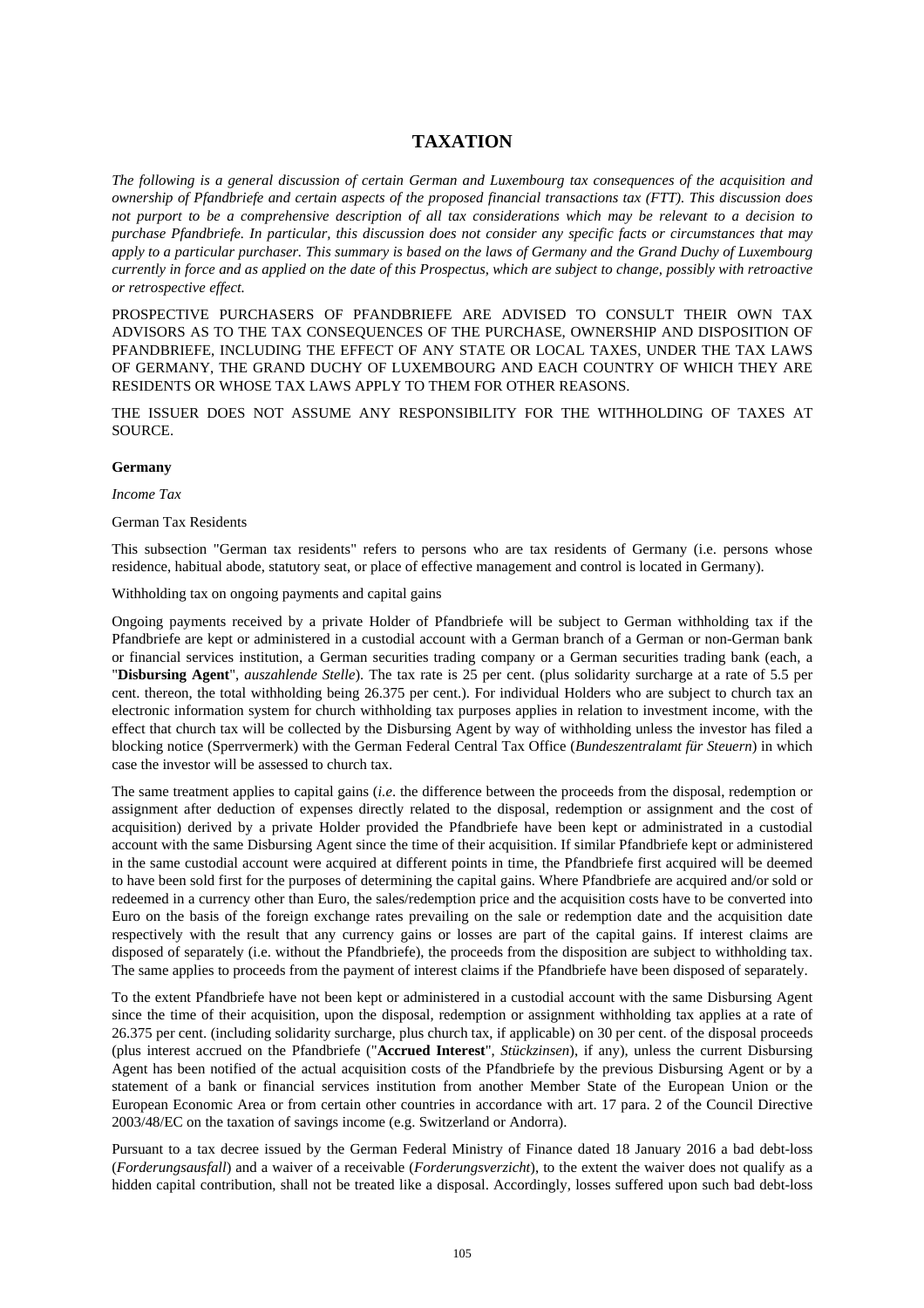or waiver shall not be tax-deductible. The same rules should be applicable according to the said tax decree, if the Pfandbriefe expire worthless so that losses may not be tax-deductible at all. A disposal of the Pfandbriefe will only be recognised according to the view of the tax authorities, if the received proceeds exceed the respective transaction costs.

In computing any German tax to be withheld, the Disbursing Agent generally deducts from the basis of the withholding tax negative investment income realised by a private Holder of the Pfandbriefe via the Disbursing Agent (e.g. losses from the sale of other securities with the exception of shares). The Disbursing Agent also deducts Accrued Interest on the Pfandbriefe or other securities paid separately upon the acquisition of the respective security by a private Holder via the Disbursing Agent. In addition, subject to certain requirements and restrictions the Disbursing Agent credits foreign withholding taxes levied on investment income in a given year regarding securities held by a private Holder in the custodial account with the Disbursing Agent.

Private Holders are entitled to an annual allowance (*Sparer-Pauschbetrag*) of EUR 801 (EUR 1,602 for married couples and for partners in accordance with the registered partnership law (*Gesetz über die Eingetragene Lebenspartnerschaft*) filing jointly) for all investment income received in a given year. Upon the private Holder filing an exemption certificate (*Freistellungsauftrag*) with the Disbursing Agent, the Disbursing Agent will take the allowance into account when computing the amount of tax to be withheld. No withholding tax will be deducted if the Holder of the Pfandbriefe has submitted to the Disbursing Agent a certificate of non-assessment (*Nichtveranlagungsbescheinigung*) issued by the competent local tax office.

German withholding tax will not apply to gains from the disposal, redemption or assignment of Pfandbriefe held by a corporation while ongoing payments, such as interest payments, are subject to withholding tax (irrespective of any deductions of foreign tax and capital losses incurred). The same may apply where the Pfandbriefe form part of a trade or business, subject to further requirements being met.

## Taxation of current income and capital gains

The income tax liability of a private Holder deriving income from capital investments under the Pfandbriefe is, in principle, settled by the tax withheld. To the extent withholding tax has not been levied, such as in the case of Pfandbriefe kept in custody abroad or if no Disbursing Agent is involved in the payment process, the private Holder must report his or her income and capital gains derived from the Pfandbriefe on his or her tax return and then will also be taxed at a rate of 25 per cent. (plus solidarity surcharge and church tax thereon, where applicable). If the withholding tax on a disposal, redemption or assignment has been calculated from 30 per cent. of the disposal proceeds (rather than from the actual gain), a private Holder may and in case the actual gain is higher than 30 per cent. of the disposal proceeds must also apply for an assessment on the basis of his or her actual acquisition costs. Further, a private Holder may request that all investment income of a given year is taxed at his or her lower individual tax rate based upon an assessment to tax with any amounts over-withheld being refunded. In each case, the deduction of expenses (other than transaction costs) on an itemised basis is not permitted.

Losses incurred with respect to the Pfandbriefe can only be off-set against investment income of the private Holder realised in the same or the following years.

Where Pfandbriefe form part of a trade or business the withholding tax, if any, will not settle the personal or corporate income tax liability. Where Pfandbriefe form part of a trade or business, interest (accrued) must be taken into account as income. The respective Holder will have to report income and related (business) expenses on the tax return and the balance will be taxed at the Holder's applicable tax rate. Withholding tax levied, if any, will be credited against the (corporate) income tax liability of the Holder. Where Pfandbriefe form part of a German trade or business the current income and gains from the disposal, redemption or assignment of the Pfandbriefe may also be subject to German trade tax.

# Non-German tax residents

Interest and capital gains are not subject to German taxation, unless (i) the Pfandbriefe form part of the business property of a permanent establishment, including a permanent representative, or a fixed base maintained in Germany by the Holder or (ii) the income otherwise constitutes German-source income. In cases (i) and (ii) a tax regime similar to that explained above in the subsection entitled "*German tax residents*" applies.

Non-German tax residents are, in general, exempt from German withholding tax on interest and capital gains. However, where the income is subject to German taxation as set forth in the preceding paragraph and the Pfandbriefe are kept or administered in a custodial account with a Disbursing Agent, withholding tax may be levied under certain circumstances.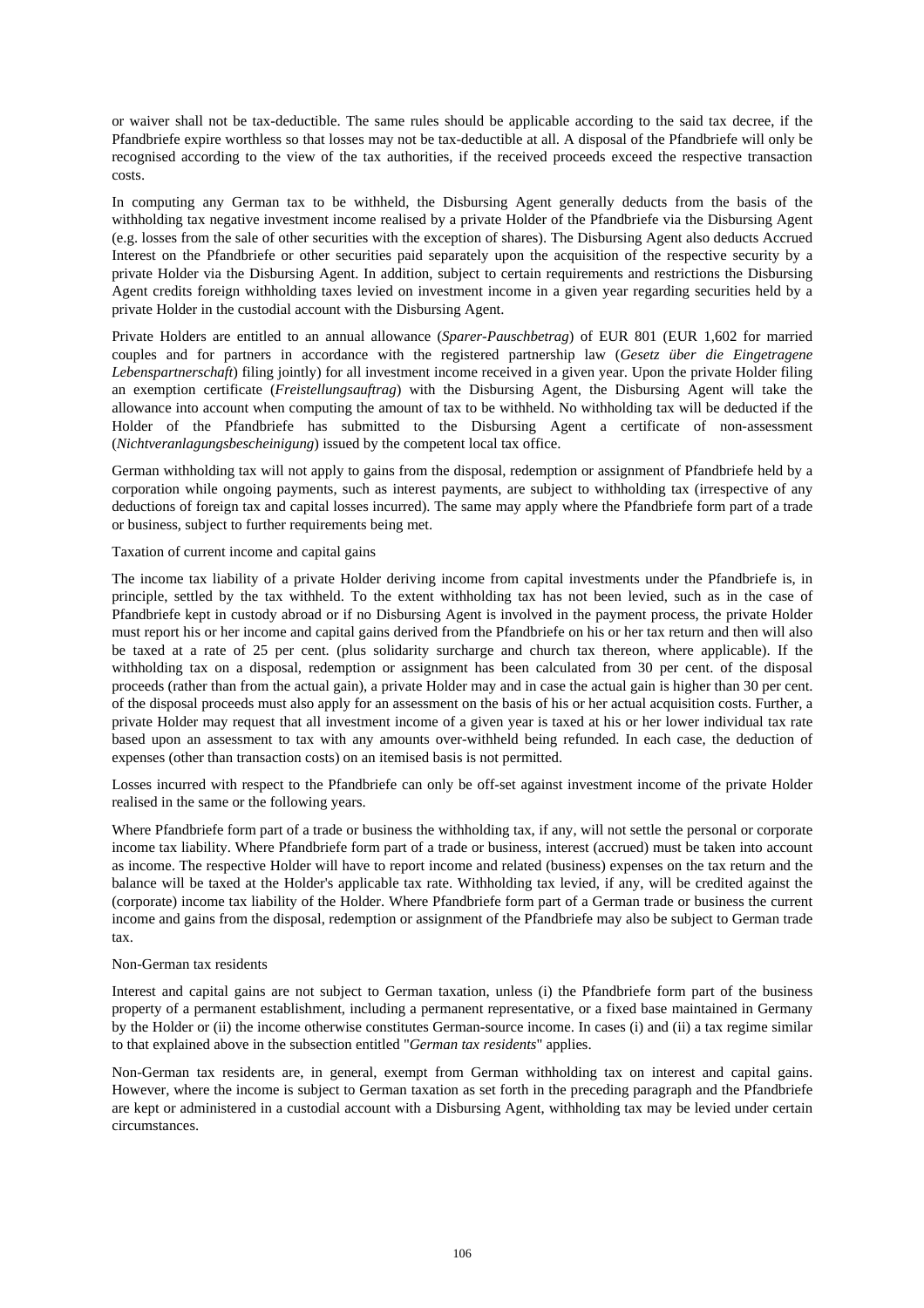### *Inheritance and Gift Tax*

No inheritance or gift taxes with respect to any Pfandbrief will generally arise under the laws of Germany, if, in the case of inheritance tax, neither the decedent nor the beneficiary, or, in the case of gift tax, neither the donor nor the donee, is a tax resident of Germany at the relevant point in time, and, in either or any other case, if such Pfandbrief is not attributable to a German trade or business for which a permanent establishment is maintained, or for which a permanent representative has been appointed, in Germany. Exceptions from this rule apply to certain expatriate German citizens who previously maintained a tax residence in Germany or who are employed by the German State (in the latter case, including their spouses and children, if German citizens).

#### *Other Taxes*

No stamp, issue, registration or similar taxes or duties will be payable in Germany in connection with the issuance, delivery or execution of the Pfandbriefe. Currently, net assets tax (Vermögensteuer) is not levied in Germany.

The European Commission and certain EU Member States (including Germany) are currently intending to introduce a financial transactions tax ("**FTT**") (presumably on secondary market transactions involving at least one financial intermediary). It is currently uncertain when the proposed FTT will be enacted by the participating EU Member States and when the FTT will enter into force with regard to dealings with the Pfandbriefe.

#### **Luxembourg**

The following information is of a general nature only and is based on the laws presently in force in Luxembourg, though it is not intended to be, nor should it be construed to be, legal or tax advice. The information contained within this section is limited to Luxembourg withholding tax issues and prospective investors in the Pfandbriefe should therefore consult their own professional advisers as to the effects of state, local or foreign laws, including Luxembourg tax law, to which they may be subject.

Please be aware that the residence concept used under the respective headings below applies for Luxembourg income tax assessment purposes only. Any reference in the present section to a withholding tax or a tax of a similar nature, or to any other concepts, refers to Luxembourg tax law and/or concepts only.

#### *Non-Residents*

Under Luxembourg general tax laws currently in force, there is no withholding tax on the payment of interest on, or reimbursement of principal of, the Pfandbriefe made to non-residents of Luxembourg.

#### *Residents*

Under Luxembourg general tax laws currently in force and subject to the law of 23 December 2005, as amended (the "**Relibi Law**"), there is no withholding tax on payments of principal, premium or interest made to Luxembourg resident Holders of Pfandbriefe, nor on accrued but unpaid interest in respect of Pfandbriefe, nor is any Luxembourg withholding tax payable upon redemption or repurchase of Pfandbriefe held by Luxembourg resident Holders of Pfandbriefe.

According to the Relibi Law, as amended, payments of interest or similar income on Pfandbriefe made or ascribed by a paying agent established in Luxembourg to an individual beneficial owner who is a resident of Luxembourg or to a residual entity (within the meaning of the laws of 21 June 2005 implementing the EU Savings Tax Directive and ratifying the treaties entered into by Luxembourg and certain dependent and associated territories of EU Member States (the "**Territories**"), as amended) established in another EU Member State or in one of the Territories and securing such payment for the benefit of such individual beneficial owner will be subject to a withholding tax of 10 per cent. Responsibility for the withholding of the tax will be assumed by the Luxembourg paying agent. Payments of interest under the Pfandbriefe coming within the scope of the Relibi Law will be subject to a withholding tax at a rate of 10 per cent.

If the individual Holder holds the Pfandbriefe in the course of the management of his or her private wealth, the aforementioned 10 per cent. withholding tax will operate a full discharge of income tax due on such payments.

When used in the preceding paragraphs "**interest**" and "**paying agent**" have the meaning given thereto in the Relibi Law.

#### **The Proposed Financial Transactions Tax (FTT)**

On 14 February 2013, the European Commission published a proposal (the "**Commission Proposal**") for a Directive for a common financial transactions tax ("**FTT**") in Austria, Belgium, Estonia, France, Germany, Greece, Italy,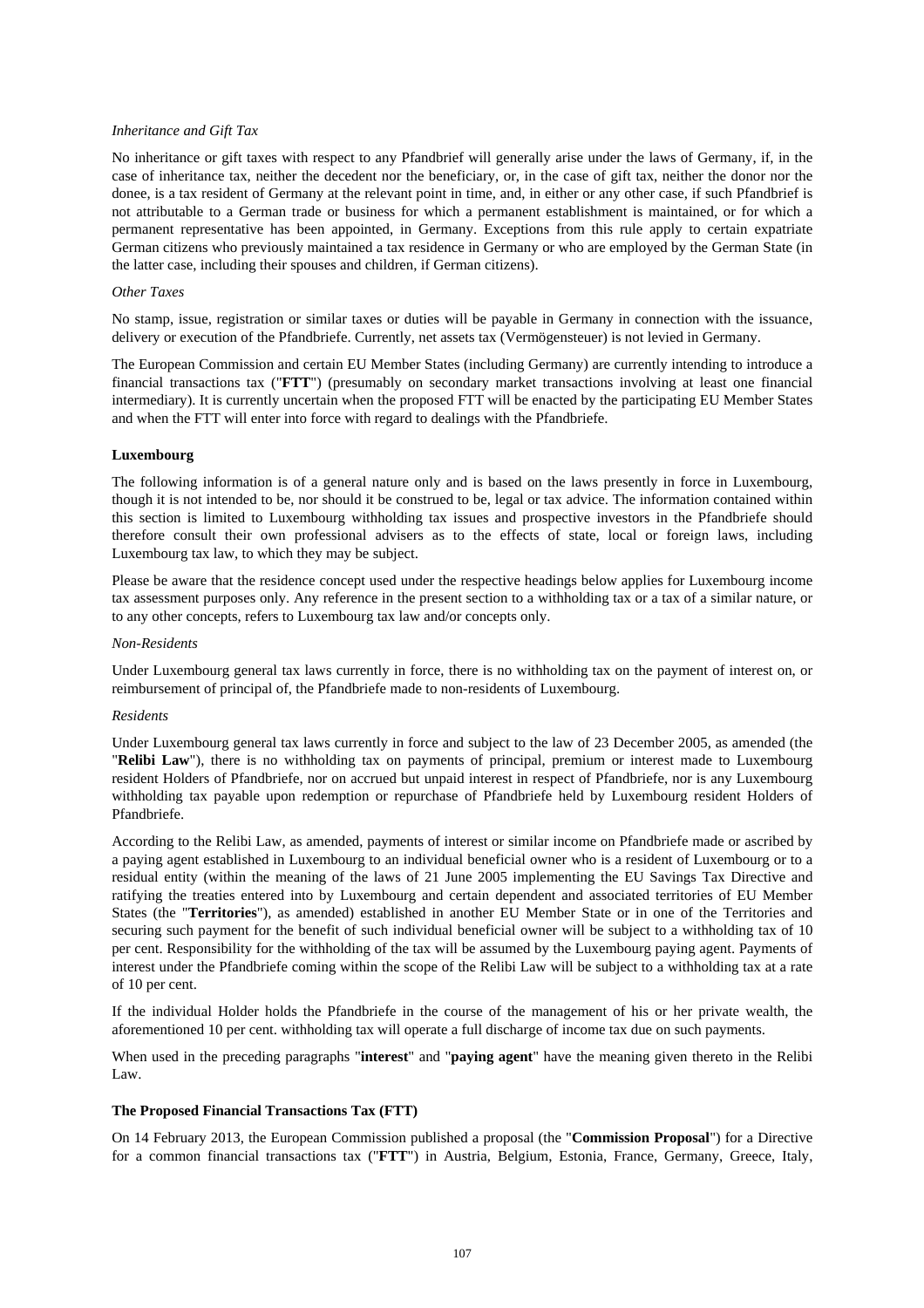Portugal, Slovakia, Slovenia and Spain (the "**Participating Member States**"). However, Estonia has since stated that it will not participate.

The Commission Proposal has very broad scope and could, if introduced, apply to certain dealings in Pfandbriefe (including secondary market transactions) in certain circumstances. The issuance and subscription of Pfandbriefe should, however, be exempt.

Under the Commission Proposal, the FTT could apply in certain circumstances to persons both within and outside of the Participating Member States. Generally, it would apply to certain dealings in Pfandbriefe where at least one party is a financial institution, and at least one party is established in a Participating Member State. A financial institution may be, or be deemed to be, "established" in a Participating Member State in a broad range of circumstances, including (a) by transacting with a person established in a Participating Member State or (b) where the financial instrument which is subject to the dealings is issued in a Participating Member State.

However, the FTT proposal remains subject to negotiation between Participating Member States. It may therefore be altered prior to any implementation, the timing of which remains unclear. Additional EU Member States may decide to participate.

Prospective Holders of Pfandbriefe are advised to seek their own professional advice in relation to the FTT.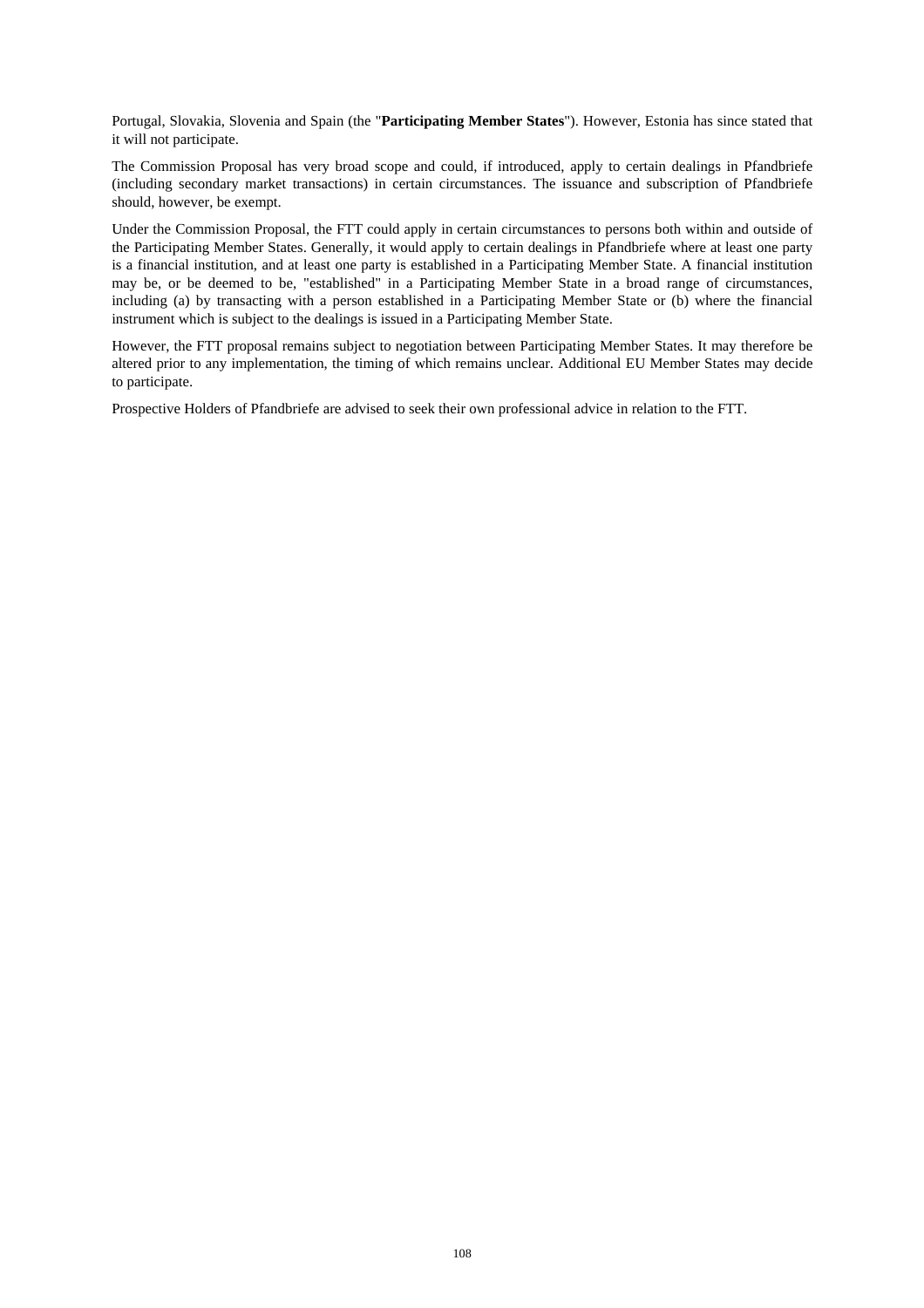# **GENERAL INFORMATION**

## **Listing and Admission to Trading Information**

Application has been made to list Pfandbriefe issued under the Programme on the regulated market (regulierter Markt) of the Berlin Stock Exchange and on the official list of the Luxembourg Stock Exchange and to admit Pfandbriefe to trading on the Regulated Market of the Luxembourg Stock Exchange. Each of the regulated market of the Berlin Stock Exchange and the Regulated Market of the Luxembourg Stock Exchange is a regulated market for the purposes of the Markets in Financial Instruments Directive. However, Pfandbriefe may be issued pursuant to the Programme which will not be listed on any stock exchange as the Issuer and the relevant Dealer(s) may agree.

#### **Interests of Natural and Legal Persons Involved in the Issue/Offer**

Certain Dealers and their affiliates may be customers of, borrowers from or creditors of the Issuer and its affiliates. In addition, certain Dealers and their affiliates have engaged, and may in the future engage, in investment banking and/or commercial banking transactions with, and may perform services for the Issuer and its affiliates in the ordinary course of business.

## **Use of Proceeds and Reasons for the Offer**

The net proceeds from each issue will be used for general financing purposes of the Issuer.

## **Authorisation**

The establishment of the Programme and the issuance of Pfandbriefe thereunder was authorised by the Board of Management of the Issuer on 19 February 2008. The update of the Programme and the issuance of Pfandbriefe under the updated Programme was authorised by the Board of Management of the Issuer on 6 April 2016.

## **No Material Adverse Change**

Except as described in the following subparagraph entitled "*Significant Changes in the Financial Position of the Issuer*", there has been no material adverse change in the prospects of the Issuer since 31 December 2015, the date of its last published audited financial statements.

#### **Significant Changes in the Financial Position of the Issuer**

DKD holds claims with a volume of EUR 395 million against Heta Asset Resolution AG ("**Heta**"), the successor company of Hypo Alpe Adria Bank International AG.

On 10 April 2016, the Austrian Financial Market Authority (*Finanzmarktaufsicht*; "**FMA**") announced the application of further instruments under the Austrian Federal Act on the Recovery and Resolution of Banks (*Bundesgesetz zur Abwicklung und Sanierung von Banken*) with regard to liabilities of Heta among others a bail in of its creditors and an amendment of maturities of outstanding liabilities of Heta. As a result, all senior unsecured liabilities of Heta were reduced to 46.02 per cent. of their original nominal value and the maturities of such liabilities were extended to the earlier of (i) any future resolution decision of the FMA or (ii) 31 December 2023.

As of 30 June 2015, DKD had established risk provisioning in the value of EUR 174.8 million on the nominal amount of its overall claim against Heta. This corresponds with a valuation of 55.8 per cent. or a valuation allowance of 44.2 per cent. on the nominal amount of EUR 395 million. Taking into consideration pro rata interest of a further EUR 4.8 million, this amounts to a total charge of EUR 179.6 million.

Other than as set out in the paragraph above, there have occurred no significant changes in the financial position of DKD since 31 December 2015, the end of the last period for which financial statements have been published by DKD.

#### **Documents Incorporated by Reference**

The specified pages of the following documents which have been previously published or are simultaneously published with this Prospectus and which have been filed with the CSSF are incorporated by reference into and form part of this Prospectus:

 the audited non-consolidated annual financial statements of the Issuer and the auditor's report in relation to the fiscal year ended 31 December 2014, set out in the Annual Report 2014 and consisting of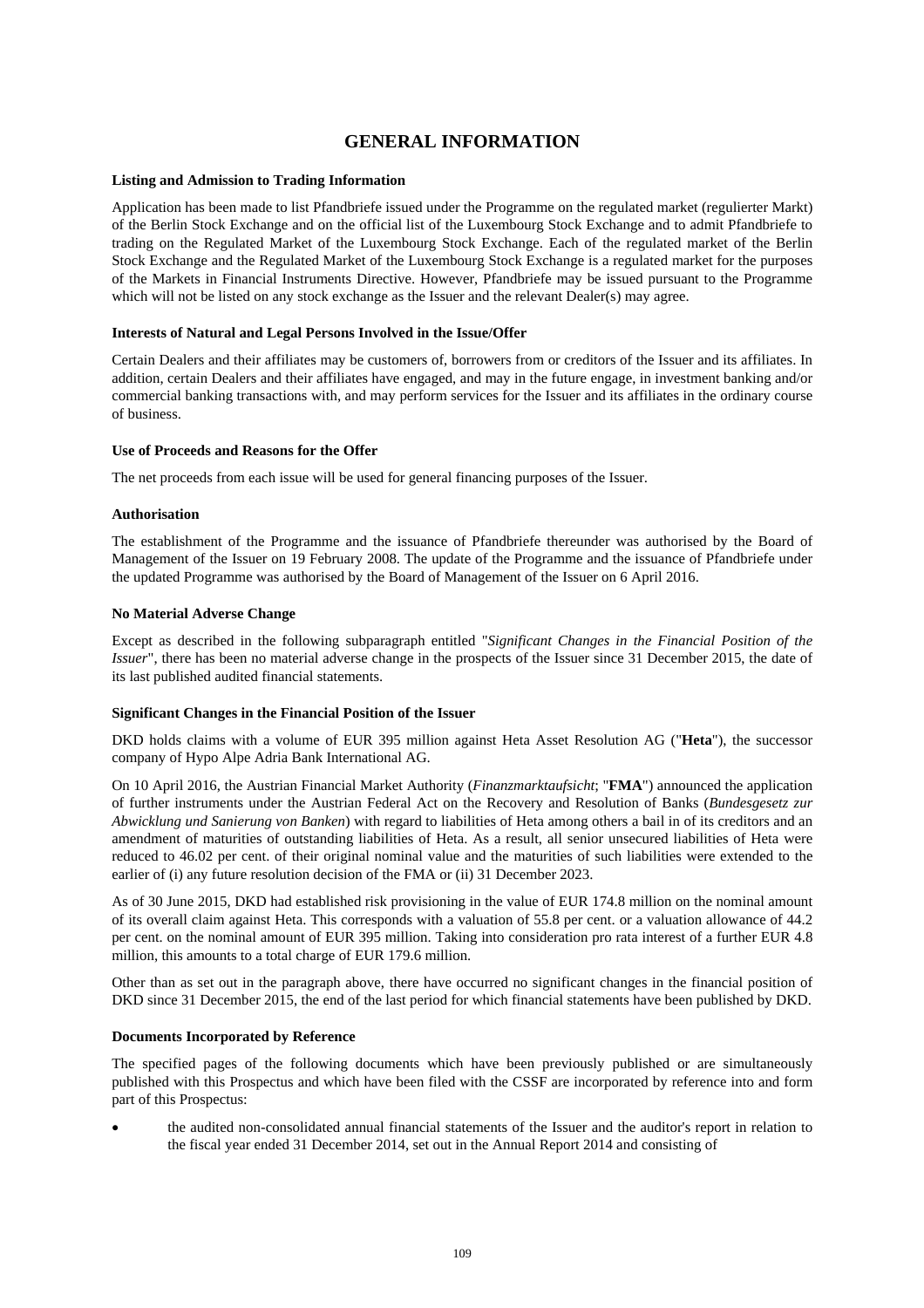- annual balance sheet as of December 31, 2014 (*Jahresbilanz zum 31. Dezember 2014*) (pages 36 37 of the Annual Report 2014)
- income statement for the period from January 1 to December 31, 2014 (*Gewinn- und Verlustrechnung für die Zeit vom 1. Januar bis 31. Dezember 2014*) (pages 38 - 39 of the Annual Report 2014)
- statement of shareholder's equity (*Eigenkapitalveränderungsrechnung*) (page 40 of the Annual Report 2014)
- cash flow statement (*Kapitalflussrechnung*) (page 40 of the Annual Report 2014)
- notes (*Anhang*) (pages 41 48 of the Annual Report 2014)
- auditor's report (*Bestätigungsvermerk des Abschlussprüfers*) (page 53 of the Annual Report 2014)
- the audited non-consolidated annual financial statements of the Issuer and the auditor's report in relation to the fiscal year ended 31 December 2015, set out in the Annual Report 2015 and consisting of
	- annual balance sheet as of December 31, 2015 (*Jahresbilanz zum 31. Dezember 2015*) (pages 36 37 of the Annual Report 2015)
	- profit and loss account for the period from January 1 to December 31, 2015 (*Gewinn- und Verlustrechnung für die Zeit vom 1. Januar bis 31. Dezember 2015*) (pages 38 - 39 of the Annual Report 2015)
	- statement of changes in equity (*Eigenkapitalveränderungsrechnung*) (page 40 of the Annual Report 2015)
	- cash flow statement (*Kapitalflussrechnung*) (page 40 of the Annual Report 2015)
	- notes (*Anhang*) (pages 41 51 of the Annual Report 2015)
	- auditor's report (*Bestätigungsvermerk des Abschlussprüfers*) (page 53 of the Annual Report 2015)
- the Terms and Conditions of the Pfandbriefe (pages 33 59) and Form of the Final Terms Part I Terms and Conditions (pages  $62 - 66$ ) set out in the Prospectus dated 13 May 2014
- the Terms and Conditions of the Pfandbriefe (pages 40 69) and Form of the Final Terms Part I Terms and Conditions (pages 74 – 78) set out in the Prospectus dated 12 May 2015.

Each of the Annual Report 2014, the Annual Report 2015 and the information contained therein and incorporated by reference into this Prospectus is an English language translation of its binding German language counterpart.

Only the information specified in the cross-reference list above is incorporated by reference into this Prospectus. Any information set out (i) in the documents incorporated by reference into this Prospectus or (ii) on the websites which have been referred to in this Prospectus which is not included in the cross-reference list, is not required by the relevant schedules of the Commission Regulation, and is either not relevant for investors or covered elsewhere in this Prospectus and shall therefore not be deemed to be included in, and to be part of, this Prospectus.

# **Document on Display**

Copies of this Prospectus and the documents incorporated herein by reference are available free of charge on the website of the Luxembourg Stock Exchange (www.bourse.lu).

Copies of this Prospectus and any Final Terms prepared in connection with the issue and listing on a regulated market or public offer of Pfandbriefe will be available free of charge on the website of the Issuer under www.dexia.de.

Electronic versions of the following documents will be available on the website of the Issuer (please see the hyperlinks set out below in brackets):

the Annual Report 2014,

(http://www.dexia.de/fileadmin/user\_upload/01\_Geschaeftsberichte/20141231\_DKD\_Annual\_Report\_2014. pdf)

- the Annual Report 2015, (http://www.dexia.de/fileadmin/user\_upload/01\_Geschaeftsberichte/20151231\_DKD\_Annual\_Report\_2015. pdf)
- the Prospectus dated 13 May 2014, (http://www.dexia.de/fileadmin/user\_upload/03\_Prospekte\_und\_Final\_Terms/2014\_DKD\_Prospect.pdf)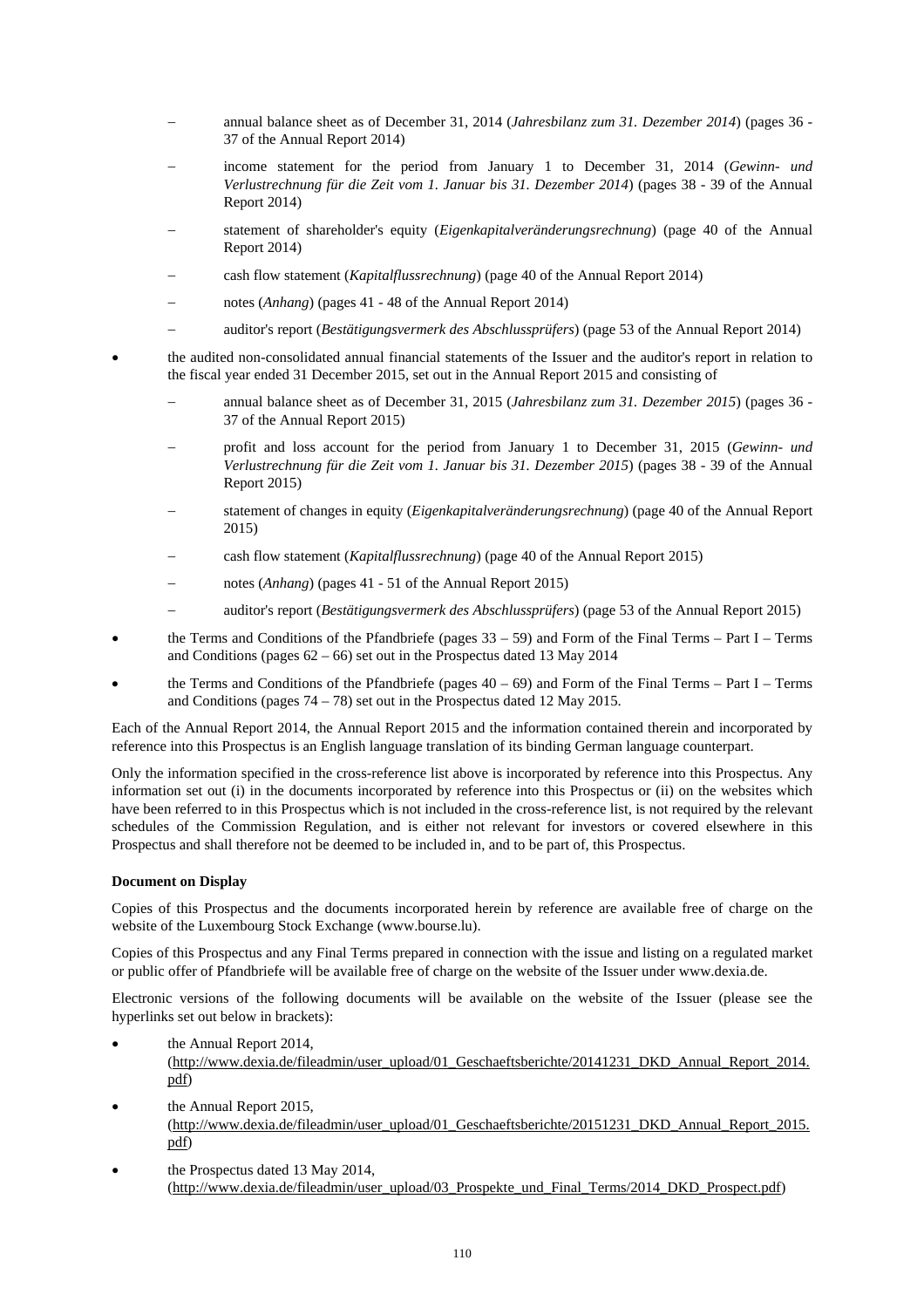- the Prospectus dated 12 May 2015.
	- (http://www.dexia.de/fileadmin/user\_upload/03\_Prospekte\_und\_Final\_Terms/2015\_DKD\_Prospect.pdf)

In addition, copies of the following documents are available free of charge from the specified offices (as set out in the back of this Prospectus) of the Issuer and the Fiscal Agent on any working day during usual business hours:

- all documents set out in the subsection entitled "*General Information Documents Incorporated by Reference*" above,
- the Articles of Incorporation of Dexia Kommunalbank Deutschland AG,
- this Prospectus and any supplement hereto,
- all reports, letters, and other documents, valuations and statements prepared by any expert at the Issuer's request any part of which is included or referred to in this Prospectus,
- any Final Terms which have been prepared for an issue of Pfandbriefe to be listed on the regulated market of a stock exchange located within the European Economic Area or offered in the European Economic Area in circumstances in which a prospectus is required to be published under the Prospectus Directive (in the case of Pfandbriefe listed on the official list of the Luxembourg Stock Exchange and traded on the Regulated Market "Bourse de Luxembourg" of the Luxembourg Stock Exchange, the Final Terms will also be displayed on the website of the Luxembourg Stock Exchange (www.bourse.lu) and may be obtained from the office of the Luxembourg Paying Agent (as set out in the back of this Prospectus)).